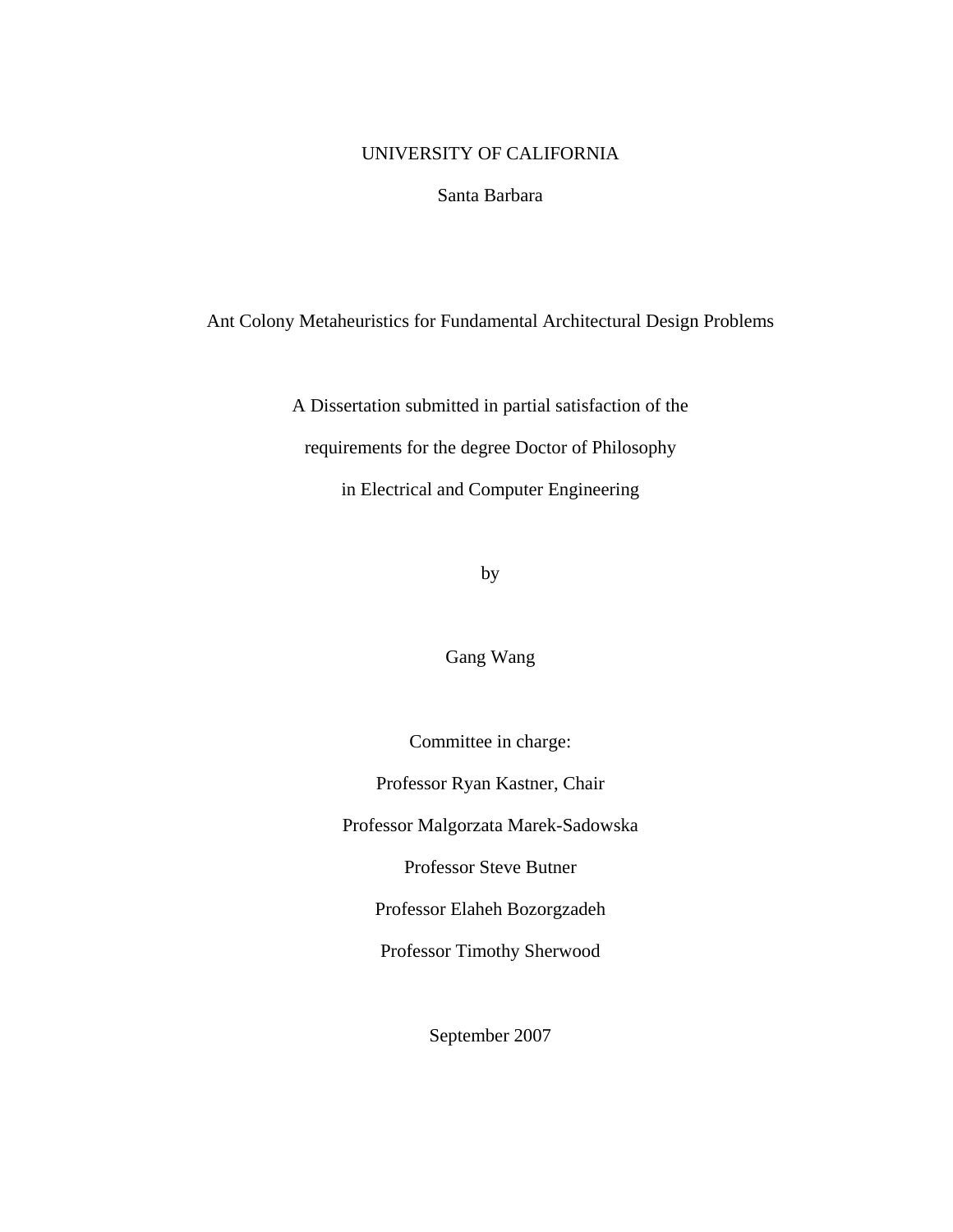The dissertation of Gang Wang is approved:

| Date |
|------|
|      |
|      |
|      |
| Date |
|      |
|      |
|      |
| Date |
|      |
|      |
| Date |
|      |
|      |
|      |
| Date |
|      |

University of California, Santa Barbara

September 2007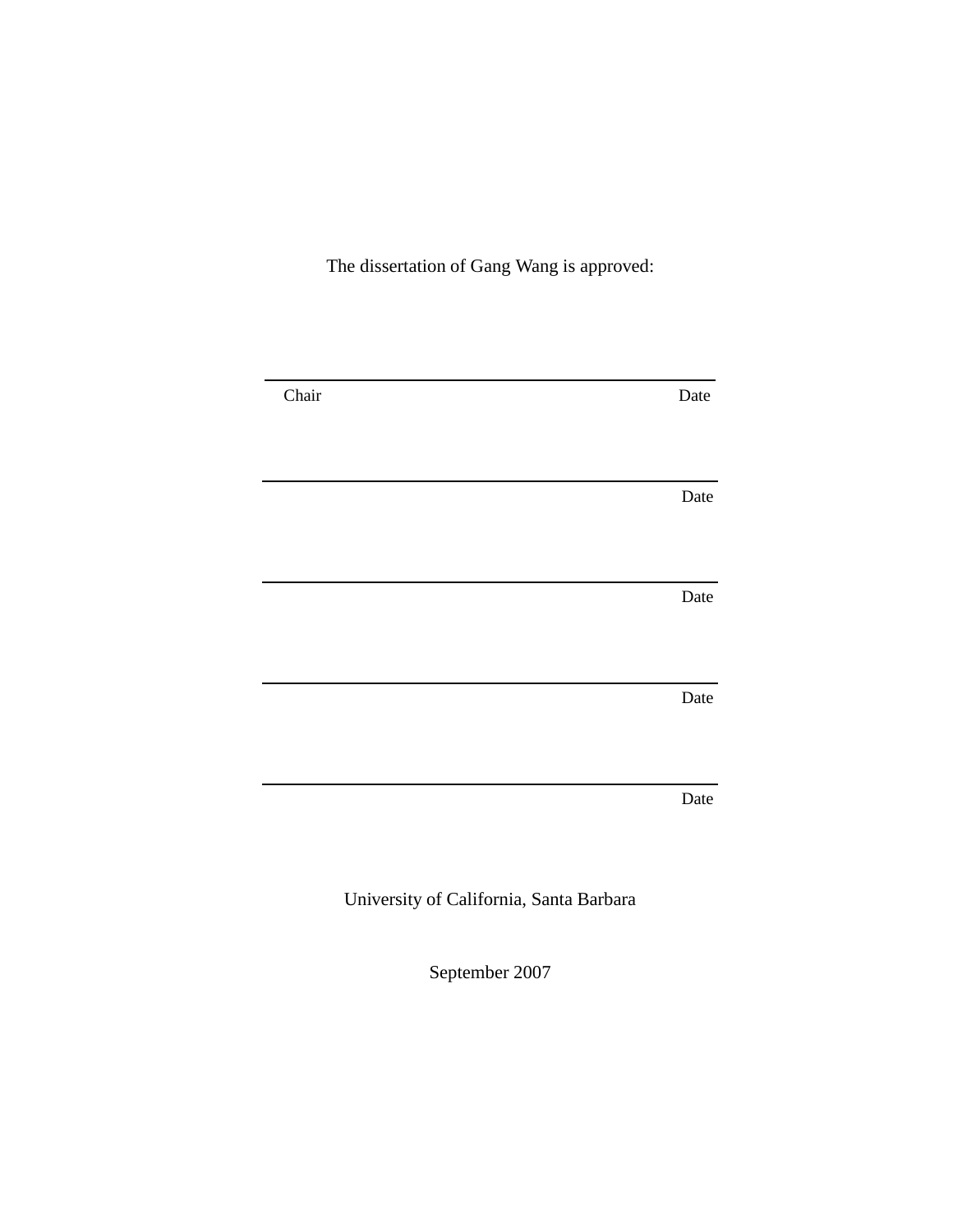### Ant Colony Metaheuristics for Fundamental Architectural Design Problems

Copyright 2007

by

Gang Wang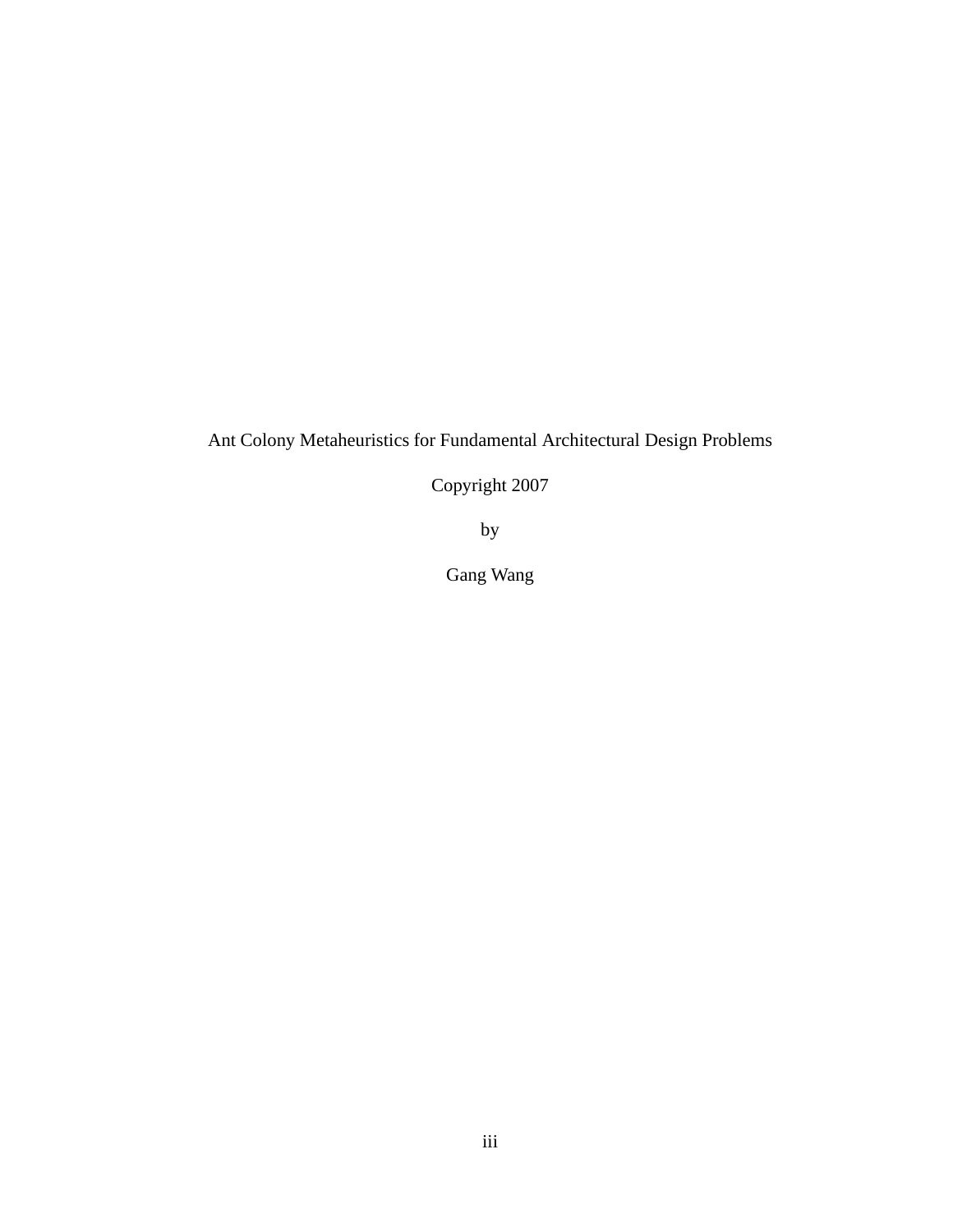To my wife Fang Liu,

my children James, Justin, Jocelyn,

and my parents Tihao Wang and Shuchun Li.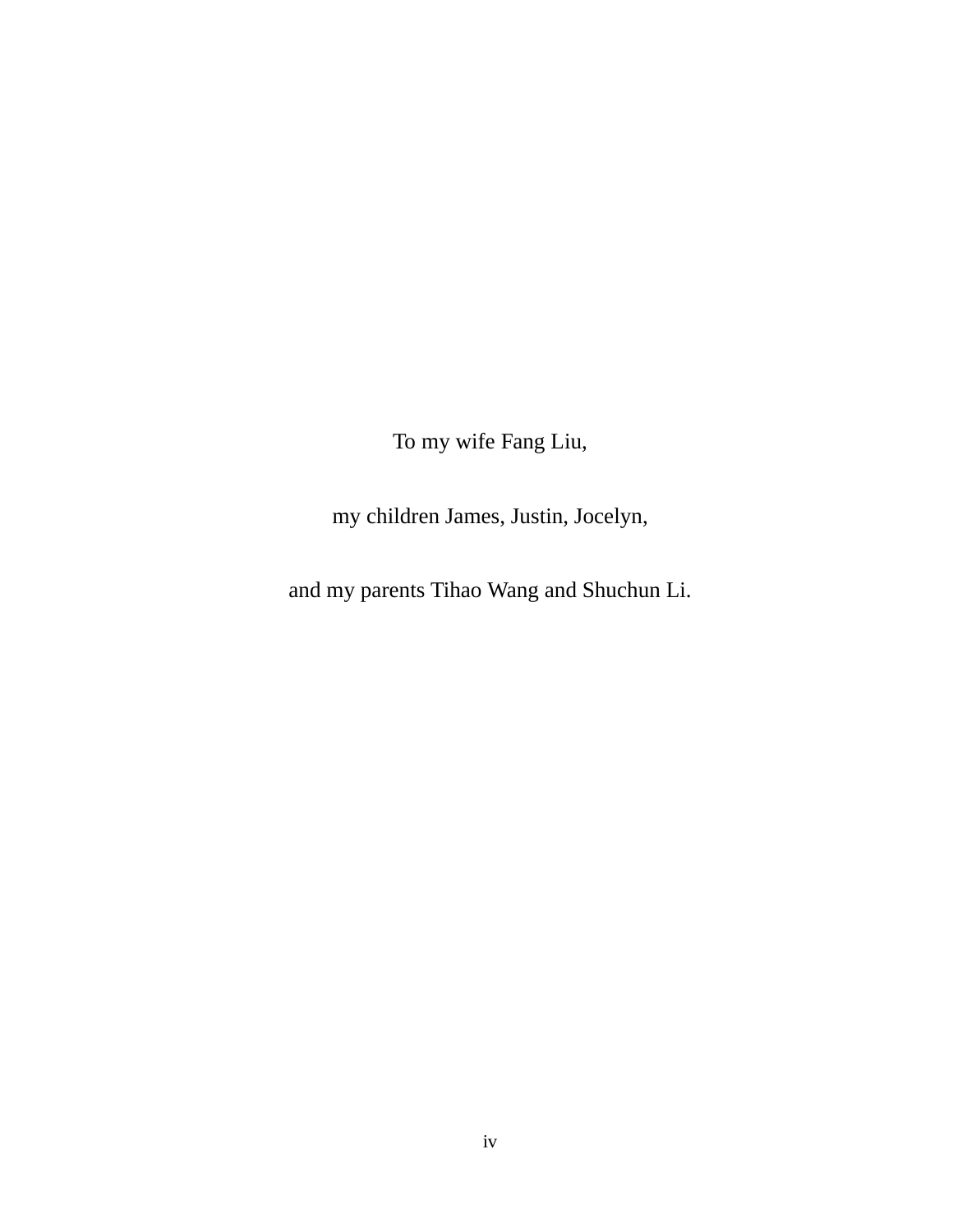#### **Abstract**

Ant Colony Metaheuristics for Fundamental Architectural Design Problems

by

Gang Wang

Doctor of Philosophy in Electrical and Computer Engineering University of California, Santa Barbara

Professor Ryan Kastner, Chair

As the fabrication technology advances, the number of transistors in modern computer systems keeps growing exponentially. This growth creates tremendous potential while imposing big challenges to the electronic design automation community on how to construct such complicated systems. In order to effectively utilize the computing resources, a number of fundamental problems need to be addressed. As the scale and complexity of these problems grow, we must look towards new optimizations methods, rather than simply perform iterative improvements on existing techniques.

In this dissertation, I will report our research work on constructing new heuristic algorithms using the Ant Colony metaheuristic for effectively and efficiently solving a range of difficult architectural design problems. We investigate three  $\mathcal{N}P$ -hard problems in this context, namely system partitioning, operation scheduling and design space exploration. Results show that Ant Colony metaheuristic is a very promising approach for solving these problems, and the algorithms we propose generally achieve better quality solutions with much improved stability compared to conventional methods.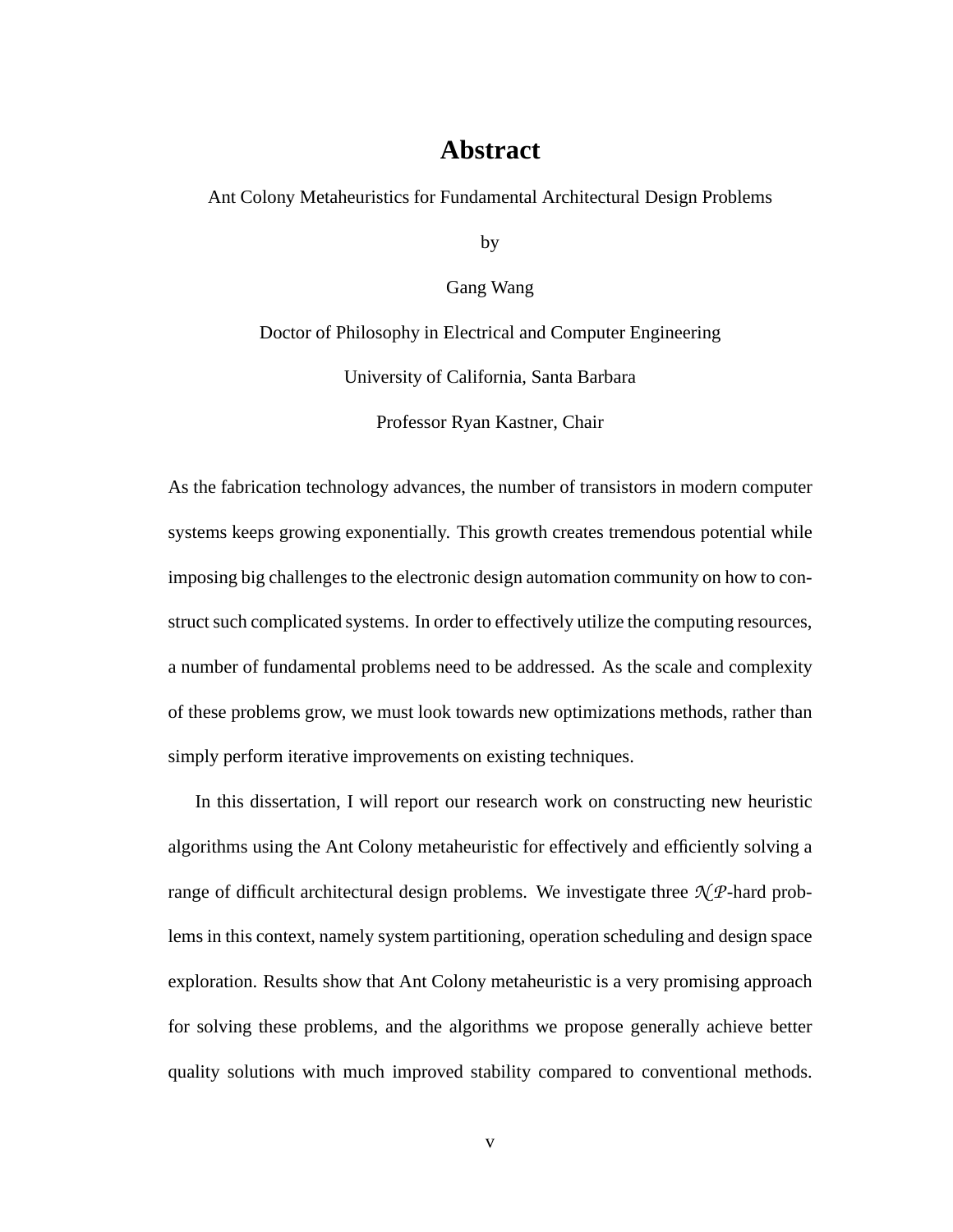Moreover, by establishing the theoretical link between timing and resource constrained scheduling, we propose an effective design exploration framework that leverages duality between the scheduling problems. To our best knowledge, our work is the first extensive study on applying the Ant Colony metaheuristics to the architectural design field.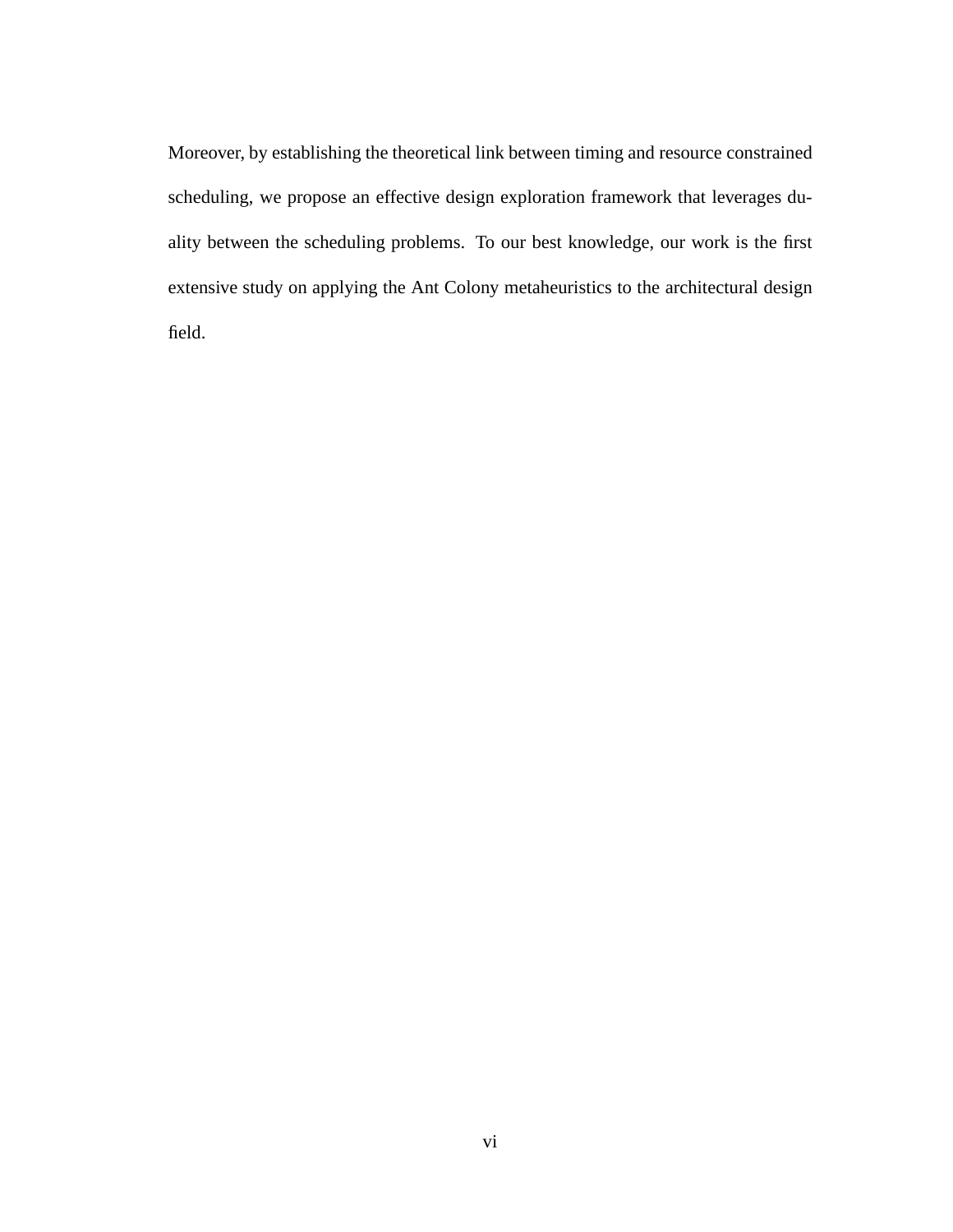### **Acknowledgments**

I would like to show my sincerest gratitude to my advisor Professor Ryan Kastner for giving me copious amounts of insightful guidance, constant encouragement, constructive criticism, and expertise on every subject that arose throughout all these years. His enthusiasm and dedication to his students are truly inspiring; it is my very privilege to have been one of them. I would also like to thank Professor Malgorzata Marek-Sadowska, Professor Elaheh Bozorgzadeh, Professor Steven Butner, and Professor Tim Sherwood for being on my Ph.D. committee and for all their helps along the way.

I am very thankful for the many friends and fellow students I have had at UCSB, including Anup Hosangadi, Yen Meng, Brian DeRenzi, for their many stimulating discussions and warm friendship. Particularly, I want to thank Wenrui Gong, who I collaborated with on numerous research efforts and became close friend with over the years. Without them, my experience at UCSB won't be as rewarding as it is.

Finally, I want to thank my wife, Fang Liu, for her love, support, encouragement, sense of humor, and for being an intelligent partner on my research journey as well. I could not have accomplished this without her. Very special thanks to my parents for their selfless love and support, and to my lovely children James, Justin and Jocelyn.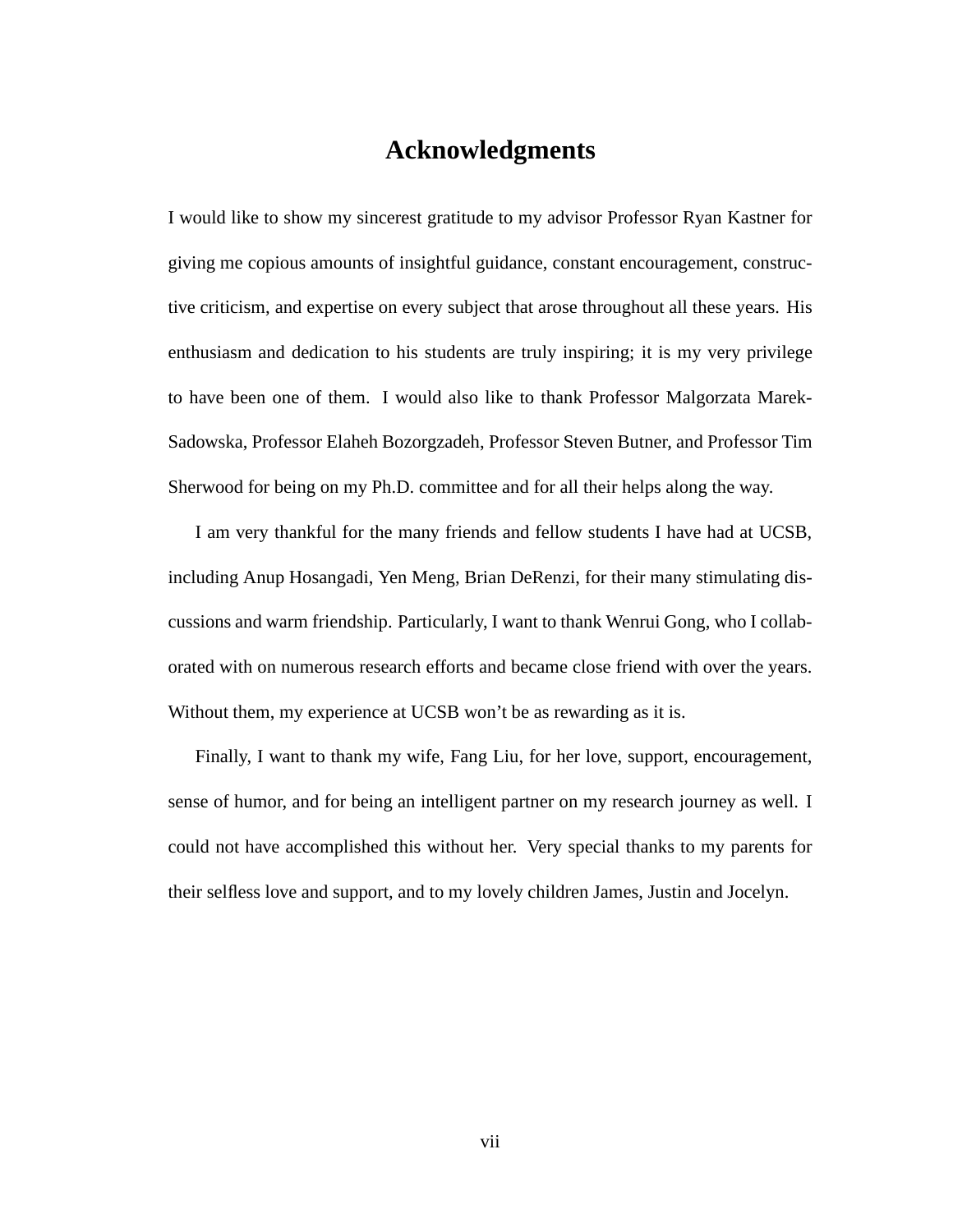### **Curriculum Vitæ**

Gang Wang was born in Shaanxi, China in 1971. He received the Bachelor of Electrical Engineering degree from Xian Jiaotong University in 1992, and Master of Computer Science degree from Chinese Academy of Sciences in 1995, both in China. From 1995 to 1997, he conducted research work at Michigan State University (East Lansing, MI, US), and Carnegie Mellon University (Pittsburgh, PA, US), focusing on speech and image understanding. Since 1997, Mr. Wang held positions as software architect and technical manager in different leading companies of medical industry, including Computer Motion, Intuitive Surgical and Karl Storz Endoscope. His work focused on the research and development of complex surgical robotics systems, multi-modal human-computer interaction and intelligent operating room. His current research interests include reconfigurable and embedded computing, optimization algorithms and their applications, novel architectural design for FPGA and nanocomputing platforms, ubiquitous computing and its applications in medical/healthcare systems. He has authored or co-authored more than 20 technical papers in different journals and conferences on related topics.

#### **Related Publications:**

#### BOOKS/BOOK CHAPTERS

[B1] **Gang Wang**, Wenrui Gong, and Ryan Kastner. *Operation Scheduling: Algorithms and Design Space Exploration*, to appear in *High Level Synthesis Handbook: The State of Arts* published by Springer.

JOURNAL ARTICLES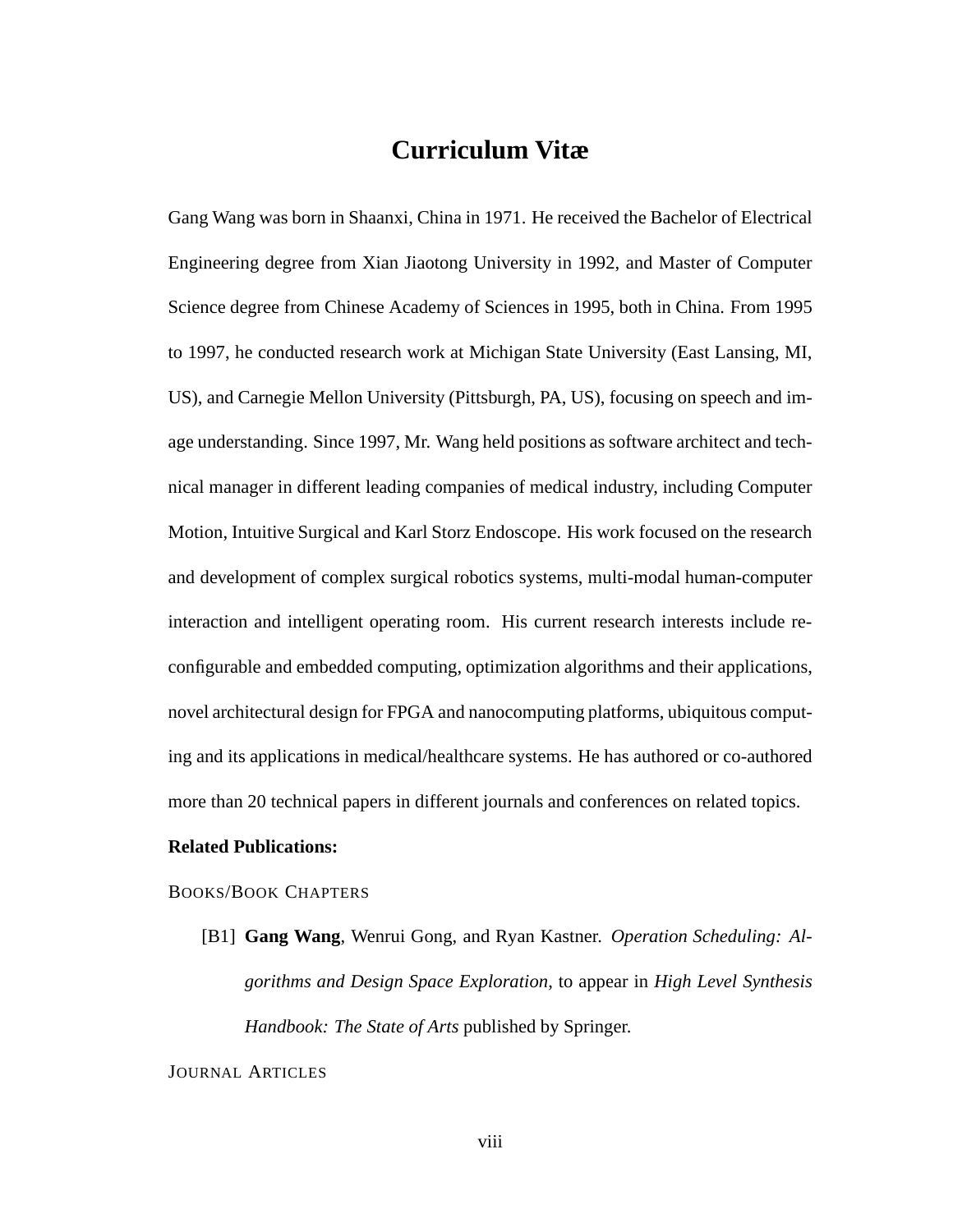- [J1] **Gang Wang**, Wenrui Gong, Brian DeRenzi, and Ryan Kastner. *Exploring Time/Resource Tradeoffs by Solving Dual Scheduling Problems with the Ant Colony Optimization*, accepted by *ACM Transactions on Design Automation of Electronic Systems* (TODAES).
- [J2] **Gang Wang**, Wenrui Gong, Brian DeRenzi, and Ryan Kastner. *Ant Scheduling Algorithms for Resource and Timing Constrained Operation Scheduling*, *IEEE Transactions of Computer-Aided Design of Integrated Circuits and Systems* (TCAD), Vol 26, Issue 6, pp 1010-1029, 2006.
- [J3] **Gang Wang**, Satish Sivaswamy, Cristinel Ababei, Kia Bazargan, Ryan Kastner and Eli Bozorgzadeh. *Statistical Analysis and Design of HARP Routing Pattern FPGAs*, *IEEE Transactions on Computer-Aided Design of Integrated Circuits and Systems* (TCAD), Vol 25, Issue 10, pp 2088-2102, October 2006.
- [J4] **Gang Wang**, Wenrui Gong and Ryan Kastner, *Application Partitioning on Programmable Platforms Using the Ant Colony Optimization*, *Journal of Embedded Computing* (JEC), Vol 2, Issue 1, pp 119-136, 2006.

PEER-REVIEWED CONFERENCE/WORKSHOP PAPERS

- [C1] Ted Huffmire, Brett Brotherton, **Gang Wang**, Ryan Kastner, and Tim Sherwood. *Moats and Drawbridges: An Isolation Primitive for Reconfigurable Hardware Based Systems*, *IEEE Symposium on Security and Privacy*, 2007.
- [C2] **Gang Wang**, Wenrui Gong, and Ryan Kastner, *On the Use of Bloom Filters for Defect Maps in Nanocomputing*, In *International Conference on*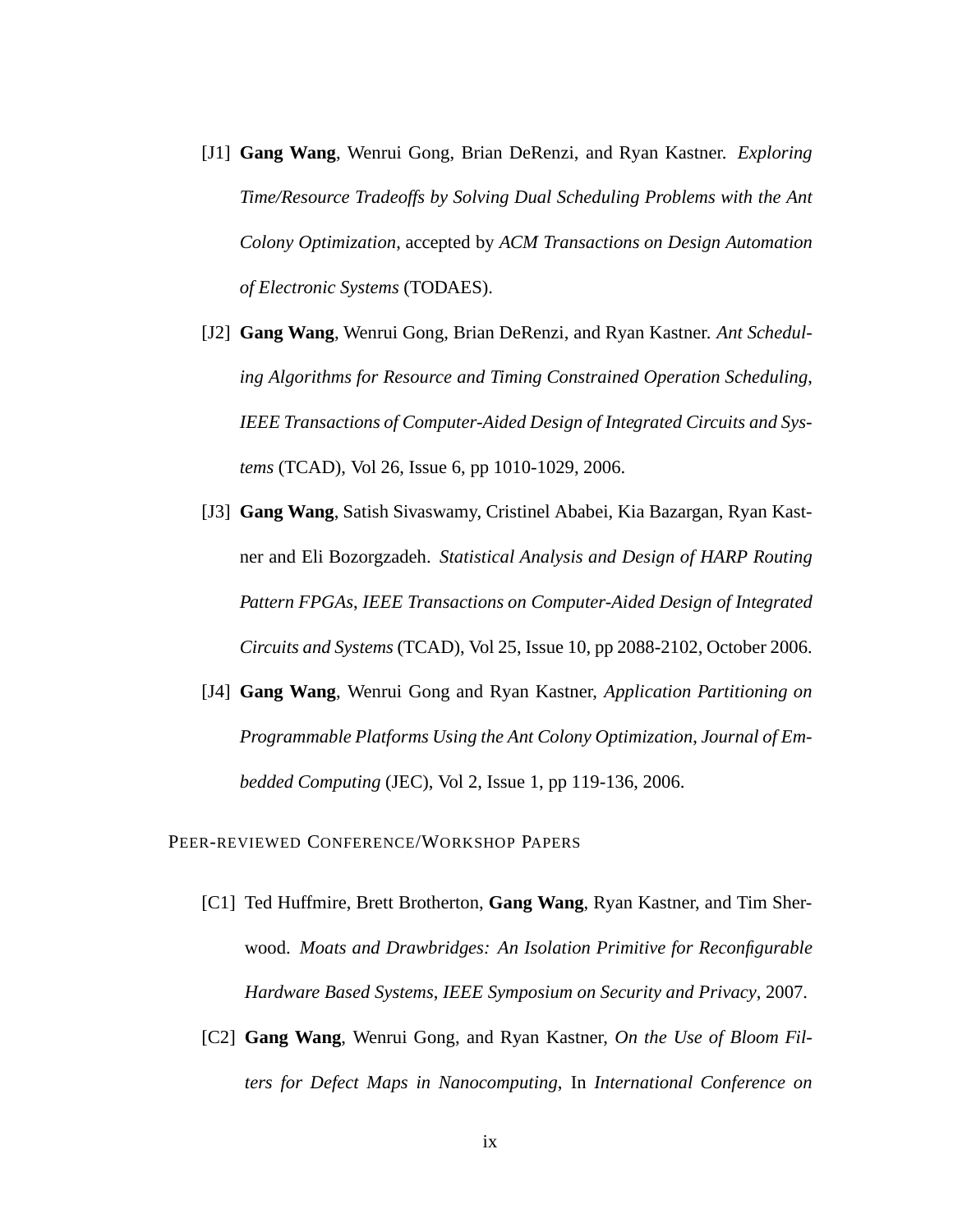*Computer-Aided Design* (ICCAD), 2006.

- [C3] **Gang Wang**, Wenrui Gong, Brian DeRenzi and Ryan Kastner, *Design Space Exploration using Time and Resource Duality with the Ant Colony Optimization*, In *43rd Design Automation Conference* (DAC), 2006.
- [C4] **Gang Wang**, Wenrui Gong, and Ryan Kastner, *Defect-Tolerant Nanocomputing Using Bloom Filters for Defect Mapping*, In *IEEE Symposium on Field-Programmable Custom Computing Machines* (FCCM), pp 277-278, 2006.
- [C5] Wenrui Gong, **Gang Wang** and Ryan Kastner. *Storage Assignment During High-level Synthesis for Configurable Achitectures*, In *International Conference on Computer Aided Design* (ICCAD), 2005.
- [C6] **Gang Wang**, Wenrui Gong and Ryan Kastner, *Instruction Scheduling using MAX-MIN Ant Optimization*, In *ACM Great Lakes Symposium on VLSI* (GLSVLSI), 2005.
- [C7] Satish Sivaswamy, **Gang Wang**, Cristinel Ababei, Kia Bazargan, Ryan Kastner, Eli Bozorgzadeh. *HARP: hard-wired routing pattern FPGAs*, In *Proceedings of the ACM/SIGDA 13th International Symposium on Field Programmable Gate Arrays* (FPGA), 2005.
- [C8] Wenrui Gong, Yan Meng, **Gang Wang**, Ryan Kastner, and Timothy Sherwood, *Data Partitioning for Reconfigurable Architectures with Distributed Block RAM*, In *International Conference on Engineering of Reconfigurable*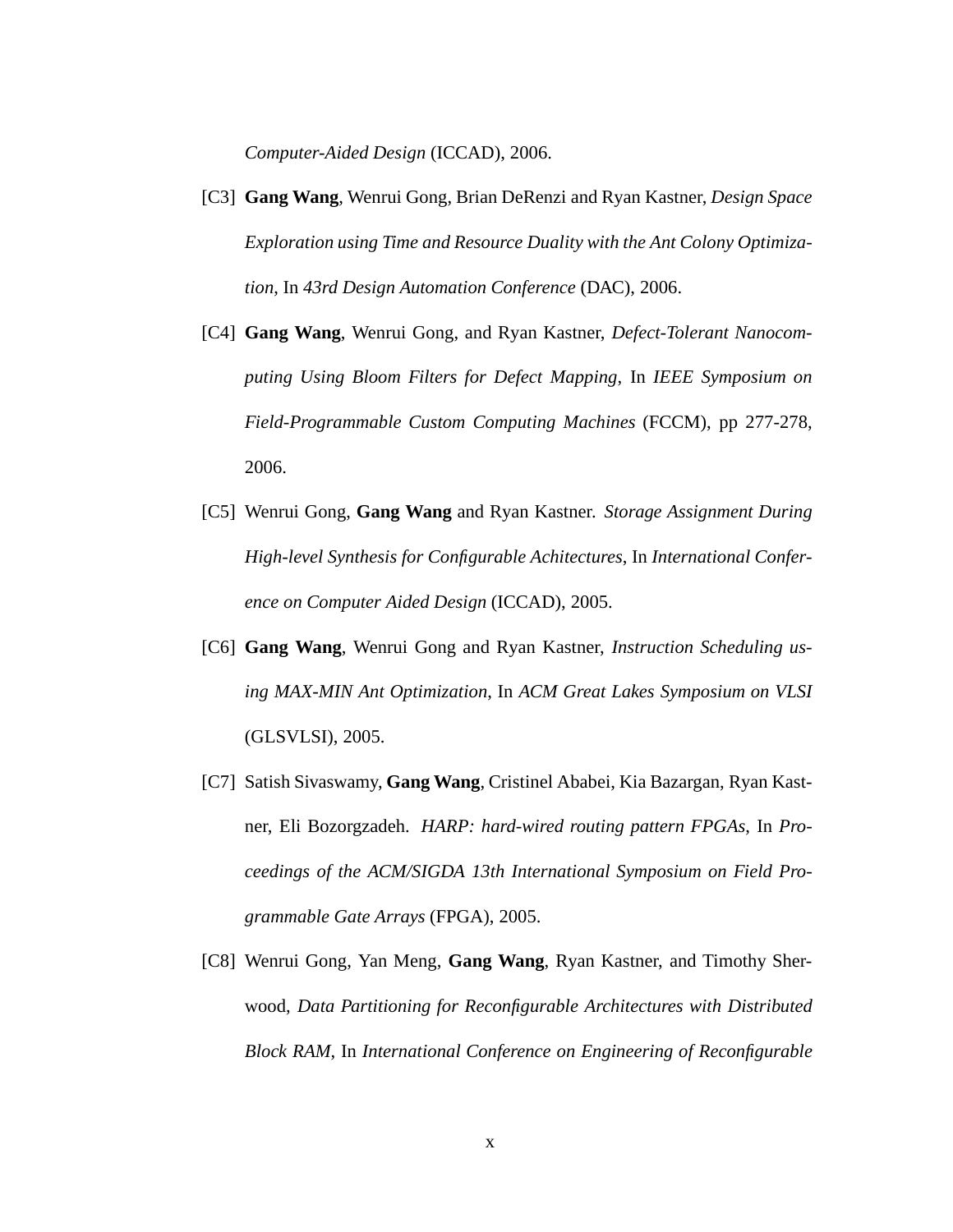*Systems and Algorithms* (ERSA), 2005.

- [C9] Wenrui Gong, **Gang Wang**, and Ryan Kastner. *Data Partitioning for Reconfigurable Architectures with Distributed Block Ram*, In *The Fourteenth International Workshop on Logic and Synthesis* (IWLS), 2005.
- [C10] **Gang Wang**, Wenrui Gong and Ryan Kastner. *System Level Partitioning for Programmable Platforms Using the Ant Colony Optimization*, In *13th International Workshop on Logic and Synthesis* (IWLS), 2004.
- [C11] Wenrui Gong, **Gang Wang** and Ryan Kastner. *A High Performance Application Representation for Reconfigurable Systems*, In *the International Conference on Engineering of Reconfigurable Systems and Algorithms* (ERSA), 2004.
- [C12] **Gang Wang**, Wenrui Gong and Ryan Kastner, *A New Approach for Task Level Computational Resource Bi-Partitioning*, In *15th IASTED International Conference on Parallel and Distributed Computing and System* (PDCS), 2003. (*Best paper nomination.*)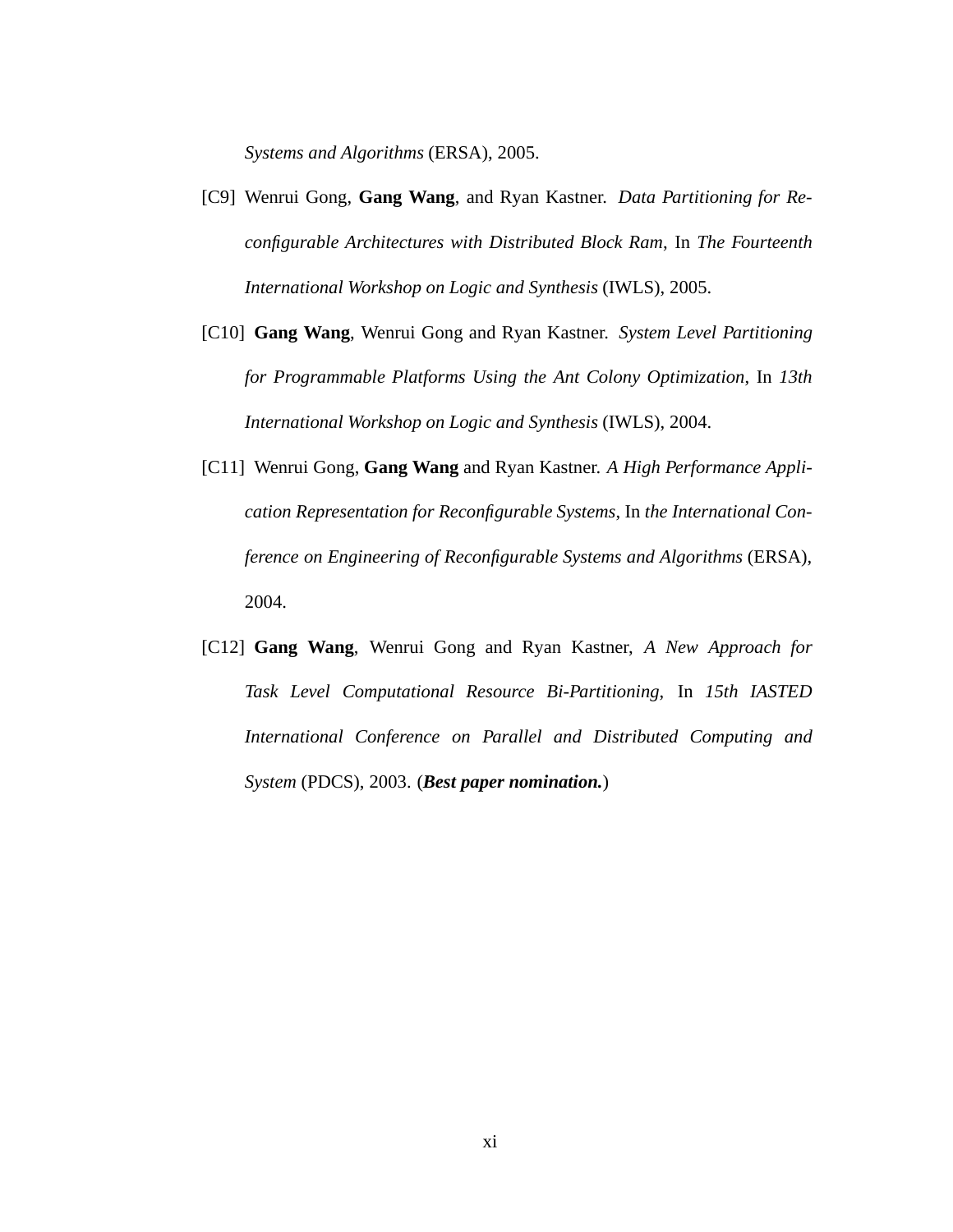## **Contents**

|                |                                 | <b>List of Figures</b>                                               |                                                                                                                                                                                                     |  |  |  |  | XV                                                             |
|----------------|---------------------------------|----------------------------------------------------------------------|-----------------------------------------------------------------------------------------------------------------------------------------------------------------------------------------------------|--|--|--|--|----------------------------------------------------------------|
|                |                                 | <b>List of Tables</b>                                                |                                                                                                                                                                                                     |  |  |  |  | xvii                                                           |
|                |                                 | <b>List of Algorithms</b>                                            |                                                                                                                                                                                                     |  |  |  |  | xviii                                                          |
| 1              | 1.1                             | <b>Introduction</b>                                                  |                                                                                                                                                                                                     |  |  |  |  | 1<br>$\mathbf{1}$                                              |
|                | 1.2<br>1.3                      |                                                                      |                                                                                                                                                                                                     |  |  |  |  | 6<br>10                                                        |
| $\overline{2}$ | 2.1<br>2.2<br>2.3<br>2.4<br>2.5 |                                                                      | <b>Ant Colony Metaheuristic</b>                                                                                                                                                                     |  |  |  |  | 12<br>12<br>17<br>19<br>21<br>23                               |
| 3              |                                 |                                                                      | <b>System Partitioning</b>                                                                                                                                                                          |  |  |  |  | 26                                                             |
|                | 3.1<br>3.2<br>3.3               | 3.2.1<br>3.2.2<br>3.2.3<br>3.2.4<br>3.2.5<br>3.2.6<br>3.3.1<br>3.3.2 | ACO Formulation for System Partitioning<br>Extending the ACO/ATG method $\ldots \ldots \ldots \ldots \ldots$<br>Experimental Results and Performance Analysis<br>Target Architecture and Benchmarks |  |  |  |  | 27<br>31<br>31<br>34<br>36<br>42<br>42<br>44<br>46<br>46<br>50 |
|                |                                 | 3.3.3                                                                | Comparing with Simulated Annealing                                                                                                                                                                  |  |  |  |  | 57                                                             |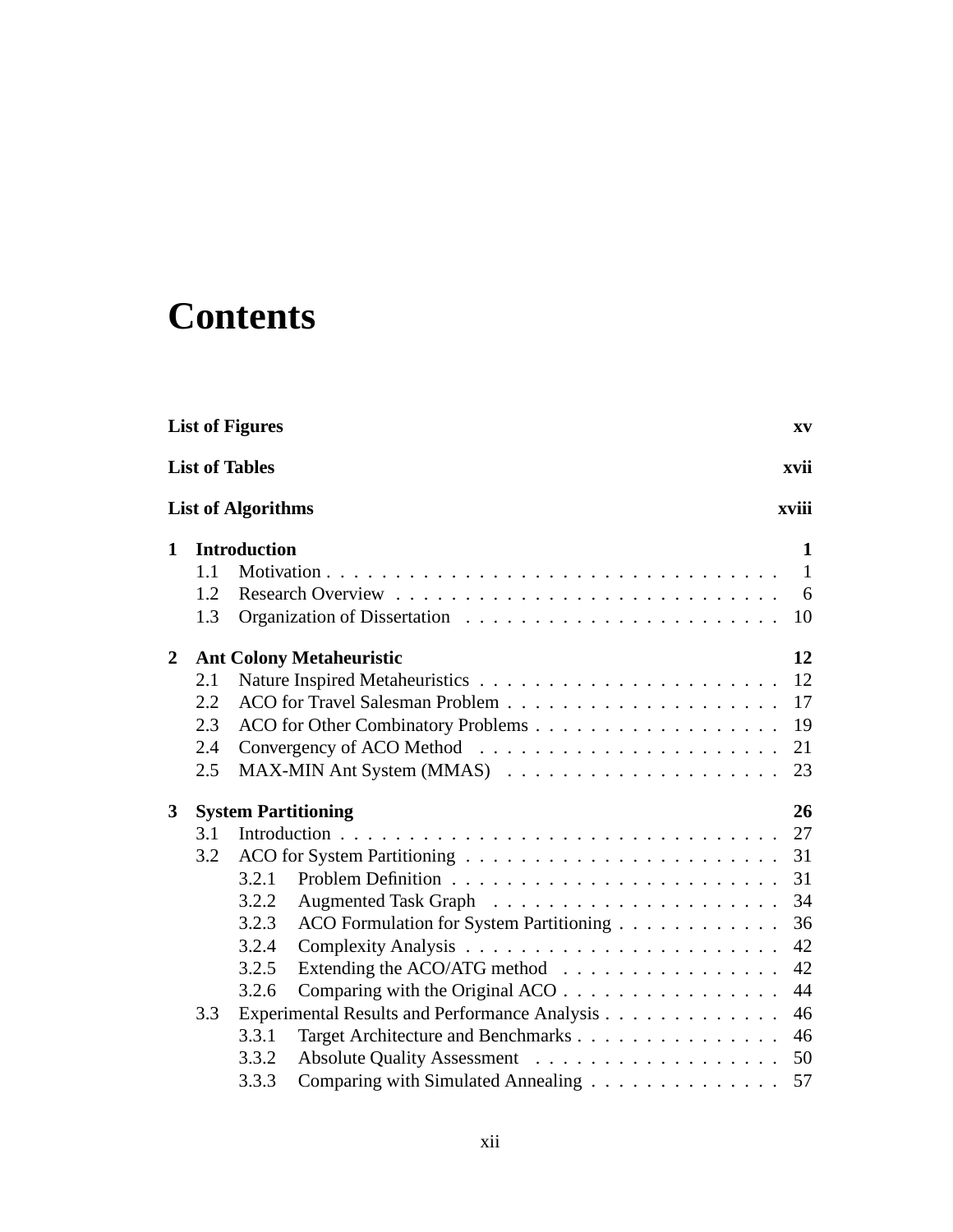|                         |     | 3.3.4 Hybrid ACO with Simulated Annealing 60                       |     |
|-------------------------|-----|--------------------------------------------------------------------|-----|
|                         | 3.4 | Application: Quick Design Parameter Estimation 62                  |     |
|                         | 3.5 |                                                                    | 66  |
| $\overline{\mathbf{4}}$ |     | <b>Operation Scheduling</b>                                        | 67  |
|                         | 4.1 |                                                                    | 68  |
|                         | 4.2 |                                                                    | 72  |
|                         |     | Operation Scheduling Problem Definition<br>4.2.1                   | 72  |
|                         |     | 4.2.2                                                              | 74  |
|                         | 4.3 | ACO for Timing Constrained Scheduling                              | 77  |
|                         |     | 4.3.1                                                              | 77  |
|                         |     | 4.3.2                                                              | 80  |
|                         |     | 4.3.3                                                              | 86  |
|                         |     | 4.3.4                                                              | 88  |
|                         |     | 4.3.5                                                              | 91  |
|                         | 4.4 | ACO for Resource Constrained Scheduling                            | 91  |
|                         |     | 4.4.1                                                              | 91  |
|                         |     | 4.4.2                                                              |     |
|                         |     | 4.4.3                                                              |     |
|                         |     | 4.4.4                                                              |     |
|                         |     | 4.4.5                                                              |     |
|                         | 4.5 |                                                                    |     |
|                         | 4.6 |                                                                    |     |
|                         |     | Time Constrained Scheduling 108<br>4.6.1                           |     |
|                         |     | 4.6.2<br>Resource Constrained Scheduling 116                       |     |
|                         |     | 4.6.3<br>Comparison with Simulated Annealing 125                   |     |
|                         |     | 4.6.4                                                              |     |
|                         | 4.7 |                                                                    |     |
| 5                       |     | <b>Design Space Exploration</b>                                    | 136 |
|                         | 5.1 |                                                                    |     |
|                         |     |                                                                    |     |
|                         | 5.3 | Exploration Using Time and Resource Constrained Duality 142        |     |
|                         |     | Iterative Design Space Exploration Leveraging Duality 142<br>5.3.1 |     |
|                         |     | Integrate with ACO-based Scheduling Algorithms 147<br>5.3.2        |     |
|                         | 5.4 |                                                                    |     |
|                         |     | 5.4.1                                                              |     |
|                         |     | 5.4.2                                                              |     |
|                         | 5.5 |                                                                    |     |
| 6                       |     | <b>Conclusions and Future Work</b>                                 | 160 |
|                         | 6.1 |                                                                    |     |
|                         | 6.2 |                                                                    |     |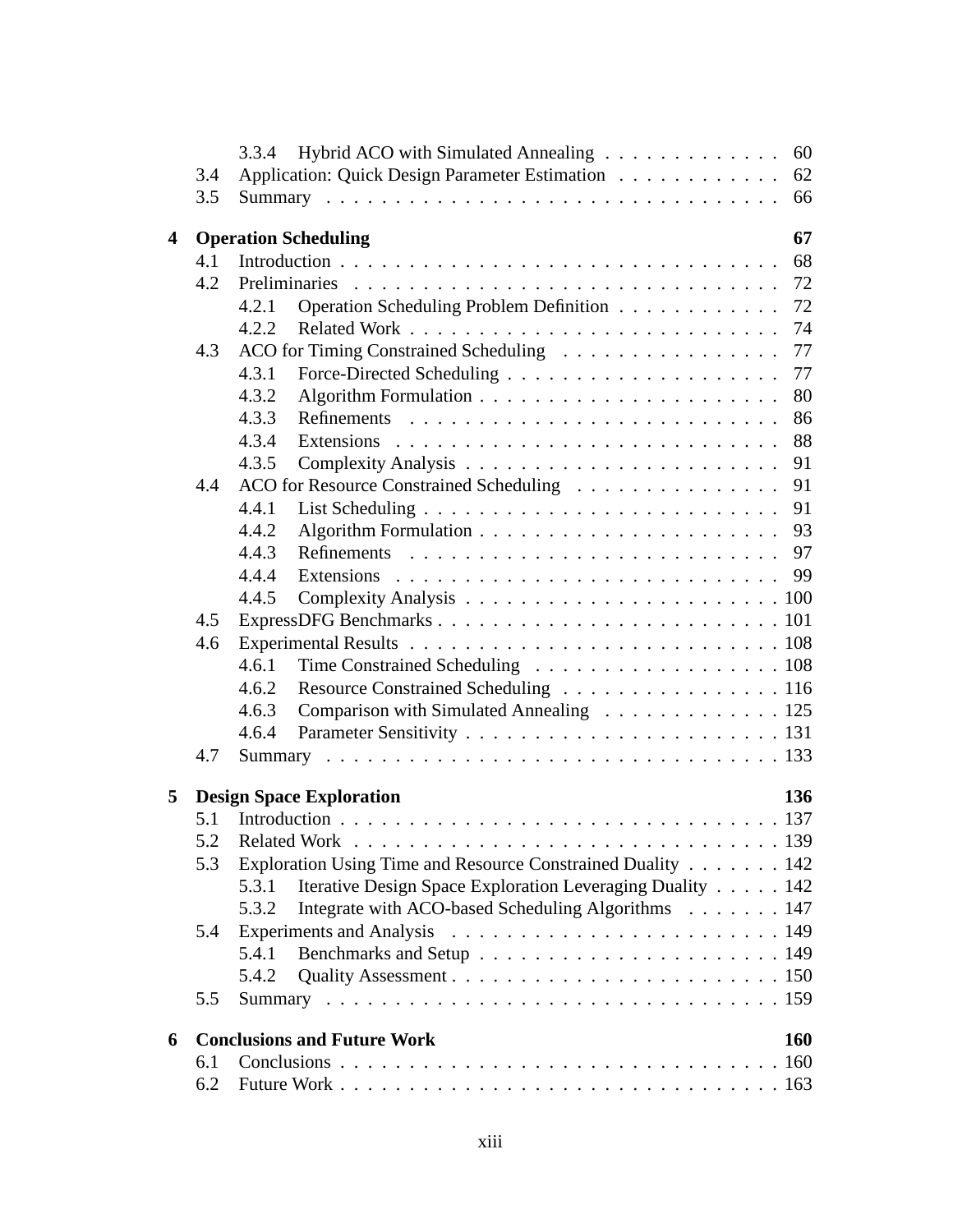### **Bibliography 165**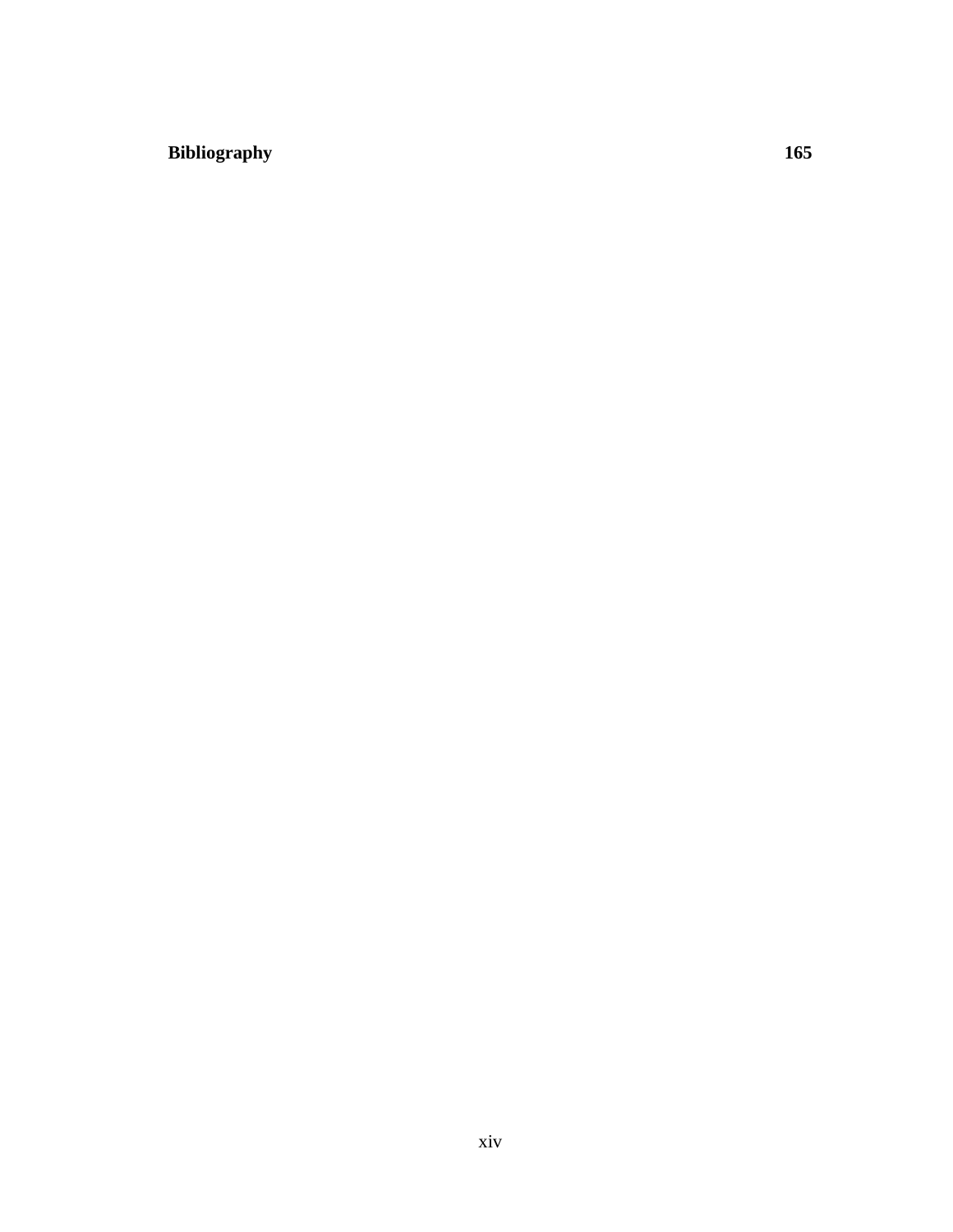# **List of Figures**

| 1.1 | A simplified representation of an FPGA fabric is on the left. Con-<br>figurable Logic Blocks (CLBs) perform logic level computation using<br>Lookup Tables (LUTs) for bit manipulations and flipflops for storage.<br>The switch boxes and routing channels provide connections between<br>the CLBs. SRAM configuration bits are used throughout the FPGA<br>(e.g., to program the logical function of the LUTs and connect a seg-<br>ment in one routing channel to a segment in an adjacent routing chan- |                |
|-----|-------------------------------------------------------------------------------------------------------------------------------------------------------------------------------------------------------------------------------------------------------------------------------------------------------------------------------------------------------------------------------------------------------------------------------------------------------------------------------------------------------------|----------------|
|     | nel). The FPGA floor plan on the right illustratively shows a physical                                                                                                                                                                                                                                                                                                                                                                                                                                      |                |
|     |                                                                                                                                                                                                                                                                                                                                                                                                                                                                                                             | $\overline{4}$ |
| 2.1 | (a) A laboratory nest of a Leptothorax ant colony; (b) Experiment set-<br>tings used in $[25]$ .                                                                                                                                                                                                                                                                                                                                                                                                            | 15             |
| 2.2 | An illustration on how ACO-TSP works.<br>(1) Single ant constructs a solution; (2) Multiple solutions are con-<br>structed by all the ants individually;<br>(3) The pheromone trails adaptively adjust their values during the iter-<br>ations; (4) The optimal solution emerges as the search learns from its                                                                                                                                                                                              | 20             |
| 3.1 |                                                                                                                                                                                                                                                                                                                                                                                                                                                                                                             | 35             |
| 3.2 |                                                                                                                                                                                                                                                                                                                                                                                                                                                                                                             | 47             |
| 3.3 |                                                                                                                                                                                                                                                                                                                                                                                                                                                                                                             | 49             |
| 3.4 |                                                                                                                                                                                                                                                                                                                                                                                                                                                                                                             | 51             |
| 3.5 | Result quality measured by top percentage                                                                                                                                                                                                                                                                                                                                                                                                                                                                   | 52             |
| 3.6 |                                                                                                                                                                                                                                                                                                                                                                                                                                                                                                             | 56             |
| 3.7 |                                                                                                                                                                                                                                                                                                                                                                                                                                                                                                             | 59             |
| 3.8 | $ACO$ , SA and $ACO-SA$ on big size problems $\ldots \ldots \ldots \ldots$                                                                                                                                                                                                                                                                                                                                                                                                                                  | 60             |
| 3.9 | Estimate Design Parameters with ACO application partitioner on de-                                                                                                                                                                                                                                                                                                                                                                                                                                          |                |
|     |                                                                                                                                                                                                                                                                                                                                                                                                                                                                                                             | 65             |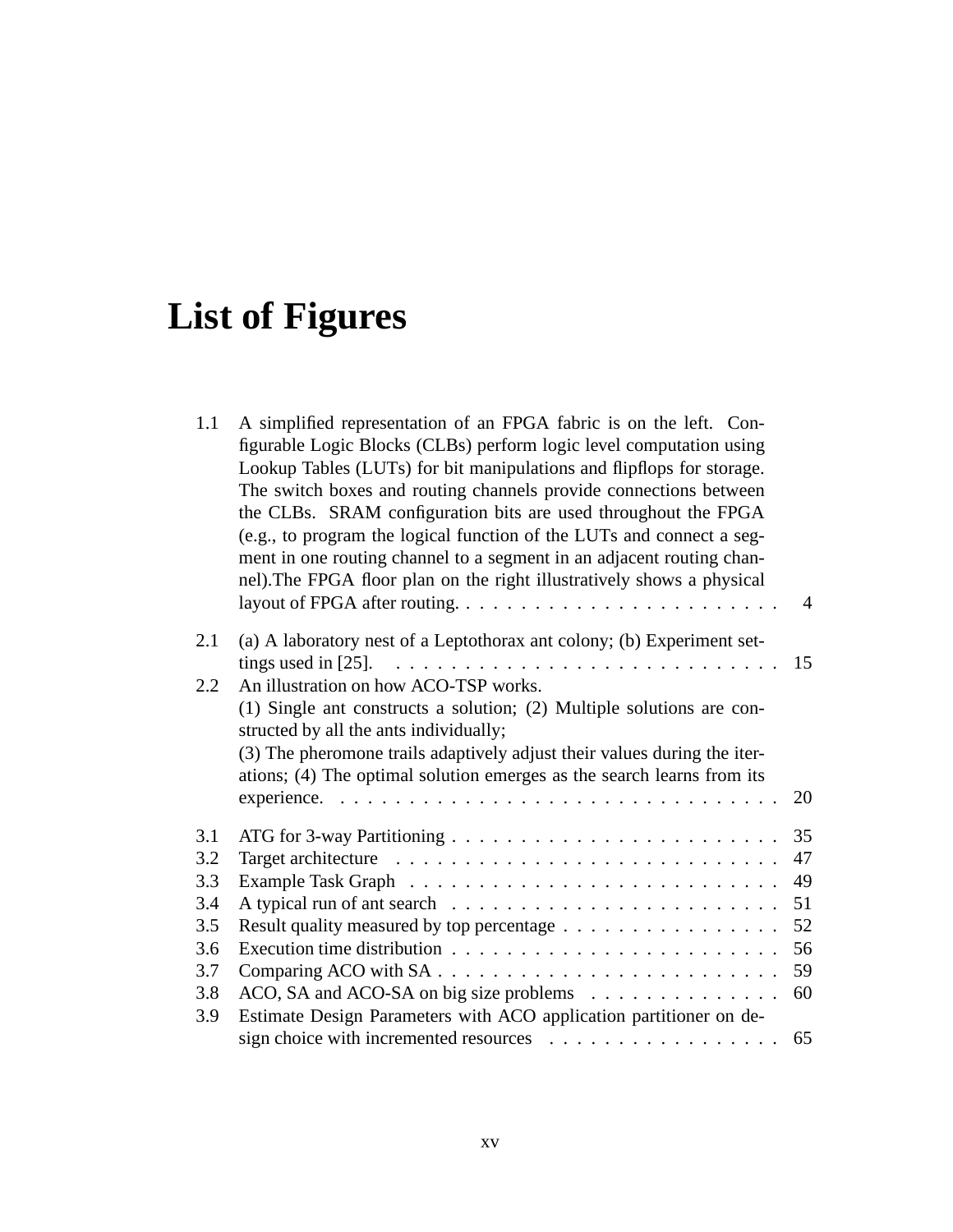| 4.1 | Data Flow Graph (DFG) of the <i>cosine2</i> benchmark                                         |
|-----|-----------------------------------------------------------------------------------------------|
|     | $('r'$ is for memory read and 'w' for memory write). 74                                       |
| 4.2 |                                                                                               |
| 4.3 | Distribution of DFG size for MediaBench 105                                                   |
| 4.4 | Execution Time for Timing-Constrained Scheduling.                                             |
|     | (Ratio is MMAS time / FDS time) $\ldots \ldots \ldots \ldots \ldots \ldots \ldots \ldots 114$ |
| 4.5 | Data Flow Graph of AR Filter.                                                                 |
|     | (The number by the node is the index assigned for the operation.) $\ldots$ . 123              |
| 4.6 | Pheromone Heuristic Distribution for ARF 124                                                  |
| 5.1 | Design Space Exploration Using Duality between Schedule Problems                              |
|     | (Curve L gives the optimal time/cost tradeoffs.) $\ldots \ldots \ldots \ldots \ldots$ 142     |
| 5.2 | Distribution of the TCS ACO solution quality on idctcol benchmark                             |
|     | with a deadline set to its ASAP time. Each line shows a different phase                       |
|     | of the algorithm execution where each point gives the number of solu-                         |
|     | tions of a particular resource cost. The line "1-200" denotes the first                       |
|     | 200 solutions found by the ACO algorithm, while the line "1801-2000"                          |
|     |                                                                                               |
| 5.3 | Solution quality of the TCS ACO on the idctcol benchmark. We run                              |
|     | the TCS ACO algorithm at each deadline ranging from its ASAP time                             |
|     | $(19)$ to $(32)$ . The size of the dot indicates the proportion of solutions                  |
|     | with a specific resource cost found at each deadline. 153                                     |
| 5.4 |                                                                                               |
|     | Design Space Exploration results: MMAS-D, FDS-D and FDS 155                                   |
| 5.5 |                                                                                               |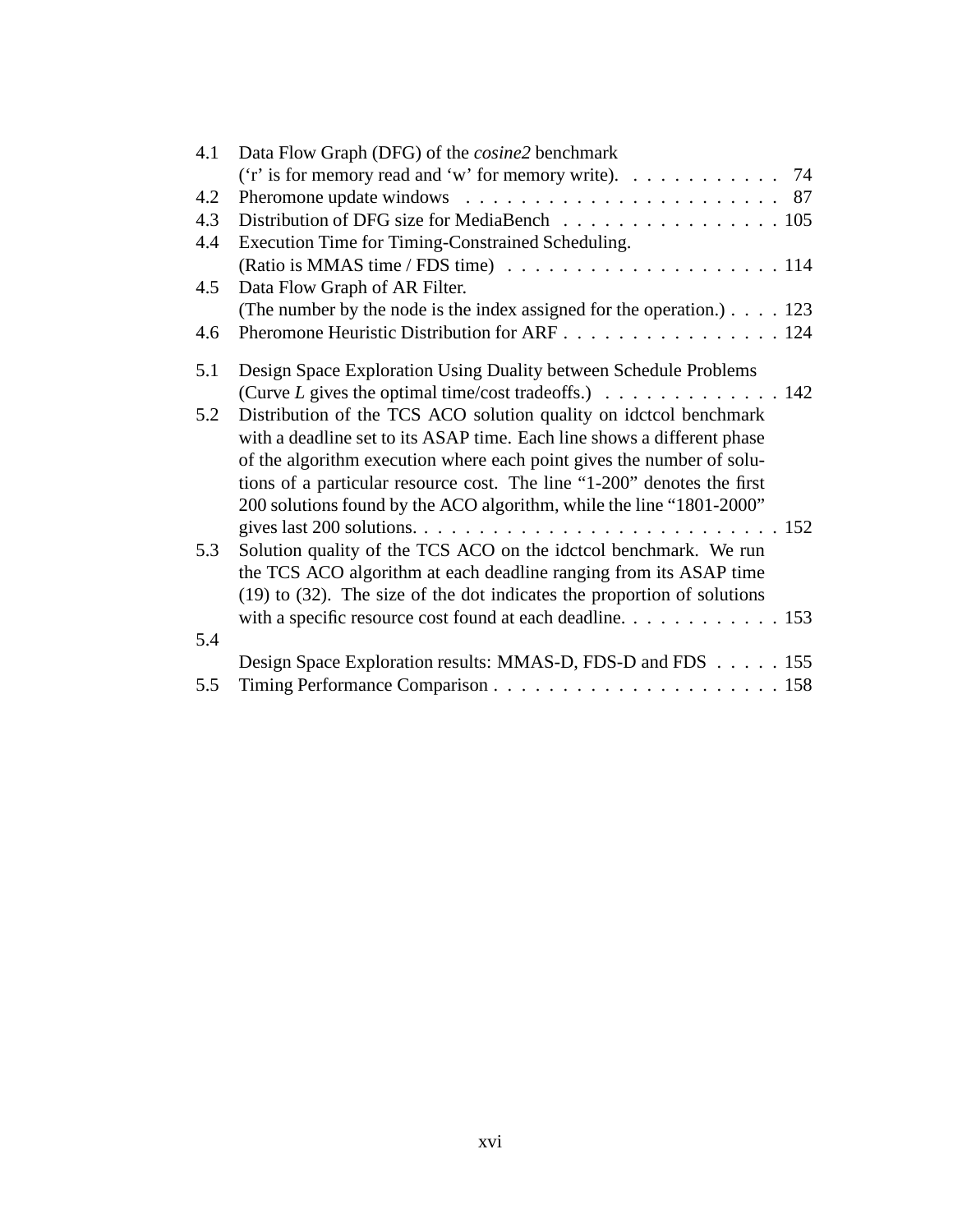## **List of Tables**

| 2.1        | Applications of ACO method and their qualitative performance $\ldots$ 21                                      |
|------------|---------------------------------------------------------------------------------------------------------------|
| 3.1<br>3.2 | Comparing ACO results with the random sampling 54                                                             |
| 4.1        | ExpressDFG benchmark suite                                                                                    |
|            | (Benchmarks with $\dagger$ are extracted from MediaBench.)                                                    |
|            | (Benchmark node and edge count with the operation depth (OD) as-                                              |
|            | suming unit delay.) $\ldots \ldots \ldots \ldots \ldots \ldots \ldots \ldots \ldots \ldots \ldots \ldots 107$ |
| 4.2        | Effect of Look-ahead Mechanism in FDS                                                                         |
|            | (Result shown in MUL/ALU number pair. Deadline is in cycles.) 109                                             |
| 4.3        | Partial detailed results for Timing-Constrained Scheduling                                                    |
|            | (Size is given as DFG's node/edge number pair. Virtual nodes and                                              |
|            | edges are not counted.                                                                                        |
|            | Average and standard deviation $\sigma$ are computed over 5 runs. Saving is                                   |
|            | computed based on FDS results. No weight applied.) 111                                                        |
| 4.4        | <b>Result Summary for Timing-Constrained Scheduling</b>                                                       |
|            | Data in parenthesis shows the results obtained using Simulated Anneal-                                        |
|            | ing.                                                                                                          |
|            | Deadline shows the tested range. Average $\sigma$ is computed over the tested                                 |
|            | range.                                                                                                        |
|            | Saving is computed based on FDS results. No weight applied. 112                                               |
| 4.5        | Result Summary for Homogenous Resource-Constrained Scheduling                                                 |
|            | (Heuristic Labels: OM=Operation Mobility OD=Operation Depth,                                                  |
|            | LWOD=Latency Weighted Operation Depth, SN=Successor Number) . 117                                             |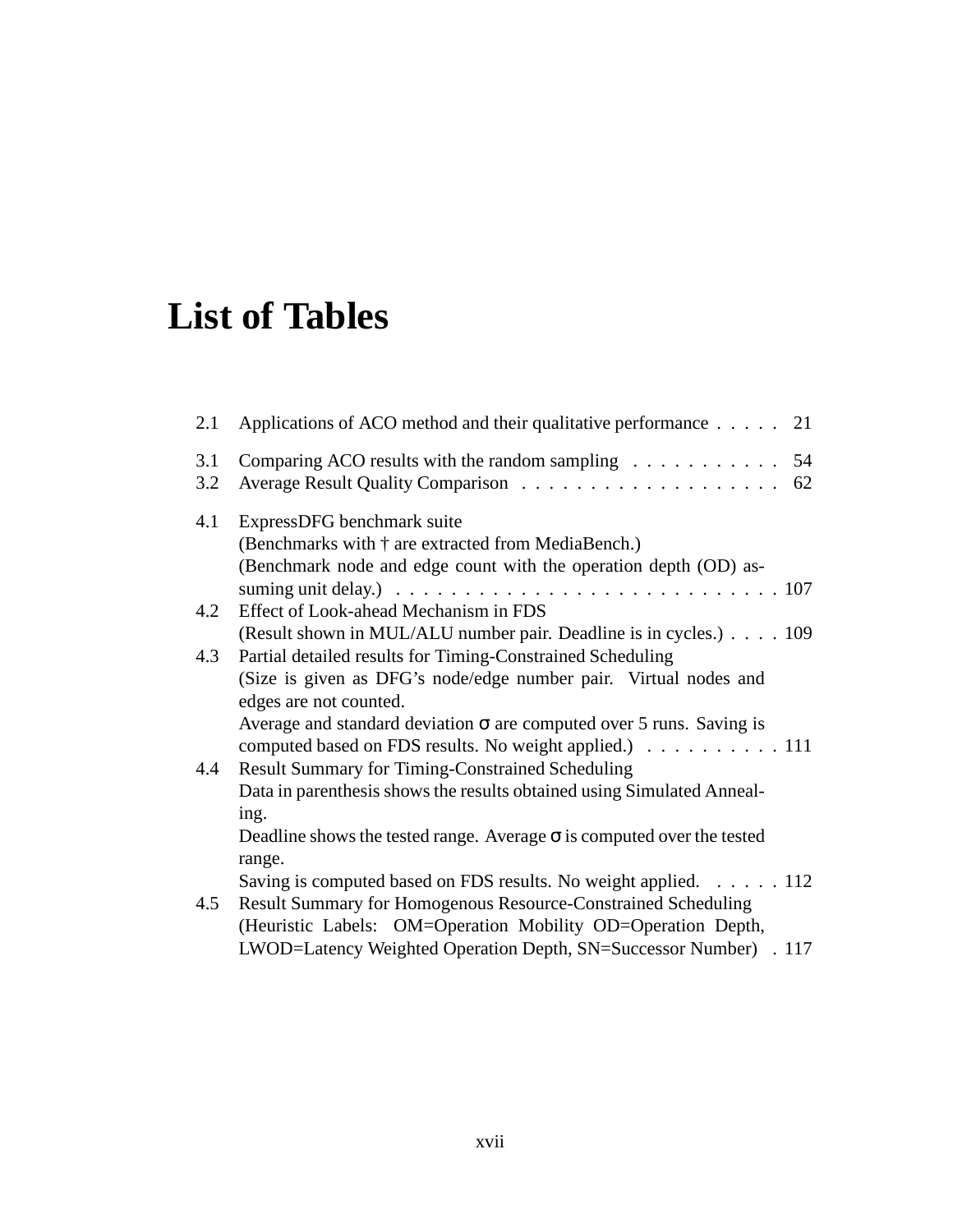- 4.6 Result Summary for Heterogenous Resource-Constrained Scheduling Schedule latency is in cycles; Runtime is in seconds; † indicates CPLEX failed to provide final result before running out of memory. (Resource Labels: a=alu, fm=faster multiplier, m=mutiplier, i=input, o=output) (Heuristic Labels: OM=Operation Mobility OD=Operation Depth, LWOD=Latency Weighted Operation Depth, SN=Successor Number) . 119
- 5.1 Summary for Design Space Exploration Results. Each line gives the benchmark name, the tested time range and the results of each design space exploration algorithm (FDS-D, MMAS-TCS, MMAS-D compared to the exhaustive FDS result. (A negative result indicates a smaller resource allocation, which is desired.) . . . . . . . . . . . . . . . 156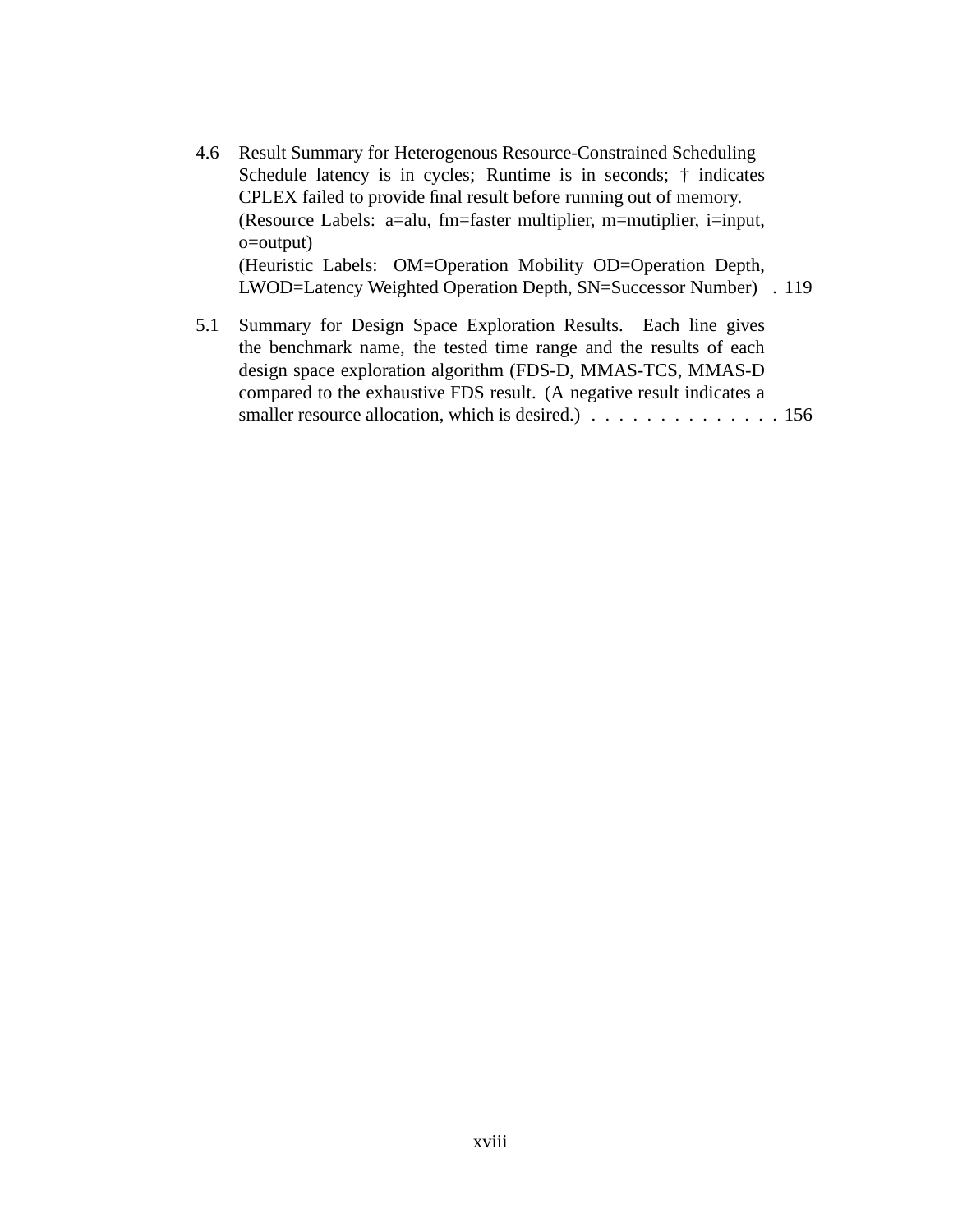# **List of Algorithms**

| $\mathbf{1}$   | ACO Algorithm for System Partitioning 37                       |  |
|----------------|----------------------------------------------------------------|--|
| $\overline{2}$ | Force-Directed Scheduling for Time-Constrained Optimization 81 |  |
| $\mathfrak{Z}$ | MMAS for Timing Constrained Scheduling 85                      |  |
| $\overline{4}$ | Resource-Constrained List Scheduling 92                        |  |
| 5 <sup>5</sup> | MMAS for Resource-Constrained Scheduling 96                    |  |
| 6              | Simulated Annealing for Timing-Constrained Scheduling 128      |  |
| $7^{\circ}$    | Iterative Design Space Exploration Algorithm 146               |  |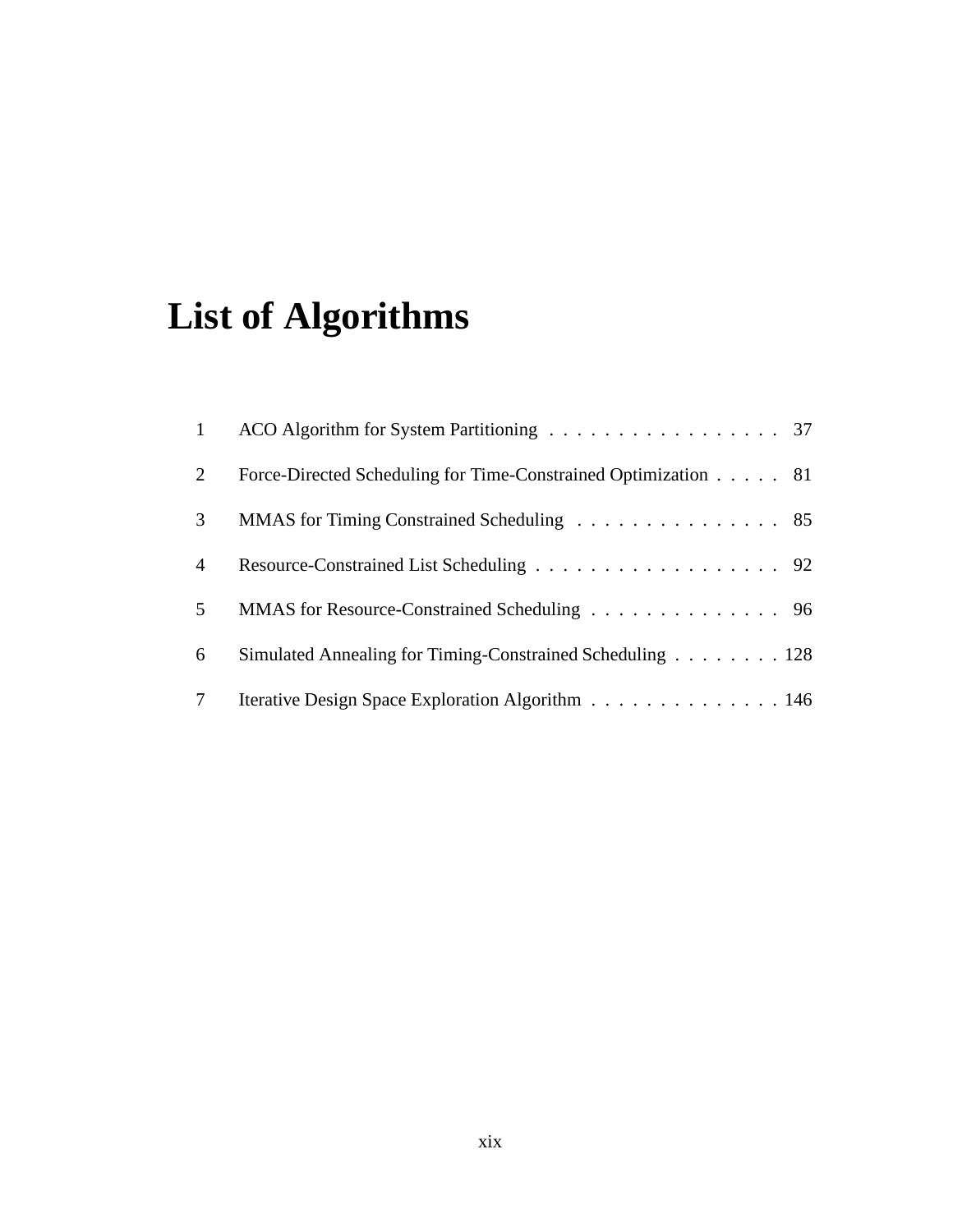## **Chapter 1**

## **Introduction**

### **1.1 Motivation**

Due to the rapid advances in VLSI fabrication technology, modern computer systems continue to provide better performance by effectively utilizing an increasing number of transistors on a chip. The well-known Moore's law [73], which predicts that the number of transistors on a single chip would grow exponentially over a relative short period of time, has been very accurate so far. Over the past 30 years, the transistor density has doubled every 18-24 months. ITRS estimates that we will be able to integrate more than half billion transistors on a  $468 \text{ mm}^2$  chip by the year of 2009[85]. This creates tremendous potential for future computing systems.

This also imposes big challenges to the Electronic Design Automation (EDA) community on how to effectively build such complicated systems. As the complexity of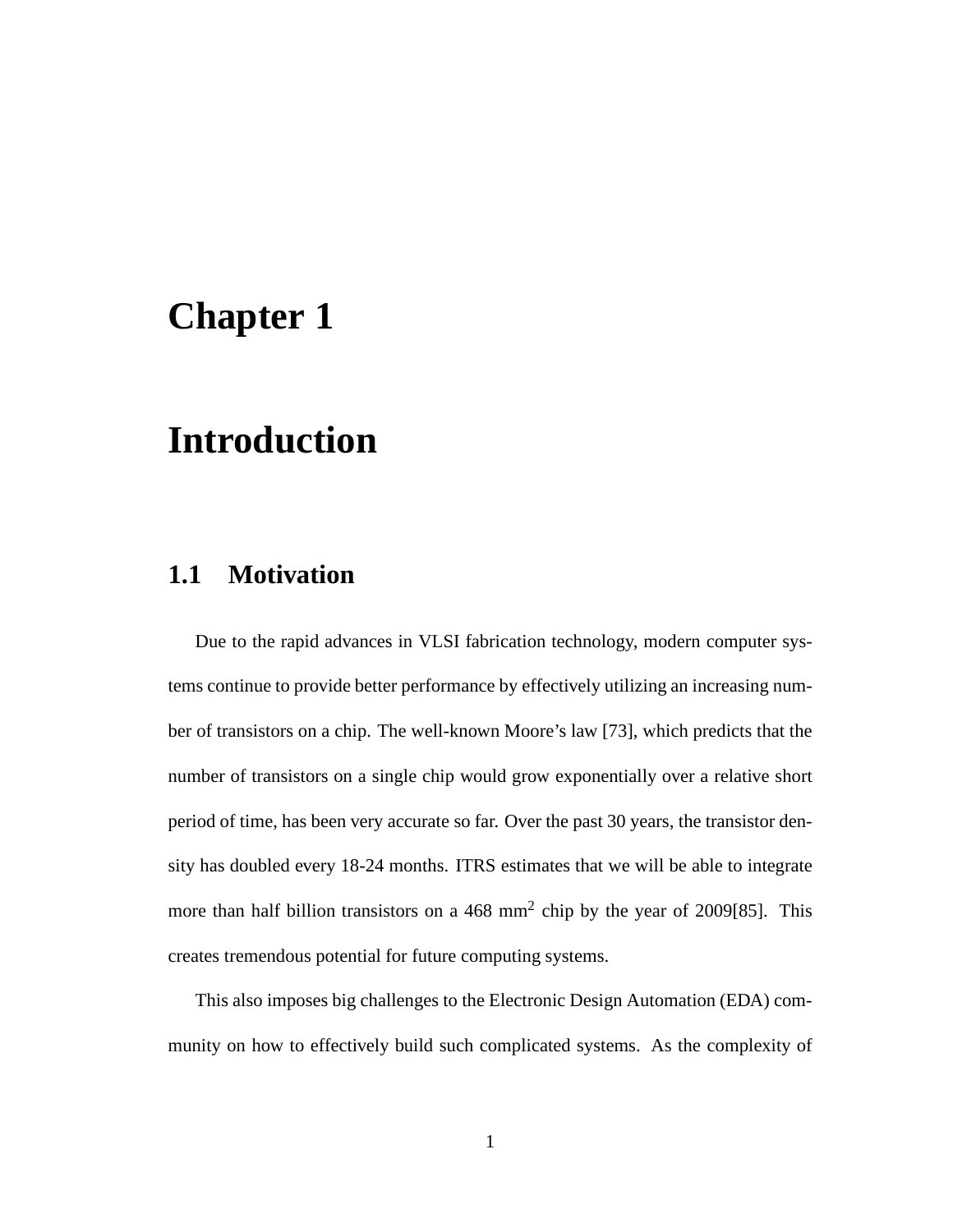digital systems increases, so does the complexity of the underlying EDA problems. One critical question we need to address is: as computing resources become abundant, how can we effectively utilize these resources so that we can fully exploit the technology advances to solve future computing problem? For example, recent studies by Professor Cong's group at UCLA [20, 21], indicate that the results obtained over a benchmark circuits with known optimal wire lengths using the current commercially available routing and placement tools are far from the optimal. They argued that just by improving these results we are potentially able to move today's technology one generation ahead. While these examples are contrived, and follow-up study [64] shows that real-world designs are not as dire as initially suggested, this is still a staggering difference. As we move into smaller sub-micro technologies, there exists room for improvement for these algorithms.

In answering this challenge, one trend that seems to be affirmed in recent years is the shift to parallel architectural design or spatial computational model in constructing computing systems. This differs significantly from timeplexing a single active computation among a large number of operations as we have been familiar with in traditional single processor architectures. Spatial computational designs dedicate specific computing hardware to individual operations [24]. Operations are then interconnected in space rather than in time. This model will allow us to exploit the full parallelism available in the applications. The spatial computing model trades increased area for better time performance and effective overall usage of the computing resources.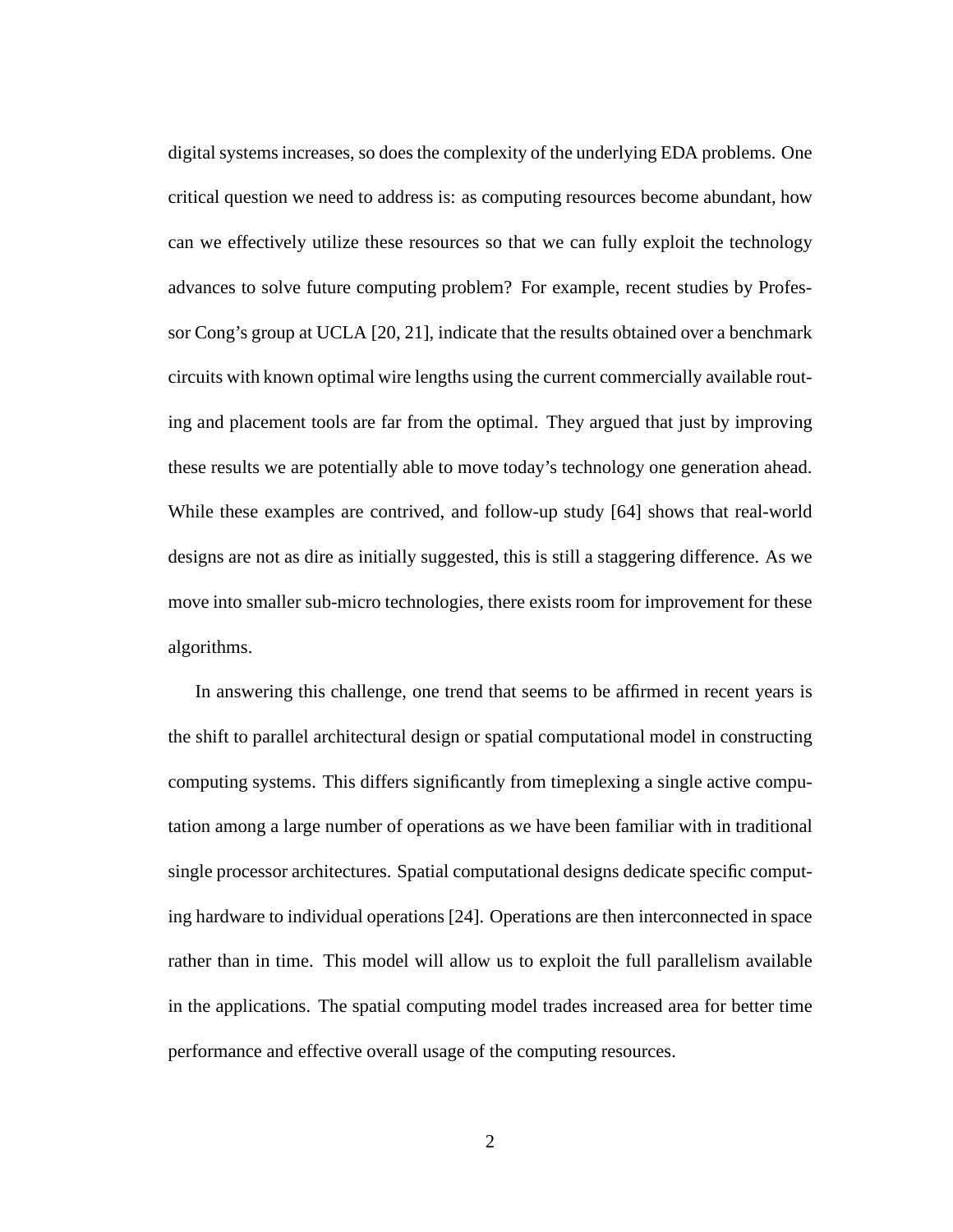The trend of shifting to spatial computing has also been evidenced by the steady market adoption of reconfigurable computing technologies, especially the Field Programmable Gate Array (FPGA) platform. Reconfigurable hardware, such as FPGAs, provides a programmable substrate onto which descriptions of circuits can be loaded and executed at very high speeds. Because they are able to provide an attractive balance between performance, cost, and flexibility, many critical embedded systems make use of FPGAs as their primary source of computation. Their circuit-level flexibility allows system functionality to be updated arbitrarily and remotely. For example, the aerospace industry relies on FPGAs to control everything from satellites to the Mars Rover.

FPGAs lie along a continuum between general-purpose processors and applicationspecific integrated circuits (ASICs). They provide both high-performance and welldefined timing behavior, but they do not require the costly fabrication of custom chips. While general purpose processors can execute any program, this generality comes at the cost of serialized execution. On the other hand, ASICs can achieve impressive parallelism, but their function is literally hard wired into the device. The power of reconfigurable systems lies in their ability to flexibly customize an implementation down at the level of individual bits and logic gates without requiring a custom piece of silicon. This can often result in performance improvements on the order of magnitude as compared to, per unit silicon, a similar microprocessor [24, 14]. FPGA technology is now the leading design driver for almost every single foundry. In fact it is estimated that in 2005 alone there were over 80,000 different commercial FPGA design starts [67].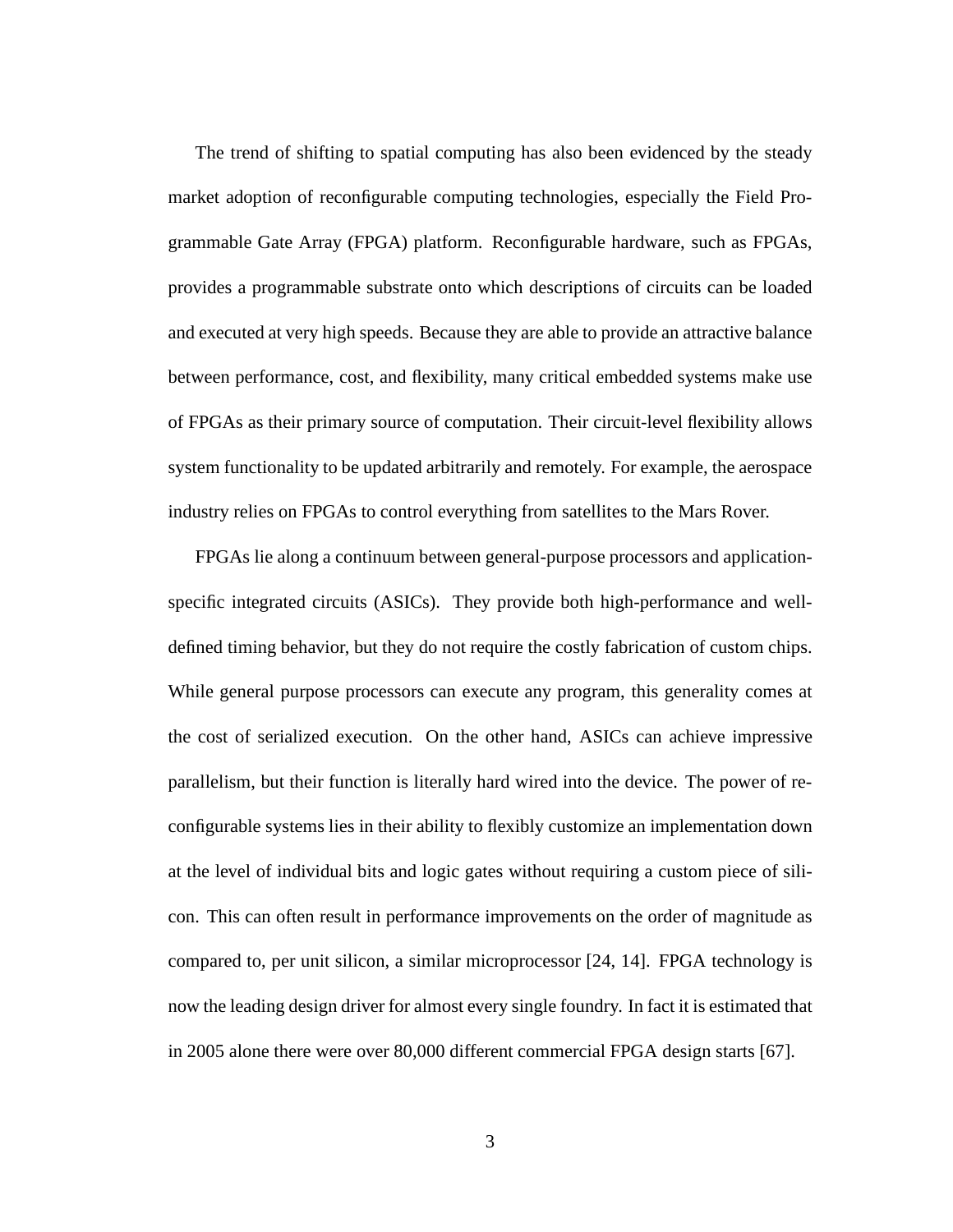

**Figure 1.1:** A simplified representation of an FPGA fabric is on the left. Configurable Logic Blocks (CLBs) perform logic level computation using Lookup Tables (LUTs) for bit manipulations and flipflops for storage. The switch boxes and routing channels provide connections between the CLBs. SRAM configuration bits are used throughout the FPGA (e.g., to program the logical function of the LUTs and connect a segment in one routing channel to a segment in an adjacent routing channel).The FPGA floor plan on the right illustratively shows a physical layout of FPGA after routing.

Figure 1.1 provides a simplified diagram of the modern FPGA architecture. FP-GAs have very regular gate level patterns which differs from ASIC realization. Here the CLBs (configurable with LUT) are the basic logic/computing units. By connecting the CLBs using the interconnection resources (switchboxes and routing channels), an FPGA can be programmed to perform virtually any computation. It is worthwhile to note the tremendous flexibility the FPGA architecture provides to the designers. They have the capability to implement a wide variety of custom circuits, ranging from simple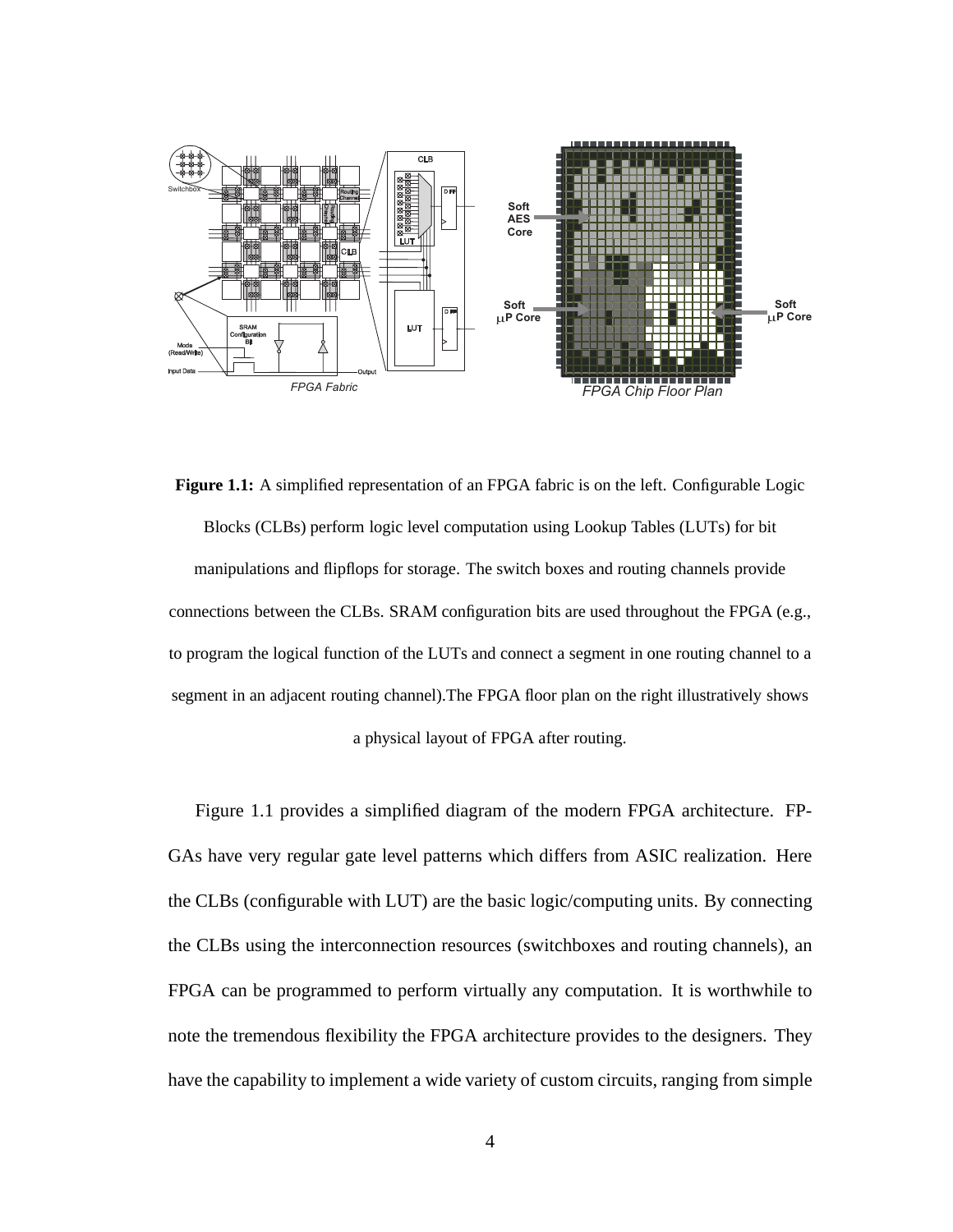adder/multiplier or multiple instances of them, to an entire computational function (e.g. digital filter, video codec), or even a complete CPU core (e.g. PowerPC 4507). This is very appealing; however, it also brings difficult questions regarding how to effectively use such flexibility. For example, for a given application and a known FPGA platform, what is the optimal configuration that achieves the best timing performance? Additionally, what is the impact on the system configuration (such as the number of adders and multipliers) if the requirements are relaxed? Moreover, is there a systematic method to help the designers explore the huge design decision space created by such increased flexibility?

Similar questions exist beyond the fine granularity level and the scope of pure FPGA-based platforms. In order to find cost effective ways to get the desired performance and maximize uses of resources, we often find designs that compose a hybrid technologies in today's systems. The most well-known example is the hardware/software co-design problem, where a system is composed of a general purpose CPU and a hardware-based computing resource (either ASIC or FPGA). More generally, a hybrid system can be organized to have *n* computing units with different capabilities and characteristics. How to assist the designer to effectively partition and distribute the computing tasks of an application over various computing units remains a system level challenge.

In general, as the complexity of digital systems increases, so does the complexity of these underlying EDA problems. To make it more difficult, many of these problems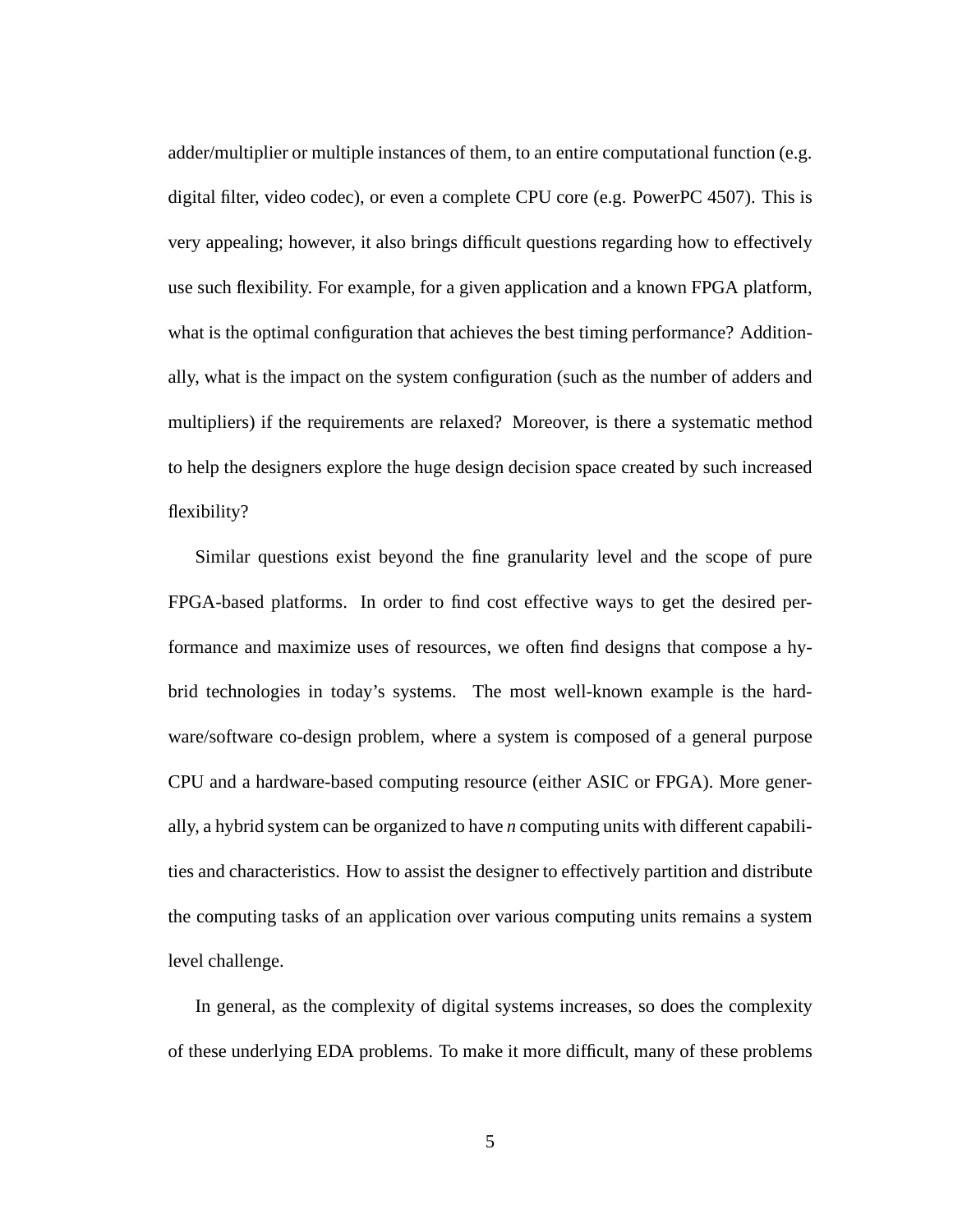are  $\mathcal{N}$ *P*-hard, which implies that finding optimal polynomial time algorithms for these problems are very unlikely. Due to this fact, almost all existing EDA systems apply heuristics to some extent. These heuristics were likely very successful and effective when they were invented. However, as the complexity of the problems increases, the conventional heuristic methods may fail in handling today's larger problems effectively. To face these challenges, we must look towards new optimization methods, rather than simply perform iterative improvements on existing techniques.

### **1.2 Research Overview**

My dissertation research work is focused on constructing effective heuristic algorithms for solving difficult and fundamental design optimization problems. More specifically, the research focuses on devising new design automation algorithms based on the Ant Colony metaheuristics or Ant Colony Optimization (ACO) techniques. The ACO method is a relatively new meta-heuristic approach inspired by the ecological study of social insects (ants) and can be classified as a population based, self-organized meta-heuristic method; it was originally formulated to solve traditional  $\mathcal{N}$  *P*-hard combinatory problems in late 1990's and has been since successfully applied to solve a number of traditional  $\mathcal{N}$ *P*-hard combinatory problems.

ACO distinguishes itself from other conventional meta-heuristic methods (e.g. simulated annealing and genetic algorithms) with the following advantages:

• It formulates an optimization problem as a collaborative search process;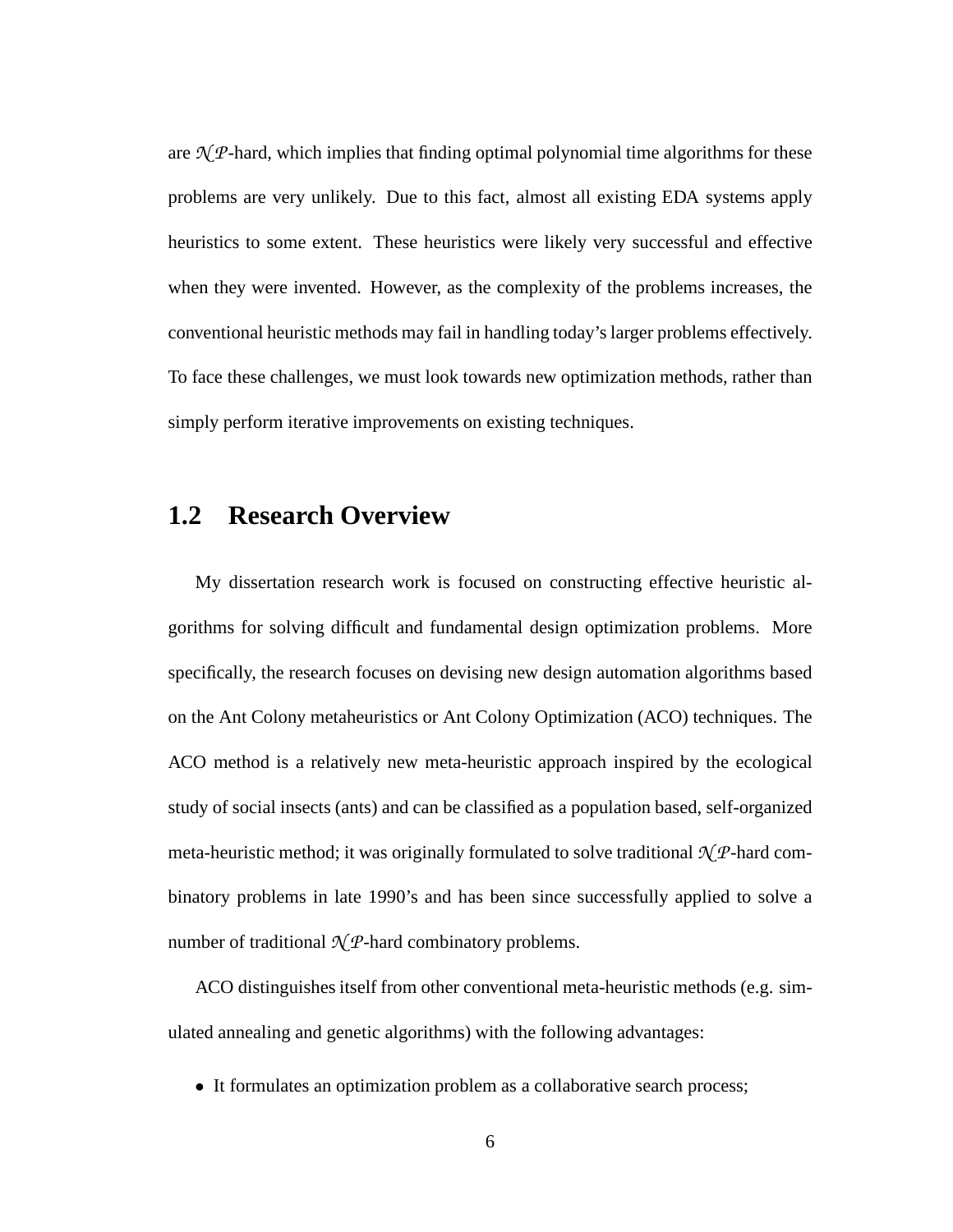- It provides an effective way to combine global search experience with problem specific heuristics using pheromone sharing;
- It utilizes indirect communication in learning and employs positive feedback to achieve fast convergence;
- It offers a new and powerful way for solving optimization problems modeled as a graph, which is often the underlying model for various architectural problems.

Similar to other versatile meta-heuristic methods, such as Stimulated Annealing(SA), Genetic Algorithm (GA) and A\* algorithm, it is possible to apply the Ant Colony metaheuristics to a slew of problems. However, careful attention has to be paid to consider the specific characteristics of the problem at hand and effectively integrate them in the final algorithms. In our study, we have selected to focus on three fundamental EDA problems, namely the system level partitioning problem, the operation scheduling problem and the design space exploration problem. These problems cover a good range of design granularity and are traditionally considered to be very difficult. We believe that these problems provide a good set of test cases for verifying the effectiveness of our methods. By addressing these problems with concretely constructed algorithms using Ant Colony metaheuristics, we hope to enrich and make contributions to the future system design methodologies.

As our first effort of applying the Ant Colony metaheuristics, we formulate new algorithms to address the system level task partitioning problem [102, 103, 105]. This problem is a fundamental  $\mathcal{N}P$ -hard challenge in a number of fields including high-level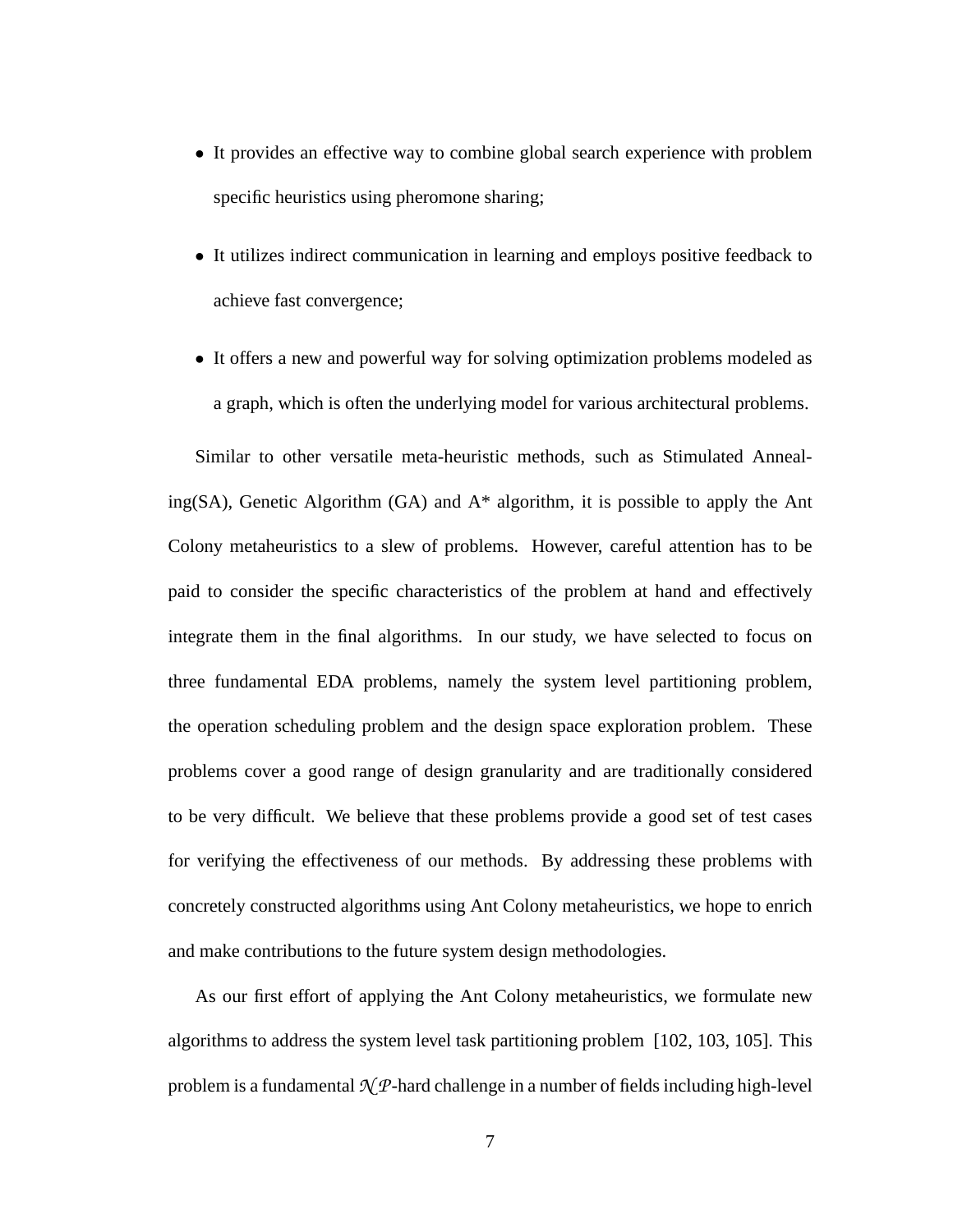system synthesis, parallel and distributed computing, and hardware/software co-design. It attempts to map application tasks onto multiple system resources w.r.t. the latency, hardware cost, power and other performance metrics. We construct a novel ACO-based algorithm to address this problem by introducing the Augmented Task Graph model. The concept can be easily extended to handle a variety of system requirements, including truly addressing the multi-way partitioning problem. The proposed algorithm consistently provides near optimal partitioning results on modestly-sized tested samples with very minor computational cost. For larger size problems, our algorithm scales well and achieves better solutions than the popularly used simulated annealing approach with substantially less execution time. Furthermore, we propose a hybrid approach that combines the ACO and simulated annealing together. This hybrid method leverages the complementary behaviors of the two algorithms and yields even better results than using them individually.

Operation scheduling is another fundamental architectural synthesis problem. An inappropriate scheduling of the operations will fail to exploit the full potential of the system. High quality scheduling solutions have direct impact in a number of different fields, such as compiler design for superscalar and VLIW microprocessors, distributed clustering computation architectures and hardware synthesis of ASICs and FPGAs. In our work, we introduce two novel algorithms [104, 99] using the ACO approach for the timing and resource constrained scheduling problems. We compile a comprehensive testing benchmark set (ExpressDFG) to verify the effectiveness and efficiency of the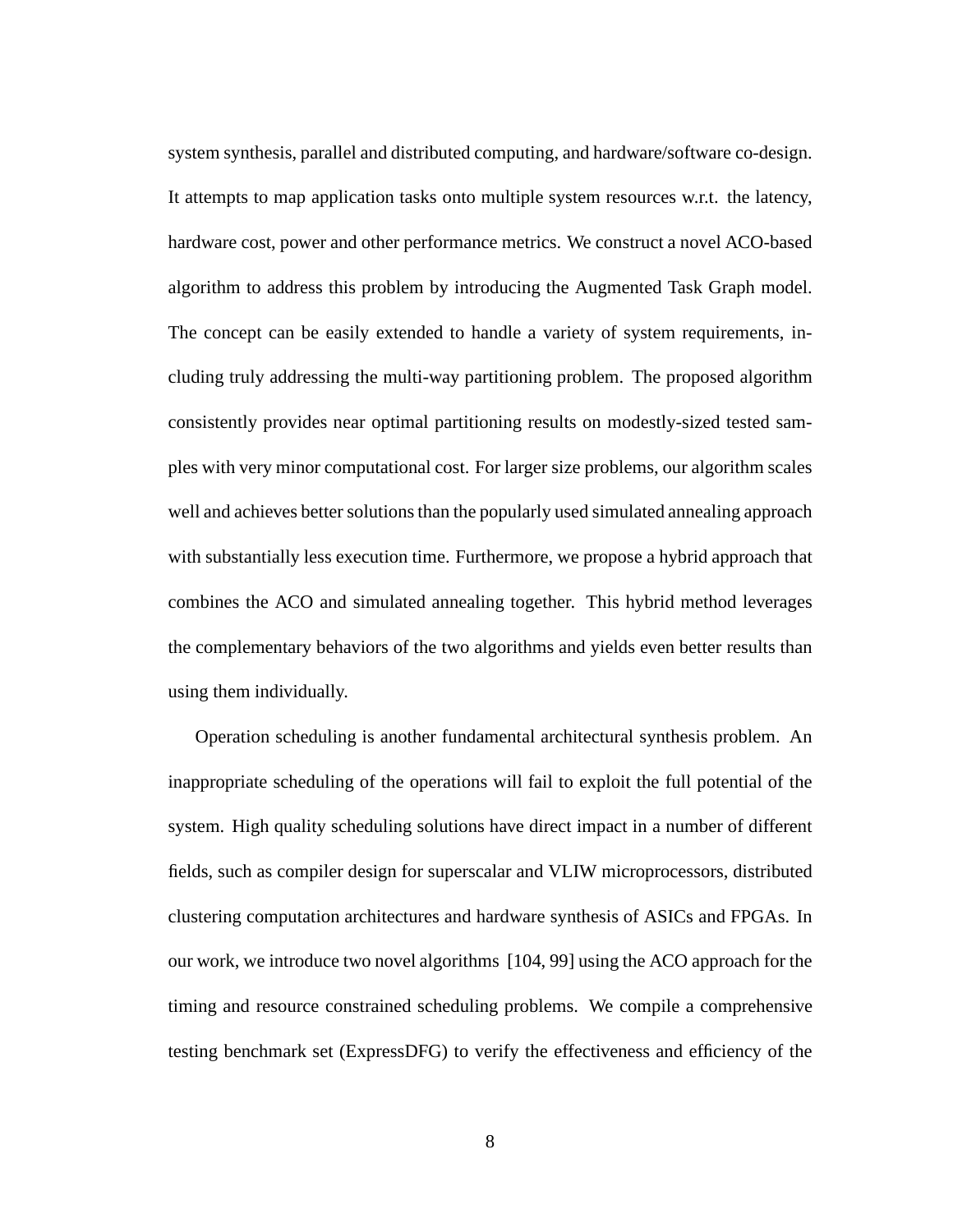proposed algorithms. For timing constrained scheduling, our algorithm achieves better results compared to force-directed scheduling on almost all the testing cases attaining a 19.5% reduction of resources. For resource constrained scheduling, our algorithm outperforms a number of list scheduling heuristics with better stability, and generates up to a 14.7% performance improvement. Our algorithms outperform the simulated annealing method for both scheduling problems in terms of quality, compute time and stability.

Finally, we look into the Design Space Exploration (DSE) problem, which tries to generate Pareto optimal tradeoffs among different system configurations. DSE is another critical challenge of high level synthesis. In practice, it is often addressed through ad-hoc probing of the solution space. This is not only time consuming but also very dependent on the designers experience. We propose a novel design exploration method that exploits the duality of the time and resource constrained scheduling problems [100, 101]. Our exploration automatically constructs a high quality time/area tradeoff curve in a fast, effective manner. In order to fully benefit from the duality attribute, we leverage the ACO-based optimization methods to solve both scheduling problems. We switch between these two algorithms to quickly traverse the design space. Compared with using force directed scheduling exhaustively at every time step, our approach provides a significant improvement on solution quality (average 17.3% reduction of resource counts) with similar run time on a comprehensive benchmark suite. It also scales well over different applications and problem sizes.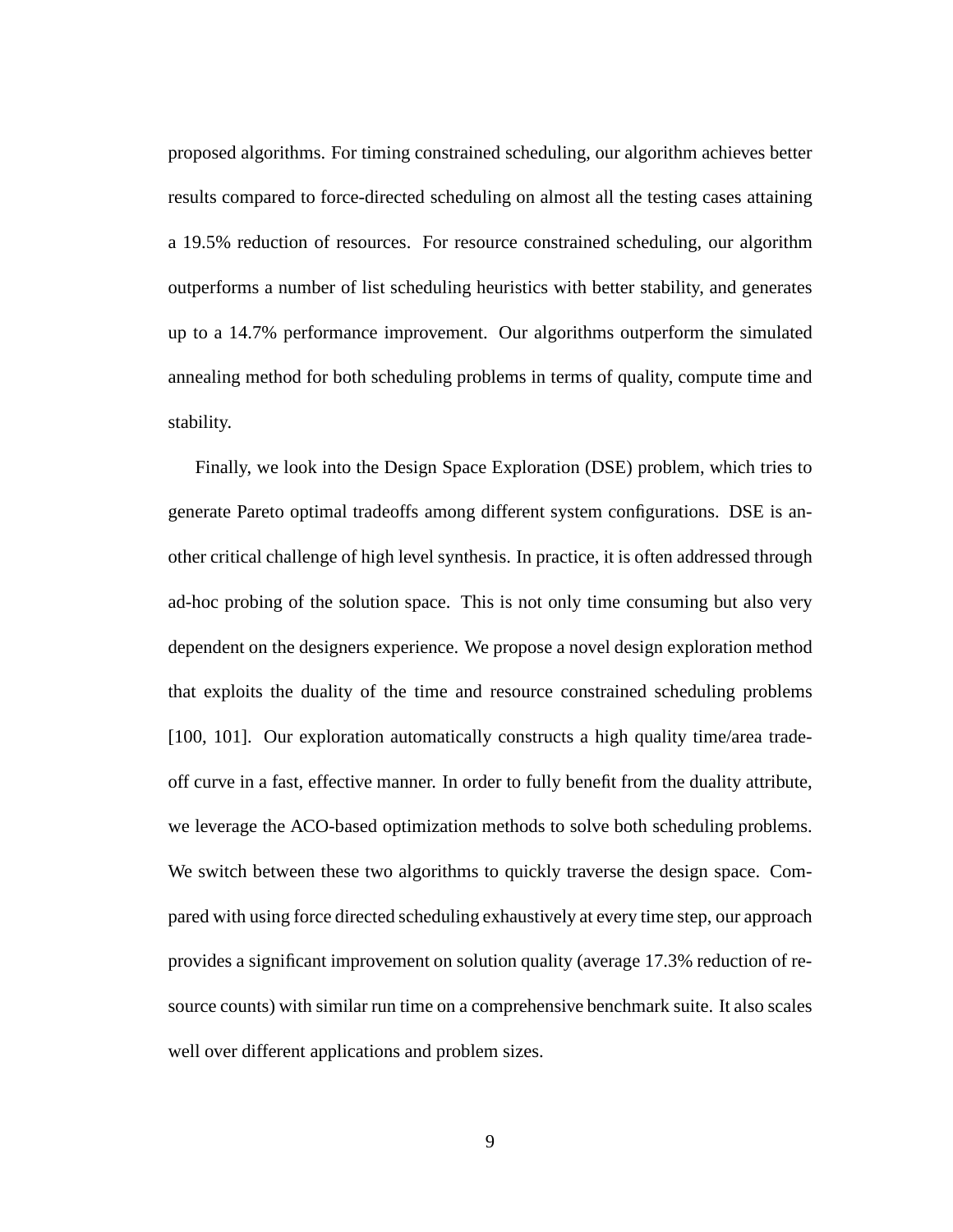To summarize our research work, we focus on the essential algorithmic issues of applying Ant Colony metaheuristics to solve fundamental architectural design problems. We have successfully devised a series of algorithms for a number of problems across different levels of design granularity and achieved very promising results. We believe that Ant Colony metaheuristic is a framework of great potential in solving architectural design problems, and is not limited to the ones we studied. Moreover, we have developed a software tool, named CODES, to provide a uniform implementation for applying the ACO method to these architectural problems. To our best knowledge, our work is the first to introduce the Ant Colony metaheuristics to the architectural design field.

### **1.3 Organization of Dissertation**

The dissertation is organized as follows: In Chapter 2, we give a review on the Ant Colony metaheuristic method with discussion on its characteristics. We present our work on applying the Ant Colony metaheuristic to solve system partitioning problem by introducing the Augmented Task Graph as the basic model in handling *n*-way partitioning problem in Chapter 3. In Chapter 4, we discuss how to solve timing and resource constrained operation scheduling problems. Also in this chapter, we will introduce the ExpressDFG benchmark suit we constructed. The same benchmark set will also be used in evaluating the design space exploration algorithm. We look into the parameter sensitivity issues experimentally. We introduce the duality based design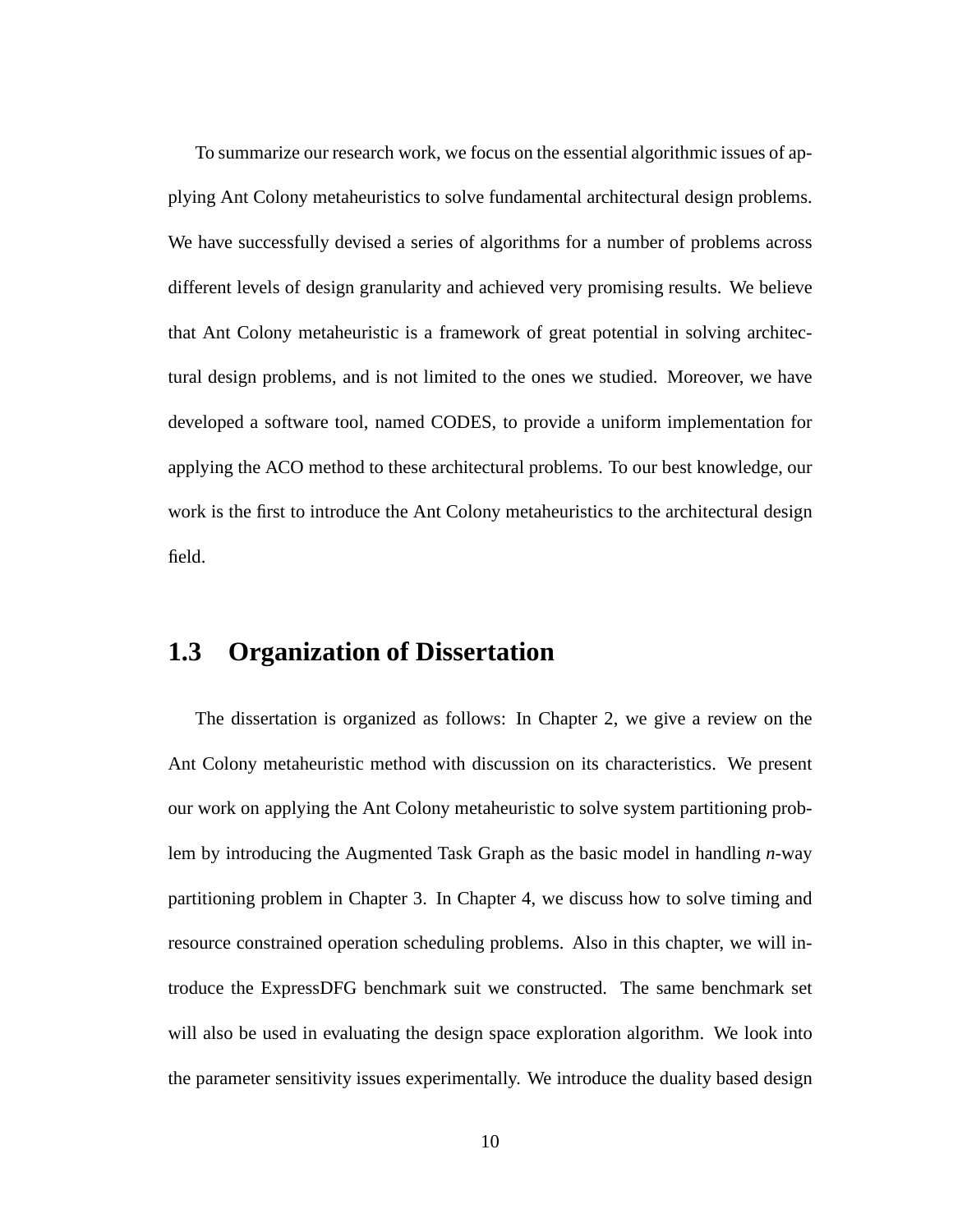space exploration approach in Chapter 5. To lay the theoretical foundation, we will first prove an important theorem regarding duality between timing and resource constrained scheduling. Moreover, we will explain why ACO-based scheduling algorithms are favored in the proposed exploration framework. We conclude with Chapter 6.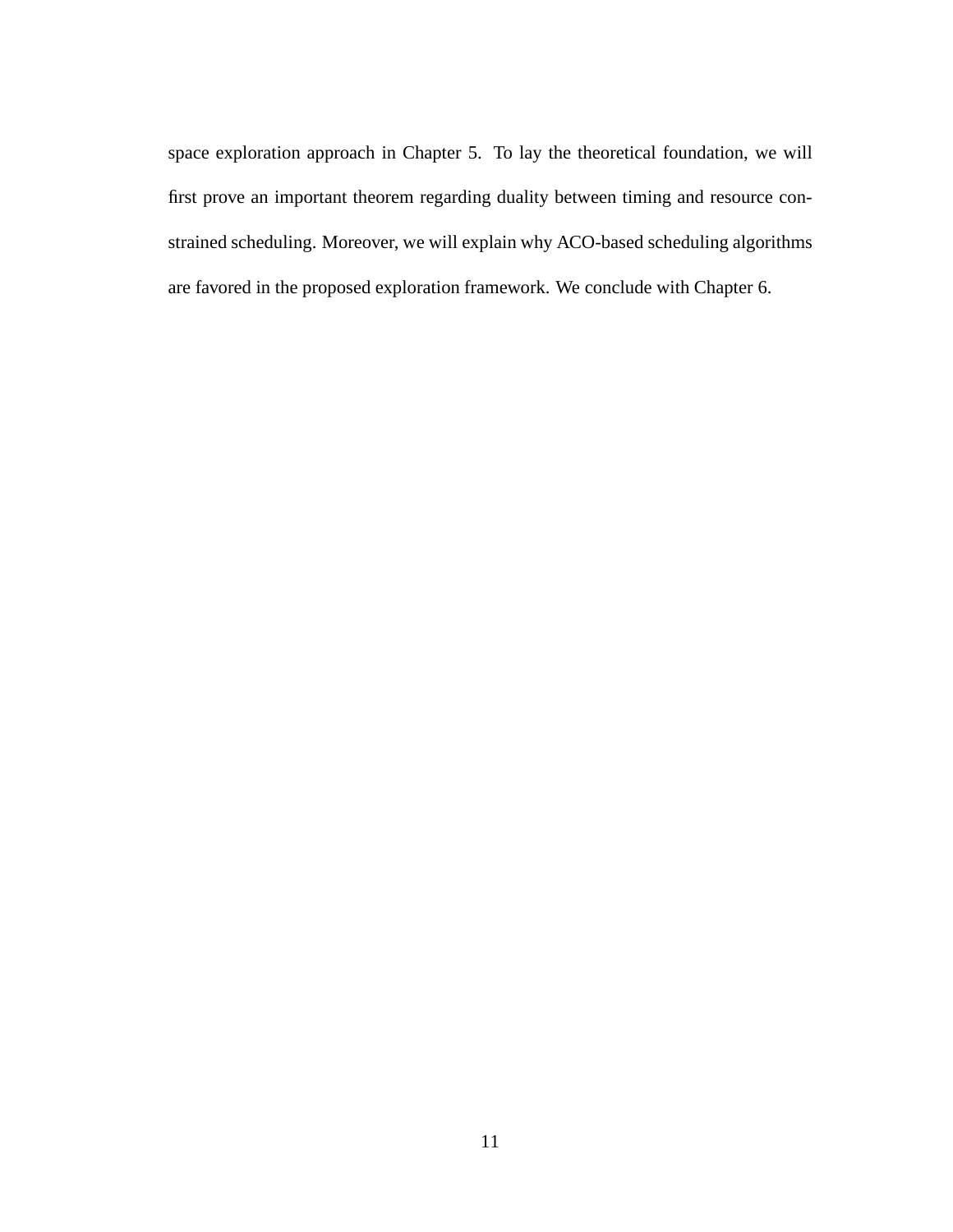## **Chapter 2**

### **Ant Colony Metaheuristic**

### **2.1 Nature Inspired Metaheuristics**

As we have indicated in the previous chapter, fundamental architectural decisions often rely on solving  $\mathcal{N}P$ -hard combinatory optimization problems. With increasing complexity of these problems in today's applications, it becomes impossible to obtain the exact optimal solutions within a reasonable computation, and we have to use heuristic methods to hopefully obtain close-to-optimal results. One important approach for doing so is to select and utilize a metaheuristic method.

A metaheuristic is a heuristic method for solving a very general class of computational problems. It attempts to provide an efficient framework which combines user given black-box procedures. Such procedures are usually application specific heuristics themselves. The name combines the Greek prefix "meta" ("beyond", here in the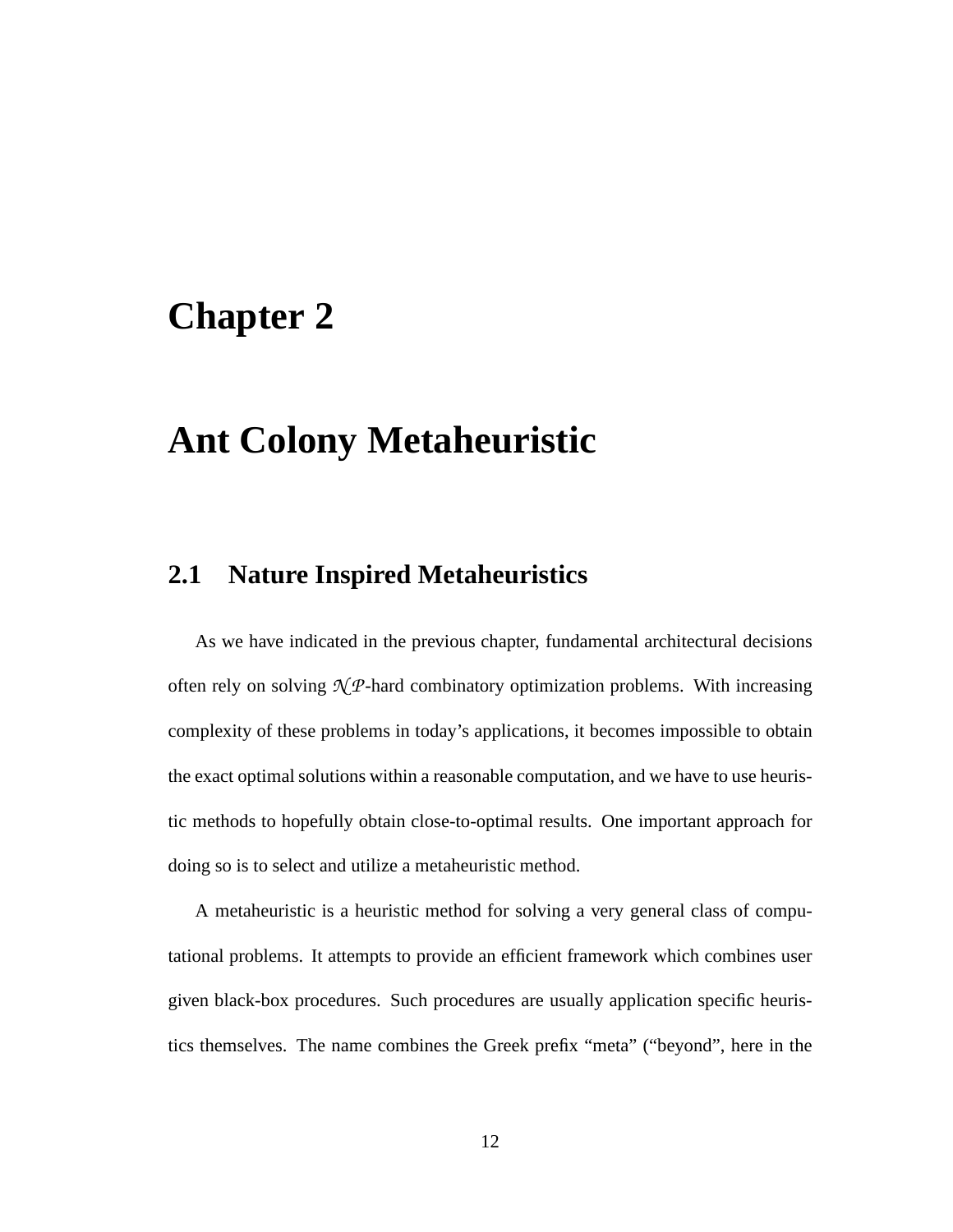sense of "higher level") and "heuristic" (from ευρισκειν, heuriskein, "to find"). Metaheuristics are generally applied to problems for which there is no satisfactory problemspecific algorithm or heuristic; or when it is not practical to implement such a method. Most commonly used metaheuristics are targeted to combinatorial optimization problems.

The simplest and most well known metaheuristic perhaps is the *Hill Climbing* method [82]. It is an optimization technique that belongs to the family of *local search* algorithms. The relative ease in implementation makes it a very popular first choice. However, this a simple method often fails to provide high quality results since it can easily get trapped within local minima.

In the past decades, a series of metaheuristic methods have been devised and successfully applied to a wide range of applications. It is interesting to notice that the best performing metaheuristics are almost inspired by nature.

**Simulated annealing** is a generic probabilistic meta-algorithm for finding global optima in large search space [56]. It was inspired by the annealing process in metallurgy, a technique involving heating and controlled cooling of a material to increase the size of its crystals and reduce their defects. The heat causes the atoms to move from their initial positions (a local minimum of the internal energy) and wander randomly through states of higher energy; the slow cooling gives them a chance of finding configurations with lower internal energy than the initial one.

**Genetic algorithms** use techniques inspired by evolutionary biology such as inheri-

13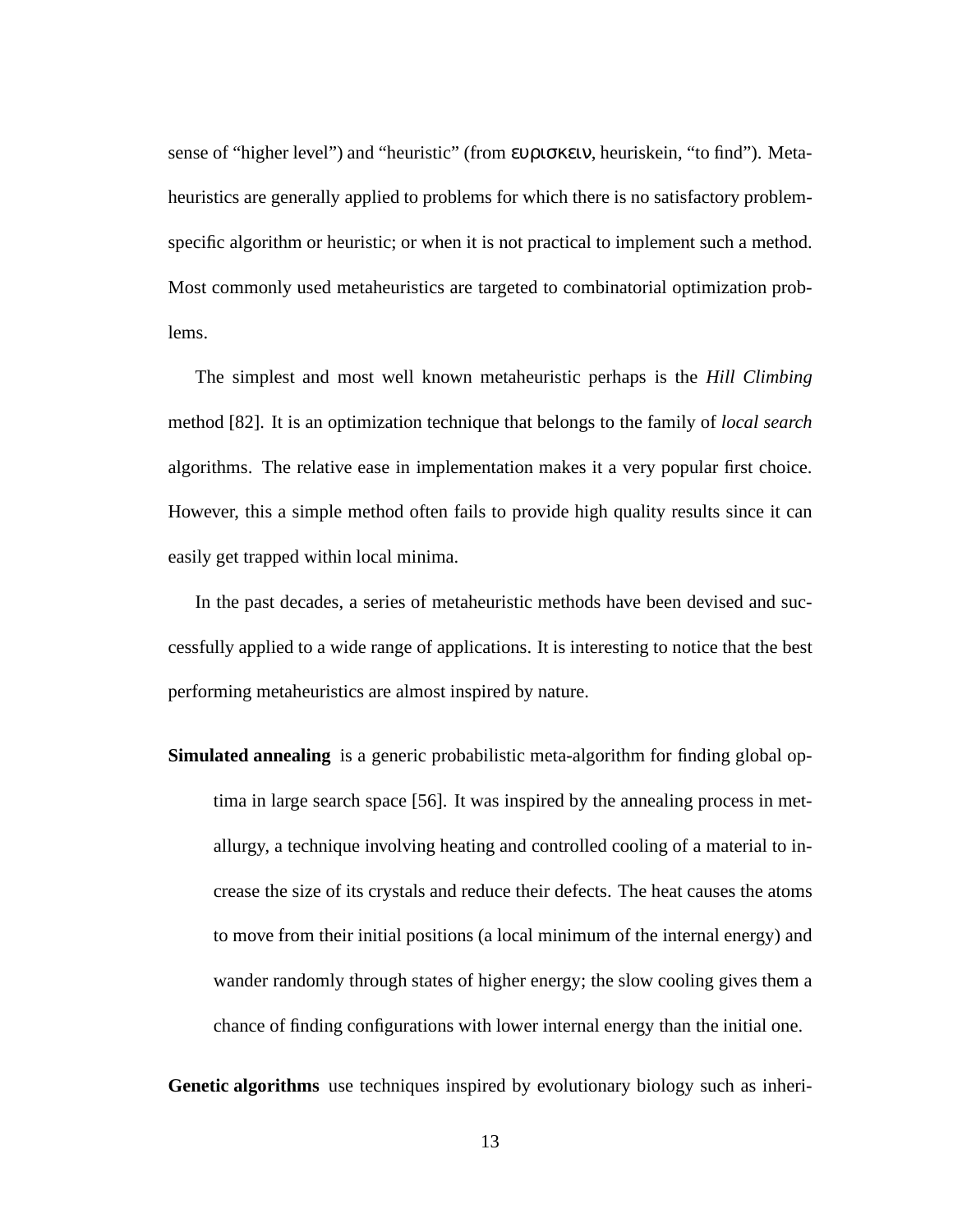tance, mutation, selection, and crossover (also called recombination) [70]. They essentially solve the problems under consideration by simulating the evolutionary process, in which a population of abstract representations(called *chromosomes* or the genotype or the genome) of candidate solutions (called individuals, creatures, or phenotypes) evolves toward better solutions.

**Artificial neural networks** borrow the concept from how the human brain processes information by using an interconnected group of artificial neurons [1]. In solving an optimization problem, artificial neural networks use a mathematical model or computational model for information processing based on a connectionist approach, in which each processing unit is to simulate a individual neuron.

The Ant Colony Metaheuristic is a relatively new addition to the family of nature inspired algorithms for solving  $\mathcal{N}$  *P*-hard combinatory problems. Also known as Ant Colony Optimization (ACO) or Ant System (AS) algorithm<sup>1</sup> and originally introduced by Dorigo *et al.* [28] in 1996, it is a cooperative heuristic searching algorithm inspired by the ethological study on the behavior of ants. Figure 2.1(a) shows a laboratory nest constructed by a Leptothorax ant colony. The shown laboratory nest is made of two microscope slides separated by four 1mm thick cardboard pillars, one pillar at each corner. It closely approximates the rock crevices these ant colonies choose as nest sites in nature and facilitates easy observation on the ant behaviors. The blue dots are colored sand blocks from a pile provided outside the nest site that the ants have used

<sup>&</sup>lt;sup>1</sup>In the rest of the discussion, we may use these terms interchangeably if not otherwise indicated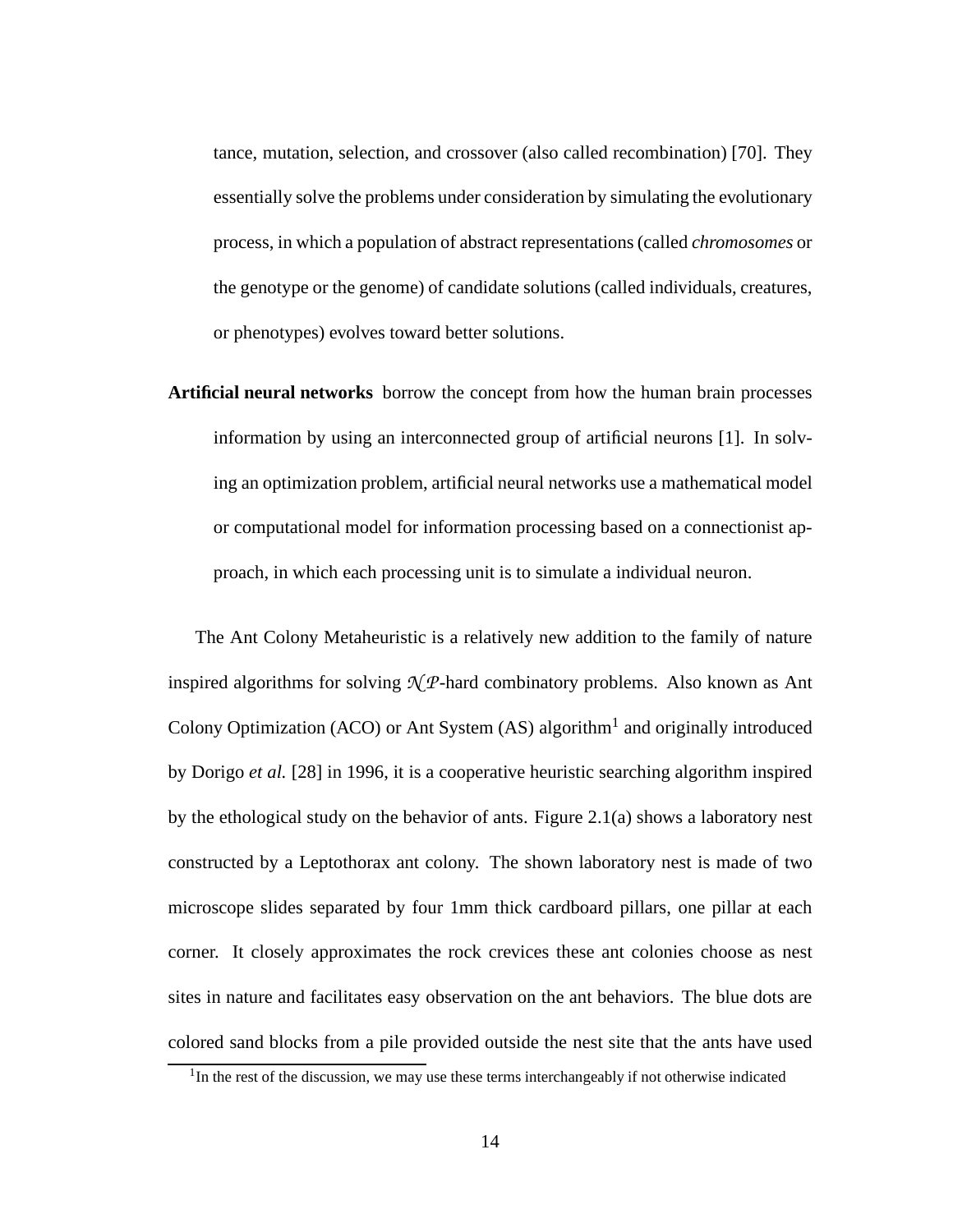

Figure 2.1: (a) A laboratory nest of a Leptothorax ant colony; (b) Experiment settings used in [25].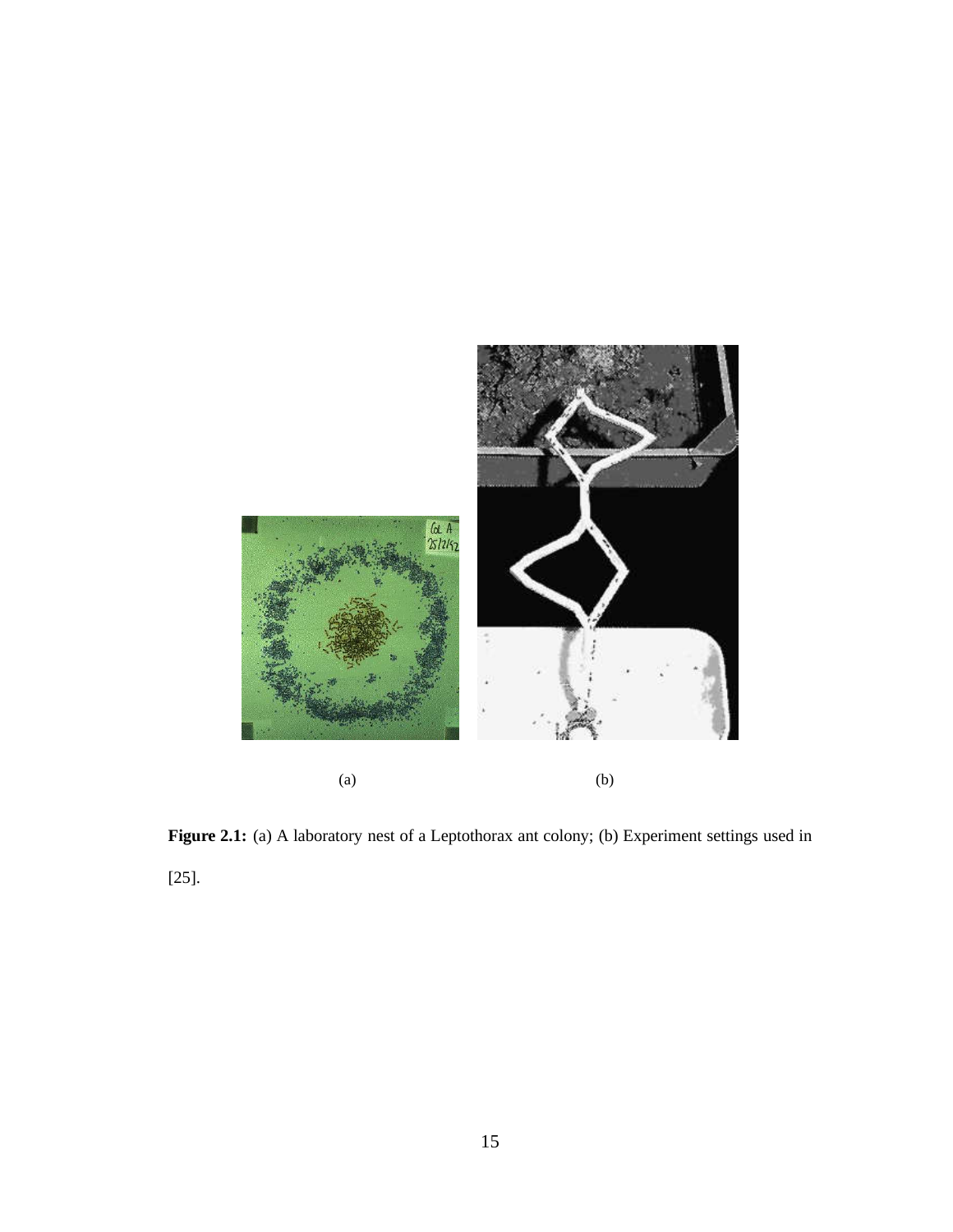for building a perimeter wall of the nest.

It was observed [25] that ants – who lack sophisticated vision – could manage to establish the optimal path between their colony and the food source within a very short period of time. This is done by an indirect communication known as *stigmergy* via the chemical substance, or *pheromone*, left by the ants on the paths. Though any single ant moves essentially at random, it will make a decision on its direction biased on the "strength" of the pheromone trails that lie before it, where a higher amount of pheromone hints a better path. As an ant traverses a path, it reinforces that path with its own pheromone. A collective autocatalytic behavior emerges as more ants will choose the shortest trails, which in turn creates an even larger amount of pheromone on those short trails, which makes those short trails more likely to be chosen by future ants. The experiment setup for the study done in [25] is shown in Figure 2.1(b), in which the ants converge to the shortest path between their nest and food source amongst four possible alternatives. The ACO algorithm is inspired by such observation. It is a population based approach where a collection of agents cooperate together to explore the search space. They communicate via a mechanism imitating the pheromone trails. The algorithm can be characterized by the following steps:

- 1. The optimization problem is formulated as a search problem on a graph;
- 2. A certain number of ants are released onto the graph. Each individual ant traverses the search space to create its solution based on the distributed pheromone trails and local heuristics;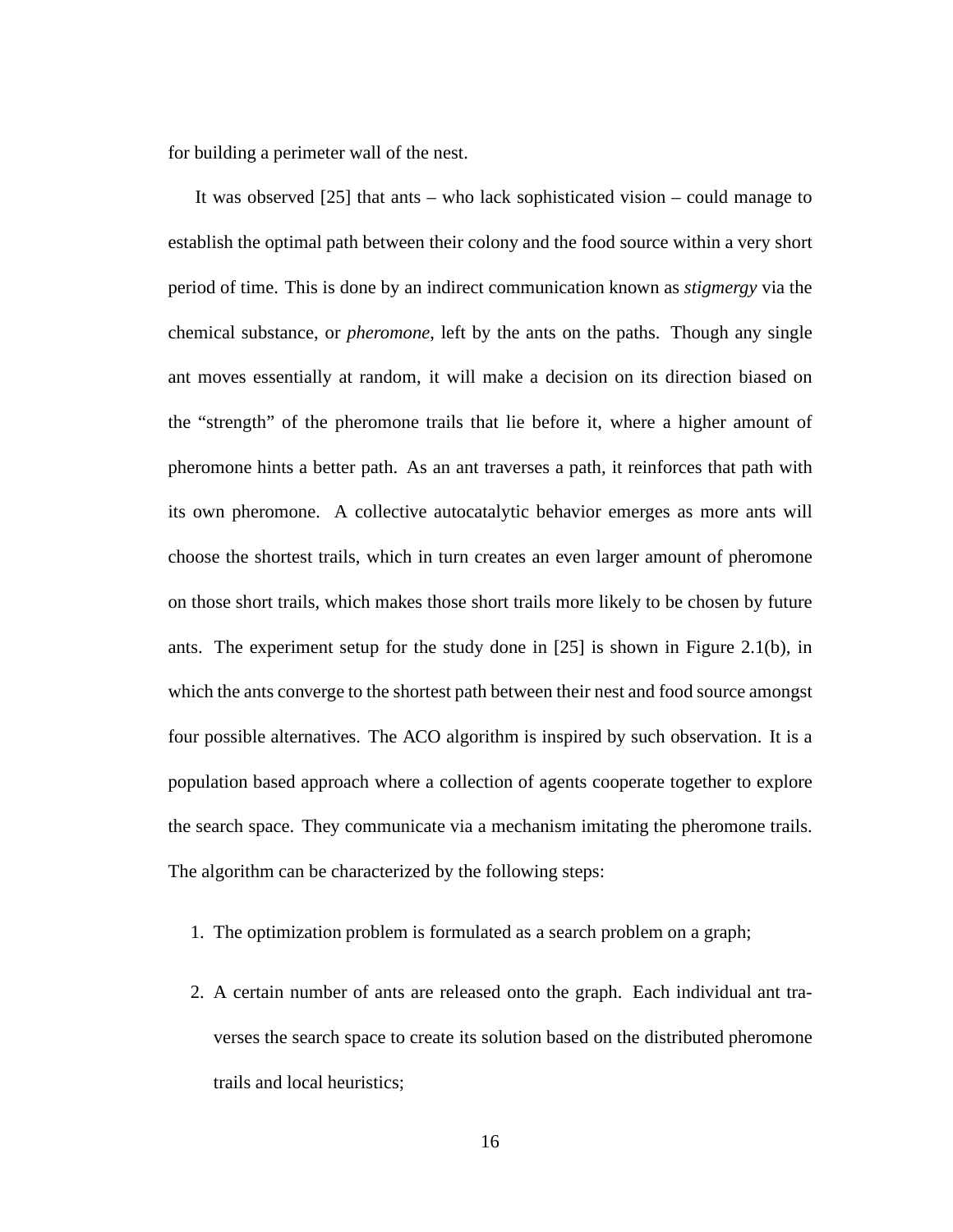- 3. The pheromone trails are updated based on the solutions found by the ants;
- 4. If predefined stopping conditions are not met, then repeat the first two steps; Otherwise, report the best solution found.

### **2.2 ACO for Travel Salesman Problem**

One of the first problems to which ACO was successfully applied was the Traveling Salesman Problem (TSP) [28], for which it gave competitive results compared to traditional methods.

The objective of TSP is to find a Hamiltonian path for the given graph that gives the minimal length. More specifically, a TSP can be represented by a complete weighted directed graph  $G = (V, E, d)$  where  $V = \{1, 2, ..., n\}$  is a set of vertexes or cities,  $E =$  $\{(i, j) | (i, j) \in V \times V\}$  is a set of edges, and *d* is a weight function which associates a numeric weight  $d_{ij}$  for each edge  $(i, j)$  in  $E$ . This weight is naturally interpreted as the distance between city *i* and *j* in TSP. The objective is to find a Hamiltonian path for *G* which gives the minimal length.

In order to solve the TSP problem, ACO associates a pheromone trail for each edge in the graph. The pheromone indicates the attractiveness of the edge and serves as a global distributed heuristic. For each iteration, a certain number of ants are released randomly onto the nodes of the graph. An individual ant will choose the next node of the tour according to a probability that favors a decision of the edges that possesses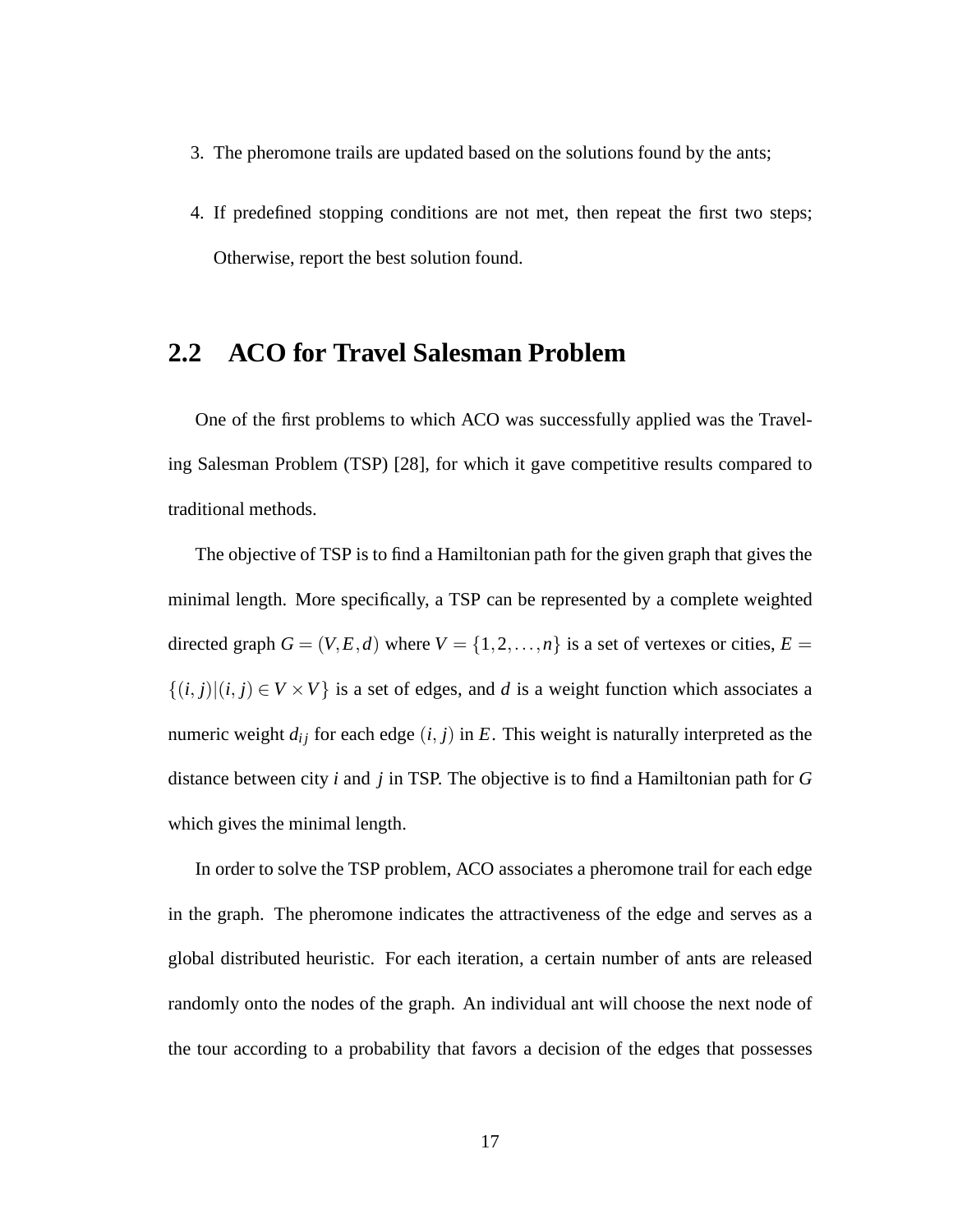higher volume of pheromone. Upon finishing of each iteration, the pheromone on the edges is updated. Two important operations are taken in this pheromone updating process. First, the pheromone will evaporate, and secondly the pheromone on a certain edge is reinforced according to the quality of the tours in which that edge is included. The evaporation operation is necessary for ACO to effectively avoid local minima and diversify future exploration onto different parts of the search space, while the reinforcement operation ensures that frequently used edges and edges contained in better tours receive a higher volume of pheromone, which will have better chance to be selected in the future iterations of the algorithm. The above process is repeated multiple times until a certain stopping condition is reached. The best result found by the algorithm is reported as the final solution.

The algorithm associates a pheromone trail  $\tau_{ij}$  for each edge  $(i, j)$  in *E*. It indicates the attractiveness of the edge and serves as a global distributed heuristic. Initially,  $\tau_{ij}$ is set with some fixed value  $\tau_0$ . For each iteration, *m* ants are released randomly on the cities, and each starts to construct a tour. Every ant will have memory about the cities it has visited so far in order to guarantee the constructed tour is a Hamiltonian path. If at step *t* the ant is at city *i*, the ant chooses the next city *j* probabilistically according to a probability:

$$
\mathsf{p}_{ij} = \begin{cases}\n\frac{\tau_{ij}(t)^{\alpha} \cdot \eta_{ij}^{\beta}}{\sum_{k} (\tau_{ik}^{\alpha}(t) \cdot \eta_{ik}^{\beta})} & \text{if is } j \text{ not visited} \\
0 & \text{otherwise}\n\end{cases}
$$
\n(2.1)

where edges  $(i, k)$  are all the allowed moves from *i*,  $\eta_{ik}$  is a local heuristic which is defined as the inverse of  $d_{ij}$ ,  $\alpha$  and  $\beta$  are parameters to control the relative influence of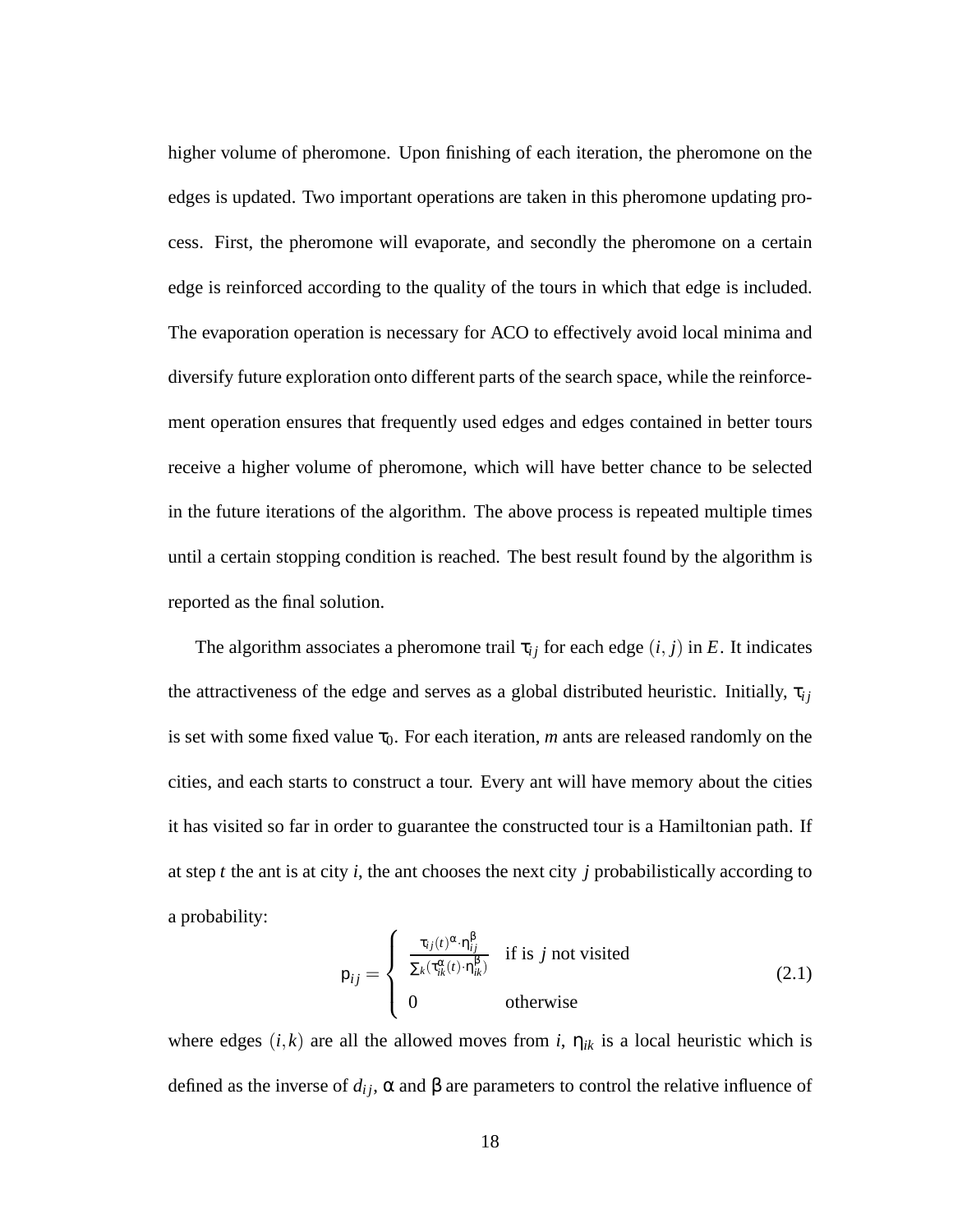the distributed global heuristic  $\tau_{ik}$  and local heuristic  $\eta_{ik}$ . Intuitively, the ant favors a decision on a edge that possesses higher volume of pheromone trail and better distance cost. Upon finishing of each iteration, the pheromone trail is updated according to the tours in which it is included. In the mean time, a certain amount of the it will evaporate. More specifically, we have:

$$
\tau_{ij}(t) = \rho \cdot \tau_{ij}(t) + \sum_{k=1}^{m} \Delta \tau_{ij}^{k}(t) \quad \text{where } 0 < \rho < 1. \tag{2.2}
$$

Here ρ is the evaporation ratio, and  $\Delta \tau_{ij}^k = Q/L_k$  if edge  $(i, j)$  is included in the tour ant *k* constructed, otherwise  $\Delta\tau_{ij}^k=0.$   $Q$  is a fixed constant to control the delivery rate of the pheromone, while  $L_k$  is the tour length for ant  $k$ . Two important operations are taken in this pheromone trail updating process. The evaporation operation is necessary for AS to be effective and diversified to explore different parts of the search space, while the reinforcement operation ensures that frequently used edges and edges contained in better tours receive a higher volume of pheromone and will have better chance to be selected in the future iterations of the algorithm. The above process is repeated multiple times until certain ending condition is reached. The best result found by the algorithm is reported. Figure 2.2 gives a visual illustration on how the above process works.

## **2.3 ACO for Other Combinatory Problems**

When compared with existing algorithms over a set of difficult testing cases of the TSP, the ACO method achieved very competitive results [28] either on result quality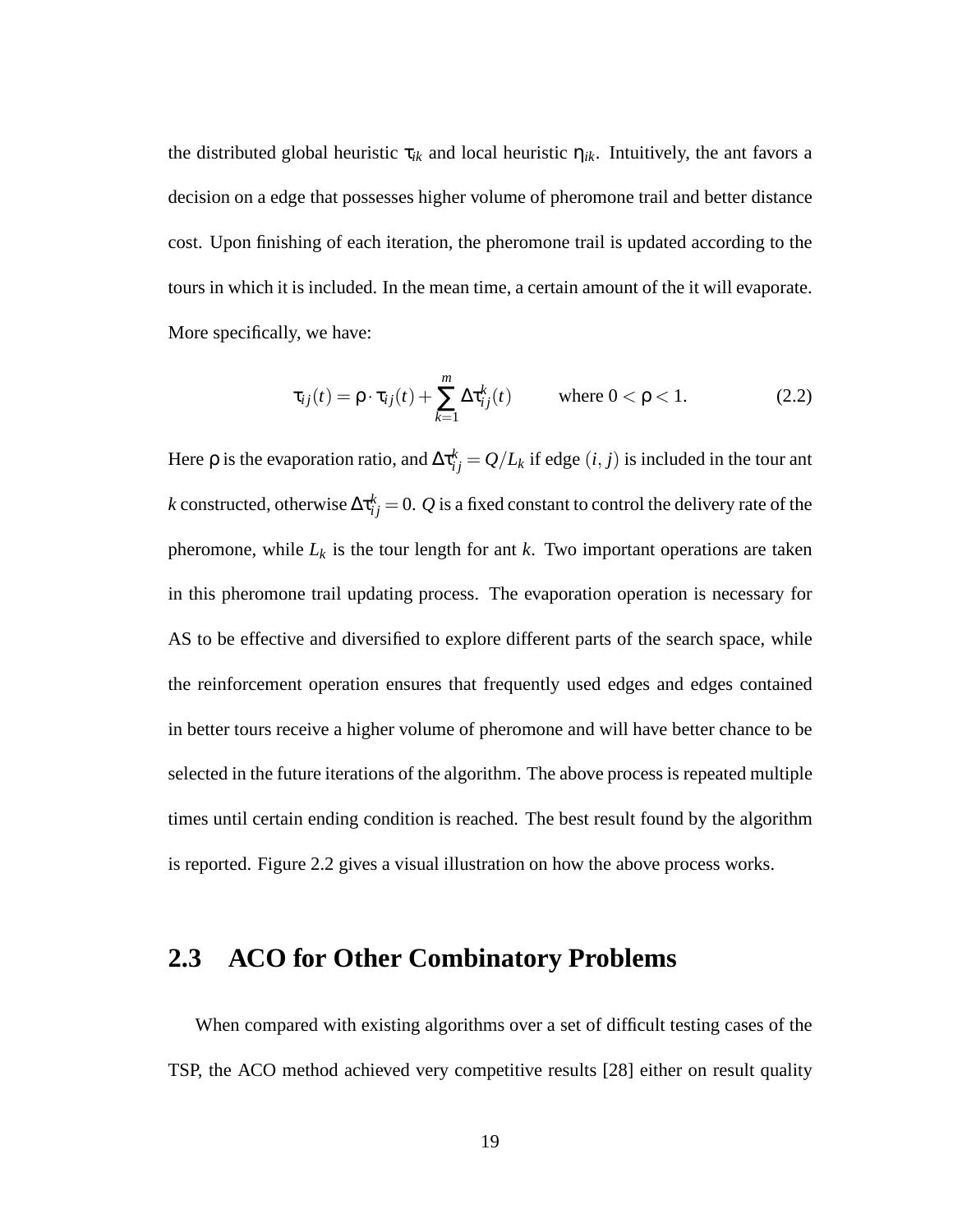

**Figure 2.2:** An illustration on how ACO-TSP works.

(1) Single ant constructs a solution; (2) Multiple solutions are constructed by all the ants individually;

(3) The pheromone trails adaptively adjust their values during the iterations; (4) The optimal solution emerges as the search learns from its experience.

or the computing time. Motivated by this success, researchers have since formulated ACO methods for a variety of traditional *N P*-hard problems. These problems include the maximum clique problem [34], the quadratic assignment problem [37], the graph coloring problem [22], the shortest common super-sequence problem [61, 71], and the multiple knapsack problem [35]. ACO also has been applied to practical problems such as the vehicle routing problem [36], data mining [77] and network routing problem [83]. More recently, ACO approach was also successfully for bioinformatics application [87]. Table 2.1 gives a brief summary on the problems that ACO algorithms have been devised and related results.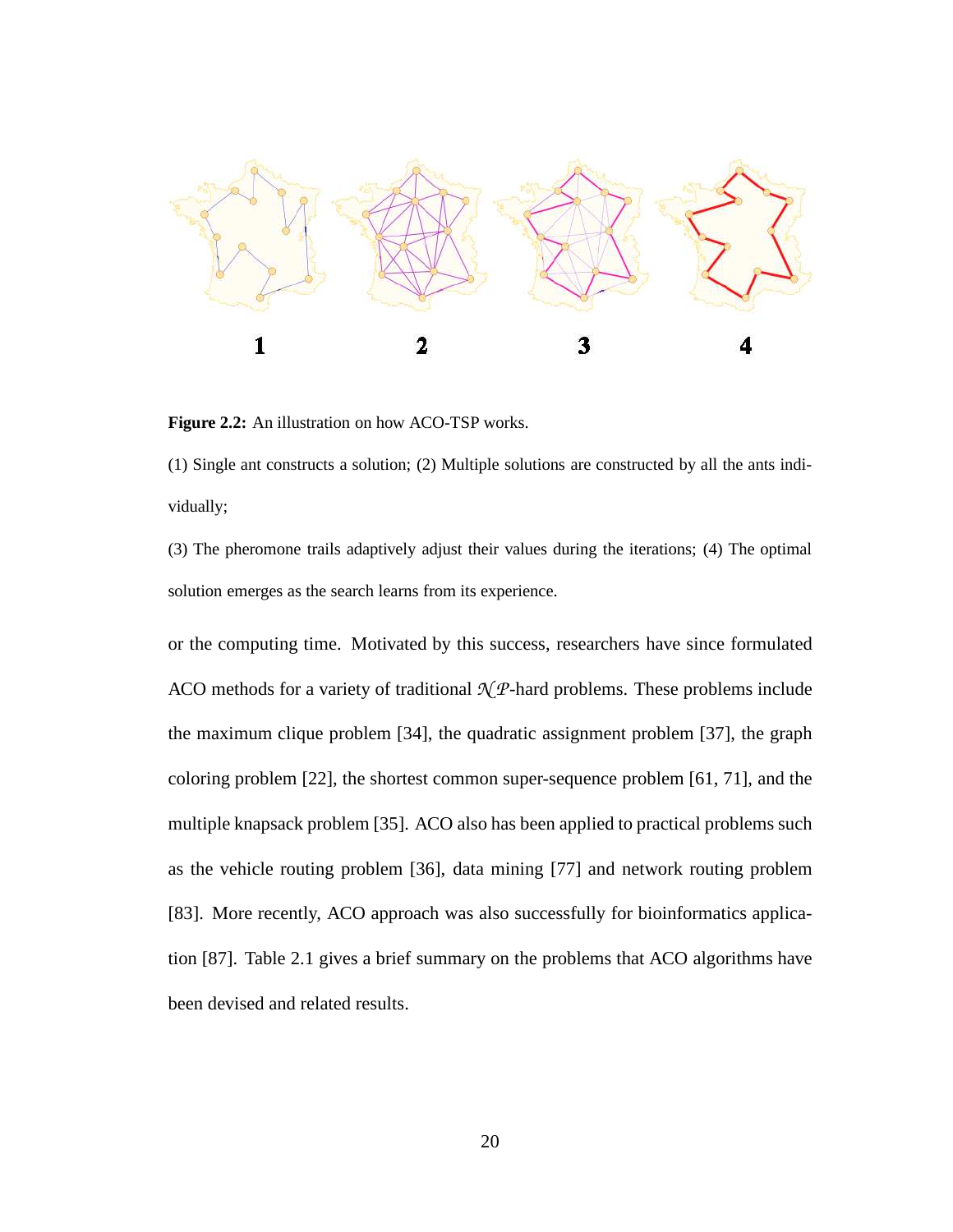| Problem                                 | Performance                         |
|-----------------------------------------|-------------------------------------|
| Traveling salesman                      | state-of-the-art / good performance |
| Quadratic assignment                    | state-of-the-art / good performance |
| Job-Shop Scheduling                     | state-of-the-art / good performance |
| Vehicle routing                         | state-of-the-art / good performance |
| Sequential ordering                     | state-of-the-art performance        |
| Shortest common supersequence           | good results                        |
| Graph coloring and frequency assignment | good results                        |
| Bin packing                             | state-of-the-art performance        |
| <b>Constraint satisfaction</b>          | good performance                    |
| Multi-knapsack                          | poor performance                    |
| Timetabling                             | good performance                    |
| Optical network routing                 | promising performance               |
| Set covering and partitioning           | good performance                    |
| Parallel implementations and models     | good parallelization efficiency     |
| Routing in telecommunications networks  | state-of-the-art performance        |
| Protein Folding                         | state-of-the-art performance        |

**Table 2.1:** Applications of ACO method and their qualitative performance

# **2.4 Convergency of ACO Method**

The convergence property of the ACO approach was investigated in [44, 46]. It was shown that ACO with a time-dependent evaporation factor or a time-dependent lower pheromone bound converges to an optimal solution with probability exactly one. The result enhanced the work presented in [45, 43, 91] for ACO algorithms to the strength of the well-known convergence property of the Simulated Annealing meta-heuristic. As in Simulated Annealing, it turns out that a convergence guarantee can be obtained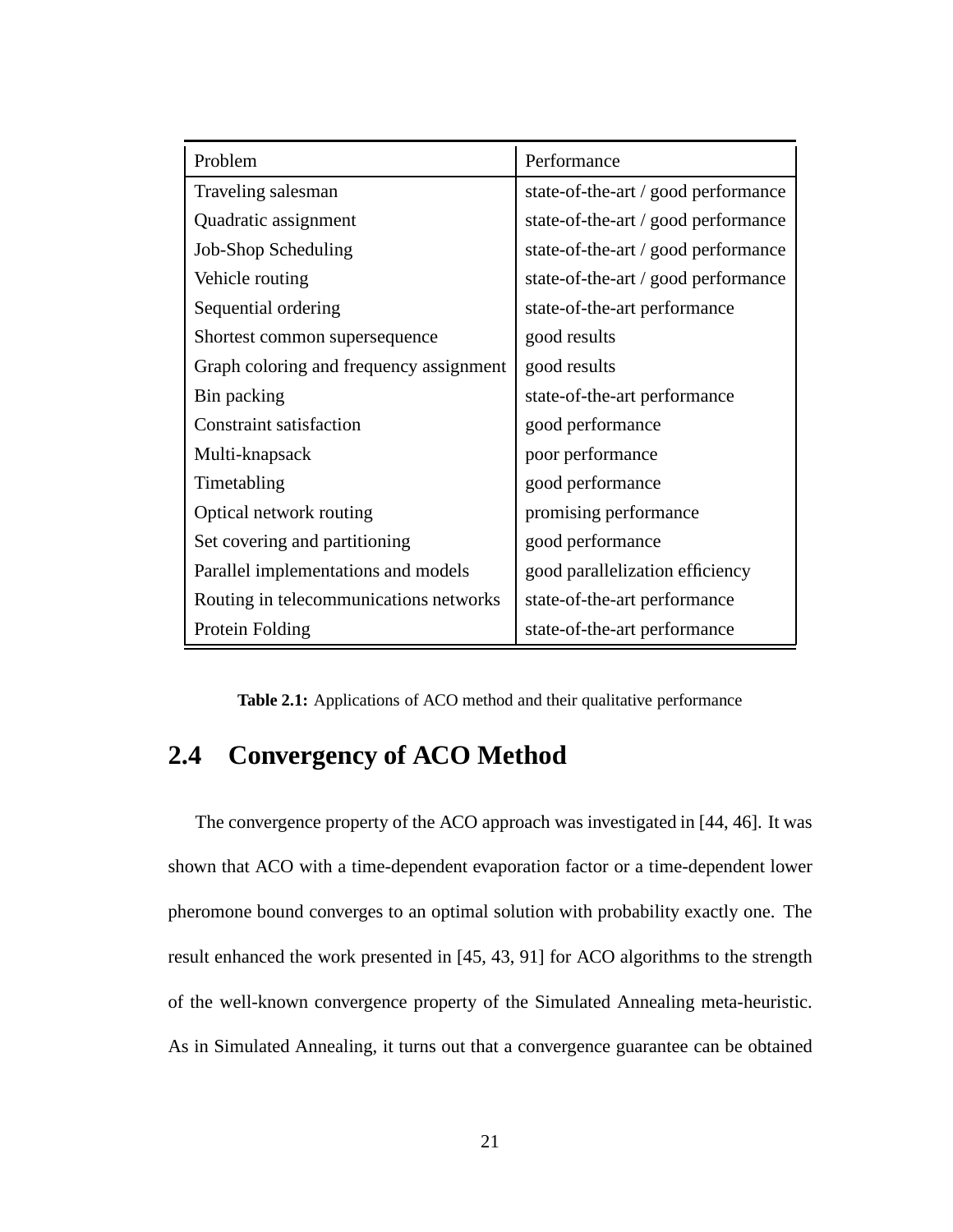by a suitable speed of "cooling" (i.e., reduction of the influence of randomness). First, in the basic ACO formulation, the geometric pheromone decrement caused by constant evaporation factor on not reinforced arcs is too fast and leads (in general) to premature convergence to suboptimal solutions. On the other hand, introducing a fixed lower pheromone bound stops cooling at some point and leads to random-search-like behavior without convergence. In between lies a compromise of allowing pheromone trails to tend to zero, but slower than geometrically. This can be achieved either by decreasing evaporation factors, or else by "slowly" decreasing lower pheromone bounds. In a certain window of the cooling speed, we get convergence to the optimal solution with probability of one.

However, it is worth noting that that the theoretical cooling speeds indicated in [44] are also the most efficient ones, where efficiency is measured by the average runtime required to find a solution of a sufficiently good quality (say, only ρ% worse than the best solution with some pre-defined ρ). In the typical area of application for ACO, i.e. the area of  $\mathcal{N}$ *P*-complete combinatorial optimization problems, we cannot expect to obtain an algorithm providing optimal solutions in a short computation time. Again, as in Simulated Annealing, it might turn out that faster cooling than indicated by the theoretical scheme is advantageous for finite-time computing – that is for getting quick convergence, it may be worthwhile to pay the price of convergence to suboptimal solutions. However, experimental studies with slightly decreasing evaporation factors or lower pheromone bounds falling slightly slower than geometrically might be interest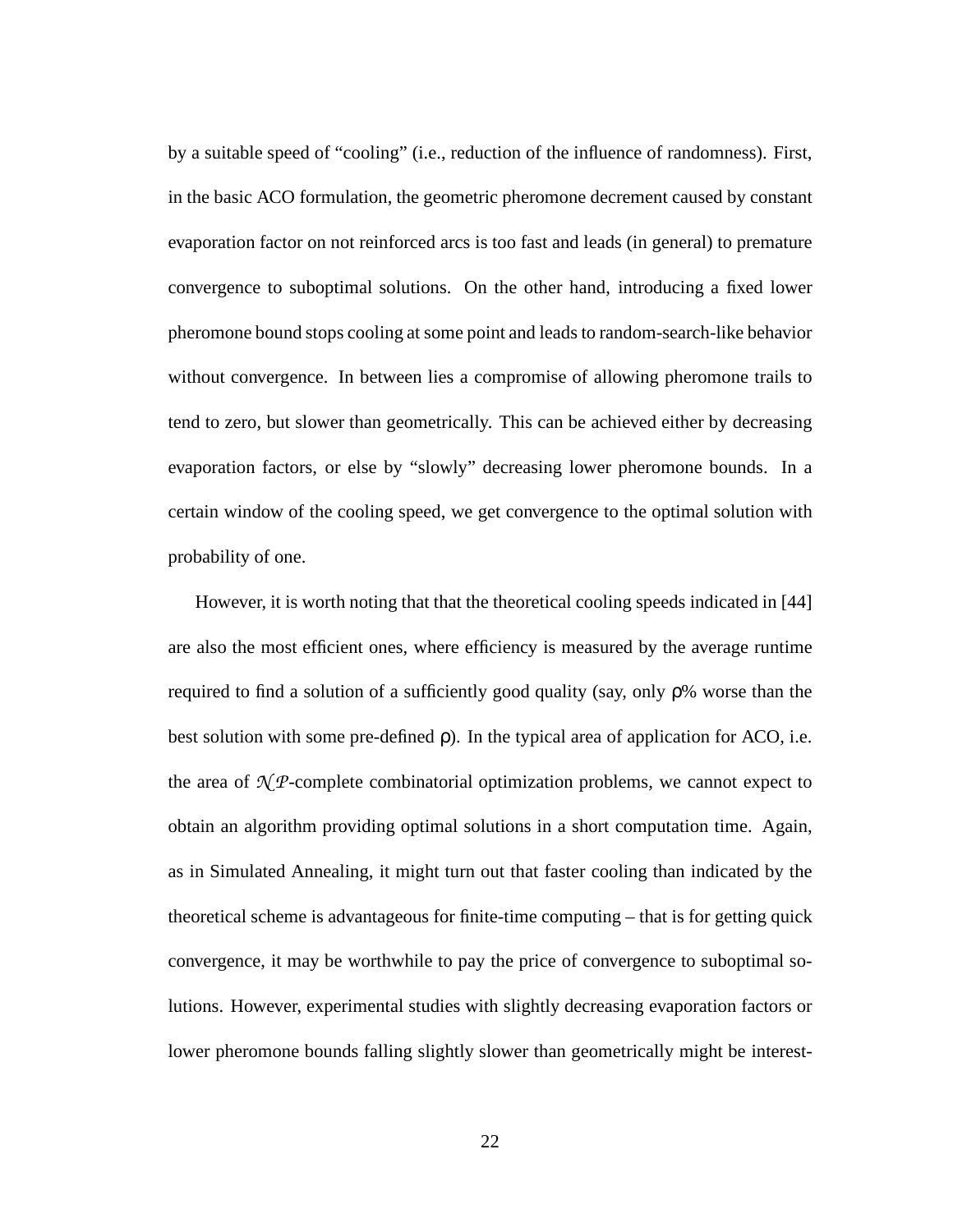ing, especially for applications where the user is willing to invest a high amount of computation time for obtaining excellent solution quality. In addition to the (so-called "elitist") pheromone update mechanisms investigated in the paper, the author also suggests computational experiments with decreasing evaporation factors and/or decreasing lower pheromone bounds for other empirically successful update mechanisms, such as the rank-based update rule introduced by Bullheimer, Hartl and Strauss [15]. It would not be a surprise if some moderate form of retarding the cooling process could, in a considerable number of cases, be able to further improve the performance of present ACO implementations.

## **2.5 MAX-MIN Ant System (MMAS)**

Premature convergence to local minima is a critical algorithmic issue that can be experienced by many heuristic optimization algorithms. As we have discussed in the previous section, though it was shown [44] that ACO with a time-dependent evaporation factor or a time-dependent lower pheromone bound converges to an optimal solution with probability of exactly one, it failed in providing any constructive approach. Balancing exploration and exploitation is not trivial in these algorithms, especially for algorithms that use positive feedback such as ACO.

The MAX-MIN Ant System (MMAS) [92] is one framework to provide such balance in an adaptive manner. It is built upon the original ACO algorithm and is specifically designed to address the premature convergence problem. It improves the original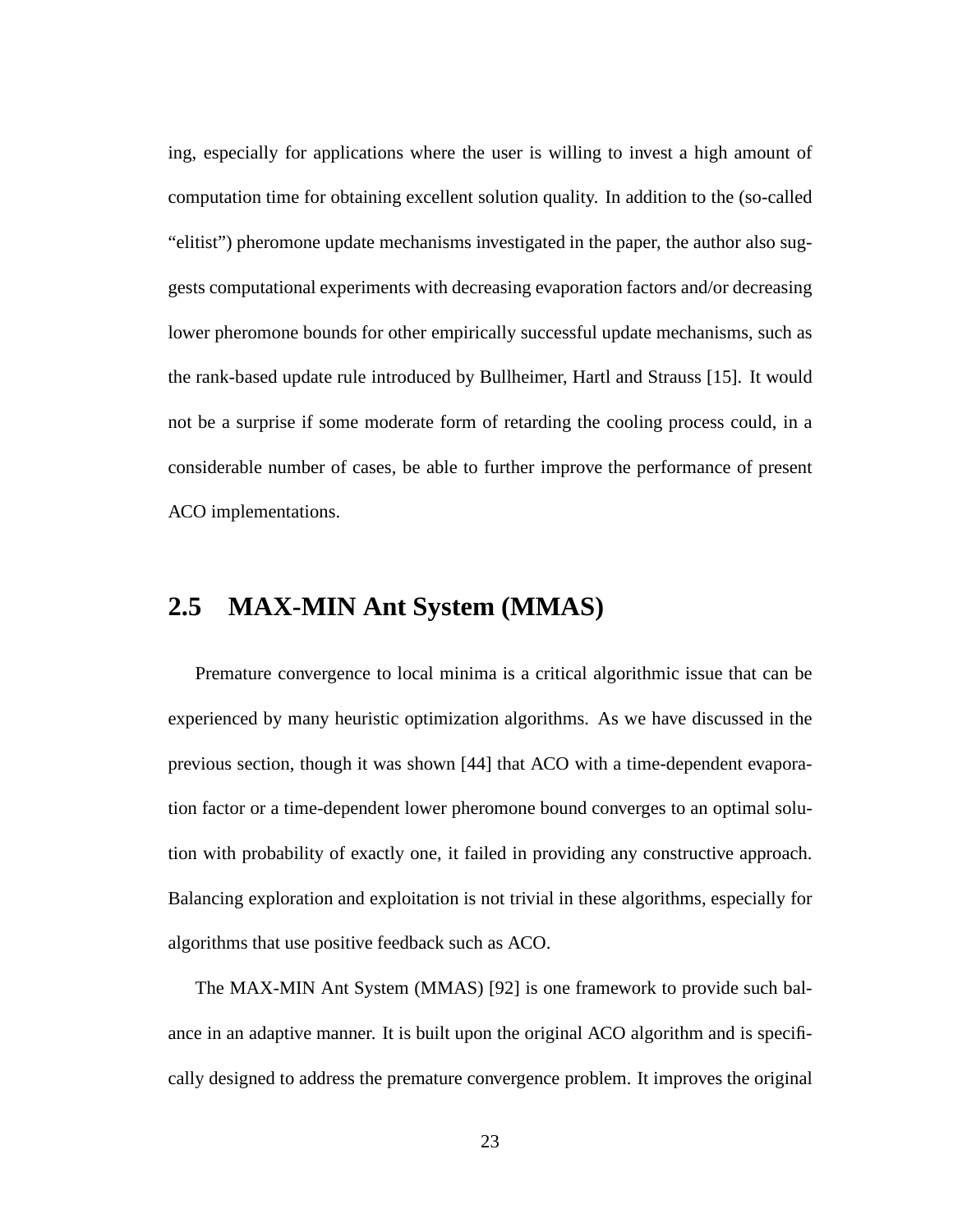ACO by providing dynamically evolving bounds on the pheromone trails such that the heuristic value is always within a limit to that of the best path. As a result, all possible paths will have a non-trivial probability of being selected and thus it encourages broader exploration of the search space.

More specifically, MMAS forces the pheromone trails to be limited within evolving bounds, that is for iteration *t*,  $\tau_{min}(t) \leq \tau_{ij}(t) \leq \tau_{max}(t)$ . If we use *f* to denote the cost function of a specific solution *S*, the upper bound  $\tau_{max}$  [92] is shown in (2.3). Here  $S^{gb}(\cdot)$  represents the global best solution found so far in all iterations.

$$
\tau_{max}(t) = \frac{1}{1 - \rho} \frac{1}{f(S^{gb}(t - 1))}
$$
\n(2.3)

The lower bound is defined as (2.4):

$$
\tau_{min}(t) = \frac{\tau_{max}(t)(1 - \sqrt[n]{p_{best}})}{(avg - 1)\sqrt[n]{p_{best}}}
$$
\n(2.4)

where  $p_{best} \in (0,1]$  is a controlling parameter to dynamically adjust the bounds of the pheromone trails. The physical meaning of *pbest* is that it indicates the conditional probability of the current global best solution  $S^{gb}(t)$  being selected given that all edges not belonging to the global best solution have a pheromone level of  $\tau_{min}(t)$  and all edges in the global best solution have  $\tau_{max}(t)$ . Here *avg* is the average size of the decision choices over all the iterations. For a TSP problem of *n* cities,  $avg = n/2$ . It is noted from (2.4) that lowering *pbest* will result in a tighter range for the pheromone heuristic. As  $p_{best} \rightarrow 0$ ,  $\tau_{min}(t) \rightarrow \tau_{max}(t)$ , which means more emphasis is given to search space exploration.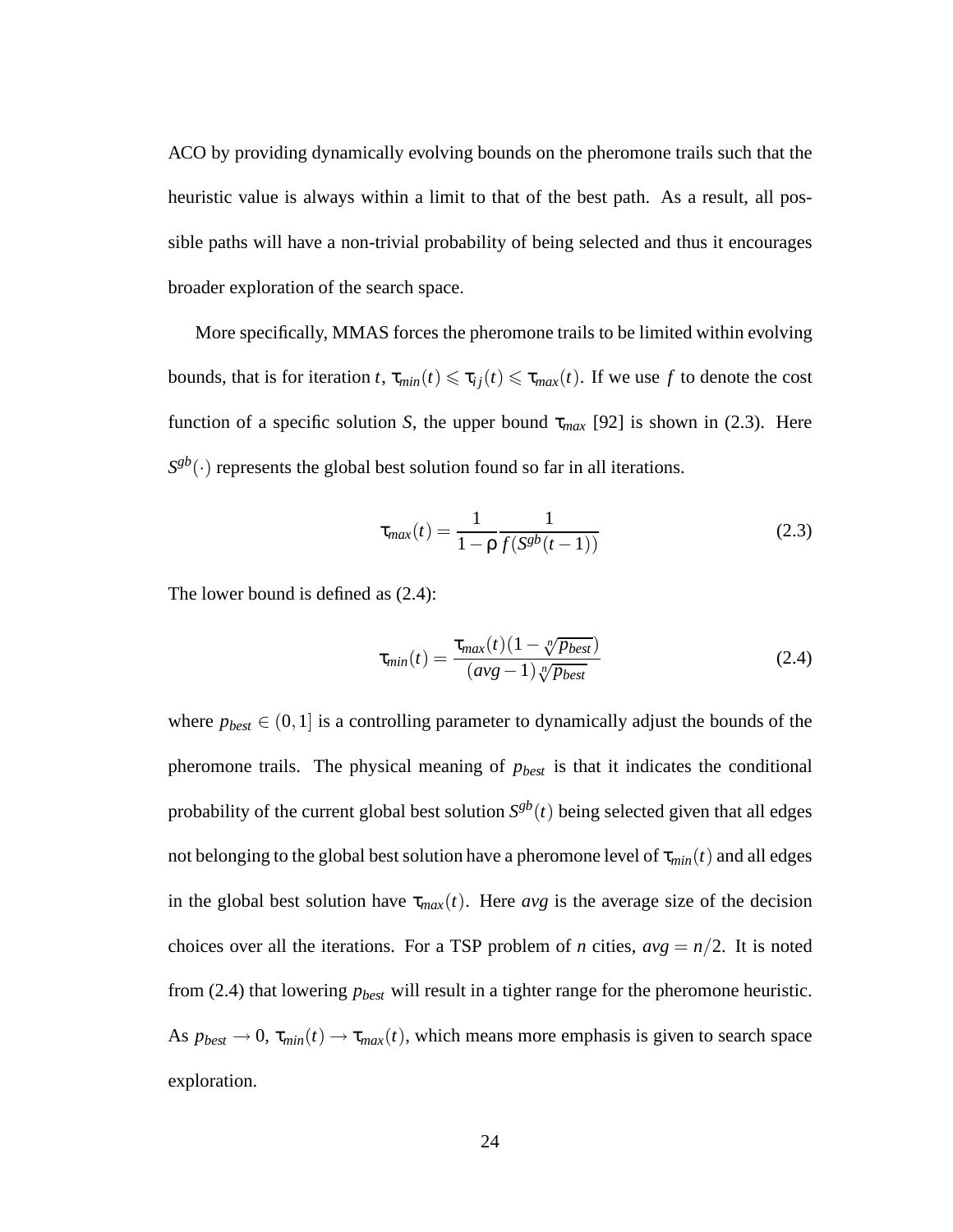Theoretical treatment of using the pheromone bounds and other modifications on the original ACO algorithm are proposed in [92]. These include a pheromone updating policy that only utilizes the best performing ant, initializing pheromone with τ*max* and combining local search with the algorithm. It was reported that MMAS was the best performing ACO approach and provided very high quality solutions.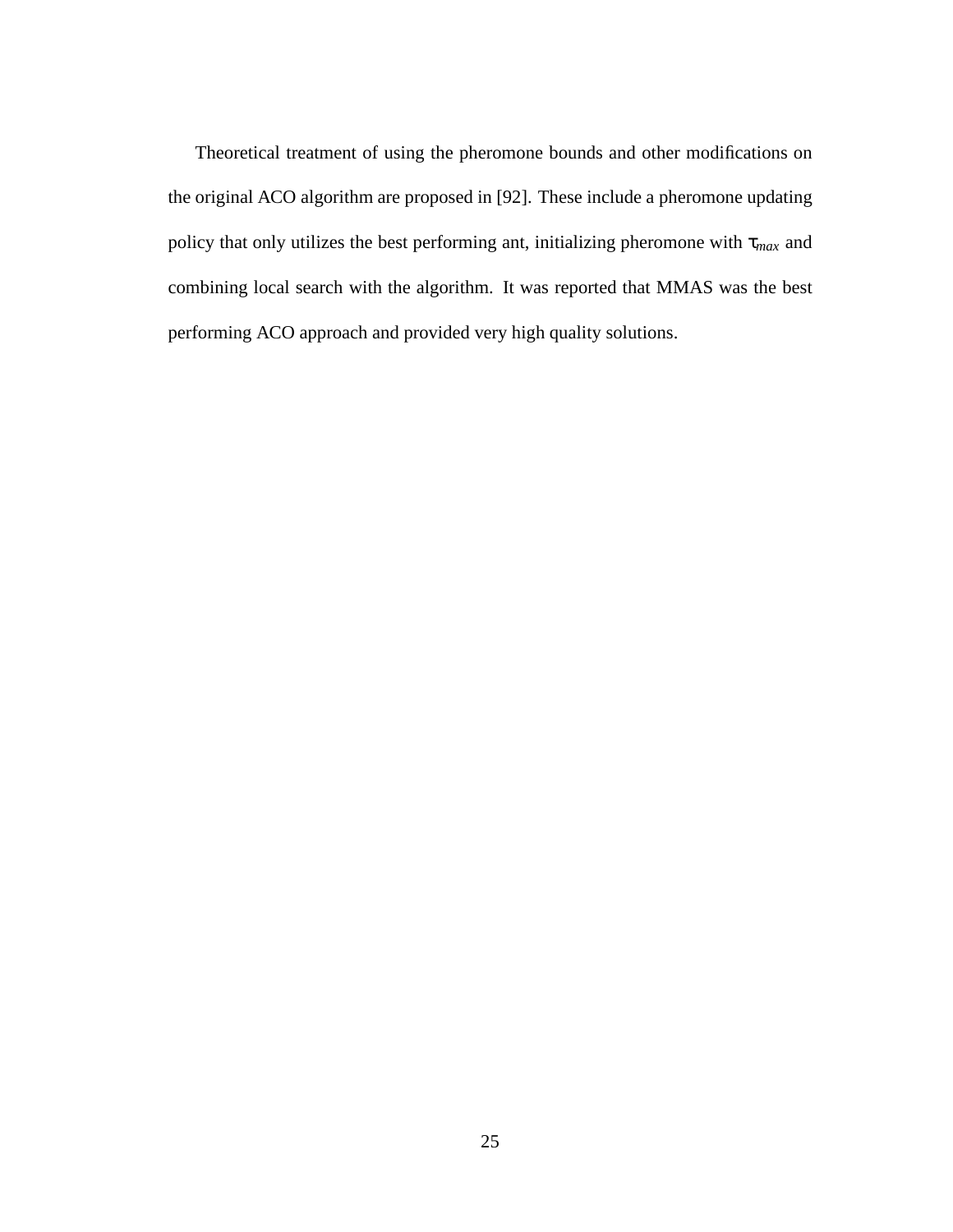# **Chapter 3**

# **System Partitioning**

Modern digital systems consist of a complex mix of computational resources, e.g. microprocessors, memory elements and reconfigurable logic. System partitioning – the division of application tasks onto the system resources – plays an important role for the optimization of the latency, area, power and other performance metrics. With the advent of complex heterogenous system architectures that contain a variety of computing components like microprocessors, memory elements and reconfigurable logic, system partitioning becomes an important step in the system design process, i.e. how to optimally assign computational tasks to the different system computing resources while respecting pre-defined design constraints.

In this chapter, we present a novel approach for this problem based on the Ant Colony Optimization, in which a collection of agents cooperate using distributed and local heuristic information to effectively explore the search space. The proposed model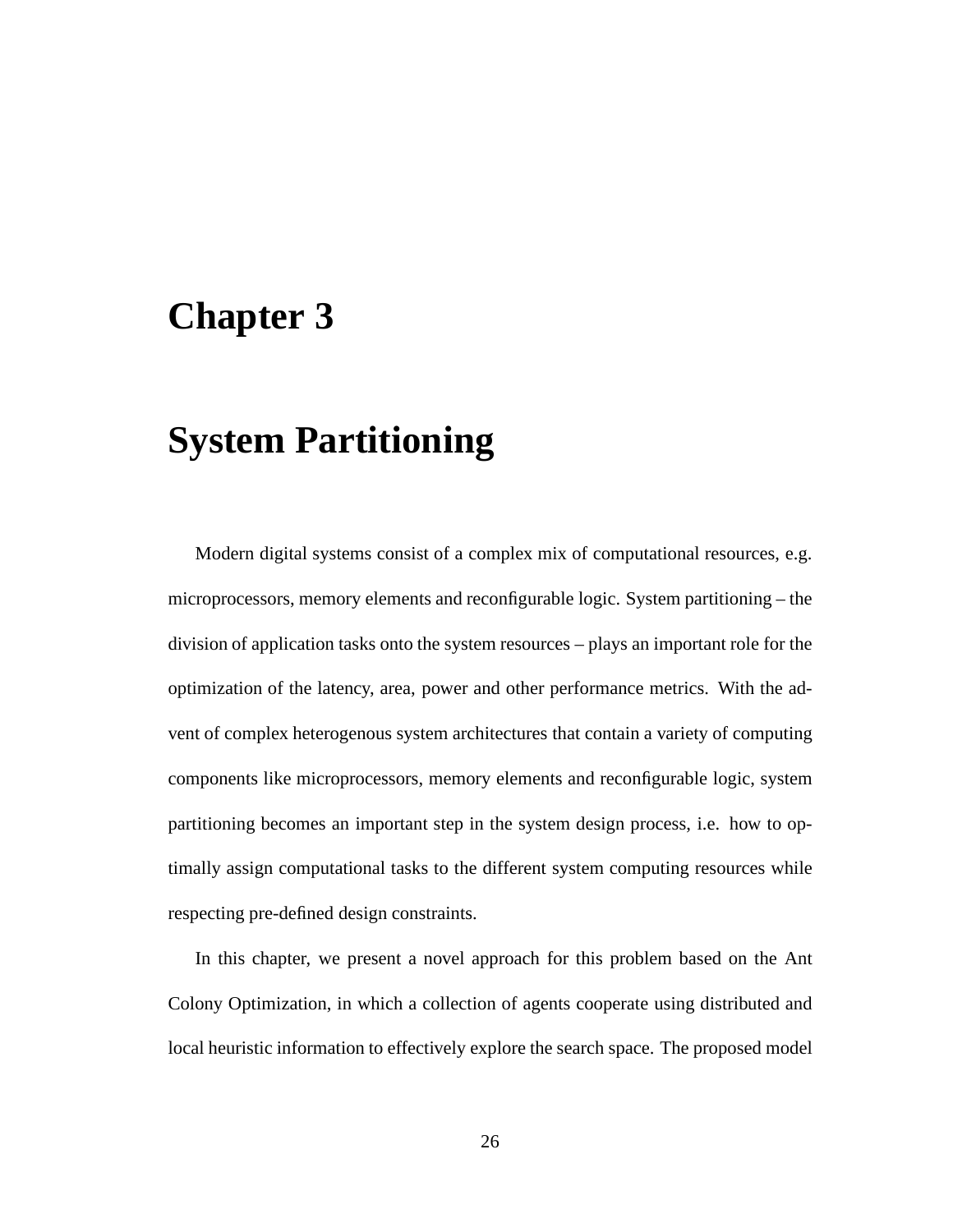can be flexibly extended to fit different design requirements. Experiments show that our algorithm provides robust results that are qualitatively close to the optimal with minor computational cost. Compared with the popularly used simulated annealing approach, the proposed algorithm gives better solutions with substantial reduction on execution time for large problem instances. Moreover, a hybrid approach that combines our algorithm and SA achieves even better results with great runtime reduction.

# **3.1 Introduction**

The continued scaling of the feature size of the transistor will soon yield incredibly complex digital systems consisting of more than one billion transistors. This allows extremely complicated system-on-a-chip (SoC), which may consist of multiple processor cores, programmable logic cores, embedded memory blocks and dedicated application specific components. At the same time, the fabrication techniques have become increasingly complicated and expensive. Current day designs (below 150 nm feature size) already cost over one million dollars to fabricate. These forces have created a sizable and emerging market for programmable platforms, which have emerged as a flexible, high performance, cost effective choice for embedded applications.

A programmable platform is a device consisting of programmable cores. Its programmability allows application development after it is fabricated. Therefore, the functionality of the device can change over time. This is especially important for embedded systems where the hardware cannot be easily upgraded (e.g. computers in cars). As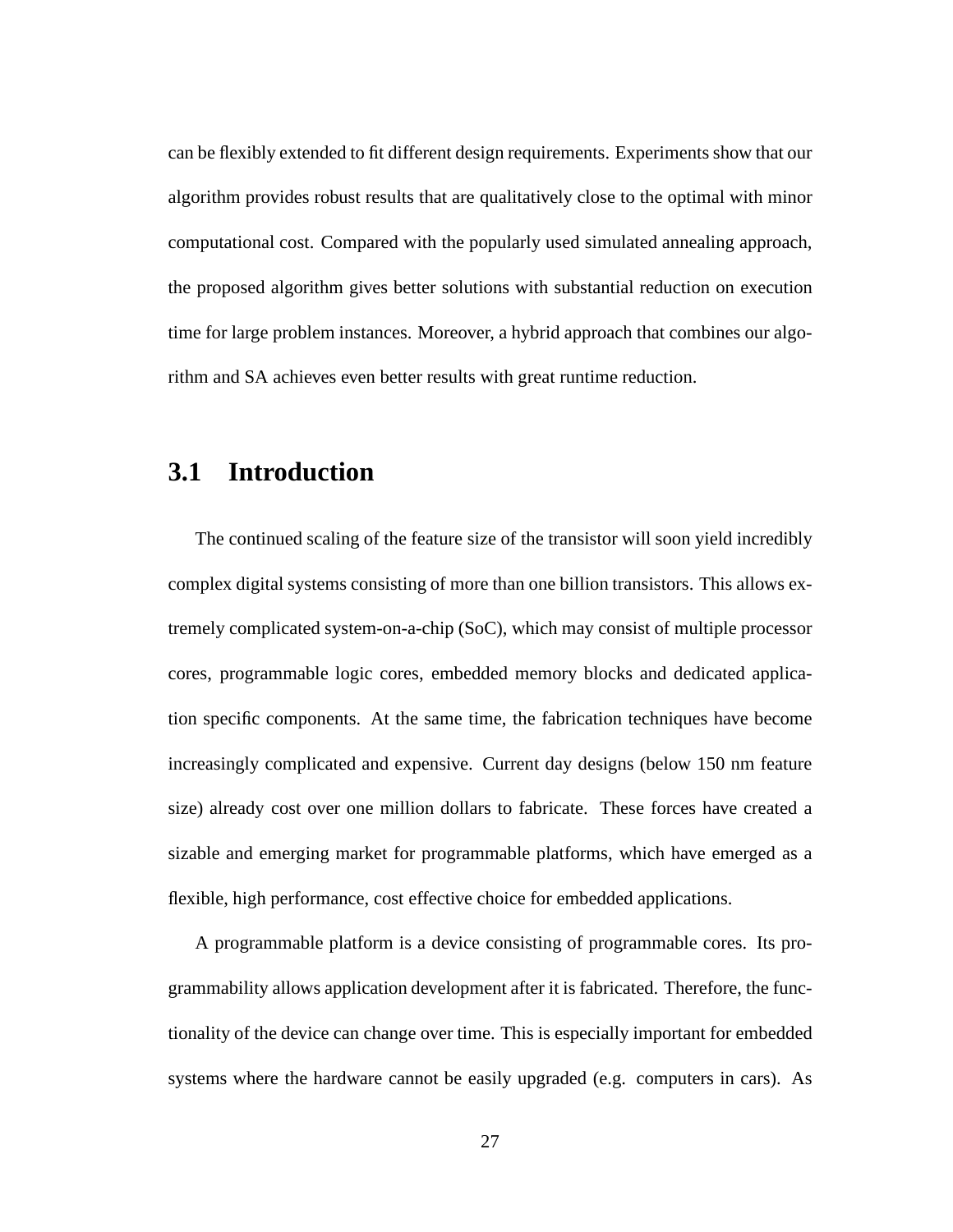standards change, one just need to reprogram the device, rather than physically replace the hardware. For these reasons, programmable platforms provide a good price point for low volume applications. It allows "low" end users to create designs using newest, highest performance manufacturing process. Furthermore, programmable devices enable fast prototyping, which allows for faster time to market.

Xilinx Virtex [108] and Altera Excalibur devices [6] are two examples of such programmable platform. These platforms may consist of hard cores, programmable cores and/or soft cores. A hard core is a dedicated static processing unit, e.g. ARM processor in Excalibur or the PowerPC core in Virtex. A programmable core is some kind of programmable logic device (PLD) (e.g. FPGA, CPLD). A soft core is a processing unit implemented on programmable logic, e.g. CAST DSP core [18] on Virtex or Nios [7] on Excalibur. The programmability in these devices ranges from extremely fine grain control in PLD, to coarse grain control in the microprocessor. This allows for fine grain optimizations (bit level optimizations in the PLD), instruction level optimizations (on processor cores) and task level optimizations (across programmable cores).

Comparing with the traditional single CPU architecture, these complex programmable platforms require more effective computer-aided design (CAD) techniques to allow design space exploration by application programmers. One special challenge resides at the system level design phase. At this stage, the application programmer works with a set of tasks, where each task is a coarse grained set of computations with a well defined interface based on the application. Different from single CPU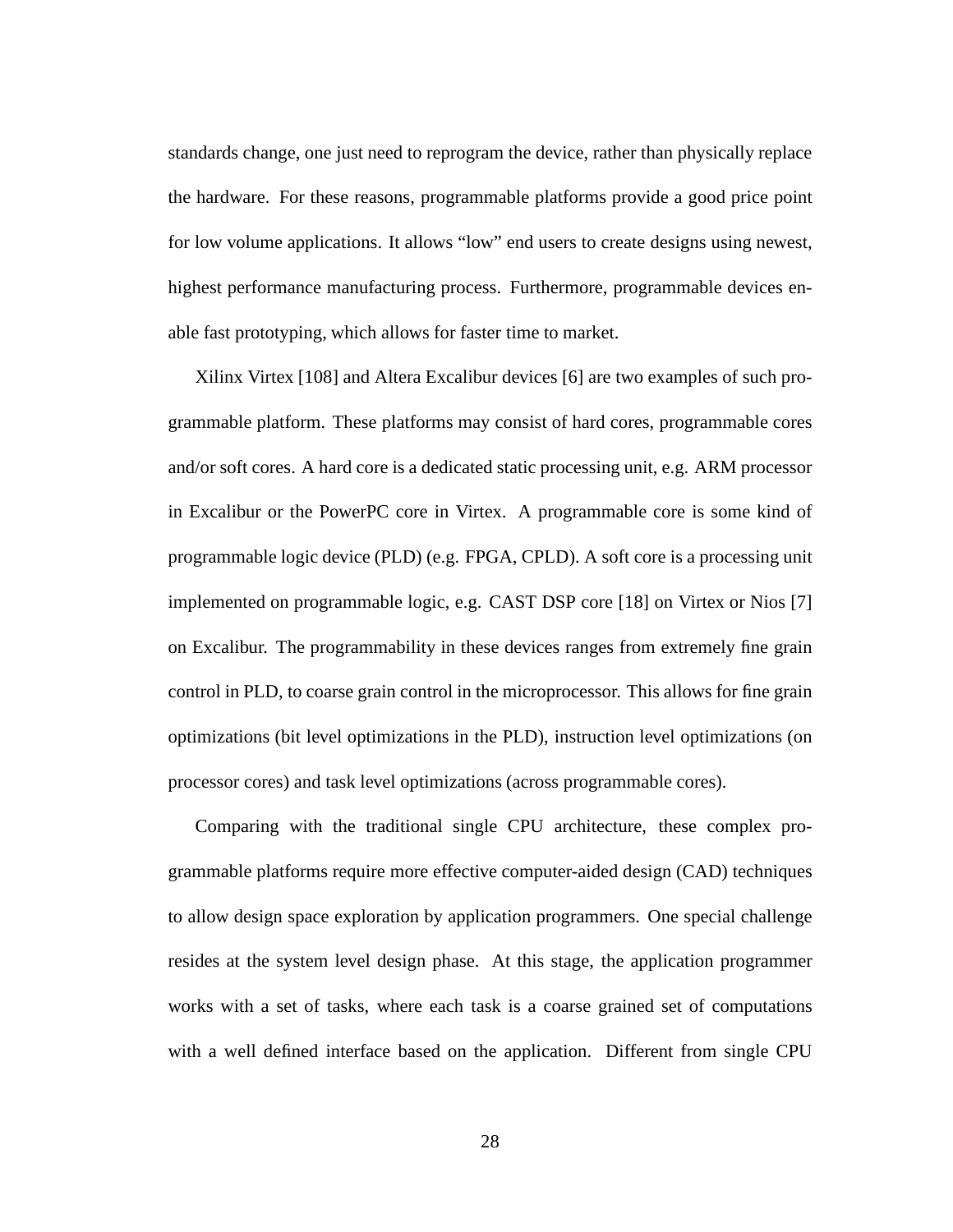architecture, a key step in the mapping of applications onto these systems is to assign tasks to the different computational cores.

This partitioning problem is  $\mathcal{N}$  P-complete [38]. Although it is possible to use brute force search or ILP formulations [74] for small problem instances, generally, the optimal solution is computationally intractable. Thus it requires us to develop efficient algorithms in order to automatically partition the tasks onto the system resources, while optimizing performance metrics such as execution time, hardware cost and power consumption.

It is worth mentioning that though the above partitioning problem shares certain similarity with the Job Scheduling Problem (JSP) [40], another well-studied  $\mathcal{N}$  *P*-hard problem in the operation optimization community, they are fundamentally different. First, the *jobs* in JSP are independent from each other while the computational tasks are interrelated and constrained by data dependencies among different tasks. Secondly, for every job in JSP, each of its operations is explicitly associated with a resource known *a priori*, while a computational task on the programmable platform is possible to be allocated on different resources as long as the system requirements are met. Finally, the optimization target in JSP is only constrained by the condition that no two jobs are processed at the same time on the same resource. However, in the above task partitioning problem, besides this constraint, we also need respect other system design requirements, such as limits on power consumption and hardware cost.

Some early works [32, 42, 90, 95] investigate the hardware/software partitioning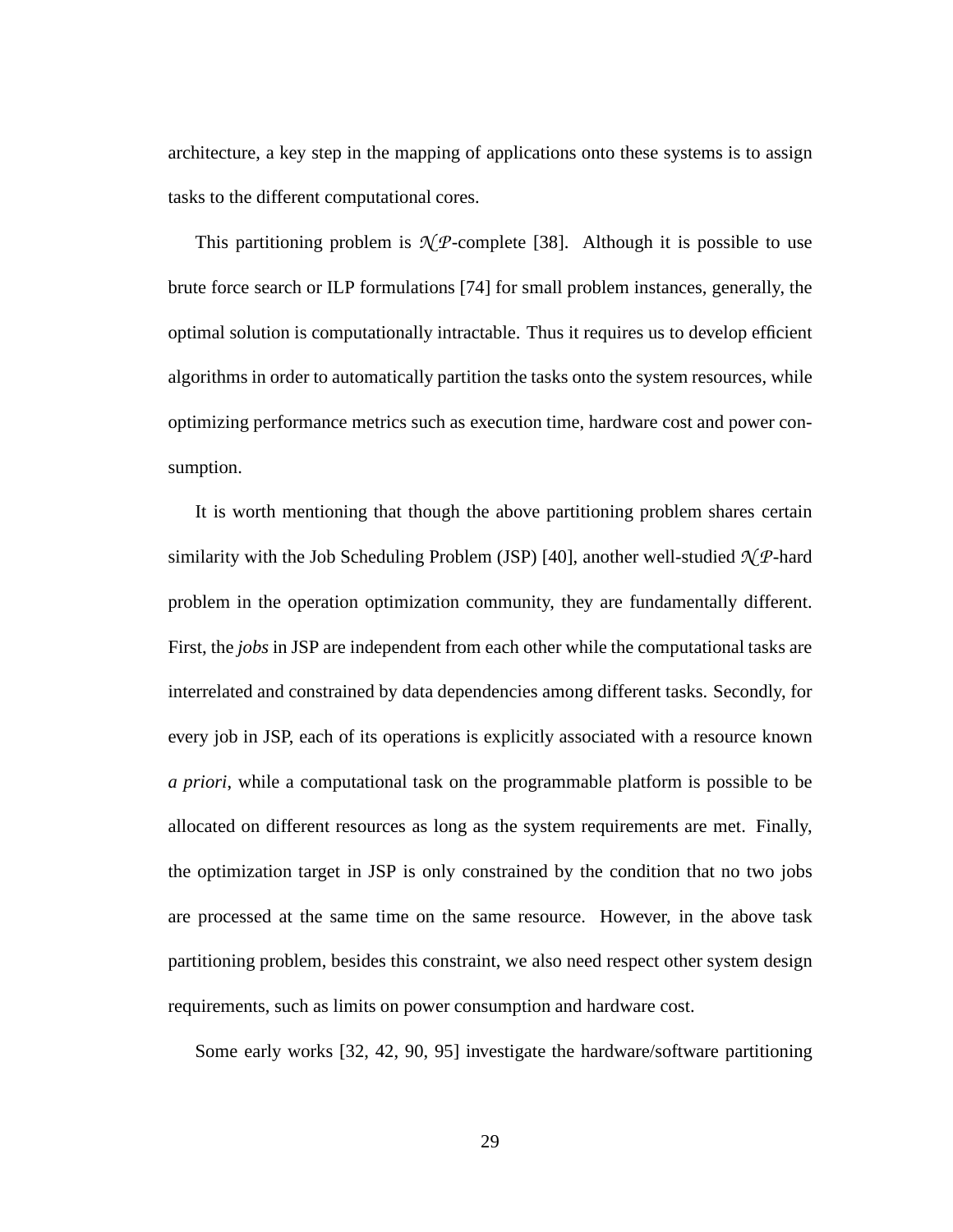problem, which is a special case of the system partitioning problem discussed here $<sup>1</sup>$ .</sup> It is difficult to name a clear winner [30]. Partitioning issues for system architectures with reconfigurable logic components have also been studied [9, 47, 62]. These works assume a reconfigurable device coupling with a processor core in their partitioning problem.

Different heuristic methods have been proposed to try to effectively provide suboptimal solutions for the problem. These methods include Simulated Annealing (SA), Tabu Search (TS), and Kernighan/Lin approach [32, 52, 31, 3, 96]. Evolutionary methods [50, 75] using Genetic Algorithm (GA) are also studied. Software tools based on these heuristics have been developed for system level partitioning problem. For instance, in COSYMA [23], the application tasks are mapped onto the system architecture using Simulated Annealing. Wiangtong *et al.* [106] compared three popularly used heuristic methods, and provided a good survey on the motivation and the related work of using task level abstraction. These methods provide practical algorithms for achieving acceptable the system partitioning solutions, however, they also have different drawbacks. Simulated Annealing suffers from long execution time for the low temperature cooling process. For Genetic Algorithm, special effort must be spent in designing the evolutionary operations and the problem-oriented chromosome representation, which makes it hard to adapt to different system requirements.

In this chapter, we present a novel heuristic searching approach to the system par-

<sup>&</sup>lt;sup>1</sup>Hardware/software partitioning is equivalent to the system partitioning problem where there is only one microprocessor and one "hardware" resource i.e. ASIC.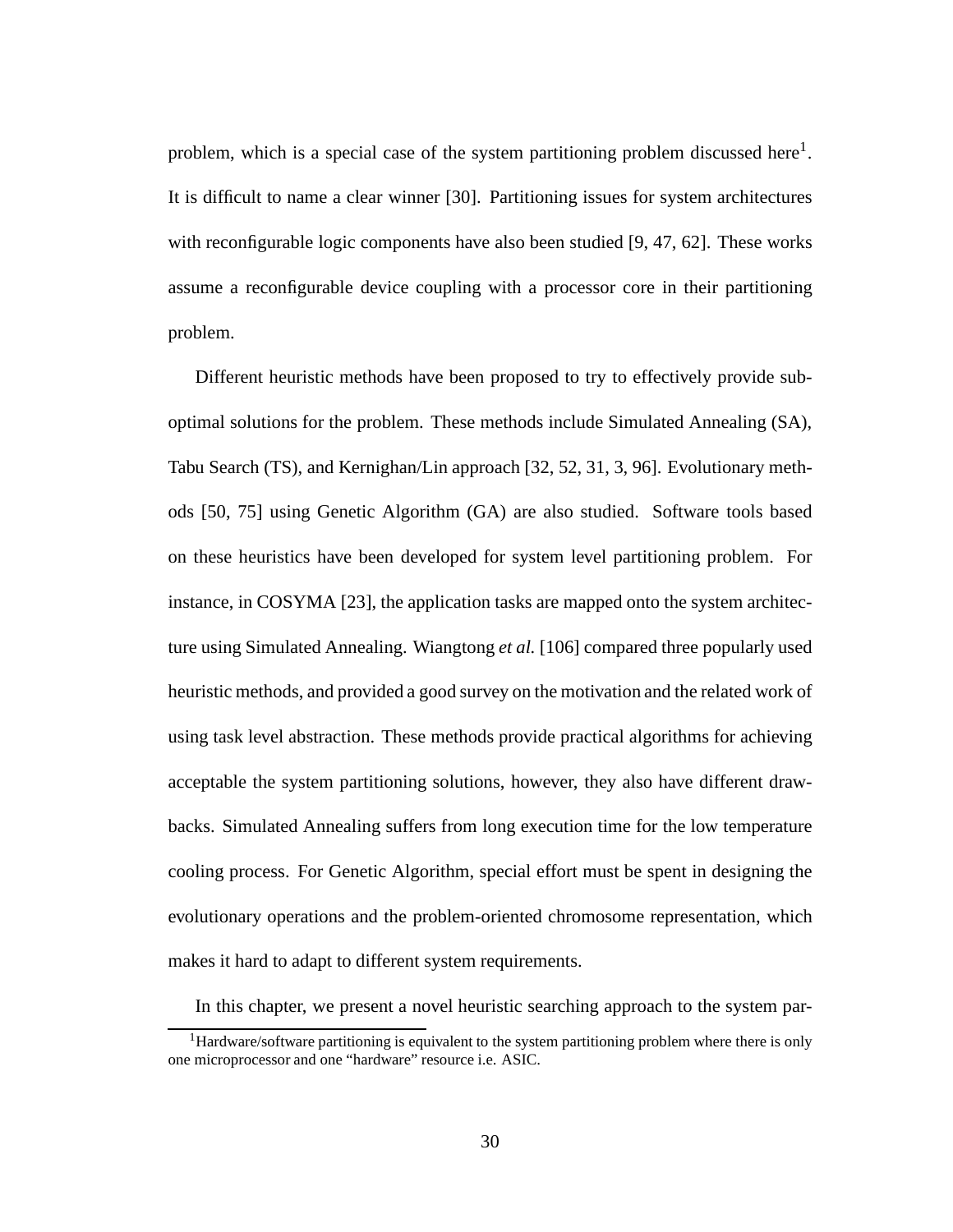titioning problem based on the *Ant Colony Optimization* (ACO) algorithm [28]. In the proposed algorithm, a collection of agents cooperate together to search for a good partitioning solution. Both global and local heuristics are combined in a stochastic decision making process in order to effectively and efficiently explore the search space. Our approach is truly multi-way and can be easily extended to handle a variety of system requirements.

The remainder of the chapter is organized as follows. Section 3.2 details the proposed algorithm for the constrained multi-way partitioning problem. As the basis of our algorithm, a generic mathematic model for multi-way partitioning is also introduced in this section. In Section 3.3.1, we present the experimental heterogenous architecture and the testing benchmark we used in our work. We analyze the experiment results and give assessment on the performance of the proposed algorithm in Section 3.3. We summarize our work on this topic with Section 3.5.

## **3.2 ACO for System Partitioning**

#### **3.2.1 Problem Definition**

A crucial step in the design of systems with heterogenous computing resources is the allocation of the computation of an application onto the different computing components. This system partitioning problem plays a dominant role in the system cost and performance. It is possible to perform partitioning at multiple levels of abstraction.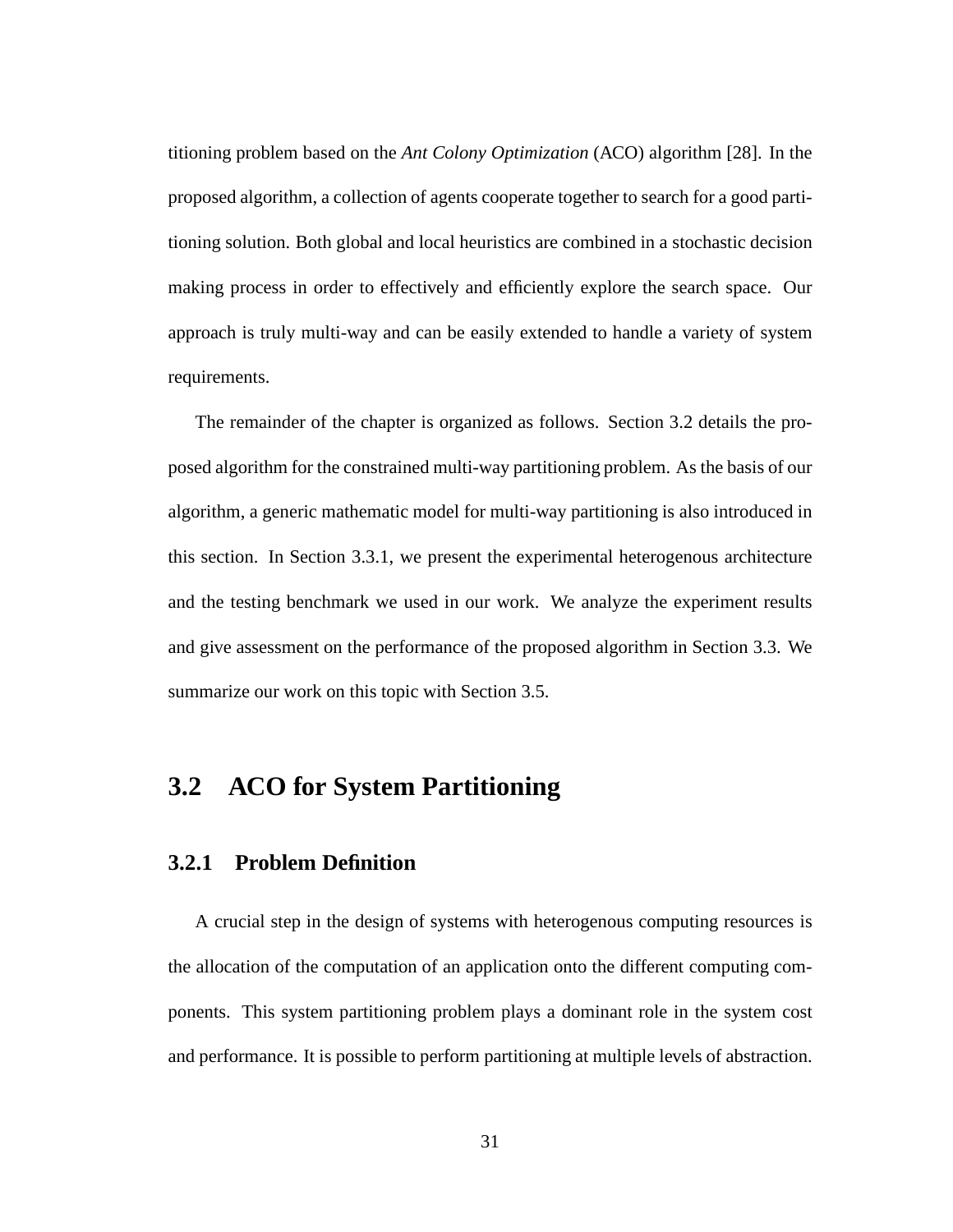For example, operation (instruction) level partitioning is done in the Garp project [16], while the good deal of research work [52, 31, 106, 23] are on the functional task level.

In this work, we focus on partitioning at the task or functional level. One of the reasons we select the task level partitioning is that it is commonly found that a bad partitioning in the task level is hard to correct in lower level abstraction [53]. Additionally, task level partitioning is typically requested in the earlier stage of the design so that further hardware synthesis can be performed.

We formally define the system partitioning problem as follows:

For a given system architecture, a set of computing resources are defined for the system partitioning task. We use *R* to represent this set where  $r = |R|$  is the number of resources in the system. The notation  $r_i$  ( $i = 1, ..., r$ ) refers to the *i*th resource *R*.

An application to be partitioned onto the system is given as a set of tasks  $T_{app}$  =  $\{t_1, \ldots, t_N\}$ , where the atomic partitioning unit, a *task*, is a coarse grained set of computation with a well defined interface. The precedence constraints between tasks are modeled using a task graph. A *task graph* is a directed acyclic graph (DAG)  $G = (T, E)$ , where  $T = \{t_0, t_n\} \cap T_{app}$ , and *E* is a set of directed edges. Each task node defines a functional unit for the program, which contains information about the computation it needs to perform. There are two special nodes  $t_0$  and  $t_n$  which are virtual task nodes. They are included for the convenience of having an unique starting and ending point of the task graph. An edge  $e_{ij} \in E$  defines an immediate precedence constraint between *t<sup>i</sup>* and *t<sup>j</sup>* . For a given partitioning, the execution of a task graph runs in the following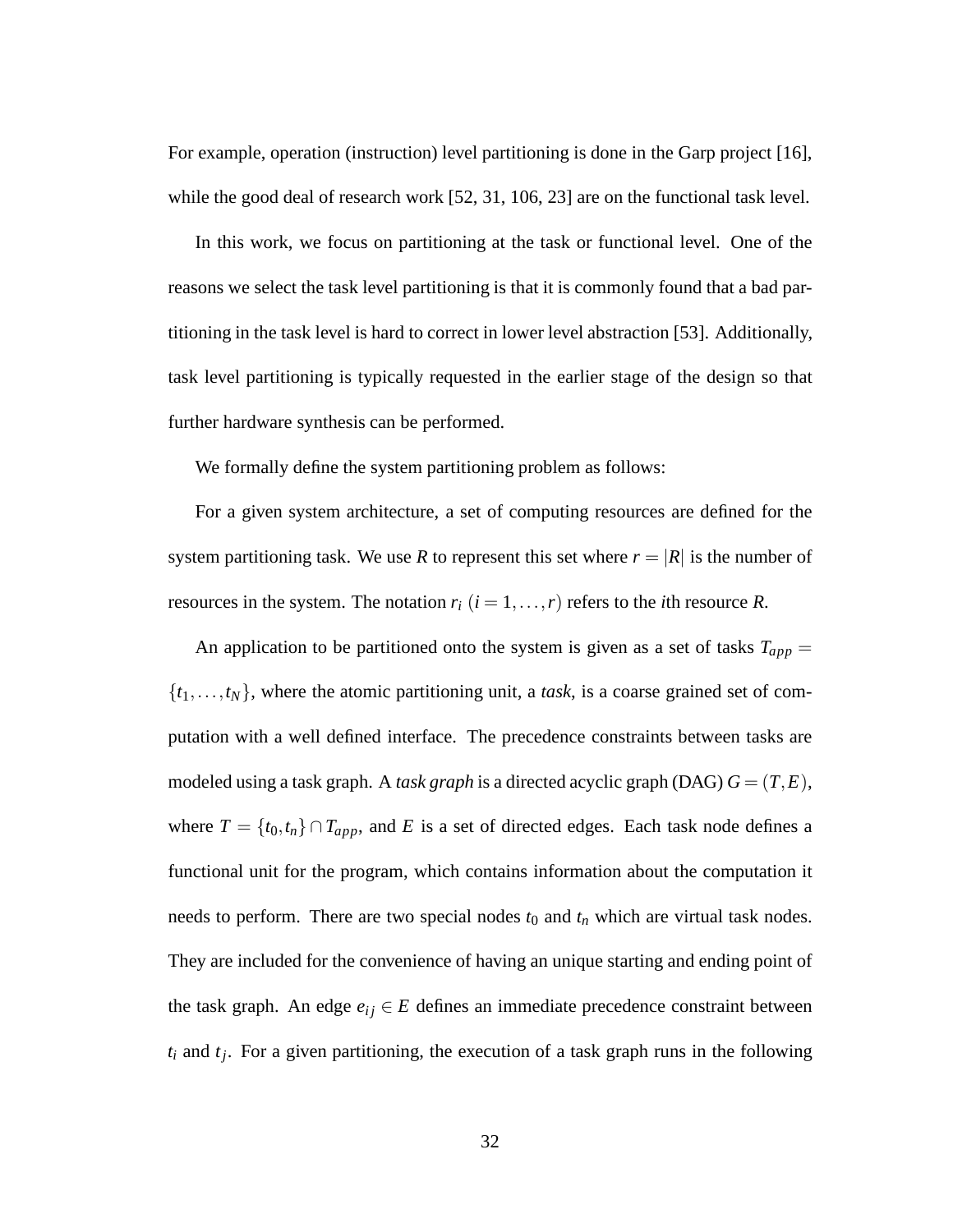way: the tasks of different precedence levels are sequentially executed from the top level down, while tasks in the same precedence level but allocated on different system components can run concurrently. Notice the precedence constraint is transitive. That is, if we let  $\longrightarrow$  denote the precedence constraint, we have:

$$
(t_a \longrightarrow t_b) \land (t_b \longrightarrow t_c) \Rightarrow t_a \longrightarrow t_c \tag{3.1}
$$

In a task graph, a task can only be executed when all the tasks with higher precedence level have been executed.

If a system contains only one processing resource, e.g. a general purpose processor, it is trivial to determine the system performance; only the sequential constraints between tasks need to be respected. For a system that contains *r* heterogenous computing resources, the partitioning of the tasks onto different resources becomes critical to the system performance. There are  $r^N$  unique partitioning solutions, where  $N$  is the number of the actual tasks. Some of these solutions may be infeasible as they violate system constraints<sup>2</sup>. We call a partitioning *feasible* when it satisfies the system constraints. An *optimal* partitioning is a feasible partitioning that minimizes the objective function of the system design.

Thus, the multi-way system partitioning problem is formally defined as: Find a set of partitions  $P = \{P_1, \ldots, P_r\}$  on *r* resources, where  $P_i \subseteq T$ ,  $P_i \cap P_j = \emptyset$  for any  $i \neq j$ that minimizes a system objective function under a set of system constraints.

 ${}^{2}$ For example, a partitioning solution may allocate a large number of tasks to the reconfigurable logic. However, the reconfigurable logic has a fixed size, and the area occupied by those tasks must be less than the area of the reconfigurable logic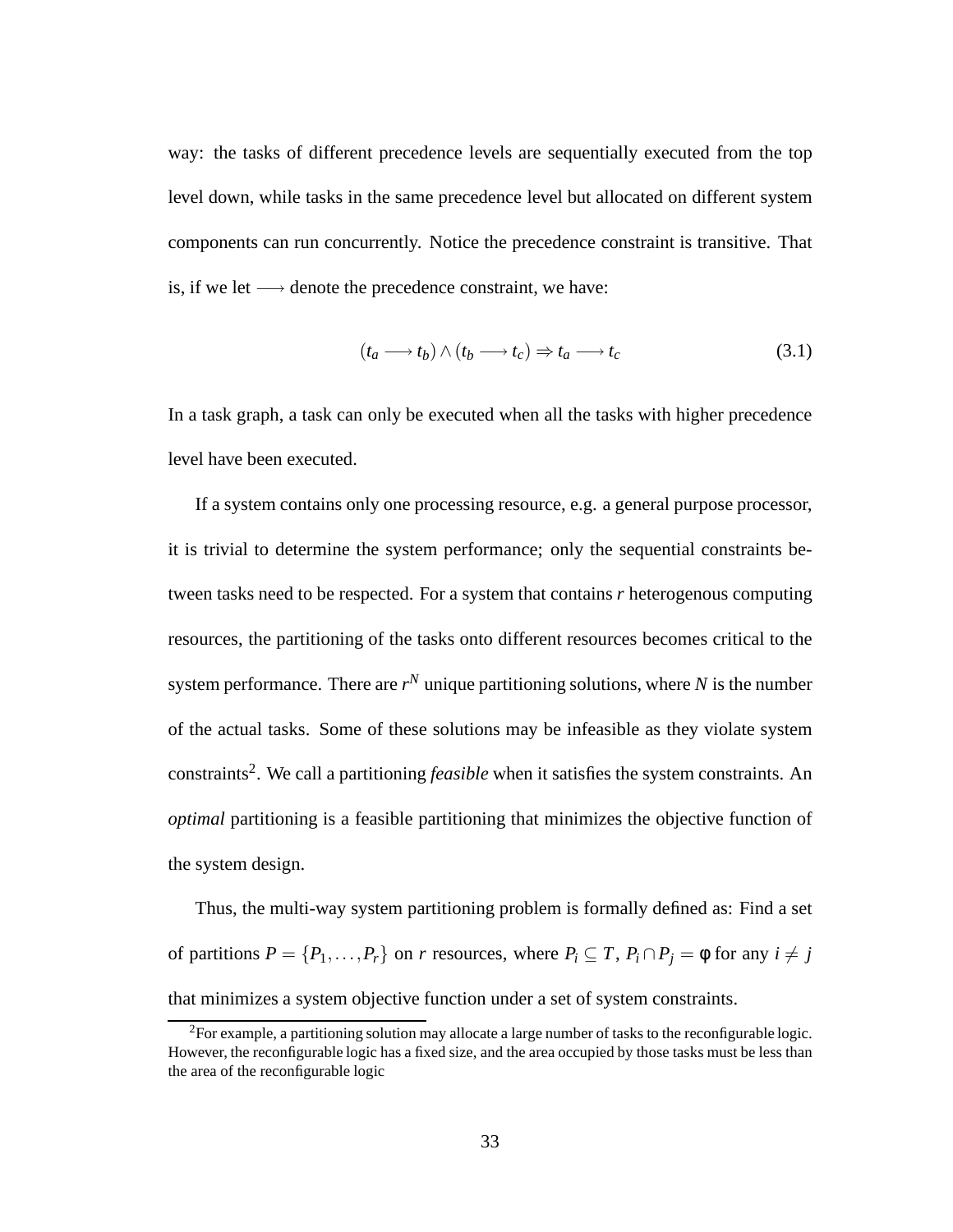The objective function may be a multivariate function of different system parameters (e.g. minimize execution time or power consumption) while system cost (e.g. cost per device must be less than \$5) is an example of a system constraint. In this work, we use the critical path execution time of a task graph as the objective function and a fixed amount of area as the constraint.

#### **3.2.2 Augmented Task Graph**

To solve the multi-way application partitioning problem, we introduce the Augmented Task Graph as the underlying model. An *Augmented Task Graph* (ATG)  $G' =$  $(T, E', R)$  is an extension of the traditional task graph *G* discussed above. It is derived from *G* as follows: Given a task graph  $G = (T, E)$  and a system architecture *R*, each node  $t_i \in T$  is duplicated in *G*'. For each edge  $e_{ij} = (t_i, t_j) \in E$ , there exist *r* directed edges from  $t_i$  to  $t_j$  in  $G'$ , each corresponding to a resource in  $R$ . More specifically, we have

$$
e'_{ijk} = (t_i, t_j, r_k)
$$
, where  $e_{ij} \in E$ , and  $k = 1, ..., r$  (3.2)

In ATG, an edge  $e'_{ijk}$  represents the *binding* of edge  $e_{ij}$  with resource  $r_k$ . Our algorithm uses these augmented edges to make a local decision at task node *t<sup>i</sup>* about the binding of the resource on task *t<sup>j</sup>* 3 . We call this an *augmented edge*. The original task graph *G* is called the *support* of *G* ′ .

An example of ATG is shown in Figure 3.1(a) for a 3-way partitioning problem. In

<sup>3</sup>This will be further explained in Section 3.2.3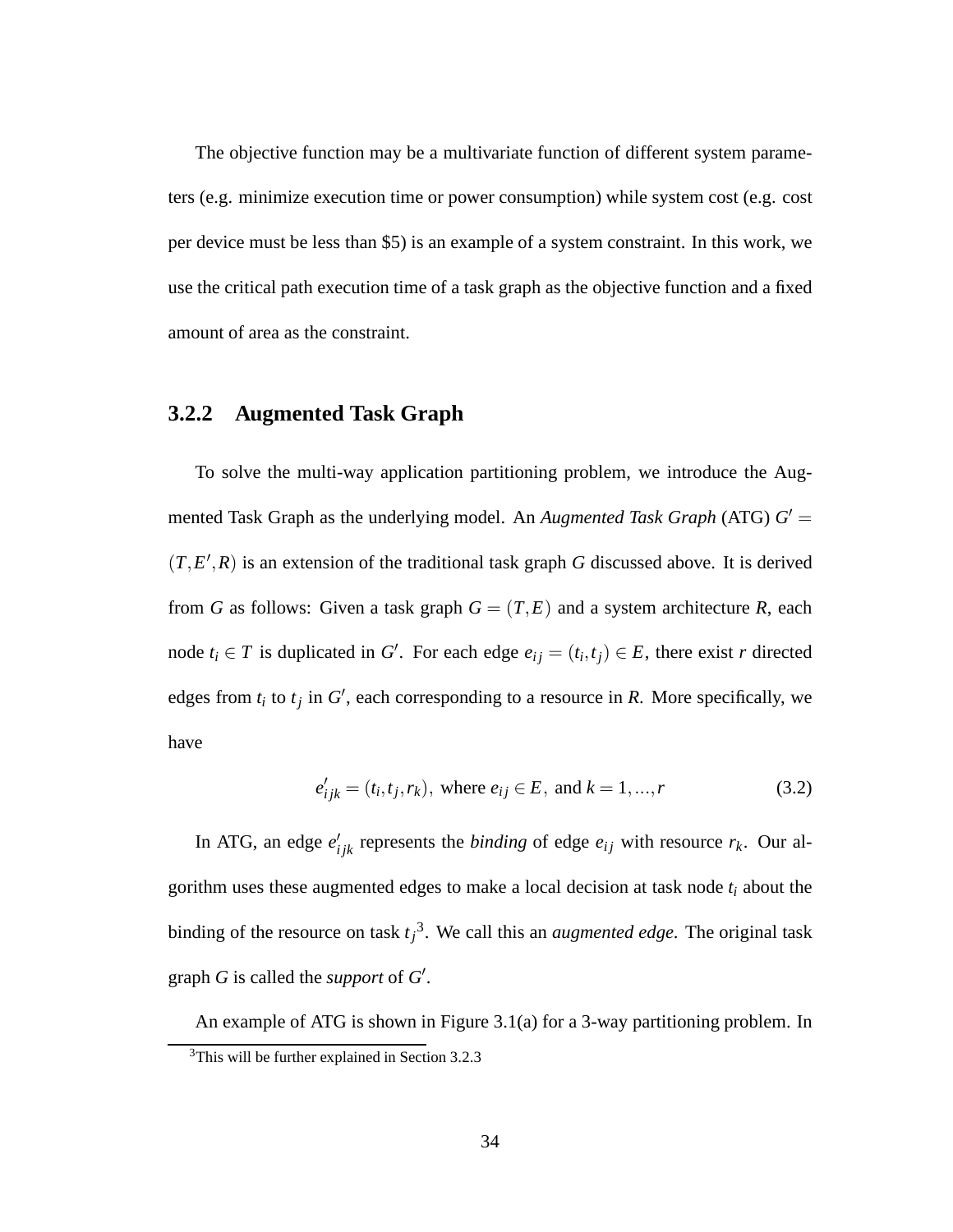this case, we assume the system contains 3 computing resources, a PowerPC microprocessor, a fixed size FPGA, and a digital signal processor (DSP). In the graph, the solid links indicate that the pointed task nodes are allocated to the DSP, while the dotted links for tasks partitioned onto PowerPC and dot-dashed links for FPGAs. It is easy to see that partitioning algorithm based on the ATG model can be easily adapted if more resources are available. All we need to do is add additional augmented edges in the ATG.



**Figure 3.1:** ATG for 3-way Partitioning

Based on the ATG model, a specific partitioning for the tasks on the multiple resources is a graph  $G_p$ , where  $G_p$  is a subgraph of  $G'$  that is isomorphic to its *support G*, and for every task node  $t_i$  in  $G_p$ , all the incoming edges of  $t_i$  are bounded with the same resource (say) *r*. Further, we say that partition  $G_p$  allocates task  $t_i$  to resource *r*. Figure 3.1(b) shows a sample partitioning for the ATG illustrated in Figure 3.1(a). In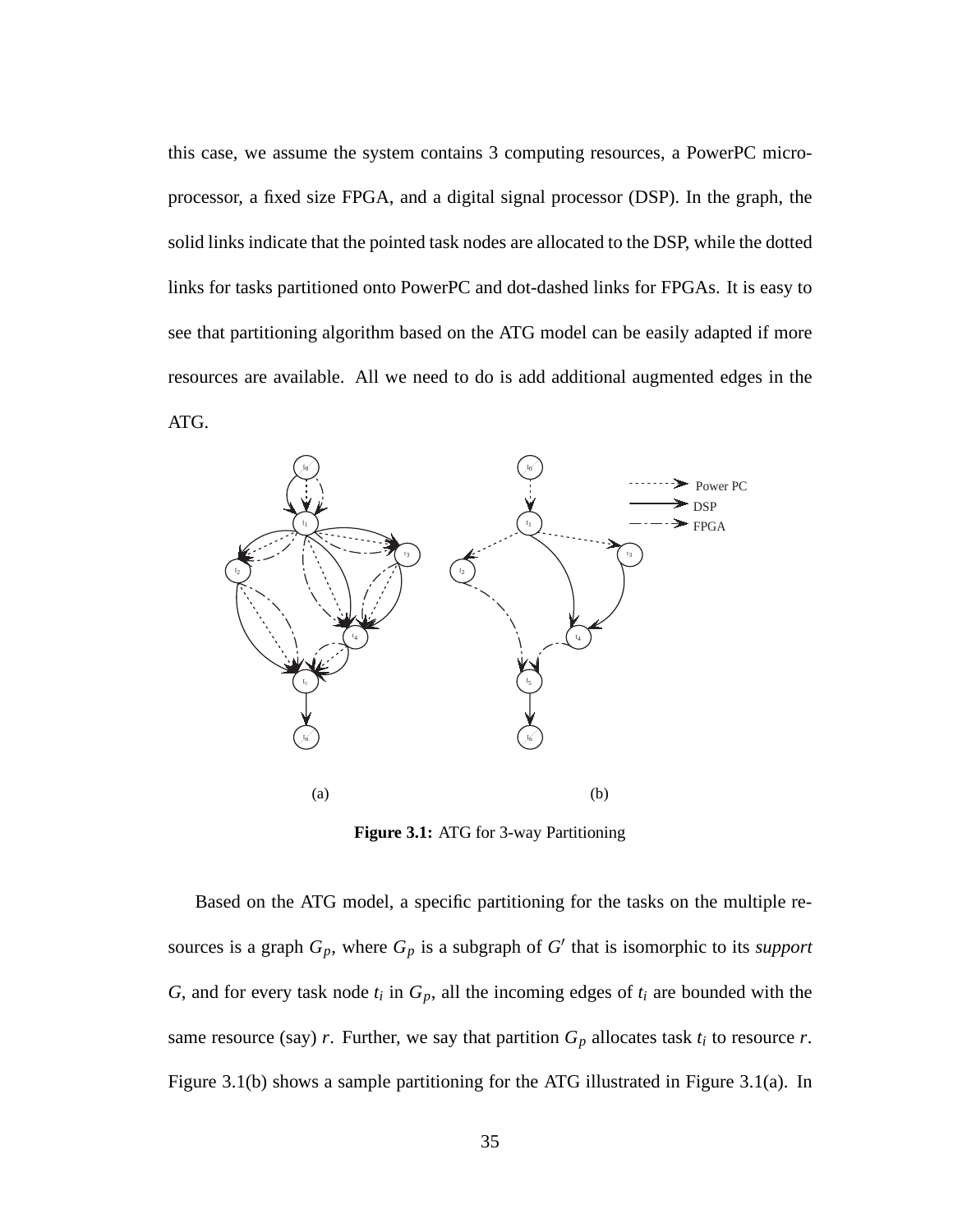this partitioning, task 1, 2, and 3 are allocated onto the PowerPC, task 4 is partitioned on to the DSP and task 5 for the FPGAs. As  $t_n$  is a virtual node, we do not care the status of the edge from  $t_5$  to  $t_n$ .

To make our model complete, a *dot* operation is defined, which is a bivariate function between a task and a resource:

$$
f_{ik} = t_i \bullet r_k, \forall t_i \in T, \forall r_k \in R
$$
\n(3.3)

It provides a local cost estimation for assigning task  $t_i$  to resource  $r_k$ . Assuming we are only concerned with the execution time and hardware area in our partitioning , we can let *fik* be a two item tuple, i.e.

$$
f_{ik} = t_i \bullet r_k = \{time_{ik}, area_{ik}\}\tag{3.4}
$$

Obviously, other items, such as power consumption estimation, can be easily added if they are considered. The dot operation can be viewed as an abstraction of the work performed by the cost estimator.

### **3.2.3 ACO Formulation for System Partitioning**

Based on the ATG model, our goal is to find a feasible partitioning  $G_p$  for  $G'$ , which provides the optimal performance subject to the predefined system constraints. We introduce a new heuristic method for solving the multi-way system partitioning problem using the ACO algorithm. Essentially, the algorithm is a multi-agent <sup>4</sup> stochastic de-

<sup>&</sup>lt;sup>4</sup>We use the terms "agent" and "ant" interchangeably.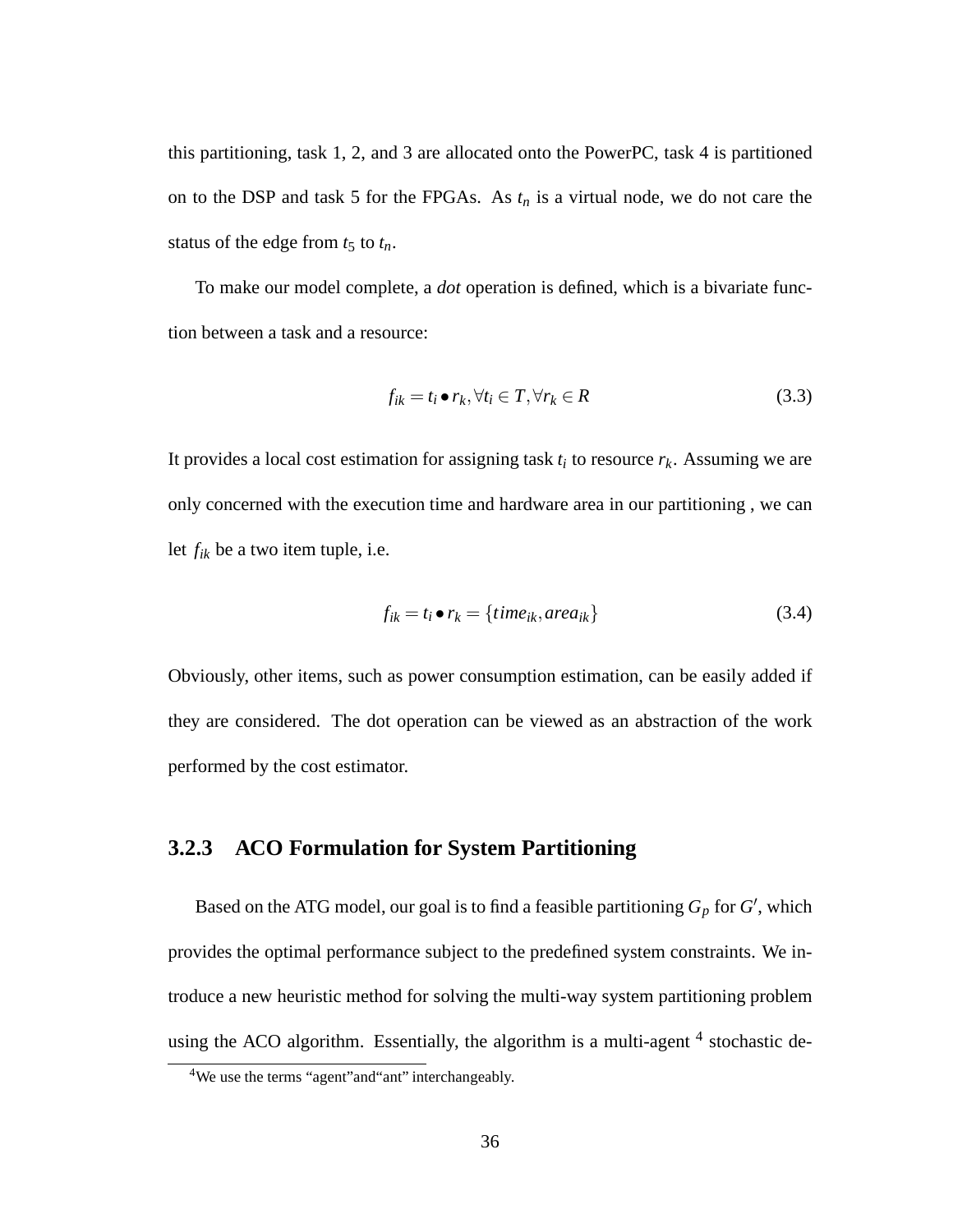cision making process that combines local and global heuristics during the searching process.

**procedure** ACOSystemPartition(*G*,*R*) **input**: DFG *G*(*V*,*E*), resource set *R* **output**: system partition *Pbest* to minimize latency under hardware cost constraint 1: construct ATG *G'* based on *G* and *R*, and  $P_{best} \leftarrow \phi$ 2: **while** ending conditioning is not met **do** 3: **for**  $1 \leq l \leq m$  **do** 4: Initialize pheromone trail  $\tau_{ijk} \leftarrow \tau_0$  for each  $e'_{ijk}$  in  $G'$ 5: *ant*(*l*) crawls over *G*<sup> $\prime$ </sup> to create a feasible partitioning *P*<sub>*l*</sub>; 6: Evaluate  $P_l$  based on its execution time  $time(P_l)$ . 7: If  $P_l$  is better than  $P_{best}$ , update  $P_{best}$ . 8: **end for** 9: Update the pheromone trails on the edges as follows:  $\tau_{ijk}$  ←  $(1-\rho)\tau_{ijk} +$ *m* ∑ *l*=1  $\Delta\mathfrak{r}_{i\,ik}^{(l)}$  $(3.5)$  $\Delta\tau_{ijk}^{(l)}=$  $\int Q/t$ *ime*(*P*<sub>*l*</sub>) if  $e'_{ijk} \in P_l$ 0 otherwise (3.6) where  $0 < \rho < 1$  is the evaporation ratio,  $k = 1, \ldots, r$ , and Q is a fixed constant to control the delivery rate of the pheromone. 10: **end while** 11: return *Pbest*

## **Algorithm 1:** ACO Algorithm for System Partitioning

The proposed algorithm proceeds as illustrated by Algorithm 1. Step 5 is an important part in the proposed algorithm. It describe how an individual ant "crawls" over the ATG and generates a solution. Two problems must be addressed in this step:

1. How does the ant handle the precedence constraints between task nodes?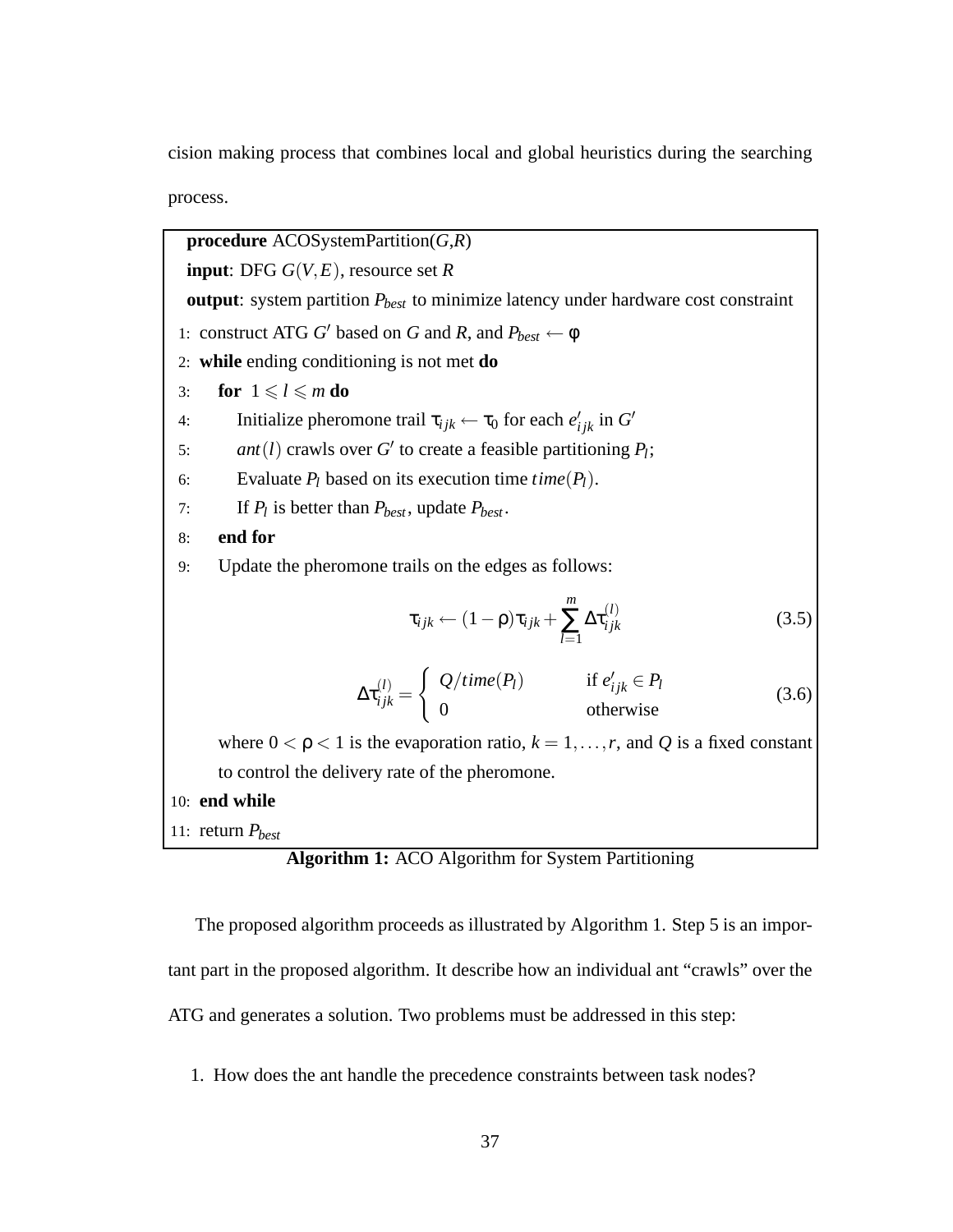- 2. What are the global and local heuristics and how can they be applied?
- 3. Finally, how does the ant guarantee to find a feasible partition for the given application?

To answer these questions, each ant traverses the graph in a topologically sorted manner in order to satisfy the precedence constraints of task nodes. The trip of an ant starts from  $t_0$  and ends at  $t_n$ , the two virtual nodes that do not require allocation. By visiting the nodes in the topologically sorted order, we ensure that every predecessor node is visited before we visit the current node and that every incoming edge to the current node has been evaluated. We can see later that by enforcing this ordering, we not only make sure that the found partition could be executed correctly but also provide an important preparation for the ant to make resource allocation decision upon entering a new task node.

At each task node  $t_i$  where  $i \neq n$ , the ant makes a probabilistic decision on the allocation for each of its successor task nodes  $t_j$  based on the pheromone on the edge. The pheromone is manipulated by the distributed global heuristic  $\tau_{ijk}$ ) and a local heuristic such as the execution time and the area cost for a specific assignment of the successor node. More specifically, an ant at  $t_i$  guesses that node  $t_j$  to be assigned to resource  $r_k$ according to the probability:

$$
\mathsf{p}_{ijk} = \frac{\tau_{ijk}^{\alpha} \eta_{jk}^{\beta}}{\sum_{l=1}^{r} \tau_{ijl}^{\alpha} \eta_{jl}^{\beta}}
$$
(3.7)

Here  $\alpha$  and  $\beta$  are parameters to control the relative influence of the distributed global heuristic  $\tau_{ijk}$  and local heuristic  $\eta_{jk}$  if  $t_j$  is assigned to resource  $r_k$ . In our work, we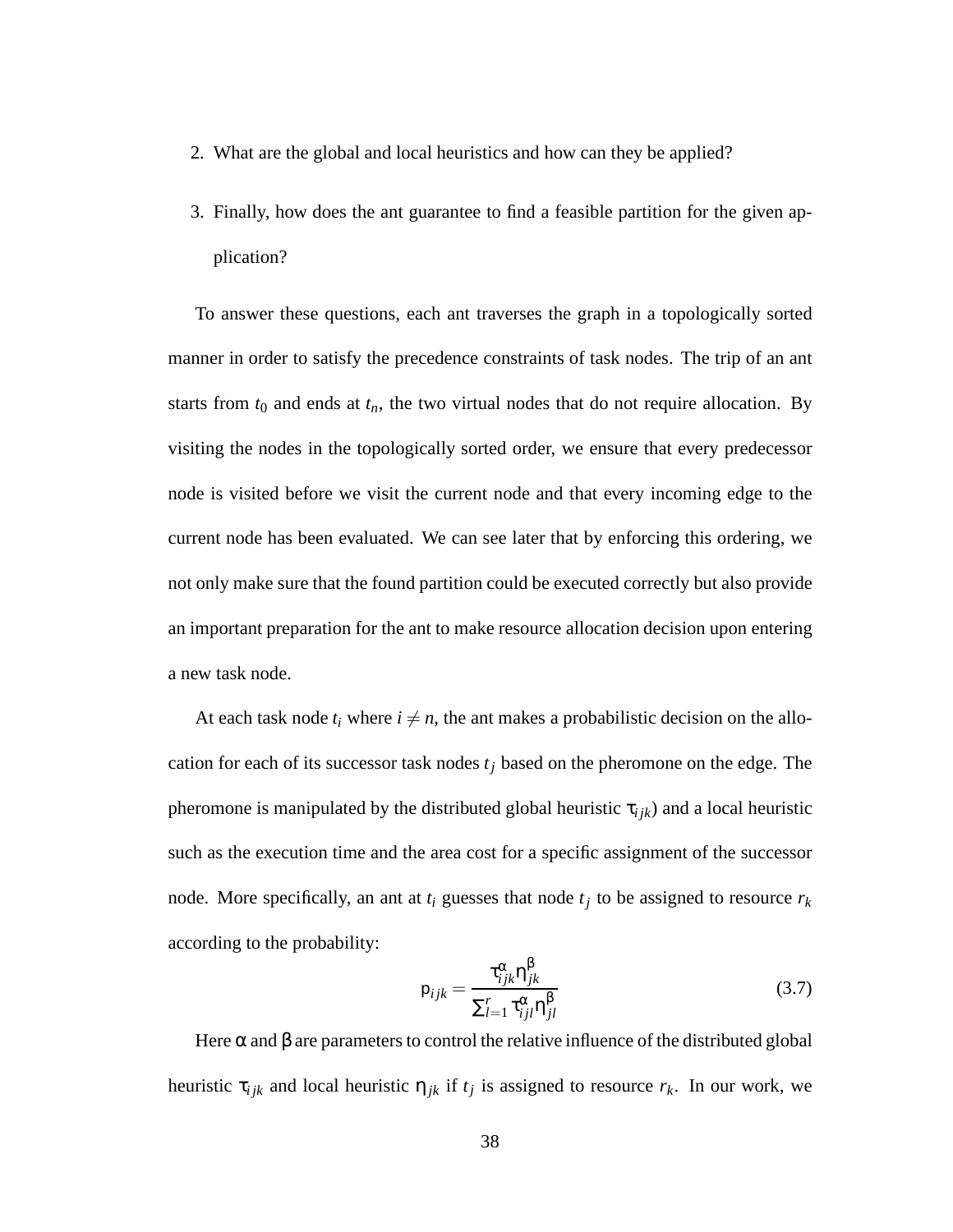simply use the inverse of the cost of having task  $t_j$  allocated to resource  $r_k$  as  $\eta_{jk}$ . We focus on achieving the optimal execution time subject to hardware area constraint, therefore a simple weighted combination is used to estimate the cost:

$$
cost_{jk} = w_t \cdot time_{jk} + w_a \cdot area_{jk}
$$
\n(3.8)

where *time*<sub>jk</sub> and *area*<sub>jk</sub> are the execution time and hardware area cost estimates, constants  $w_t$  and  $w_a$  are scaling factors to normalize the balance of the execution time and area cost. It is intuitive to notice that the probability  $p_{ijk}$  favors an assignment that yields smaller local execution time and area cost, and an assignment that corresponds with the stronger pheromone. Again *timejk* and *areajk* are obtained via the dot operation explained above in Section 3.2.2. Based on the proposed ATG model, by altering the dot operation, one can easily adapt the cost function to consider other constraints such as power consumption limit, while keep the algorithm essentially intact.

Upon entering a new node  $t_j$ , the ant also has to make a decision on the allocation of the task node *t<sup>j</sup>* based on the guesses made by all of the immediate precedents of *t<sup>j</sup>* . Recall that the ant travels the ATG in a topologically sorted manner, it is guaranteed that those guesses are already made. Different strategies can be used on how such allocation decision is made. For example, we can simply make the assignment based on the vote of the majority of the guesses. In our implementation, this decision is again made probabilistically based on the distribution of the guesses, i.e. the possibility of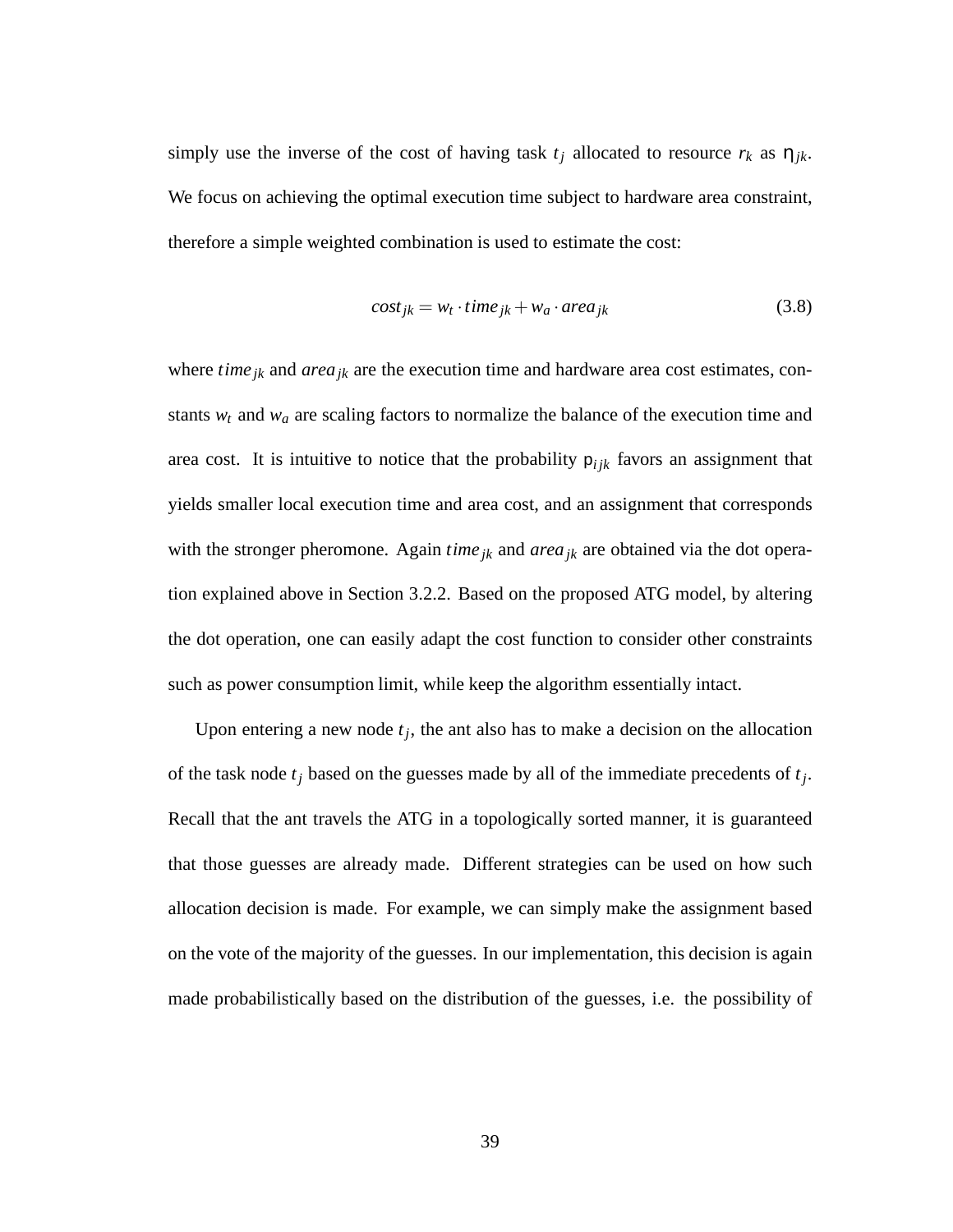assigning  $t_j$  to  $r_k$  is:

$$
p_{jk} = \frac{\text{count of guess } r_k \text{ for } t_j}{\text{count of immediate precedents of } t_j}
$$
(3.9)

The above decision making process is carried by the ant until all the task nodes in the graph have been allocated.

Of course, during the above resource allocation process for the node  $t_j$ , it is possible that we encounter the situation where some of the allocation choices become invalid. For example, we may find that the current available FPGA area is not sufficient to hold the realization of  $t_j$ . For these cases, we simply reject the invalid resource allocations by making the number of such guesses zero.

Once task node  $t_j$  is allocated on resource  $r_k$ , it remains unchanged during the current tour for an ant. This ensures that each task is uniquely assigned to one specific resource. Furthermore, we can obtain the cost (such as its execution time and area cost) for  $t_i$  on resource  $r_k$  by the querying the pre-computed cost information for  $t_i$  on  $r_k$ using the dot operation discussed previously. In turn, the critical path of the application up to this point will be updated together with the refreshed resource availabilities. By carefully applying all the above measurements, we can guarantee that a partition constructed by the ant is feasible.

As illustrated in Step 5 by the algorithm, at the end of each iteration, the pheromone trails on the edges are updated according to Equation (3.5) and (3.6). First, a certain amount of pheromone is evaporated. From an optimization point of view, the evaporation step helps the system escape from local minimums. Secondly, the *good* edges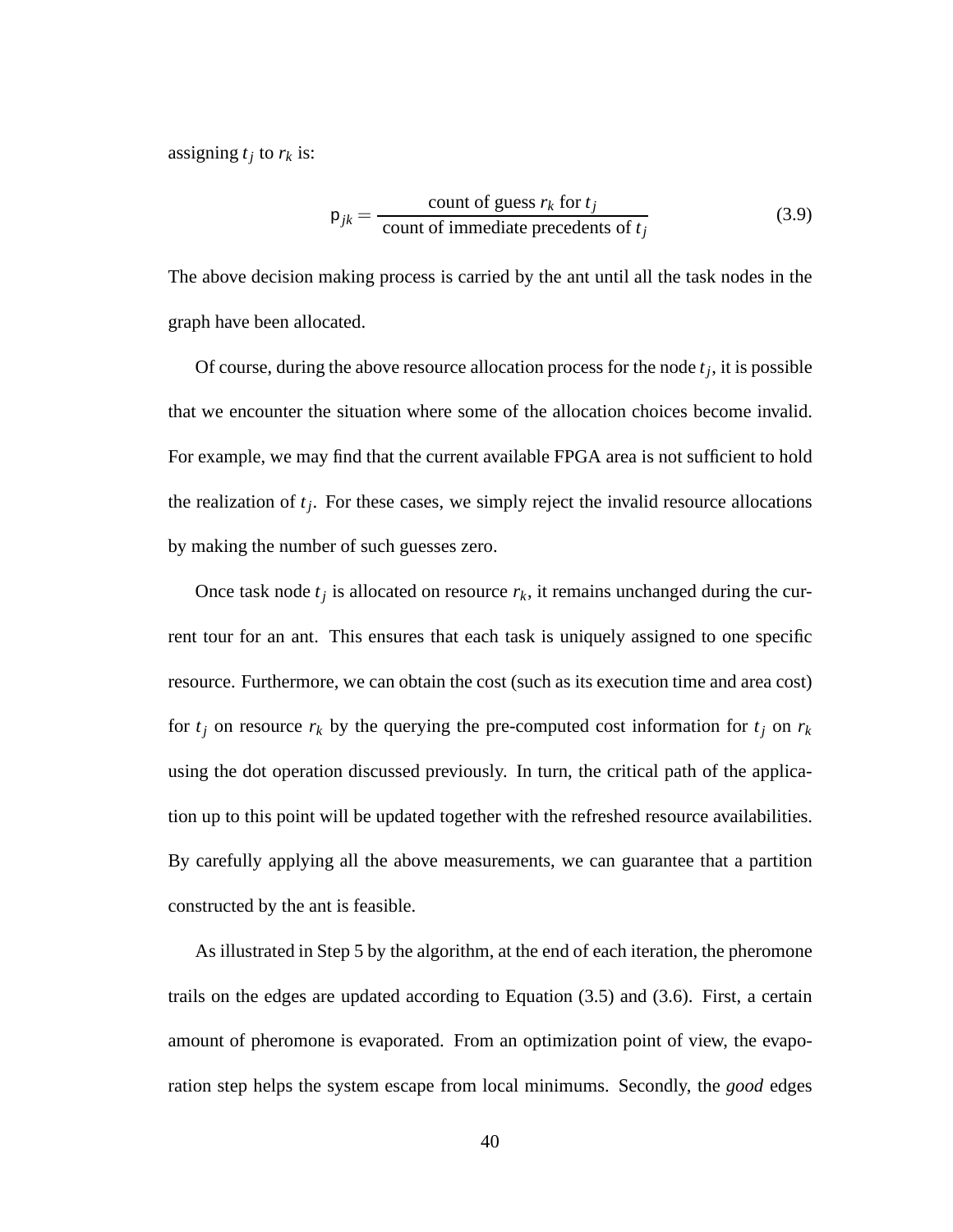are reinforced. This reinforcement creates additional pheromone on the edges that are included on partition solutions that provide shorter execution time for the task graph. The given updating policy is similar to that reported in [28]. Notice here that every ant will contribute to the pheromone update independently based on the quality of the partition it finds. Alternative reinforcement methods [13] can also be applied here. For example, we explored the strategy of updating the pheromone trails on the edges that are included only in the best tour amongst all the returned partitions at each iteration, and we observed no noticeable difference regarding to the quality of the final results.

Finally, each run of the algorithm is composed of multiple iterations of the above steps. Two ending possible stopping conditions are: 1) the algorithm ends after a fixed number of iterations, or 2) the algorithm ends when there is no improvement found after a number of iterations. In the same run, the global pheromone trails  $\tau_{ijk}$  are initialized once as indicated in step 1 at the start of the algorithm, updated at the end of each iteration, and inherited by the next iteration. The best partition found so far by the ants is also updated dynamically at the end of each iteration and reported as the final result of the run. Because of the stochastic nature of the algorithm, multiple runs can be conducted and may provide different results. Another reason to have multiple runs is to test the stability of the proposed algorithm in achieving high-quality results, as we will discuss in Section 3.3. For our experiments reported here, each run is independent and is started from scratch without using any result obtained in previous runs.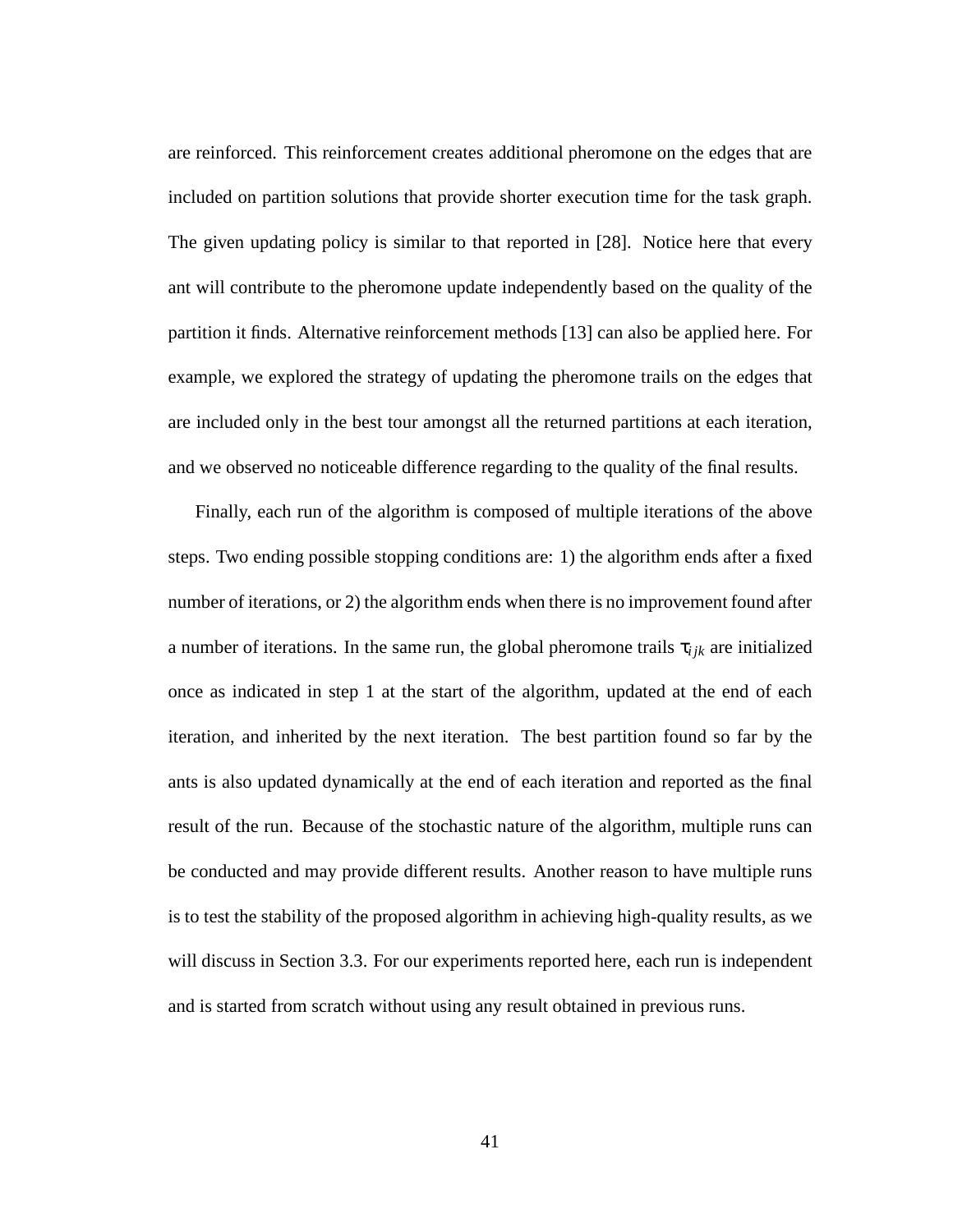### **3.2.4 Complexity Analysis**

The space complexity of the proposed algorithm is bounded by the complexity of the ATG, namely  $O(rN^2)$ , where *N* is the number of nodes in the task graph.

For each iteration, each ant has a run time  $Ant_t$  confined by  $O(rN^2)$ . For a run with *I* iterations using *m* ants, the time complexity of the proposed algorithm is  $(Ant_t + E_t)$  \*  $m * I$ , where  $E_t$  is the evaluation time for each generated partitioning. In the practical situation,  $E_t \gg Ant_t$ . Comparing with brute force search which has a total run time of  $(r^N) * E_t$ , the speedup ratio we can achieve is:

$$
speedup = \frac{(r^N) * E_t}{m * I * (Ant_t + E_t)} \approx \frac{r^N}{m * I}
$$
\n(3.10)

The number of ants in each iteration *m* depends on the problem that is being solved by the ACO algorithm. For the TSP problem, the authors assigned *m* to be a constant multiple of total number of nodes in the TSP problem instance [28]. For the multiway partitioning problem based on the ATG, we propose two possible ways to determine the ant number: 1) based on the average branching factor of the original task graph *G*; or 2) the maximum branch number of the original task graph *G*.

### **3.2.5 Extending the ACO/ATG method**

Besides the ability to adjust itself as the number of computing resource numbers in the system varies, the ACO/ATG method can be easily extended to fit different system requirements. Here we will discuss a few possible ways for some commonly encountered design scenarios.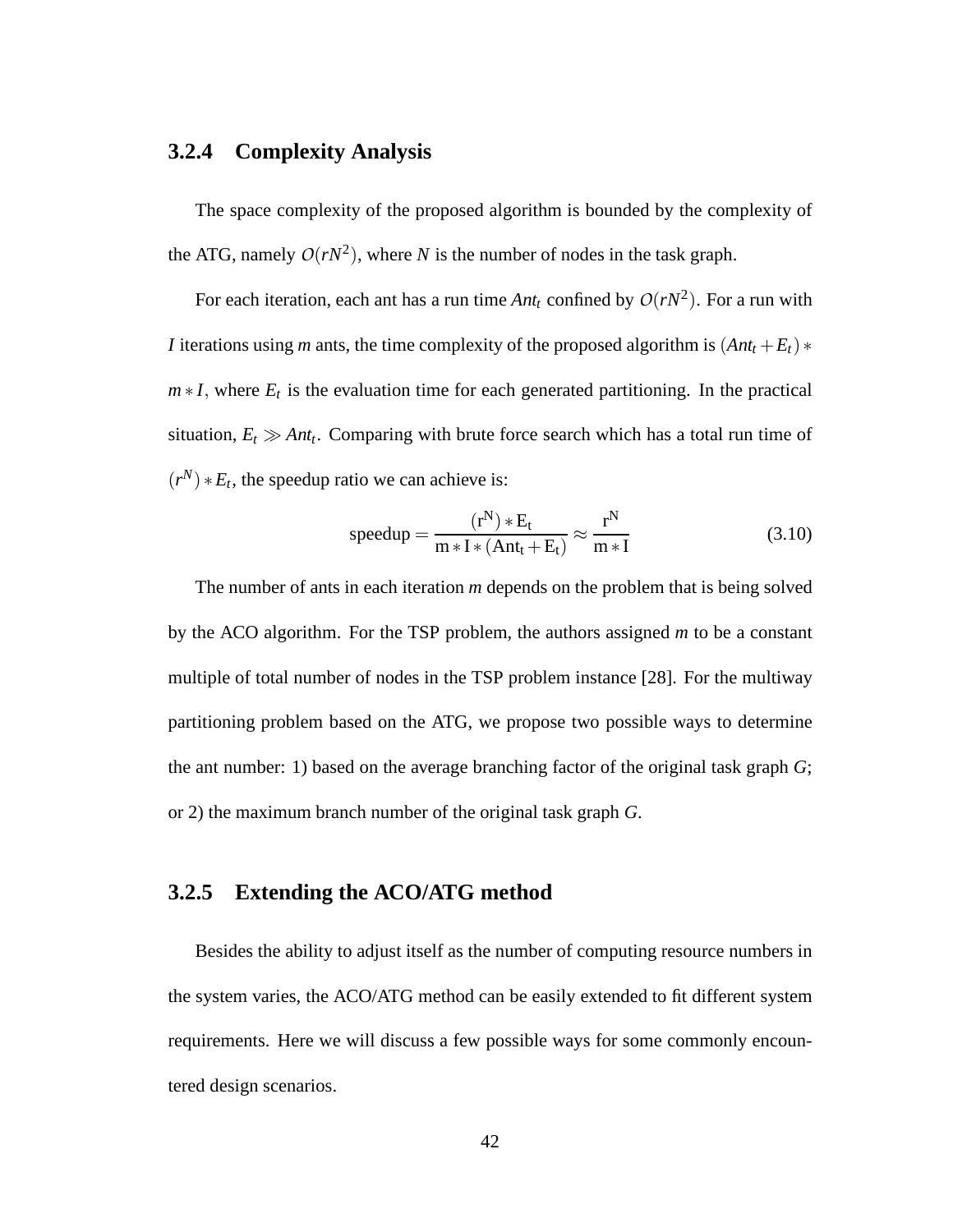During system design phase, it is common that certain computational tasks are predetermined or preferred to run on certain resources. That is for each task  $t_i \in T$ , it is associated with a probability set  $\{p_i^1, \ldots, p_i^r\}$  where *r* is the size of *R*. Among the elements of the set, some of them can be zero when the corresponding resources have been determined to be not suitable for the given task. By modifying the decision strategy in Equation (3.7), we can easily accommodate this requirement by using the following equation:

$$
\mathsf{p}_{ijk} = \frac{p_i^k \tau_{ijk}^\alpha \eta_{jk}^\beta}{\sum_{l=1}^r p_i^l \tau_{ijl}^\alpha \eta_{jl}^\beta}
$$
(3.11)

Similar to the above approach, other task dependent information, such as profiling statistics can also be considered. In this case, the probability distribution set is associated with the augmented edges in the ATG, instead with the resources. That is for each edge  $e'_{ijk}$  defined in Equation (3.2), there exists a frequency probability value  $p_{ijk}$ , which satisfies the following conditions:

$$
\begin{cases}\n p_{ijk} = p_{i'j'k} & \text{if } i = i' \text{ and } j = j' \\
 \sum p_{ijl} = 1 & \text{where } l = 1, ..., r\n\end{cases}
$$
\n(3.12)

Using the two approaches discussed here, one can further modify the proposed algorithm to handle more complicated system features, such as different communication channels, where each channel has a different bandwidth and latency. These channels can either be associated with the augmented edges if they are bounded with the hardware realization, or may be treated as a task related attribute if the task can only use one certain type channel.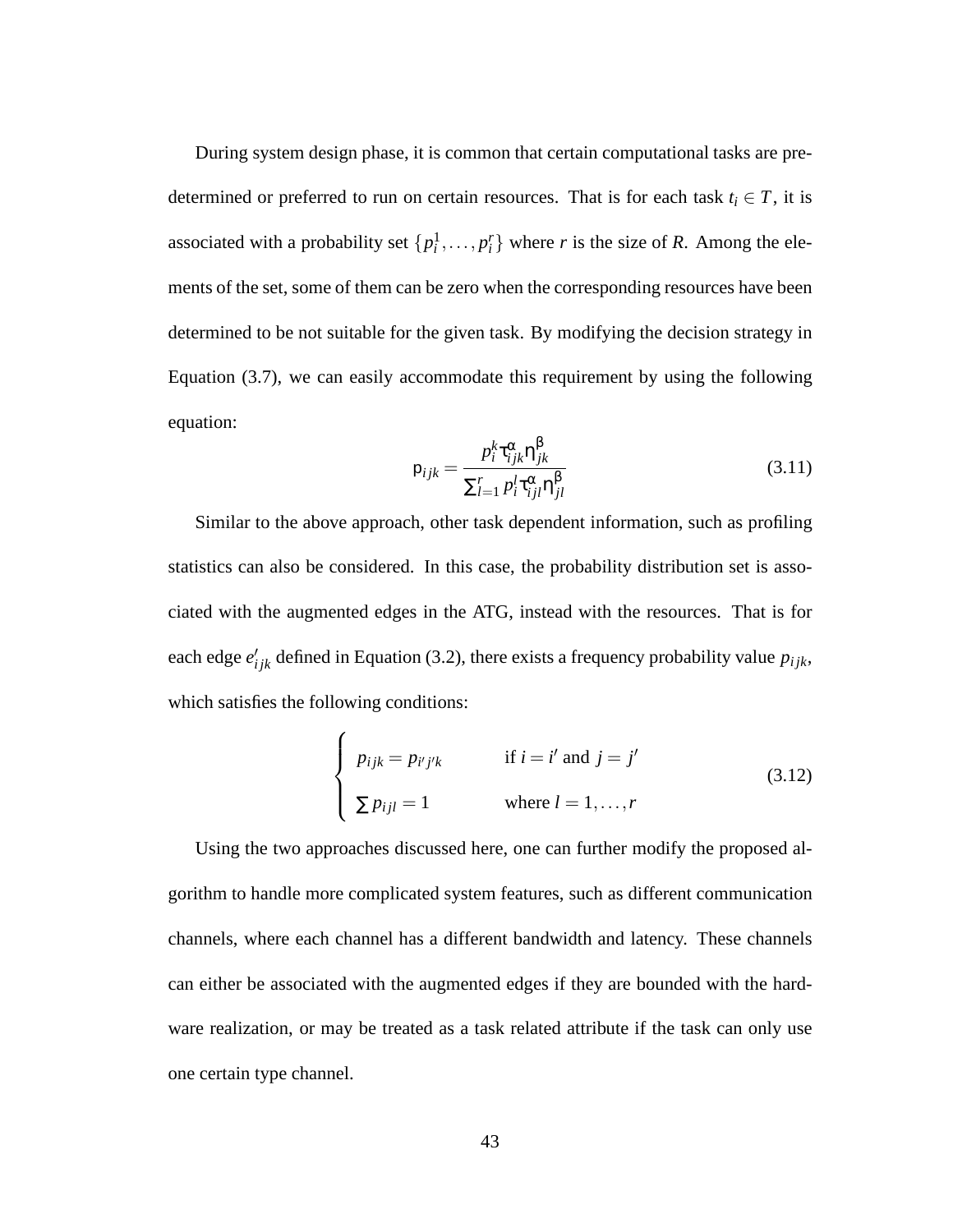Finally, by altering the definition of the *dot* operation in Equation (3.3), better local cost estimation model can be introduced and integrated as the local heuristics. Similarly, different target objective functions for defining the global heuristic η in Equation (3.7) can be applied. For example, power consumption can be aggregated as part of the consideration during the process.

### **3.2.6 Comparing with the Original ACO**

In this section, we will summarize the proposed algorithm by comparing it with the original ACO approach proposed in [28].

Perhaps the most fundamental contrast between our work and the original ACO reported in [28] is that they try to solve different domain problems. Though the ACO approach is known as a meta-heuristic method for addressing optimization problems, one still needs to form specific strategies in order to effectively utilize the domain specific characteristics for the problem in hand. To our best knowledge, the method we proposed here is the first approach in the literatures for solving application partitioning problem using the ACO heuristics. Comparing with the TSP problem that the original ACO algorithm was set to address, the application partitioning problem poses specific issues in formulating the ACO algorithm, even though both of them are  $\mathcal{N}$ *P*-complete.

First, there is a need to develop an appropriate graph model in formulating an ACO method for the application partitioning problem such that the global and local heuristics could be meaningfully fitted in. As discussed above, the ATG model is introduced in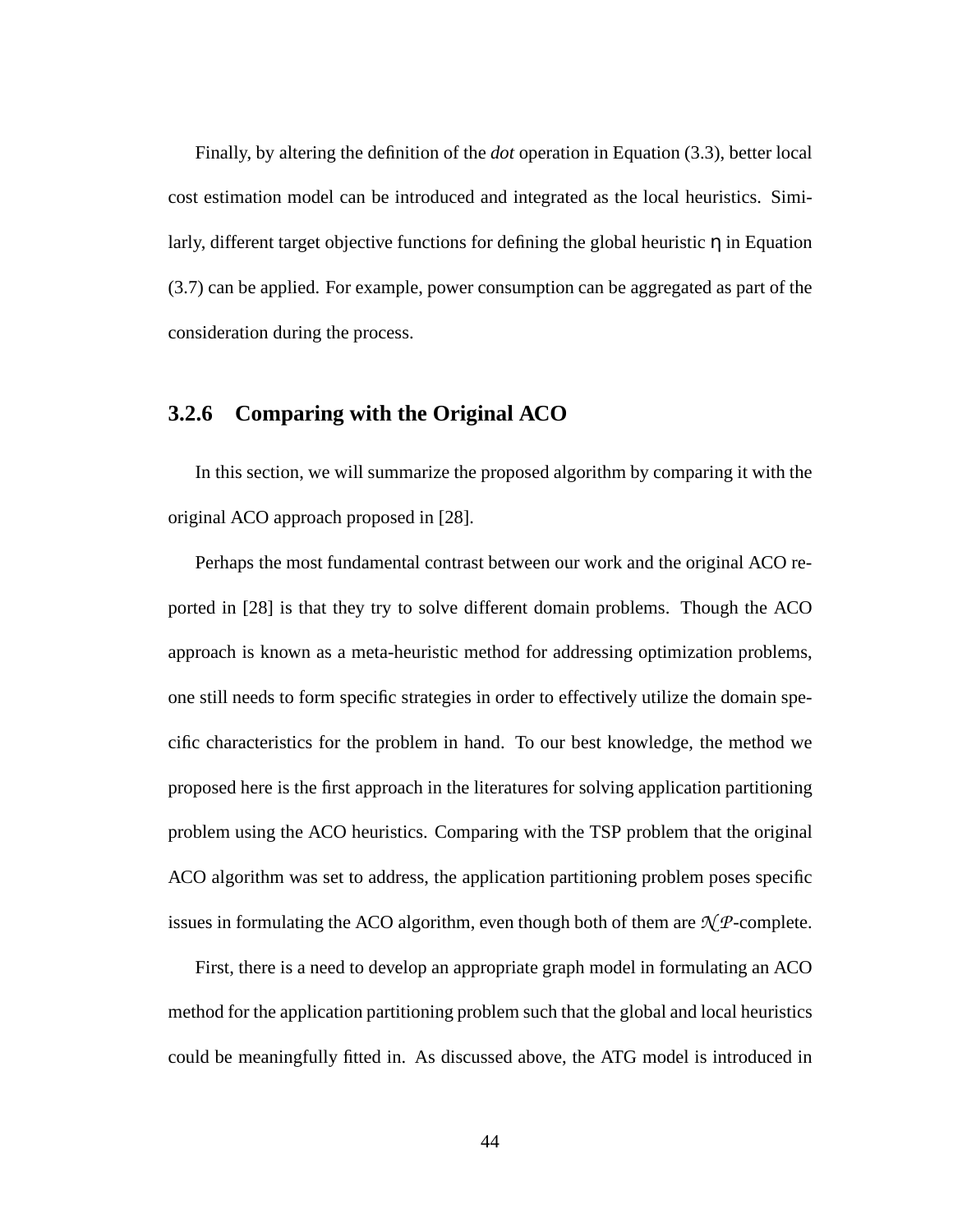our work as the answer, where the extended edges provide suitable attaching points for the global and local heuristics. In contrast, the modeling issue is relatively easier for the TSP problem since the connection graph of the problem is readily used as the model.

Secondly, a different solution construction strategy has to be developed in our work for individual ant to come up with its partition result. In the original ACO method for the TSP problem, this issue is also relatively trivial as the connection between different cities are undirectional and there is no specific constraint on the ordering of how the cities are visited. However, in the application partitioning problem, to guarantee the correctness of the application, stringent dependencies between tasks have to be respected. In our formulation, a topological sorted ordering is used for individual ant to transverse the ATG. This also has fundamental impact on how the partitioning decision is made for a task node when it is visited.

Local heuristic definition is by nature problem dependent in the ACO framework and has to be formulated in a domain specific manner. In the original ACO method for the TSP problem, it is straightforward to select the distance between two cities as the local heuristic. In our work, we use a weighted combination for this purpose since multiple considerations are involved in defining the cost of mapping certain task onto a resource.

Finally, in our work, we propose a decision making process that is different from that in the original ACO method. In the TSP problem, the only decision to make is to which city the ant shall move to while constructing the Hamilton tour. However, in the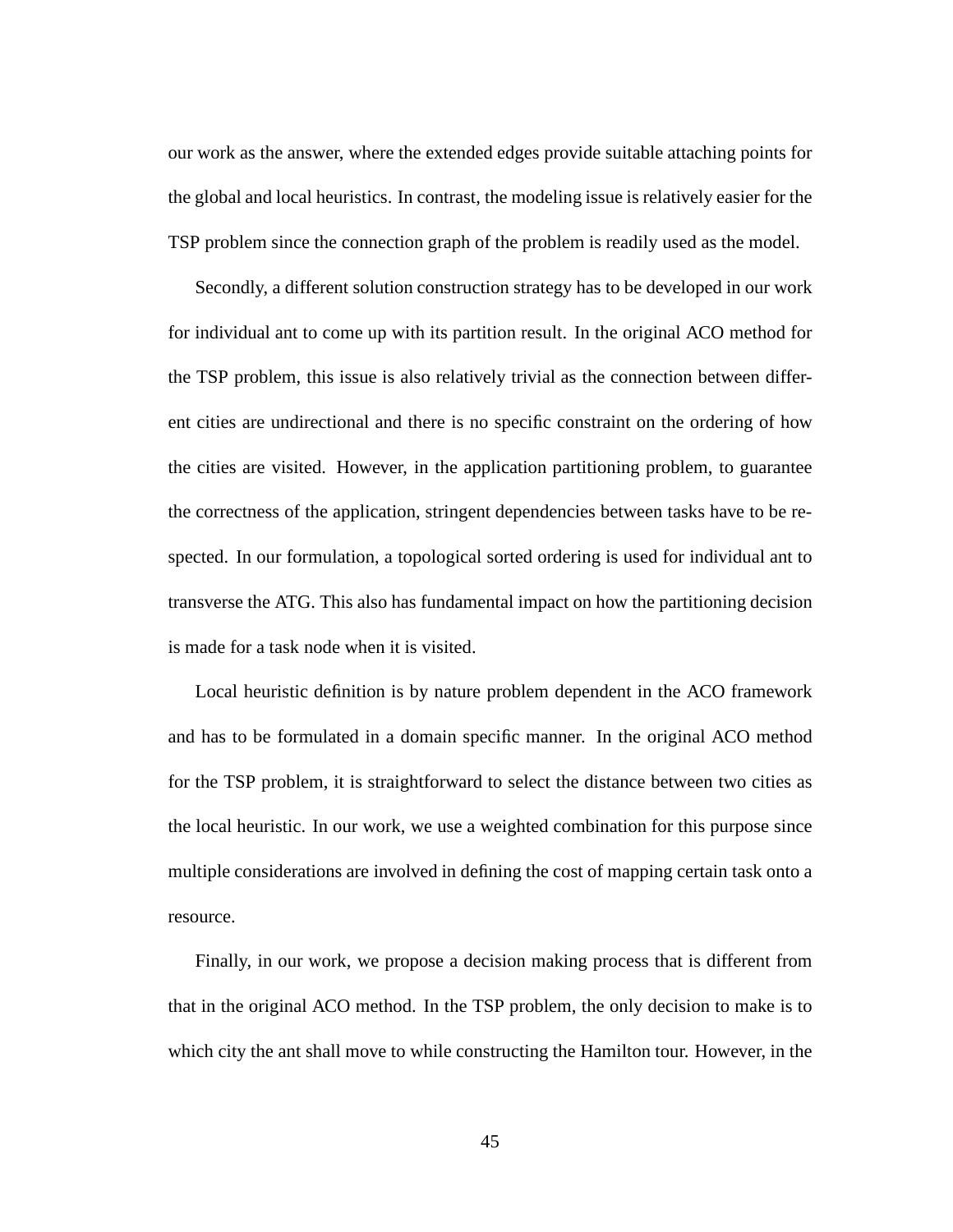application partitioning problem, we have to visit all the child nodes in the ATG in a sorted order. Furthermore, when a task node is visited, we need to make decision on which computing resource it shall be mapped to. As discussed earlier, in our algorithm, a two step decision making process is adopted. First, at each node, the ant makes a "guess" for each immediate child node on how it should be mapped based on the global and local heuristics associated with these nodes. The final decision is delayed until the child node is visited by the ant and the partitioning for the node is done using yet another probabilistic approach over the previous "guesses", such as the one indicated by Equation (3.9).

## **3.3 Experimental Results and Performance Analysis**

#### **3.3.1 Target Architecture and Benchmarks**

Our experiments address the partitioning of multimedia applications onto a programmable, multiprocessor system platform. The target architecture contains one general purpose hard processor core, a soft DSP core, and one programmable core (see Figure 3.2).

This model is similar to the Xilinx Virtex II Pro Platform FPGA [108], which contains up to four hard CPU cores, 13,404 configurable logic blocks (CLBs) and other peripherals. In our work, we target a system containing one PowerPC 405 RISC CPU core, separate data and instruction memory, and a fixed amount of reconfigurable logic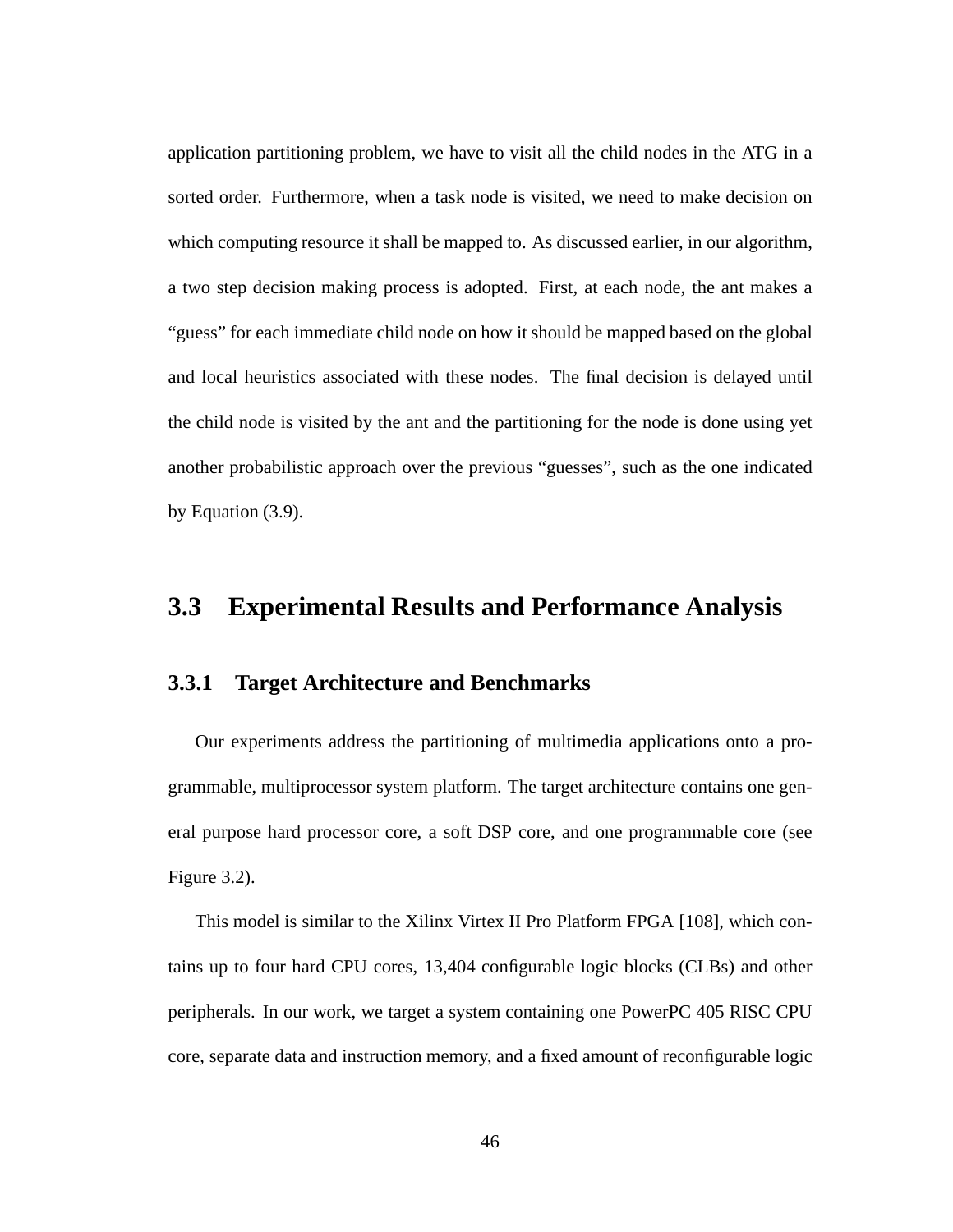

**Figure 3.2:** Target architecture

with a capacity of 1,232 CLBs, among which, 724 CLBs are available to be used as general purpose reconfigurable logic (FPGA), and the remaining 508 CLBs embed an FPGA implementation (soft core) of the TMS320C25 DSP processor core [18]. Programmable routing switches provide communication between the different system resources.

This system imposes several constraints on the partitioning problem. The code length of both the PowerPC processor and the DSP processor must be less than the size of the instruction memory, and the tasks implemented on FPGAs must not occupy more than the total number of available CLBs. The execution time and required resources for each task on different resources depends on the implementation of the task. We assumed the tasks are static and pre-computed. The communication time cost between interfaces of different processors, such as the interface between the PowerPC and the DSP processor, are known *a priori*.

Tasks allocated on either the PowerPC processor or the DSP processor are executed sequentially subject to the precedence constraints within the task (i.e. instruction level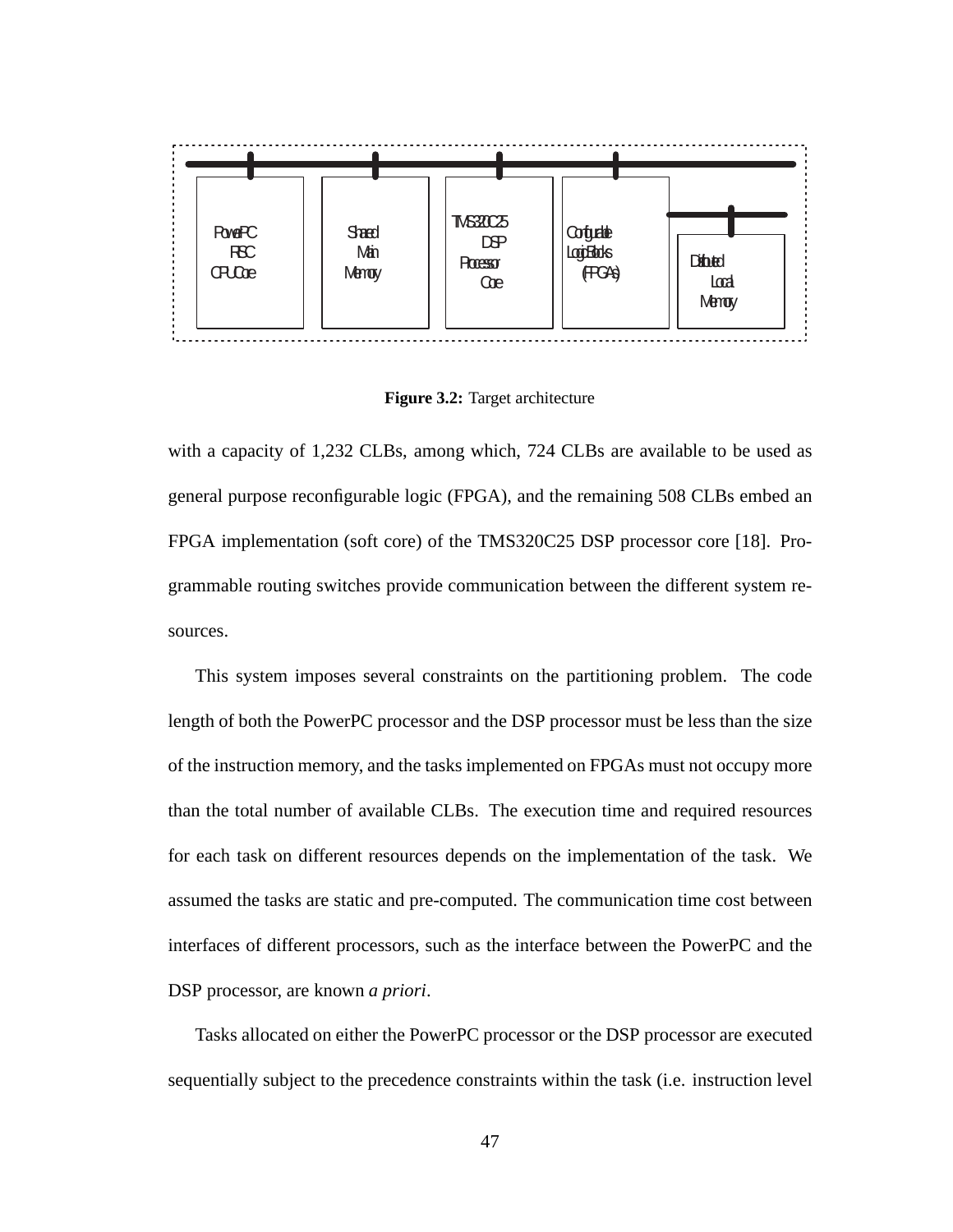precedence constraints). Both the potential parallelism among the tasks implemented on FPGAs and the potential parallelism among all the processors are explored, i.e. concurrent tasks may execute in parallel on the different system resources. However, no hardware reuse between tasks assigned to FPGAs is considered. This would make an interesting extension to our work, however, it is outside the scope of this research. The system constraints are used to determine whether a particular partition solution is feasible. For all the feasible partitions that do not exceed the capacity constraints, the partitions with the shortest execution time are considered the best.

Our experiments are conducted in a hierarchical environment for system design. An application is represented as a task graph in the top level. The task graph, formally described in Section 3.2.1, is a directed acyclic graph, which describes the precedence relationship between the computing tasks. A task node in the task graph refers to a function, which could be written in high-level languages, such as C/C++. It is analyzed using the SUIF [4] and Machine SUIF [89] tools; the result is imported in our environment as a control/data-flow graph (CDFG). CDFG reflects the control flow in a function, and may contain loops, branches, and jumps. Each node in CDFGs is a basic block, or a set of instructions that contains only one control-transfer instruction and several arithmetic, logic, and memory instructions.

Estimation is carried out for each task node to get performance characteristics, such as execution time, software code length, and hardware area. Based on the specification data of the Virtex II Pro Platform FPGA [108] and the DSP processor core [18], we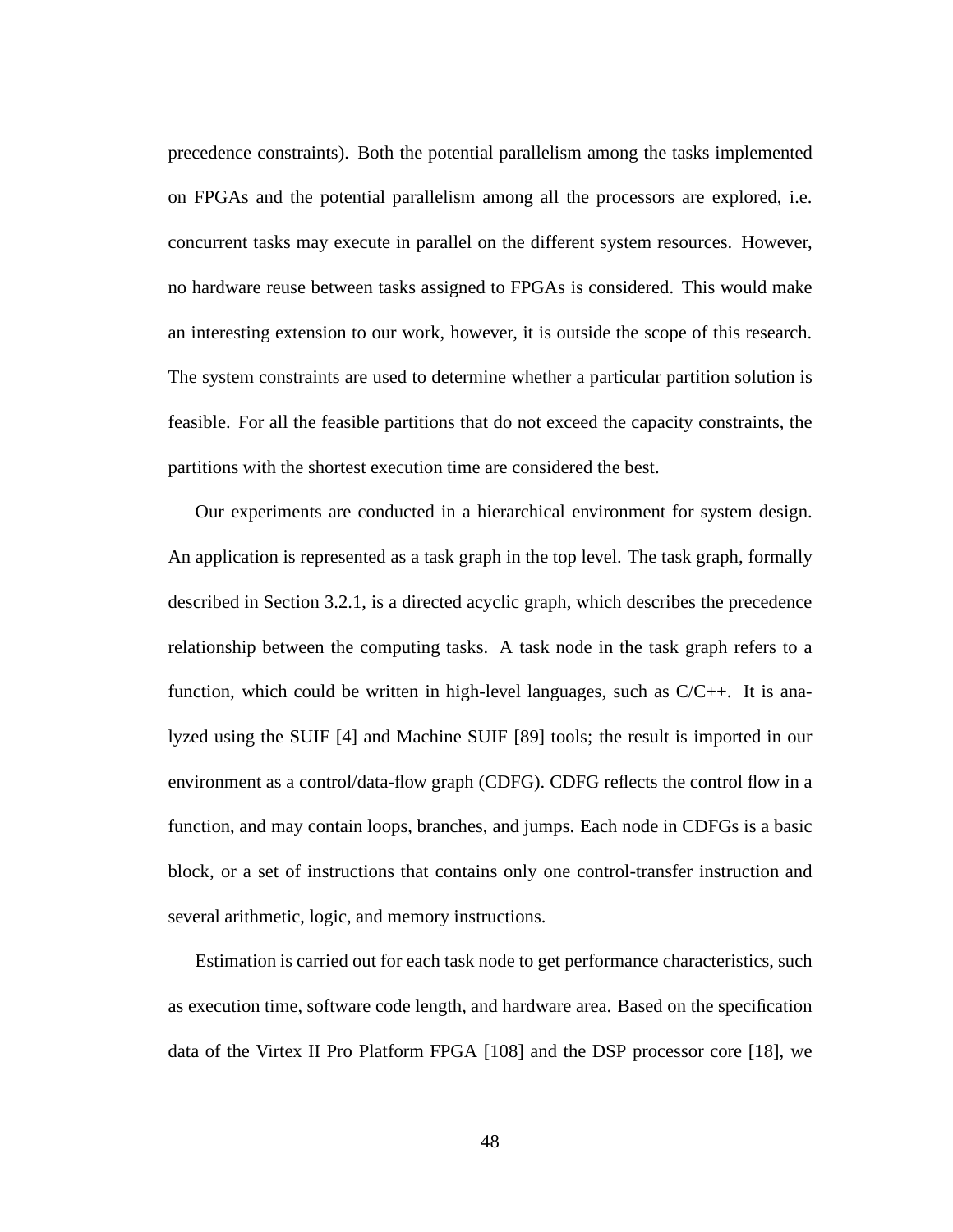

**Figure 3.3:** Example Task Graph

get the performance characteristics for each type of operations. Using these operation (instruction) characteristics, we estimate the performance of each basic block. This information for each task node is used to evaluate a partitioning solution. In each time an ant finds a candidate solution, we perform a critical path-based scheduling over the entire task graph to determine the minimum execution time. Additionally, we estimate the hardware cost and software code length for each task node. The software code length is estimated based on the number of instructions needed to encode the operations of the CDFG. The hardware is scheduled using ASAP scheduling. Based on that we can determine the approximate area needed to implement the task on the reconfigurable logic. We assume that there is no hardware reuse between different tasks.

We create a task level benchmark suite based on the MediaBench applications [59].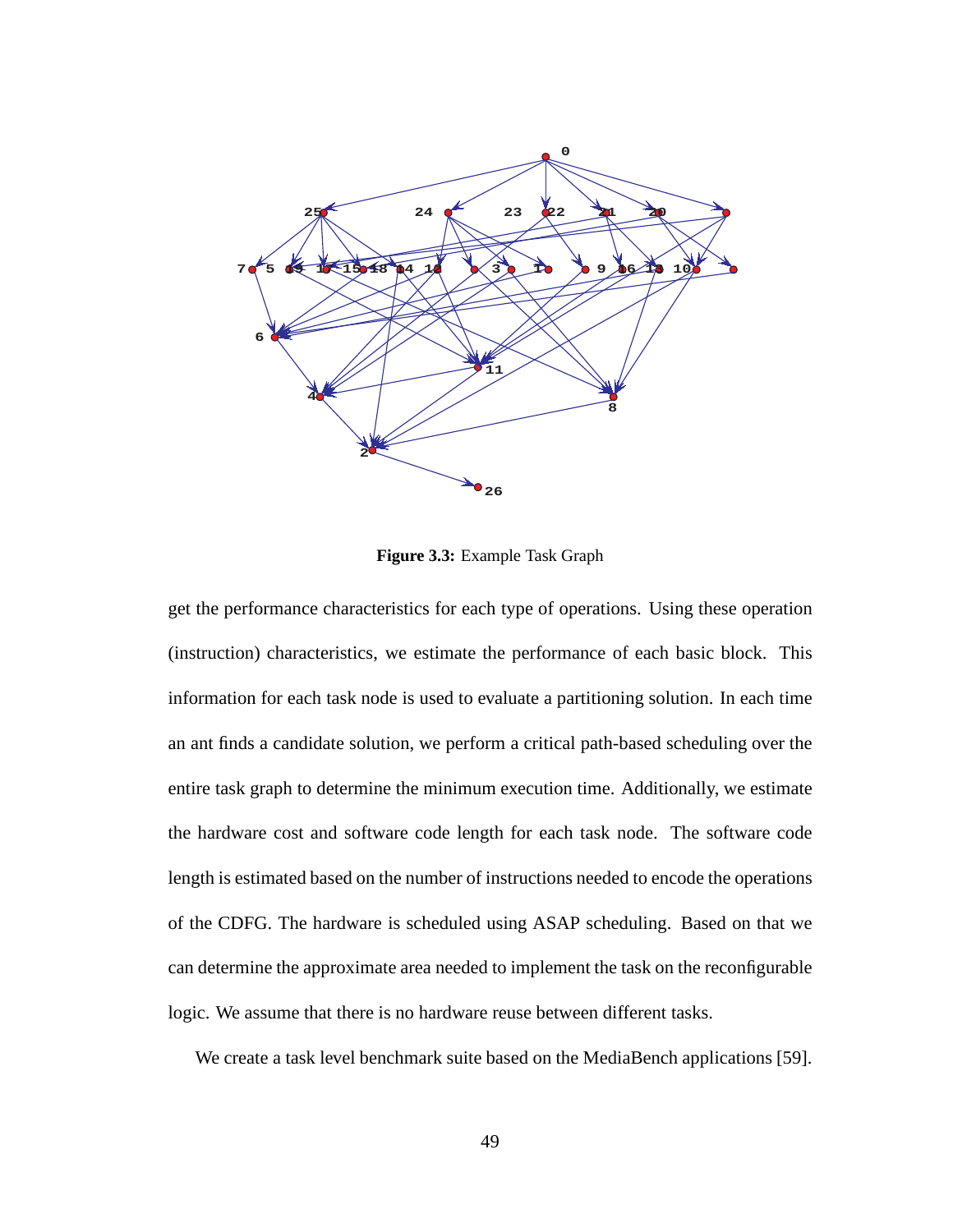Each testing example is formed via a two step process that combines a randomly generated DAG with real life software functions. The testing benchmarks are available online *http://express.ece.ucsb.edu*.In order to better assess the quality of the proposed algorithm while the application scales, task graphs of different sizes are generated. For a given task graph, the computation definitions associated with the task nodes are selected from the same application within the MediaBench test suite. Task graphs are created using GVF tool kit [68]. With this tool, we are able to control the complexity of the generated DAGs by specifying the total number of nodes or the average branching factor in the graph. Figure 3.3 gives a typical example for the task graph we used in our study.

#### **3.3.2 Absolute Quality Assessment**

It is possible to achieve definitive quality assessment for the proposed algorithm on small task graphs. In our experiments, we apply the proposed ACO algorithm on the task benchmark set and evaluate the results with the statistics computed via the brute force search. By conducting thorough evaluation on the search space, we obtain important insights to the search space, such as the optimal partitions with minimal execution time and the distribution of all the feasible partitions. More, the brute force results can be used to quantify the hardness of the testing instances, i.e. by computing the theoretical expectation for performing random sampling on the search space. Trivial examples, for which the number of the optimal partitions is statistically significant,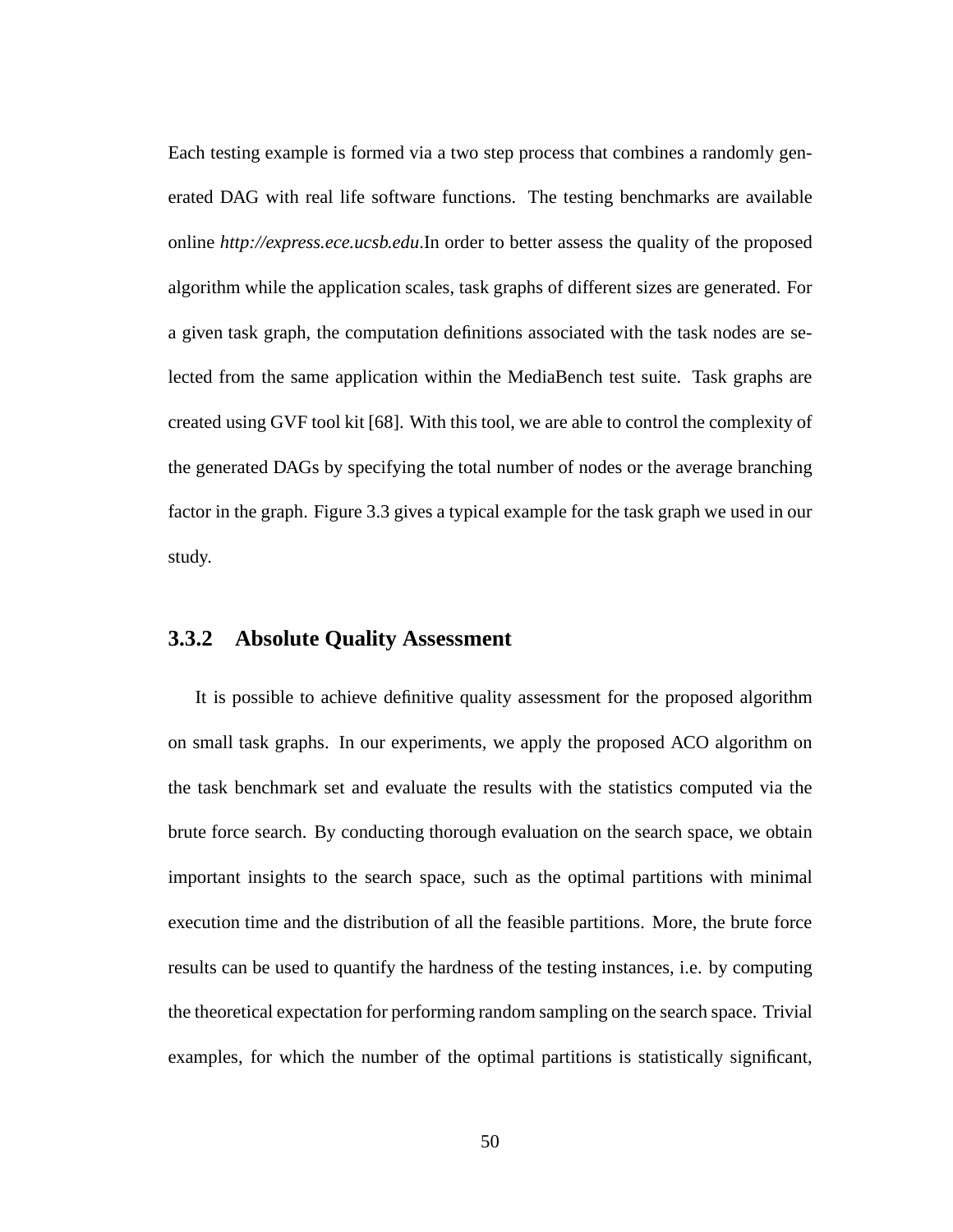are eliminated in our experiments to ensure that we are targeting the *hard* instances. We also provided an ILP formulation similiar to that reported in [51] for the given problem. However, the size of the problem prohibited it from being solvable. Unlike the brute force search the ILP formulation does not provide detailed information about the distribution of the solution quality over the complete search space, thus makes it hard to quantitatively judge the hardness of the testing samples.



**Figure 3.4:** A typical run of ant search

We give 100 runs of the ACO algorithm on each DAG in order to obtain enough evaluation data. For each run, the ant number is set as the average branch factor of the DAG. As a stopping condition, the algorithm is set to iterate 50 times i.e.  $I = 50$ . The solution with the best execution time found by the ants is reported as the result of each run. In all the experiments, we set  $\tau_0 = 100$ ,  $Q = 1,000$ ,  $\rho = 0.8$ ,  $\alpha = \beta = 1$ ,  $w_t = 1$ and  $w_a = 2$ .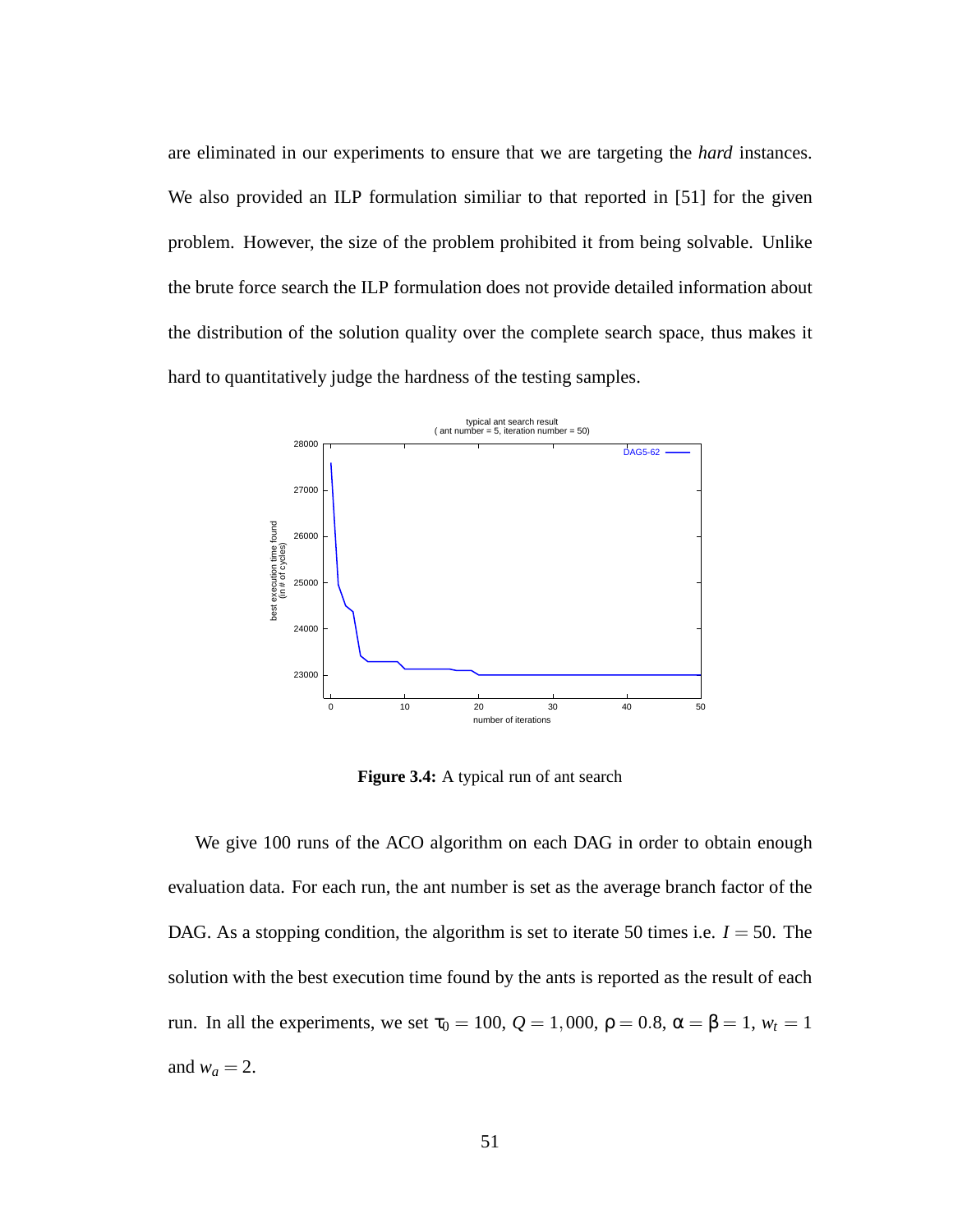

**Figure 3.5:** Result quality measured by top percentage

A typical run of our algorithm is shown in Figure 3.4. It shows the best execution time found by the ants after each iteration. In this case, the ants found a partition that provides the optimal execution time for DAG-5 very quickly,after only 20 iterations. This behavior is consistent over all the runs we conducted and agrees with the results reported in [28] for TSP problems.

Figure 3.5 shows the cumulative distribution of the number of solutions found by the ACO algorithm plotted against the quality of those solutions for different problem sizes. The x-axis gives the solution quality compared to the overall number of solutions. The y-axis gives the total number of solutions (in percentage) that are worse than the solution quality. For example, looking at the x-axis value of 2% for size 13, less than 10% of the solutions that the ACO algorithm found were outside of the top 2% of the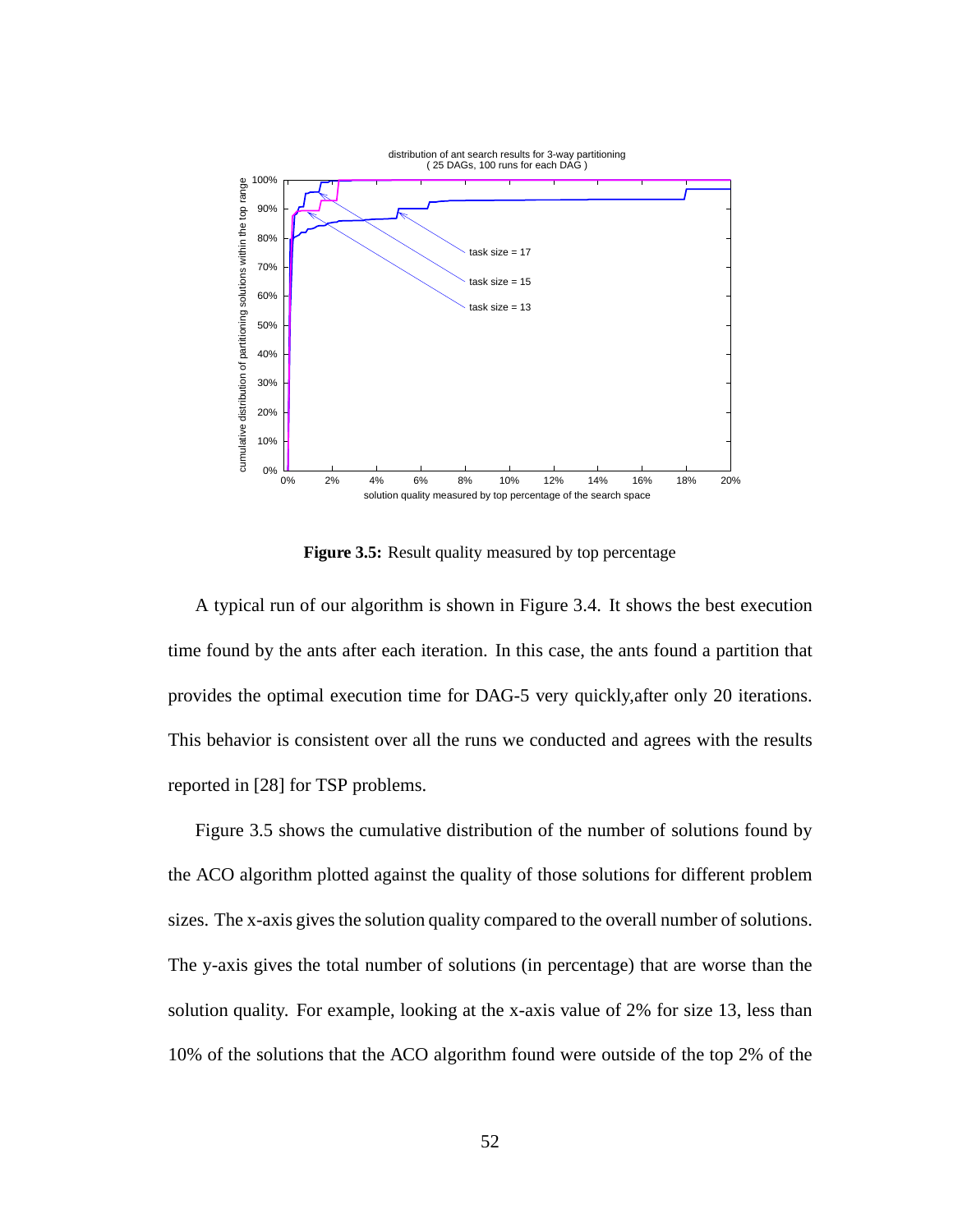overall number of solutions. In other words, over 90% of the solutions found by the ACO algorithm are within 2% of all possible partitions. The number of solutions drops quickly showing that the ACO algorithm finds very good solutions in almost every run. In our experiments, 2,163 (or 86%) solutions found by ACO algorithm are within the top 0.1% range. Totally 2,203 solutions, or 88.12% of all the solutions, are within the top 1% range. The figure indicates that a majority of the results are qualitatively close to the optimal.

With the definitive description on the search space obtained from the brute force search, we can also evaluate the capability of the algorithm with regard to discovering the optimal partition. Table 3.1 shows a comparison between the proposed algorithm and random sampling when the task graph size is 13. The first column gives the testing case index. The second and third columns are the optimal execution time and the number of partitions that achieve this execution time for the testcase, respectively. This information is obtained through the brute force search. The fourth column gives the derived theoretical possibility of finding an optimal partition in 250 tries over a search space with a size of  $3^{13} = 1,594,323$  if random sampling is applied. The last column is the number of times we found an optimal partition in the 100 runs of the ACO algorithm. It can be seen that over 2,500 runs across the 25 testcases, we found the optimal execution time 2,163 times. Based on this, the probability of finding the optimal solution with our algorithm for these task graphs is 86.44%. With the same amount of computation time, random sampling method has a 14.21% chance of discovering the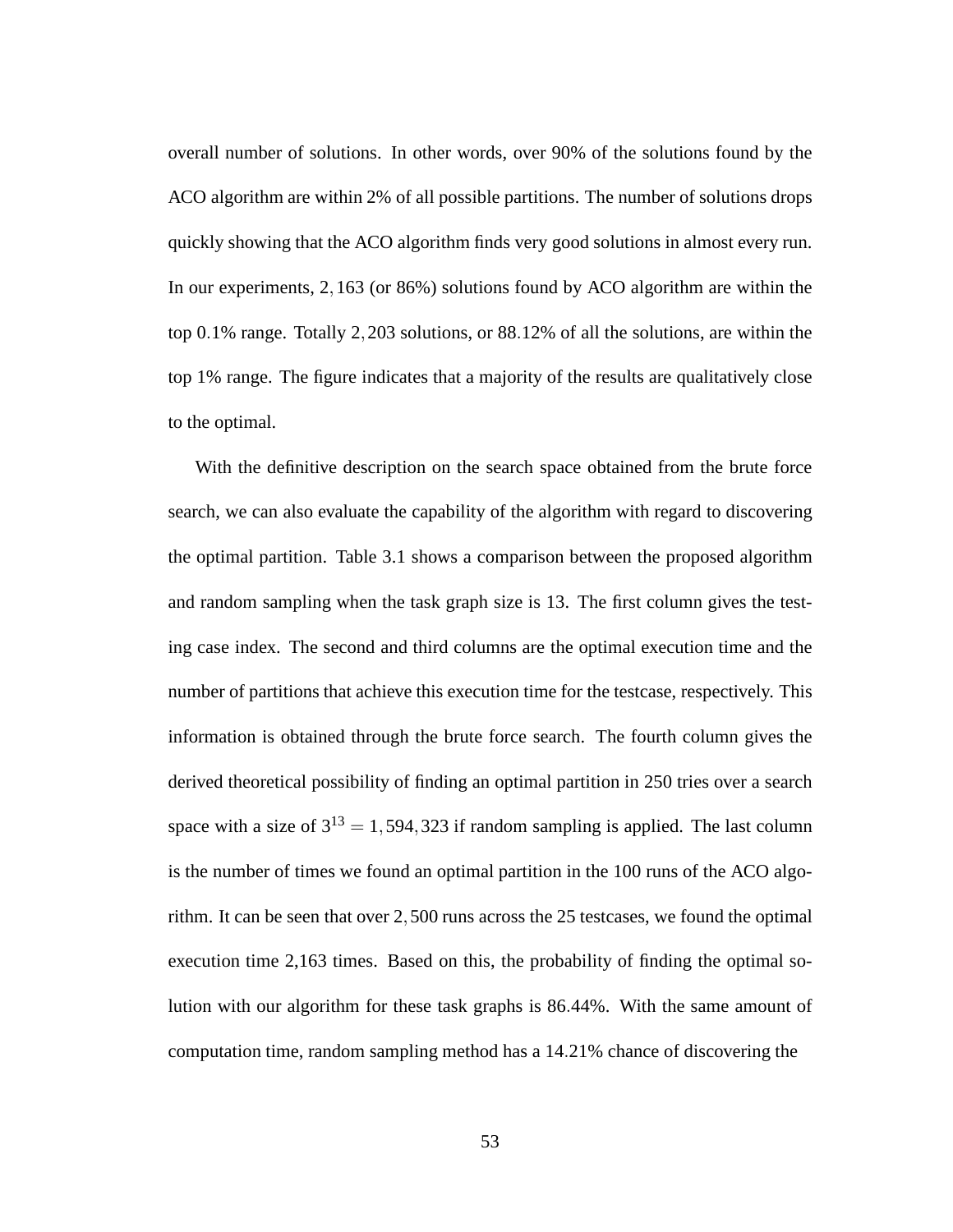| Testcase      | Optimal   | Total # Op-  | Random   | Optimal          |  |
|---------------|-----------|--------------|----------|------------------|--|
|               | Execution | timal Parti- | Sampling | #<br><b>ACO</b>  |  |
|               | Time      | tions        | Prob.    | Runs             |  |
| $DAG-1$       | 23991     | 2187         | 29.05    | 100              |  |
| DAG-2         | 11507     | 1215         | 17.35    | 100              |  |
| DAG-3         | 13941     | 2187         | 29.05    | 100              |  |
| DAG-4         | 60120     | 1664         | 22.98    | 3                |  |
| DAG-5         | 23004     | 729          | 10.80    | 100              |  |
| DAG-6         | 12174     | 81           | 1.26     | 100              |  |
| DAG-7         | 26708     | 2187         | 29.05    | 100              |  |
| $DAG-8$       | 51227     | 486          | 7.34     | 71               |  |
| DAG-9         | 11449     | 1458         | 20.45    | 100              |  |
| $DAG-10$      | 140197    | 1024         | 14.84    | $\boldsymbol{0}$ |  |
| $DAG-11$      | 138387    | 1215         | 17.35    | 98               |  |
| <b>DAG-12</b> | 10810     | 243          | 3.74     | 100              |  |
| $DAG-13$      | 33193     | 2187         | 29.05    | 100              |  |
| $DAG-14$      | 16460     | 81           | 1.26     | 100              |  |
| $DAG-15$      | 30919     | 1215         | 17.35    | 100              |  |
| $DAG-16$      | 49910     | 1856         | 25.26    | 92               |  |
| $DAG-17$      | 22934     | 135          | 2.09     | 100              |  |
| $DAG-18$      | 47161     | 243          | 3.74     | 100              |  |
| <b>DAG-19</b> | 152088    | 1024         | 14.84    | $\overline{2}$   |  |
| <b>DAG-20</b> | 6157      | 27           | 0.42     | 97               |  |
| <b>DAG-21</b> | 29877     | 610          | 9.12     | 100              |  |
| <b>DAG-22</b> | 14141     | 729          | 10.80    | 100              |  |
| <b>DAG-23</b> | 15718     | 2187         | 29.05    | 100              |  |
| DAG-24        | 9905      | 108          | 1.68     | 100              |  |
| <b>DAG-25</b> | 48141     | 486          | 7.34     | 98               |  |

**Table 3.1:** Comparing ACO results with the random sampling \*

\* 100 ACO runs on 25 testing task graphs with size 13.

optimal solution. Therefore, our ACO algorithm is statistically 6 times more effective in finding the optimal solution than random sampling. Related to this, we found that for 17 testing examples, or 68% of the testing set, our algorithm discovers the optimal partition every time in the 100 runs. This indicates that the proposed algorithm is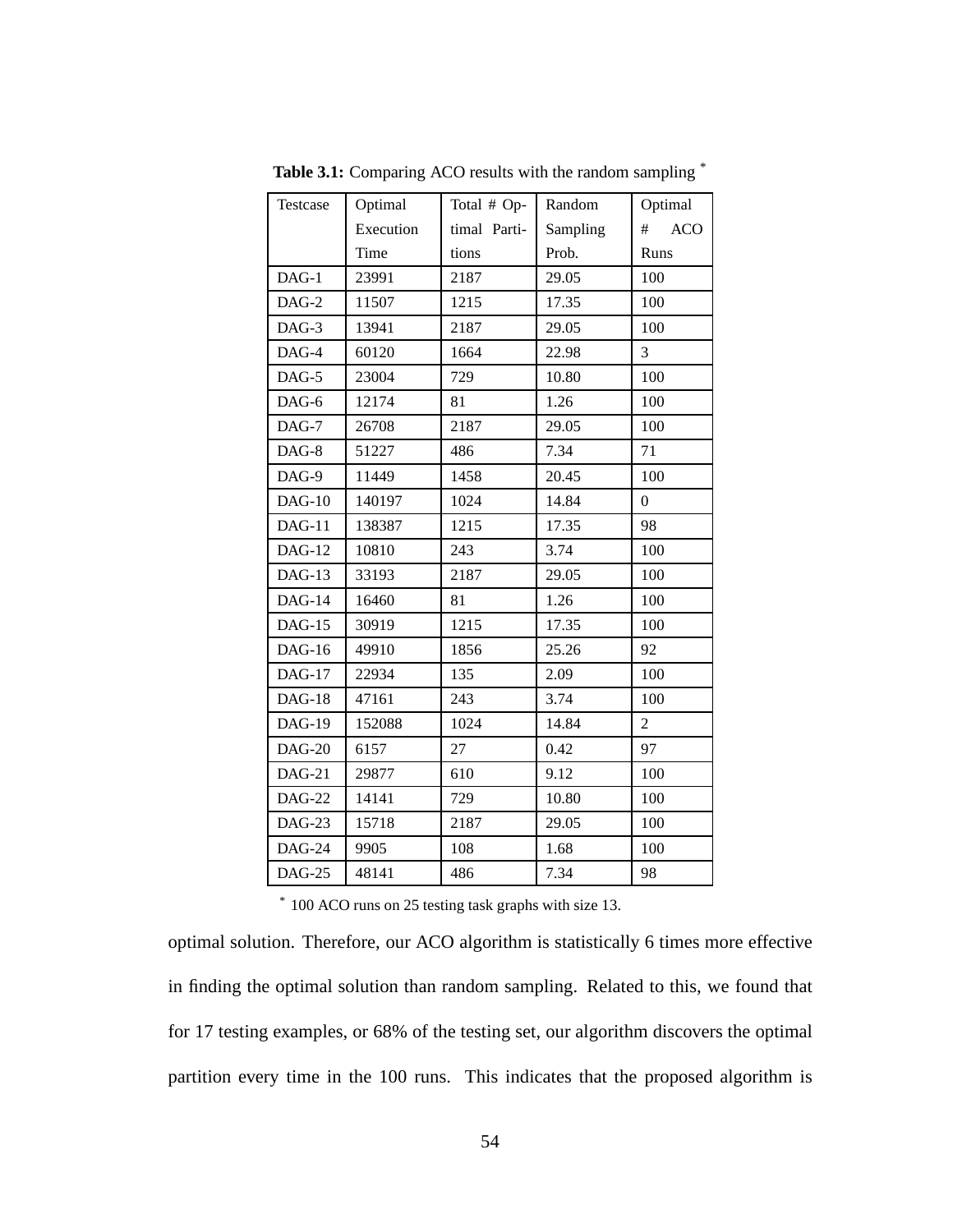statistically robust in finding close to optimal solutions. Similar analysis holds when task graph size is 15 or 17.

There exist three testcases (DAG-4, DAG-10, and DAG-10) for which the proposed algorithm only finds the optimal solution in few times among the 100 runs. Further analysis of the results shows that all the solutions returned for these testing samples are within the top 3% of the solution space.

Figure 3.6 provides another perspective regarding to the quality of our results. In this figure, the x axis is the percentage difference comparing the execution time of the partition found by the ACO algorithm with respect to the optimal execution time. The y axis is the percentage of the solutions that fall in that range.

These results may seem somewhat conflicting with the results shown in Figure 3.5. The results in Figure 3.5 show the results on how the ACO algorithm finds solutions that are within a top percentage of overall solutions. This graph shows the solution quality found by ACO. The results differ because while the ACO algorithm may not find the optimal solution, it almost always finds the next best feasible solution. However, the quality the next feasible solution in terms of execution time may not necessarily be close to the optimal solution. We believe that this has more to do with the solution distribution of the benchmarks than the quality of the algorithm.

For example, larger benchmarks are more likely to have more solutions whose quality is close to optimal. If this is the case, the ACO algorithm will likely find a good solution with a good solution quality as is show in Figure 3.5. Regardless, the quality of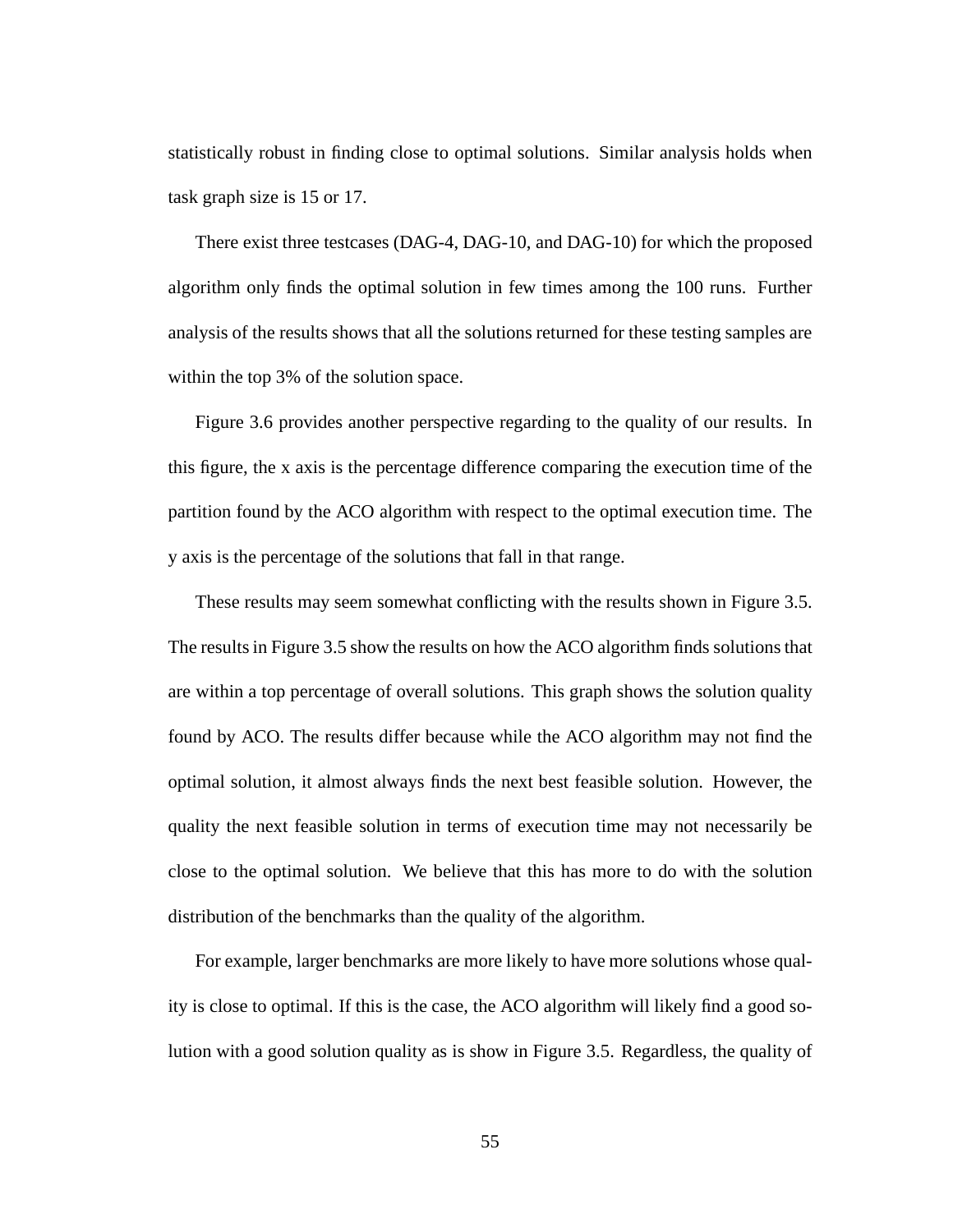

**Figure 3.6:** Execution time distribution

the solutions that we find are still very good. The majority (close to 90%) of our results are within the range of less than 10% worse compared with the optimal execution time.

Based on the discussion in Section 3.2, when the ant number is 5 and iteration number is 50, for a three way partitioning problem over a 13 node task graph, the proposed algorithm has a theoretical execution time about 0.015% of that using brute force search, or 6,300 times faster. The experiments were conducted on a Linux machine with a 2.80 GHz Intel Pentium IV CPU with 512 MByte memory. The average actual execution time for the brute force method is 9.1 minutes while, on average, our ACO algorithm runs for 0.072 seconds. These runtimes are in scale with the theoretical speedup report in Section 3.2.4. To summarize the experiment results, with a high probability (88.12%), we can expect to achieve a result within top 1% of the search space with a very minor computational cost.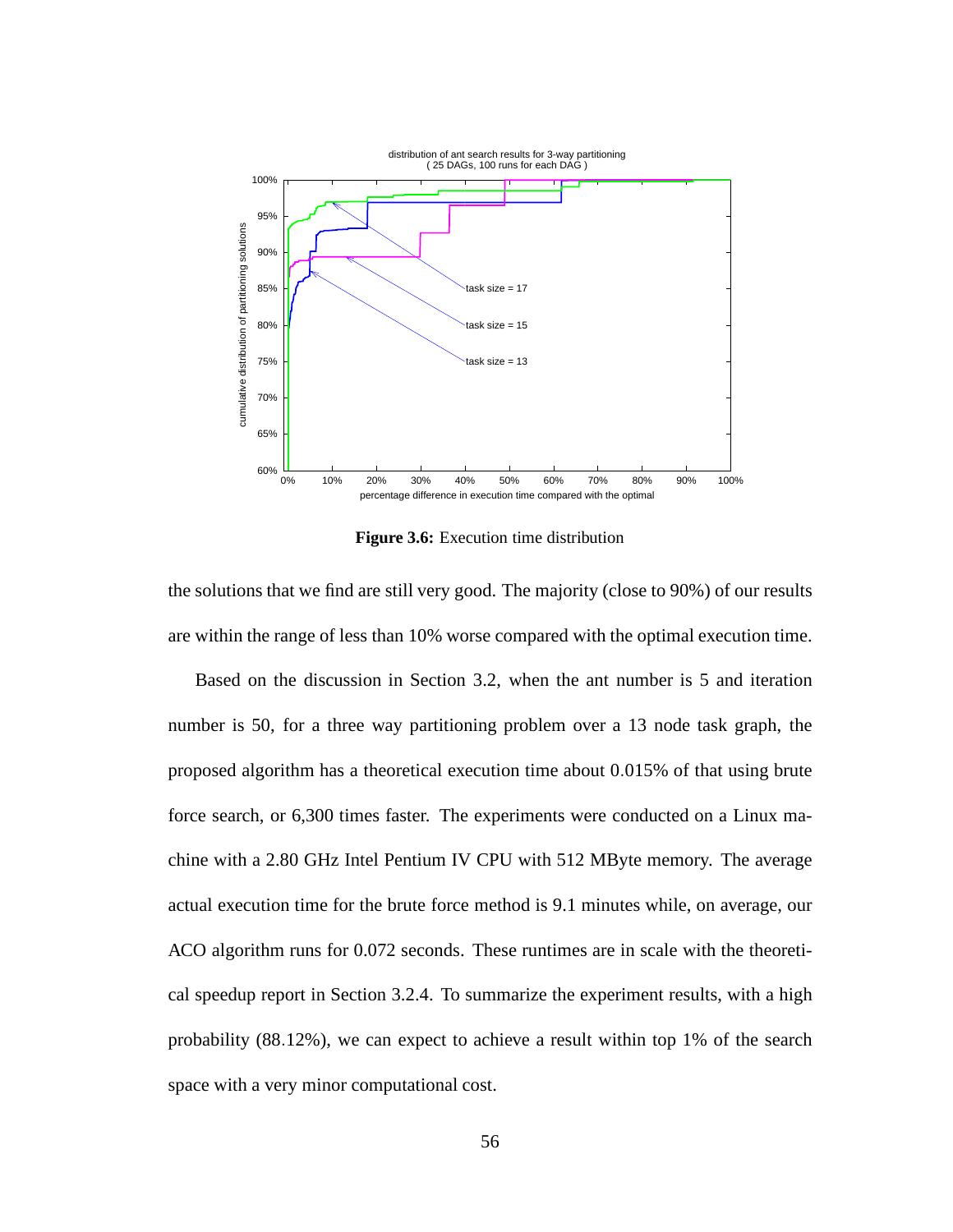### **3.3.3 Comparing with Simulated Annealing**

In order to further investigate the quality of the proposed algorithm, we compared the results of the proposed ACO algorithm with that of the simulated annealing (SA) approach.

Our SA implementation is similar to the one reported in [106]. To begin the SA search, we randomly pick a feasible partition that obeys the cost constraint as the initial solution. The neighborhood of a solution contains all the feasible partitions that can be achieved by switching one of the tasks to a different computing resource from the one it is currently mapped to. The feasibility of the neighbors is computed in a similar way as in our ACO implementation. At every iteration of the SA search, a neighbor is randomly selected and the cost difference (i.e. execution time of the DAG) between the current solution and the neighboring solution is calculated. The acceptance of a more costly neighboring solution is then determined by applying the Boltzmann probability criteria [1], which depends on the cost difference and the annealing temperature. In our experiments, the most commonly known and used geometric cooling schedule [106] is applied and the temperature decrement factor is set to 0.9. When it reaches the predefined maximum iteration number or the stop temperature, the best solution found by SA is reported.

Because of the stochastic nature of the SA algorithm, for a given cooling approach, the more the iterations the better chance for SA to find higher quality results. However, as the iteration number increases, its execution time becomes longer. Figure 3.7 com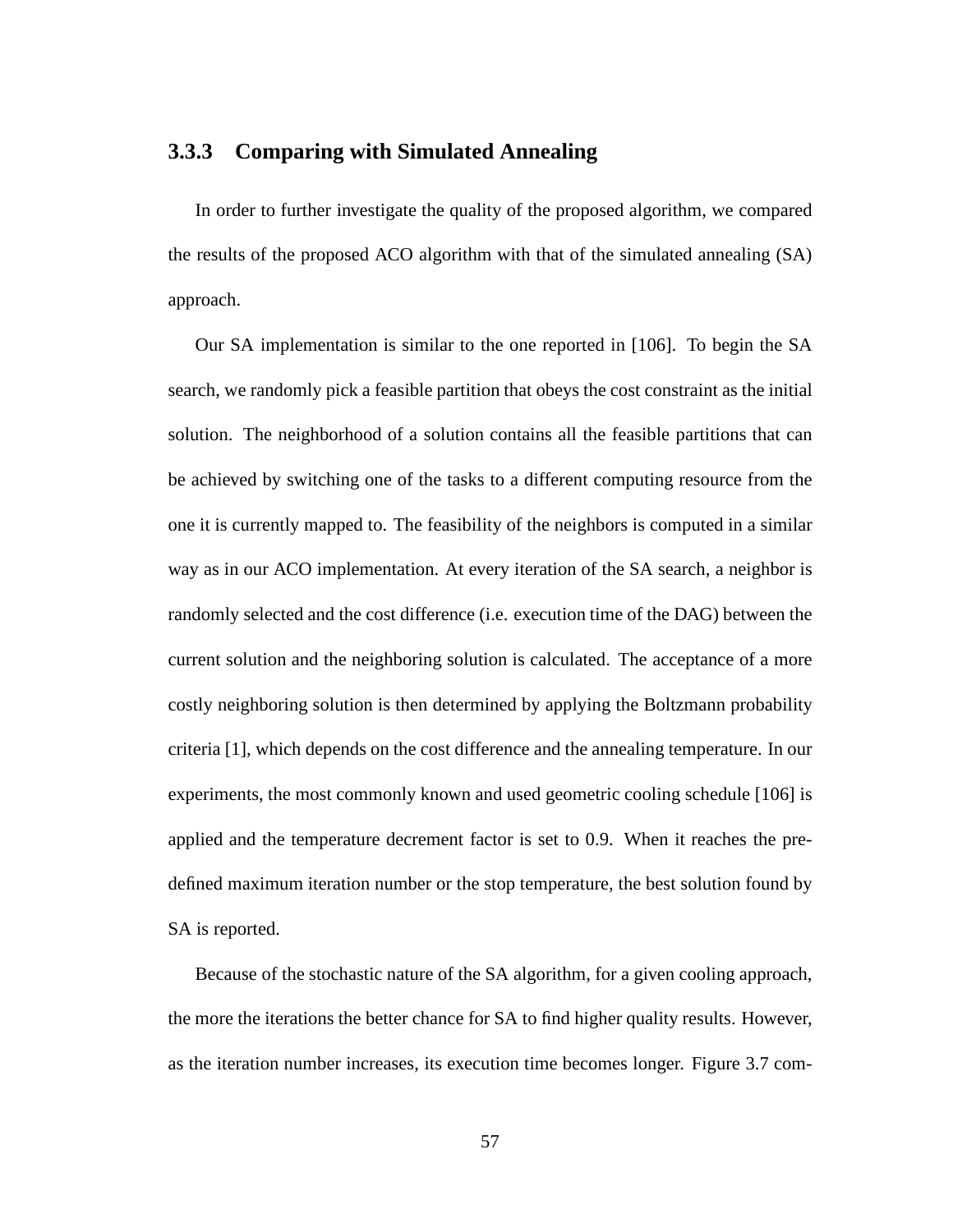pares the ACO results against those that achieved by the SA search sessions. The graph is illustrated in the same way as Figure 3.5. The SA sessions are configured in the same way except with different iteration numbers. Here SA50 has roughly the same execution time of our ACO implementation, while respectively, SA500 and SA1000 runs approximately 10 times and 20 times longer. We can see that with substantial less execution time, the ACO algorithm achieves better results than the SA approach, even when it is compared with a much more exhaustive SA session such as SA1000. In other words, in order to obtain comparable partition quality, SA suffers from much longer execution time. Furthermore, in order to compare the stability of the two different approaches, we also compared the variance of the results returned respectively by the SA and the proposed algorithm. The is done by carrying multiple runs of ACO and SA independently. This comparison indicates that the ACO approach consistently provides significantly more stable results than SA. For some testing cases, the variance on the SA results can be more than 3 times wider. Thus experimentally we perhaps can conclude that the ACO approach would have much better chance in obtaining high quality results than the SA method with the same execution cost.

Another benefit of conducting comparison between SA and ACO is that it provides a way for us to assess the quality of the proposed algorithm on bigger size testing cases. For such problems, it becomes impossible for us to perform the brute force search to find the true optimal solution for the problem. However, we can still assess the quality of the proposed algorithm by comparing relative difference between its results with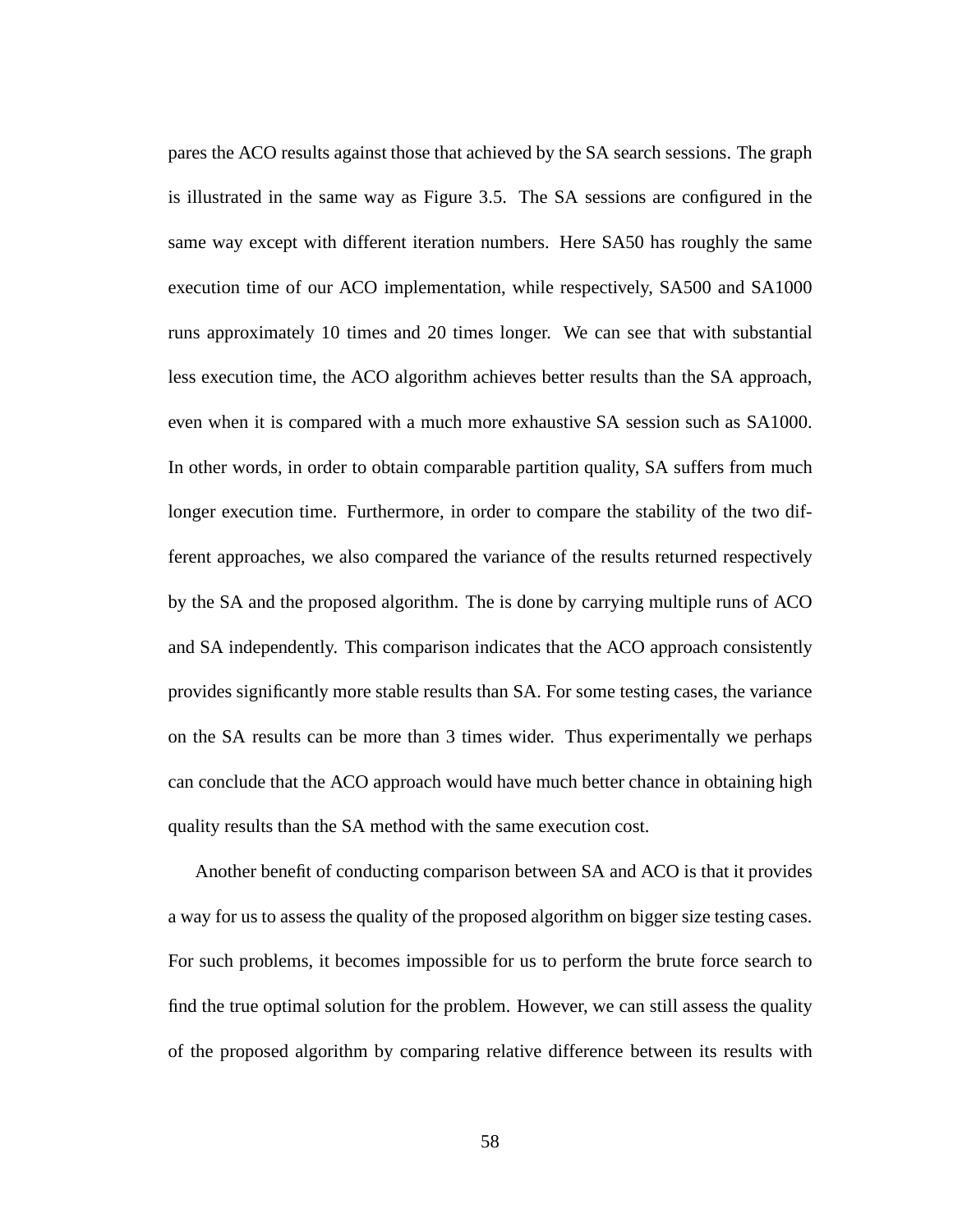

**Figure 3.7:** Comparing ACO with SA

that obtained by using other popularly used heuristic methods, such as SA. Figure 3.8 shows the cumulative result quality distribution curves for task graphs with 25 nodes. For these problems, it is estimated that the brute force method would take hundreds machine hours thus impractical for us to find the optimal exactly. In the figure, the x axis now reads as the percentage difference on the execution time of the partition found by the corresponding algorithm with respect to the *best* execution time over all the experiments using different approaches. Among them, the ACO and SA500 have the same amount of execution time, while SA5000 runs at about 10 time slower. It is shown that ACO outperforms SA500 while a much more expensive SA works comparably.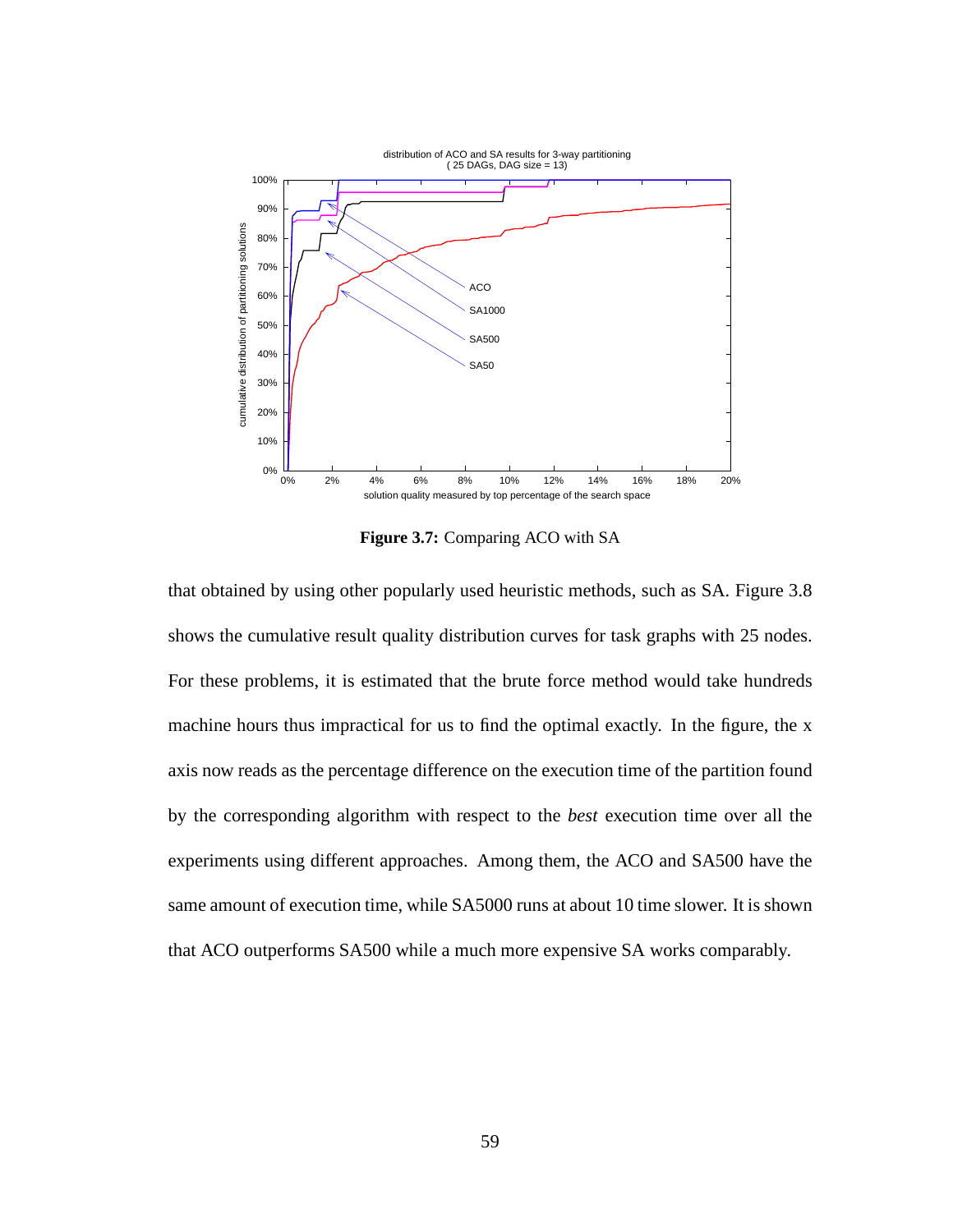

**Figure 3.8:** ACO, SA and ACO-SA on big size problems

### **3.3.4 Hybrid ACO with Simulated Annealing**

One possible explanation for the proposed ACO approach to outperform the traditional SA method with regard to short computing time is that in the formulation of the SA algorithm, the problem is modeled with a flat representation, i.e. the task/resource partitioning is characterized as a vector, of which each element stores an individual mapping for a certain task. This model yields simplicity, while losing the critical structural relationship among tasks as compared with the ATG model. This further makes it harder to effectively use structural information during the selection of neighbor solutions. For example, in the implementation tested, the internal correlation between tasks is fully ignored. To compensate this, SA suffers from lengthy low temperature cooling process.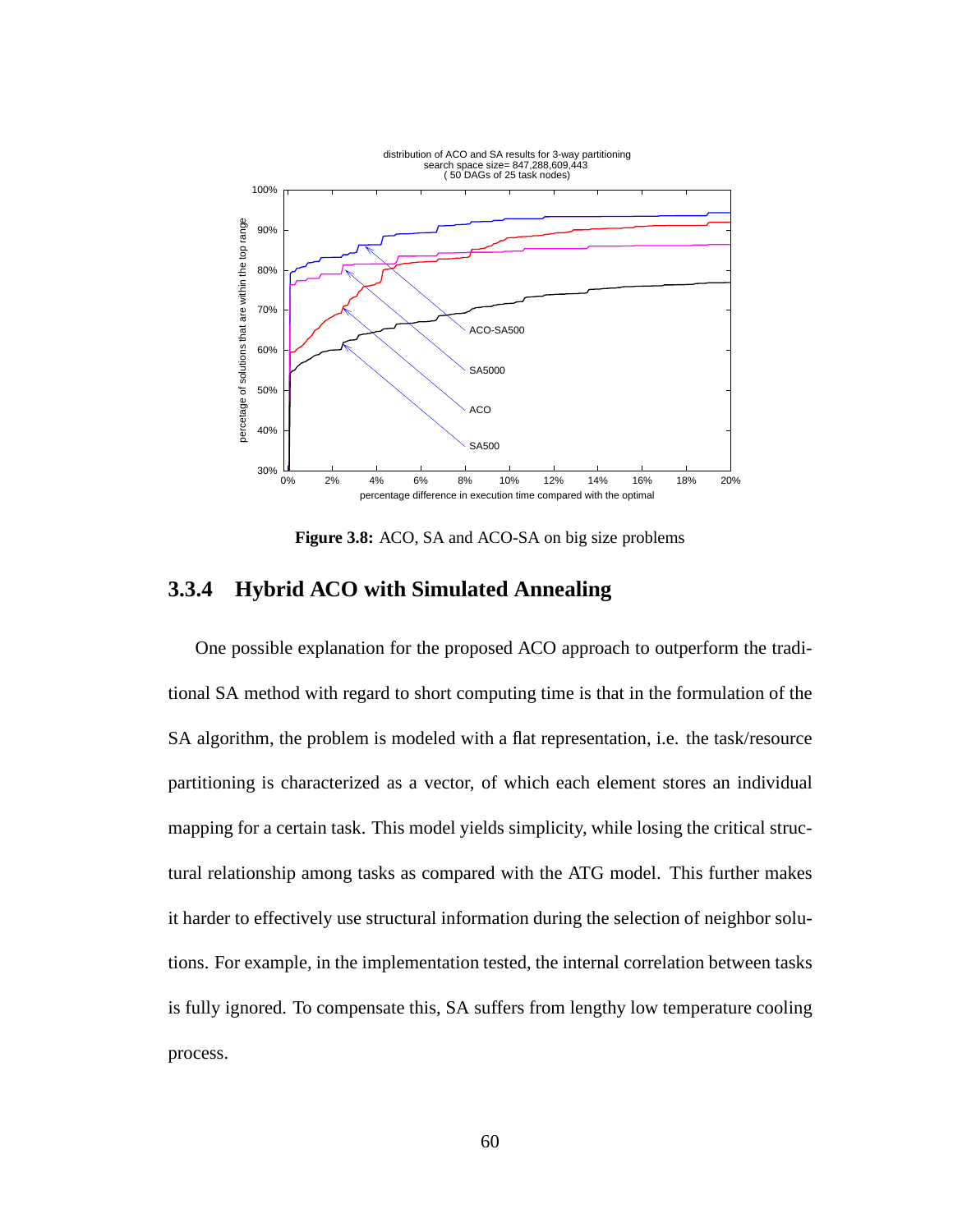Another problem of SA, which may be more related with the stability of the quality of the results than the long computing time, is its sensitivity to the selection of the initial seed solution. Starting with different initial partitions may lead to final results of different qualities, besides the possibility of spending computing time on unpromising parts of the search space.

On the other hand, the ACO/ATG model makes effective use of the core structural information of the problem. The autocatalytic nature of how the pheromone trails are updated and utilized makes it more attractive in discovering "good" solutions with short computing time. However, this very behavior raises stagnation problem. For example, it is observed that allowing extra computing time after enough iterations of the ACO algorithm does not have significant benefit regarding to the solution quality. This stagnation problem has been discussed in other works [37, 28, 13, 27] and special problem-dependent recovery mechanisms have to be formulated to ease this artifact.

These complementary characteristics of the two methods motivate us to investigate a hybrid approach that combines the ACO and SA together. That is to use the ACO results as the initial seed partitions for the SA algorithm, it is possible for us to achieve even better system performance with a substantially reduced computing cost. In Figure 3.8, curve ACO-SA500 shows the result of this approach. It achieves definitively better results comparing with that of SA5000 while only taking about 20% of its running time. Similar result holds for task graphs with bigger sizes, such as 50 and 100 (for a test case with 100 task node, the computing time can be reduced from about 2 hours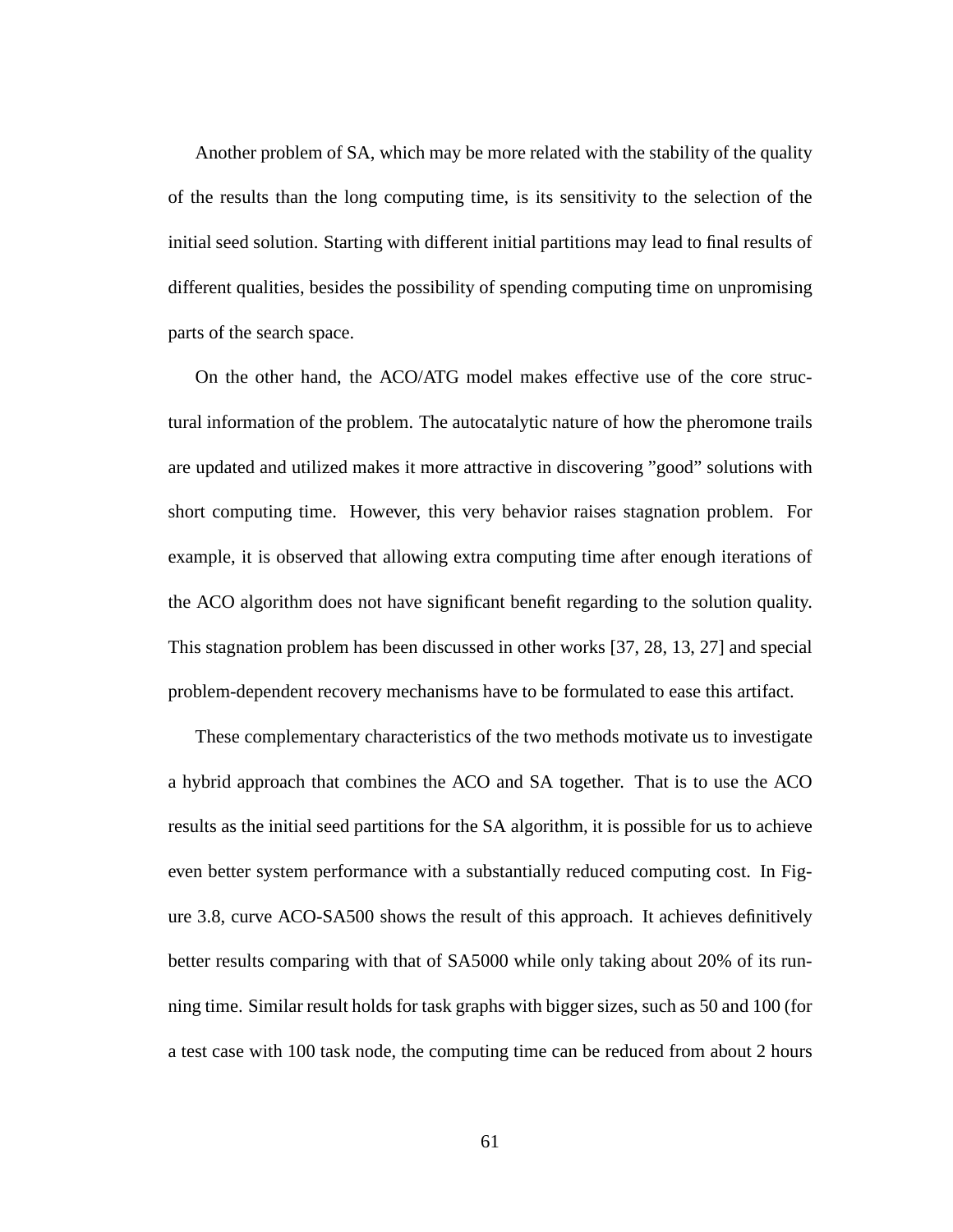| <b>Table 3.2:</b> Average Result Quality Comparison |              |            |        |           |  |  |
|-----------------------------------------------------|--------------|------------|--------|-----------|--|--|
|                                                     | <b>SA500</b> | <b>ACO</b> | SA5000 | ACO-SA500 |  |  |
| (run time)                                          | (t)          | (t)        | (10t)  | (2t)      |  |  |
| $size = 25$                                         |              | 0.86       | 0.90   | 0.85      |  |  |
| $size = 50$                                         |              | 0.81       | 0.94   | 0.77      |  |  |
| $size = 100$                                        |              | 0.84       | 0.92   | 0.80      |  |  |

to 18 minutes using the hybrid ACO-SA approach with comparable result quality).

Overall, we summarize the result quality comparison with Table 3.2 for problems with big sizes. It compares the average result qualities reported by ACO, SA500, SA5000 and the hybrid method ACO-SA500. The data is normalized with that obtained by SA500, and the smaller the better. It is easy to see that ACO always outperforms the traditional SA even when SA is allowed a much longer execution time, and the ACO-SA approach provides the best average results consistently with great runtime reduction.

## **3.4 Application: Quick Design Parameter Estimation**

One possible application of using the proposed ACO approach for application partitioning is to help make high level design choices by estimating design parameters at the early stage. At this point, a critical problem that the system designer faces is to make choice among alternative designs. One common question that the system designer has to answer is whether an extra computing device is needed in the system design.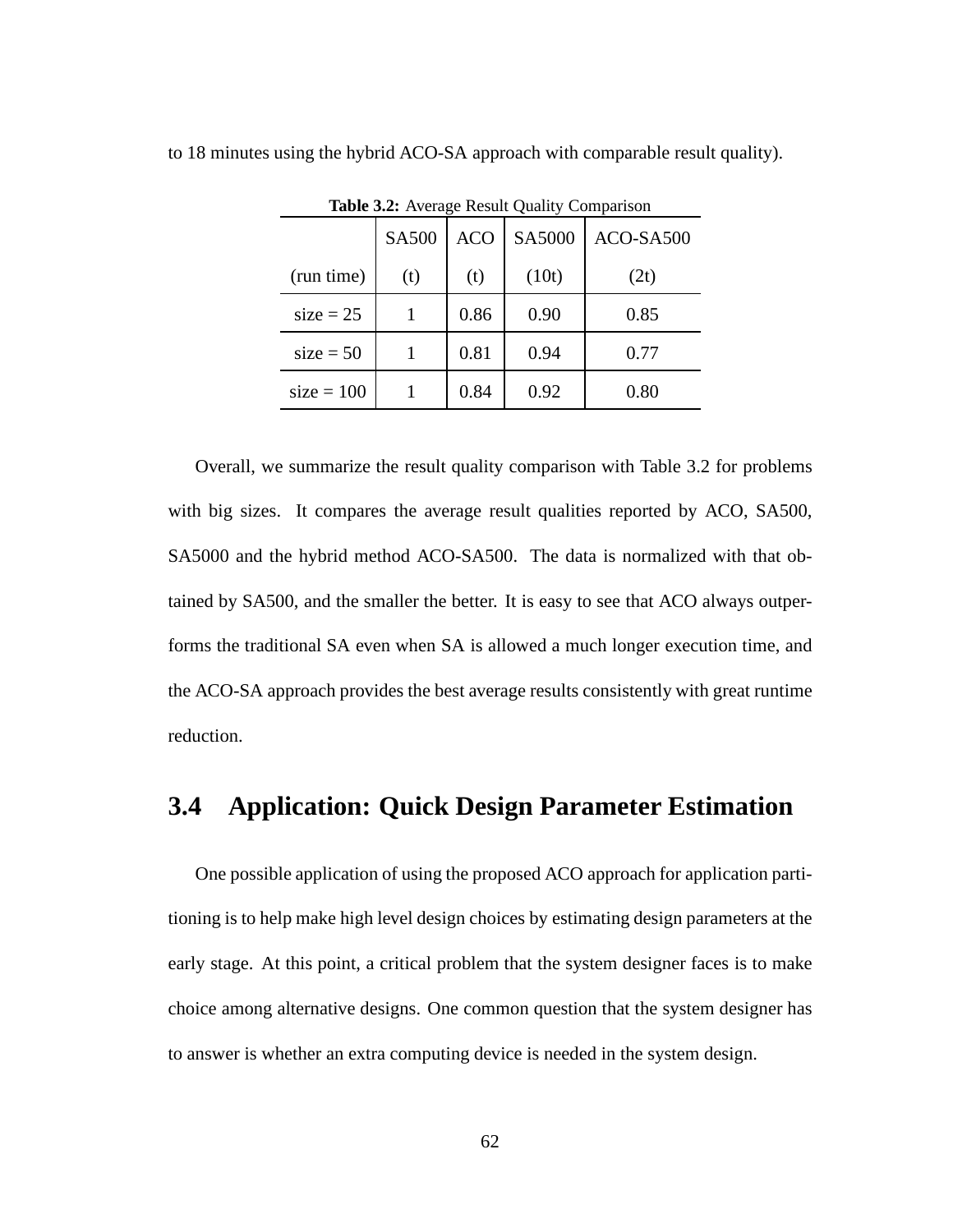For instance, considering the following case: assuming one design is realized with a PowerPC and a FPGA component (Architecture 1), while an alternative design contains an extra DSP core (Architecture 2), one needs to quickly evaluate design parameters associated with each of the two possible approaches. Does adding an extra DSP result in FPGA area reduction and if yes, how much can we save? Does the second design provide significant improvement of system's timing performance? Or by having an extra DSP, how much FPGA cost can be saved without tempting the system's time performance requirement? In order to address these questions, quick assessment on related design parameters is needed. Essentially, the above problem request us to provide insights for design parameters when the number of computing resources is incremented. The high quality and fast execution time of the proposed ACO multi-way application partitioning approach provides a possible method for certain situations for such a system level design task.

To see this, we cross examine the results of the proposed algorithm over the testing cases illustrated in Table 3.1 for the two architectures. Based on the available resources, they can be viewed as 3-way partitioning and bi-partitioning problems under our model respectively and the proposed ACO approach solves them in a uniformed way.

Based on this comparison, we find that with the same hardware area constraint, our algorithm robustly provides partitions with better or at least the same execution time for Architecture 2 for different test cases in our benchmarks. The speedup is dependent on the specific application, i.e. the application's ATG and the tasks associated with it.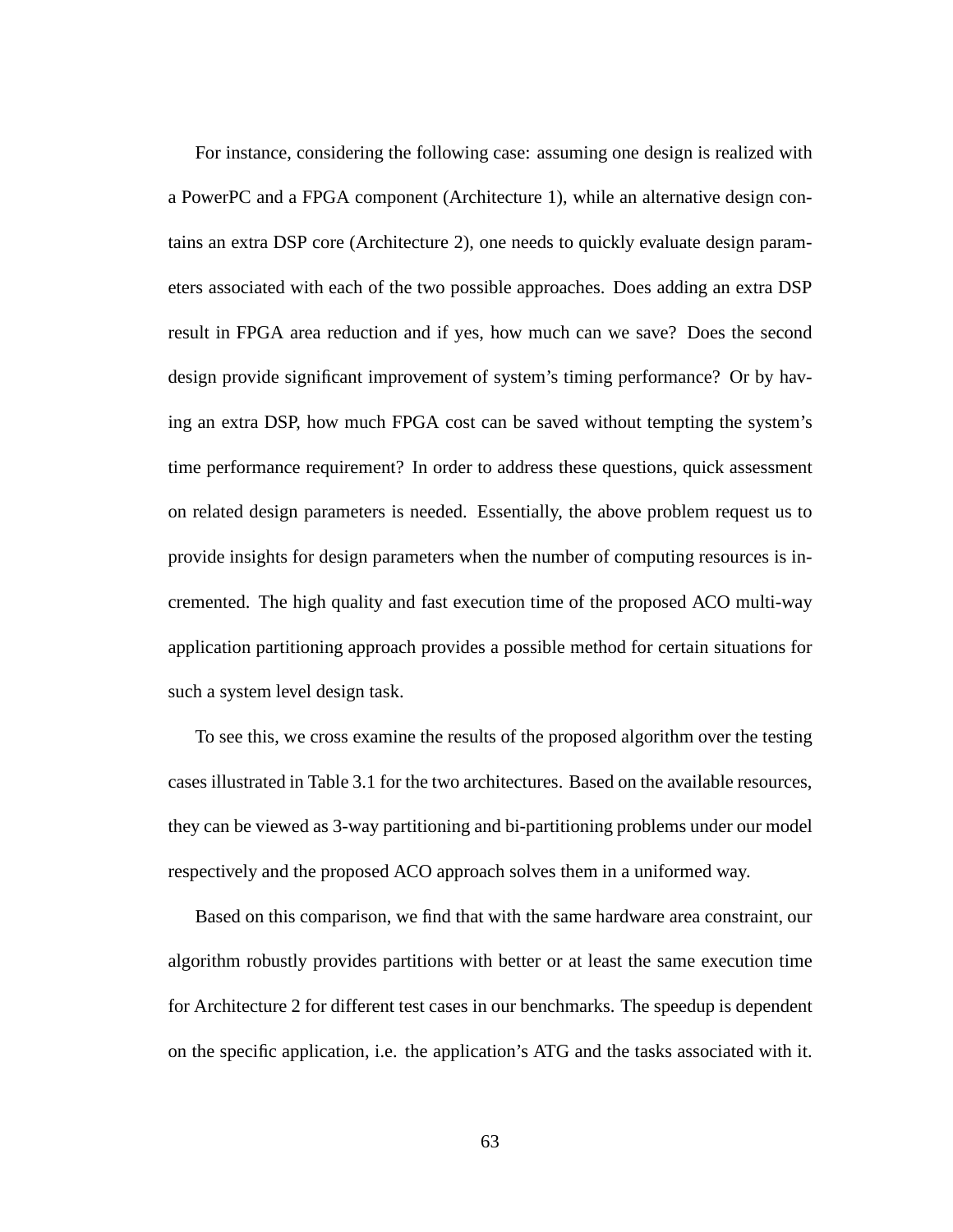With our testing cases, we have an average execution time speedup of 1.6% over the 25 testing examples, while over 11% speedup is observed for examples DAG-6 and DAG-17. More interestingly, based on the same test, we find that the 3-way partitioning results have an average 12.01% save in hardware area for the FPGA component compared with the bi-partitioning results. In 100 runs, the expected biggest area save over 25 DAGs is 12.61%, which is roughly in agreement with the average savings.

This motivates us to use the proposed ACO algorithm as a quick estimator for design parameters, such as the FPGA area cost constraint, when a new computing resource is included. The question the designer tries to answer here is: how much FPGA area can we save by adding a DSP core in the system while respecting the system delay constraint? Or what is the right FPGA area cost constraint we should provide for the incremented system? Without a quick design parameter assessment method, this constraint is hard to be made accurately. To address this problem, we propose a two step process using the ACO application partition as such quick estimator, as the process is diagramed in Figure 3.9.

First, we notice that Architecture 2, which contains an extra DSP, is expected to not make the FPGA cost worse. Based on this observation, a designer can first conduct bi-partitioning for the application over Architecture 1. The results will provide critical guidance regarding to the time performance and the upper bound of the FPGA area cost. The designer can then use the FPGA area cost result returned by our algorithm as the "desired" constraint for the 3-way partitioning problem over Architecture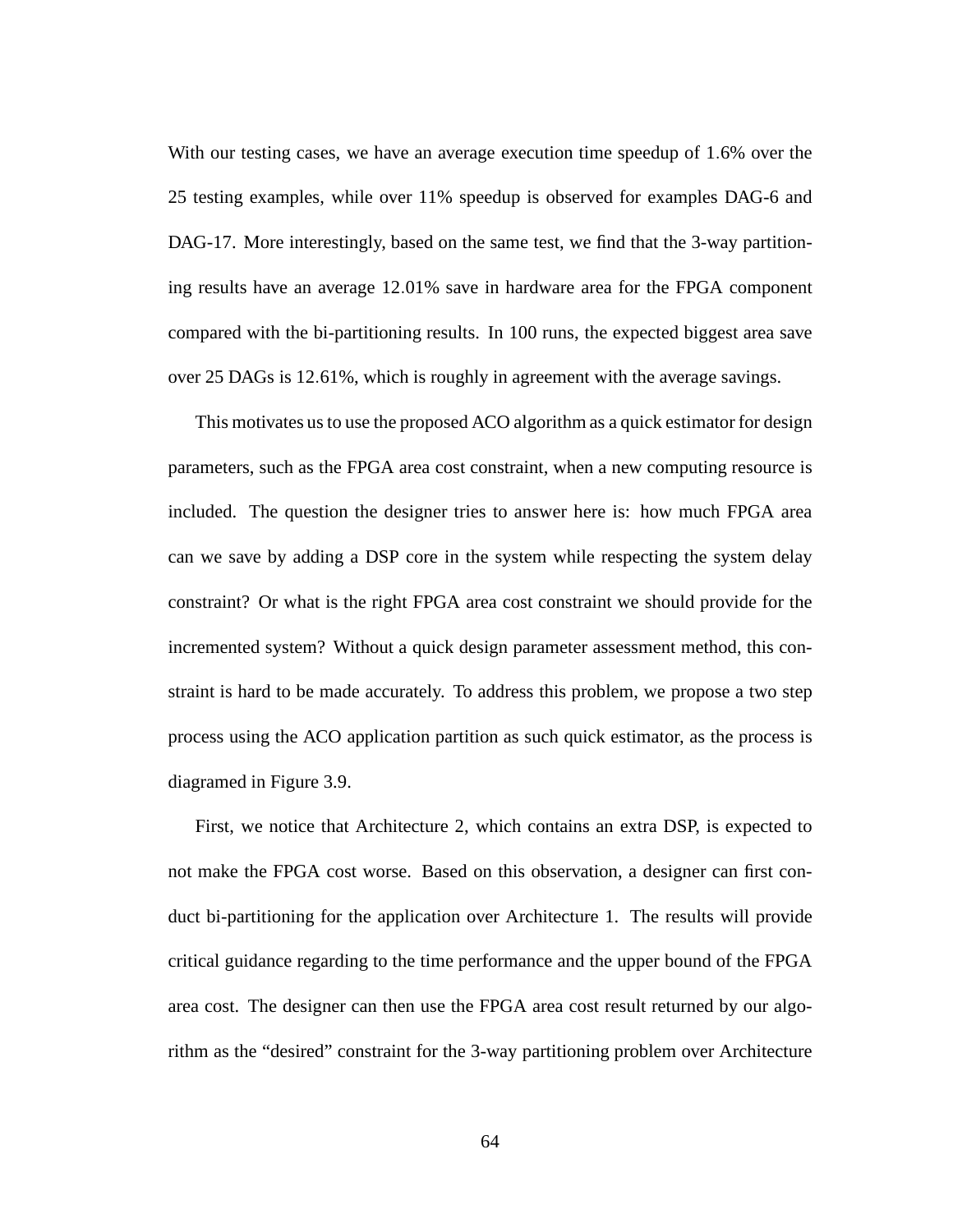2. Of course, this step may require multiple iterations if the optimal FPGA saving is expected. Thanks for the low computing cost of the proposed ACO approach, such iterative process is practical and can be conducted within reasonable time. As shown in Figure 3.9, for each of the iterations, we check if the system delay meets the time performance constraint. If yes, it implies that a more stringent area cost constraint can be used. Otherwise, we have found the optimal saving and the process terminates. By applying this method, without noticeable degradation on the execution time (less than 2%), our experiments on the testing cases show that an average hardware area reduction of 65.46% for the 3-way architecture comparing with original design which only uses PowerPC and FPGA.



**Figure 3.9:** Estimate Design Parameters with ACO application partitioner on design choice with incremented resources

Notice this is just one of the possible scenarios that the proposed algorithm could help. There are other cases such a quick parameter estimator could be useful. For instance, by simply swapping the boxes associated with Architecture 1 and Architecture 2 in Figure 3.9, we can help to solve the reverse design problem, where we try to find how much extra FPGA resource we would need if we simplify the system design by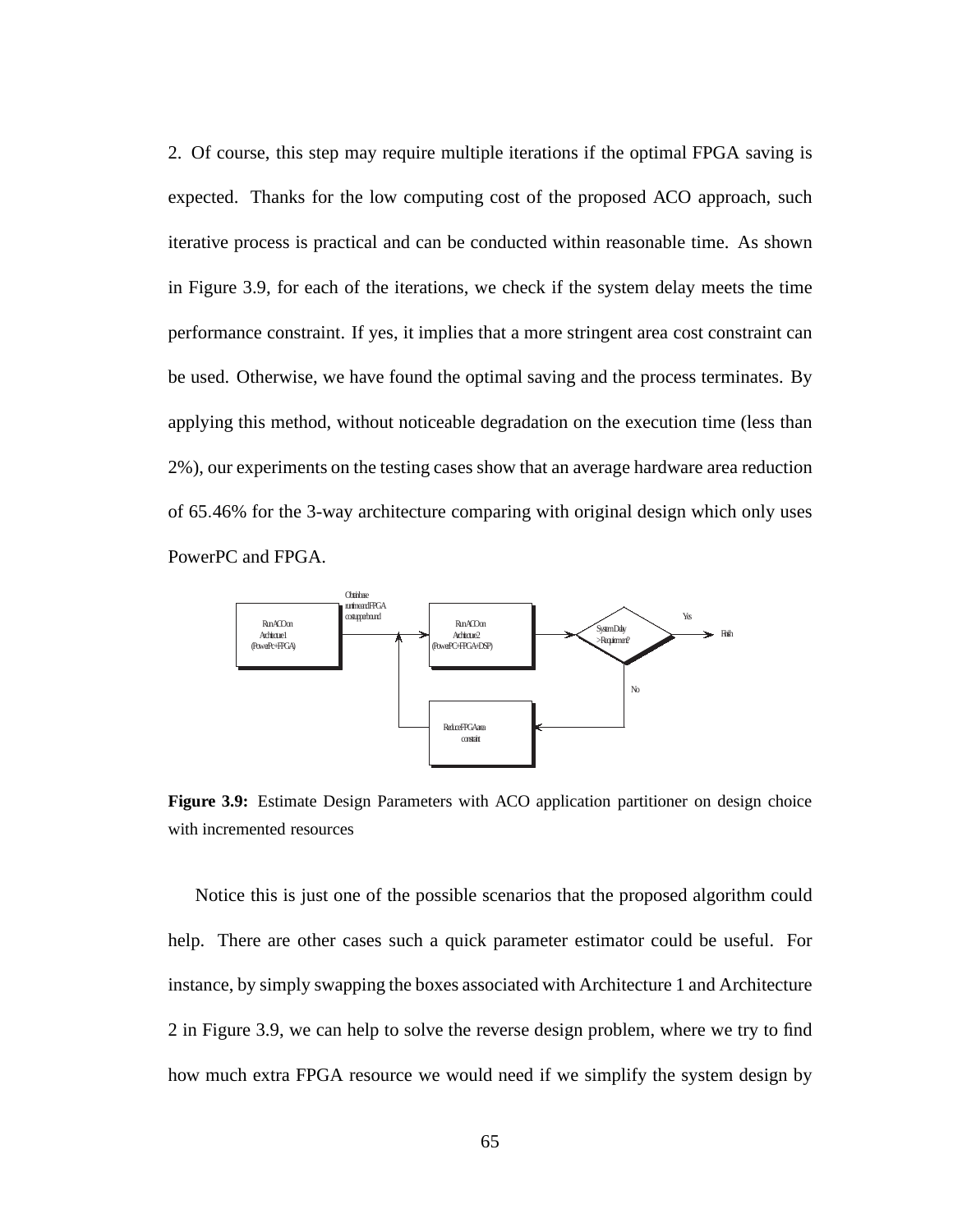excluding the DSP core from the architecture.

# **3.5 Summary**

In this work, we presented a novel heuristic searching method for the system partitioning problem based on the ACO techniques. Our algorithm proceeds as a collection of agents work collaboratively to explore the search space. A stochastic decision making strategy is proposed in order to combine global and local heuristics to effectively conduct this exploration. We introduced the Augmented Task Graph concept as a generic model for the system partitioning problem, which can be easily extended as the resource number grows and it fits well with a variety of system requirements.

Experimental results over our test cases for a 3-way system partitioning task showed promising results. The proposed algorithm consistently provided near optimal partitioning results over modestly sized tested examples with very minor computational cost. Our algorithm is more effective in finding the near optimal solutions and scales well as the problem size grows. It is also shown that for large size problems, with substantial less execution time, the proposed method achieves better solutions than the popularly used simulated annealing approach. With the observation of the complementary behaviors of the algorithms, we proposed a hybrid approach that combines the ACO and SA together. This method yields even better result than using each of the algorithms individually.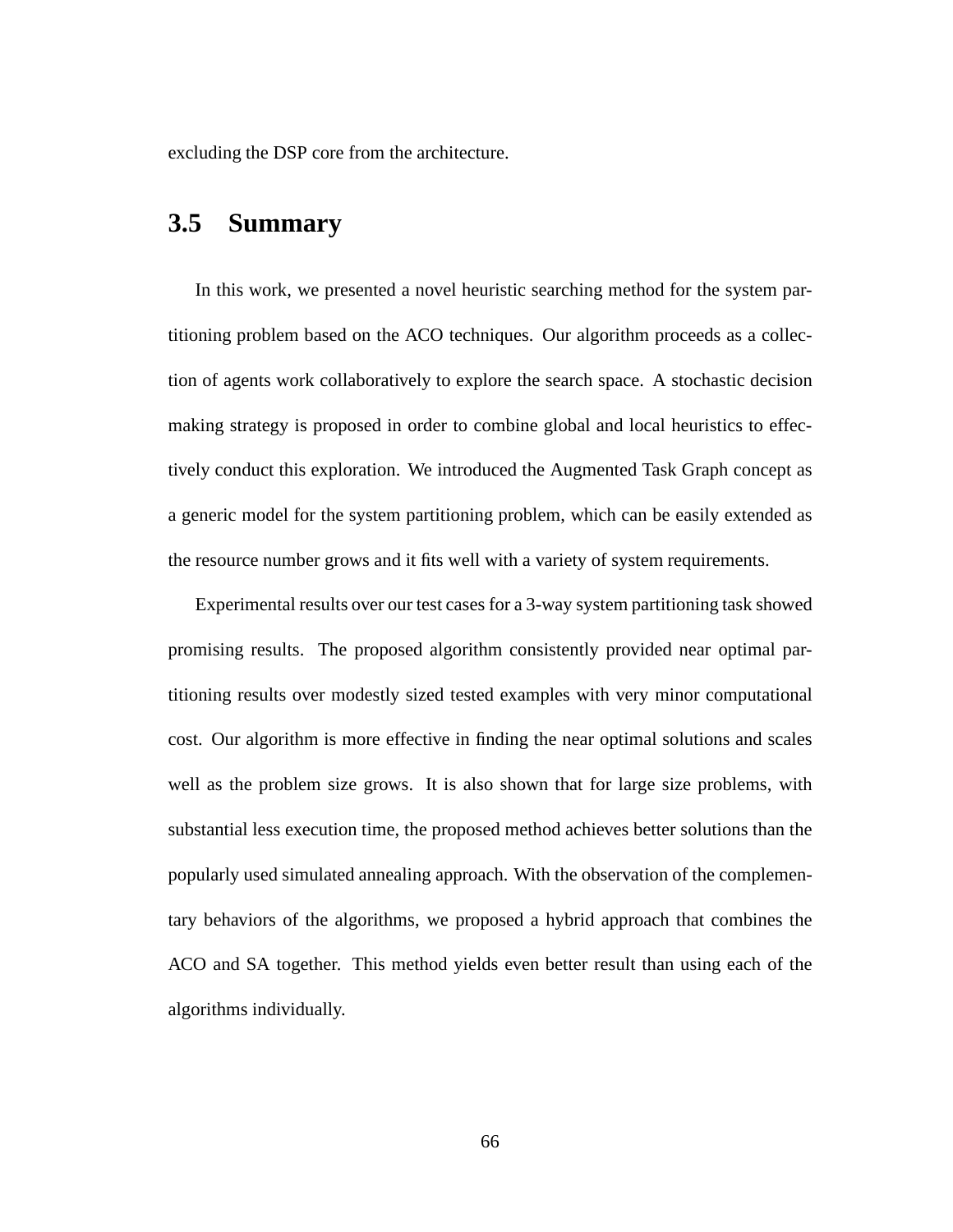# **Chapter 4**

# **Operation Scheduling**

Operation scheduling is a fundamental problem in mapping an application to a computational device. It takes a behavioral application specification and produces a schedule solution for the operations onto a collection of processing units to either minimize the completion time or the computing resources required to meet a given deadline. The operation scheduling problem is  $\mathcal{N}$  *P*-hard, thus effective heuristic methods are necessary to provide qualitative solutions. We present novel operation scheduling algorithms using the Ant Colony Optimization approach for both timing and resource constrained scheduling problems. The algorithms use a unique hybrid approach by combining the MAX-MIN ant system meta-heuristic with traditional scheduling heuristics. We compiled a comprehensive testing benchmark set from real-world applications in order to verify the effectiveness and efficiency of our proposed algorithms. For timing constrained scheduling, our algorithm achieves better results compared with force-directed scheduling on almost all the testing cases with a maximum 19.5% reduction of the number of resources. For resource constrained scheduling, our algorithm outperforms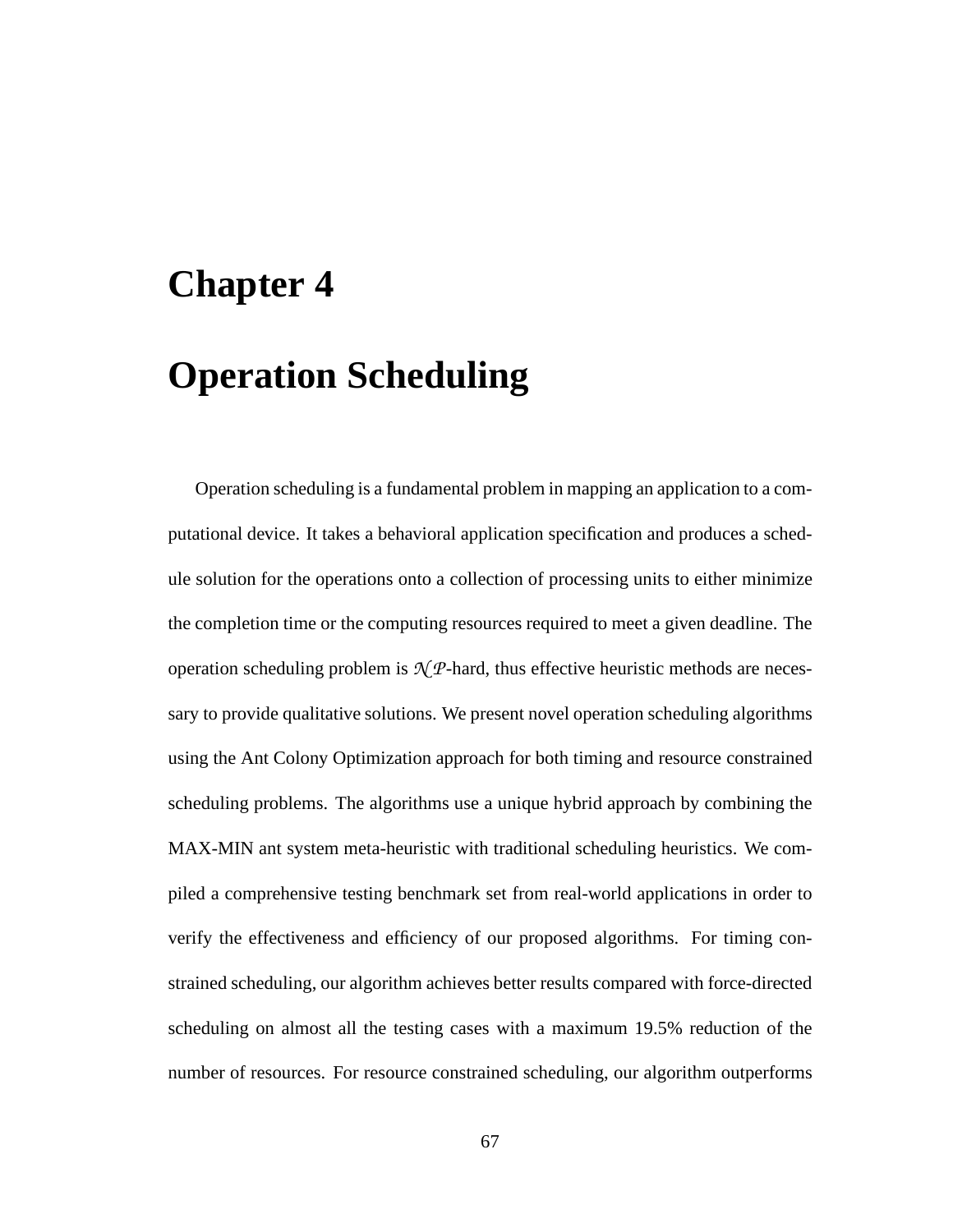a number of different list scheduling heuristics with better stability, and generates better results with up to 14.7% improvement(on average 6.2% better). Furthermore, by solving the test samples optimally using ILP formulation, we show that our algorithm consistently achieves a near optimal solution. Our algorithms outperform the simulated annealing method for both scheduling problems in terms of quality, computing time and stability.

## **4.1 Introduction**

As fabrication technology advances and transistors become more plentiful, modern computing systems can achieve better system performance by increasing the amount of computation units. It is estimated that we will be able to integrate more than a half billion transistors on a 468 *mm*<sup>2</sup> chip by the year of 2009 [85]. This yields tremendous potential for future computing systems, however, it imposes big challenges on how to effectively use and design such complicated systems.

As computing systems become more complex, so do the applications that can run on them. Designers will increasingly rely on automated design tools in order to map applications onto these systems. One fundamental process of these tools is mapping a behavioral application specification to the computing system. For example, the tool may take a C function and create the code to program a microprocessor. This is viewed as software compilation. Or the tool may take a transaction level behavior and create a register transfer level (RTL) circuit description. This is called hardware or behavioral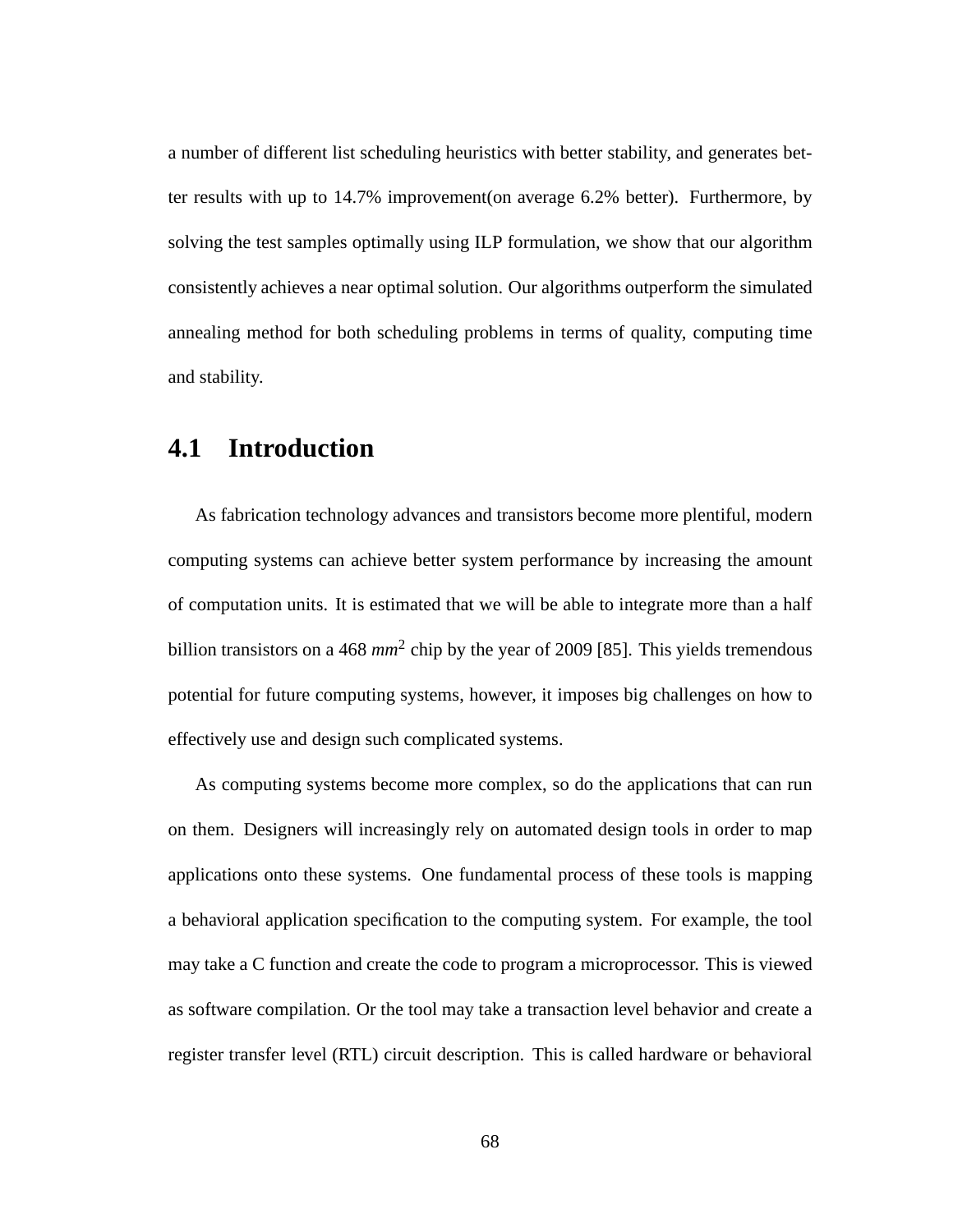synthesis [72]. Both software and hardware synthesis flows are essential for the use and design of future computing systems.

Operation scheduling (OS) is an important problem in software compilation and hardware synthesis. An inappropriate scheduling of the operations can fail to exploit the full potential of the system. Operation scheduling appears in a number of different problems, e.g. compiler design for superscalar and VLIW microprocessors [54], distributed clustering computation architectures [5] and behavioral synthesis of ASICs and FPGAs [72]. In this work, we focus on operation scheduling for behavioral synthesis for ASICs/FPGAs. However, the basic algorithms proposed here can be modified to handle a wide variety of operation scheduling problems.

Operation scheduling is performed on a behavioral description of the application. This description is typically decomposed into several blocks (e.g. basic blocks), and each of the blocks is represented by a data flow graph (DFG). Figure 4.1 shows an example DFG for a one-dimensional 8-point fast discrete cosine transformation.

Operation scheduling can be classified as *resource constrained* or *timing constrained*. Given a DFG, clock cycle time, resource count and resource delays, a resource constrained scheduling finds the minimum number of clock cycles needed to execute the DFG. On the other hand, a timing constrained scheduling tries to determine the minimum number of resources needed for a given deadline.

In the timing constrained scheduling problem (also called fixed control step scheduling), the target is to find the minimum computing resource cost under a set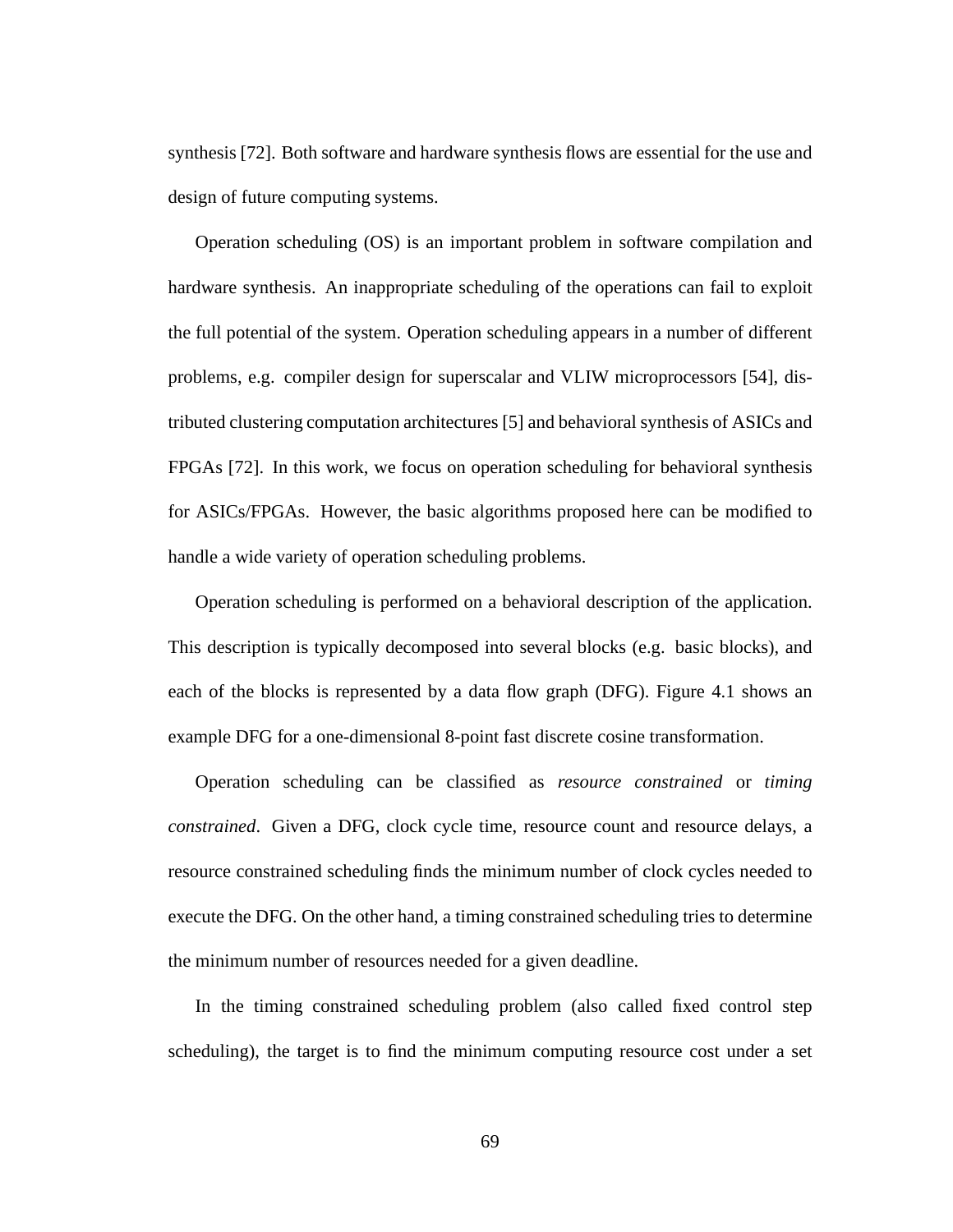of given types of computing units and a predefined latency deadline. For example, in many digital signal processing (DSP) systems, the sampling rate of the input data stream dictates the maximum time allowed for computation on the present data sample before the next sample arrives. Since the sampling rate is fixed, the main objective is to minimize the cost of the hardware. Given the clock cycle time, the sampling rate can be expressed in terms of the number of cycles that are required to execute the algorithm.

Resource constrained scheduling is also found frequently in practice. This is because in a lot of the cases, the number of resources are known a priori. For instance, in software compilation for microprocessors, the computing resources are fixed. In hardware compilation, DFGs are often constructed and scheduled almost independently. Furthermore, if we want to maximize resource sharing, each block should use same or similar resources, which is hardly ensured by time constrained schedulers. The time constraint of each block is not easy to define since blocks are typically serialized and budgeting global performance constraint for each block is not trivial [69].

Operation scheduling methods can be further classified as *static scheduling* and *dynamic scheduling* [88]. Static operation scheduling is performed during the compilation of the application. Once an acceptable scheduling solution is found, it is deployed as part of the application image. In dynamic scheduling, a dedicated system component makes scheduling decisions on-the-fly. Dynamic scheduling methods must minimize the program's completion time while considering the overhead paid for running the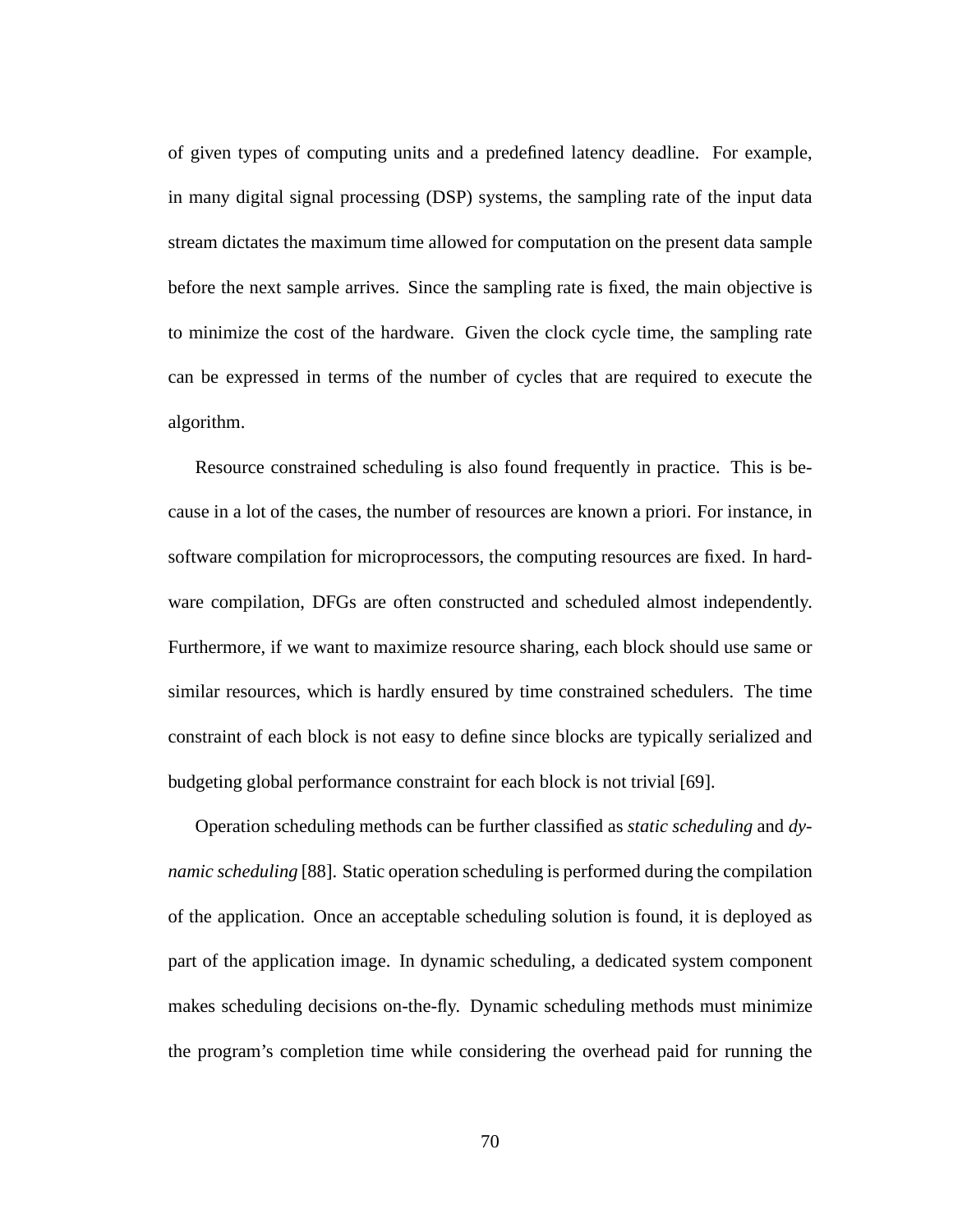scheduler.

In this chapter, we focus on both resource and timing constrained static operation scheduling. We propose iterative algorithms based on the MAX-MIN Ant Colony Optimization for solving these problems. In our algorithms, a collection of agents (ants) cooperate together to search for a solution. Global and local heuristics are combined in a stochastic decision making process in order to efficiently explore the search space. The quality of the resultant schedules is evaluated and fed back to dynamically adjust the heuristics for future iterations. The main contribution of our work is the formulation of scheduling algorithms that:

- Utilize a unique hybrid approach combining traditional heuristics and the recently developed MAX-MIN ant system optimization [92];
- Dynamically use local and global heuristics based on the input application to adaptively search the solution space;
- Generate consistently good scheduling results over all testing cases compared with a range of list scheduling heuristics, force-directed scheduling, simulated annealing and the optimal ILP solution, and demonstrates stable quality over a variety of application benchmarks of large size.

This chapter is organized as follows. We formally define the timing constrained and resource constrained scheduling problems in Section 4.2. Then in Section 4.3 and Section 4.4, we present two hybrid approaches combining traditional scheduling heuristics with the MAX-MIN ant system optimization to solve the timing and resource constrained scheduling problems, respectively. We discuss the construction of our bench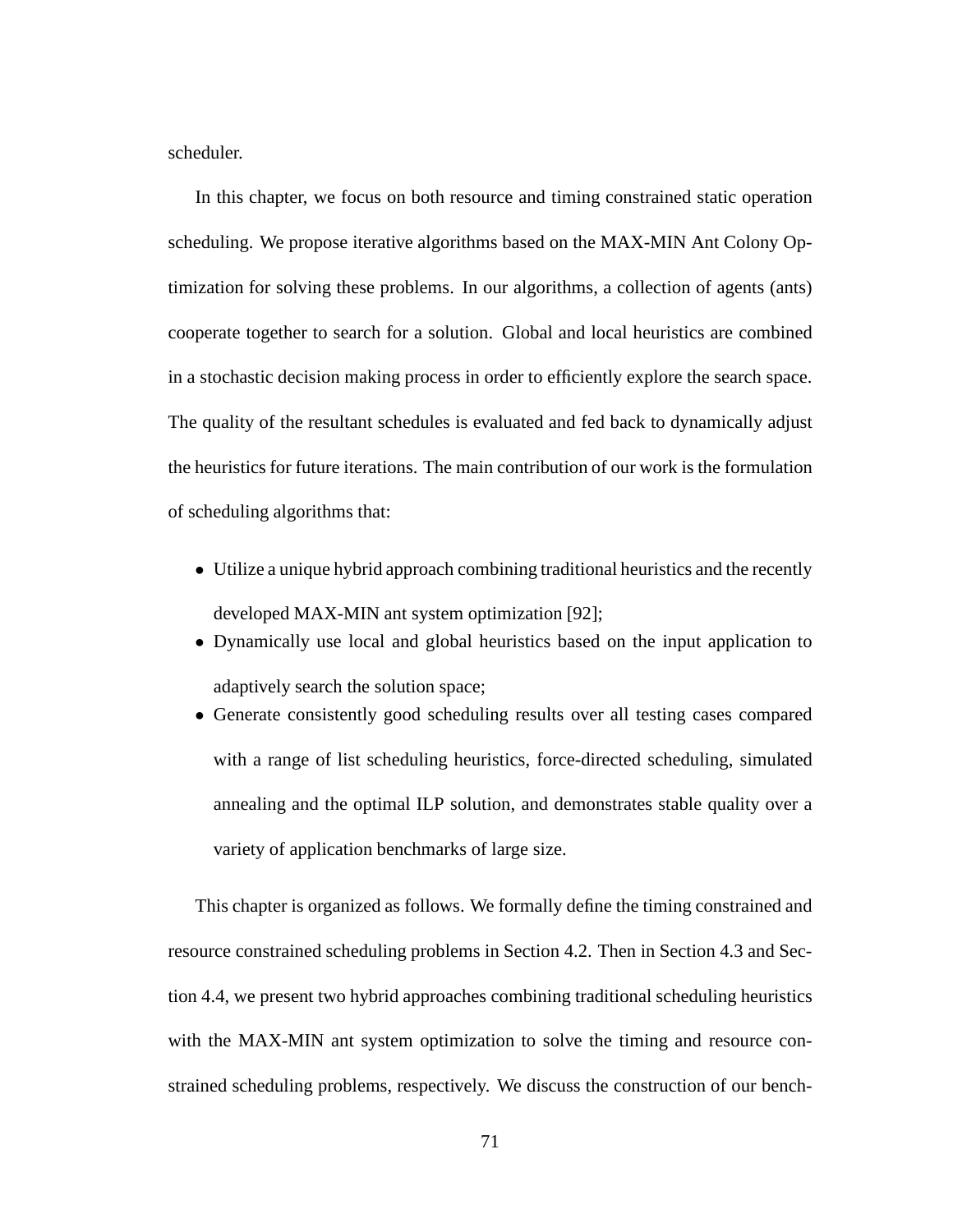marks in Section 4.5. Experimental results for the new algorithms are presented and analyzed in Section 4.6. We summarize with Section 4.7.

# **4.2 Preliminaries**

### **4.2.1 Operation Scheduling Problem Definition**

Given a set of operations and a collection of computational units, the resource constrained scheduling (RCS) problem schedules the operations onto the computing units such that the execution time of these operations are minimized, while respecting the capacity limits imposed by the number of computational resources. The operations can be modeled as a data flow graph (DFG)  $G(V, E)$ , where each node  $v_i \in V(i = 1, ..., n)$ represents an operation  $op_i$ , and the edge  $e_{ij}$  denotes a dependency between operations  $v_j$  and  $v_i$ . A DFG is a directed acyclic graph where the dependencies define a partially ordered relationship (denoted by the symbol  $\preccurlyeq$ ) among the nodes. Without affecting the problem, we add two virtual nodes *root* and *end*, which are associated with no operation (NOP). We assume that *root* is the only starting node in the DFG, i.e. it has no predecessors, and node *end* is the only exit node, i.e. it has no successors.

Additionally, we have a collection of computing resources, e.g. ALUs, adders, and multipliers. There are *R* different types and  $r_j > 0$  gives the number of units for resource type  $j$  ( $1 \leq j \leq R$ ). Furthermore, each operation defined in the DFG must be executable on at least one type of the resources. When each of the operations is uniquely associated with one resource type, we call it *homogenous* scheduling. If an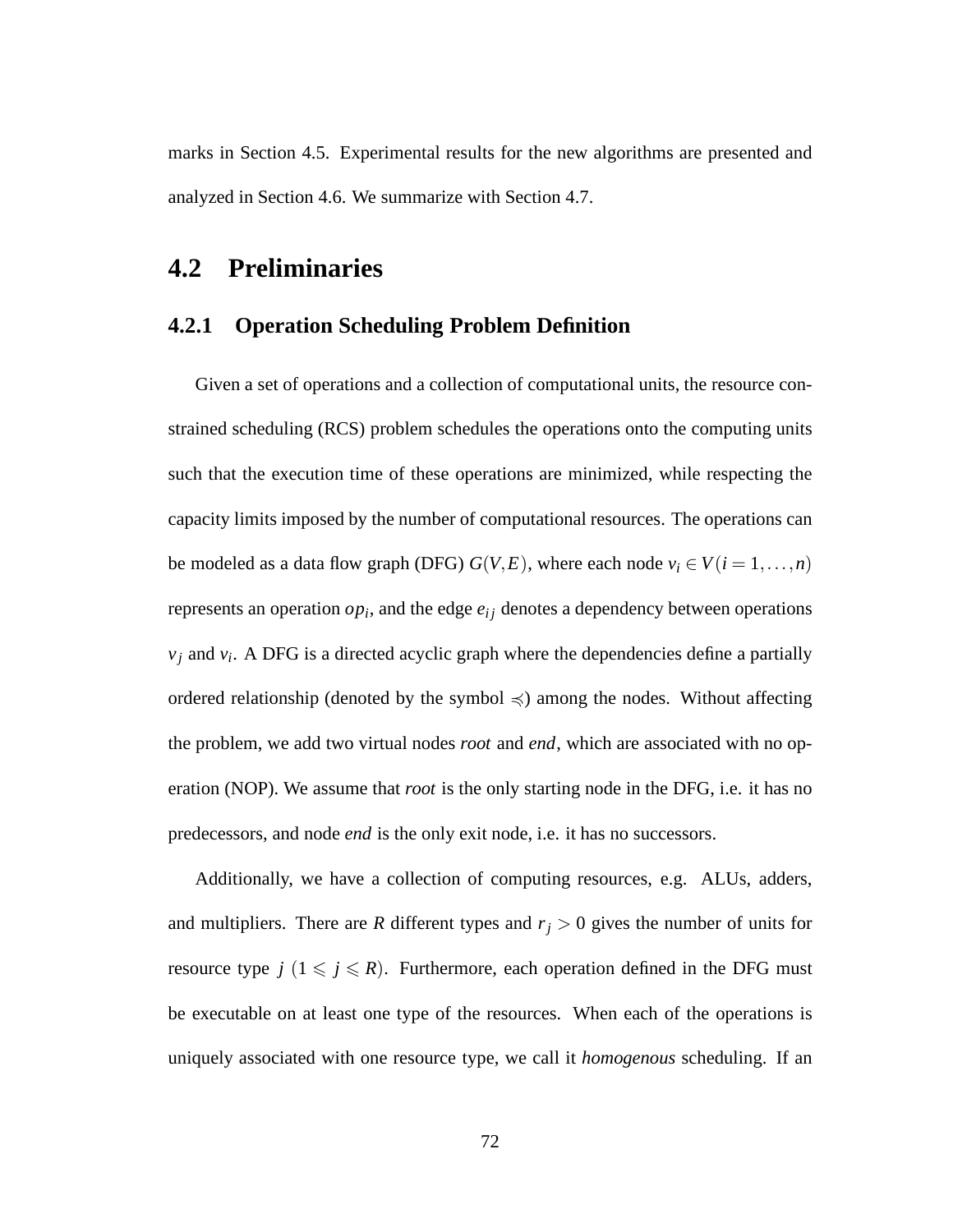operation can be performed by more than one resource types, we call it *heterogeneous* scheduling [94]. Moreover, we assume the cycle delays for each operation on different type resources are known as  $d(i, j)$ . Of course, *root* and *end* have zero delays. Finally, we assume the execution of the operations is non-preemptive, that is, once an operation starts execution, it must finish without being interrupted.

A resource constrained schedule is given by the vector

$$
\{(s_{root}, f_{root}), (s_1, f_1), \ldots, (s_{end}, f_{end})\}
$$

where  $s_i$  and  $f_i$  indicate the starting and finishing time of the operation  $op_i$ . The resource-constrained scheduling problem is formally defined as *min*(*send*) with respect to the following conditions:

- 1. An operation can only start when all its predecessors have finished, i.e.  $s_i \ge f_j$  if  $op_j \preccurlyeq op_i$ ;
- 2. At any given cycle  $t$ , the number of resources needed is constrained by  $r_j$ , for all  $1 \leqslant j \leqslant R$ .

The timing constrained scheduling (TCS) is a dual problem of the resource constrained version and can be defined using the same terminology presented above. Here the target is to minimize total resources  $\sum_j r_j$  or the total cost of the resources (e.g. the hardware area needed) subject to the same dependencies between operations imposed by the DFG and a given deadline *D*, i.e. *send* < *D*.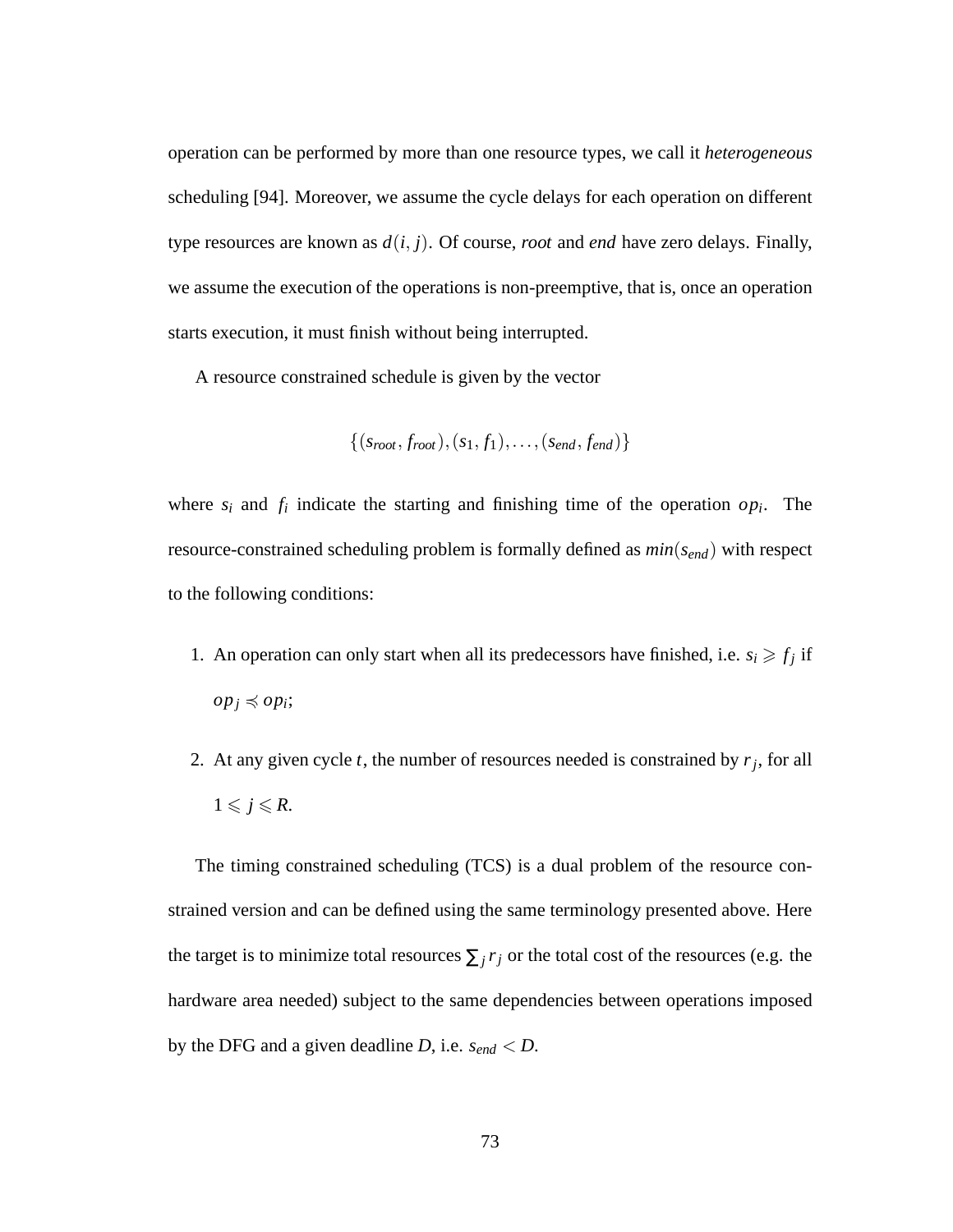

**Figure 4.1:** Data Flow Graph (DFG) of the *cosine2* benchmark ('r' is for memory read and 'w' for memory write).

### **4.2.2 Related Work**

Many variants of the operation scheduling problem are *N P*-hard [12]. Although it is possible to formulate and solve them using Integer Linear Programming (ILP) [107], the feasible solution space quickly becomes intractable for larger problem instances. In order to address this problem, a range of heuristic methods with polynomial runtime complexity have been proposed.

The integer linear programming (ILP) method [60]tries to find an optimal schedule using a branch-and-bound search algorithm. It also involves some amount of backtracking, i.e., decisions made earlier are changed later on. A simplified formulation of the ILP method for the time-constrained problem is given below:

First it calculates the mobility range for each operation  $M = \{S_j | E_k \leq j \leq L_k\}$ , where  $E_k$  and  $L_k$  are the ASAP and ALAP values respectively. The scheduling problem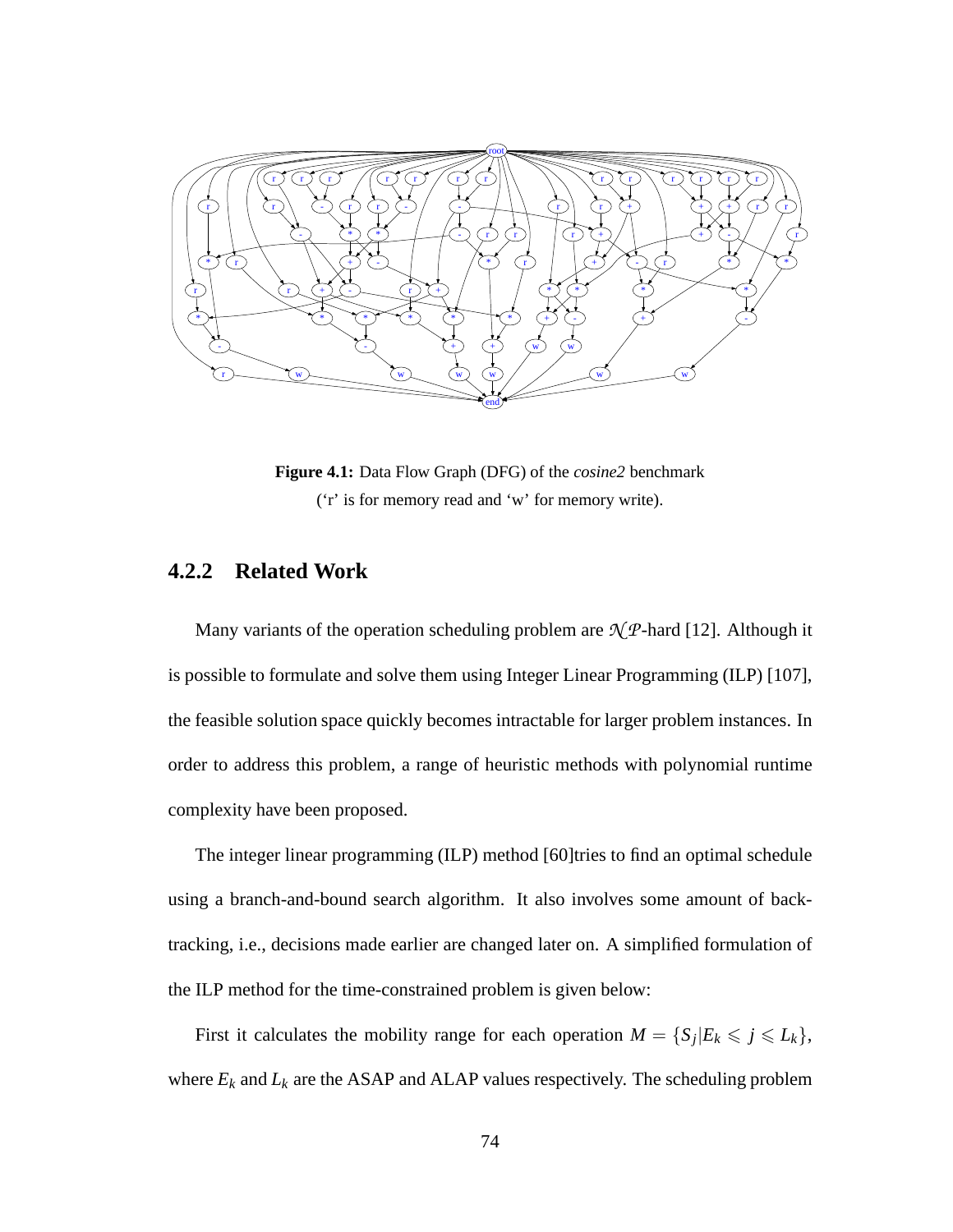in ILP is defined by the following equations:

$$
Min(\sum_{k=1}^{n} (C_k * N_k))
$$
 while 
$$
\sum_{E_i \le j \le L_i} x_{ij} = 1
$$

where  $1 \le i \le n$  and *n* is the number of operations. There are  $1 \le k \le m$  operation types available, and  $N_k$  is the number of FUs of operation type  $k$ , and  $C_k$  is the cost of each FU. Each  $x_{ij}$  is 1 if the operation *i* is assigned in control step *j* and 0 otherwise. Two more equations that enforce the resource and data dependency constraints are:

$$
\sum_{i=1}^n x_{ij} \leqslant N_i
$$

and

$$
((q * x_{j,q}) - (p * x_{i,p})) \leq -1, p \leq q
$$

where *p* and *q* are the control steps assigned to the operations  $x_i$  and  $x_j$  respectively.

We can see that the ILP formulation increases rapidly with the number of control steps. For one unit increase in the number of control steps we will have *n* additional *x* variables. Therefore the time of execution of the algorithm also increases rapidly. In practice the ILP approach is applicable only to very small problems.

Many timing constrained scheduling algorithms used in high level synthesis are derivatives of the force-directed scheduling (FDS) heuristic presented by Paulin and Knight [78, 79]. Verhaegh *et al.* [97, 98] provide a theoretical treatment on the original FDS algorithm and report better results by applying gradual time-frame reduction and the use of global spring constants in the force calculation. Due to the lack of a look ahead scheme, the FDS algorithm is likely to produce a sub-optimal solution. One way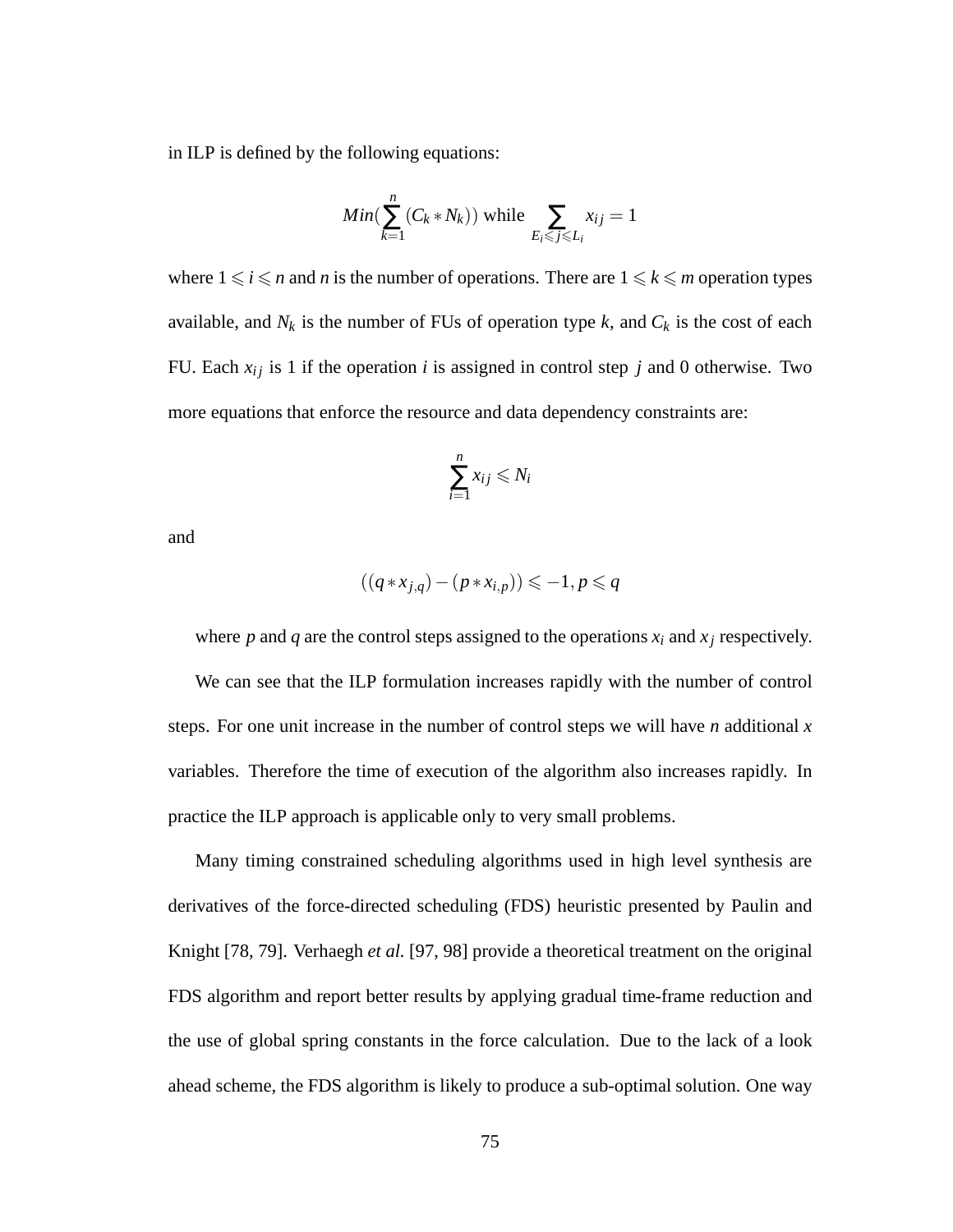to address this issue is the iterative method proposed by Park and Kyung [76] based on Kernighan and Lin's heuristic [55] method used for solving the graph-bisection problem. In their approach, each operation is scheduled into an earlier or later step using the move that produces the maximum gain. Then all the operations are unlocked and the whole procedure is repeated with this new schedule. The quality of the result produced by this algorithm is highly dependent upon the initial solution. More recently, Heijligers *et al.* [48] and InSyn [86] use evolutionary techniques like genetic algorithms and simulated evolution.

There are a number of heuristic algorithms devised for the resource constrained problem, including list scheduling [84, 2, 80, 94, 2], forced-directed list scheduling [78], genetic algorithm [11, 41], tabu search [10], simulated annealing [93], critical path based heuristic [17], graph theoretic and computational geometry approaches [5, 69, 5]. Among them, list scheduling is the most common due to its simplicity of implementation and capability of generating reasonably good results for small sized problems. The success of the list scheduler is highly dependent on the priority function and the structure of the input application (DFG) [93, 72, 57]. One commonly used priority function assigns the priority inversely proportional to the mobility. This ensures that the scheduling of operations with large mobilities are deferred because they have more flexibility as to where they can be scheduled. Many other priority functions have been proposed [2, 57, 41, 8]. However, it is commonly agreed that there is no single good heuristic for prioritizing the DFG nodes across a range of applications using list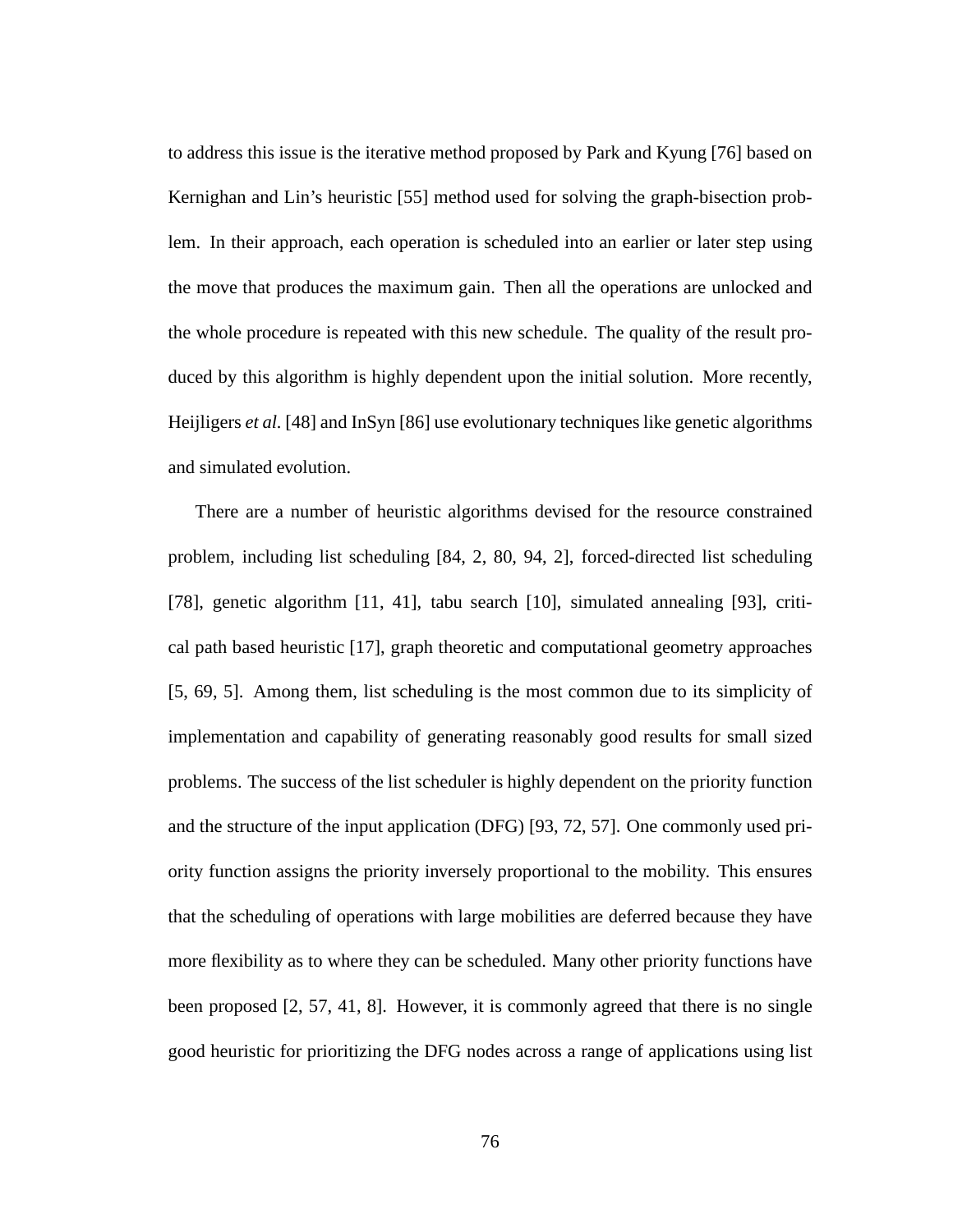scheduling. Our results in Section 4.6 confirm this.

## **4.3 ACO for Timing Constrained Scheduling**

In this section, we introduce our MMAS-based algorithms for solving the timing constrained scheduling problem. As discussed in Section 4.2, force-directed scheduling (FDS) is a commonly used heuristic as it generates "good" quality results for moderately sized DFGs. Our algorithm uses distribution graphs from FDS as a local heuristic. Additionally, we use the results produced by FDS to evaluate the quality of our algorithm. For these reasons, we provide some details of FDS in the following subsection. The remaining subsections describe our MMAS algorithm for timing constrained scheduling.

### **4.3.1 Force-Directed Scheduling**

The force-directed scheduling algorithm (and its various forms) has been widely used since it was first proposed by Paulin and Knight [78]. The goal of the algorithm is to reduce the number of functional units used in the implementation of the design. This objective is achieved by attempting to uniformly distribute the operations onto the available resource units. The distribution ensures that resource units allocated to perform operations in one control step are used efficiently in all other control steps, which leads to a high utilization rate.

The FDS algorithm relies on both the ASAP and the ALAP scheduling algorithms to determine the feasible control steps for every operation  $op_i$ , or the *time frame* of  $op_i$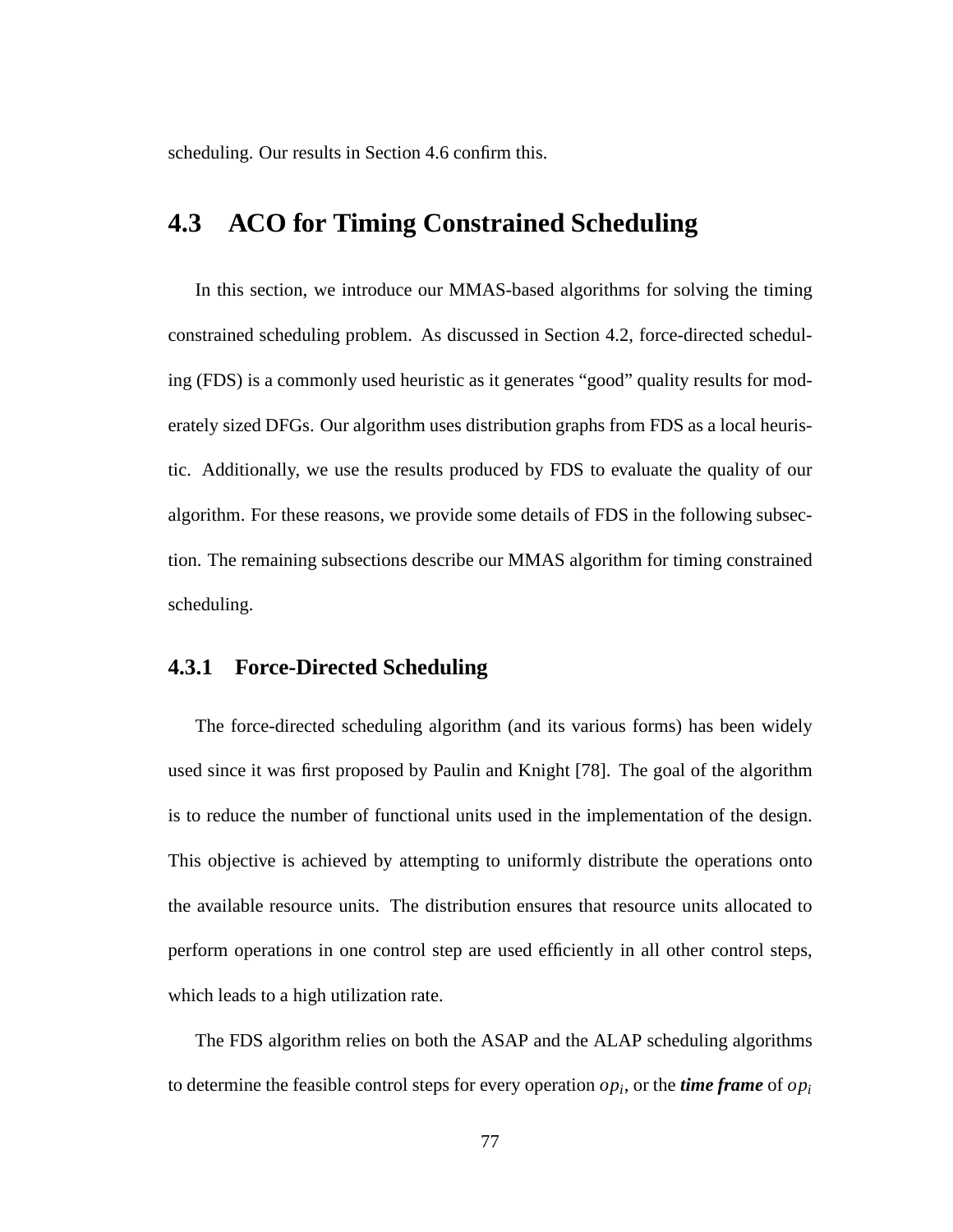(denoted as  $[t_i^S, t_i^L]$  where  $t_i^S$  and  $t_i^L$  are the ASAP and ALAP times respectively). It also assumes that each operation *op<sup>i</sup>* has a uniform probability of being scheduled into any of the control steps in the range, and zero probability of being scheduled elsewhere. Thus, for a given time step *j* and an operation  $op_i$  which needs  $\triangle_i \geq 1$  time steps to execute, this probability is given as:

$$
\mathsf{p}_j(op_i) = \begin{cases}\n(\sum_{l=0}^{\triangle_i} h_i(j-l))/(t_i^L - t_i^S + 1) & \text{if } t_i^S \leqslant j \leqslant t_i^L \\
0 & \text{otherwise}\n\end{cases}
$$
\n(4.1)

where  $h_i(\cdot)$  is a unit window function defined on  $[t_i^S, t_i^L]$ .

Based on this probability, a set of *distribution graphs* can be created, one for each specific type of operation, denoted as *qk*. More specifically, for type *k* at time step *j*,

$$
q_k(j) = \sum_{op_i} \mathsf{p}_j(op_i) \qquad \text{if type of } op_i \text{ is } k \tag{4.2}
$$

We can see that  $q_k(j)$  is an estimation on the number of type *k* resources that are needed at control step *j*.

The FDS algorithm tries to minimize the overall concurrency under a fixed latency by scheduling operations one by one. At every time step, the effect of scheduling each unscheduled operation on every possible time step in its frame range is calculated, and the operation and the corresponding time step with the smallest negative effect is selected. This effect is equated as the force for an unscheduled operation  $op_i$  at control step  $j$ , and is comprised of two components: the self-force,  $SF_{ij}$ , and the predecessorsuccessor forces, *PSFi j*.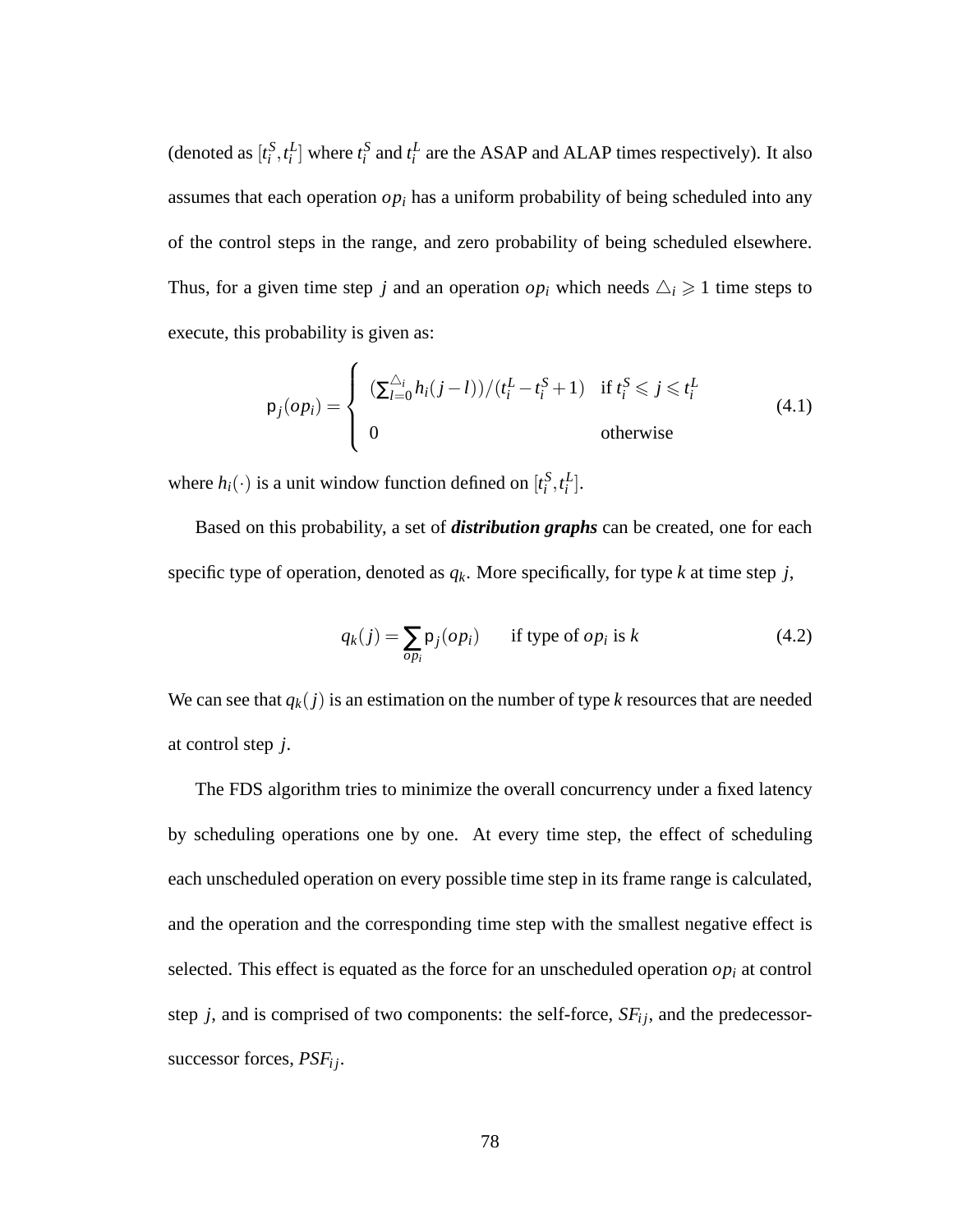The self-force  $SF_{ij}$  represents the direct effect of this scheduling on the overall concurrency. It is given by:

$$
SF_{ij} = \sum_{l=t_i^S}^{t_i^L + \triangle_i} q_k(l) (H_i(l) - \mathsf{p}_i(l))
$$
\n(4.3)

where,  $j \in [t_i^S, t_i^L]$ , *k* is the type of operation  $op_i$ , and  $H_i(\cdot)$  is the unit window function defined on  $[j, j + \triangle_i]$ .

We also need to consider the predecessor and successor forces since assigning operation  $op_i$  to time step  $j$  might cause the time frame of a predecessor or successor operation  $op_l$  to change from  $[t_l^S]$  $_l^S, t_l^L$  $\left[\begin{matrix}L\\l\end{matrix}\right]$  to  $\left[\begin{matrix}t\end{matrix}\right]$ <sup>S</sup>  $\widetilde{f}_l^S, \widetilde{t}_l^S$  $\binom{3}{l}$ . The force exerted by a predecessor or successor is given by:

$$
PSF_{ij}(l) = \sum_{m=\tilde{i}_{i}^{S}}^{\tilde{i}_{i}^{L}+\triangle_{l}} (q_{k}(m)\cdot\widetilde{p}_{m}(op_{l})) - \sum_{m=\tilde{i}_{i}^{S}}^{\tilde{i}_{i}^{L}+\triangle_{l}} (q_{k}(m)\cdot p_{m}(op_{l}))
$$
(4.4)

where  $\tilde{p}_m(op_l)$  is computed in the same way as Equation (4.1) except the updated mobility information  $\left[\tilde{t}_l^S\right]$  $\sum_l^S$ ,  $\widetilde{t}_l^S$  $\binom{3}{l}$  is used. Notice that the above computation has to be carried for all the predecessor and successor operations of *op<sup>i</sup>* . The total force of the hypothetical assignment of scheduling *op<sup>i</sup>* on time step *j* is the addition of the self-force and all the predecessor-successor forces, i.e.

total force<sub>ij</sub> = 
$$
SF_{ij} + \sum_{l} PSF_{ij}(l)
$$
 (4.5)

where  $op_l$  is a predecessor or successor of  $op_i$ . Finally, the total forces obtained for all the unscheduled operations at every possible time step are compared. The operation and time step with the best force reduction is chosen and the partial scheduling result is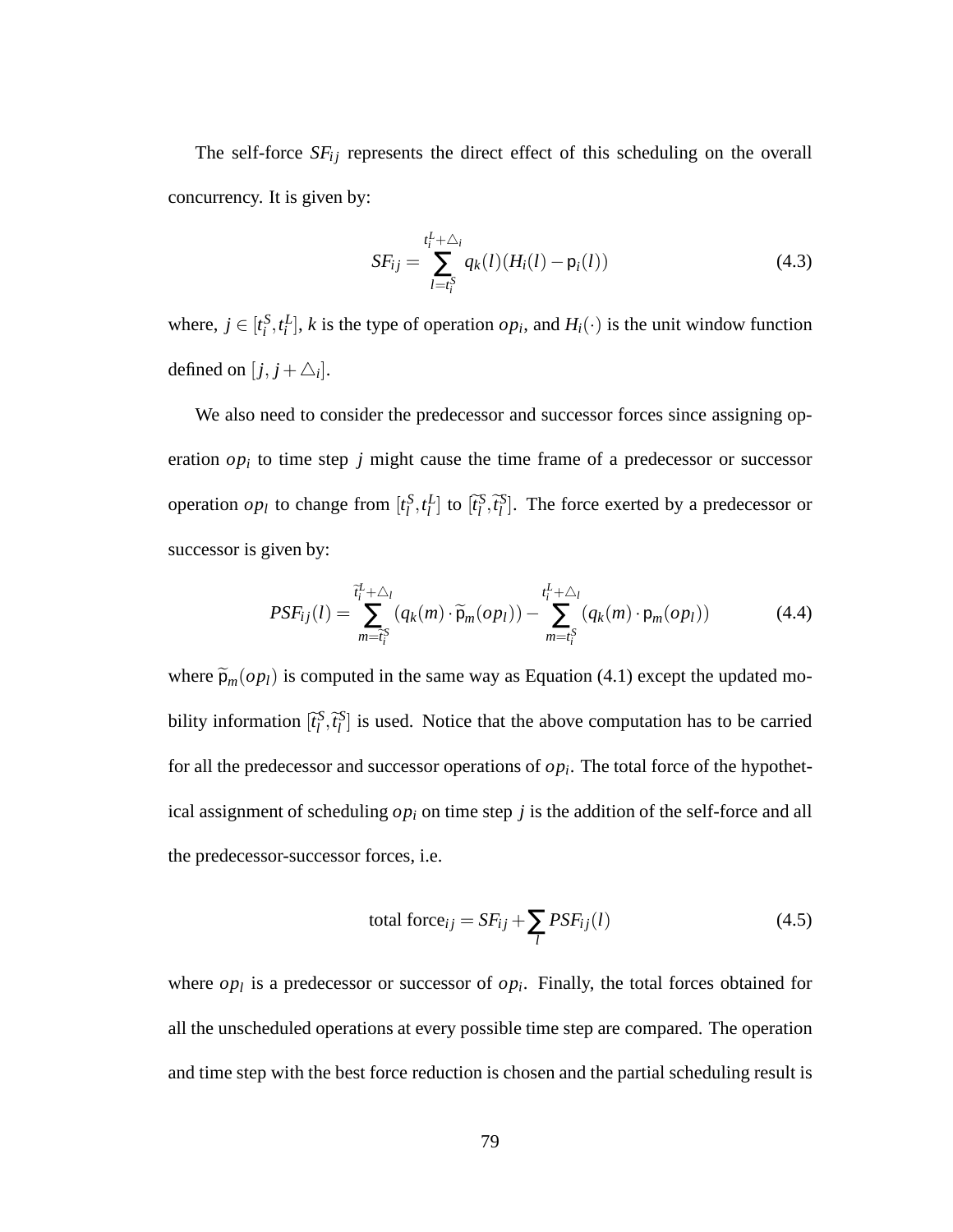incremented until all the operations have been scheduled. A pseudo implementation of FDS is given as Algorithm 2.

The FDS method is "constructive" because the solution is computed without performing any backtracking. Every decision is made in a greedy manner. If there are two possible assignments sharing the same cost, the above algorithm cannot accurately estimate the best choice. Based on our experience, this happens fairly often as the DFG becomes larger and more complex. Moreover, FDS does not take into account future assignments of operators to the same control step. Consequently, it is likely that the resulting solution will not be optimal, due to the lack of a look ahead scheme and the lack of compromises between early and late decisions.

Our experiments show that a baseline FDS implementation based on [78] fails to find the optimal solution even on small testing cases. To ease this problem, a lookahead factor was introduced in the same paper. A second order term of the displacement weighted by a constant  $\eta$  is included in force computation, and the value  $\eta$  is experimentally decided to be  $1/3$ . In our experiments, this look-ahead factor has a positive impact on some testing cases but does not always work well. More details regarding FDS performance can be found in Section 4.6.

### **4.3.2 Algorithm Formulation**

We address the timing constrained scheduling (TCS) problem in an evolutionary manner. The proposed algorithm is built upon the Ant System approach and the TCS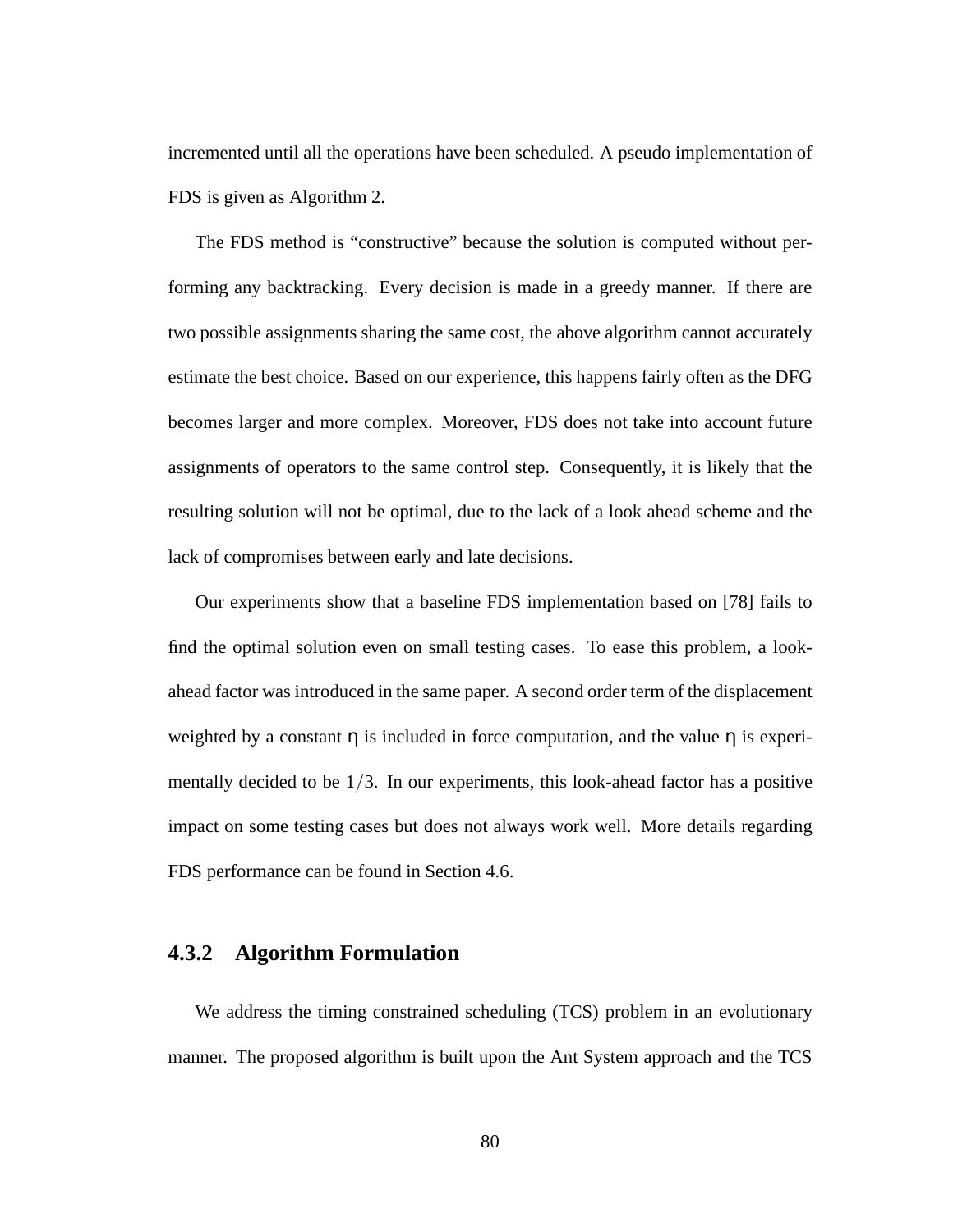**procedure** FDS(*G*,*R*) **input**: DFG *G*(*V*,*E*), resource set *R*, and a map of operation to one resource in *R* **output**: instruction schedule 1: initialize schedule result *Scurrent* to be empty 2: **while** exists unscheduled instruction **do** 3: perform ASAP and ALAP on partial schedule result *Scurrent* 4: update time frame  $[t_i^S, t_i^L]$  associated with each instruction  $\mathfrak{op}_i$ 5:  $Min = \infty$ 6: **for** each unscheduled instruction  $op_i$  **do** 7: **for**  $t_i^S \leqslant j \leqslant t_i^L$  do 8:  $S_{tmp} = schedule(S_{current}, op_i, j)$ 9: Update time frame and distribution graphs based on *Stmp* 10: Compute  $SF_{ij}$  and set *total\_force*<sub>ij</sub> =  $SF_{ij}$ 11: **for** each predecessor/sucessor  $op_l$  of  $op_i$  **do** 12: Compute  $PSF<sub>ij</sub>(l)$ 13:  $total\_force_{ij} += PSF_{ij}(l)$ 14: **end for** 15: **if**  $total\_force_{ij} < Min$  **then** 16:  $Min = total\_force_{ij}$ 17: **Best** $Op = op_i;$ **Best** $Step = j$ 18: **end if** 19: **end for** 20: **end for** 21: *Scurrent* = *schedule*(*Scurrent*,*BestOp*,*BestStep*) 22: Update time frame and distribution graphs based on *Scurrent* 23: **end while** 24: return *Scurrent* and the resource cost

**Algorithm 2:** Force-Directed Scheduling for Time-Constrained Optimization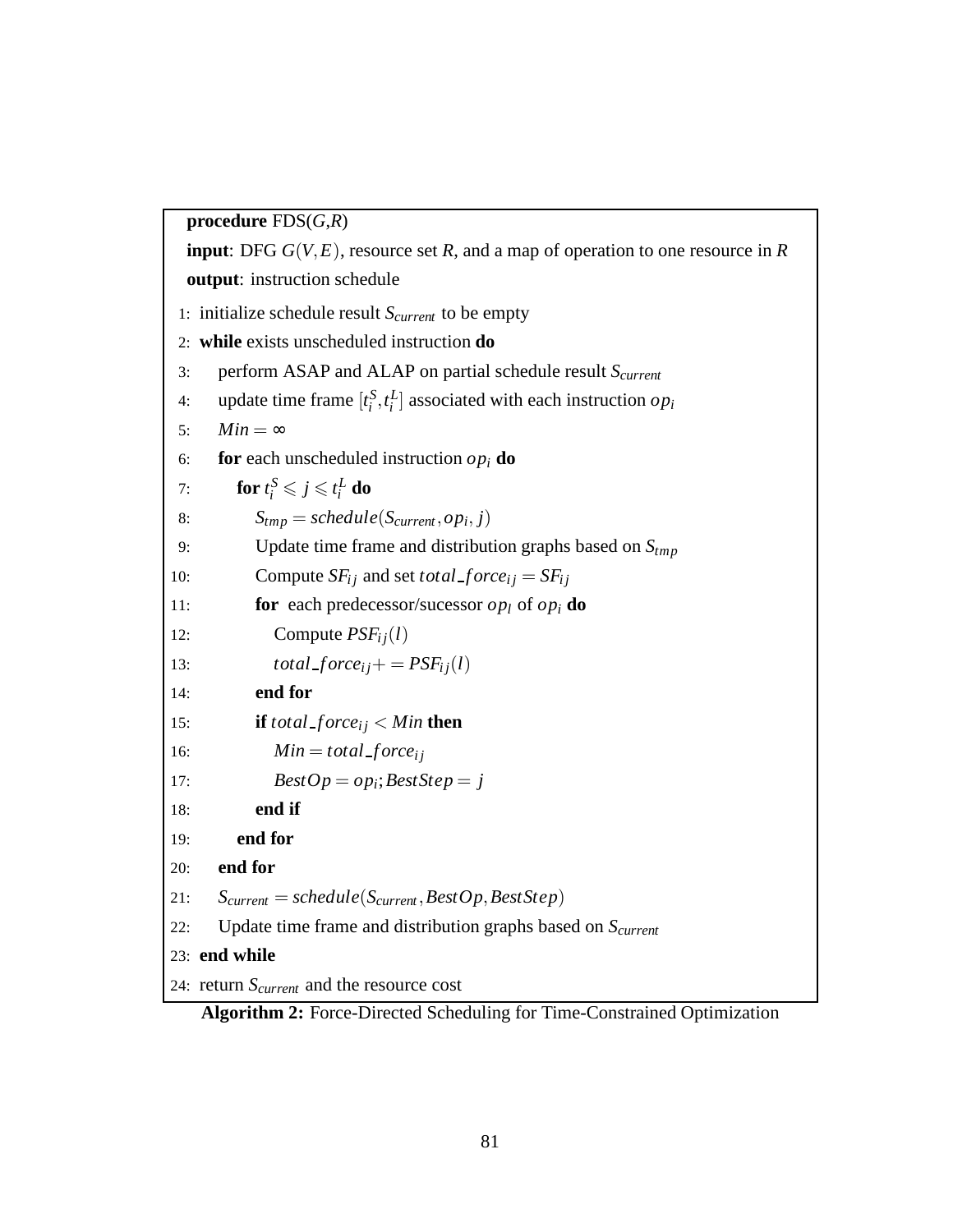problem is formulated as an iterative searching process. Each iteration consists of two stages. First, the ACO algorithm is applied in which a collection of ants traverse the DFG to construct individual operation schedules with respect to the specified deadline using global and local heuristics. Second, these results are evaluated using their resource costs. The heuristics are adjusted based on the solutions found in the current iteration. The hope is that future iterations will benefit from this adjustment and come up with better schedules.

Each operation or DFG node  $op_i$  is associated with *D* pheromone trails  $\tau_{ij}$ , where  $j = 1, \ldots, D$  and *D* is the specified deadline. These pheromone trails indicate the global favorableness of assigning the *i*-th operation at the *j*-th control step in order to minimize the resource cost with respect to the time constraint. Initially, based on ASAP and ALAP results,  $\tau_{ij}$  is set with some fixed value  $\tau_0$  if *j* is a valid control step for  $\sigma p_i$ ; otherwise, it is set to be 0.

For each iteration, *m* ants are released and each ant individually starts to construct a schedule by picking an unscheduled operation and determining its desired control step. However, unlike the deterministic approach used in the FDS method, each ant picks up the next operation probabilistically. The simplest way is to select an operation uniformly among all unscheduled operations. Once an operation  $op<sub>h</sub>$  is selected, the ant needs to make a decision on which control step it should beassigned to. This decision is also made probabilistically according to Equation (4.6).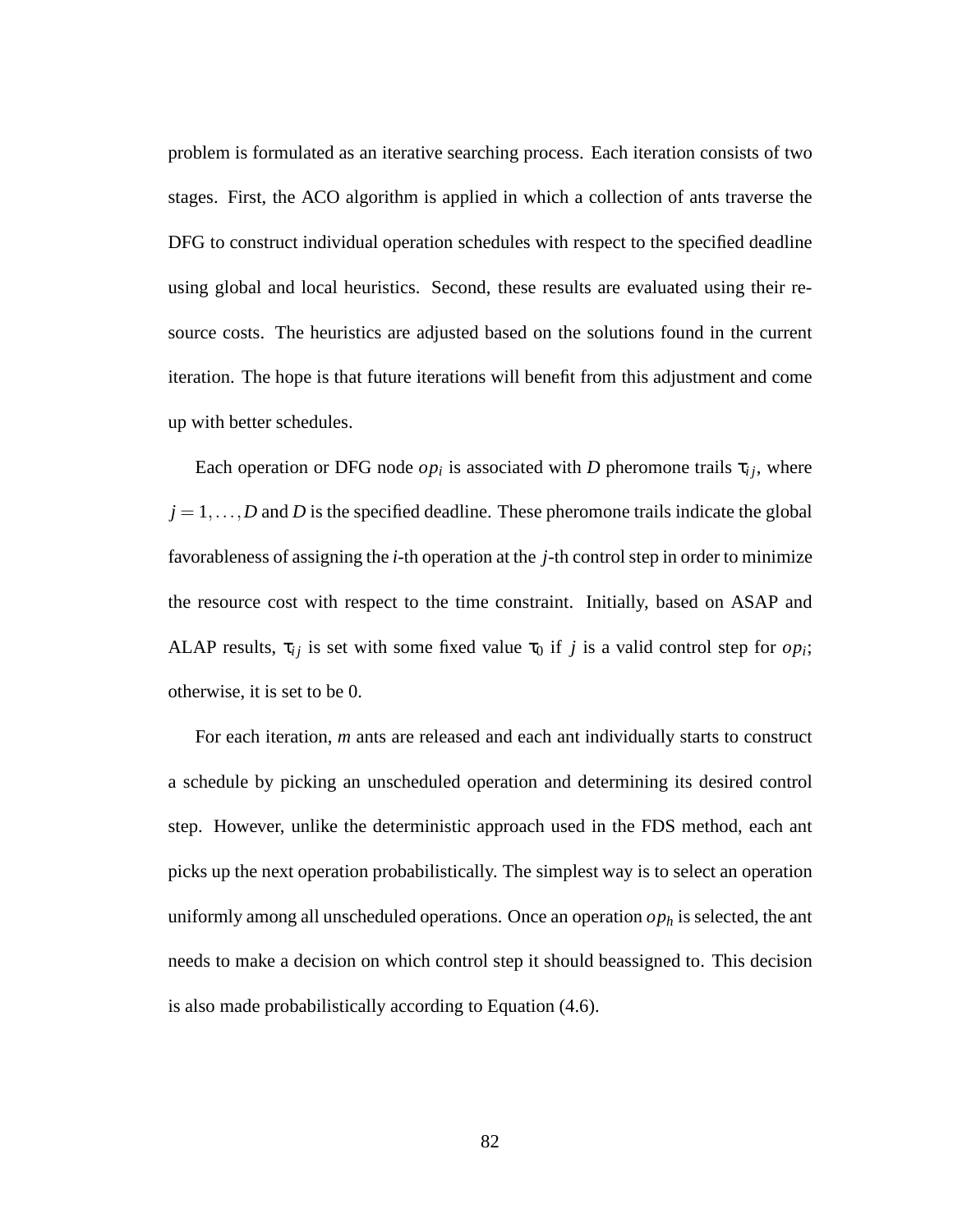$$
\mathsf{p}_{hj} = \begin{cases}\n\frac{\tau_{hj}(t)^{\alpha} \cdot \eta_{hj}^{\beta}}{\sum_{l} (\tau_{hl}^{\alpha}(t) \cdot \eta_{hl}^{\beta})} & \text{if } op_h \text{ can be scheduled at } l \text{ and } j \\
0 & \text{otherwise}\n\end{cases}
$$
\n(4.6)

Here *j* is the control step under consideration, which is between  $op<sub>h</sub>$ 's time frame  $[t_h^S$  $_{h}^{S}, t_{h}^{L}$  $_h^L$ . The item  $\eta_{hj}$  is the local heuristic for scheduling operation  $op_h$  at control step *j*, and  $\alpha$  and  $\beta$  are parameters to control the relative influence of the distributed global heuristic  $\tau_{hj}$  and local heuristic  $\eta_{hj}$ . In our work, assuming  $op_h$  is of type k, we simply set  $\eta_{hj}$  to be the inverse of  $q_k(j)$ ; that is the distribution graph value of type k at control step *j* (calculated in the same way as in FDS). Recalling our discussion in Section 4.3.1, *qk* is computed based on partial scheduling result and is an indication on the number of computing units of type *k* needed at control step *j*. Intuitively, the ant favors a decision that possesses higher volume of pheromone and better local heuristic, i.e. a lower *qk*. In other words, an ant is more likely to make a decision that is globally considered "good" and also uses the fewest number of resources under the current partially scheduled result. Similar to FDS, once an operation is fixed at a time step, it will not change. Furthermore, the time frames will be updated to reflect the changed partial schedule. This guarantees that each ant will always construct a valid schedule.

In the second stage of our algorithm, the ant's solutions are evaluated. The quality of the solution from ant *h* is judged by the total number of resources, i.e.  $Q_h = \sum_k r_k$ . At the end of the iteration, the pheromone trail is updated according to the quality of individual schedules. Additionally, a certain amount of pheromone evaporates. More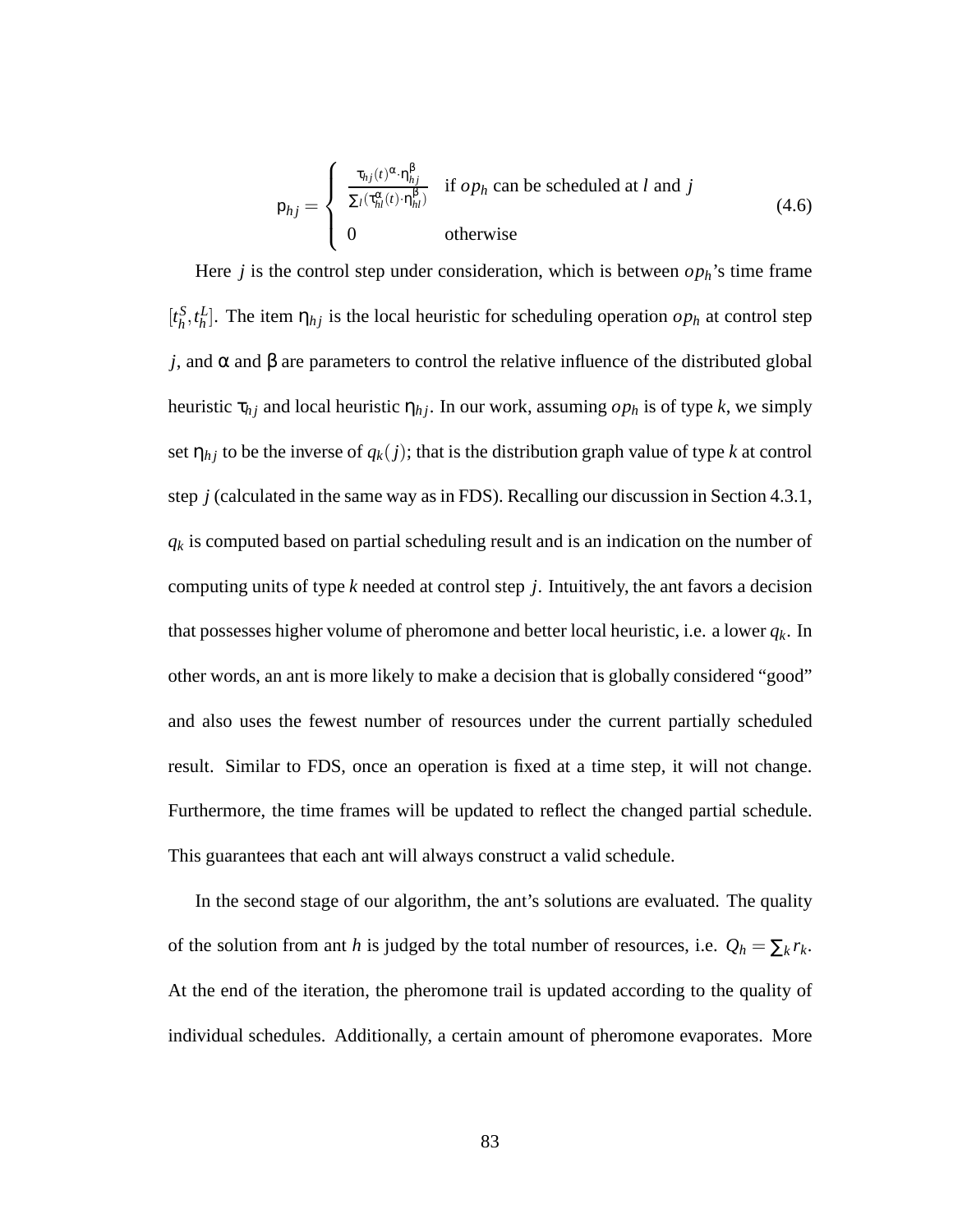specifically, we have:

$$
\tau_{ij}(t) = \rho \cdot \tau_{ij}(t) + \sum_{h=1}^{m} \Delta \tau_{ij}^{h}(t) \quad \text{where } 0 < \rho < 1. \tag{4.7}
$$

Here  $\rho$  is the evaporation ratio, and

$$
\Delta \tau_{ij}^h = \begin{cases} Q/Q_h & \text{if } op_i \text{ is scheduled at } j \text{ by ant } h \\ 0 & \text{otherwise} \end{cases}
$$
 (4.8)

*Q* is a fixed constant to control the delivery rate of the pheromone. Two important operations are performed in the pheromone trail updating process. Evaporation is necessary for ACO to effectively explore the solution space, while reinforcement ensures that the favorable operation orderings receive a higher volume of pheromone and will have a better chance of being selected in the future iterations. The above process is repeated multiple times until an ending condition is reached. The best result found by the algorithm is reported.

In our experiments, we implemented both the basic ACO and the MMAS algorithms. The latter consistently achieves better scheduling results, especially for larger DFGs. A pseudo code implementation of the final version of our TCS algorithm using MMAS is shown as Algorithm 3, where the pheromone bounding step is indicated as step 23.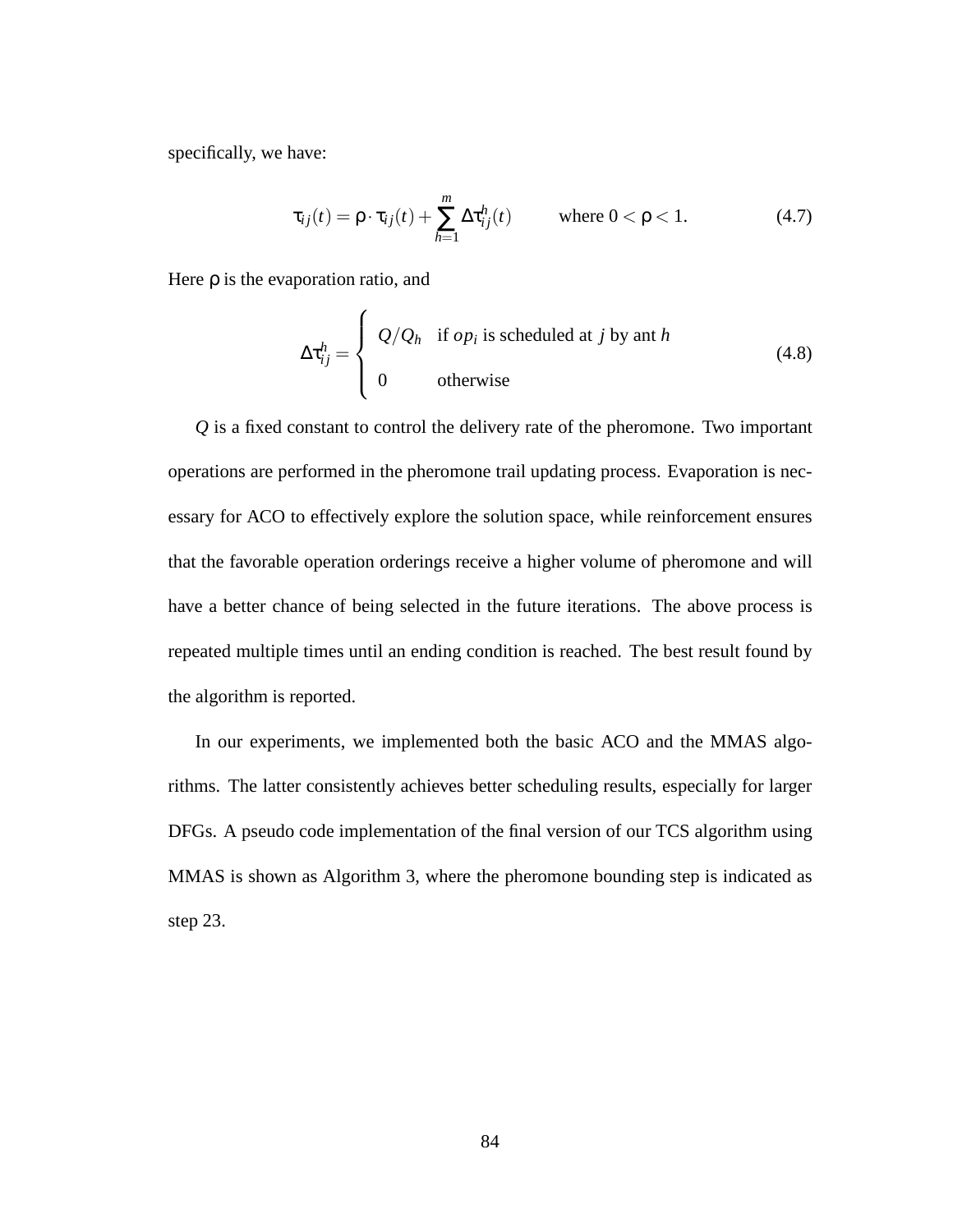| procedure MaxMinAntSchedulingTCS $(G,R)$ |                                                                                               |  |  |  |  |
|------------------------------------------|-----------------------------------------------------------------------------------------------|--|--|--|--|
|                                          | <b>input:</b> DFG $G(V, E)$ , resource set R                                                  |  |  |  |  |
|                                          | output: operation schedule                                                                    |  |  |  |  |
|                                          | 1: initialize parameter $\rho, \tau_{ij}, p_{best}, \tau_{max}, \tau_{min}$                   |  |  |  |  |
|                                          | 2: construct $m$ ants                                                                         |  |  |  |  |
|                                          | 3: BestSolution $\leftarrow \phi$                                                             |  |  |  |  |
|                                          | 4: while ending condition is not met do                                                       |  |  |  |  |
| 5:                                       | for $i = 0$ to m do                                                                           |  |  |  |  |
| 6:                                       | $ant(i)$ constructs a valid schedule timing constrained $S_{current}$ as following:           |  |  |  |  |
| 7:                                       | $S_{current} \leftarrow \phi$                                                                 |  |  |  |  |
| 8:                                       | perform ASAP and ALAP                                                                         |  |  |  |  |
| 9:                                       | while exists unscheduled operation do                                                         |  |  |  |  |
| 10:                                      | update time frame $[t_i^S, t_i^L]$ associated with each operation $op_i$ and the distribution |  |  |  |  |
|                                          | graphs $q_k$ .                                                                                |  |  |  |  |
| 11:                                      | select one operation $oph$ among all unscheduled operations probabilistically                 |  |  |  |  |
| 12:                                      | for $t_h^S \leqslant j \leqslant t_h^L$ do                                                    |  |  |  |  |
| 13:                                      | set local heuristic $\eta_{hj} = 1/q_k(j)$ where $op_h$ is of type k                          |  |  |  |  |
| 14:                                      | end for                                                                                       |  |  |  |  |
| 15:                                      | select time step <i>l</i> using $\eta$ and $\tau$ as Equation (4.6).                          |  |  |  |  |
| 16:                                      | $S_{current} = schedule(S_{current}, op_h, l)$                                                |  |  |  |  |
| 17:                                      | Update time frame and distribution graphs based on S <sub>current</sub>                       |  |  |  |  |
| 18:                                      | end while                                                                                     |  |  |  |  |
| 19:                                      | <b>if</b> $S_{current}$ is better than that of <i>Best Solution</i> then                      |  |  |  |  |
| 20:                                      | $BestSolution \leftarrow S_{current}$                                                         |  |  |  |  |
| 21:                                      | end if                                                                                        |  |  |  |  |
| 22:                                      | end for                                                                                       |  |  |  |  |
| 23:                                      | update $\tau_{max}$ and $\tau_{min}$ based on Equation (2.3) and (2.4)                        |  |  |  |  |
| 24:                                      | update η if needed                                                                            |  |  |  |  |
| 25:                                      | update $\tau_{ij}$ based on Equation (4.7)                                                    |  |  |  |  |
|                                          | 26: end while                                                                                 |  |  |  |  |
|                                          | 27: return BestSolution                                                                       |  |  |  |  |

**Algorithm 3:** MMAS for Timing Constrained Scheduling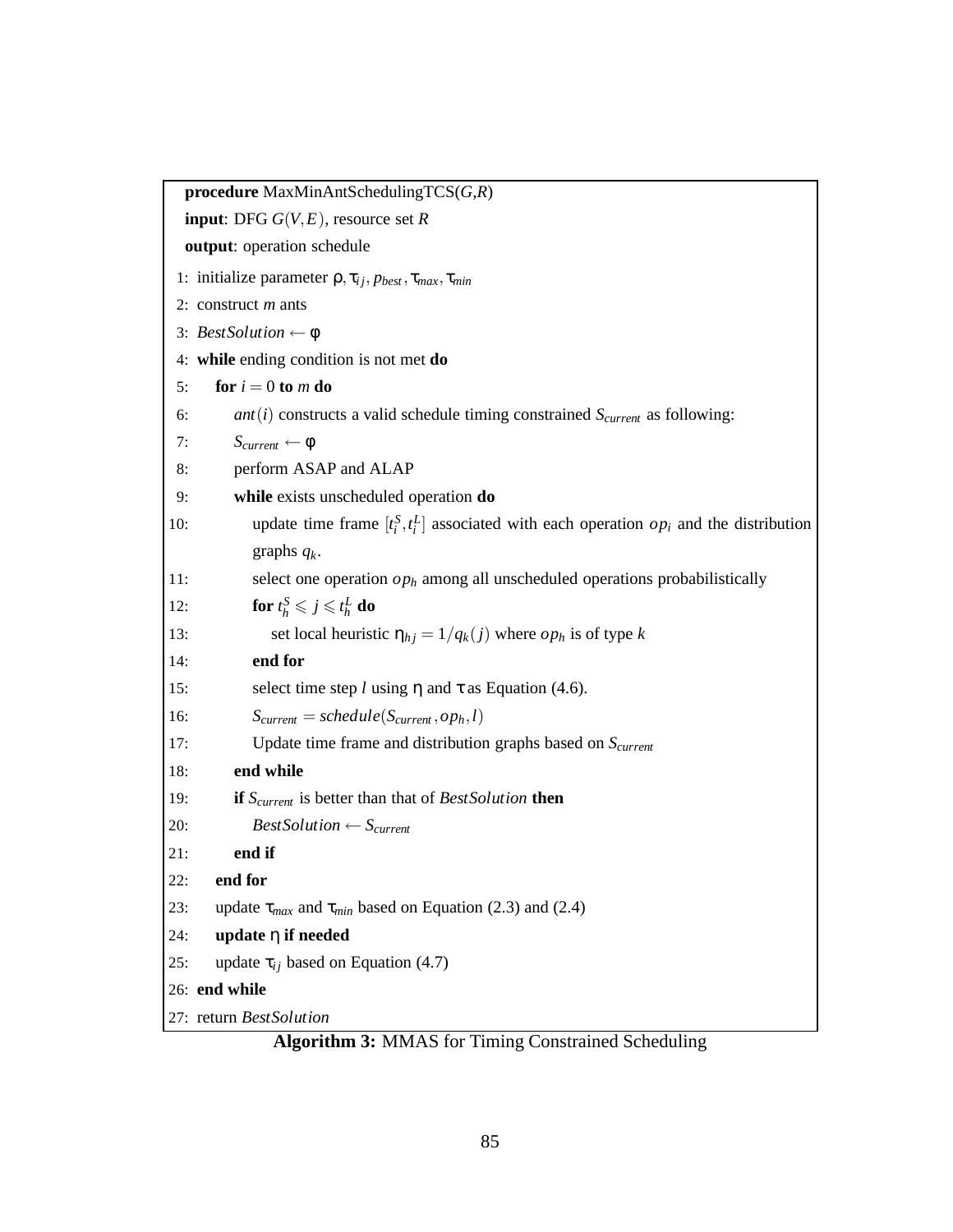### **4.3.3 Refinements**

#### **Updating Neighboring Pheromone Trails**

We found that a "better" solution can often be achieved from a "good" scheduling result by simply adjusting very few operations' scheduled positions within their time frames. Based on this observation, we can refine our pheromone update policy to encourage exploration of the neighboring positions. More specifically, in the pheromone reinforcement step indicated by Equation 4.8, we also increase the pheromone trails of the control steps adjacent position *j* subject to a weighted function window. Two such windowing functions are shown in Figure 4.2. Depending on the neighbor's offset from *j*, the two functions adjust its pheromone trail in a similar manner to Equation 4.8 but with an extra factor applied. Assuming we use *x* to represent the offset, then Figure 4.2(a) has a weight function of  $1 - 1/3|x|$  while Figure 4.2(b) provides a weight function of  $e^{-|x|}$ . In our experiments, the latter provides relatively better performance. Ideally, the weight function window size shall be computed based on the mobility ranges of the operations. However, to keep the algorithm simple, we use a window size 5 across all our experiments, subject to the operation's time frame  $[t_i^S, t_i^L]$ . This number is estimated using the average mobility ranges of all testing cases.

#### **Operation Selection**

In our algorithm, the ants construct a schedule for the given DFG by making two decisions in sequence. First, it needs to select the next operation. Then a specific control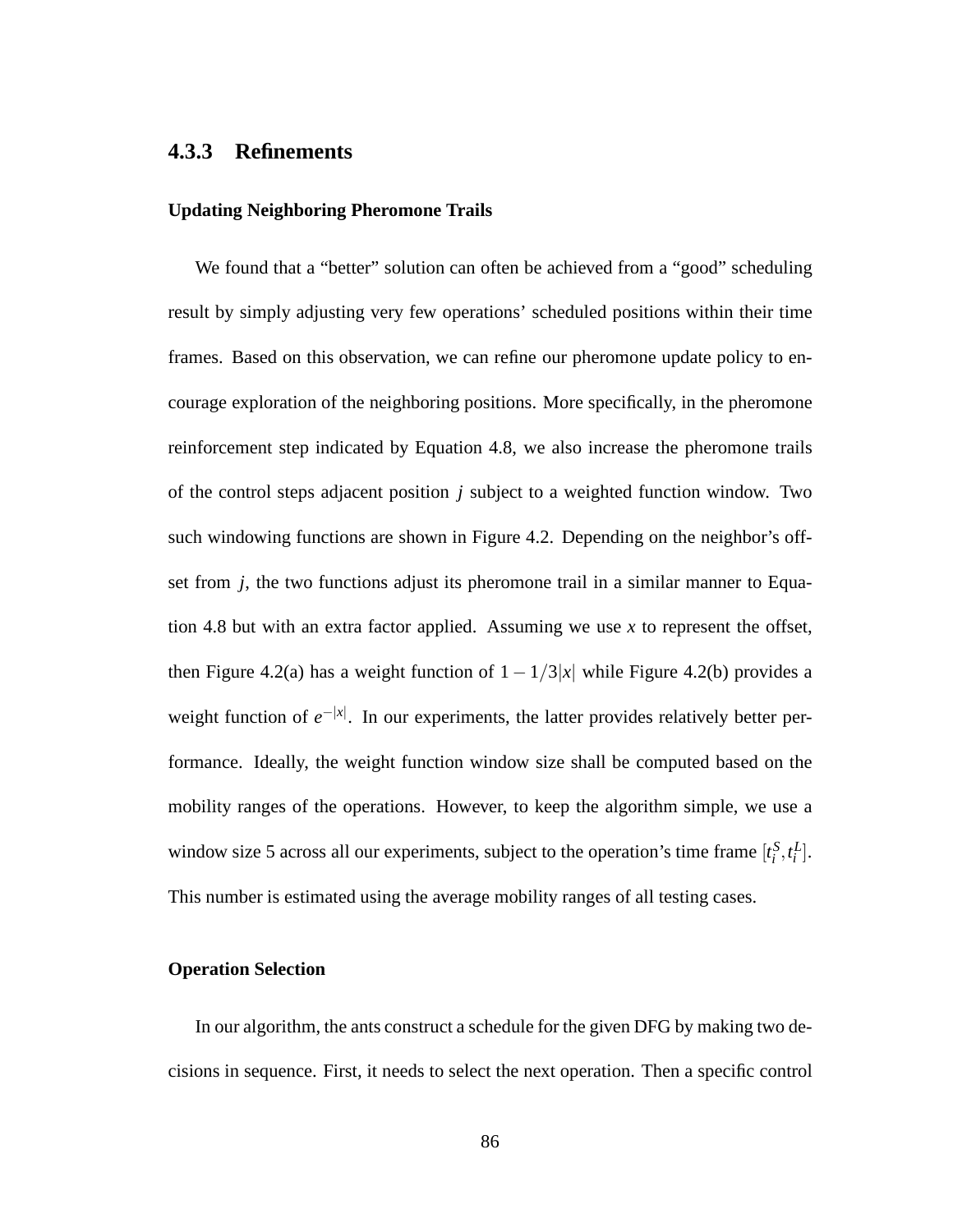

**Figure 4.2:** Pheromone update windows

step is determined for the selected operation. As discussed earlier, the simplest approach for selecting an operation is to randomly pick one amongst all the unscheduled operations. Though it is simple and computationally effective, it does not appreciate the information accumulated in the pheromone from the previous iterations; it also ignores the dynamic time frame information. One possible refinement is to make the selection probability proportional to the pheromone and inversely proportional to the size of the operation's time frame at that instance. More precisely, we pick the next operation *op<sup>i</sup>* probabilistically with the following equation:

$$
\mathsf{p}_{i} = \frac{\frac{\sum_{j} \tau_{ij}}{(t_{i}^{L} - t_{i}^{S} + 1)}}{\sum_{l} \frac{\sum_{k} \tau_{lk}}{(t_{l}^{L} - t_{l}^{S} + 1)}}
$$
(4.9)

Here the numerator can be viewed as the average pheromone value over all possible positions in the current time frame for operation  $op<sub>i</sub>$ . The denominator is a normalization factor to bring the result to be a valid probability value between 0 and 1. It is basically the addition of the average of pheromone for all the unscheduled operations *op<sup>l</sup>* . Notice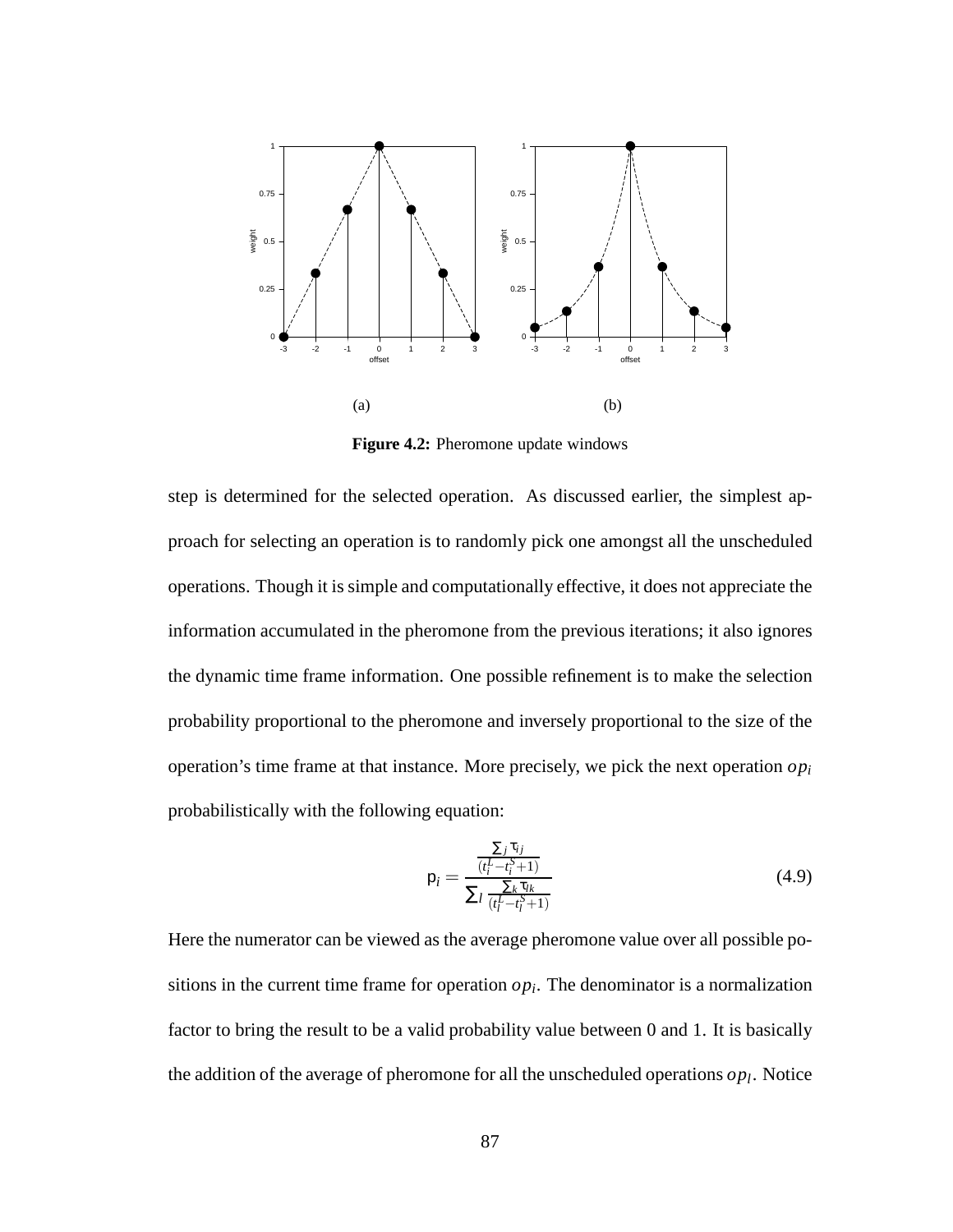that as the time frames of the operations change dynamically depending on the partial schedule, the average pheromone trail is not constant during the schedule construction process. In other words, we only consider a pheromone  $\tau_{ij}$  when  $t_i^S \leq j \leq t_i^L$ .

Intuitively, this formulation favors an operation with stronger pheromone and fewer possible scheduling alternatives. In the extreme case,  $t_i^L = t_i^S$ , which means operation  $op<sub>i</sub>$  is on the critical path, we will have only one choice for  $op<sub>i</sub>$ . If the pheromone for *op<sup>i</sup>* at this position happens to be very strong, we will have better chance to pick *op<sup>i</sup>* at the next step compared with other operations. Our experiments show that applying this operation selection policy makes the algorithm faster in identifying high quality results. Compared with the even possibility approach, there is an overhead to perform this operation selection policy. However, by making the selection more targeted, it allows us to reduce the overall iteration number of the algorithm thus the additional overhead is well worth it. In our experiments, we were able to reduce the total runtime by about 23% while achieving almost the same quality with our testing results by adopting this biased selection policy.

#### **4.3.4 Extensions**

Our proposed TCS algorithm applies the Ant Colony meta-heuristic at the high level. It poses little difficulty to extend it to handle different scheduling contexts. Most of the methods proposed previously for FDS can be readily implemented within our framework.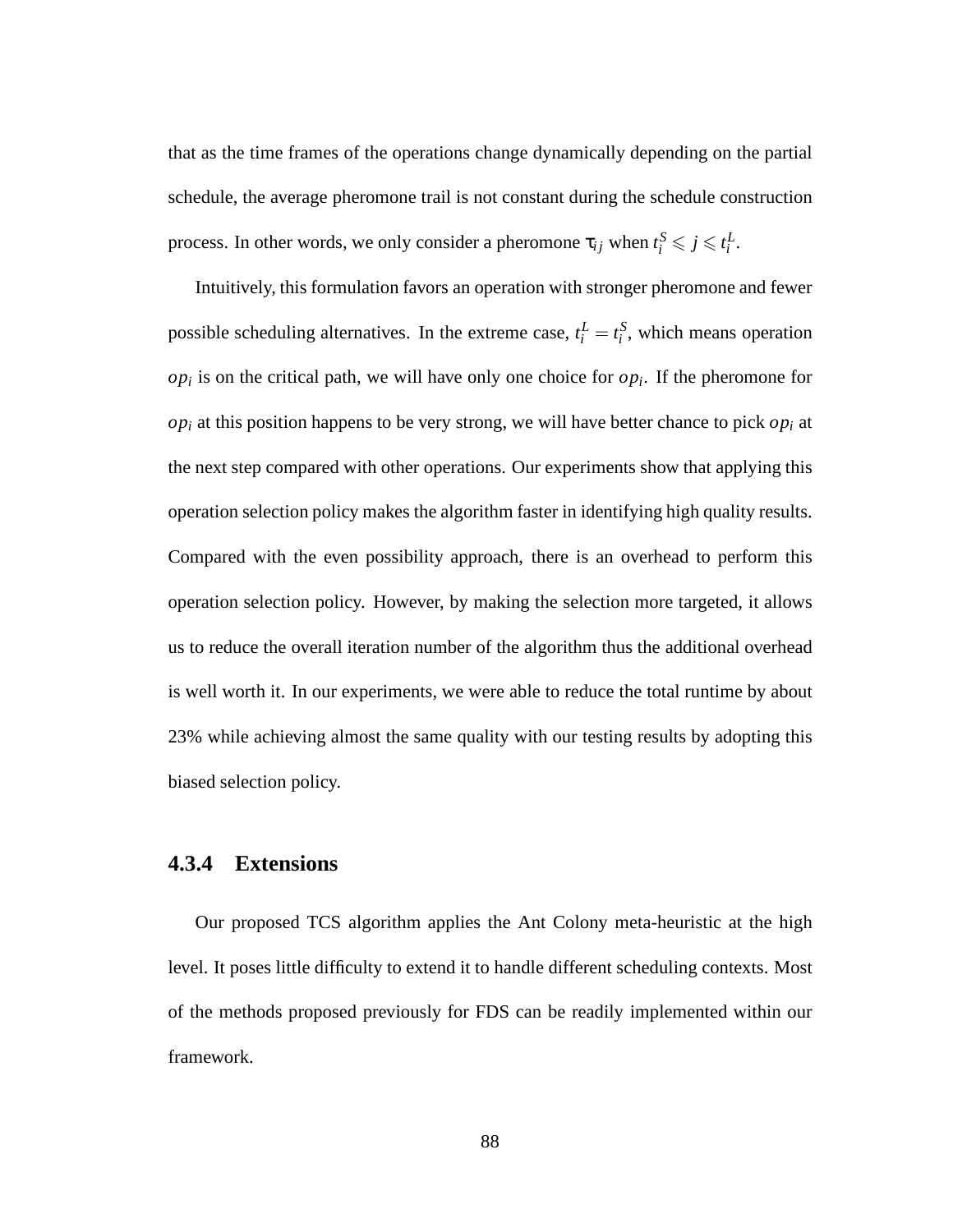#### **Resource Preference**

In our work, the target is to minimize the total count of resources needed. Accordingly, we use the inverse of this total count as the quality of the scheduling result. This quality measurement is further used to adjust the pheromone trails. However, in practice, we may have unbalanced hardware costs for different resource types. With this consideration, we might find that we prefer a schedule that requires 3 multipliers and 4 adders rather than one that needs 4 multipliers and 3 adders, even though both schedules have the same total number (7) of resources. This issue can be handled in our algorithm simply by introducing a cost factor  $c_k$  for each resource type and modifying the quality of the schedule to this weighted resource cost,

$$
Q_h = \sum_k (c_k r_k) \tag{4.10}
$$

By adjusting the  $c_k$  assigned to different resource types, we can control the preference in our schedule results.

#### **Multi-cycle Operation**

No change is needed for our algorithm to handle multi-cycle operation since it uses dynamically computed time frames. Also, as presented in Section 4.3.1, the distribution graph handles multi-cycle operations naturally.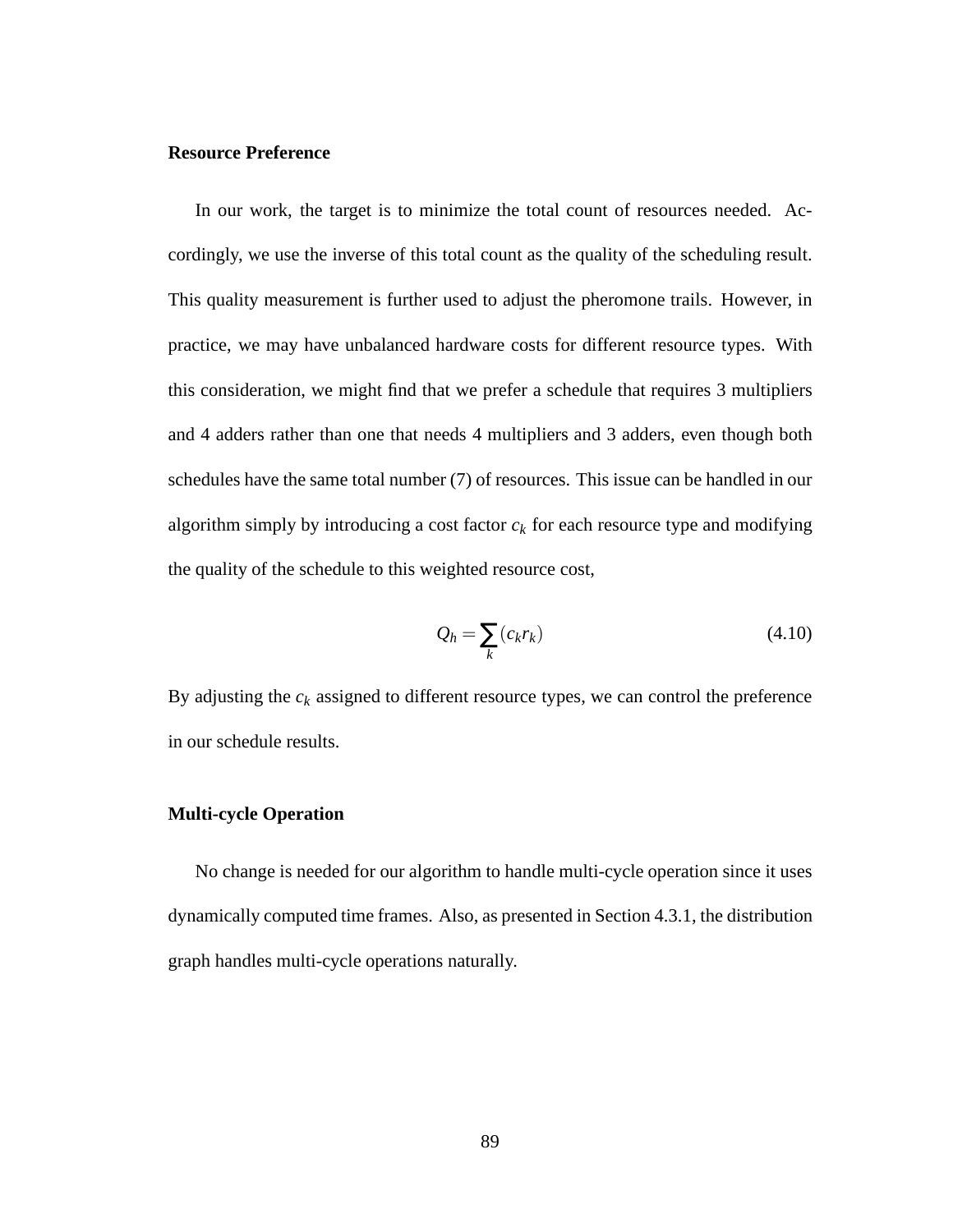#### **Mutually Exclusive Operations**

Mutually exclusive operations occur when operations are located in different branches of the program. This happens in *if-then-else* and *case* statements in high-level languages. With the proposed algorithm, we do not need to add any extra constraints for handling such operations; thus the approach proposed in [78] is still valid.

#### **Chained Operations**

When the total delay of consecutive operations is less than a clock cycle, it is possible to chain the operations during scheduling. The same techniques used in [78] can be directly applied within our approach, where chaining is handled by extending the ASAP and ALAP computation to obtain the time frames for the operations.

#### **Pipelining**

For pipelined resources, there exists additional parallelism provided by functional pipelining. Here optimizing an individual control step becomes inappropriate and limited. We have to consider scheduling optimization over groups of control steps. We can solve this by slicing and superimposing the distribution graph in a manner depending on the latency [78]. Again, this method can also be applied to extend our algorithm to handle the pipelined scenario.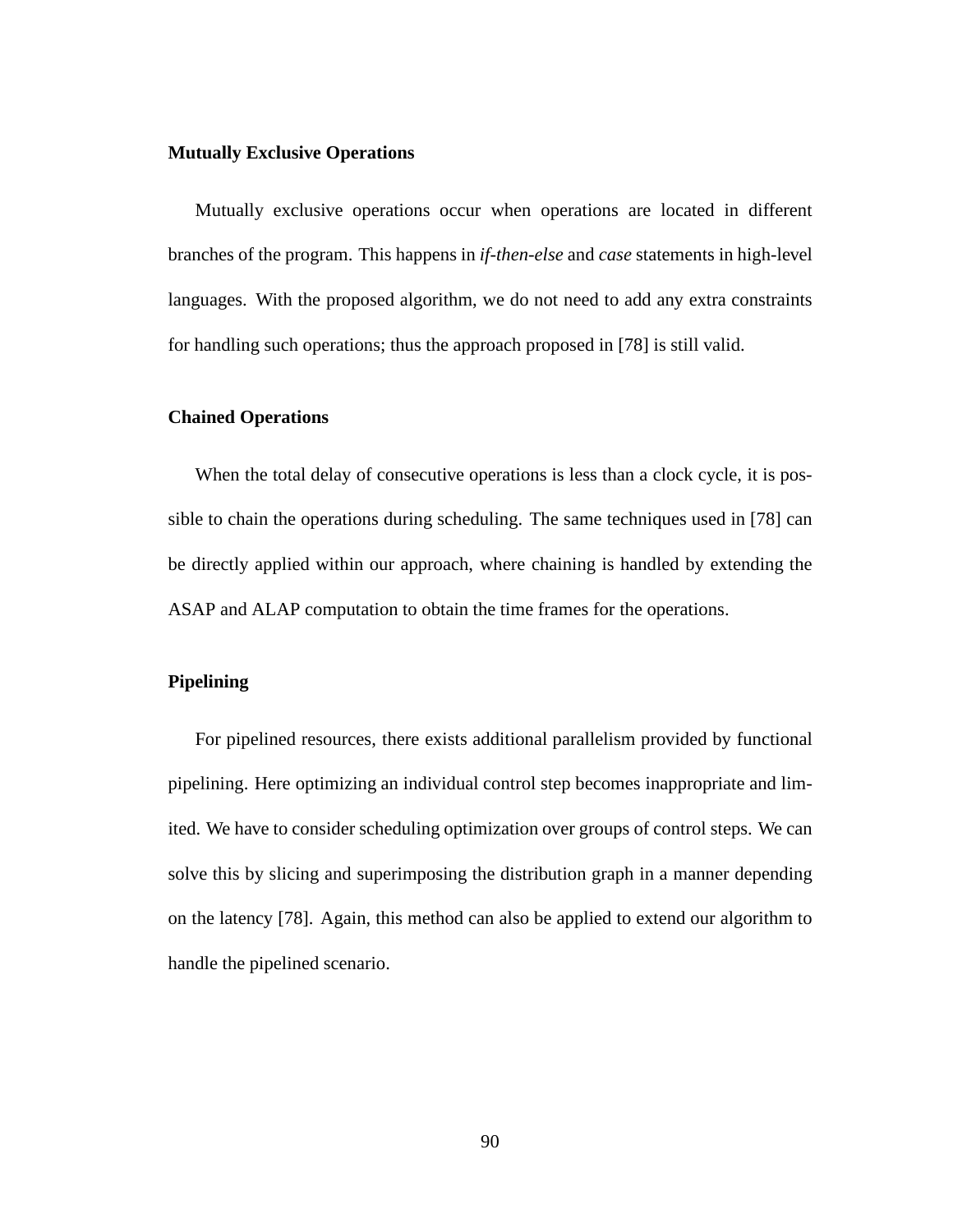# **4.3.5 Complexity Analysis**

As we can see, the construction of individual schedule by the ants, or the body of the inner loop in the proposed algorithm, is of the complexity  $O(n^2)$ , where *n* is the number of nodes in the DFG under consideration. Thus the total complexity of the algorithm is determined by the number of ants *m* and the iteration number *N*. Theoretically, the production of *m* and *N* shall be proportional to the production of *n* and the deadline *D*. In this case, we have a total complexity of  $O(Dn^3)$  which is the same as the unoptimized version of FDS. However, in practice, we found it is possible to fix *m* and *N* for a large range of applications (see Section 4.6). This means that in practical use the algorithm can be expected to work with  $O(n^2)$  complexity for most of the cases.

# **4.4 ACO for Resource Constrained Scheduling**

In this section, we present our algorithm of applying Ant System heuristic, or more specifically the MAX-MIN Ant System (MMAS) [92], for solving the operation scheduling problem under resource constraints.

## **4.4.1 List Scheduling**

List scheduling is a commonly used heuristic for solving a variety of scheduling problems. It is a generalization of the ASAP algorithm with the inclusion of resource constraints [57]. A list scheduler takes a data flow graph and a priority list of all the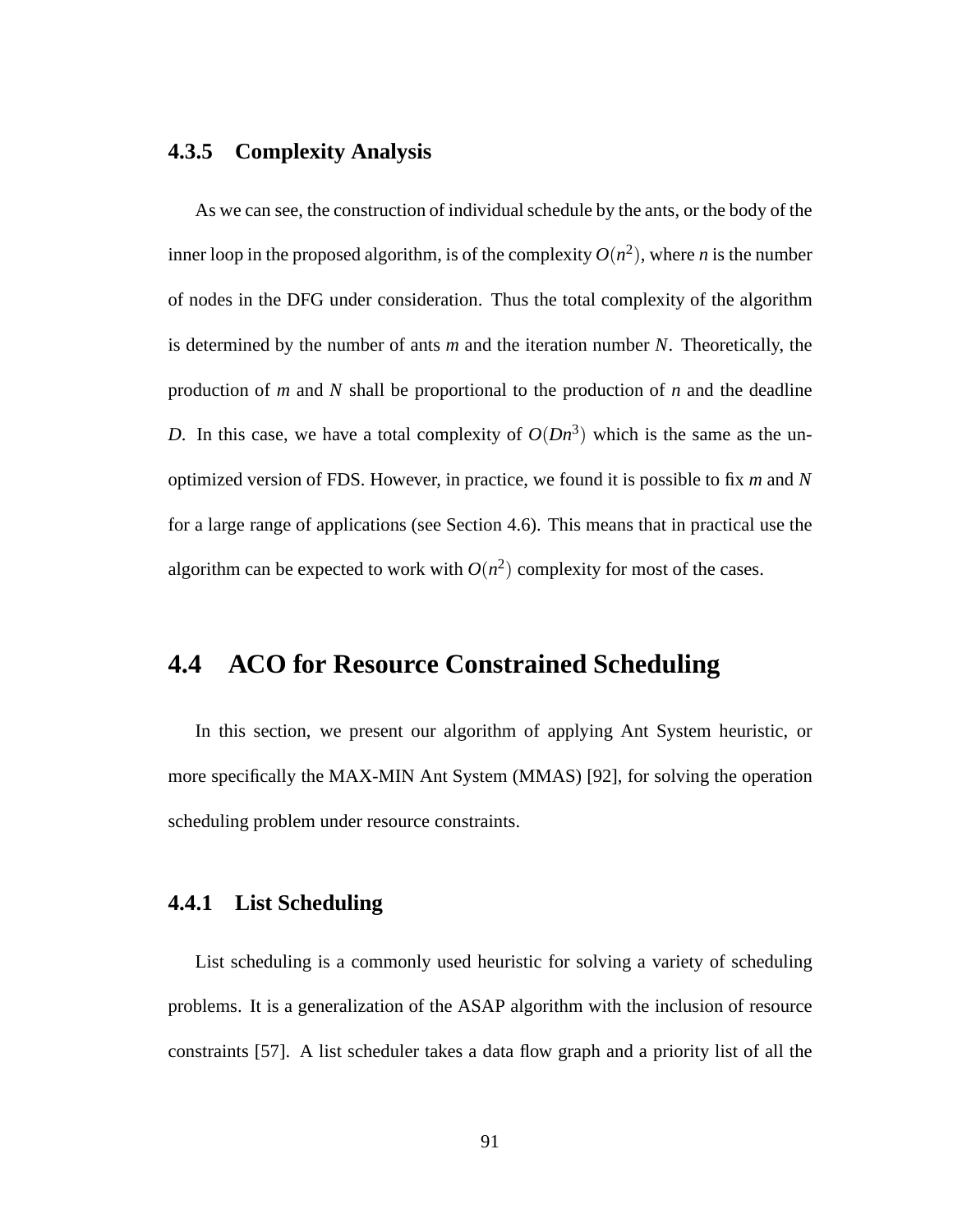nodes in the DFG as input. The list is sorted with decreasing magnitude of priority assigned to each of the operation. The list scheduler maintains a ready list, i.e. nodes whose predecessors have already been scheduled. In each iteration, the scheduler scans the priority list and operations with higher priority are scheduled first. Scheduling an operator to a control step makes its successor operations ready, which will be added to the ready list. This process is carried until all of the operations have been scheduled. When there exist more than one ready nodes sharing the same priority, ties are broken randomly. A pseudo code implementation of list scheduling is shown in Algorithm 4.

**procedure** ListScheduling(*G*,*R*, *L*) **input**: DFG *G*(*V*,*E*), resource set *R*, priority list *L* **output**: instruction schedule 1:  $cycle \leftarrow 0$ 2: *ReadyList* ← successors of *start* 3: **while** node *end* is not scheduled **do** 4: **for** *op* ∈ *ReadyList* in descending priority order **do** 5: **if** a resource exists for *op* to start **then** 6: schedule *op* at time *cycle* 7: **end if** 8: update *ReadyList* 9: **end for** 10:  $cycle \leftarrow cycle + 1$ 11: **end while** 12: return *cycle*

**Algorithm 4:** Resource-Constrained List Scheduling

It is easy to see that list scheduler always generates feasible schedule. Furthermore, it has been shown that a list scheduler is always capable of producing the optimal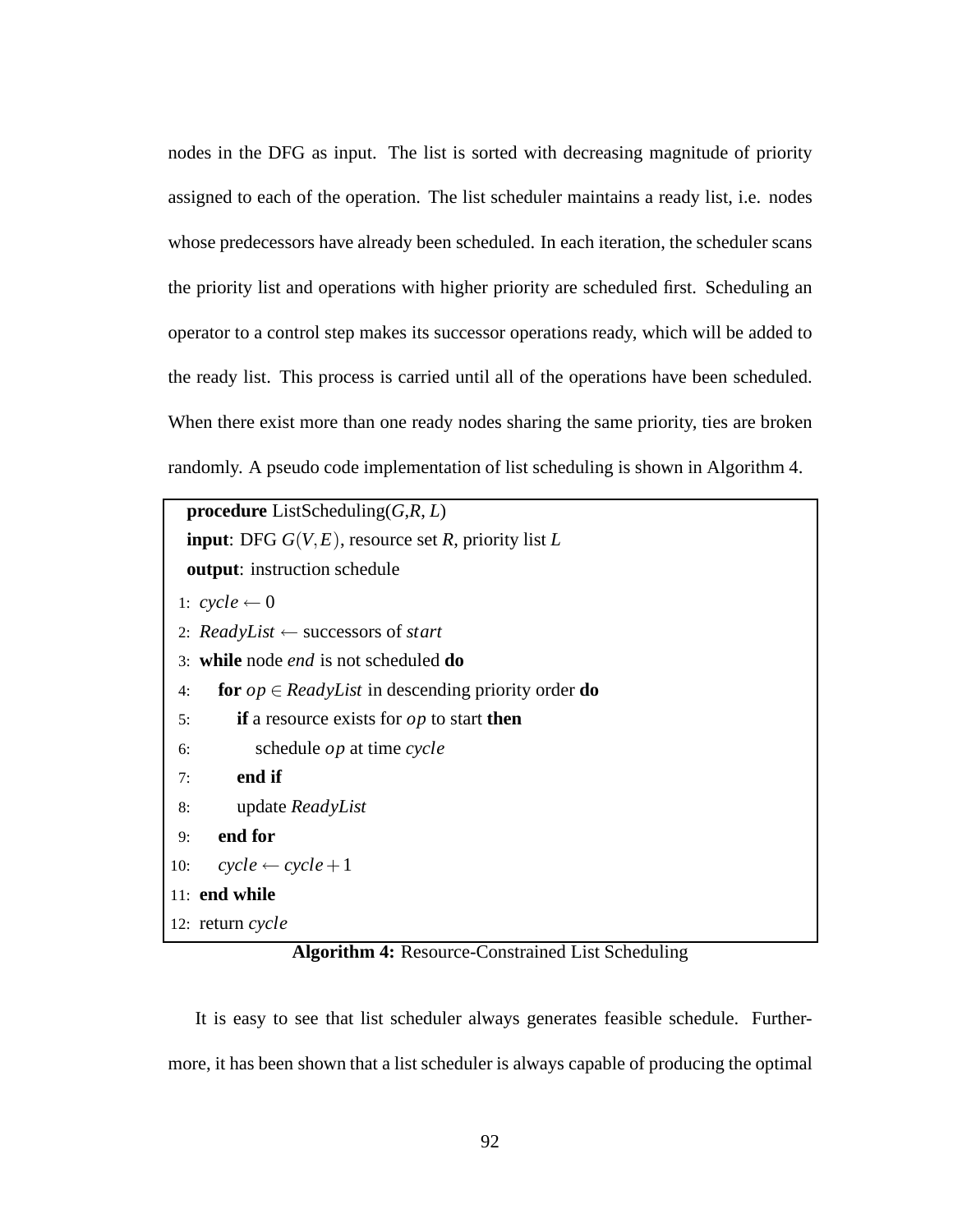schedule for resource-constrained instruction scheduling problem if we enumerate the topological permutations of the DFG nodes with the input priority list [57].

The success of the list scheduler is highly dependent on the priority function [93, 72] and the structure of the input application (DFG) [57]. One simple, commonly used priority function assigns the priority inversely proportional to the mobility, i.e., the greater the mobility the smaller the priority and vice-versa. This would ensure that operations with large mobility are deferred to later control steps because the number of control steps into which they could go is greater. Many other priority functions have been proposed [2, 57, 41, 8]. It is commonly agreed that there is no single good heuristic for prioritizing the DFG nodes across a range of applications. Our results in Section 4.6 confirm this.

#### **4.4.2 Algorithm Formulation**

Based on this observation, we address the RCS problem in a similar manner to the ACO meta heuristic framework used to solve the TCS problem. The key idea is to combine ACO meta-heuristic with the traditional list scheduling algorithm, and formulate the problem as an iterative searching process over the operation list space. Our proposed algorithm dynamically explores different priority functions based on the structure of the input application. This allows us to adaptively create a priority function that is suited to the application at hand.

Similar to the algorithm formulated for the TCS problem, each operation, or DFG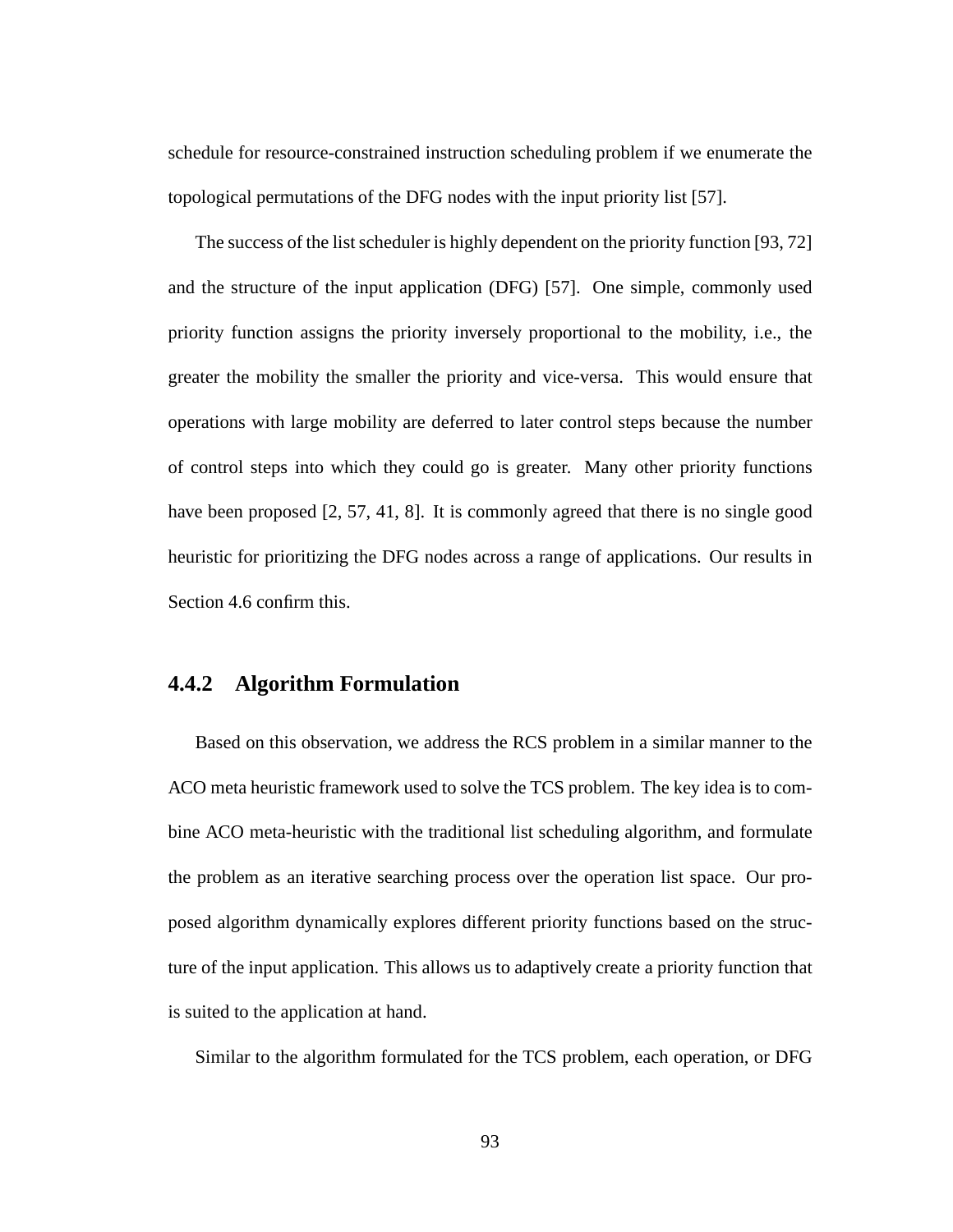node  $op_i$ , is associated with a set of pheromone trails  $\tau_{ij}$ . The difference is that now each trail indicates the global favorableness of assigning the *i*-th operation at the *j*-th position in the priority list, where  $j = 1, \ldots, n$ . Since it is valid for the operation to be assigned to any of the position in the priority list, each pheromone trail will be valid. This is different from the timing-constrained formulation where some trails are fixed to be zero based on the allowed time frames of the operations. Initially,  $\tau_{ij}$  is set with some fixed value  $\tau_0$ .

A pseudo code implementation of our RCS algorithm using MMAS is shown as Algorithm 5, where the pheromone bounding step is indicated as step 12. For each iteration, *m* ants are released and each starts to construct an individual priority list by filling the list with one operation per step. Every ant will have memory about the operations it has already selected in order to guarantee the validity of the constructed list. Upon starting step *j*, the ant has already selected *j* −1 operations of the DFG. To fill the *j*-th position of the list, the ant chooses the next operation  $op<sub>i</sub>$  probabilistically according to:

$$
\mathsf{p}_{ij} = \begin{cases}\n\frac{\tau_{ij}(t)^{\alpha} \cdot \mathsf{n}_{ij}^{\beta}}{\Sigma_k(\tau_{kj}^{\alpha}(t) \cdot \mathsf{n}_{kj}^{\beta})} & \text{if } op_k \text{ is not scheduled yet} \\
0 & \text{otherwise}\n\end{cases}
$$
\n(4.11)

where the eligible operations  $op_k$  are those yet to be scheduled. Again,  $\eta_{ik}$  is a local heuristic for selecting operation  $\partial p_k$ , and α and β are parameters to control the relative influence of the distributed global heuristic  $\tau_{ik}$  and local heuristic  $\eta_{ik}$ .

The local heuristic η gives the local favorableness of scheduling the *i*-th operation at the *j*-th position of the priority list. In our work, we experimented with different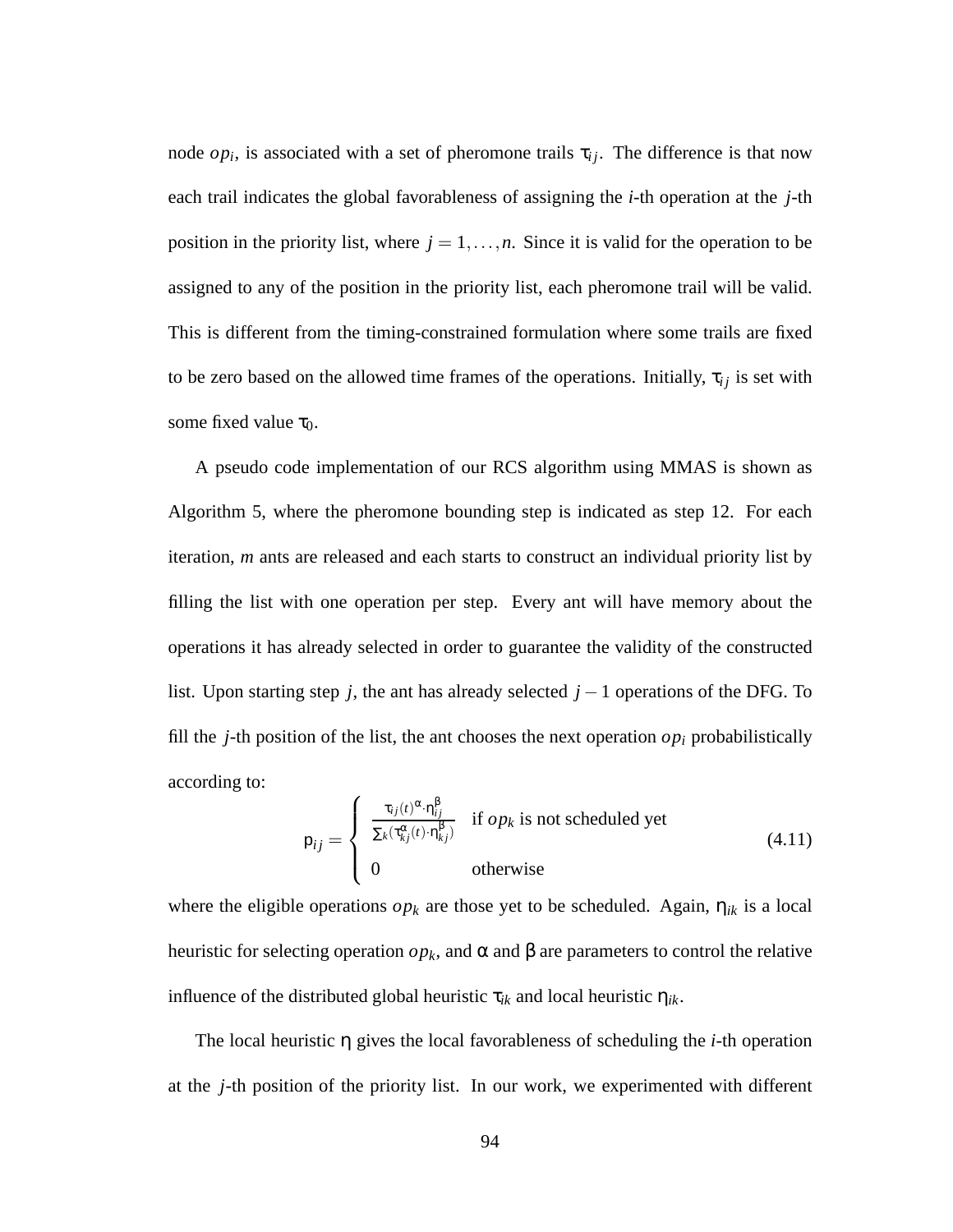well-known heuristics [72] proposed for operation scheduling.

- 1. *Operation Mobility* (OM): The mobility of an operation gives the range for scheduling the operation. It is computed as the difference between ALAP and ASAP results. The smaller the mobility, the more urgent the scheduling of the operation is. When the mobility is zero, the operation is on the critical path.
- 2. *Operation Depth* (OD): Operation depth is the length of the longest path in the DFG from the operation to the sink. It is an obvious measure for the priority of an operation as it gives number of operations we must pass.
- 3. *Latency Weighted Operation Depth* (LWOD): LWOD is computed in a similar manner as OD, except that the nodes along the path are weighted using their operation latencies.
- 4. *Successor Number* (SN): The motivation of using the number of successors is the hope that scheduling a node with more successors has a higher possibility of making other nodes in the DFG free, thus increasing the number of possible operations to choose from later on.

The second stage of the algorithm, i.e. the result quality assessment and pheromone trail updating, proceeds similarly as the timing constrained algorithm discussed previously. The only exception is that now the quality  $Q_h$  in Equation 4.8 is replaced by the total latency  $L_h$  of the generated scheduling result.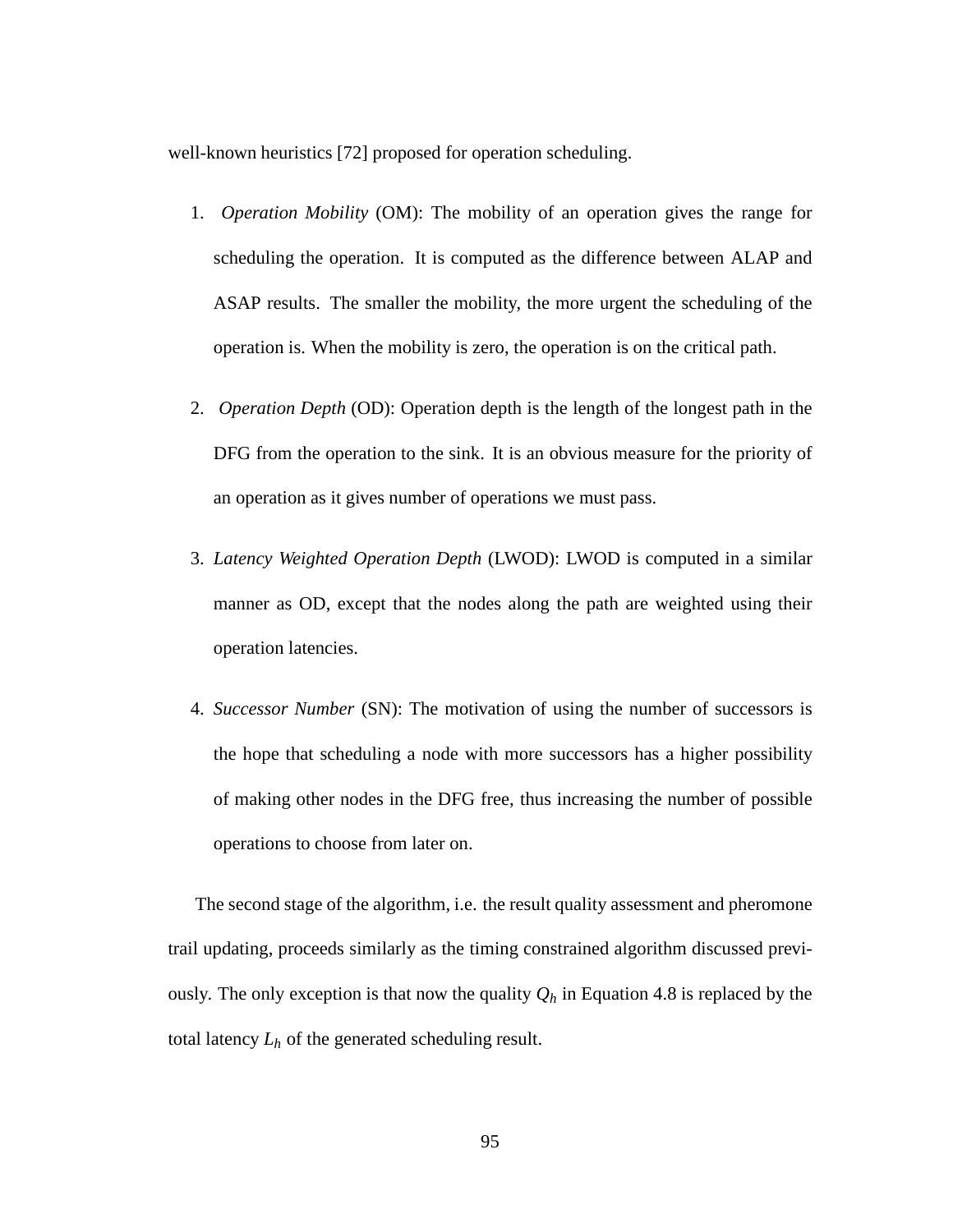**procedure** MaxMinAntSchedulingRCS(*G*,*R*)

**input**: DFG *G*(*V*,*E*), resource set *R*

**output**: operation schedule

1: initialize parameter ρ, τ*i j*, *pbest*, τ*max*, τ*min*

2: construct *m* ants

```
3: BestSolution ← φ
```
4: **while** ending condition is not met **do**

```
5: for i = 0 to m do
```
6: *ant*(*i*) constructs a list *L*(*i*) of nodes using τ and η

7:  $Q_i = \text{ListScheduling}(G, R, L(i))$ 

8: **if** *Q<sup>i</sup>* is better than that of *BestSolution* **then**

```
9: BestSolution \leftarrow L(i)
```

```
10: end if
```

```
11: end for
```
- 12: update τ*max* and τ*min* based on Equation (2.3) and (2.4)
- 13: **update** η **if needed**
- 14: update  $\tau_{ij}$  based on (4.7)
- 15: **end while**

```
16: return BestSolution
```
**Algorithm 5:** MMAS for Resource-Constrained Scheduling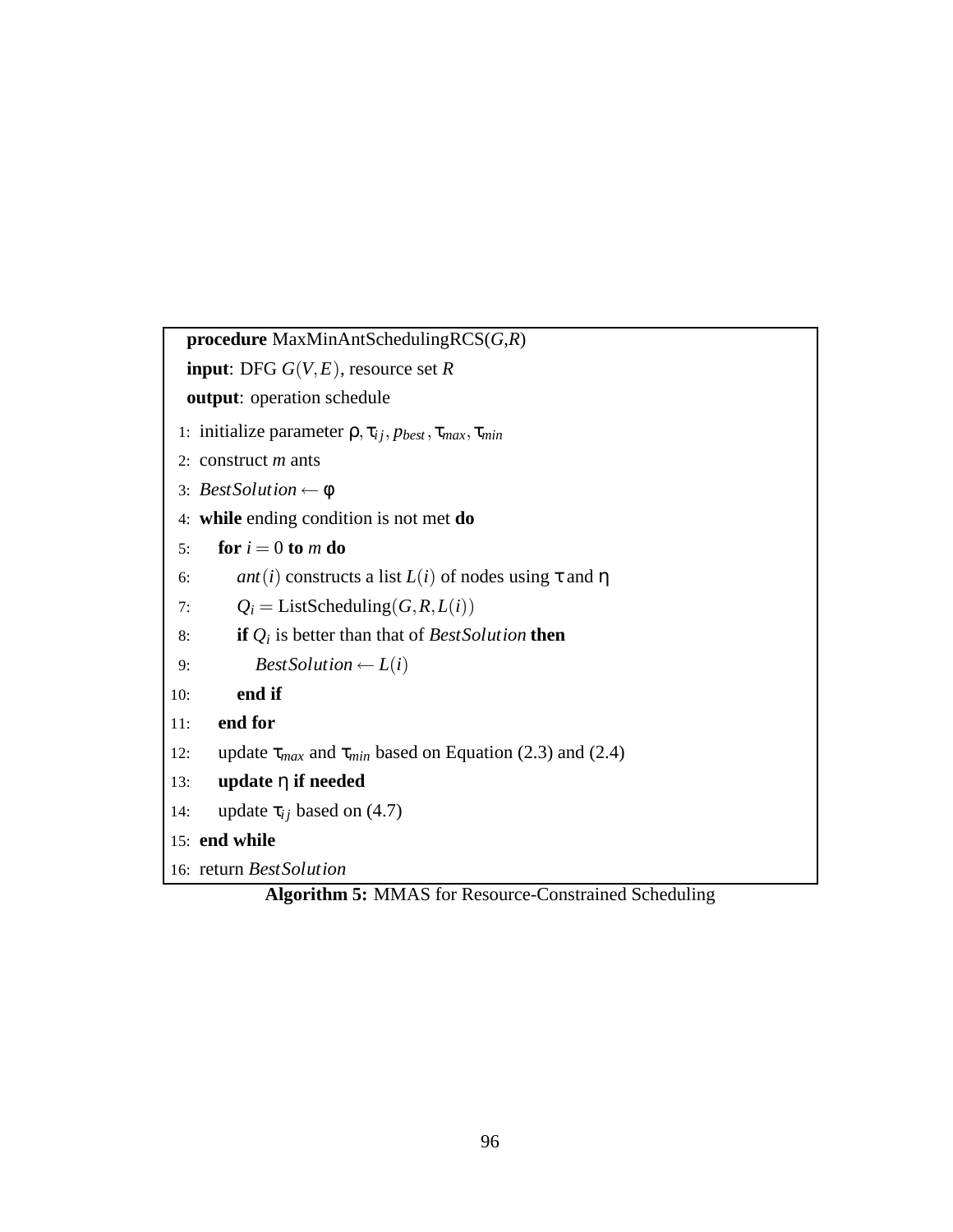### **4.4.3 Refinements**

#### **Dynamic Local Heuristics**

One important difference between our algorithm and other Ant System algorithms is that we use a dynamic local heuristic in the resource constrained scheduling process. It is indicated by step 13 in Algorithm 5. This technique allows better local guidance to the ants for making the selection in the next iteration. We will illustrate this feature with the use of the operation mobility heuristic.

Typically, the mobility of an operation is computed by using ALAP and ASAP results. One important input parameter in computing the ALAP result is the estimated scheduling deadline. This deadline is usually obtained from system specifications or other quick heuristic methods such as a list scheduler. It is clear that more accurate deadline estimation will yield tighter mobility range thus better local guidance.

Based on the above observation, we use dynamically computed mobility as the local heuristic in our algorithm. As the algorithm proceeds, whenever a better schedule is achieved, we use the newly obtained scheduling length as the deadline for computing the ALAP result for the next iteration. That is, for iteration *t*, the local heuristic for operation *i* is computed as (see section 2.5 for definitions for  $f$  and  $S^{gb}$ ):

$$
\eta_i(t) = \frac{1}{ALAP(f(S^{gb}(t-1)), i) - ASAP(i) + 1}
$$
(4.12)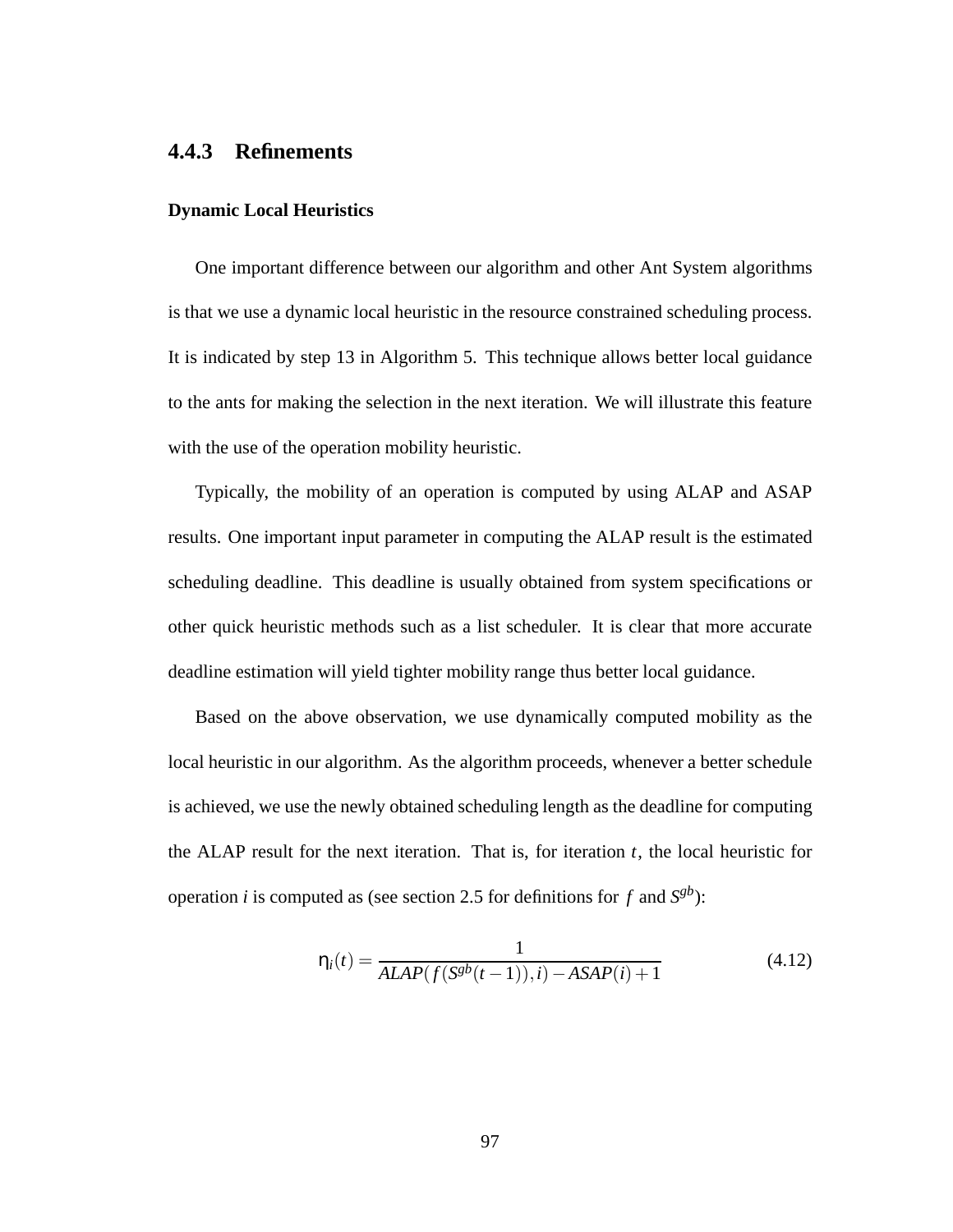#### **Topologically Sorted Lists**

In the above algorithm, the ants construct a priority list using the same traversing method that is used in the TSP formulation  $[28]$ . In fact, this turns out to be a naïve way. To illustrate this, one just need to notice that it will yield a search space of totally *n*! possible lists, which is simply all the permutations of *n* operations. However, we know that the resultant schedules of the list scheduler are only a small portion of these lists. More precisely, they are all the possible permutations of the operations that are topologically sorted based on the dependency constraints imposed by the DFG. By leveraging this application dependent feature, it is possible for us to greatly reduce the search space. For instance, using this technique on a simple 11 node example [72] reduces the possible number of orderings from 11! to 59400, or 0.15%. Though it quickly becomes prohibitive to precisely compute such reduction for more complex graphs<sup>1</sup>, it is generally significant. By adopting this technique, in the final version of our algorithm, the ant traverses the DFG in a similar manner to the list scheduling process and fills operation list one by one. At each step, the ant will select an operation based on Equation 4.11 but only from all the ready operations, that is, from all the operations whose predecessors have all been scheduled.

<sup>&</sup>lt;sup>1</sup>We tried to compute the search space reduction for Figure 4.5 using GenLE [81]. It failed to produce any result within 100 computer hours.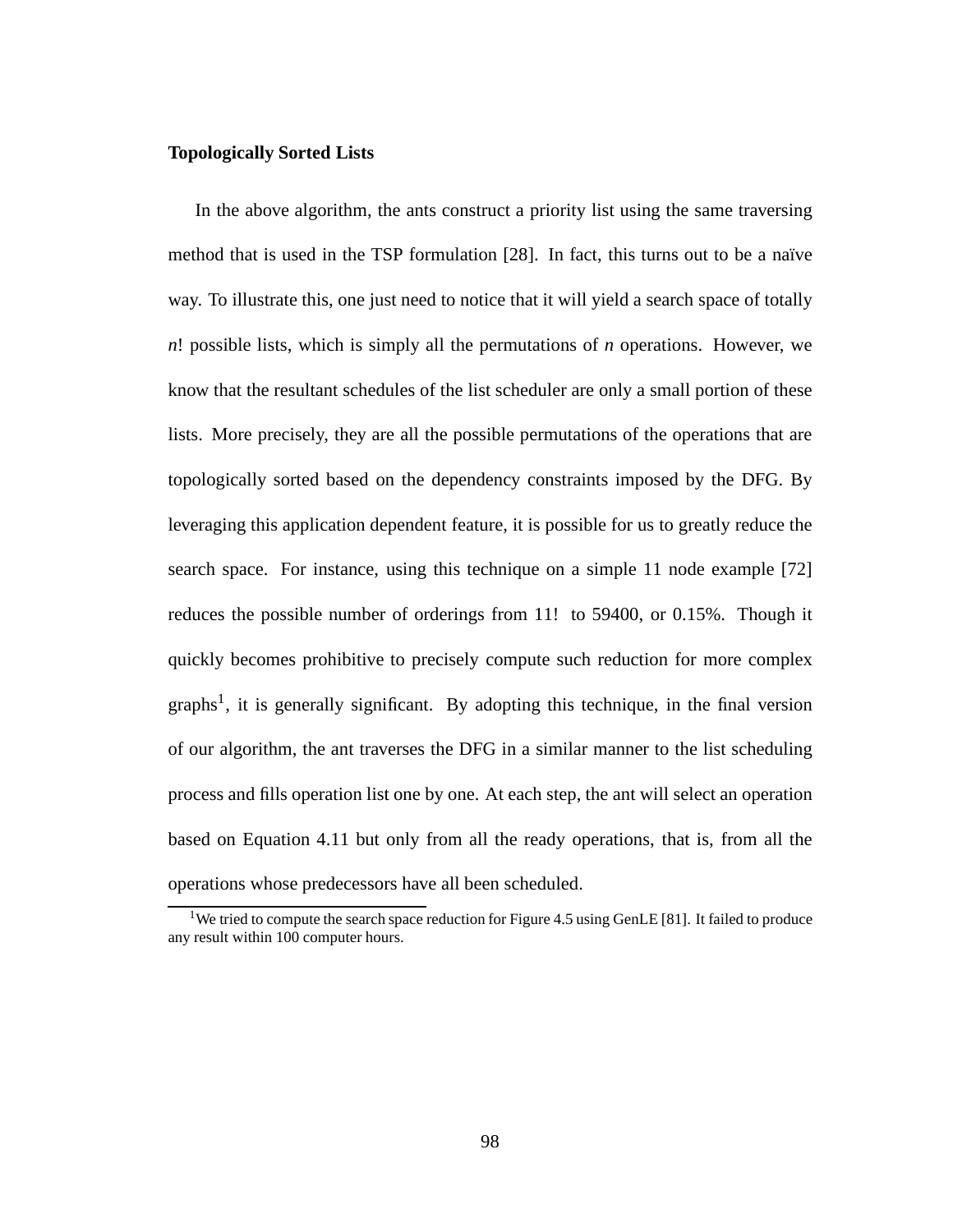## **4.4.4 Extensions**

So far, our discussion on the operation scheduling problems has been limited to the the *homogeneous* case. In other words, each operation is mapped to a unique resource type, though a resource type might be able to handle different operations. In practice, this means that a *resource allocation* step needs to precede the operation scheduling process. We often need to handle the *heterogeneous* case, where one operation can be executed with different resource types. For example, a system might have two different realizations of multiplier, one is faster but more expensive while the other is slower but cheaper. Both are capable of executing a multiplication operation. Our challenge is to determine how to effectively use the resources to achieve the best time performance. In this situation, separating the resource allocation step from operation scheduling may be not a favorable approach, as the prior step could greatly limit the optimization opportunity for operation scheduling. This motivates us to consider the resource allocation issue within the operation scheduling problem.

It is possible to address this problem using ILP by extending the ILP formulation for the homogenous case. The basic idea is to introduce a new set of parameters *mik* which can take value 0 or 1, and describe the compatibility between operation  $op_i$  and resource type *k*. A set of new constraints are needed to make sure that only one type of resources among all those that are capable of processing *op<sup>i</sup>* is used, i.e.

$$
\sum_{k} m_{ik} = 1 \qquad \text{where } i = 1, \dots, n \tag{4.13}
$$

We can see it makes the ILP problem even more intractable.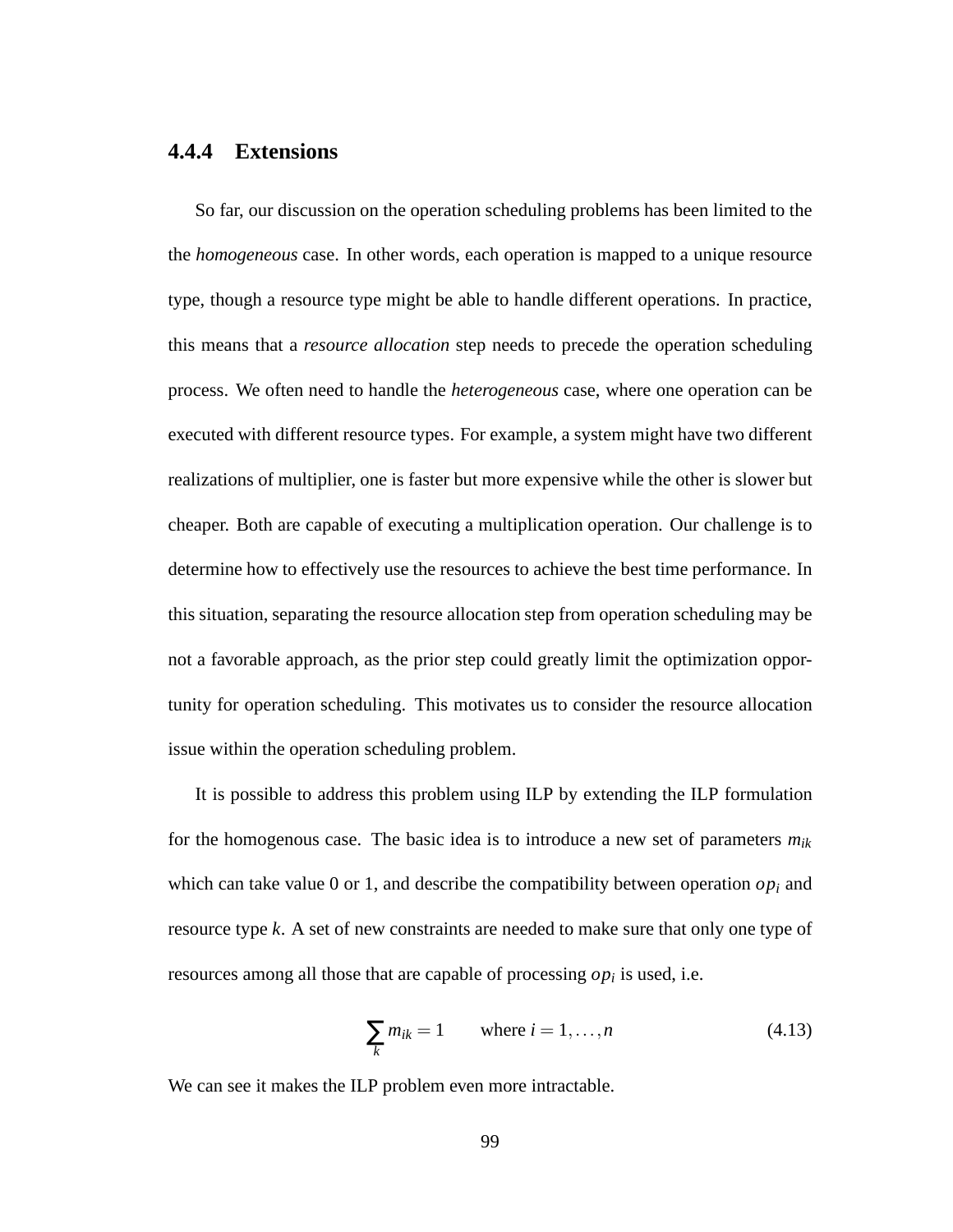However, this extra difficulty does not block the list scheduler or the proposed MMAS approach from working. The basic algorithm could be carried out with almost no changes except for the list construction. The major problem is, when there exists alternative resource types for one specific operation, estimating a certain attribute of the operation becomes more challenging. For example, with different execution delay on capable resource types, the mobility of the operation is variable. This has been studied in previous research, e.g. [94], where the average latency over a set of heterogenous resources is used to carry the scheduling task. In our work, we simply take the pessimistic approach by applying the longest execution latency amongst the alternative resources in computing such attributes. With this extension, our algorithm can be applied to heterogenous cases.

### **4.4.5 Complexity Analysis**

List scheduling is a two step process. In the first step, a priority list is built. The second step takes *n* steps to solve the scheduling problem since it is a constructive method without backtracking. For different heuristics, the complexity of the first step is different. When operation mobility, operation depth and latency weight operation depth are used, it takes  $O(n^2)$  steps to build the priority list since a depth-first or breadth-first graph transversal is involved. When the successor node number is adopted as the list construction heuristic, it only takes *n* steps. Thus the complexities for these methods are  $O(n^2)$  or  $O(n)$  respectively.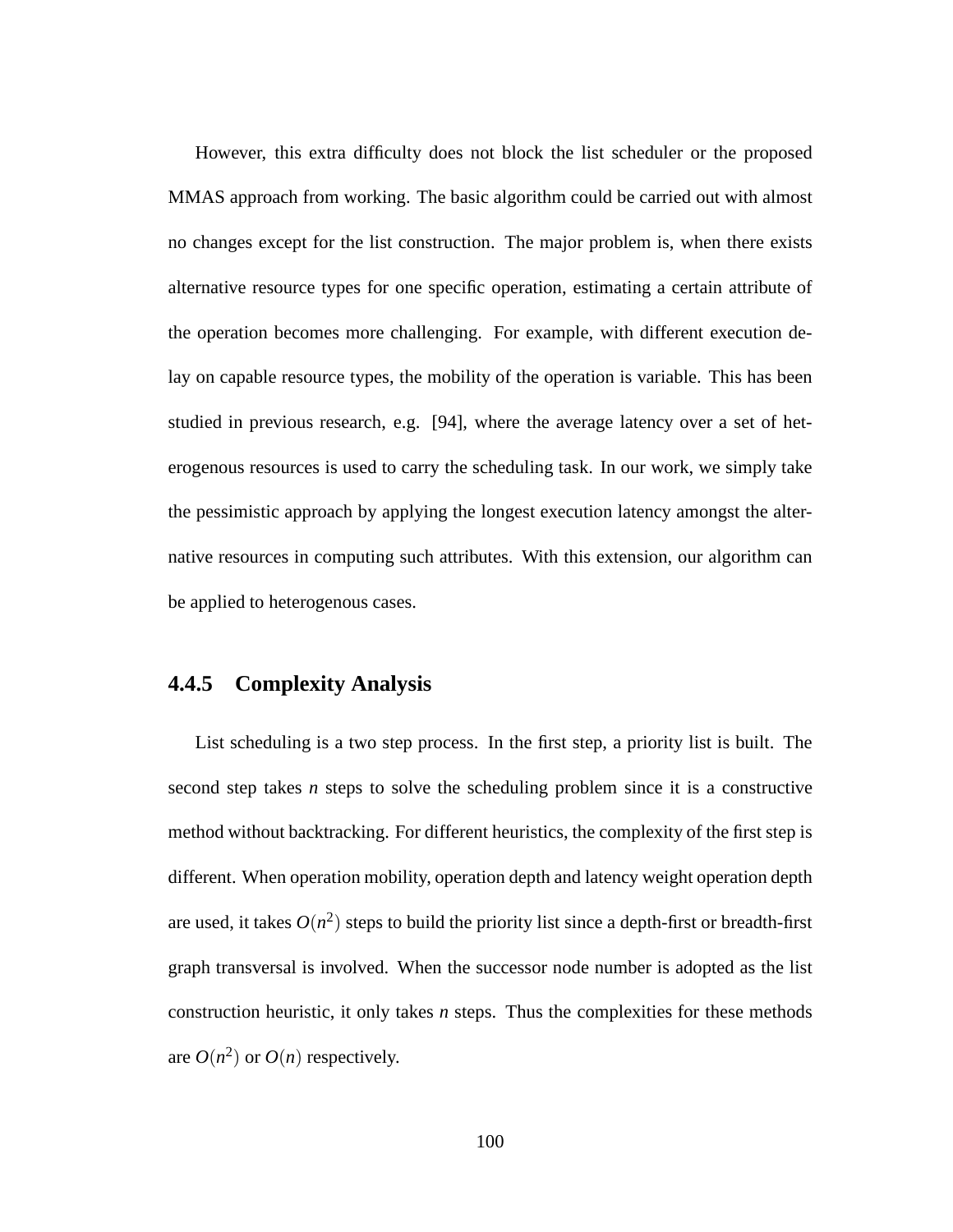The force-directed resource constrained scheduling method is different. Though it is also a constructive method without backtracking, we need to compute the force of each operation at every step since the total latency is dynamically increased based on whether there is enough resources to handle the ready operations. Thus the FDS method has  $O(n^3)$  complexity.

The complexity of the proposed MMAS solution is determined mainly by the complexity of constructing individual scheduling solutions, the number of ants *m* and the total iteration *N* in every run. In order to generate a schedule solution, each ant needs to first loop through *n* operations and for each operation determine its location, which has a complexity of  $O(n)$ . This list is then provided to a list scheduler with a complexity of  $O(n)$  or  $O(n^2)$ . This makes overall complexity  $O(n^2)$ . Obviously, if *mN* is proportional to *n*, we will have one order higher complexity than the corresponding list scheduling approach. However, based on our experience, it is possible to fix such factor for a large set of practical cases so that the complexity of the MMAS solution is the same as the list scheduling approach.

# **4.5 ExpressDFG Benchmarks**

In order to test and evaluate our algorithms, we have constructed a comprehensive set of benchmarks named as*ExpressDFG*. These benchmarks are taken from one of two sources:

• Popular benchmarks used in previous literature;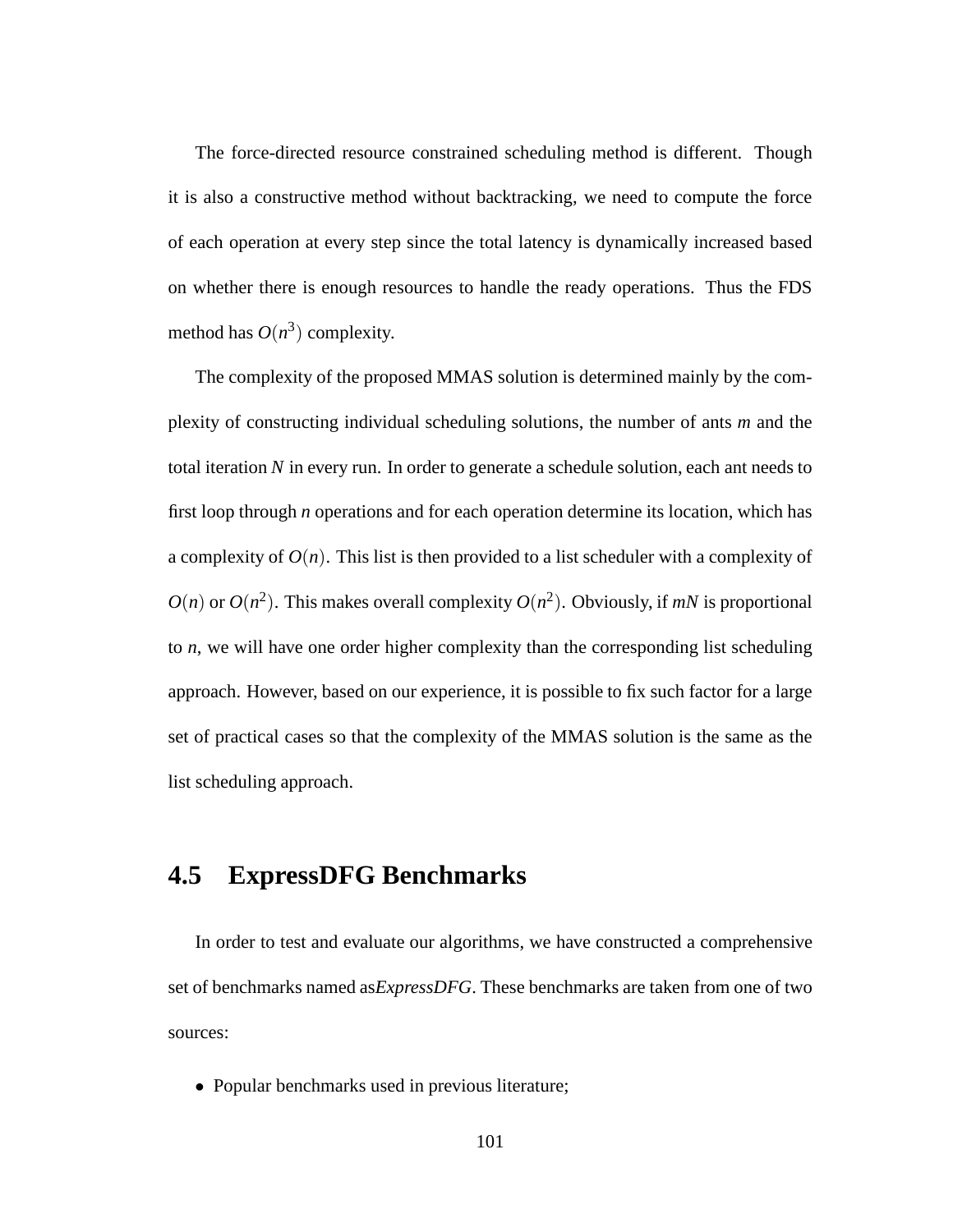• Real-life examples generated and selected from the MediaBench suite [59].

The benefit of having classic samples is that they provide a direct comparison between results generated by our algorithm and that from previously published methods. This is especially helpful when some of the benchmarks have known optimal solutions. In our final testing benchmark set, seven samples widely used in operation scheduling studies are included. These samples focus mainly on frequently used numeric calculations performed by different applications. They are:

- 1. ARF: an implementation of an *Auto Regression Filter*.
- 2. EWF: an implementation of an *Elliptic Wave Filter*.
- 3. FIR1 and FIR2: two versions of a *Finite Impulse Response Filter)*.
- 4. COSINE1 and COSINE2: two implementations for a one dimensional 8-point fast discrete cosine transform, where COSINE1 assumes constant coefficients while the coefficients in COSINE2 are given as inputs.
- 5. HAL: an iterative solution of a second order differential equation. This perhaps is the most popularly used example in text books which originally appeared in [78].

However, these samples are typically small to medium in size, and are considered somewhat old. To be representative, it is necessary to create a more comprehensive set with benchmarks of different sizes and complexities. Such benchmarks shall aim to:

• Provide real-life testing cases from real-life applications;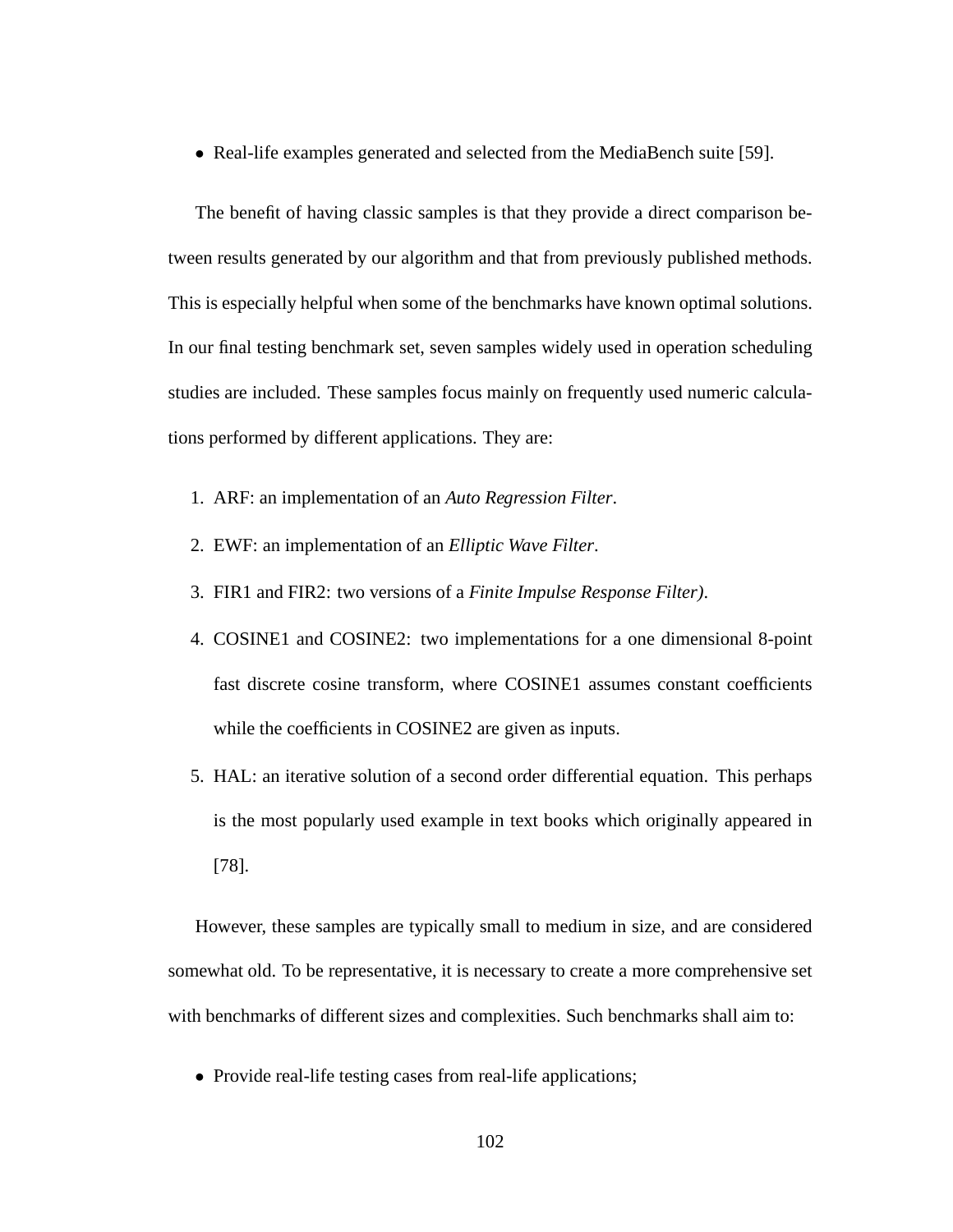- Provide more up-to-date testing cases from modern applications;
- Provide challenging samples for operation scheduling algorithms with regards to larger number of operations, higher level of parallelism and data dependency;
- Provide a wide range of synthesis problems to test the algorithms' scalability;

For this purpose, we have investigated the MediaBench suite, which contains a wide range of complete applications for image processing, communications and DSP applications. We analyzed these applications using the SUIF [4] and Machine SUIF [89] tools, and over 14,000 DFGs were extracted as preliminary candidates for our benchmark set. After careful study, thirteen DFG samples were selected from four MediaBench applications. These applications are:

- **JPEG** JPEG is a lossy compression technique for digital images.The *cjpeg* application performs compression, while the *djpeg* application decompresses the JPEG image.
- **MPEG2** MPEG2 is a digital video compression standard, commonly used for high quality video compression including DVD compression. The *mpeg2enc* application encodes the video, while the *mpeg2dec* application decodes the video.
- **EPIC** EPIC stands for Efficient Pyramid Image Coder and is another image compression utility.
- **MESA** The Mesa project is a software 3-D graphics package. The primary application that we were concerned with was the *texgen* utility, which generates a texture mapped version of the Utah teapot.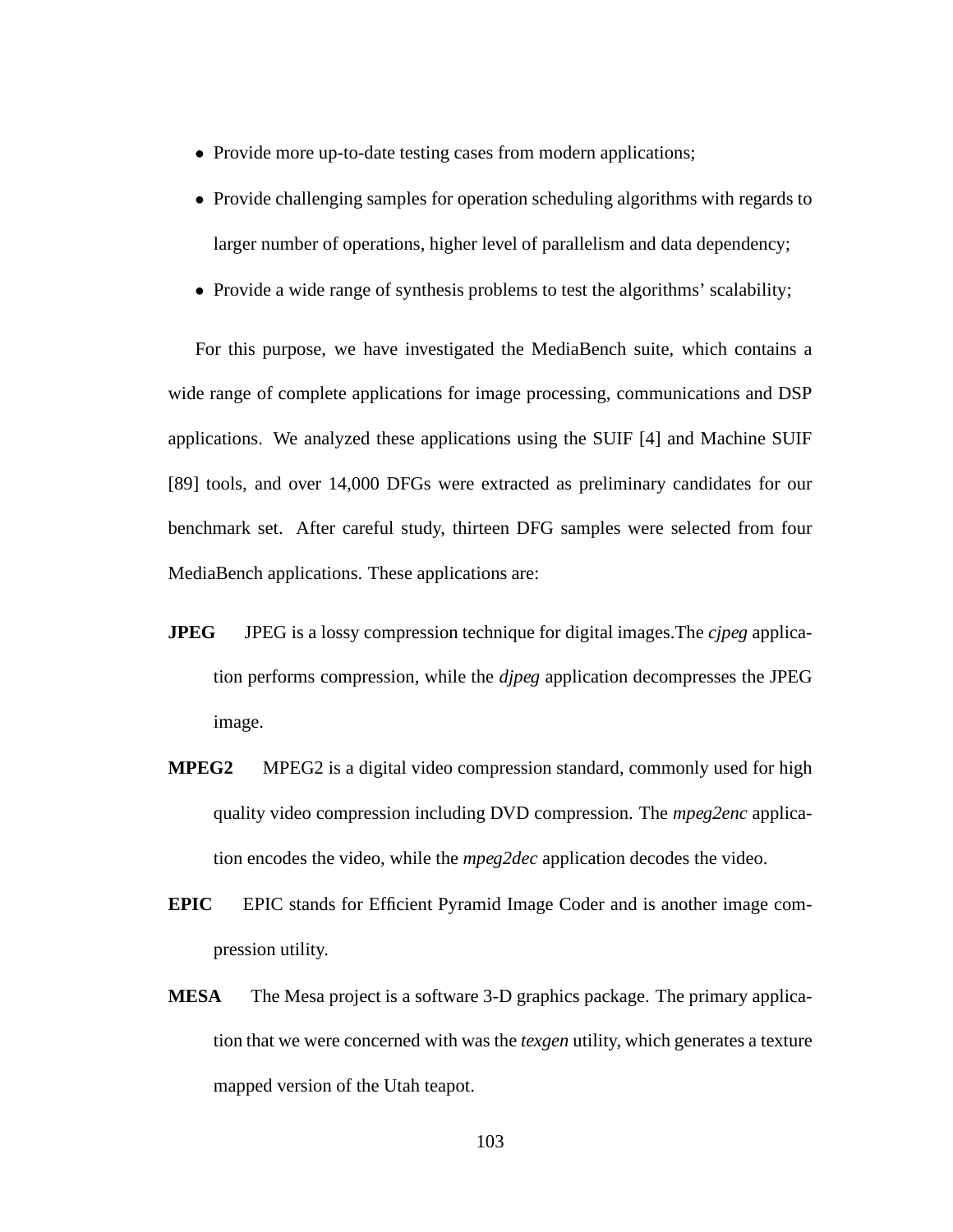From the JPEG project, four basic blocks were selected. The first came from the *write bmp header* function. The basic block was selected for its high level of parallelism. The second basic block came from the *h2v2 smooth downsample* function. This function has 51 nodes for only one store operation at the end. The store is dependent on all but two of the operations, making it an interesting problem for scheduling. The third basic block was selected from the *jpeg fdct islow* function. The function performs an integer forward discrete cosine transform (DCT) using a slow-but-accurate algorithm and was chosen for its popularity amongst DSP applications. The final block was selected from the *jpeg idct ifast* function. Like the forward DCT, this was selected for its commonality. However, this implementation is a fast, and much less accurate, version of the inverse DCT.

Two basic blocks were selected from the MPEG section. The first came from the *idctcol* function in the *mpeg2dec* application. The function implements another version of the inverse DCT algorithm. In this case, the function is part of a 2-D inverse DCT, while the inverse DCT from the JPEG application is only 1-D. The large size of the DFG and complicated dependency structure provide a good test for scheduling algorithm. The second comes from the *motion vectors* function in the *mpeg2enc* function. The basic block only contains 42 nodes and 38 edges, making it one of the smaller blocks selected from MediaBench, ensuring that the benchmark suite provides a wide range of synthesis problems to test scalability.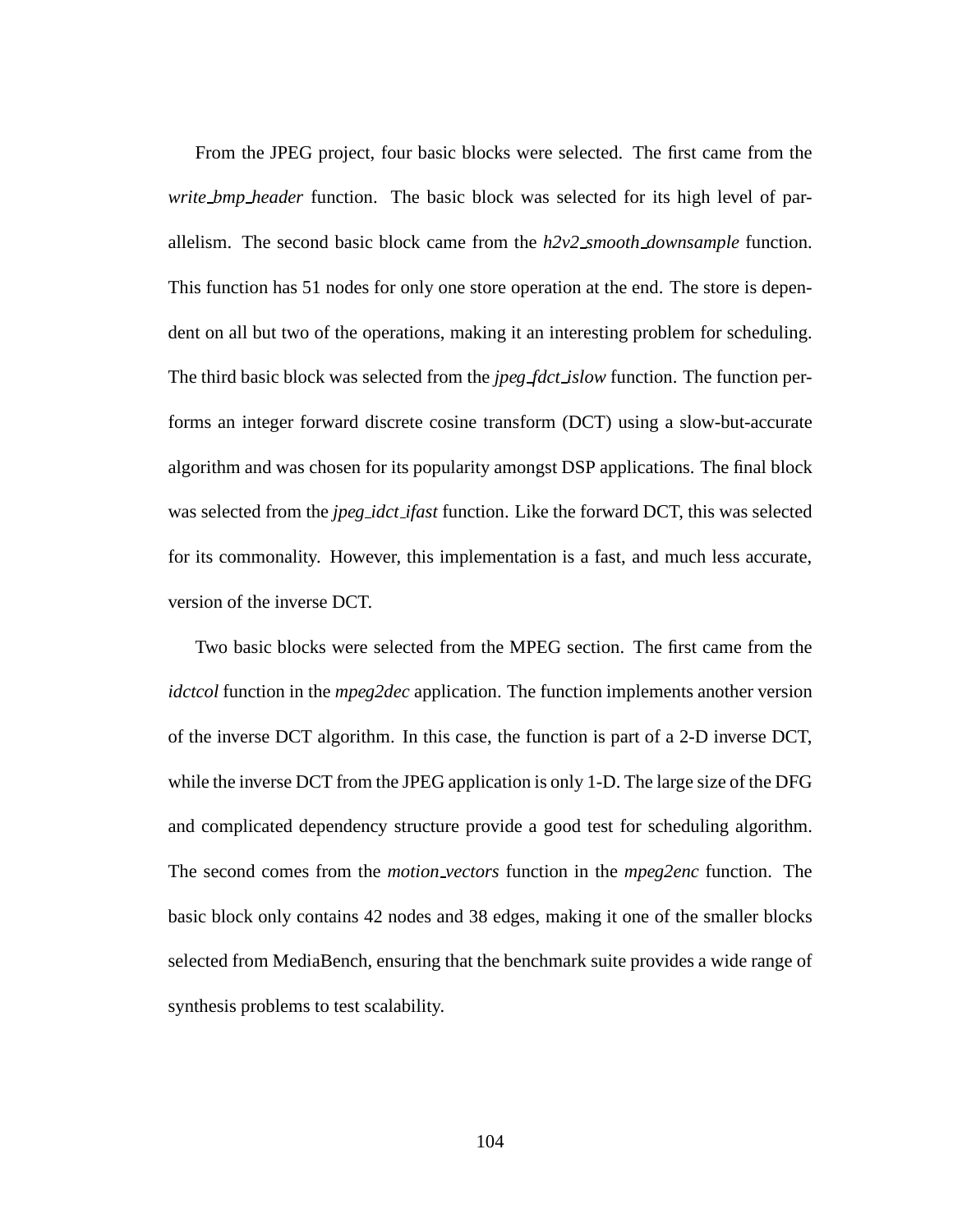The EPIC project supplied one basic block. It came from the *collapse pyr* function, which is a quadrature mirror filter bank. The block was selected for its medium size and common use in DSP applications.



**Figure 4.3:** Distribution of DFG size for MediaBench

From the MESA application, six basic blocks were selected to be added to the benchmark suite. The *invert matrix general* and *matmul* functions were selected because they are general functions, not specific to the MESA application. Matrix operations, such as inversion and multiplication, are common in DSP applications where many filters are merely matrix multiplications with a set of coefficients. The next block selected came from the *smooth color z triangle* function. The basic block is essentially four parallel computations without data dependencies, making it an ideal addition to the benchmark suite. The fourth benchmark is from the *horner bezier* method. With only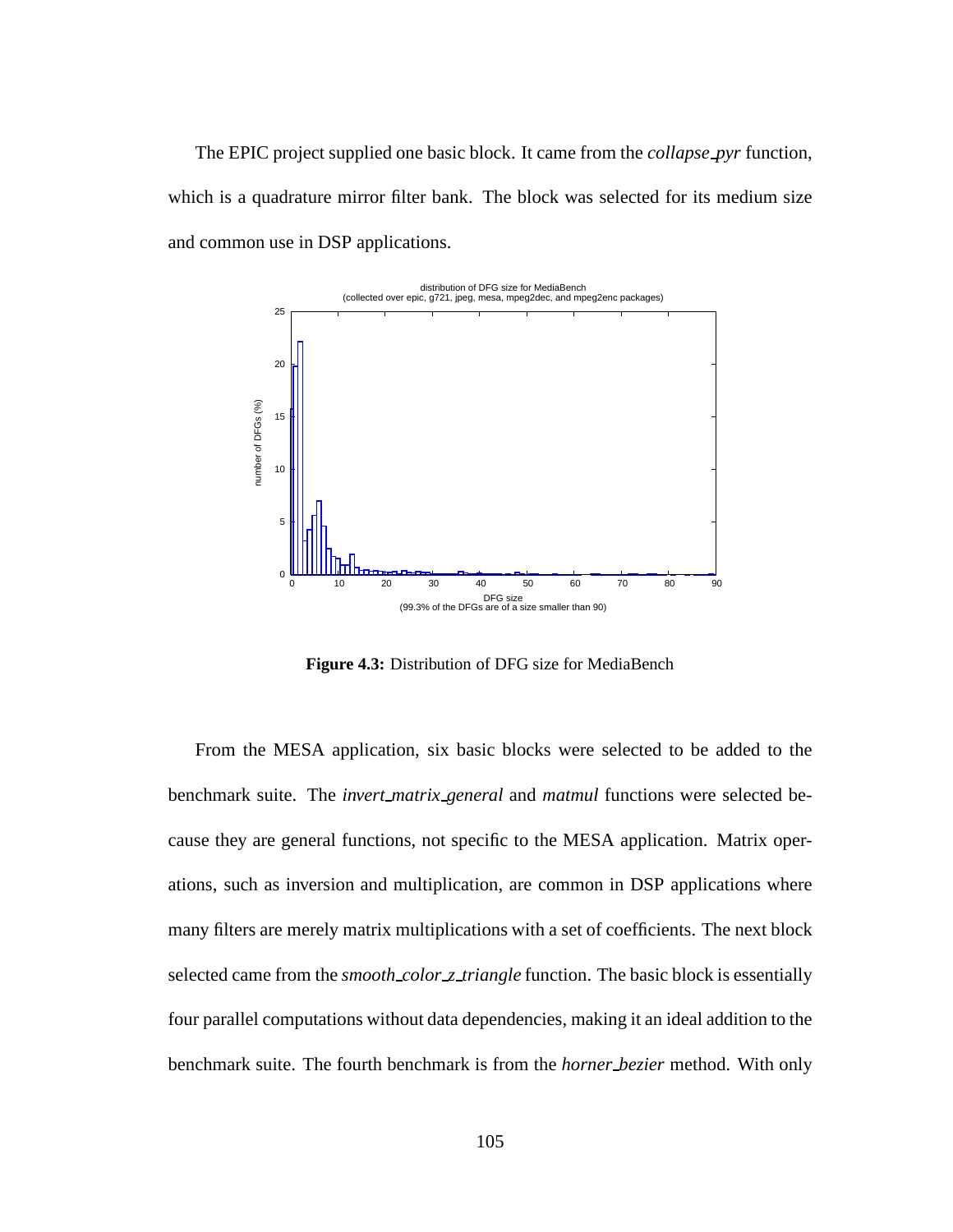18 nodes, the small size helps add variety to the benchmarks. The fifth block comes from the *interpolate aux* function. The function performs four linear interpolation calculations, which can easily be run in parallel if the hardware is available. The final benchmark is from the *feedback points* function, which calculates texture coordinates for a feedback buffer.

In order to justify the difficulty and representativeness of our testing cases, we analyze the distribution of the sizes of DFGs in practical software programs. Our analysis covers the *epic, jpeg, g721, mpeg2enc, mpeg2dec*, and *mesa* packages. The result is shown in Figure 4.3. We find that the maximum size of a DFG can be as big as 632. However, the majority of the DFGs are much smaller. In fact, more than 99.3% DFGs have fewer than 90 nodes. Moreover, the very largest ones are of little interest with respect to system performance. They are typically related with system initialization and are executed only once.

Table 4.1 lists all twenty benchmarks that were included in our final benchmark set. Together with the names of the various functions where the basic blocks originated are the number of nodes, number of edges and operation depth (assuming unit delay for every operation) of the DFG. The data, including related statistics, DFG graphs and source code for the all testing benchmarks, is available online [33].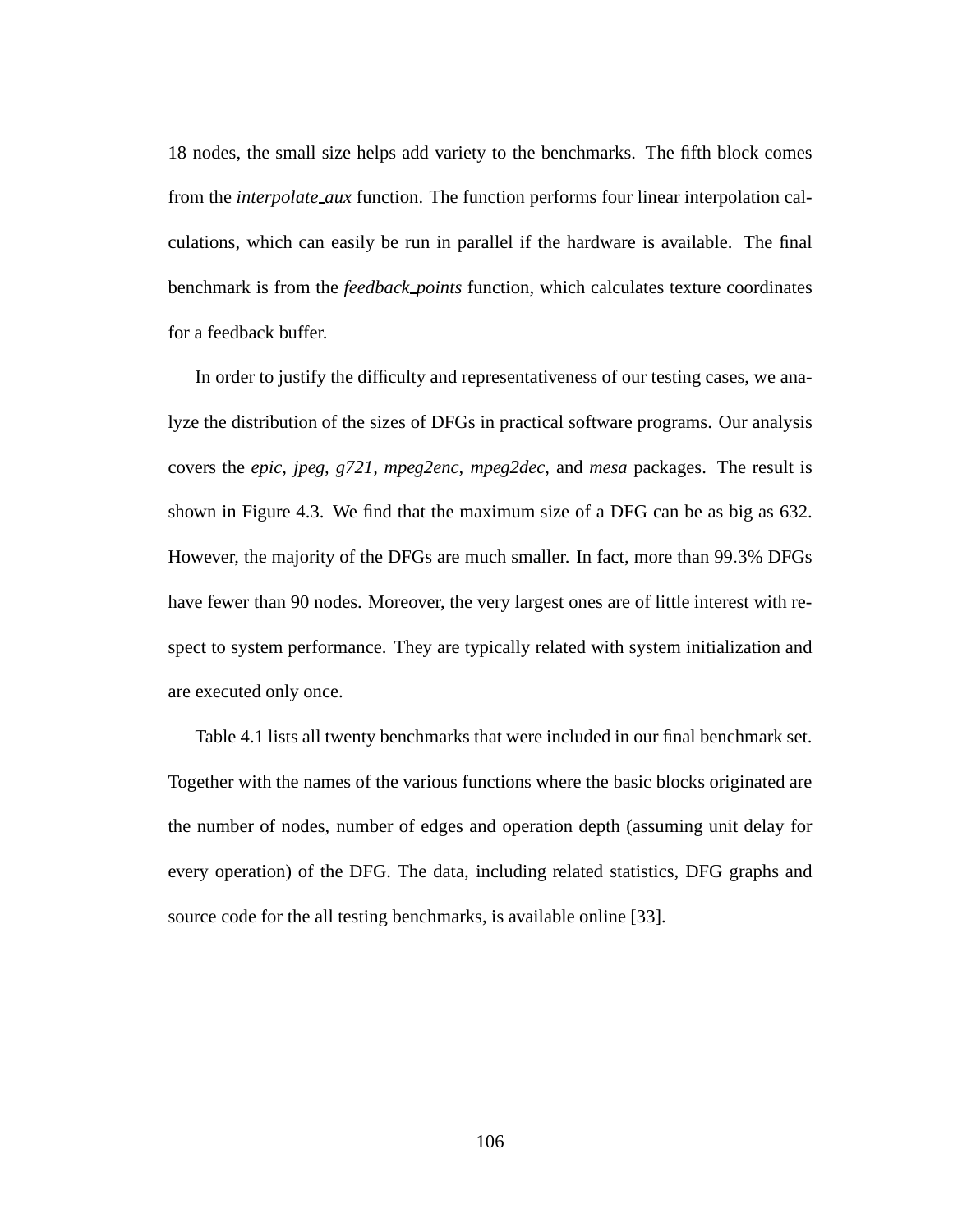| <b>Benchmark Name</b>   | # Nodes | # $Edges$ | OD             |
|-------------------------|---------|-----------|----------------|
| <b>HAL</b>              | 11      | 8         | $\overline{4}$ |
| horner_bezier           | 18      | 16        | 8              |
| <b>ARF</b>              | 28      | 30        | 8              |
| motion_vectors          | 32      | 29        | 6              |
| <b>EWF</b>              | 34      | 47        | 14             |
| FIR2                    | 40      | 39        | 11             |
| FIR1                    | 44      | 43        | 11             |
| h2v2_smooth_downsample  | 51      | 52        | 16             |
| feedback_points         | 53      | 50        | 7              |
| collapse_pyr            | 56      | 73        | 7              |
| <b>COSINE1</b>          | 66      | 76        | 8              |
| COSINE2                 | 82      | 91        | 8              |
| write_bmp_header        | 106     | 88        | 7              |
| interpolate_aux         | 108     | 104       | 8              |
| matmul                  | 109     | 116       | 9              |
| idctcol                 | 114     | 164       | 16             |
| jpeg_idct_ifast         | 122     | 162       | 14             |
| jpeg_fdct_islow         | 134     | 169       | 13             |
| smooth_color_z_triangle | 197     | 196       | 11             |
| invert_matrix_general   | 333     | 354       | 11             |

## **Table 4.1:** ExpressDFG benchmark suite

(Benchmarks with † are extracted from MediaBench.) (Benchmark node and edge count with the operation depth (OD) assuming unit delay.)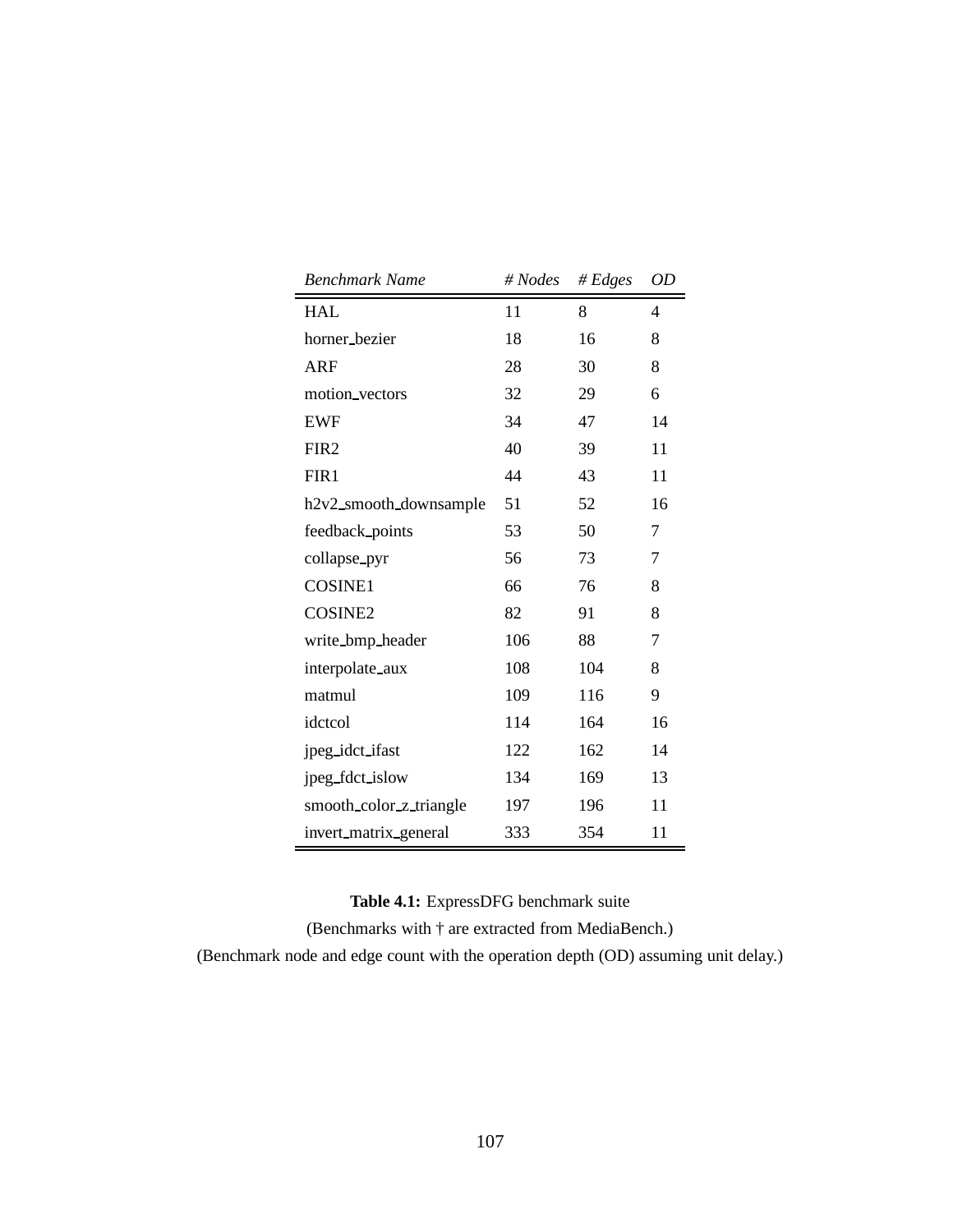# **4.6 Experimental Results**

## **4.6.1 Time Constrained Scheduling**

In order to evaluate the quality of our proposed algorithm for timing constrained scheduling problem, we compare its results with that obtained by the widely used forcedirected scheduling method. For all testing benchmarks, operations are allocated on two types of computing resources, namely MUL and ALU, where MUL is capable of handling multiplication and division, and ALU is used for other operations such as addition and subtraction. Furthermore, we define the operations running on MUL to take two clock cycles and the ALU operations take one. This definitely is a simplified case from reality. However, it is a close enough approximation and does not change the generality of the results. Other choices can easily be implemented within our framework.

Since there is no widely distributed and recognized FDS implementation, we implemented our own. The implementation is based on [78] and has all the applicable refinements proposed in the paper, including multi-cycle operation support, resource preference control, and look-ahead using second order of displacement in force computation. Actually, based on our experience, the look-ahead function for FDS is very critical. Without invoking this mechanism, basic FDS provides poor scheduling results even for small sized examples. In Table 4.2, we show the effect of look-ahead for the HAL benchmark originally presented in [78], which has only 11 operations and 8 data dependencies. Because of this, in our experiments, the look-ahead function is always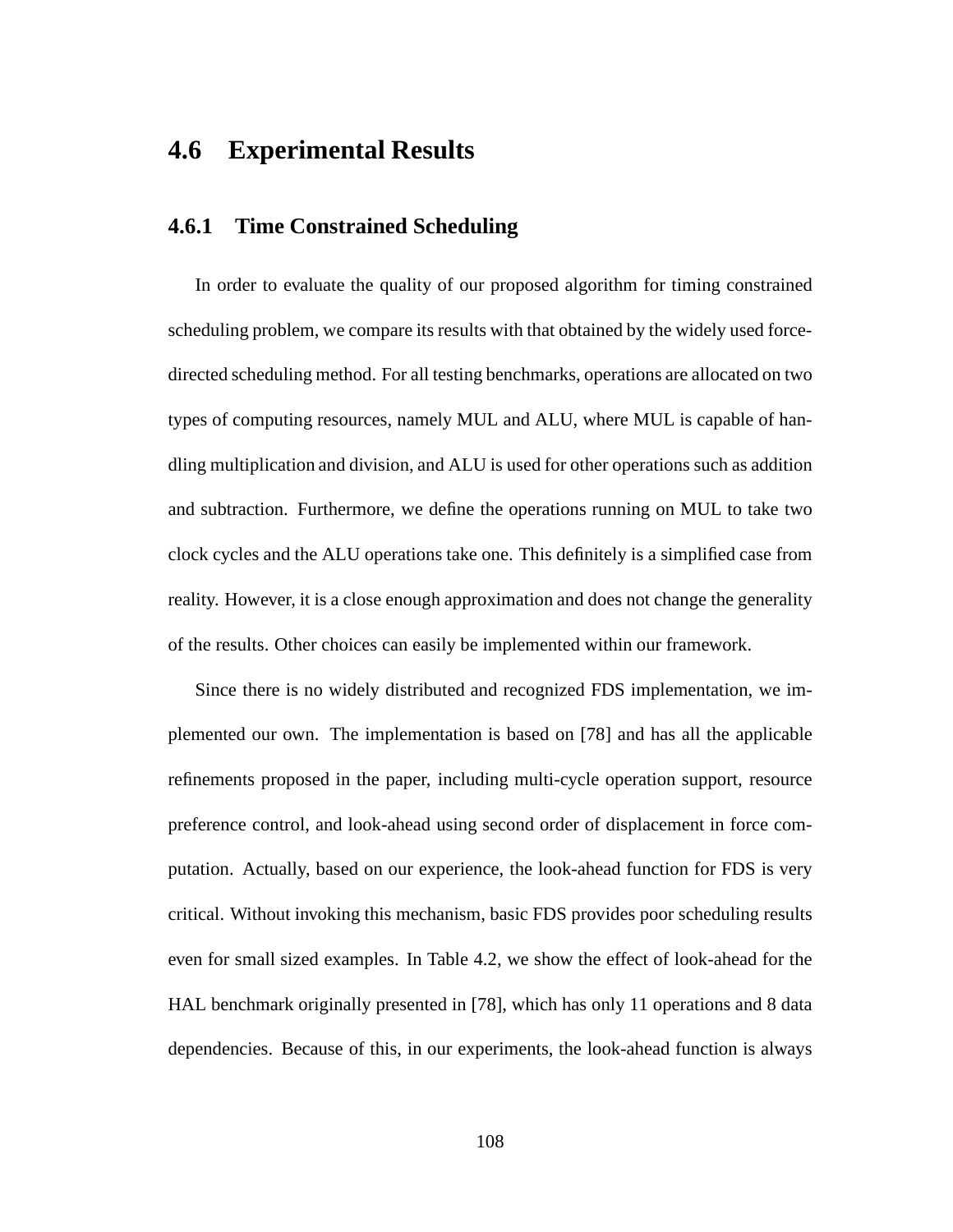|    | deadline w/t look-ahead w/look-ahead |      |
|----|--------------------------------------|------|
| 9  | (21)                                 | (21) |
| 10 | (21)                                 | (21) |
| 11 | (21)                                 | (21) |
| 12 | (31)                                 | (21) |
| 13 | (31)                                 | (11) |
| 14 | (31)                                 | (11) |

used to allow FDS to provide better results.

**Table 4.2:** Effect of Look-ahead Mechanism in FDS (Result shown in MUL/ALU number pair. Deadline is in cycles.)

With the assigned resource/operation mapping, ASAP is first performed to find the critical path delay  $L_c$ . We then set our predefined deadline range to be  $[L_c, 2L_c]$ , i.e. from the critical path delay to 2 times of this delay. This results 263 testing cases in total. For each delay, we run FDS first to obtain its scheduling result. Following this, the proposed MMAS algorithm is executed 5 times to obtain enough data for performance evaluation. We report the FDS result quality, the average and best result quality for the proposed algorithm and the standard deviation for these results. The execution time information for both algorithms is also reported.

We have implemented our MMAS formulation in C for the TCS problem, with the refinements discussed in Section 4.3. The evaporation rate ρ is configured to be 0.98. The scaling parameters for global and local heuristics are set to be  $\alpha = \beta = 1$  and delivery rate  $Q = 1$ . These parameters are not changed over the tests. We also experimented with different ant number *m* and the allowed iteration count *N*. For example, set *m* to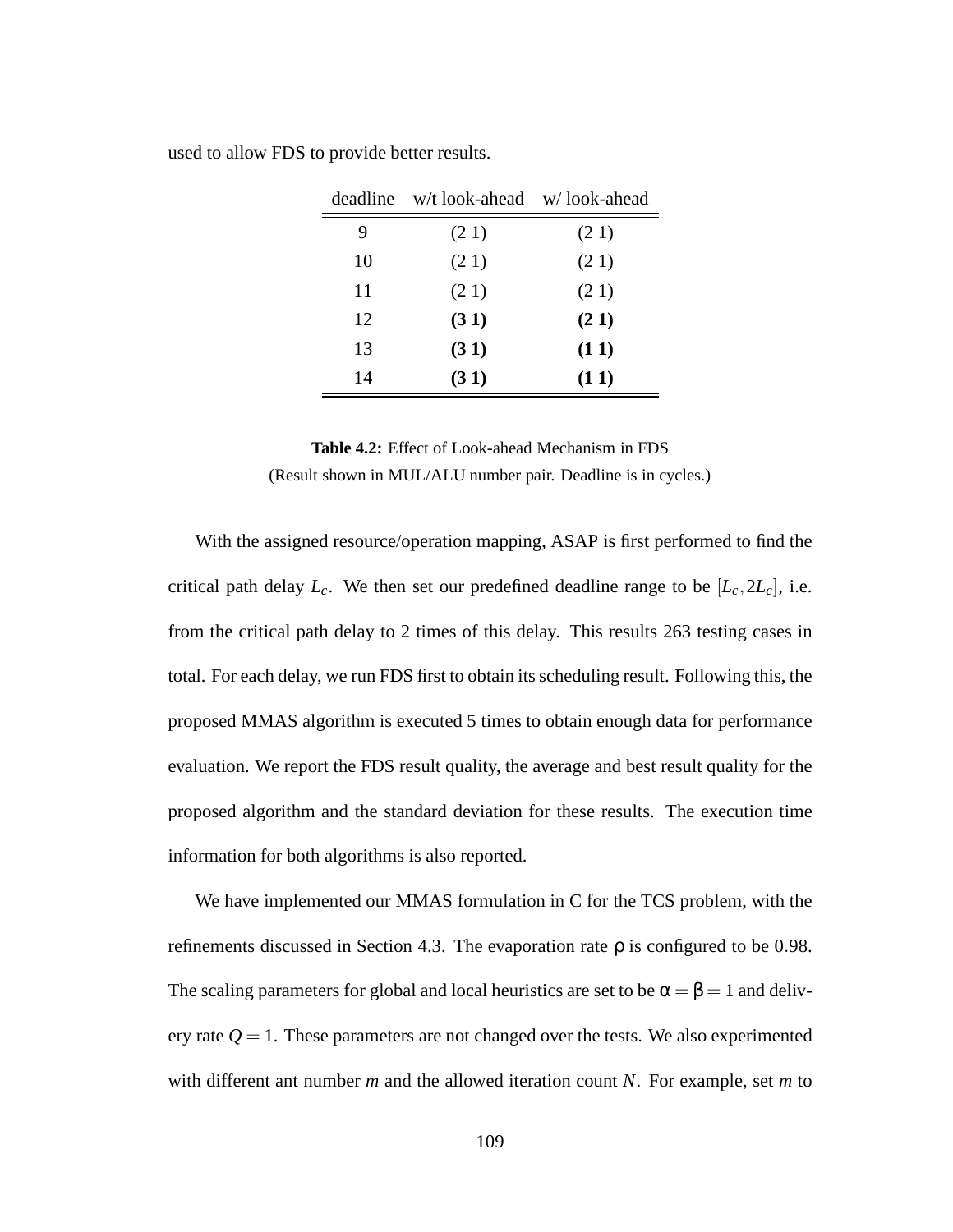be proportional to the average branching factor of the DFG under study and *N* to be proportional to the total operation number. However, it is found that there seems to exist a fixed value pair for *m* and *N* which works well across the wide range of testing samples in our benchmark. In our final settings, we set *m* to be 10, and *N* to be 150 for all the timing constrained scheduling experiments.

Due to the large amount of data, we won't be able to report testing results for all 263 cases in details. Table 4.3 compares the testing results for *idctcol* and *invert matrix general*, two of the biggest samples. In this table, we provide a side by side comparison between FDS and our proposed method. The scheduling results are reported as MUL/ALU number pair required by the obtained scheduling. For MMAS method, we report both the average performance and the best performance in the 5 runs for each testing case, together with the saving percentage. The saving is measured by the reduction of computing resources. In order to keep the evaluation general and objective, we use the total count of resources as the quality metrics without considering their individual cost factors.

Besides absolute quality of the results, one difference between FDS and the proposed method is that our method is relatively more stable. In our experiments, it is observed that the FDS approach can provide worse quality results as the deadline is relaxed. Using the *idctcol* in Table 4.3 as an example, FDS provides drastically worse results for deadlines ranging from 25 to 30 though it is able to reach decent scheduling qualities for deadline from 19 to 24. The same problem occurs for deadlines between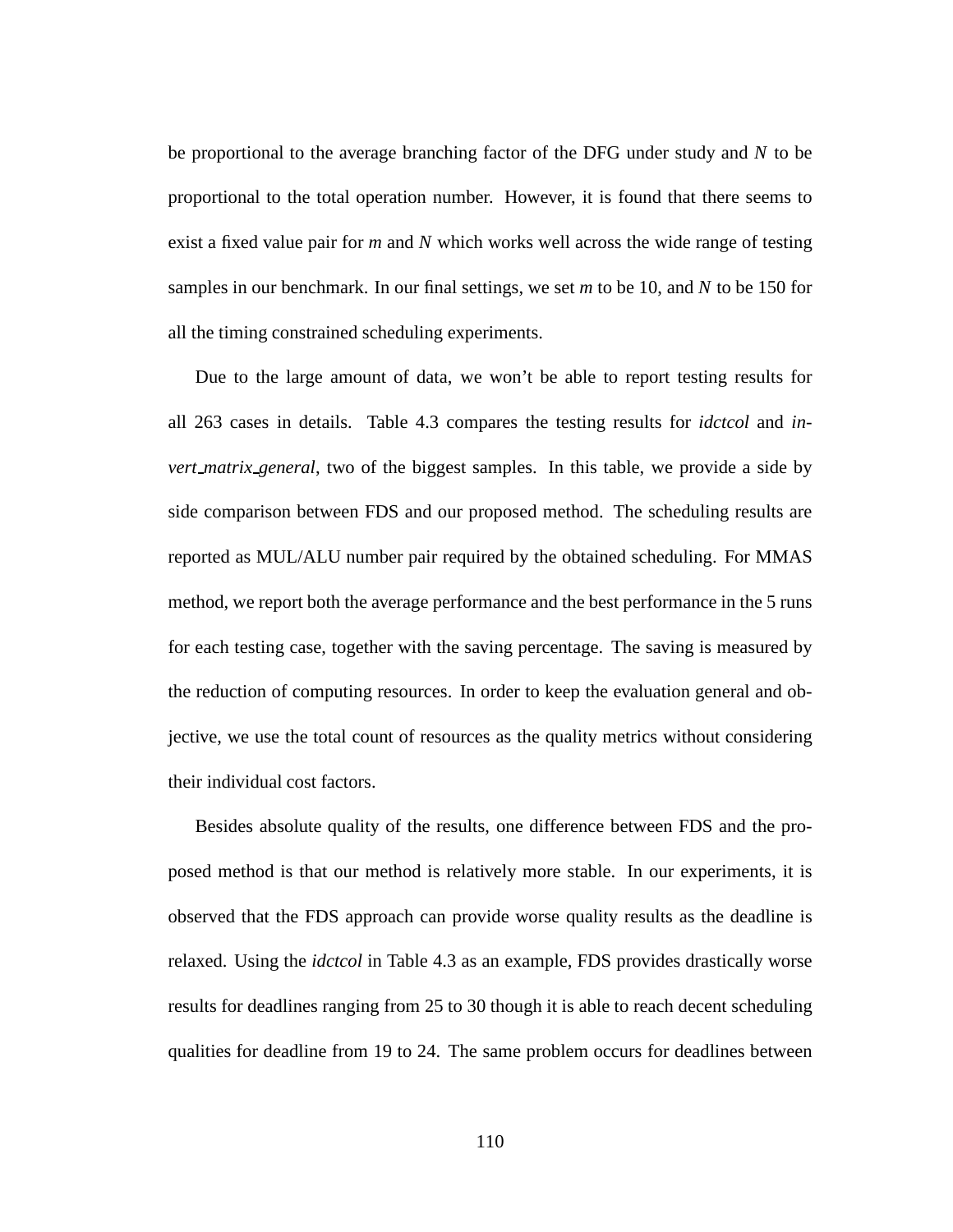| Name (size)           | Deadline | <b>FDS</b> | Average     | Savings  | <b>Best</b> | Savings  | $\sigma$ |
|-----------------------|----------|------------|-------------|----------|-------------|----------|----------|
|                       | 19       | (68)       | (5.06.0)    | 21.43%   | (56)        | 21.43%   | 0.000    |
|                       | 20       | (57)       | (4.46.0)    | 13.33%   | (46)        | 16.67%   | 0.219    |
|                       | 21       | (47)       | (4.25.8)    | 9.09%    | (46)        | 9.09%    | 0.000    |
|                       | 22       | (47)       | (4.25.4)    | 12.73%   | (4.5)       | 18.18%   | 0.219    |
|                       | 23       | (47)       | (4.05.4)    | 14.55%   | (4.5)       | 18.18%   | 0.219    |
|                       | 24       | (47)       | (3.65.2)    | 20.00%   | (3.5)       | 27.27%   | 0.335    |
|                       | 25       | (88)       | (3.85.0)    | 45.00%   | (3.5)       | 50.00%   | 0.179    |
|                       | 26       | (88)       | (3.45.0)    | 47.50%   | (3.5)       | 50.00%   | 0.219    |
|                       | 27       | (88)       | (3.05.0)    | 50.00%   | (3.5)       | 50.00%   | 0.00     |
|                       | 28       | (88)       | (3.04.6)    | 52.50%   | (34)        | 56.25%   | 0.219    |
| idctcol               | 29       | (88)       | (3.04.4)    | 53.75%   | (34)        | 56.25%   | 0.219    |
| (114164)              | 30       | (88)       | (3.04.6)    | 52.50%   | (34)        | 56.25%   | 0.219    |
|                       | 31       | (46)       | (3.04.6)    | 24.00%   | (34)        | 30.00%   | 0.219    |
|                       | 32       | (4.5)      | (3.0 4.0)   | 22.22%   | (34)        | 22.22%   | 0.000    |
|                       | 33       | (4.5)      | (2.84.0)    | 24.44%   | (24)        | 33.33%   | 0.179    |
|                       | 34       | (4.5)      | (3.0 4.0)   | 22.22%   | (34)        | 22.22%   | 0.000    |
|                       | 35       | (4.5)      | (3.0 4.0)   | 22.22%   | (34)        | 22.22%   | 0.000    |
|                       | 36       | (46)       | (3.03.8)    | 32.00%   | (33)        | 40.00%   | 0.179    |
|                       | 37       | (46)       | (2.63.8)    | 36.00%   | (33)        | 40.00%   | 0.219    |
|                       | 38       | (46)       | (2.83.4)    | 38.00%   | (33)        | 40.00%   | 0.179    |
|                       | 15       | (2423)     | (26.0 22.0) | $-2.13%$ | (25 22)     | 0.00%    | 0.283    |
|                       | 16       | (2219)     | (23.819.0)  | $-4.39%$ | (2319)      | $-2.44%$ | 0.179    |
|                       | 17       | (1917)     | (21.817.4)  | $-8.89%$ | (2117)      | $-5.56%$ | 0.335    |
|                       | 18       | (1816)     | (20.416.2)  | $-7.65%$ | (2016)      | $-5.88%$ | 0.219    |
|                       | 19       | (1716)     | (19.2 16.0) | $-6.67%$ | (1915)      | $-3.03%$ | 0.335    |
|                       | 20       | (1716)     | (18.2 13.4) | 4.24%    | (1813)      | 6.06%    | 0.358    |
| invert_matrix_general | 21       | (1616)     | (17.2 12.8) | 6.25%    | (1713)      | 6.25%    | 0.000    |
| (3333354)             | 22       | (1616)     | (16.4 12.2) | 10.63%   | (1612)      | 12.50%   | 0.358    |
|                       | 23       | (1616)     | (16.011.8)  | 13.12%   | (1611)      | 15.62%   | 0.179    |
|                       | 24       | (1616)     | (15.4 11.2) | 16.87%   | (1511)      | 18.75%   | 0.219    |
|                       | 25       | (1616)     | (14.4 10.8) | 21.25%   | (1411)      | 21.88%   | 0.179    |
|                       | 26       | (1616)     | (14.2 10.2) | 23.75%   | (1310)      | 28.12%   | 0.358    |
|                       | 27       | (1616)     | (13.8 10.0) | 25.62%   | (1310)      | 28.12%   | 0.179    |
|                       | 28       | (1616)     | (13.4 10.2) | 26.25%   | (1310)      | 28.12%   | 0.219    |
|                       | 29       | (1616)     | (13.09.4)   | 30.00%   | (139)       | 31.25%   | 0.219    |
|                       | 30       | (1616)     | (12.69.6)   | 30.63%   | (139)       | 31.25%   | 0.179    |

**Table 4.3:** Partial detailed results for Timing-Constrained Scheduling

(Size is given as DFG's node/edge number pair. Virtual nodes and edges are not counted.

Average and standard deviation  $\sigma$  are computed over 5 runs. Saving is computed based on

FDS results. No weight applied.)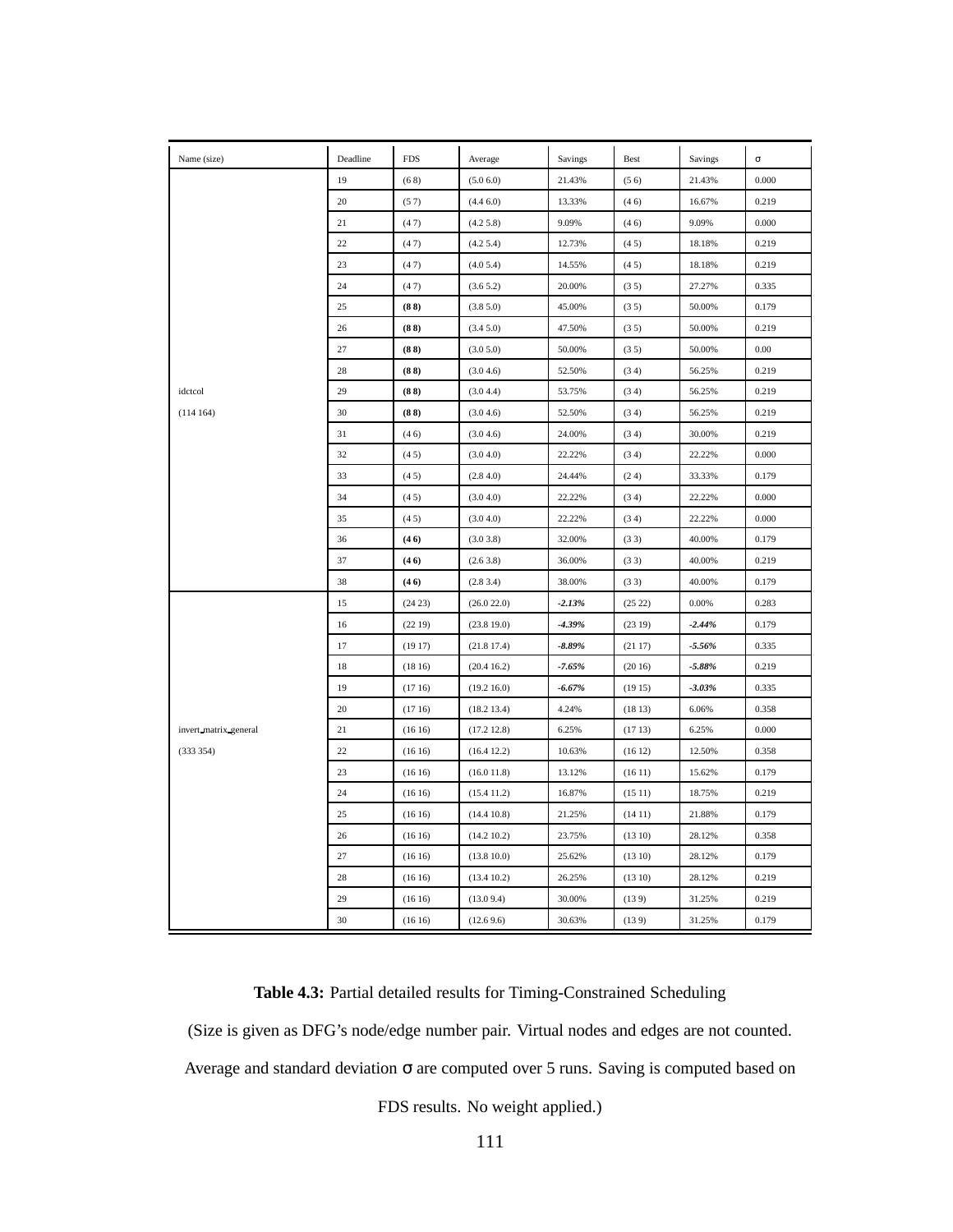| Name                    | Size    | Deadline    | Avg. Savings (SA)    | Best Savings (SA)     | Avg. $\sigma(SA)$ |
|-------------------------|---------|-------------|----------------------|-----------------------|-------------------|
| <b>HAL</b>              | 11/8    | $(6 - 12)$  | 7.1% (7.1%)          | 7.1% (7.1%)           | 0.000(0.000)      |
| horner bezier surf      | 18/16   | $(11 - 22)$ | $9.9\%$ (-4.6%)      | 13.2% (2.1%)          | 0.015(0.051)      |
| ARF                     | 28/30   | $(11 - 22)$ | 12.4% (-1.2%)        | $16.9\%$ $(3.1\%)$    | 0.093(0.099)      |
| motion vectors          | 32/29   | $(7 - 14)$  | $13.1\%$ (-3.4%)     | $16.0\%$ $(2.8\%)$    | 0.072(0.177)      |
| <b>EWF</b>              | 34/47   | $(17 - 34)$ | $11.5\%$ $(-4.4\%)$  | 18.1% (4.7%)          | 0.081(0.136)      |
| FIR2                    | 40/39   | $(12 - 24)$ | 16.8% (-15.7%)       | 22.8% (-1.9%)         | 0.106(0.299)      |
| FIR1                    | 44/43   | $(12 - 24)$ | 15.2% (-7.7%)        | 18.0% (-3.3%)         | 0.047(0.116)      |
| h2v2_smooth_downsample  | 51/52   | $(17 - 34)$ | 19.3% (7.6%)         | 21.3% (11.0%)         | 0.042(0.088)      |
| feedback points         | 53/50   | $(11 - 22)$ | 5.9% (-12.8%)        | $9.2\%$ (-6.4%)       | 0.103(0.196)      |
| collapse pyr            | 56/73   | $(8 - 16)$  | 18.3% (4.6%)         | 18.9% (9.6%)          | 0.044(0.195)      |
| COSINE1                 | 66/76   | $(10 - 20)$ | 21.5% (7.4%)         | 25.9% (14.1%)         | 0.150(0.349)      |
| COSINE2                 | 82/91   | $(10 - 20)$ | $5.6\%$ $(-14.8\%)$  | 12.0% (-7.3%)         | 0.232(0.342)      |
| write bmp header        | 106/88  | $(8 - 16)$  | $0.9\%$ ( $-5.3\%$ ) | $1.0\%$ (-3.4%)       | 0.064(0.093)      |
| interpolate aux         | 108/104 | $(10 - 20)$ | $0.2\%$ (-36.5%)     | 2.0% (-27.9%)         | 0.109(0.407)      |
| matmul                  | 109/116 | $(11 - 22)$ | 3.7% (-30.8%)        | $5.1\%$ (-21.4%)      | 0.088(0.363)      |
| idctcol                 | 114/164 | $(19 - 38)$ | 30.7% (12.6%)        | 34.0% (17.5%)         | 0.151(0.231)      |
| jpeg idct ifast         | 122/162 | $(17 - 34)$ | 50.3% (36.9%)        | 52.1% (41.8%)         | 0.147(0.336)      |
| jpeg fdct islow         | 134/169 | $(16 - 32)$ | 31.4% (7.5%)         | 34.2% (13.0%)         | 0.171(0.335)      |
| smooth color z triangle | 197/196 | $(15 - 30)$ | $7.3\%$ $(-18.7\%)$  | $9.2\%$ ( $-12.0\%$ ) | 0.136(0.472)      |
| invert matrix general   | 333/354 | $(15 - 30)$ | 11.2% (-29.4%)       | 13.2% (-22.9%)        | 0.237(0.743)      |
| Total Avg.              |         |             | $16.4\%$ (-5.1%)     | 19.5% (1.0%)          | 0.104(0.251)      |

**Table 4.4:** Result Summary for Timing-Constrained Scheduling

Data in parenthesis shows the results obtained using Simulated Annealing.

Deadline shows the tested range. Average  $\sigma$  is computed over the tested range.

Saving is computed based on FDS results. No weight applied.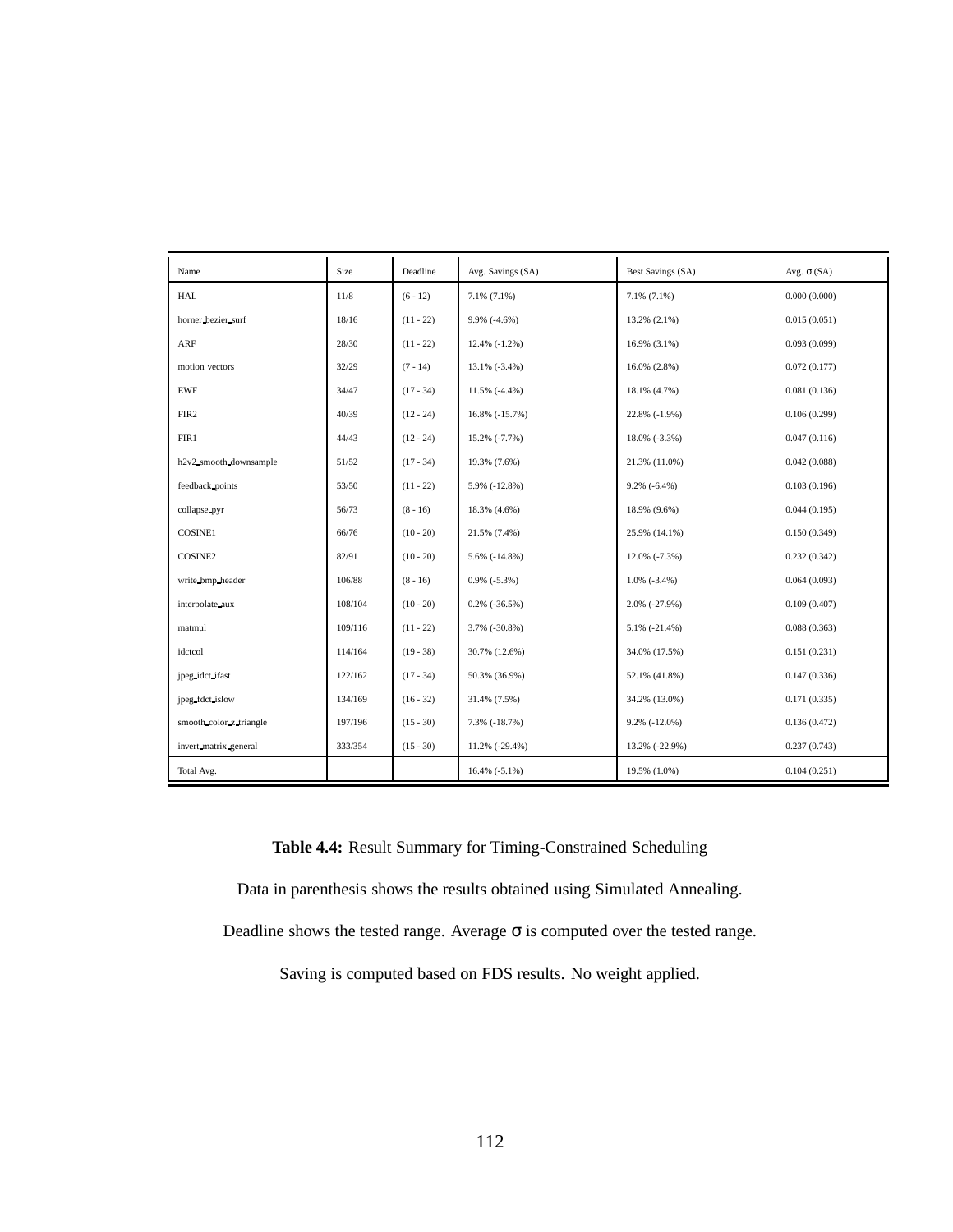36 and 38. One possible reason is that as the deadline is extended, the time frame of each operation is also extended, which makes the force computation more likely to clash with similar values. Due to the lack of backtracking and good look-ahead capability, an early mistake would lead to inferior results. On the other hand, our proposed algorithm robustly generates monotonically non-increasing results with fewer resource requirements as the deadline increases.

Table 4.4 summarizes the testing results for all of the benchmarks. We present the average and the best results for each testing benchmark, its tested deadline range, and the average standard deviations. The table is arranged in the increasing order of the complexity of the DFGs. The average result quality generated by our algorithm is better than or equal to the FDS results in 258 out of 263 cases. Among them, for 192 testing cases (or 73% of the cases) our MMAS method outperforms the FDS method. There are only five cases where our approach has worse average quality results. They all happened on the *invert matrix general* benchmark and are listed in Table 4.3, indicated by lines with the italic bold fonts. On average, as shown in Table 4.4, we can expect a 16.4% performance improvement over FDS. If only considering the best results among the 5 runs for each testing case, we achieve a 19.5% resource reduction averaged over all tested samples. The most outstanding results provided by our proposed method achieve a 75% resource reduction compared with FDS. These results are obtained on a few deadlines for the *jpeg idct ifast* benchmark.

From Table 4.4, it is easy to see that for all the examples, MMAS based operation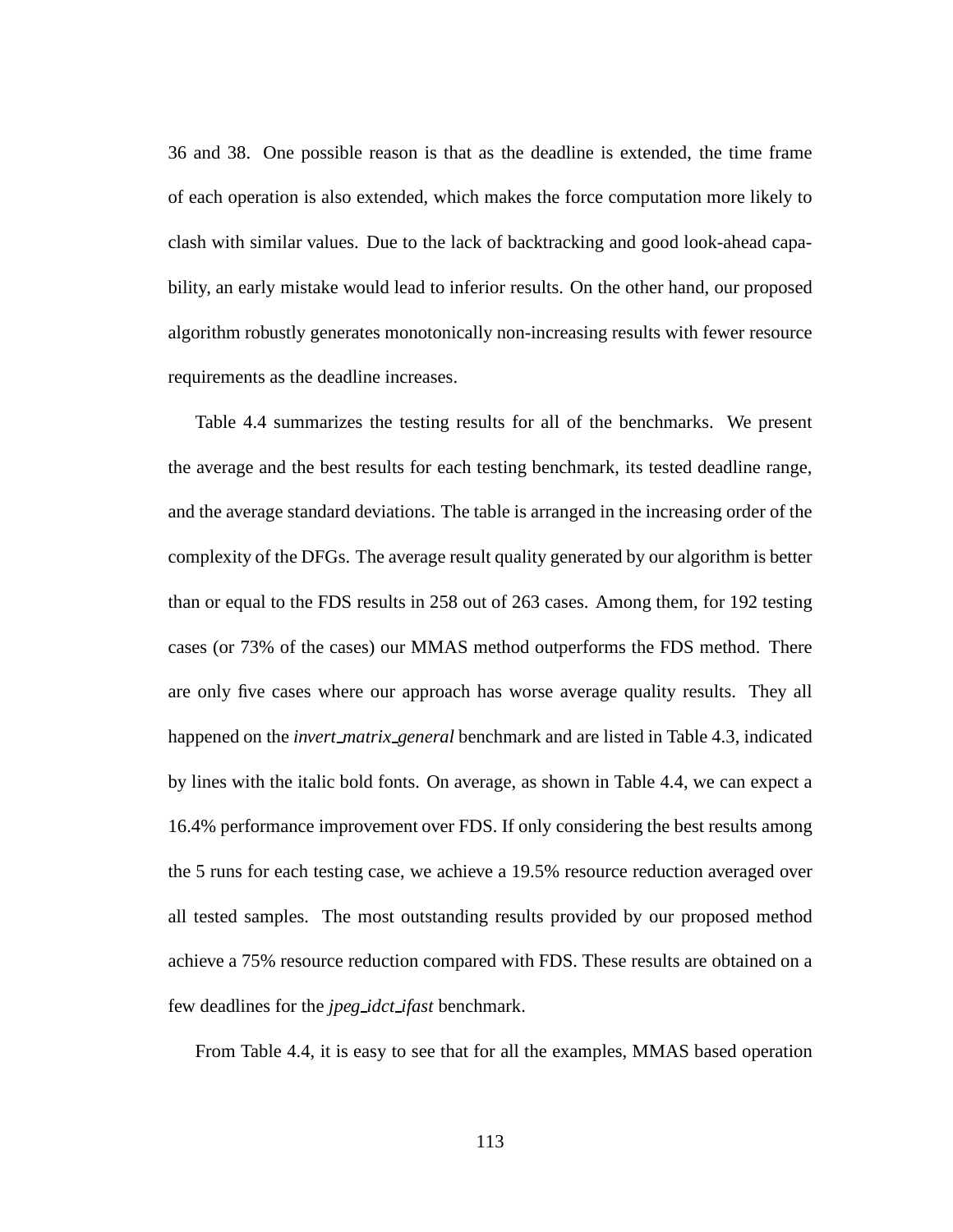scheduling achieves better or much better results. Our approach seems to have much stronger capability in robustly finding better results for different testing cases. Furthermore, it scales very well over different DFG sizes and complexities. Another aspect of scalability is the pre-defined deadline. Based on the results presented in Table 4.3 and Table 4.4, the proposed algorithm also demonstrates better scalability over this parameter.



**Figure 4.4:** Execution Time for Timing-Constrained Scheduling.

(Ratio is MMAS time / FDS time)

All of the experimental results are obtained on a Linux box with a 2GHz CPU. Figure 4.4 diagrams the execution time comparison between the presented algorithm and FDS. Curve A and B shows the run time for FDS and the proposed method (respectively), where we use the average runtime for our MMAS solutions over 5 runs.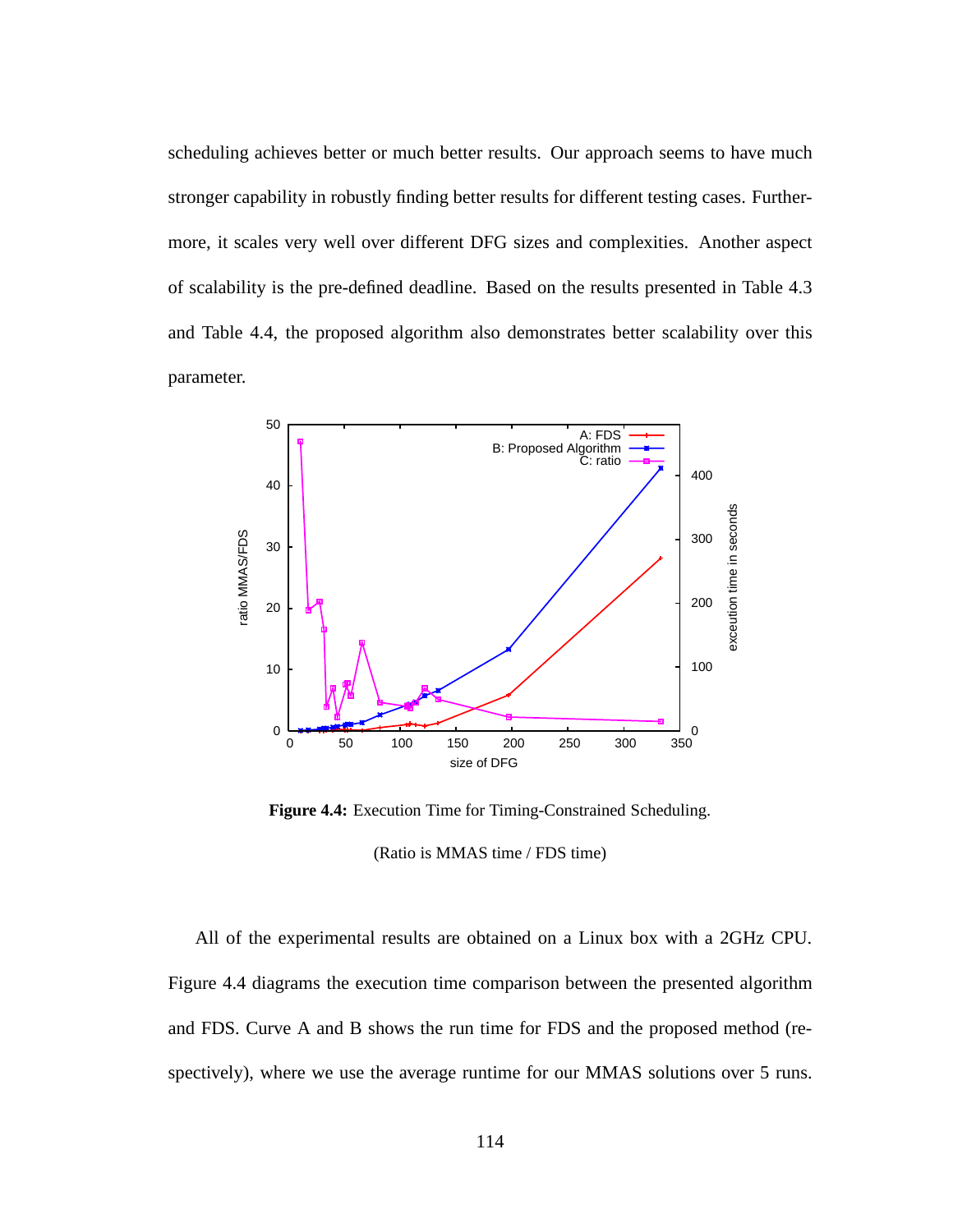As discussed before, since we use fixed ant number *m* and iteration limit *N* in our experiments to make the algorithm simpler, there exists a big gap between the execution times for the smaller sized cases. For example, for the HAL example, which only has 11 operations, the execution time of FDS is 0.014 seconds while our method takes 0.66 seconds. This translates into a ratio of 47. However, as the size of the problem gets bigger, this ratio drops quickly. For the biggest cases *invert matrix genera*, FDS takes 270.6 seconds while our method spends about 411.7 seconds, which makes the ratio 1.5. To summarize, for smaller cases, our algorithm does have relatively larger execution times but the absolute run time is still very short. For the HAL example, it only takes a fraction of a second. For bigger cases, the proposed method has a runtime at the same scale as FDS. This makes our algorithm practical.

In Figure 4.4, we do see some spikes in the ratio curve. We attribute this to two main reasons. First, the recorded execution time is based on system time and it is relatively more unreliable when the execution time is small. Secondly but perhaps more important, the timing performance of both algorithms is not only determined by the DFG node count but also dependent on the predefined dependencies in the DFGs and the deadline *D*. This will introduce variance when the curves are drawn against the node count.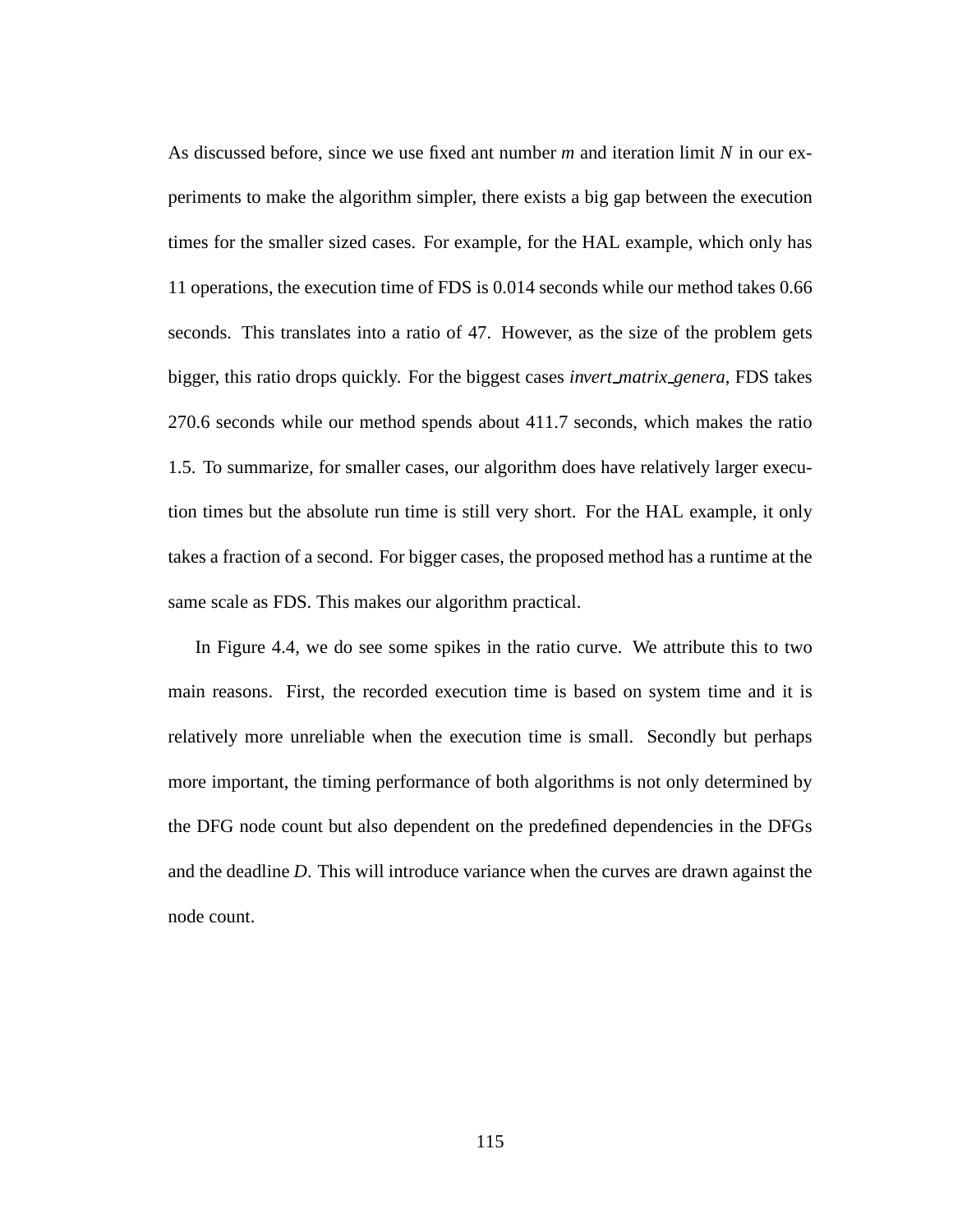## **4.6.2 Resource Constrained Scheduling**

We have implemented the proposed MMAS-based resource-constrained scheduling algorithm and compared its performance with the popularly used list scheduling and force-directed scheduling algorithms.

For each of the benchmark samples, we run the proposed algorithm with different choices of local heuristics. For each choice, we also perform 5 runs to obtain enough statistics for evaluating the stability of the algorithm. Again we fixed the number of ants per iteration 10 and in each run we allow 100 iterations. Other parameters are also the same as those used in the timing constrained problem. The best schedule latency is reported at the end of each run and then the average value is reported as the performance for the corresponding setting. Two different experiments are conducted for resource constrained scheduling – the homogenous case and the heterogenous case.

For the homogenous case, resource allocation is performed before the operation scheduling. Each operation is mapped to a unique resource type. In other words, there is no ambiguity on which resource the operation shall be handled during the scheduling step. In this experiment, similar to the timing constrained case, two types of resources (MUL/ALU) are allowed. The number of each resource type is predefined after making sure they do not make the experiment trivial (for example, if we are too generous, then the problem simplifies to an ASAP problem).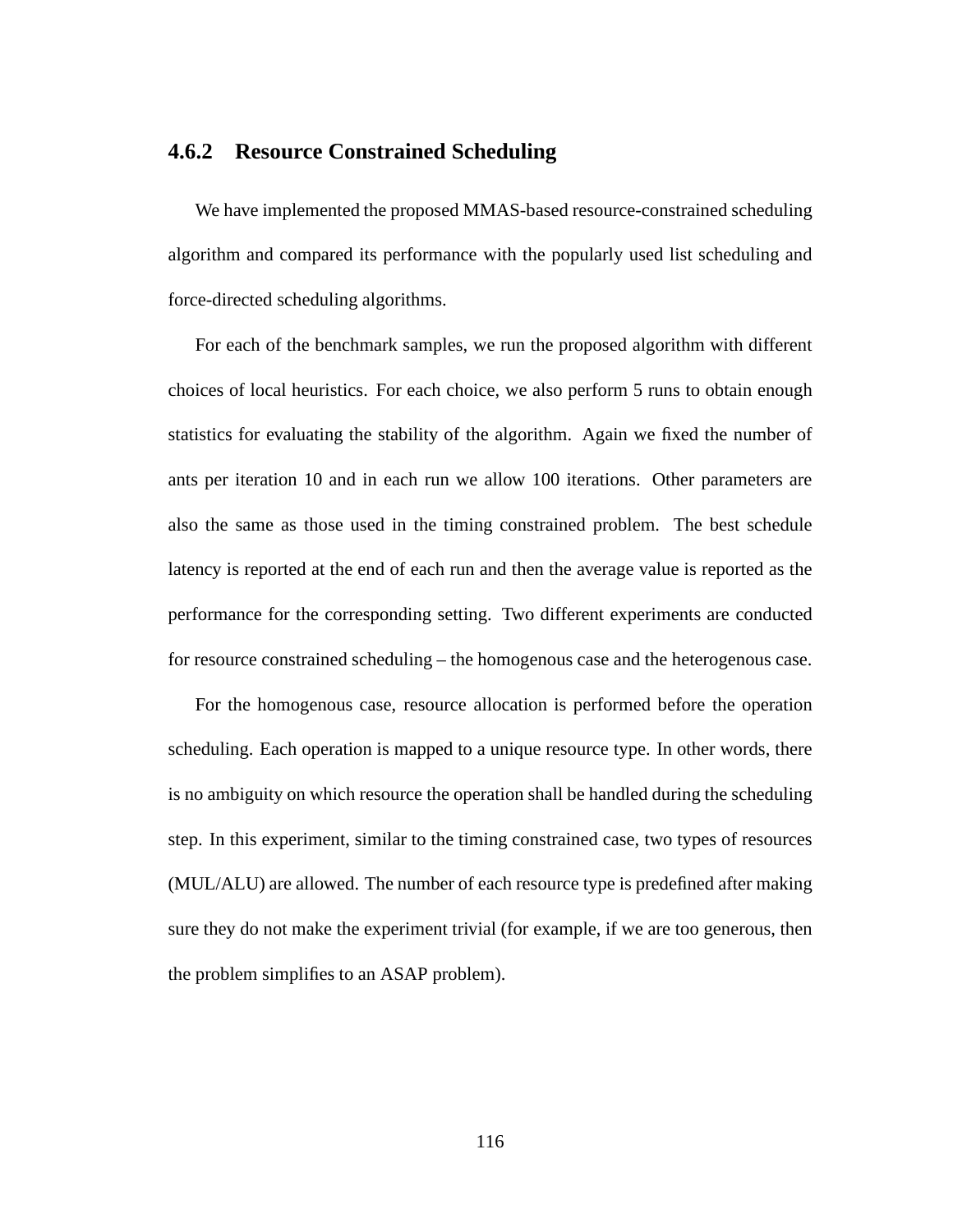| Name                    | Size      | Resources | <b>FDS</b> |           |           | List Scheduling |            |           | MMAS(average over 5 runs) |             | <b>SA</b>  |                                |
|-------------------------|-----------|-----------|------------|-----------|-----------|-----------------|------------|-----------|---------------------------|-------------|------------|--------------------------------|
|                         |           |           |            | <b>OM</b> | <b>OD</b> | <b>LWOD</b>     | ${\rm SN}$ | <b>OM</b> | <b>OD</b>                 | <b>LWOD</b> | ${\rm SN}$ | $\left($<br>avg.<br>$10$ runs) |
| <b>HAL</b>              | (8/11)    | (21)      | 8          | 10        | 8         | 8               | 8          | 8.0       | 8.0                       | 8.0         | 8.0        | 8.0                            |
| horner bezier surf      | (16/18)   | (21)      | 12         | 16        | 12        | 13              | 13         | 12.0      | 12.0                      | 12.0        | 12.0       | 12.4                           |
| ARF                     | (30/28)   | (31)      | 18         | 19        | 16        | 18              | 18         | 16.0      | 16.0                      | 16.0        | 16.0       | 17.2                           |
| motion vectors          | (29/32)   | (34)      | 12         | 15        | 12        | 12              | 14         | 12.0      | 12.0                      | 12.0        | 12.0       | 13.3                           |
| <b>EWF</b>              | (47/34)   | (12)      | 21         | 22        | 21        | 21              | 22         | 21.0      | 21.0                      | 21.0        | 21.0       | 21.3                           |
| FIR2                    | (39/40)   | (23)      | 17         | 19        | 18        | 17              | 15         | 17.0      | 16.8                      | 17.0        | 17.0       | 18.5                           |
| FIR1                    | (43/44)   | (23)      | 16         | 22        | 22        | 21              | 16         | 16.0      | 16.0                      | 16.0        | 16.0       | 21.1                           |
| h2v2_smooth_downsample  | (52/51)   | (13)      | 23         | 28        | 23        | 23              | 22         | 22.4      | 22.8                      | 22.8        | 22.8       | 23.6                           |
| feedback points         | (50/53)   | (33)      | 16         | 20        | 14        | 19              | 14         | 14.4      | 14.2                      | 14.6        | 14.6       | 16.6                           |
| collapse pyr            | (73/56)   | (3.5)     | 11         | 12        | 11        | 11              | 11         | 11.0      | 11.0                      | 11.0        | 11.0       | 11.3                           |
| COSINE1                 | (76/66)   | (4.5)     | 16         | 18        | 16        | 17              | 16         | 14.0      | 14.0                      | 14.0        | 14.0       | 15.2                           |
| COSINE2                 | (91/82)   | (58)      | 14         | 18        | 14        | 17              | 13         | 12.4      | 12.4                      | 12.6        | 12.8       | 14.9                           |
| write bmp header        | (88/106)  | (19)      | 12         | 17        | 12        | 12              | 12         | 12.8      | 12.6                      | 12.8        | 12.4       | 13.4                           |
| interpolate_aux         | (104/108) | (98)      | 13         | 16        | 12        | 16              | 16         | 11.0      | 11.8                      | 11.0        | 11.8       | 15.6                           |
| matmul                  | (116/109) | (98)      | 15         | 14        | 13        | 14              | 14         | 13.6      | 13.8                      | 13.8        | 13.8       | 14.7                           |
| idctcol                 | (164/114) | (56)      | 21         | 26        | 21        | 21              | 21         | 20.6      | 19.8                      | 20.2        | 20.0       | 24.3                           |
| jpeg idct ifast         | (162/122) | (109)     | 19         | 21        | 20        | 19              | 19         | 19.0      | 19.0                      | 19.0        | 19.0       | 20.8                           |
| jpeg fdct islow         | (169/134) | (57)      | 21         | 28        | 22        | 22              | 21         | 22.0      | 22.0                      | 21.8        | 21.8       | 23.8                           |
| smooth color z triangle | (196/197) | (89)      | 24         | 25        | 25        | 23              | 24         | 24.0      | 24.0                      | 24.0        | 24.0       | 25.5                           |
| invert matrix general   | (354/333) | (1511)    | 26         | 28        | 28        | 25              | 25         | 24.0      | 24.2                      | 24.2        | 24.2       | 27.1                           |

**Table 4.5:** Result Summary for Homogenous Resource-Constrained Scheduling

(Heuristic Labels: OM=Operation Mobility OD=Operation Depth, LWOD=Latency Weighted Operation Depth, SN=Successor Number)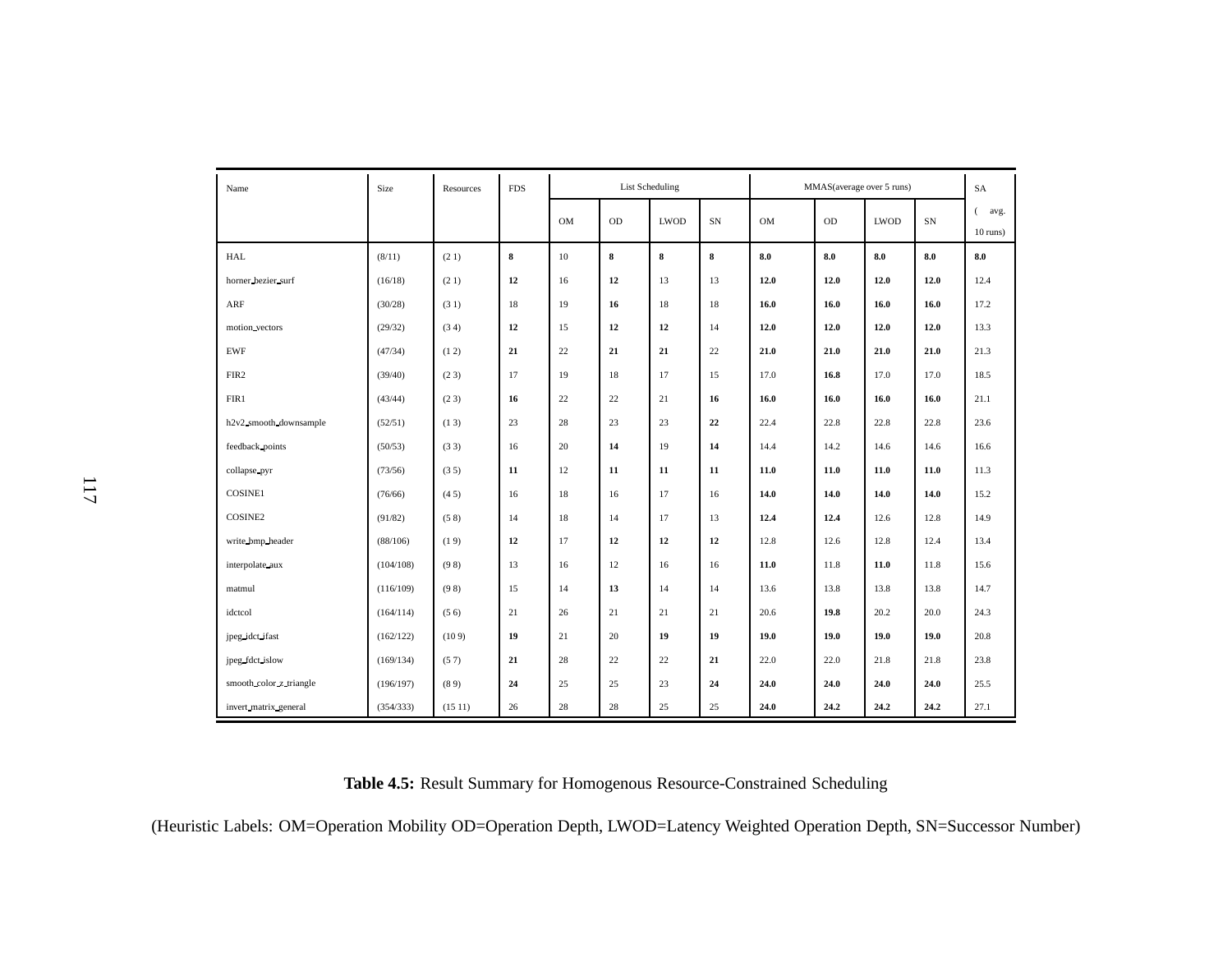Table 4.5 shows the testing results for the homogenous case. The best results for each case are shown in bold. Compared with a variety of list scheduling approaches and the force-directed scheduling method, the proposed algorithm generates better results consistently over all testing cases, which is demonstrated by the number of times that it provides the best results for the tested cases. This is especially true for the case when operation depth (OD) is used as the local heuristic, where we find the best results in 14 cases amongst 20 tested benchmarks. For other traditional methods, FDS generates the most hits (10 times) for best results, which is still less than the worst case of MMAS (11 times). For some of the testing samples, our method provides significant improvement on the schedule latency. The biggest saving achieved is 22%. This is obtained for the COSINE2 benchmark when operation mobility (OM) is used as the local heuristic for our algorithm and also as the heuristic for constructing the priority list for the traditional list scheduler. For cases that our algorithm fails to provide the best solution, the quality of its results is also much closer to the best than other methods.

Besides the absolute schedule latency, another important aspect of the quality of a scheduling algorithm is its stability over different input applications. As indicated in Section 4.2, the performance of traditional list scheduler heavily depends on the input application. This is echoed by the data in Table 4.5. Meantime, it is easy to observe that the proposed algorithm is much less sensitive to the choice of different local heuristics and input applications. This is evidenced by the fact that the standard deviation of the results achieved by the new algorithm is much smaller than that of the traditional list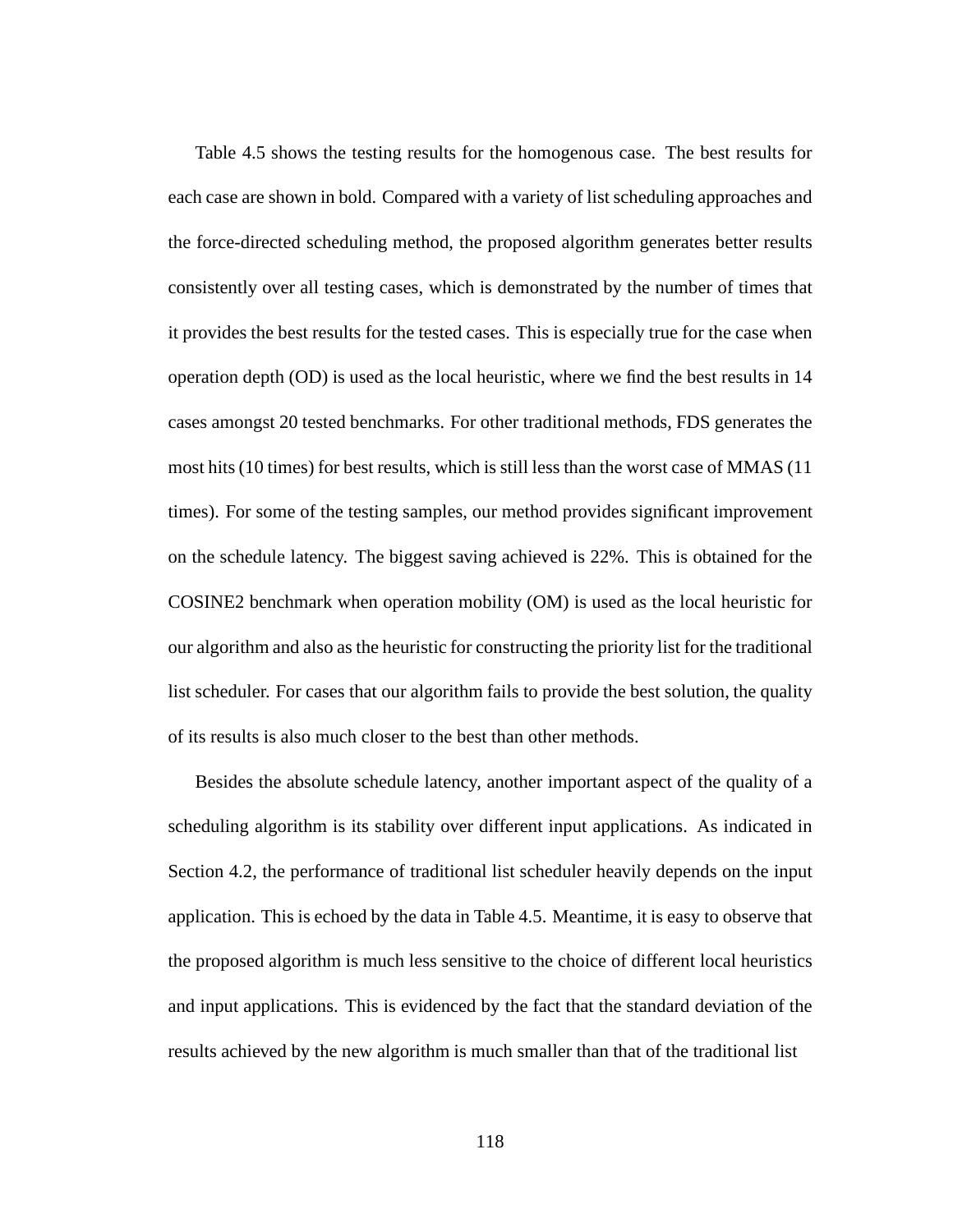|                  |                          |                   |          | List Scheduling |           |             |    | MMAS (average over 5 runs) |           |             |           |
|------------------|--------------------------|-------------------|----------|-----------------|-----------|-------------|----|----------------------------|-----------|-------------|-----------|
| <b>Benchmark</b> | Resources                | <b>CPLEX</b>      | Force    |                 |           |             |    |                            |           |             |           |
| (nodes/edges)    |                          | (latency/runtime) | Directed | <b>OM</b>       | <b>OD</b> | <b>LWOD</b> | SN | <b>OM</b>                  | <b>OD</b> | <b>LWOD</b> | <b>SN</b> |
| HAL(21/25)       | $1$ fm,<br>$1m$ ,<br>la. | 8/32              | 8        | 8               | 8         | 9           | 8  | 8                          | 8         | 8           | 8         |
|                  | 3i, 3o                   |                   |          |                 |           |             |    |                            |           |             |           |
| ARF(28/30)       | $2a$ , 1fm, $2m$         | 11/22             | 11       | 11              | 13        | 13          | 13 | 11                         | 11        | 11          | 11        |
| EWF(34/47)       | $1a$ , 1fm, 1m           | 27 / 24000        | 28       | 28              | 31        | 31          | 28 | 27.2                       | 27.2      | 27          | 27.2      |
| FIR1(40/39)      | 2a, 2m, 3i, 3o           | 13/232            | 19       | 19              | 19        | 19          | 18 | 17.2                       | 17.2      | 17          | 17.8      |
| FIR2(44/43)      | $1$ fm,<br>1m,<br>la.    | 14/11560          | 19       | 19              | 21        | 21          | 21 | 16.2                       | 16.4      | 16.2        | 17        |
|                  | 3i, 3o                   |                   |          |                 |           |             |    |                            |           |             |           |
| COSINE1(66/76)   | 2a, 2m, 1fm, 3i,         | $\ddagger$        | 18       | 19              | 20        | 18          | 18 | 17.4                       | 18.2      | 17.6        | 17.6      |
|                  | 3 <sub>o</sub>           |                   |          |                 |           |             |    |                            |           |             |           |
| COSINE2(82/91)   | 2a, 2m, 1fm, 3i,         | $\ddagger$        | 23       | 23              | 23        | 23          | 23 | 21.2                       | 21.2      | 21.2        | 21.2      |
|                  | 3 <sub>o</sub>           |                   |          |                 |           |             |    |                            |           |             |           |

**Table 4.6:** Result Summary for Heterogenous Resource-Constrained Scheduling

Schedule latency is in cycles; Runtime is in seconds; † indicates CPLEX failed to provide final result before running out of memory.

(Resource Labels: a=alu, fm=faster multiplier, m=mutiplier, i=input, o=output)

(Heuristic Labels: OM=Operation Mobility OD=Operation Depth, LWOD=Latency Weighted Operation Depth, SN=Successor Number)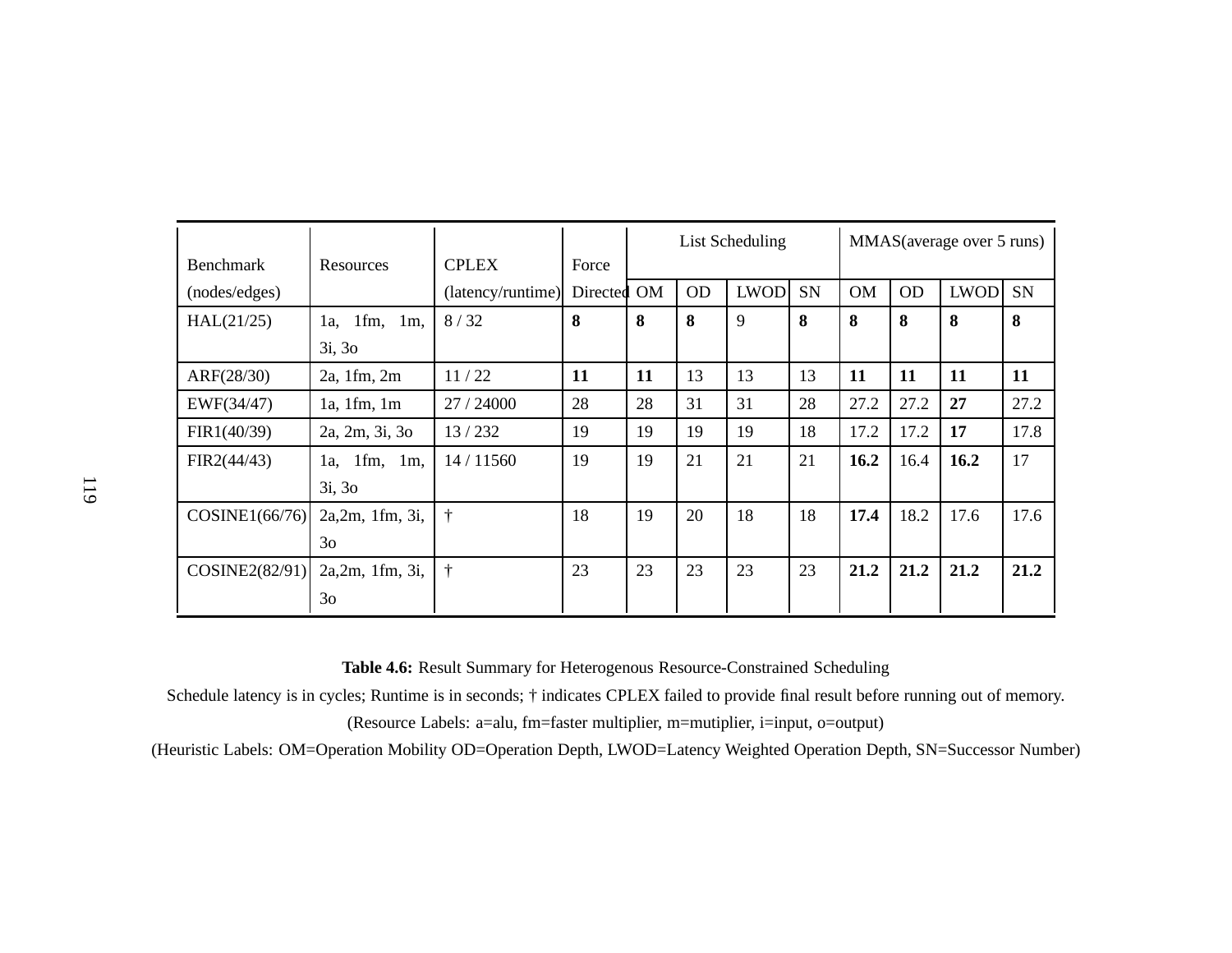scheduler. Based on the data shown in Table 4.5, the average standard deviation for list scheduling over all the benchmarks and different heuristic choices is 1.2, while for the MMAS algorithm it is only 0.19. In other words, we can expect to achieve high quality scheduling results much more stably on different application DFGs regardless of the choice of local heuristic. This is a great attribute desired in practice.

One possible explanation for the above advantage is the different ways how the scheduling heuristics are used by list scheduler and the proposed algorithm. In list scheduling, the heuristics are used in a greedy manner to determine the order of the operations. Furthermore, the schedule of the operations is done all at once. Differently, in the proposed algorithm, local heuristics are used stochastically and combined with the pheromone values to determine the operations' order. This makes the solution exploration more balanced. Another fundamental difference is that the proposed algorithm is an iterative process. In this process, the pheromone value acts as an indirect feedback and tries to reflect the quality of a potential component based on the evaluations of historical solutions that contain this component. It introduces a way to integrate global assessments into the scheduling process, which is missing in the traditional list or force-directed scheduling.

In the second experiment, heterogeneous computing units are allowed, i.e. one type of operation can be performed by different types of resources. For example, multiplication can be performed by either a faster multiplier or a regular one. Furthermore, multiple same type units are also allowed. For example, we may have 3 faster multipli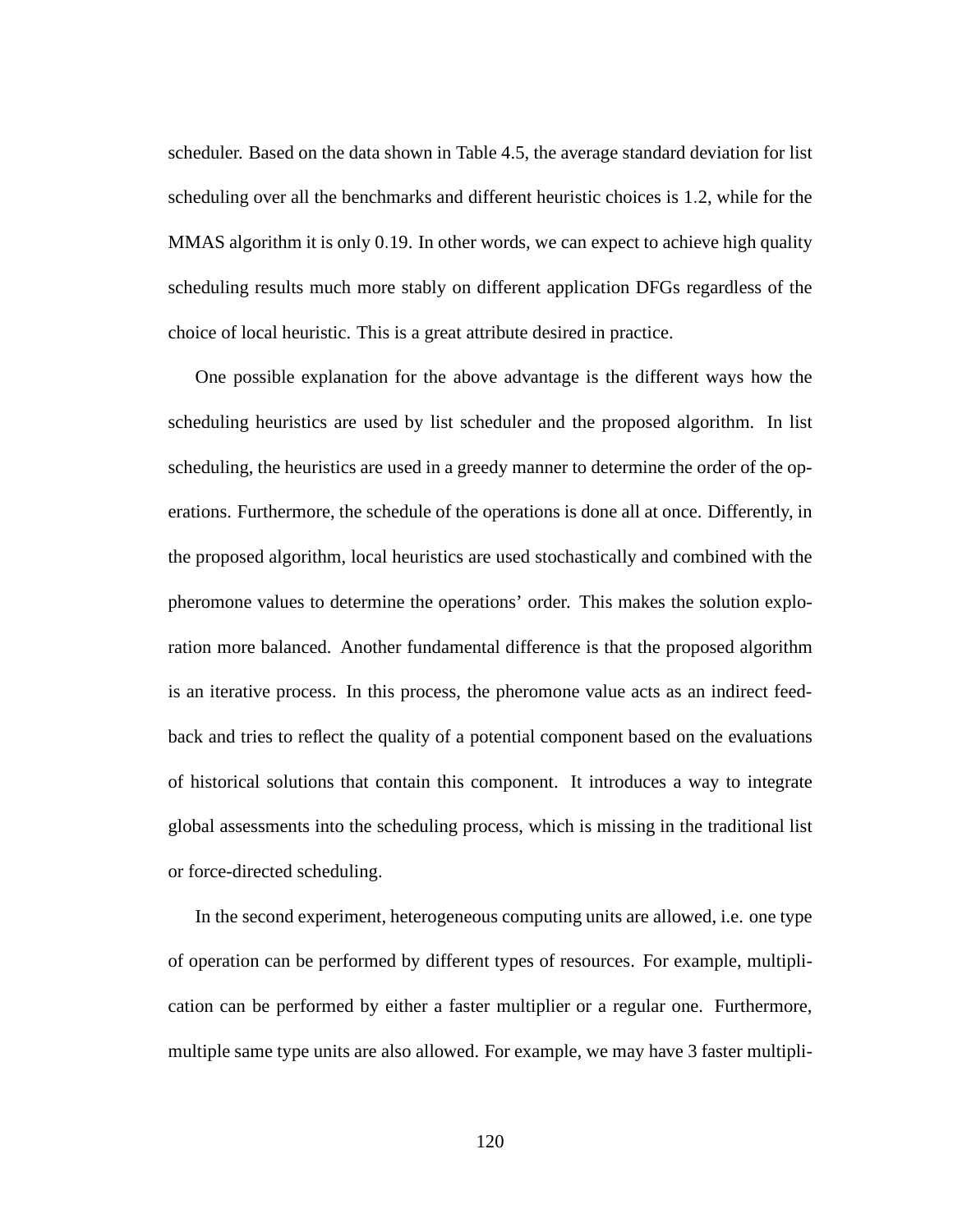ers and 2 regular ones.

We conduct the heterogenous experiments with the same configuration as for the homogenous case. Moreover, to better assess the quality of our algorithm, the same heterogenous RCS tasks are also formulated as integer linear programming problems and then optimally solved using CPLEX. Since the ILP solution is time consuming to obtain, our heterogenous tests are only done for the classic samples in our benchmark set.

Table 4.6 summarizes our heterogenous experiment results. Here an extended HAL benchmark is used which includes extra memory access operations. Compared with a variety of list scheduling approaches and the force-directed scheduling method, the proposed algorithm generates better results consistently over all testing cases. The biggest saving achieved is 23%. This is obtained for the FIR2 benchmark when the latency weighted operation depth (LWOD) is used as the local heuristic. Similar to the homogenous case, our algorithm outperforms other methods in regards to consistently generating high-quality results. In Table 4.6, the average standard deviation for list scheduler over all the benchmarks and different heuristic choices is 0.8128, while that for the MMAS algorithm is only 0.1673.

Though the results of force-directed scheduler generally outperform the list scheduler, our algorithm achieves even better results. On average, comparing with the forcedirected approach, our algorithm provides a 6.2% performance enhancement for the testing cases, while performance improvement for individual test sample can be as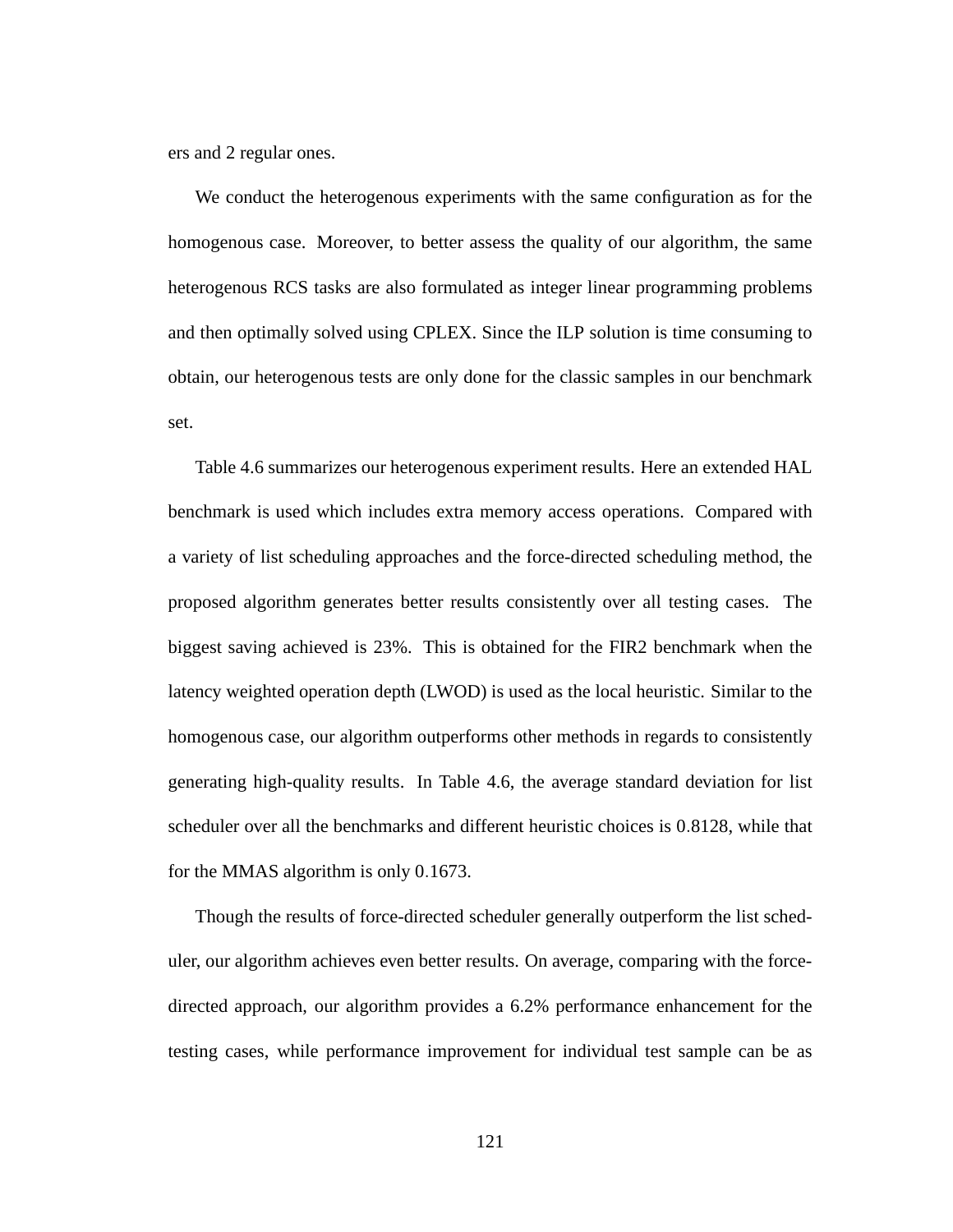much as 14.7%.

Finally, compared to the optimal scheduling results computed by using the integer linear programming model, the results generated by the proposed algorithm are much closer to the optimal than those provided by the list scheduling heuristics and the forcedirected approach. For all the benchmarks with known optima, our algorithm improves the average schedule latency by 44% comparing with the list scheduling heuristics. For the larger size DFGs such as COSINE1 and COSINE2, CPLEX fails to generate optimal results after more than 10 hours of execution on a SPARC workstation with a 440MHz CPU and 384MByte memory. In fact, CPLEX crashes for these two cases because of running out of memory. For COSINE1, CPLEX does provide a intermediate sub-optimal solution of 18 cycles before it crashes. This result is worse than the best result found by our proposed algorithm.

Experiment results of our algorithm are obtained on a Linux box with a 2GHz CPU, as well as those for list scheduling and the force-directed scheduling. For all the benchmarks, the runtime of the proposed algorithm ranges from 0.1 to 1.76 seconds. List scheduling is always the fastest due to its one-pass nature. It typically finishes within a small fraction of a second. The force-directed scheduler runs much slower than the list scheduler because its complexity is cubic in the number of operations. For small testing cases, it is typically faster than our algorithm as we set a fixed iteration number for the ants to explore the search space. However, as the problem size grows, the force-directed scheduler has longer runtime than our algorithm. In fact, for COSINE1 and COSINE2,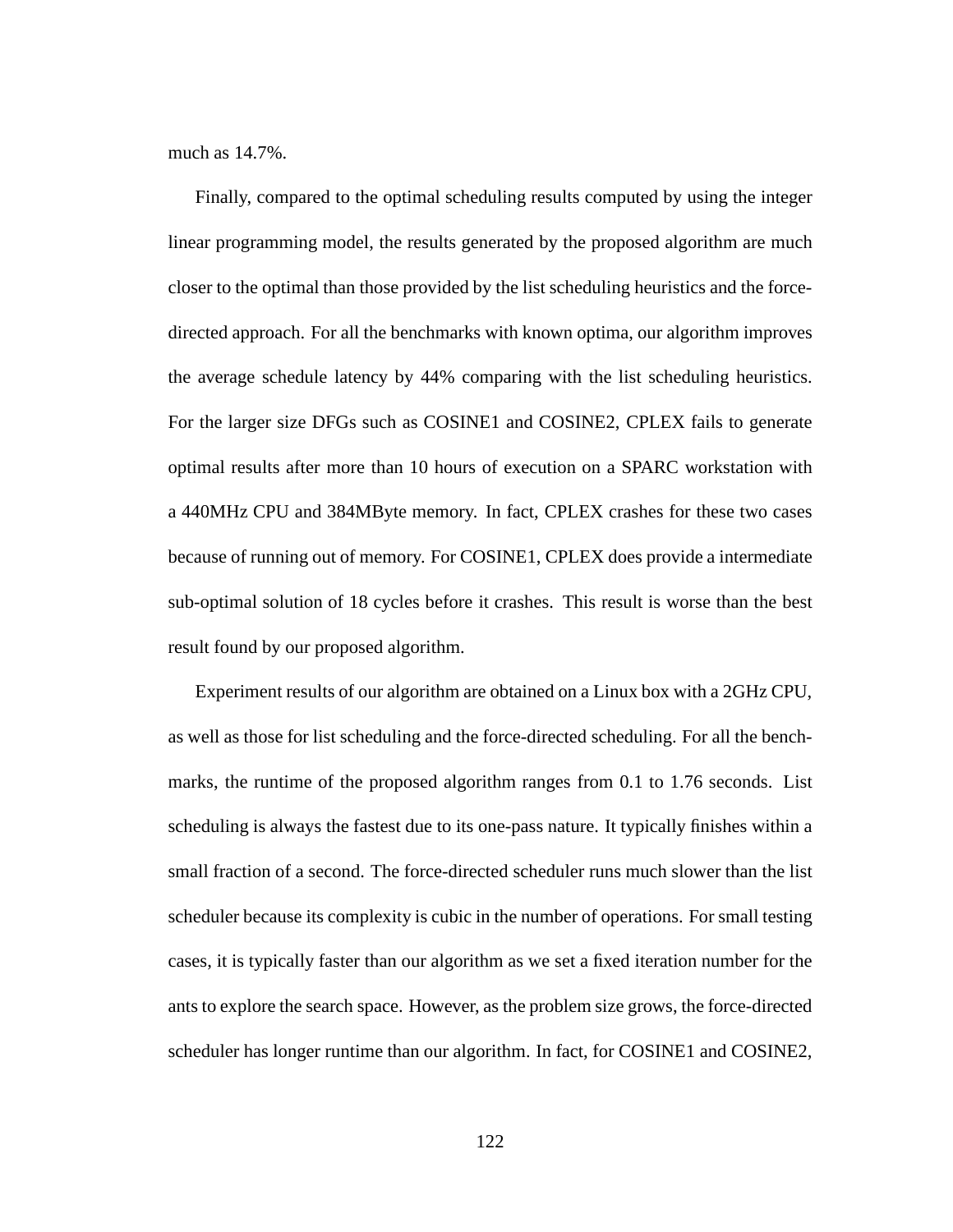

**Figure 4.5:** Data Flow Graph of AR Filter. (The number by the node is the index assigned for the operation.)

the force-directed approach takes 12.7% and 21.2% more execution time respectively.

The evolutionary effect on the global heuristics  $\tau_{ij}$  is illustrated in Figure 4.6. It plots the pheromone values for the ARF testing sample after 100 iterations of the proposed algorithm. The x-axis is the index of operation node in the DFG (shown in Figure 4.5), and the y-axis is the order index in the priority list passed to the list scheduler. There exist totally 30 nodes with node 1 and node 30 as the dummy source and sink of the DFG. Each dot in the diagram indicates the strength of the resultant pheromone trails for assigning corresponding order to a certain operation – the bigger the size of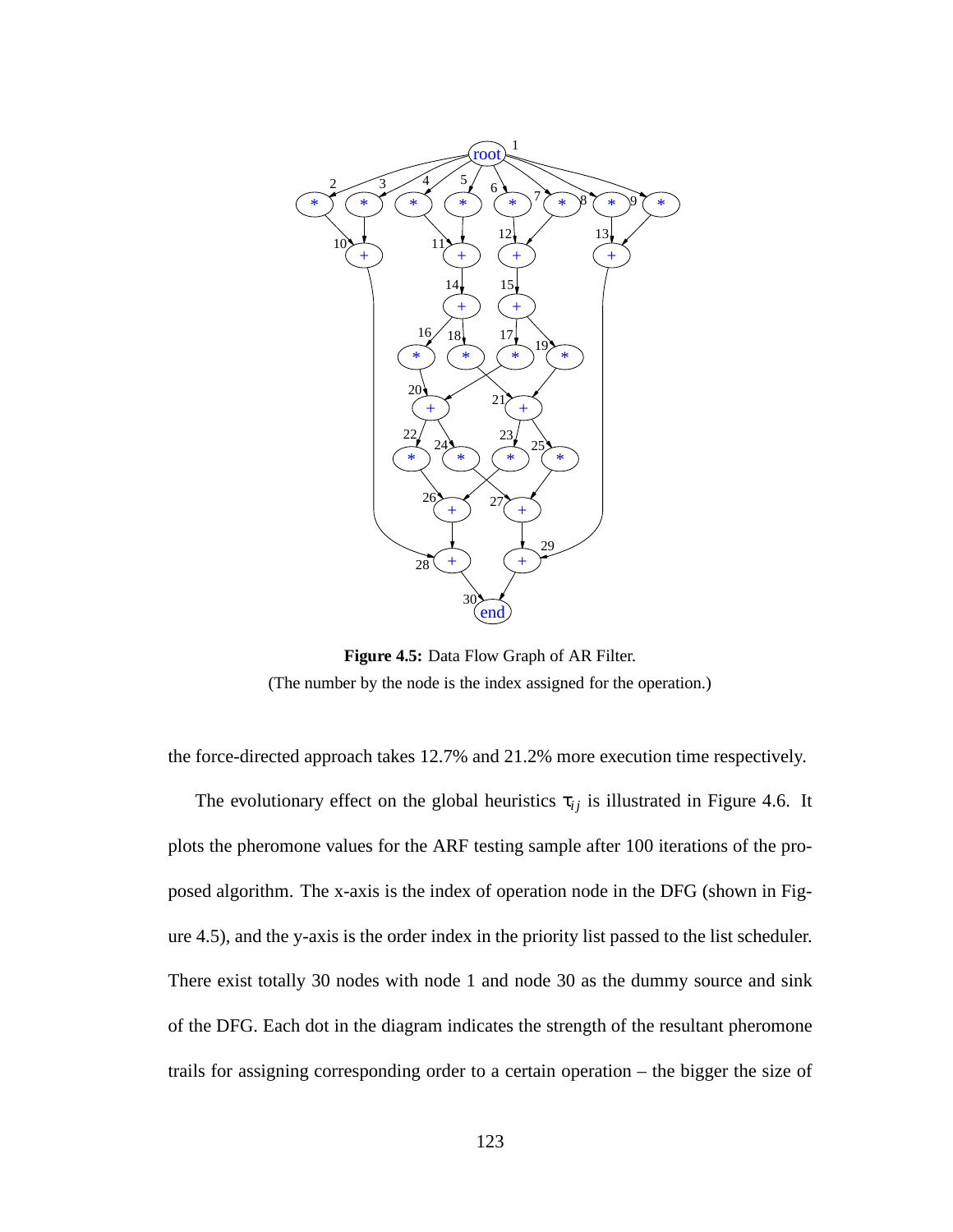

**Figure 4.6:** Pheromone Heuristic Distribution for ARF

the dot, the stronger the value of the pheromone.

It is clearly seen from Figure 4.6 that there are a few strong pheromone trails while the remaining pheromone trails are very weak. This might be explained by the strong symmetric structure of the ARF DFG and the special implementation in our algorithm of considering operation list only with topologically sorted order. It is also interesting to notice that though a good amount of operations have a limited few alternative "good" positions (such as operation 6 and 26), for some of the operations the pheromone heuristics are strong enough to lock their positions. For example, according to its pheromone distribution, operation 10 shall be placed as the 28-th item in the list and there is no other competitive position for its placement. After careful evaluation, this ordering preference cannot be trivially obtained by constructing priority lists with any of the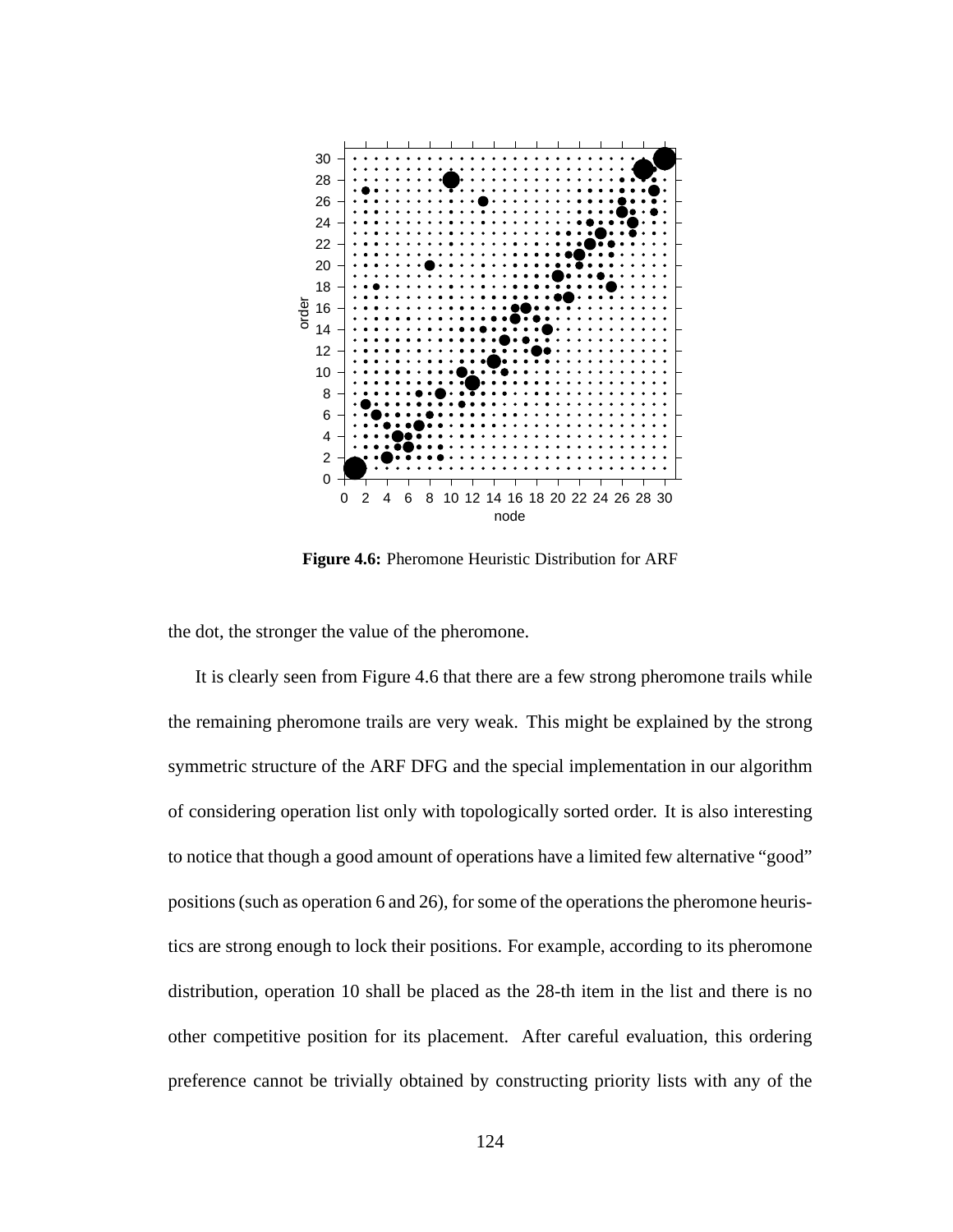popularly used heuristics. This shows that the proposed algorithm has the possibility to discover better orderings which may be hard to achieve intuitively.

## **4.6.3 Comparison with Simulated Annealing**

In order to further investigate the quality of the proposed algorithms, we compared them with a simulated annealing (SA) approach. For resource constrained scheduling, we implemented the algorithm presented in [93]. The basic idea is very similar to what we proposed in our MMAS approach in which a meta-heuristic method (SA) is used to guide the searching process while a traditional list scheduler is used to evaluate the result quality. The scheduling result with the best resource usage is reported when the algorithm terminates.

However, it is more difficult for the timing constrained scheduling problem since we have not found any SA-based approach in previously published works. Therefore, we formulated one ourselves. Consequently, we will give more emphasis on our SA based formulation for the timing constrained scheduling problem in the rest of this section.

A pseudo implementation of SA-based TCS algorithm is given as Algorithm 6. The major challenge here is the construction of a *neighbor* selection in the SA process. With the knowledge of each operation's mobility range, it is trivial to see the search space for the TCS problem is covered by all the possible combinations of the operation/timestep pairs, where each operation can be scheduled into any time step in its mobility range. In our formulation, given a scheduling S where operation  $op_i$  is scheduled at  $t_i$ , we experimented with two different methods for generating a neighbor solution: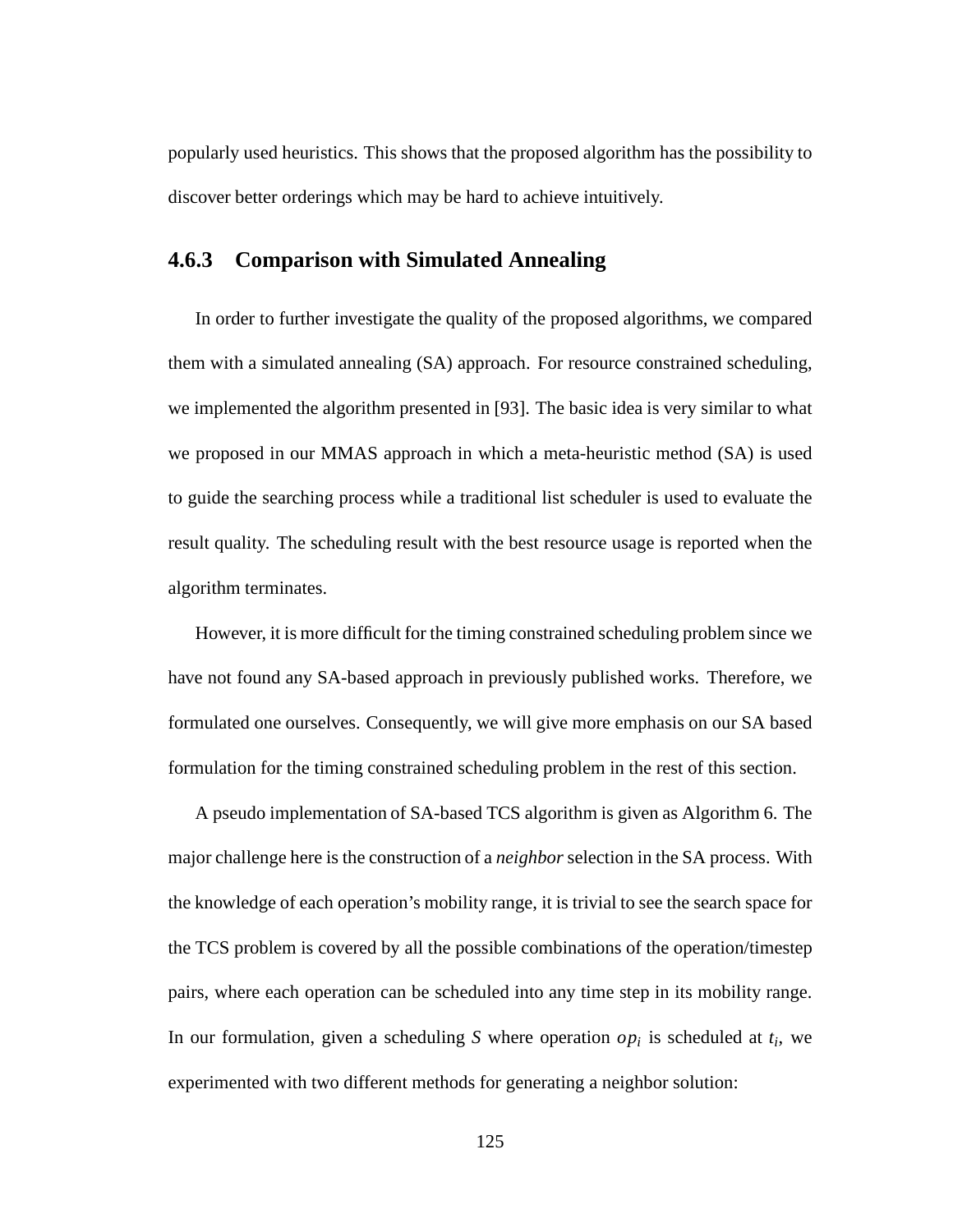- 1. *Physical neighbor*: A neighbor of *S* is generated by selecting an operation *op<sup>i</sup>* and rescheduling it to a physical neighbor of its current scheduled time step *t<sup>i</sup>* , namely either  $t_i + 1$  or  $t_i - 1$  with even possibility. In case  $t_i$  is on the boundary of its mobility range, we treat the mobility range as a circular buffer;
- 2. *Random neighbor*: A neighbor of *S* is generated by selecting an operation and rescheduling it to any of the position in its mobility range excluding its currently scheduled position.

However, both of the above approaches suffer from the problem that a lot of these *neighbors* will be invalid because they may violate the data dependency posed by the DFG. For example, say, in S a single cycle operation  $op<sub>1</sub>$  is scheduled at time step 3, and another single cycle operation  $op_2$  which is data dependent on  $op_1$  is scheduled at time step 4. Changing the schedule of  $op<sub>2</sub>$  to step 3 will create an invalid scheduling result. To deal with this problem in our implementation, for each generated scheduling, we quickly check whether it is valid by verifying the operation's new schedule against those of its predecessor and successor operations defined in the DFG. Only valid schedules will be considered.

Furthermore, in order to give roughly equal chance to each operation to be selected in the above process, we try to generate multiple neighbors before any temperature update is taken. This can be considered as a local search effort, which is widely implemented in different variants of SA algorithm. We control this local search effort with a weight parameter θ. That is before any temperature update taking place, we attempt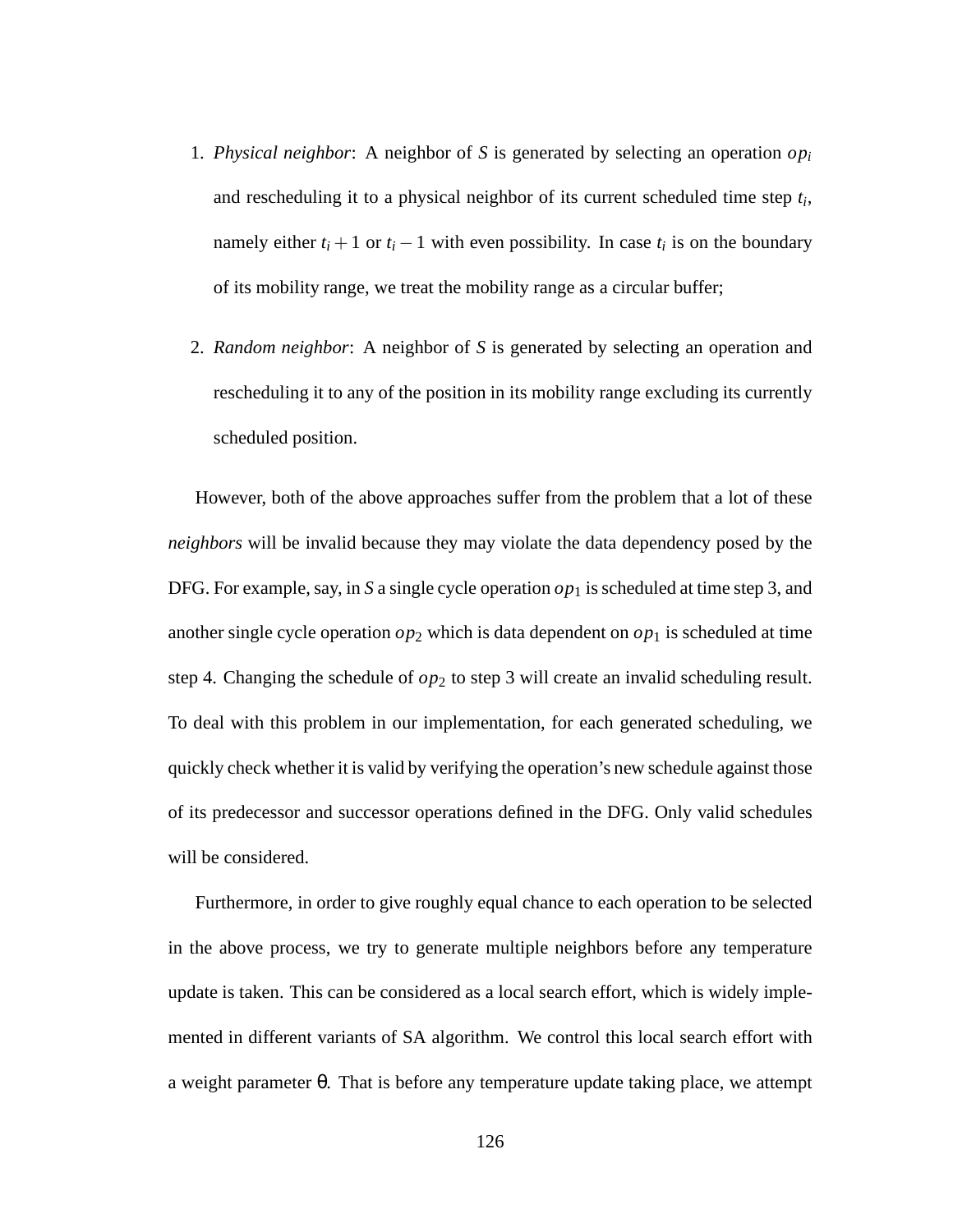to generate θ*N* valid scheduling candidates where *N* is the number of operations in the DFG. In our work, we set  $\theta = 2$ , which roughly gives each operation two chances to alter its currently scheduled position in each cooling step.

This local search mechanism is applied to both neighbor generation schemes discussed above. In our experiments, we found there is no noticeable difference between the two neighbor generation approaches with respect to the quality of the final scheduling results except that the *random neighbor* method tends to take significantly more computing time. This is because it is more likely to come up with an invalid scheduling which are simply ignored in our algorithm. In our final realization, we always use the *physical neighbor* method.

Another issue related to the SA implementation is how to set the initial seed solution. In our experiments, we experimented three different seed solutions: ASAP, ALAP and a randomly generated valid scheduling. We found that SA algorithm with a randomly generated seed constantly outperforms that using the ASAP or ALAP initialization. It is especially true when the *physical neighbor* approach is used. This is not surprising since the ASAP and ALAP solutions tend to cluster operations together which is bad for minimizing resource usage. In our final realization, we always use a randomly generated schedule as the seed solution.

The framework of our SA implementation for both timing constrained and resource constrained scheduling is similar to the one reported in [106]. The acceptance of a more costly neighboring solution is determined by applying the Boltzmann probability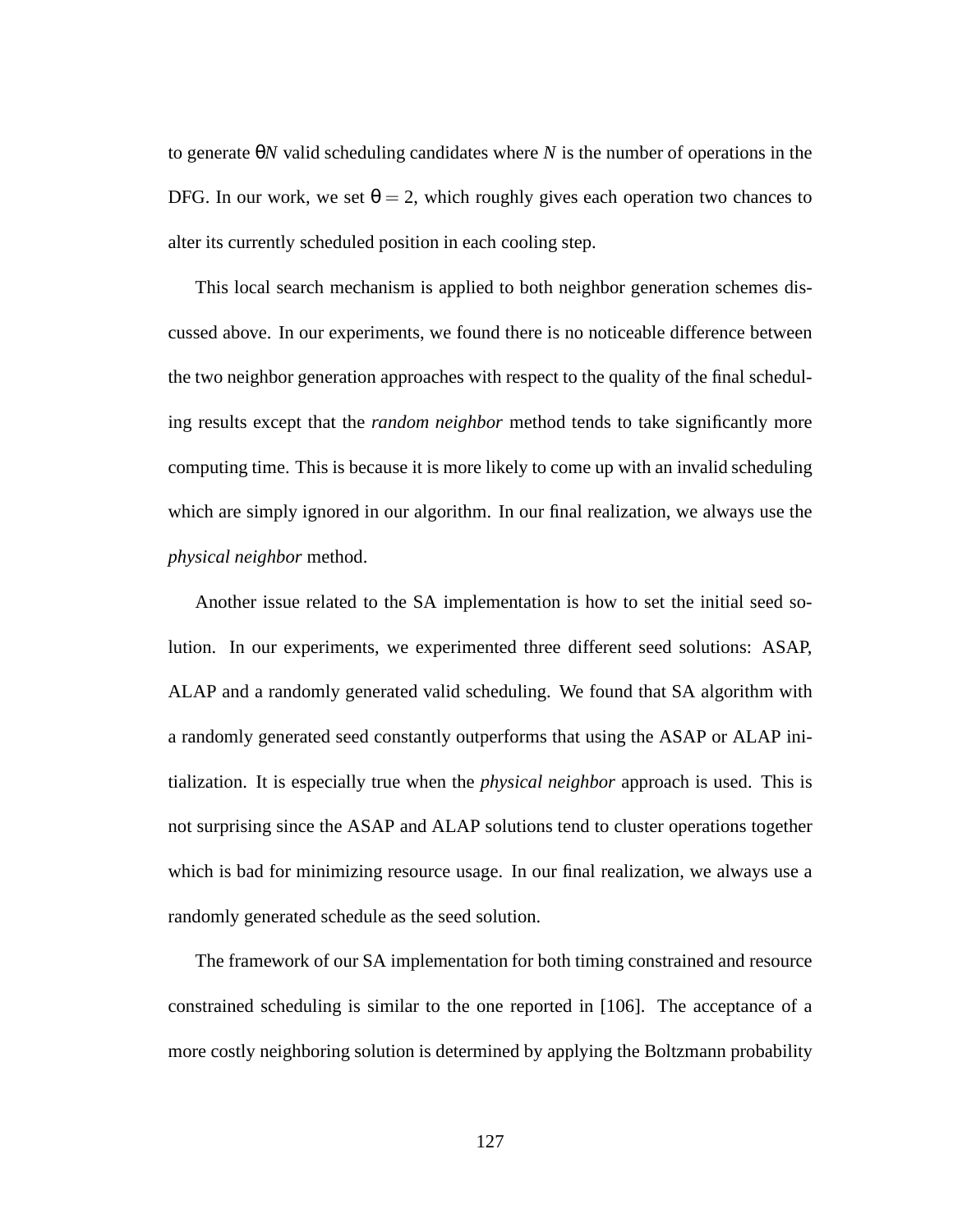**procedure** SA-TCS(*G*,*R*)

**input**: DFG *G*(*V*,*E*), resource set *R*, and a map of operation to one resource in *R* **output**: operation schedule

- 1: perform ASAP and ALAP on the DFG to obtain mobility ranges.
- 2: randomly initialize a valid seed scheduling *Scurrent*
- 3: set starting and ending temperature  $T_s$  and  $T_e$ .
- 4: set local search weight to  $\theta$ .
- 5: set *N* to be the number of operations.

6: set *t* to  $T_s$ 

- 7: set *Sbest* to be *Scurrent*
- 8: **while**  $t > T_e$  **do**
- 9: **for**  $i = 0$ ;  $i < \theta N$ ; i++ **do**
- 10: randomly generate a neighbor solution *S<sup>n</sup>*
- 11: **if**  $S_n$  is invalid **then**

```
12: continue
```
- 13: **else**
- 14: compute the resource cost of *S<sup>n</sup>*
- 15: randomly accept *S<sup>n</sup>* to be *Scurrent*
- 16: update *Sbest* if needed

```
17: end if
```

```
18: end for
```
- 19: update *t* based on cooling scheme
- 20: **end while**
- 21: return *Sbest* and the resource cost

**Algorithm 6:** Simulated Annealing for Timing-Constrained Scheduling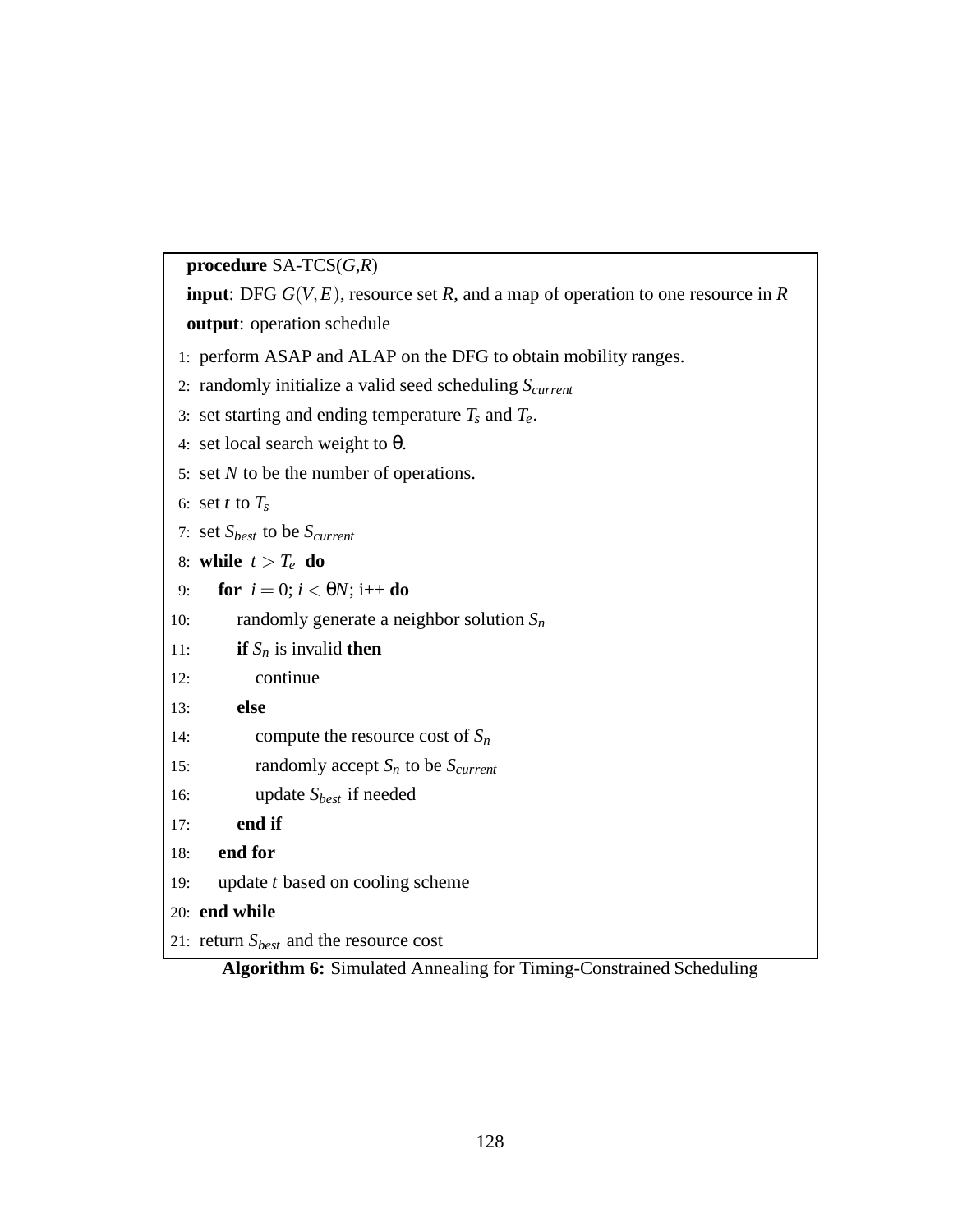criteria [1], which depends on the cost difference and the annealing temperature. In our experiments, the most commonly known and used geometric cooling schedule [106] is applied and the temperature decrement factor is set to 0.9. When it reaches the predefined maximum iteration number or the stop temperature, the best solution found by SA is reported.

The experimental results for TCS problem obtained using the above simulated annealing formulation are shown in Table 4.4, where the SA results are provided in parenthesis column by column with those achieved by using MMAS. Similar to the MMAS algorithm, we perform 5 runs for each benchmark sample and report the average savings, the best savings, and the standard deviation of the reported scheduling results. It can be seen from Table 4.4 that the SA method provides much worse results compared with the proposed MMAS solutions. In fact, the MMAS approach provides better results on every testing case. Though the SA method does have significant gains on select cases over FDS, its average performance is actually worse than FDS by 5%, while our method provides a 16.4% average savings. This is also true if we consider the best savings achieved amongst multiple runs where a modest 1% savings is observed in SA comparing with a 19.5% reduction obtained by MMAS method. Furthermore, the quality of the SA method seems to be very dependent on the input applications. This is evidenced by the large dynamic range of the scheduling quality and the larger standard deviation over the different runs. Finally, we also want to make it clear that to achieve this result, the SA approach takes substantially more computing time than the proposed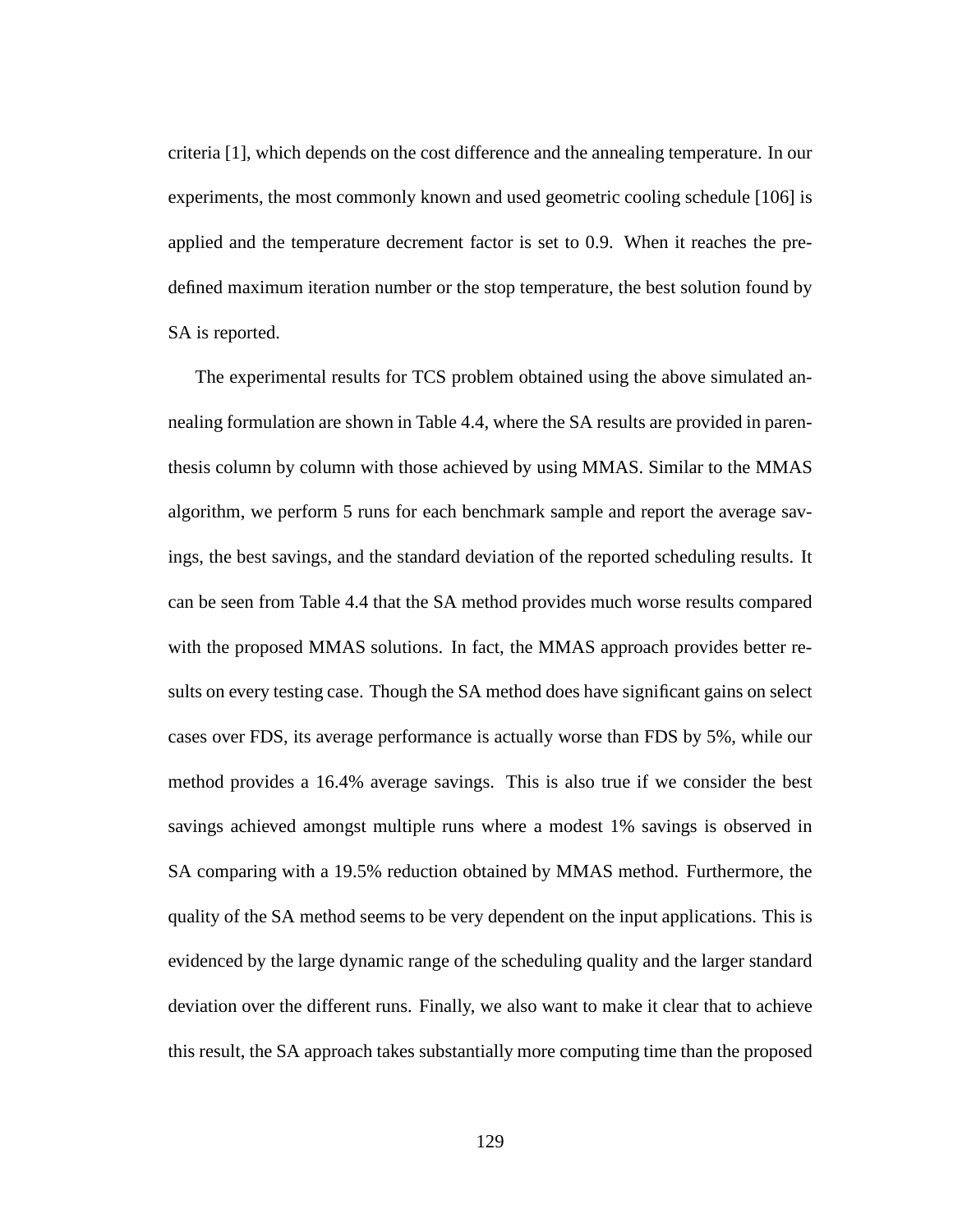MMAS method. A typical experiment over all 263 testing cases will run between 9 to 12 hours which is 3 to 4 times longer than the MMAS-based TCS algorithm.

As discussed above, our SA formulation for resource constrained scheduling is similar to that studied in [93]. It is relatively more straight forward since it will always provide valid scheduling using a list scheduler. To be fair, a randomly generated operation list is used as the seed solution for the SA algorithm. The neighbor solutions are constructed by swapping the positions of two neighboring operations in the current list. Since the algorithm always generates a valid scheduling, we can better control the runtime than in its TCS counterpart by adjusting the cooling scheme parameter. We carried experiments using execution limit ranging from 1 to 10 times of that of the MMAS approach. It was observed that SA RCS algorithm provides poor performance when the time limit was too short. On the other hand, once we increase this time limit to over 5 times of the MMAS execution time, there was no significant improvement on the results as the execution time increased. In the rightmost column of Table 4.5, we present the typical RCS results using SA achieved with 10 times the MMAS execution time. The performance data is averaged over 10 runs for each testing sample. It is easy to see that the MMAS-based algorithm consistently outperforms it while using much less computing time.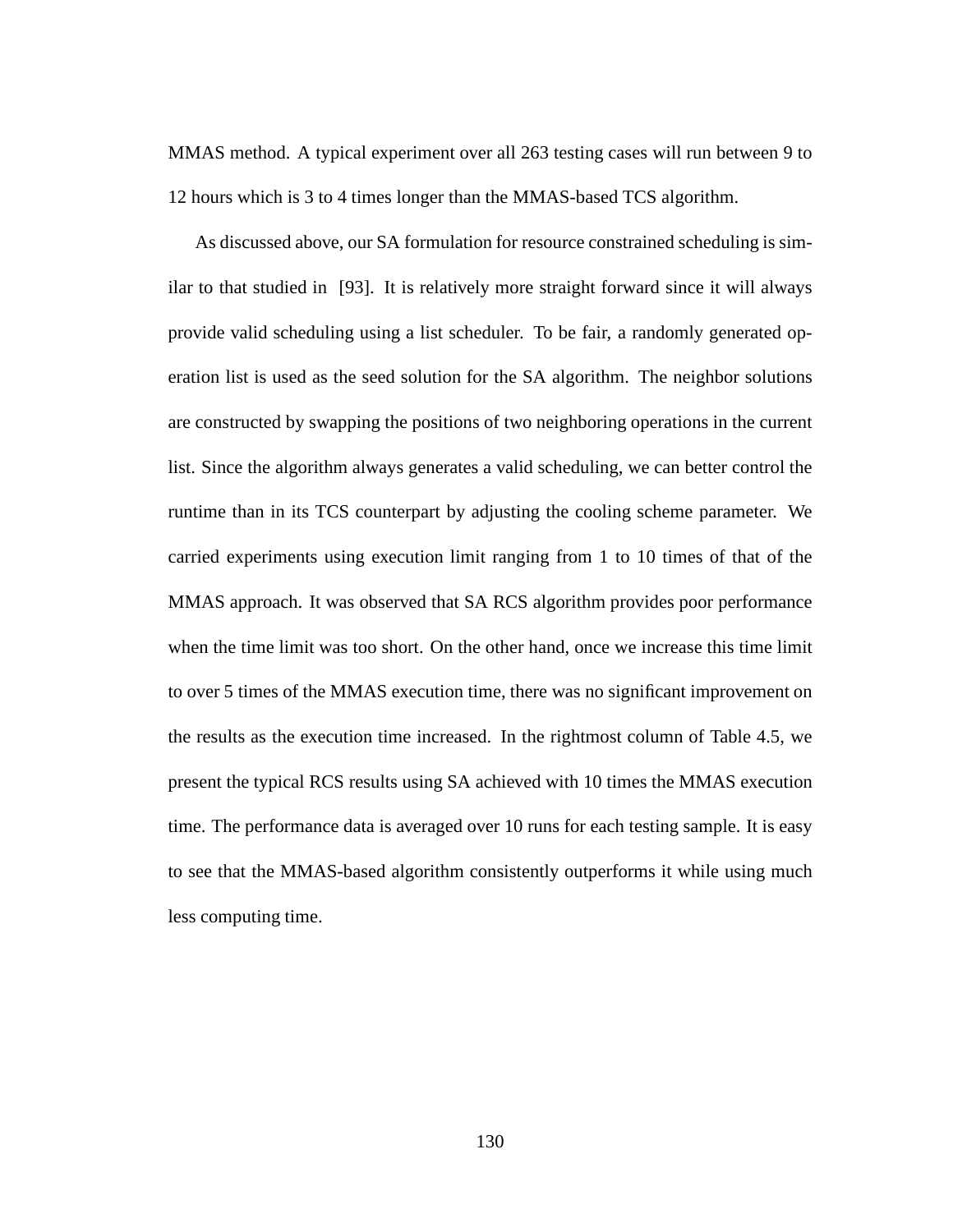#### **4.6.4 Parameter Sensitivity**

The proposed ACO-based algorithms belong to the category of stochastic search algorithms. This implies a certain sensitivity of the result to the choices of parameters which are at times difficult to determine. In order to better understand this issue and its relationship with the algorithms' performance, a study on their sensitivity to the parameter selection is in order. We have conducted extensive experiments in our work on this topic and will report our major findings in this section.

- $\alpha$ ,  $\beta$  and *O*: Variation on global heuristic weight  $\alpha$ , local heuristic weight  $\beta$  and the pheromone delivery constant *Q* does not have noticeable impact on the performance of our algorithms. The algorithms consistently provide robust results when  $\alpha$  and  $\beta$  are in the range of [1,100] and *Q* is between [1,5000] with small step size, while performance on benchmarks of smaller sizes tend to have more fluctuations than the bigger ones. Of course, a numerically precise limit should be a concern for parameter  $\alpha$  and  $\beta$  in algorithm realization because they are used in power functions. Also, the scaling of local and global heuristics could be an issue with these parameters. In our study, we found setting  $\alpha = \beta = 1$  worked well in our implementation over a comprehensive set of testing benchmarks. Moreover, the benefit is that it essentially eliminates the power function calls in Equation (2.1) which further reduces computing time.
- ρ: The pheromone evaporation factor  $ρ$  takes a value in the range of [0,1] and controls how much the existing pheromone trails will be reduced before any en-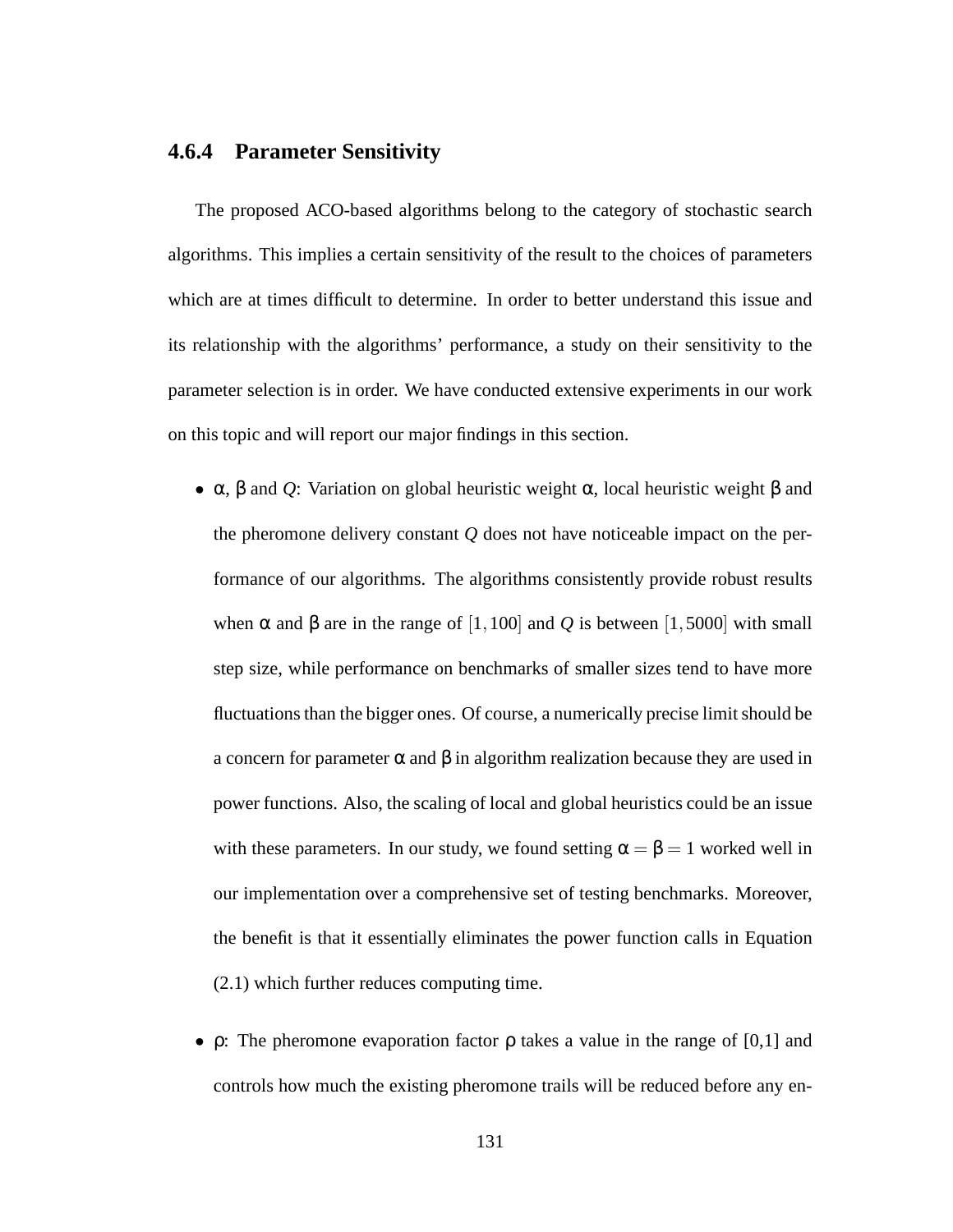hancement. The smaller this number, the more reduction is applied (see Equation (2.2)). When this number is too small, historical information accumulated in the search process will be essentially lost, and the the algorithms behave close to a random search. In our experiments, we found a value between 0.95 and 1 seems to be a good choice. In our final setup, parameter  $\rho$  is set to 0.98.

- *pbest*: This parameter, together with ρ, controls how the lower bound and upper bound of pheromone trails will be computed. Recall that when  $p_{best} \rightarrow 0$ , the difference between  $\tau_{min}(t)$  and  $\tau_{max}(t)$  gets smaller, which means the search is getting more random and more emphasis is given to search space exploration. In our experiments, we found that *pbest* should be bigger than 0.5. Once it is above this threshold, both algorithms for RCS and TCS problems perform robustly. In our final setup, *pbest* is set to 0.93.
- *m* and *N*: The ant count *m* and the iteration number *N* are closely related and have a direct impact on the algorithms execution time. Roughly, the product of *m* and *N* gives an estimation of how many scheduling instances the algorithms will cover. Theoretically, the bigger this product, the better the performance. Also, it is intuitive to see that these parameters should be positively correlated with the complexity of the test sample. In our work, we prefer to use a fixed setting for these parameters in order to make the algorithm simpler. As reported above, with  $m = 10$  and *N* is set to be 150 and 100 for the TCS and RCS problem respectively, our algorithms work well over a wide range of testing samples. In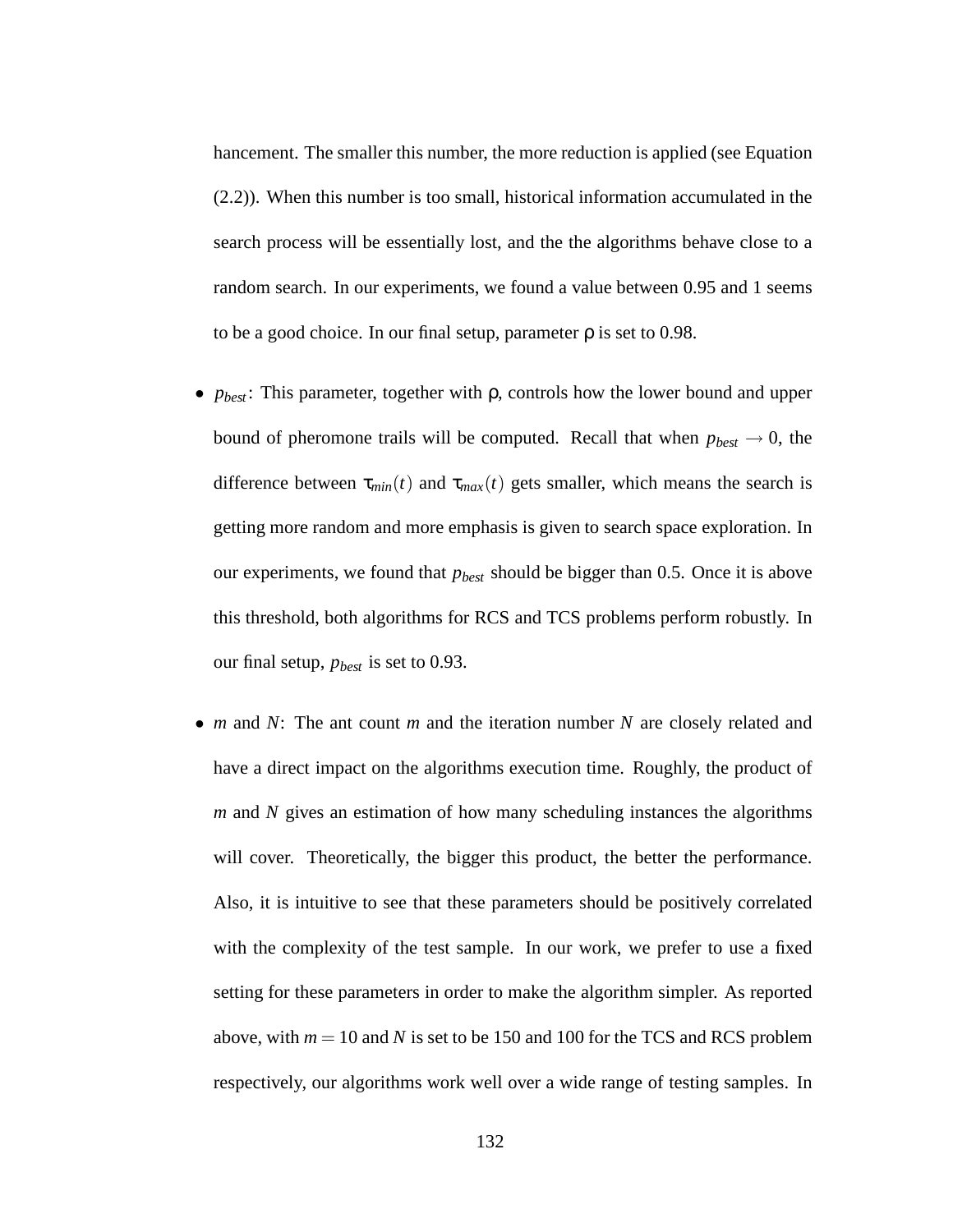a further study, we varied *m* between 1 and 10, and *N* from 50 to 1000. We find that little performance improvement is seen after *N* is bigger than 250 when *m* is reasonable large ( $\geq 4$ ). We contribute this to the fact that the pheromone trails converge after a large number of iterations.If *N* is smaller than 100, we will often miss the optimal solution because of premature termination. This is especially true for the TCS problem. Similarly, when *m* is bigger than 6, we see little improvement. The best tradeoff of *m* seems to be between 4 and 6. It is interesting to notice that these numbers are very close to the average branching factor of the testing samples. These results implies that we may still have room to fine tune these two parameters to further improve the performance/cost tradeoff of the algorithms.

### **4.7 Summary**

In this chapter, we presented two novel heuristic searching methods for the resource and timing constrained scheduling problems based on the MAX-MIN Ant System. Our algorithms employ a collection of agents that collaborate to explore the search space. We proposed a stochastic decision making strategy in order to combine global and local heuristics to effectively conduct this exploration. As the algorithms proceed in finding better quality solutions, dynamically computed local heuristics are utilized to better guide the searching process.

A comprehensive set of benchmarks was constructed to include a wide range of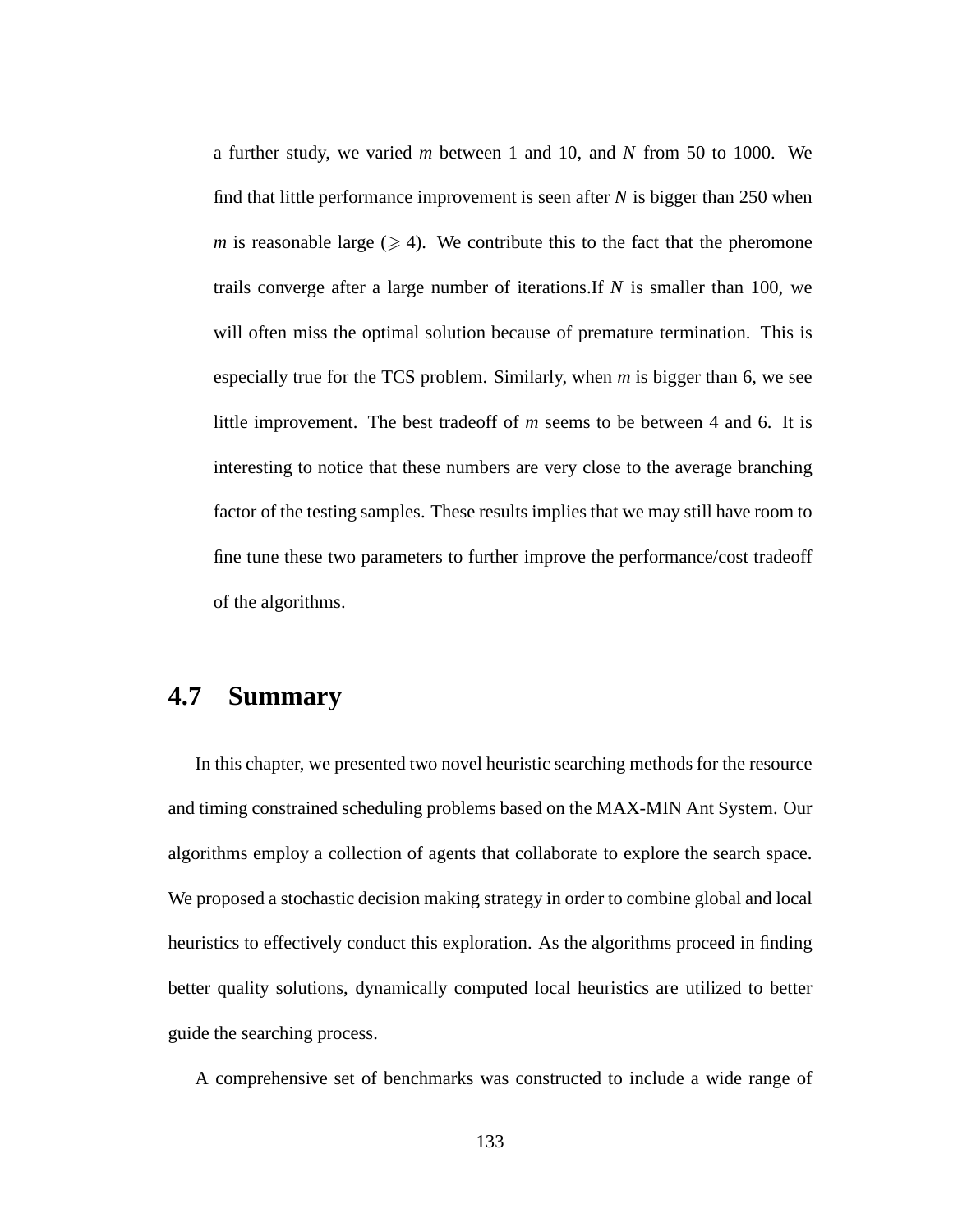applications. Experimental results over our test cases showed promising results. The proposed algorithms consistently provided higher quality results over the tested examples and achieved very good savings comparing to traditional simulated annealing, list scheduling and force-directed scheduling approaches. Furthermore, the algorithm demonstrated robust stability over different applications and different selection of local heuristics, as evidenced by a much smaller deviation over the results.

To the best of our knowledge, the only other reported work on using Ant Colony Optimization to solve the operation scheduling problem is done by Kopuri *et al.* [58]. Compared to our work, their study is limited to the timing constrained scheduling problem.

To address the TCS problem, their algorithm has a different formulation and is more closely related to the classic force-directed scheduling algorithm. They use a modified self force computation, where predecessor and successor forces are dropped in the overall force consideration. This force is calculated by linear combination of normalized classic self-force and the pheromone trails. Since the resulting value can be both negative and positive, it is hard to act as an indicator for operation selection during the scheduling construction process. In their work, simple random selection is used.

Our algorithm uses a dynamically computed distribution graph for the corresponding resource *k* for the local heuristic and force calculation is not needed. We believe it provides the following benefits:

• It is directly tied with the optimization target, i.e. minimizing the resource cost.

134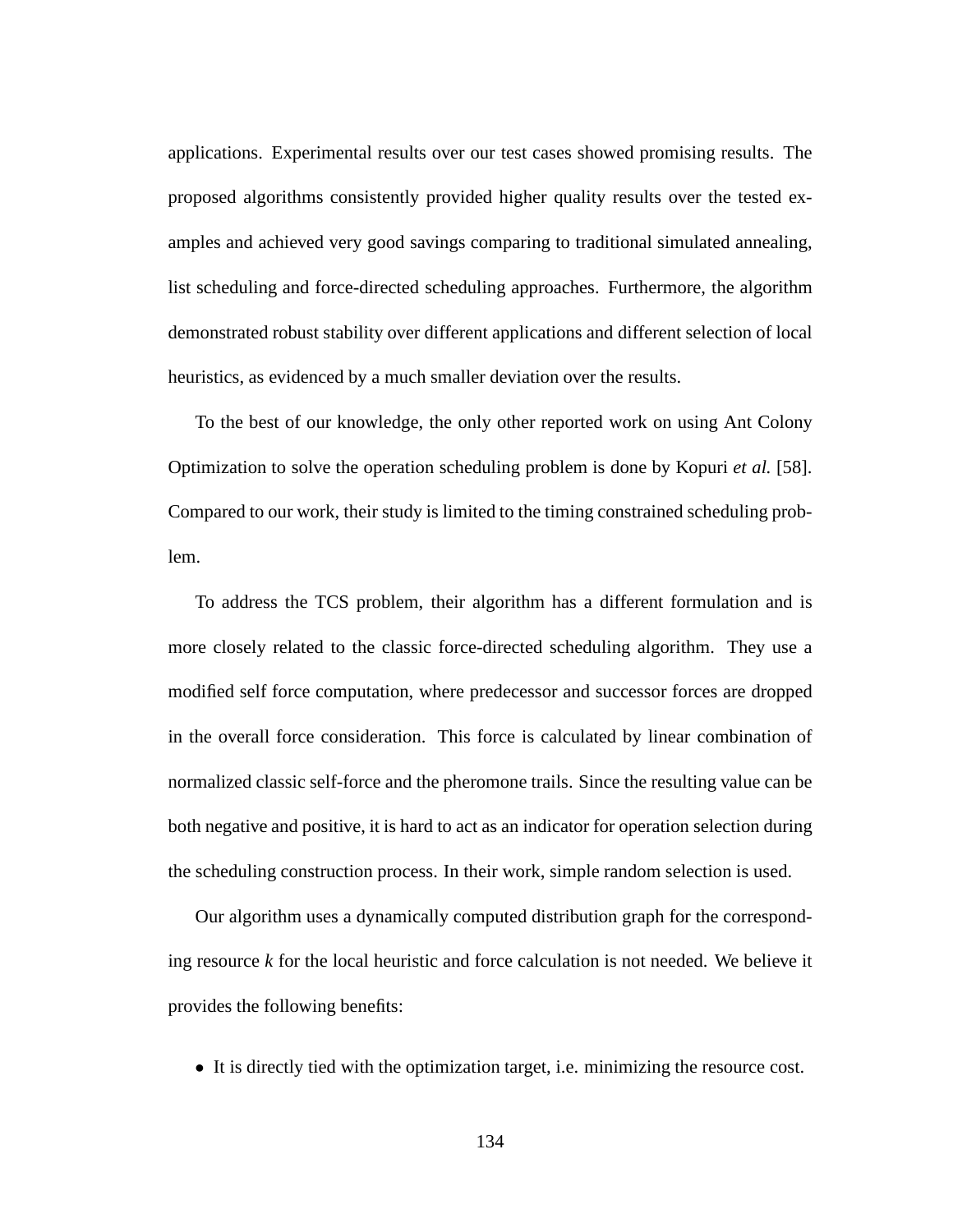- It is faster to compute.
- The value range for the distributed graph is non-negative, which enables more effective operation selection strategy than random selection as discussed in Section 4.3.3.

Moreover, as discussed in Section 4.3, our algorithm can be readily extended to handle different design scenarios such as multiple-cycle operations, mutually exclusive operations, operation chaining and pipelining. It is unclear if their algorithm can be easily extended to do so, and only single cycle operations were used in their study.

It is known that premature convergence is an important issue in ant based approaches and our experience shows this is an important factor for the operation scheduling problem. In order to cope with this, MAX-MIN formulation is used in our algorithms for both timing and resource constrained scheduling. No such mechanism was used in [58].

Finally, the effectiveness and efficiency of our algorithms is tested over a comprehensive benchmark suite compiled from real-world applications. The performance with respect to solution quality, stability, scalability, and timing performance is more thoroughly studied and reported here. Only limited results on a small number of samples were reported in [58].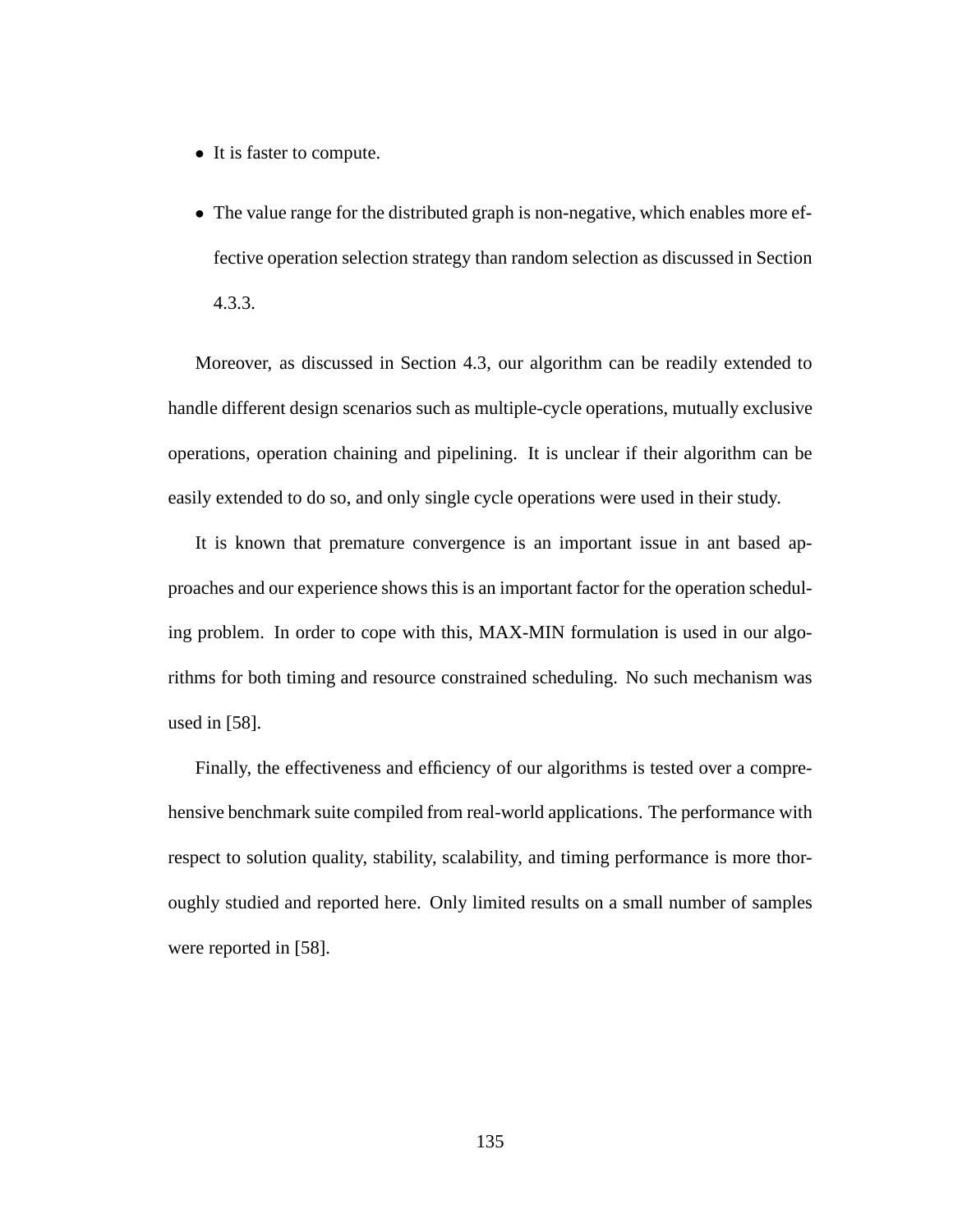## **Chapter 5**

## **Design Space Exploration**

Design space exploration during high level synthesis is often conducted through ad-hoc probing of the solution space using some scheduling algorithm. This is not only time consuming but also very dependent on designer's experience. We propose a novel design exploration method that exploits the duality of the time and resource constrained scheduling problems. Our exploration automatically constructs a time/area tradeoff curve in a fast, effective manner. It is a general approach and can be combined with any high quality scheduling algorithm. In our work, we use the MAX-MIN ant colony optimization technique to solve both the time and resource constrained scheduling problems. Our algorithm provides significant solution quality savings (average 17.3% reduction of resource counts) with similar run time compared to using force directed scheduling exhaustively at every time step. it also scales well across a comprehensive benchmark suite constructed with classic and real-life samples.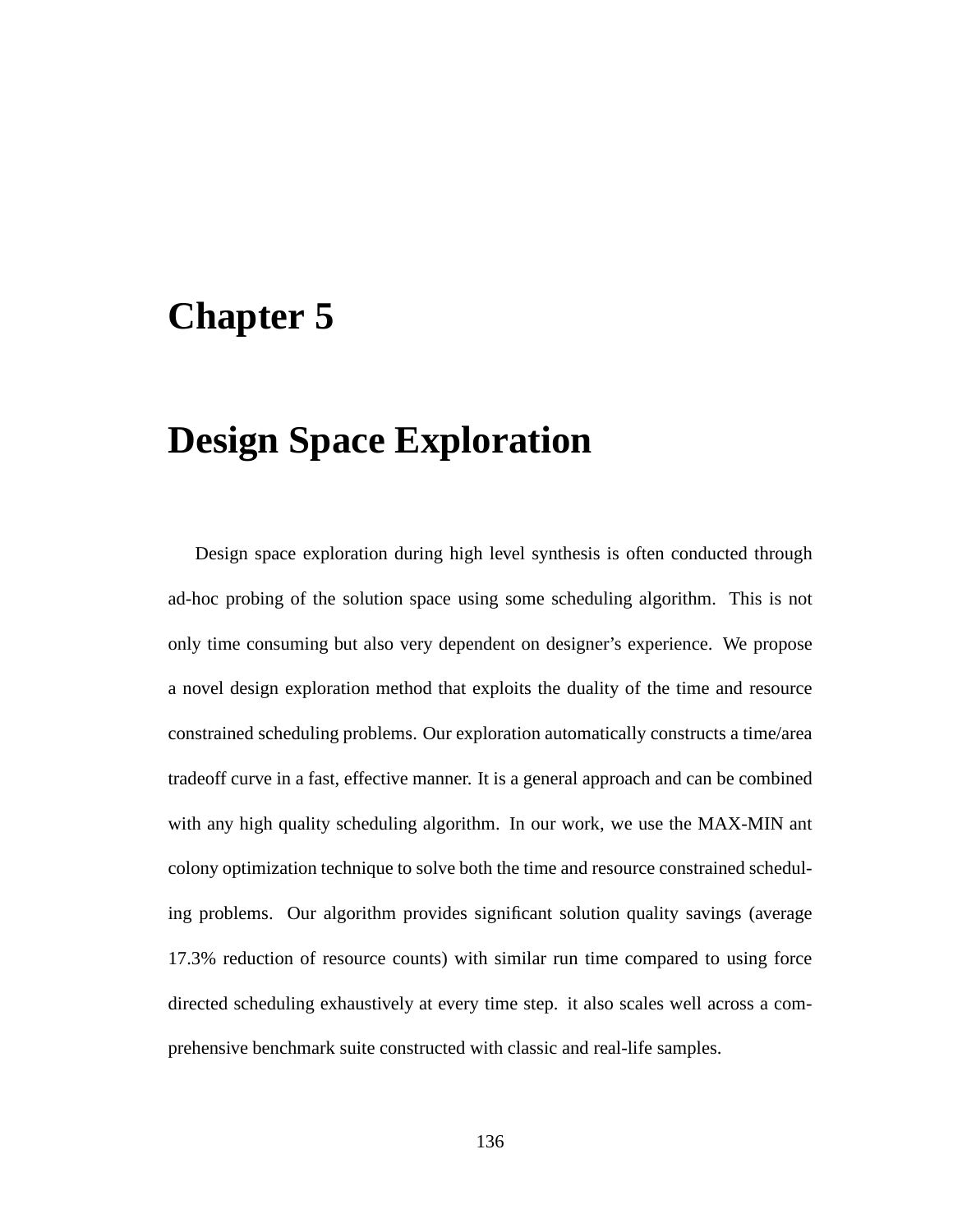## **5.1 Introduction**

When building a digital system, designers are faced with a countless number of decisions. Ideally, they must deliver the smallest, fastest, lowest power device that can implement the application at hand. More often than not, these design parameters are contradictory. For example, making the device run faster often makes it larger and more power hungry. Designers must also deal with increasingly strict time to market issues. Unfortunately, this does not afford them much time to make a decision.

Designers must be able to reason about the tradeoffs amongst a set of parameters. Such decisions are often made based on experience, i.e. this worked before, it should work again. Exploration tools that can quickly survey the design space and report a variety of options are invaluable.

From optimization point of view, design space exploration can be distilled to identifying a set of Pareto optimal design points according to some objective function. These design points form a curve that provides the best tradeoffs for the variables in the objective function. Once the curve is constructed, the designer can make design decisions based on the relative merits of the various system configurations. Timing performance and the hardware cost are two common objectives in such process.

Resource allocation and scheduling are two fundamental problems in constructing such Pareto optimal curves for time/cost tradeoffs. The two problems are tightly interwoven. Resource constrained scheduling takes as input an application modeled as data flow graph and a number of different types of resources. It outputs a start time for each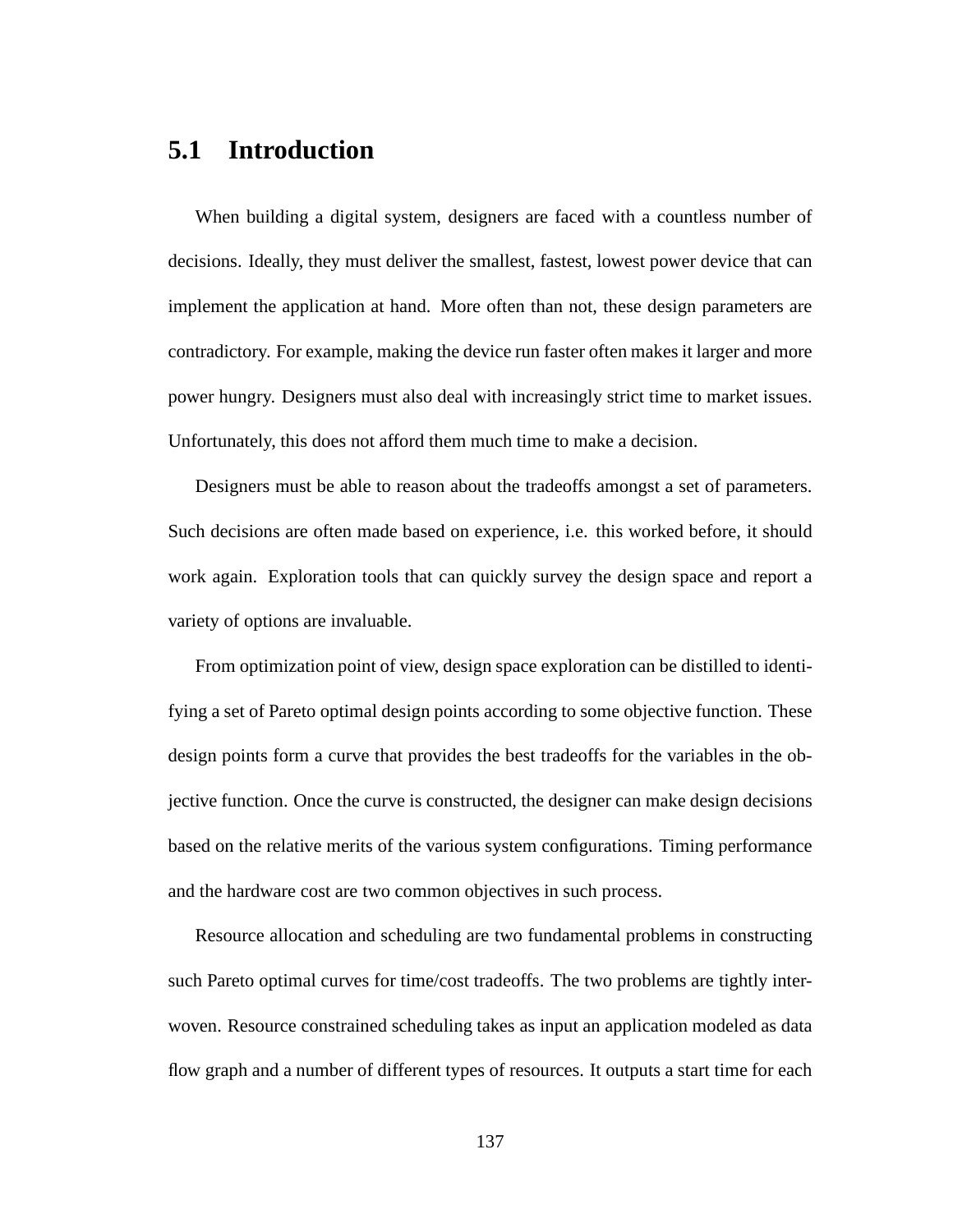of the operations, such that the resource constraints are not violated, while attempting to minimize the application latency. Here allocation is performed before scheduling, and the schedule is obviously very dependent on the allocation; a different resource allocation will likely produce a vastly different scheduling result.

We could perform scheduling before allocation; this is the time constrained scheduling problem. Here the inputs are a data flow graph and a time deadline (latency). The output is again a start time for each operation, such that the latency is not violated, while attempting to minimize the number of resources that are needed. It is not clear as to which solution is better. Nor is it clear on the order that we should perform scheduling and allocation.

One possible method of design space exploration is to vary the constraints to probe for solutions in a point-by-point manner. For instance, you can use some time constrained algorithm iteratively, where each iteration has a different input latency. This will give you a number of solutions, and their various resource allocations over a set of time points. Or you can run some resource constrained algorithm iteratively. This will give you a latency for each of these area constraints.

An effective design space exploration strategy must understand and exploit the relationship between the time and resource constrained problems. Unfortunately, designers are left with individual tools for tackling either problem. They are faced with questions like: Where do we start the design space exploration? What is the best way to utilize the scheduling tools? When do we stop the exploration?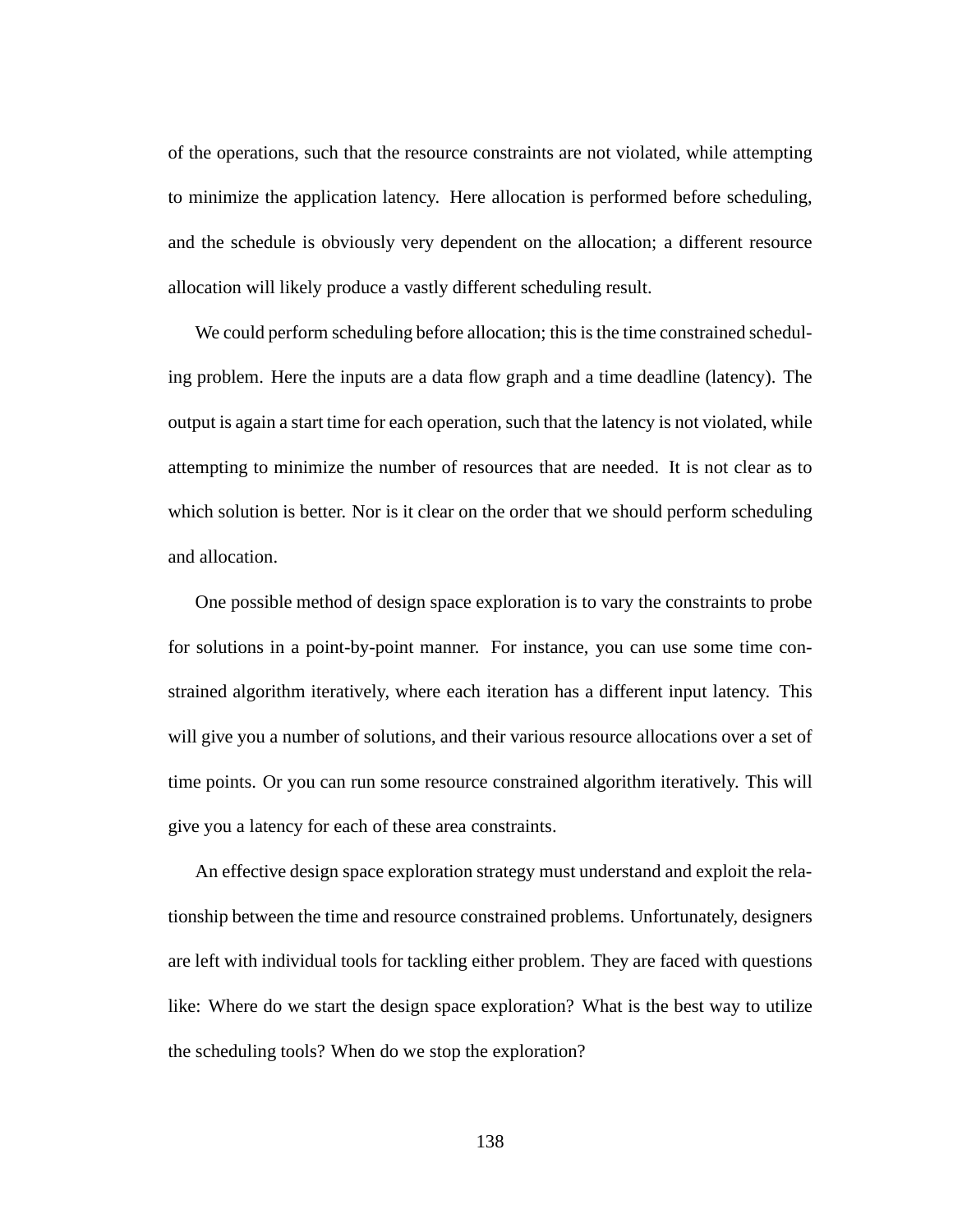Moreover, due to the lack of connection amongst the traditional methods, there is very little information shared between time constrained and resource constrained solutions. This is unfortunate, as we are throwing away potential solutions since solving one problem can offer more insight into the other problem.

In this chapter, we describe a design space exploration strategy for scheduling and resource allocation. The ant colony optimization (ACO) meta-heuristic lies at the core of our algorithm. We switch between timing and resource constrained ACO heuristics to efficiently traverse the search space. Our algorithms dynamically adjust to the input application and produce a set of high quality solutions across the design space.

The rest of the chapter is organized as follows. We discuss related work in the next section. In Section 5.3, we present a design space exploration algorithm using duality between the time and resource scheduling problems. Together, we will discuss why ACO-based scheduling algorithms are suitable to be integrated within the proposed exploration framework. Experimental results for the new algorithms are presented and analyzed in Section 5.4. We summarize with Section 5.5.

### **5.2 Related Work**

The scheduling and resource allocation problems form the basis for design space exploration during high level synthesis. These problems can be formulated as an Integer Linear Program (ILP) [107]; however it is typically impossible to solve large problem instances in this manner. Much research has been done to cleverly use heuristic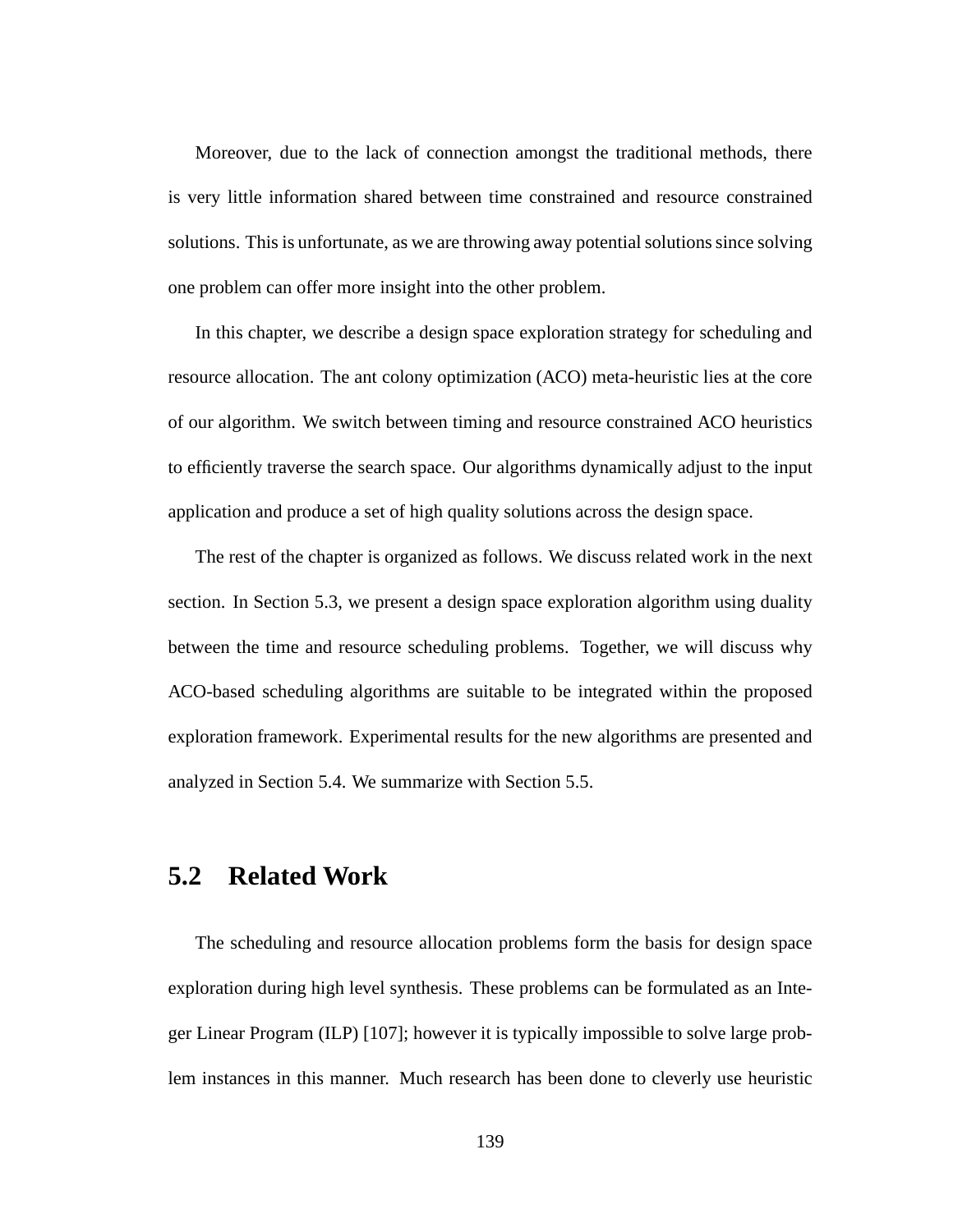approaches to address these problems.

In [29], the authors concentrate on providing alternative "module bags" for design space exploration by heuristically solving the clique partitioning problems and using force directed scheduling. Their work focuses more on the situations where the operations in the design can be executed on alternative resources. In the Voyager system [19], scheduling problems are solved by carefully bounding the design space using ILP, and good results are reported on small sized benchmarks. Moreover, it reveals that clock selection can have an important impact on the final performance of the application. In [49, 26, 75], genetic algorithms are implemented for design space exploration. Simulated annealing [65] has also been applied in this domain. A survey on design space exploration methodologies can be found in [63] and [66].

Force directed scheduling (FDS) [78] is a popular scheduling algorithm. The original FDS algorithm is designed to solve the time constrained scheduling (TCS) problem, i.e. to reduce the number of functional units used in the implementation with a given execution deadline. This objective is achieved by attempting to uniformly distribute the operations onto the available resource units. The distribution ensures that resource units allocated to perform operations in one control step are used efficiently in all other control steps, which leads to a high utilization rate. A"force" is used to measure the parallel usage of a resource type. Each force is computed based on the operation's mobility range under the assumption that each operation  $op_i$  has a uniform probability of being scheduled into any of the control steps in this range. The algorithm proceeds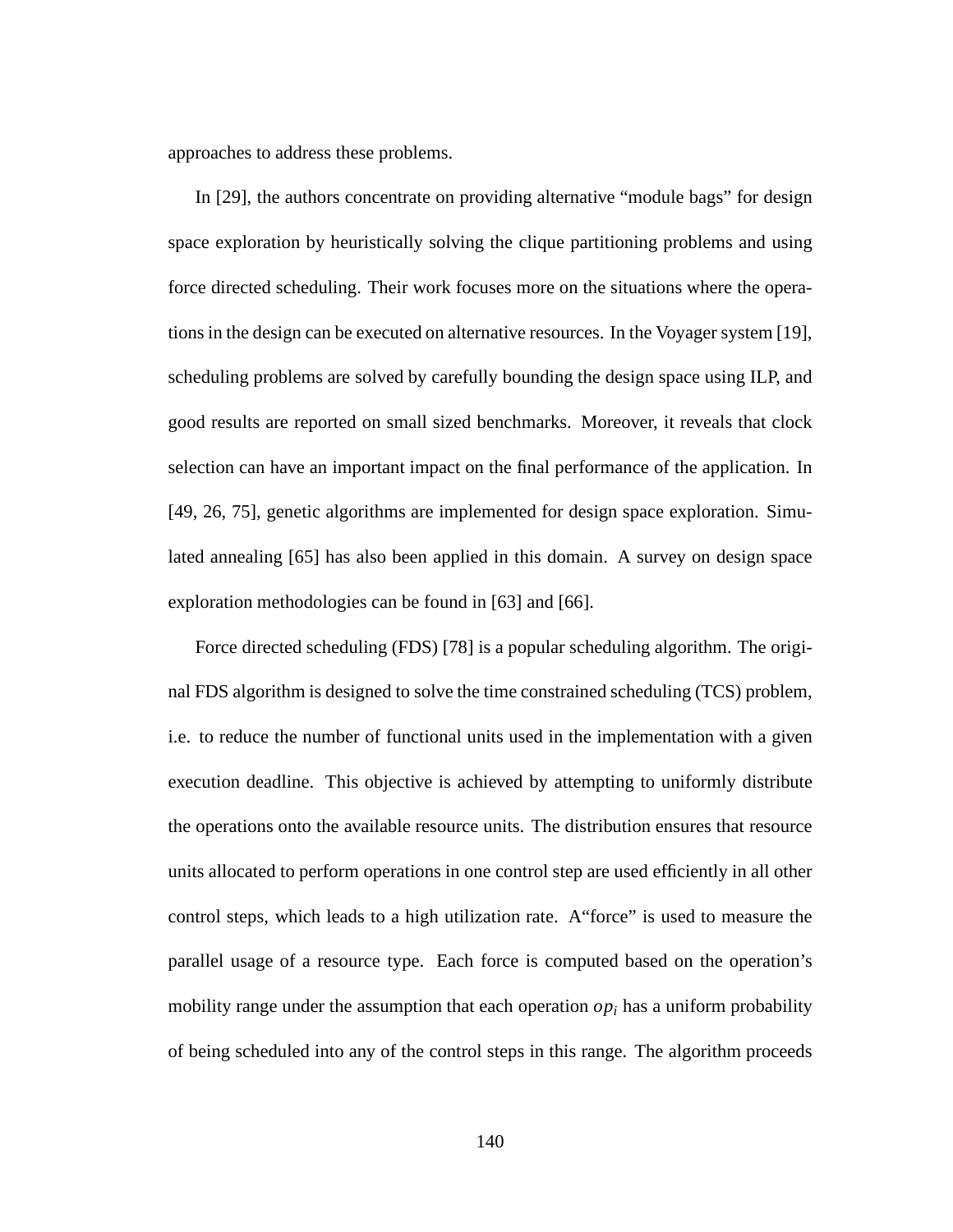iteratively by selecting the operation and time step with the minimal force. The authors also proposed a method called force-directed list scheduling (FDLS) to address the resource constrained scheduling problem. Here, the priority function of the list scheduler is constructed using forces.

The FDS method is constructive since the solution is computed without backtracking. Every decision is made deterministically in a greedy manner. If there are two potential assignments with the same cost, the FDS algorithm cannot accurately estimate the best choice. Moreover, FDS does not take into account future assignments of operators to the same control step. Consequently, it is possible that the resulting solution will not be optimal due to its greedy nature. FDS works well on small sized problems, however, it often results to inferior solutions for more complex problems. This phenomena is observed in our experiments reported in Section 5.4.

In this work, we focus our attention on the basic design space exploration problem similar to the one treated in [78], where the designers are faced with the task of mapping a well defined application represented as a DFG onto a set of known resources where the compatibility between the operations and the resource types has been defined. Furthermore, the clock selection has been determined in the form of execution cycles for the operations. The goal is to find the a Pareto optimal tradeoff amongst the design implementations with regard to timing and resource costs. Our basic method can be extended to handle clock selection and the use of alternative resources. However, this is beyond the scope of this study.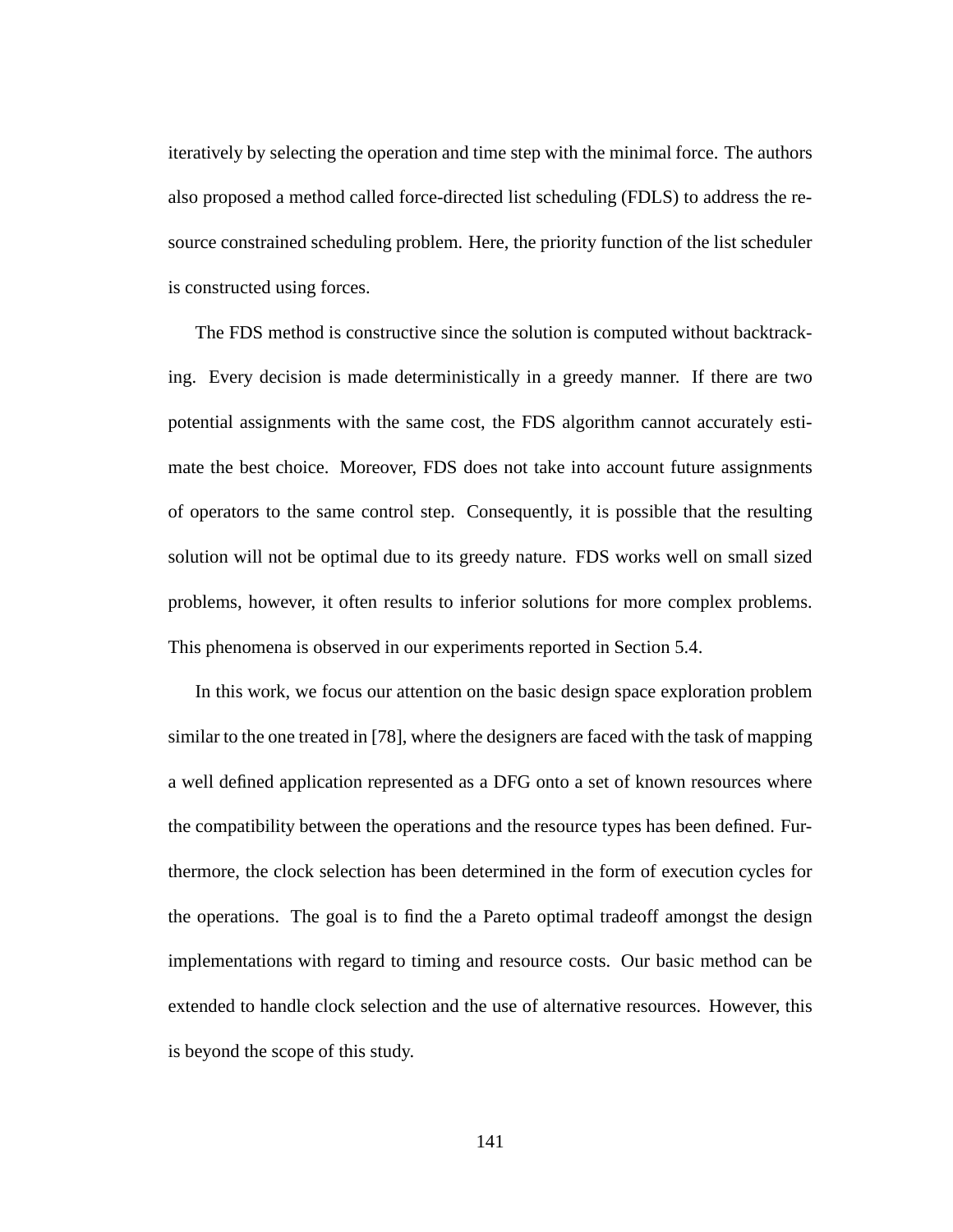# **5.3 Exploration Using Time and Resource Constrained Duality**

### **5.3.1 Iterative Design Space Exploration Leveraging Duality**

We are concerned with the design problem of making tradeoffs between hardware cost and timing performance. This is still a commonly faced problem in practice, and other system metrics, such as power consumption, are closely related with them. Based on this, we have a 2-D design space as illustrated in Figure 5.1(a), where the x-axis is the execution deadline and the y-axis is the aggregated hardware cost. Each point represents a specific tradeoff of the two parameters.



**Figure 5.1:** Design Space Exploration Using Duality between Schedule Problems (Curve *L* gives the optimal time/cost tradeoffs.)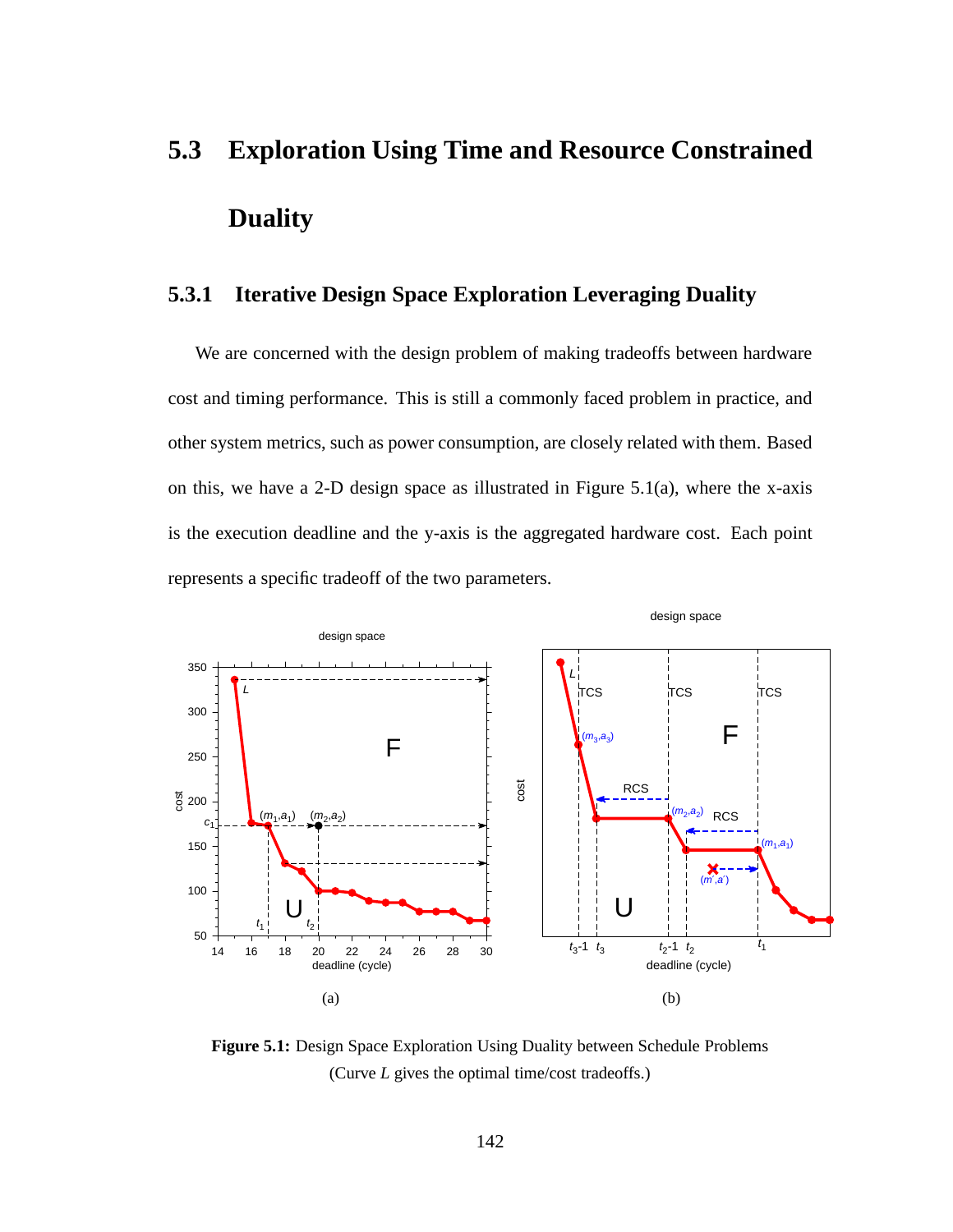For a given application, the designer is given *R* types of computing resources (e.g. multipliers and adders) to map the application to the target device. We define a specific design as a *configuration*, which is simply the number of each specific resource type. In order to keep the discussion simple, in the rest of the chapter we assume there are only two resource types *M* (multiply) and *A* (add), though our algorithm is not limited to this constraint. Thus, each configuration can be specified by (*m*,*a*) where *m* is the number of resource *M* and *a* is the number of *A*.

It is worth noticing that for each point in the design space shown in Figure  $5.1(a)$ , we might have multiple configurations that could realize it. For example, assuming unit cost for all resources, it is possible that a configuration with 10 multipliers and 10 adders can achieve the same execution time as another configuration with 5 multipliers and 15 adders, as both solutions have the same cost (20).

Studying the design space more carefully, reveals several key observations. First, the achievable deadlines are limited to the range [*tasap*,*tseq*], where *tasap* is the ASAP time for the application while *tseq* is the sequential execution time when we have only one instance for each resource type. It is impossible to get a solution faster than the ASAP solution and any solution with a deadline beyond that of *tseq* are not Pareto optimal. Furthermore, for each specific configuration we have the following lemma about the portion of the design space that it maps to.

**Lemma 5.3.1** *Let C be a feasible configuration with cost c for the target application. The configuration maps to a horizontal line in the design space starting at*  $(t_{min}, c)$ *,*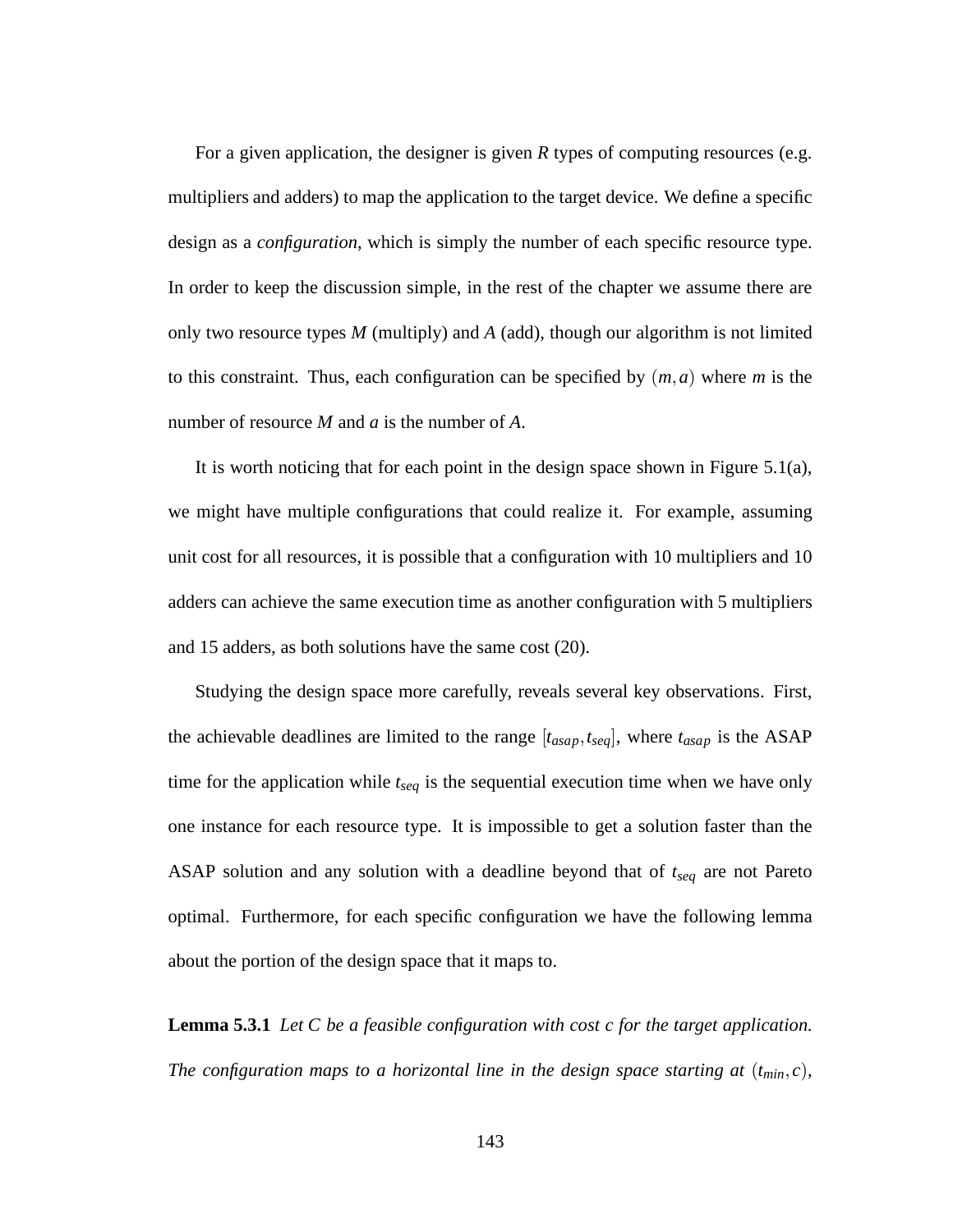*where tmin is the resource constrained minimum scheduling time.*

The proof of the lemma is straightforward as each feasible configuration has a minimum execution time  $t_{min}$  for the application, and obviously it can handle every deadline longer than  $t_{min}$ . For example, in Figure 5.1(a), if the configuration  $(m_1, a_1)$  has a cost  $c_1$  and a minimum scheduling time  $t_1$ , the portion of design space that it maps to is indicated by the arrow next to it. Of course, it is possible for another configuration  $(m_2, a_2)$  to have the same cost but a bigger minimum scheduling time  $t_2$ . In this case, their feasible space overlaps beyond  $(t_2, c_1)$ .

As we discussed before, the goal of design space exploration is to help the designer find the optimal tradeoff between the time and area. Theoretically, this can be done by finding the minimum area *c* amongst all the configurations that are capable of producing  $t \in [t_{asap}, t_{seq}]$ . In other words, we can find these points by performing time constrained scheduling (TCS) on all *t* in the interested range. These points form a curve in the design space, as illustrated by curve *L* in Figure 5.1(a). This curve divides the design space into two parts, labeled with *F* and *U* respectively in Figure 5.1(a), where all the points in *F* are feasible to the given application while *U* contains all the unfeasible time/area pairs. More interestingly, we have the following attribute for curve *L*:

#### **Lemma 5.3.2** *Curve L is monotonically non-increasing as the deadline t increases.*

**Proof** Assume the lemma is false. Therefore, we will have two points  $(t_1, c_1)$  and  $(t_2, c_2)$  on the curve *L* where  $t_1 < t_2$  and  $c_1 < c_2$ . This means we have a specific configuration *C* with cost  $c_1$  that is capable of producing an execution time  $t_1$  for the ap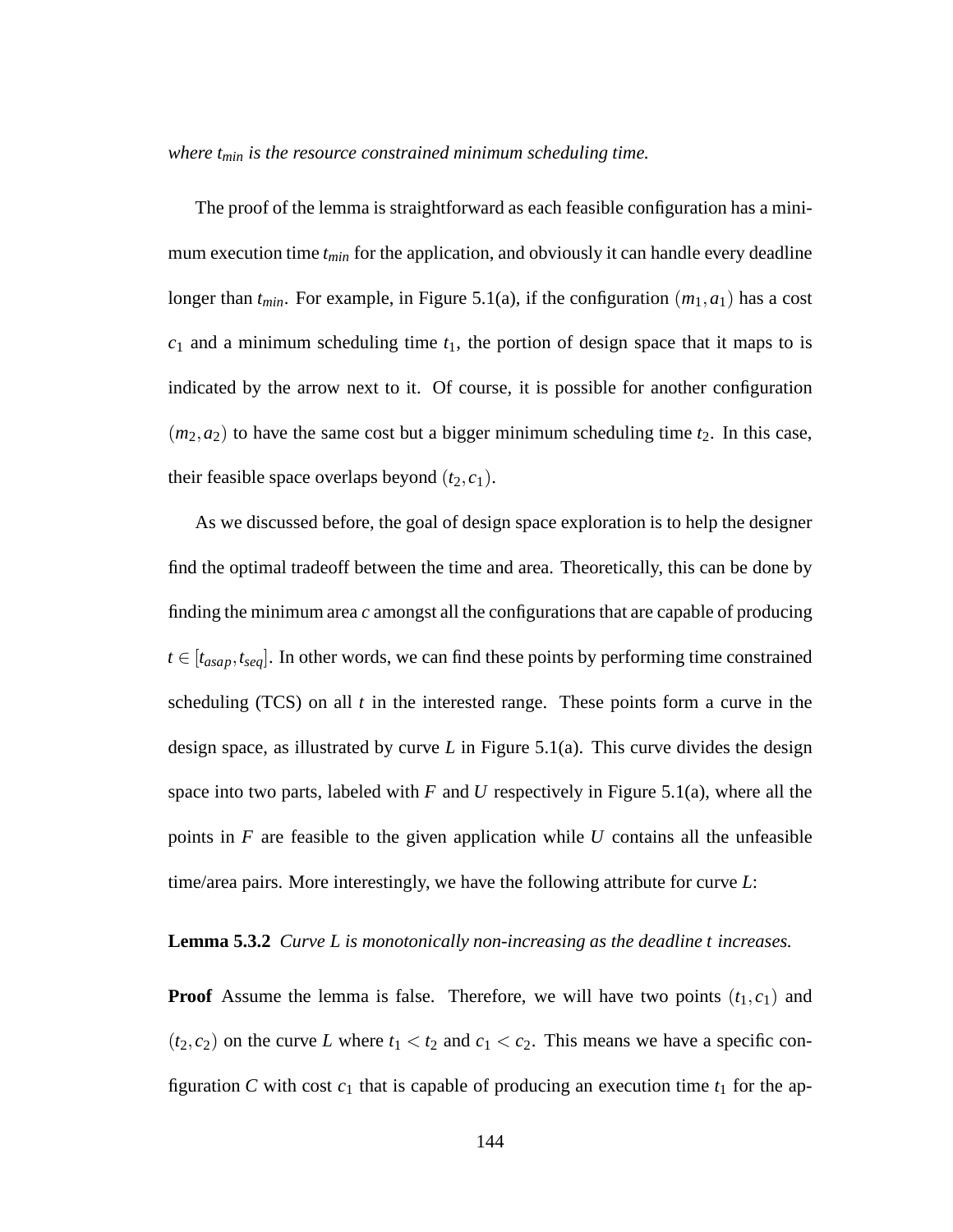plication. Since  $t_1 < t_2$ , and also from Lemma 5.3.1, we know that configuration C can produce  $t_2$ . This introduces a contradiction since  $c_2$ , which is worse than  $c_1$ , is the minimum cost at  $t_2$ .

Due to this lemma, we can use the dual solution of finding the tradeoff curve by identifying the minimum resource constrained scheduling (RCS) time *t* amongst all the configurations with cost *c*. Moreover, because the monotonically non-increasing property of curve *L*, there may exist horizontal segments along the curve. Based on our experience, horizontal segments appear frequently in practice. This motivates us to look into potential methods to exploit the duality between RCS and TCS to enhance the design space exploration process. First, we consider the following theorem:

**Theorem 5.3.3** If C is a configuration that provides the minimum cost at time  $t_1$ , then *the resource constrained scheduling result*  $t_2$  *of C satisfies*  $t_2 \leq t_1$ *. More importantly, there is no configuration C*′ *with a smaller cost that can produce an execution time within*  $[t_2, t_1]$ *.* 

**Proof** The first part of the theorem is obvious. Therefore, we focus on the second part. Assuming there is a configuration  $C'$  that provides an execution time  $t_3 \in [t_2, t_1]$ , then  $C'$  must be able to produce  $t_1$  based on Lemma 5.3.1. Since  $C'$  has a smaller cost, this conflicts with the fact that*C* is the minimum cost solution (i.e. the TCS solution) at time  $t_1$ . Thus the statement is true. This is illustrated in Figure 5.1(b) with configuration  $(m_1, a_1)$  and  $(m', a')$ .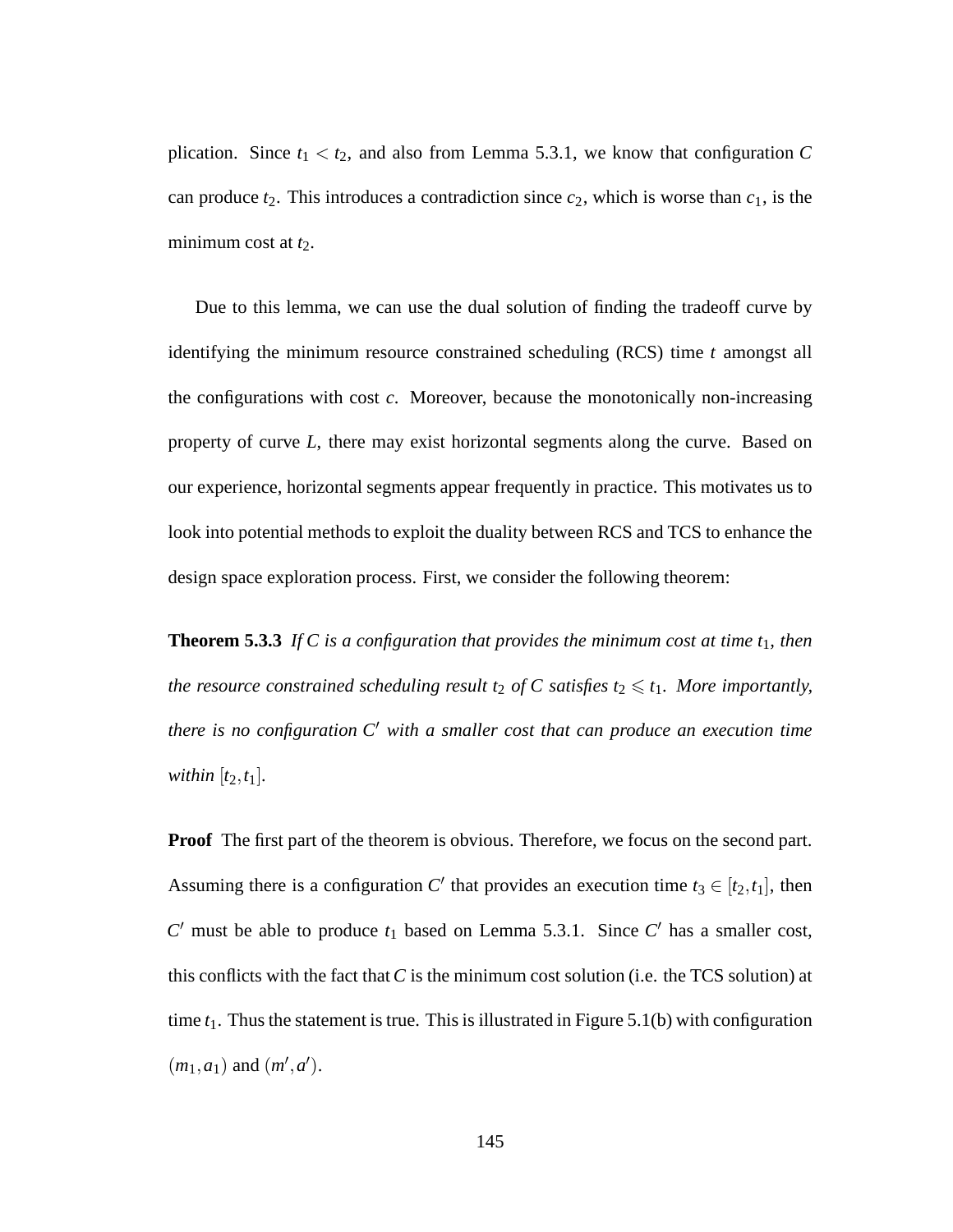This theorem provides a key insight for the design space exploration problem. It says that if we can find a configuration with optimal cost  $c$  at time  $t_1$ , we can move along the horizontal segment from  $(t_1, c)$  to  $(t_2, c)$  without losing optimality. Here  $t_2$  is the RCS solution for the found configuration. This enables usto efficiently construct the curve *L* by iteratively using TCS and RCS algorithms and leveraging the fact that such horizontal segments do frequently occur in practice. Based on the above discussion, we propose a new space exploration algorithm as shown in Algorithm 7 that exploits the duality between RCS and TCS solutions. Notice the *min* function in step 10 is necessary since a heuristic RCS algorithm may not return the true optimal that could be worse than *tcur*.

#### **procedure** DSE

**output**: curve *L*

- 1: interested time range  $[t_{min}, t_{max}]$ , where  $t_{min} \geq t_{asap}$  and  $t_{max} \leq t_{seq}$ .
- 2:  $L = \phi$
- 3:  $t_{cur} = t_{max}$
- 4: **while**  $t_{cur} \geq t_{min}$  **do**
- 5: perform TCS on  $t_{cur}$  to obtain the optimal configurations  $C_i$ .
- 6: **for** configuration  $C_i$  **do**
- 7: perform RCS to obtain the minimum time  $t_{rcs}$
- 8: **end for**
- 9:  $t_{rcs} = \min_i (t_{rcs}^i)$  /\* find the best rcs time \*/

$$
10: \t t_{cur} = \min(t_{cur}, t_{rcs}) - 1
$$

- 11: extend *L* based on TCS and RCS results
- 12: **end while**
- 13: return *L*

**Algorithm 7:** Iterative Design Space Exploration Algorithm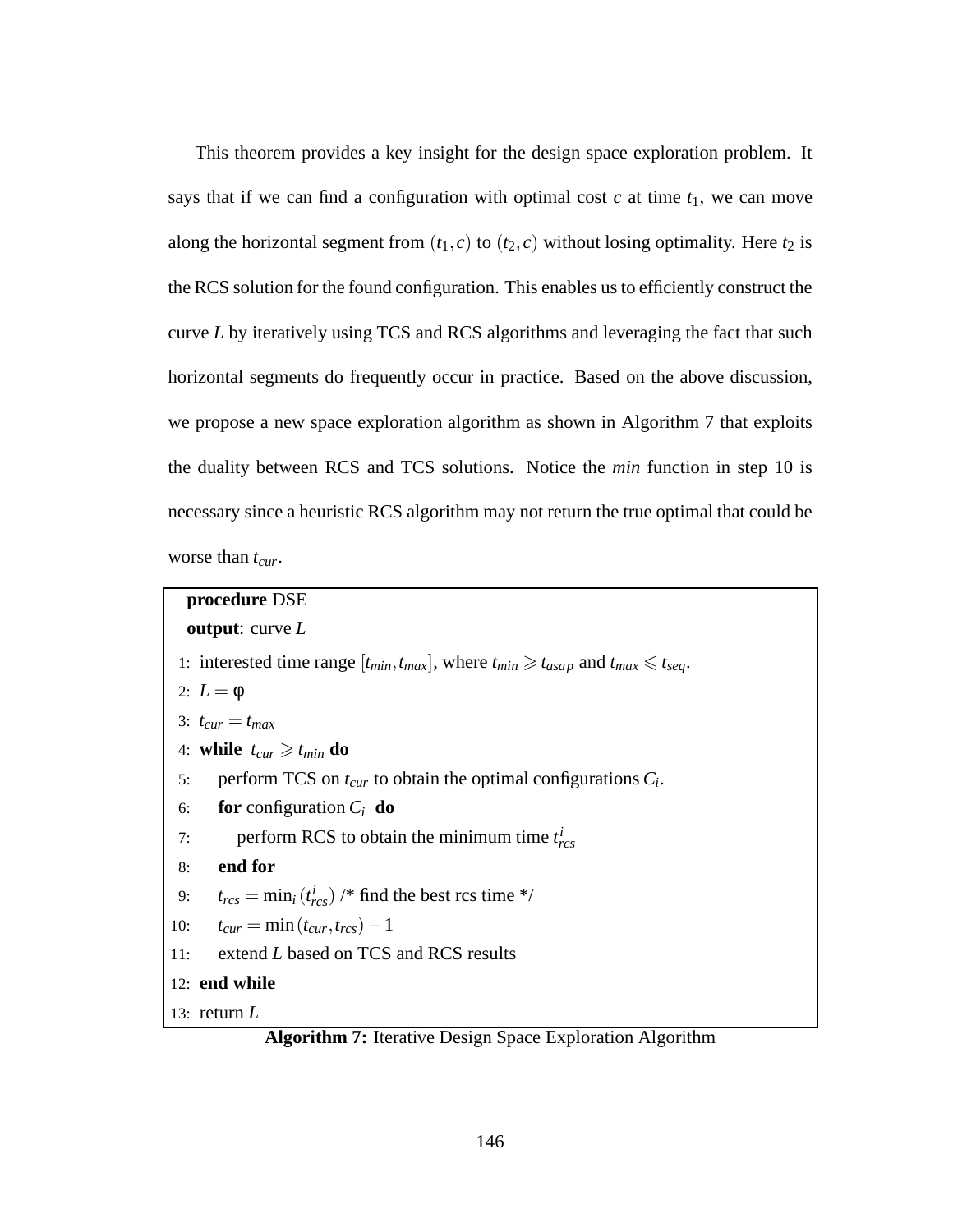By iteratively using the RCS and TCS algorithms, we can quickly explore the design space. Our algorithm provides benefits in runtime and solution quality compared with using RCS or TCS alone. Our algorithm performs exploration starting from the largest deadline *tmax*. Under this case, the TCS result will provide a configuration with a small number of resources. RCS algorithms have a better chance to find the optimal solution when the resource number is small, therefore it provides a better opportunity to make large horizontal jumps. On the other hand, TCS algorithms take more time and provide poor solutions when the deadline is unconstrained. We can gain significant runtime savings by trading off between the RCS and TCS formulations.

#### **5.3.2 Integrate with ACO-based Scheduling Algorithms**

The proposed framework is general and can be combined with any scheduling algorithm. We found that in order for it to work in practice, the TCS and RCS algorithms used in the process require special characteristics. First, they must be fast, which is generally requested for any design space exploration tool. More importantly, they must provide close to optimal solutions, especially for the TCS problem. Otherwise, the conditions for Theorem 5.3.3 will not be satisfied and the generated curve *L* will suffer significantly in quality. Moreover, notice that we enjoy the biggest jumps when we take the minimum RCS result amongst all the configurations that provide the minimum cost for the TCS problem. This is reflected in Steps 6-9 in Algorithm 7. For example, it is possible that both  $(m, a)$  and  $(m', a')$  provide the minimum cost at time *t* but they have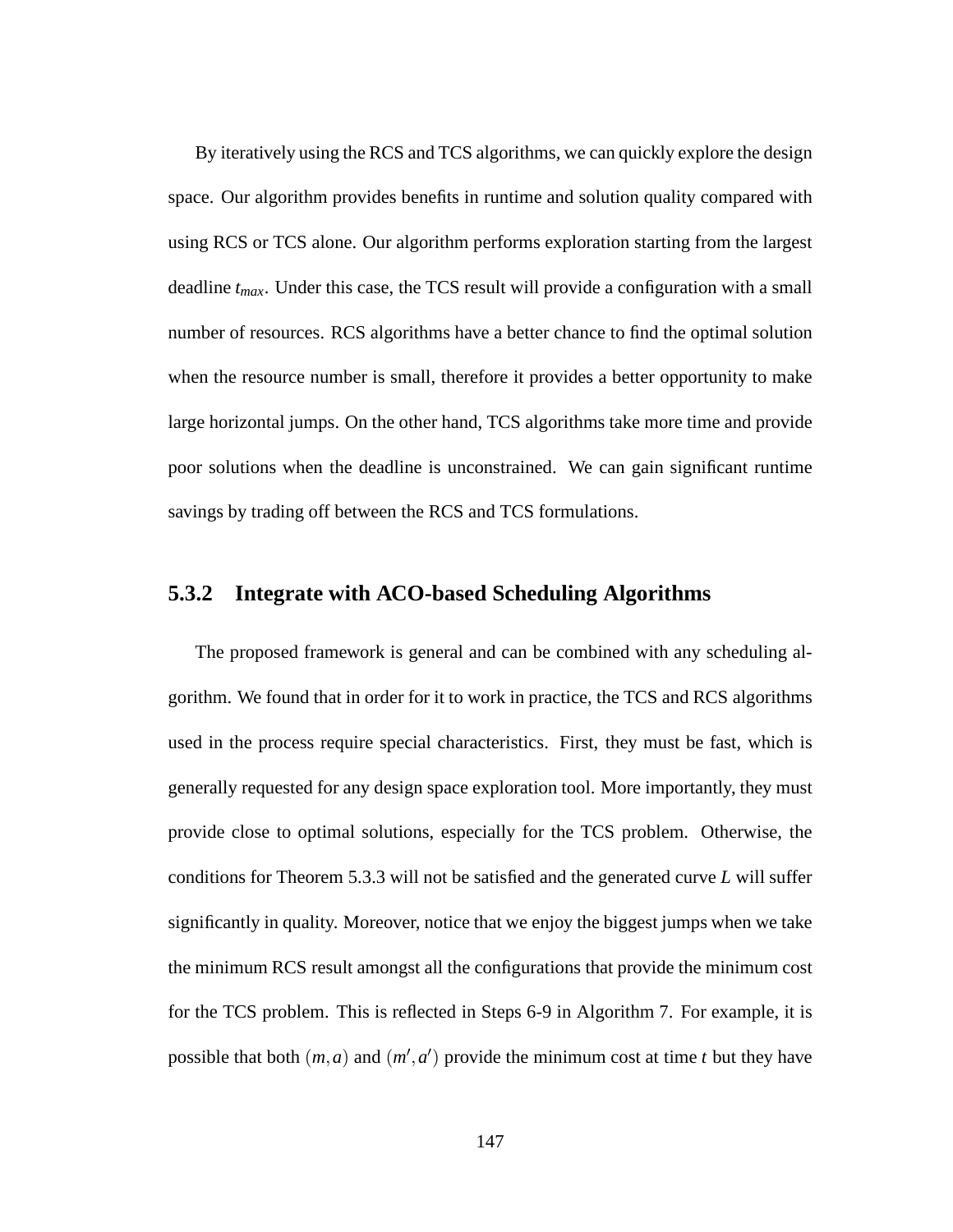different deadline limits. Therefore a good TCS algorithm used in the proposed approach should be able to provide multiple candidate solutions with the same minimum cost, if not all of them.

In order to select the suitable TCS and RCS algorithms, we studied different scheduling approaches for the two problems, including the popularly used force directed scheduling (FDS) for the TCS problem [78], various list scheduling heuristics, and the recently proposed Ant Colony Optimization (ACO) based instruction scheduling algorithms [104, 99].

We found that ACO-based scheduling algorithms offer the following major benefits over FDS, several variants of list scheduling and simulated annealing [99]:

- ACO-based scheduling algorithms generate better quality results that are close to the optimal with good stability for both the TCS and RCS problems;
- ACO-based methods provide reasonable runtime;
- Furthermore, as a population based method, ACO-based TCS approach naturally provides multiple alternative solutions. As we have discussed, this feature provides potential benefit in the proposed DSE process since we can select the largest jump provided by these candidates.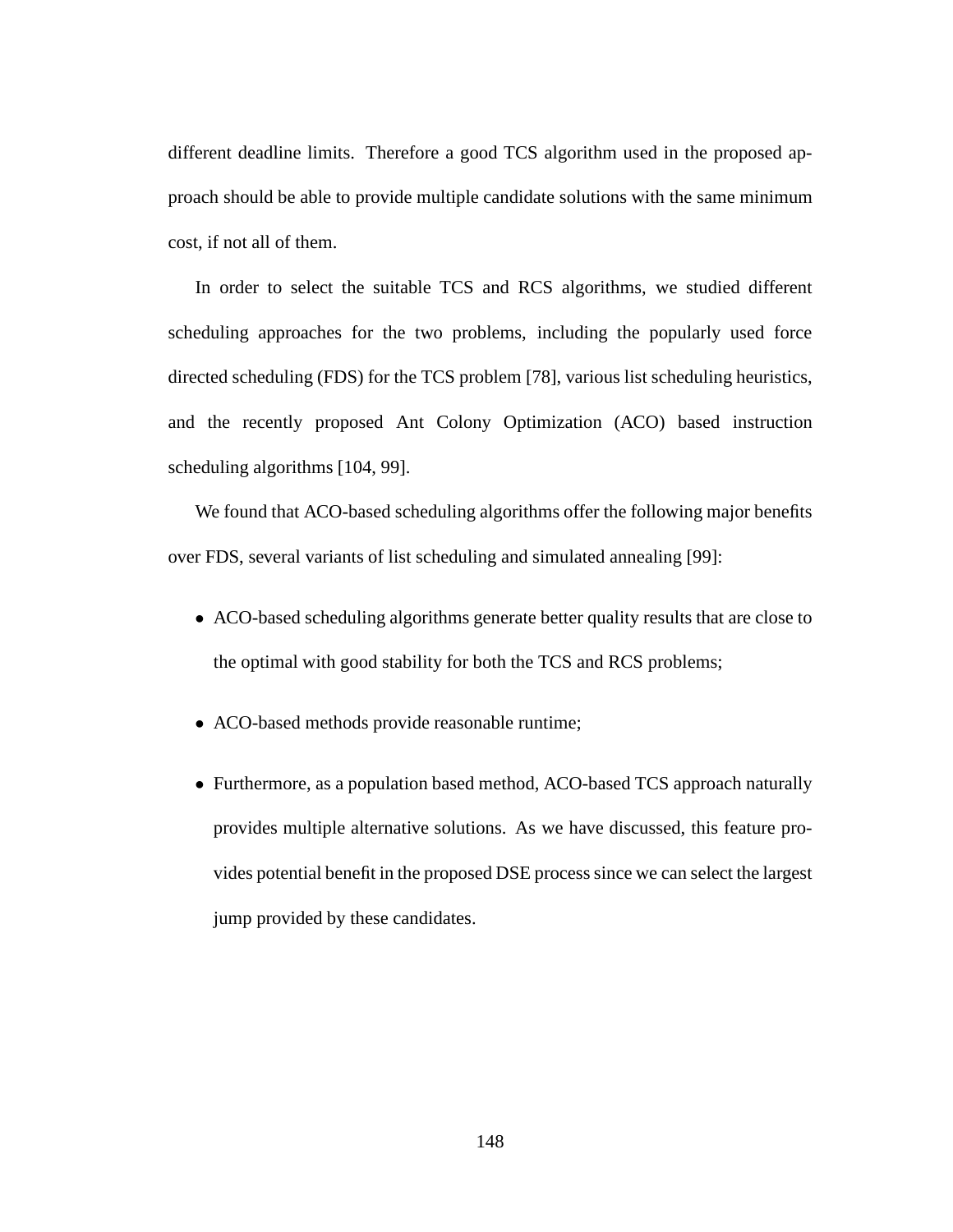## **5.4 Experiments and Analysis**

#### **5.4.1 Benchmarks and Setup**

We implemented four different design space exploration algorithms:

- 1. FDS: exhaustively step through the time range by performing time constrained force directed scheduling at each deadline;
- 2. MMAS-TCS: step through the time range by performing only MMAS-based TCS scheduling at each deadline.
- 3. MMAS-D: use the iterative approach proposed in Algorithm 7 by switching between MMAS-based RCS and TCS.
- 4. FDS-D: similar to the MMAS-D, except using FDS-based scheduling algorithms.

We implemented the MMAS-based TCS and RCS algorithms as described in Section 5.3.2. Since there is no widely distributed and recognized FDS implementation, we implemented our own. The implementation is based on [78] and has all the applicable refinements proposed in the paper, including multi-cycle instruction support, resource preference control, and look-ahead using second order of displacement in force computation.

For all testing benchmarks, the operations are allocated on two types of computing resources, namely MUL and ALU, where MUL is capable of handling multiplication and division, while ALU is used for other operations such as addition and subtraction.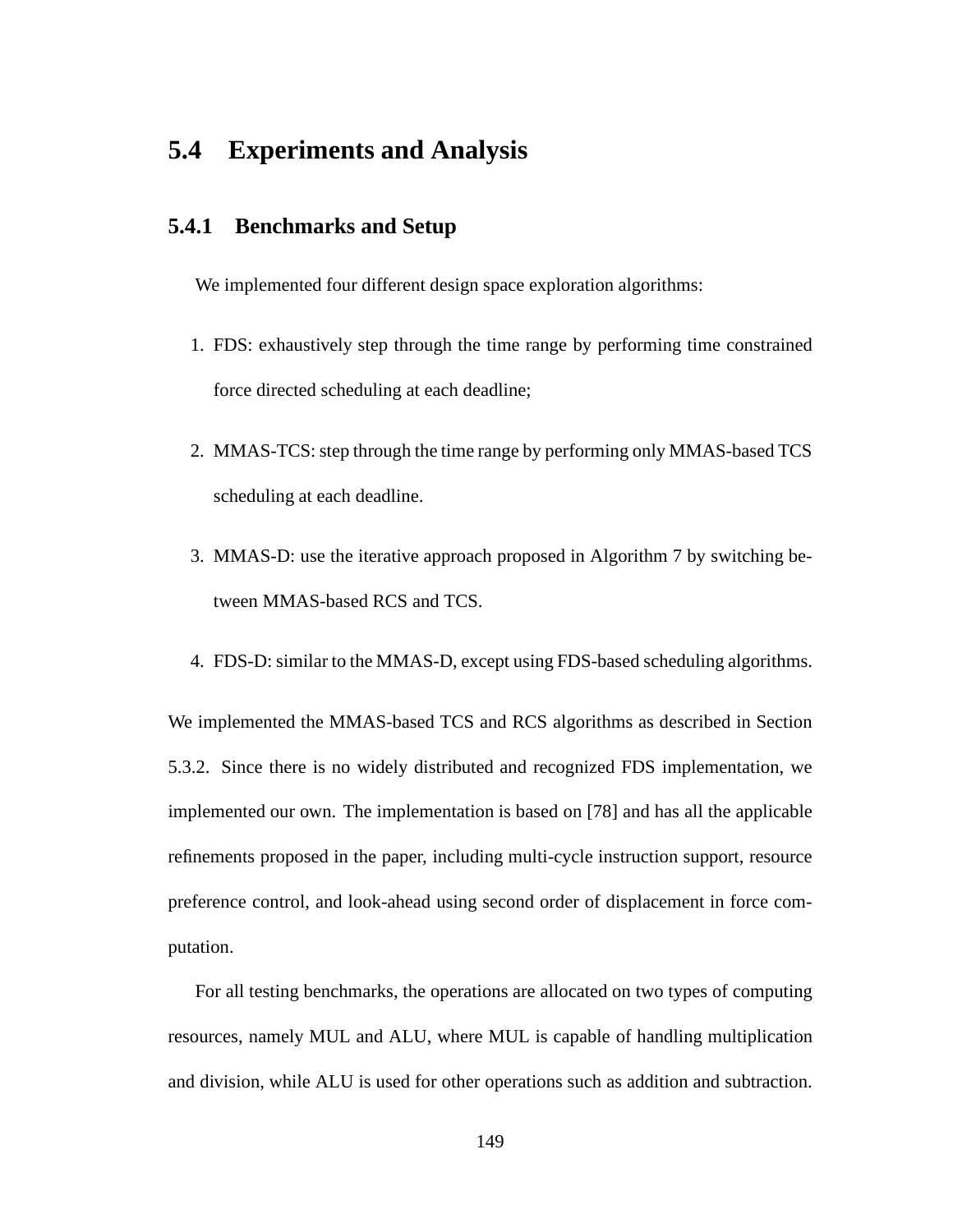Furthermore, we define the operations running on MUL to take two clock cycles and the ALU operations take one. This definitely is a simplified case from reality, however, it is a close enough approximation and does not change the generality of the results. Other operation to resource mappings can easily be implemented within our framework.

With the assigned resource/operation mapping, ASAP is first performed to find the critical path delay  $L_c$ . We then set our predefined deadline range to be  $[L_c, 2L_c]$ , i.e. from the critical path delay to two times of this delay. This results in 263 testing cases in total. Four design space exploration experiments are carried out. For the FDS and MMAS-TCS algorithms, we run force-directed or MMAS-based time constrained scheduling on every deadline and report the best schedule results together with the costs obtained. For the MMAS-D and FDS-D algorithms, we only run MMAS-based or FDS-based TCS on selected deadlines starting from 2*L<sup>c</sup>* and make jumps based on the RCS results on the configurations previously obtained by performing TCS.

#### **5.4.2 Quality Assessment**

We first studied the effectiveness of the ACO approach for design space exploration. Two individual tests are carried out, one to verify its performance on TCS problem with a specific deadline, while the other tries to confirm its performance over the entire design space.

In the first tests, MMAS-based TCS is performed on the *idctcol* benchmark, an implementation of inverse discrete cosine transform, with deadline set to its ASAP time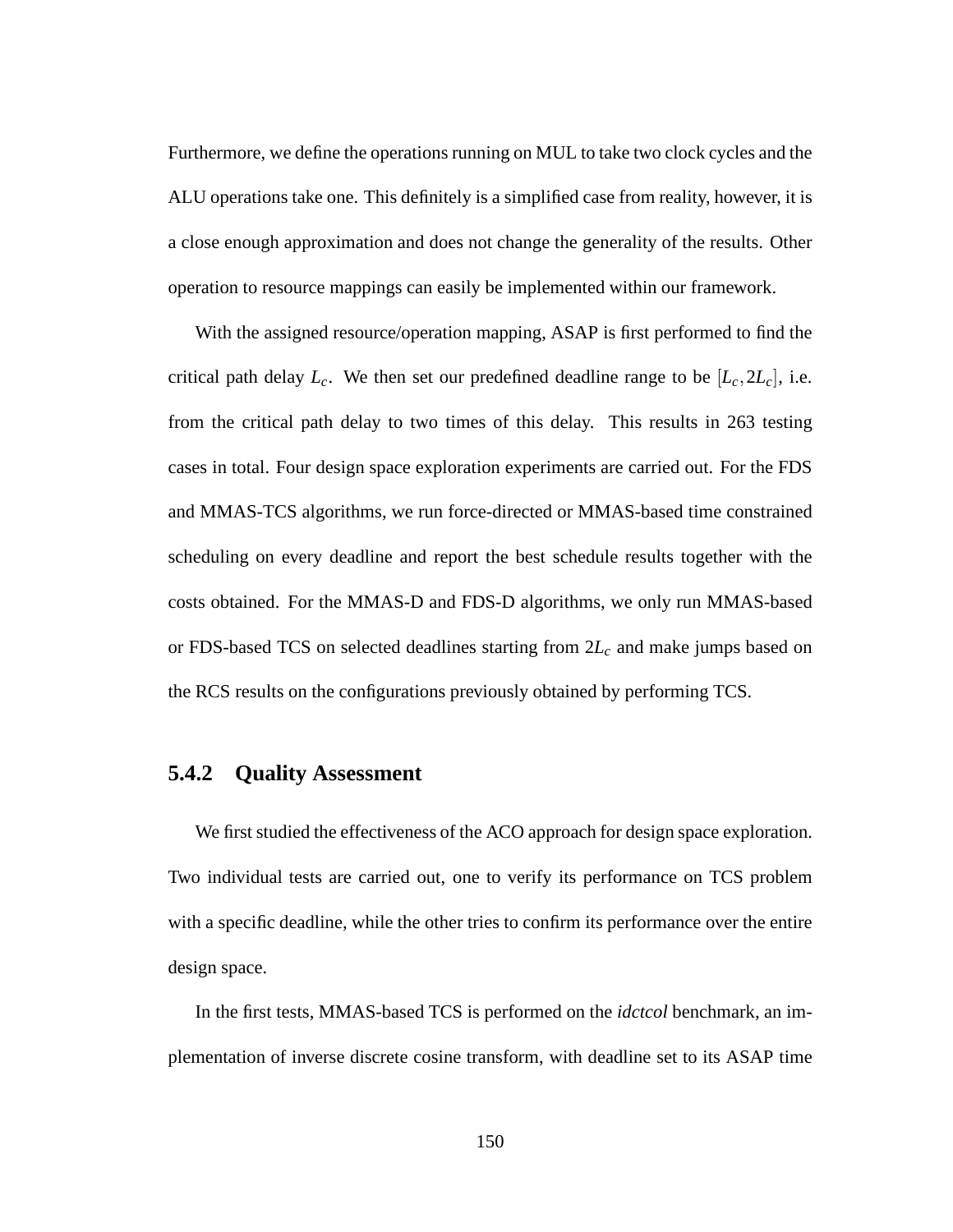19. We use 10 ants for each iteration, which provides 10 individual scheduling solutions. The total iteration limit is set to 200, which produces a total of 2000 scheduling results for this TCS problem. We want to examine the effectiveness of the algorithm. In other words, how does the quality of the solutions improve across iterations? Figure 5.2 shows this result by plotting the solution quality/frequency curves over time. Here each curve aggregates solutions found within certain iterations. For example, the curve labeled "1-200" diagrams the quality distribution for the first 200 scheduling results obtained in the first 20 iterations. The x-axis is the hardware cost for the schedule results, where we simply use resource number counts. The y-axis shows the number of solutions that iteration range produces at each specific cost.

From this graph, we can easily see the MMAS-based TCS is working. For example, comparing the initial 200 solutions (1-200) and the final 200 solutions (1801-2000). In the initial 200 solutions, there are 5 solutions with an area of 20, and the best solutions have area of 14 (there are 12 such solutions); by the last 200 solutions, there are 0 with an area of 20, 69 with an area of 14, and one with an area of 11. As the algorithm progresses, a positive trend emerges where the ants ignore the worst solutions and enforce the better ones.

To show the effectiveness of the algorithm over the whole design space, similar experiments are conducted across the range of interested deadlines. Figure 5.3 gives one example on the *idctcol* benchmark on deadlines from 19 to 32, where the x-axis is the deadline constraint and y-axis is the cost for scheduling results. The size of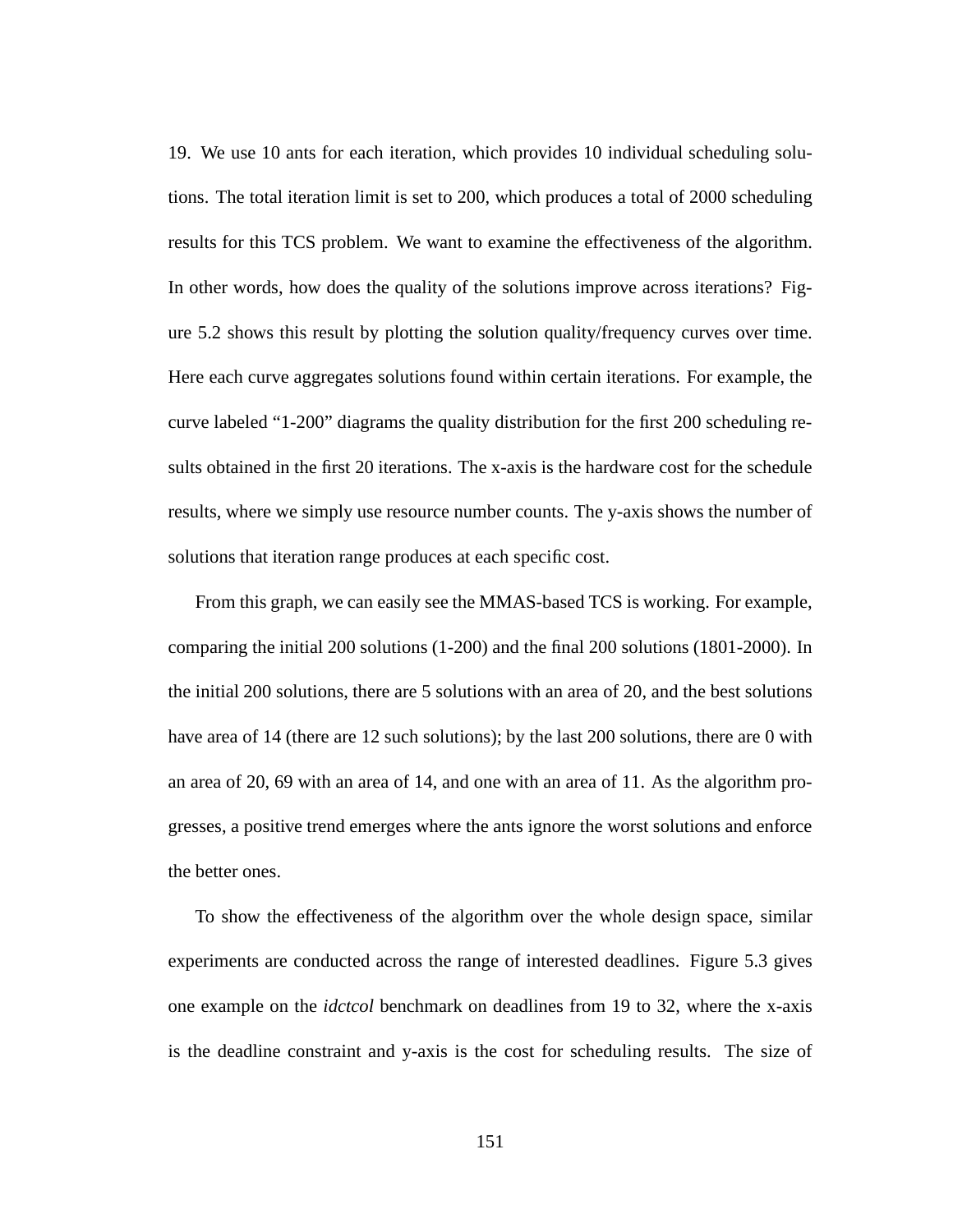

**Figure 5.2:** Distribution of the TCS ACO solution quality on idctcol benchmark with a deadline set to its ASAP time. Each line shows a different phase of the algorithm execution where each point gives the number of solutions of a particular resource cost. The line "1-200" denotes the first 200 solutions found by the ACO algorithm, while the line "1801-2000" gives last 200 solutions.

dots are proportional to the number of schedule results that the ants produce for the specific cost and deadline. It is easy to see that the focus area of algorithm adjusts as the constraints change. Moreover, if we inspect each column more carefully, we can see that the algorithm effectively explores the "best" part of the design space. This is evidenced by the movement of the dense area in the graph and the relatively invariant vertical spread.

We performed experiments on each benchmark using the four different design space exploration algorithms. First, time constrained FDS scheduling is used at every deadline. The quality of results is used as the baseline for quality assessment. Then MMAS-TCS, MMAS-D and FDS-D algorithms are executed; the difference is that MMAS-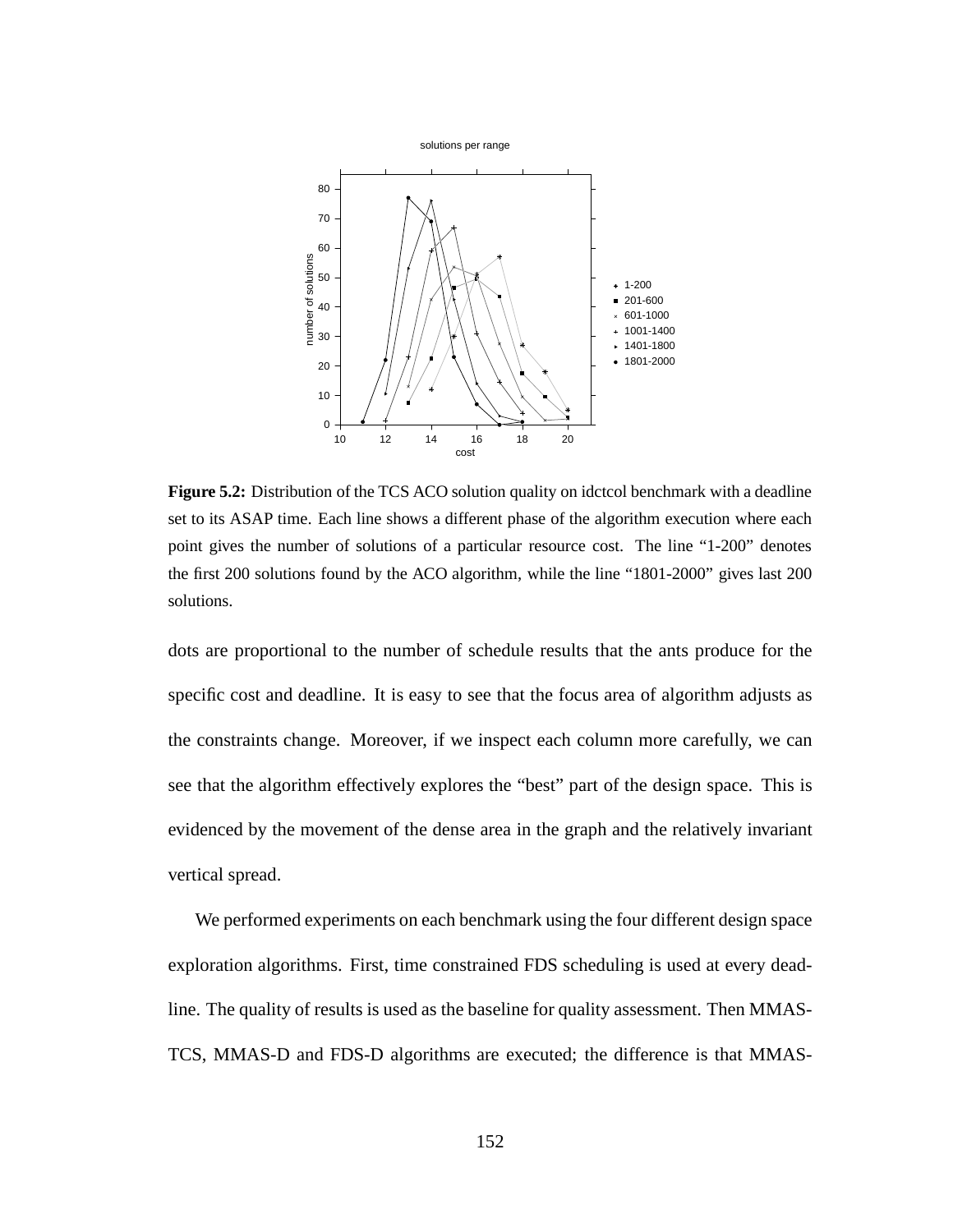TCS steps through the design space in the same way as FDS while MMAS-D and FDS-D utilize the duality between TCS and RCS. Because of their randomized nature, the MMAS-TCS and MMAS-D algorithms are executed five times in order to obtain enough statistics to evaluate their stability.



**Figure 5.3:** Solution quality of the TCS ACO on the idctcol benchmark. We run the TCS ACO algorithm at each deadline ranging from its ASAP time (19) to (32). The size of the dot indicates the proportion of solutions with a specific resource cost found at each deadline.

Detailed design space exploration results for six of the benchmarks are shown in Figure 5.4, where we compare the curves obtained by MMAS-D, FDS-D and FDS algorithms. Table 5.1 summarizes the experiment results. For each benchmark we give the node/edge count, and the average resource saving of the FDS-D, MMAS-TCS and MMAS-D algorithms comparing with FDS. We report the saving in percentage of total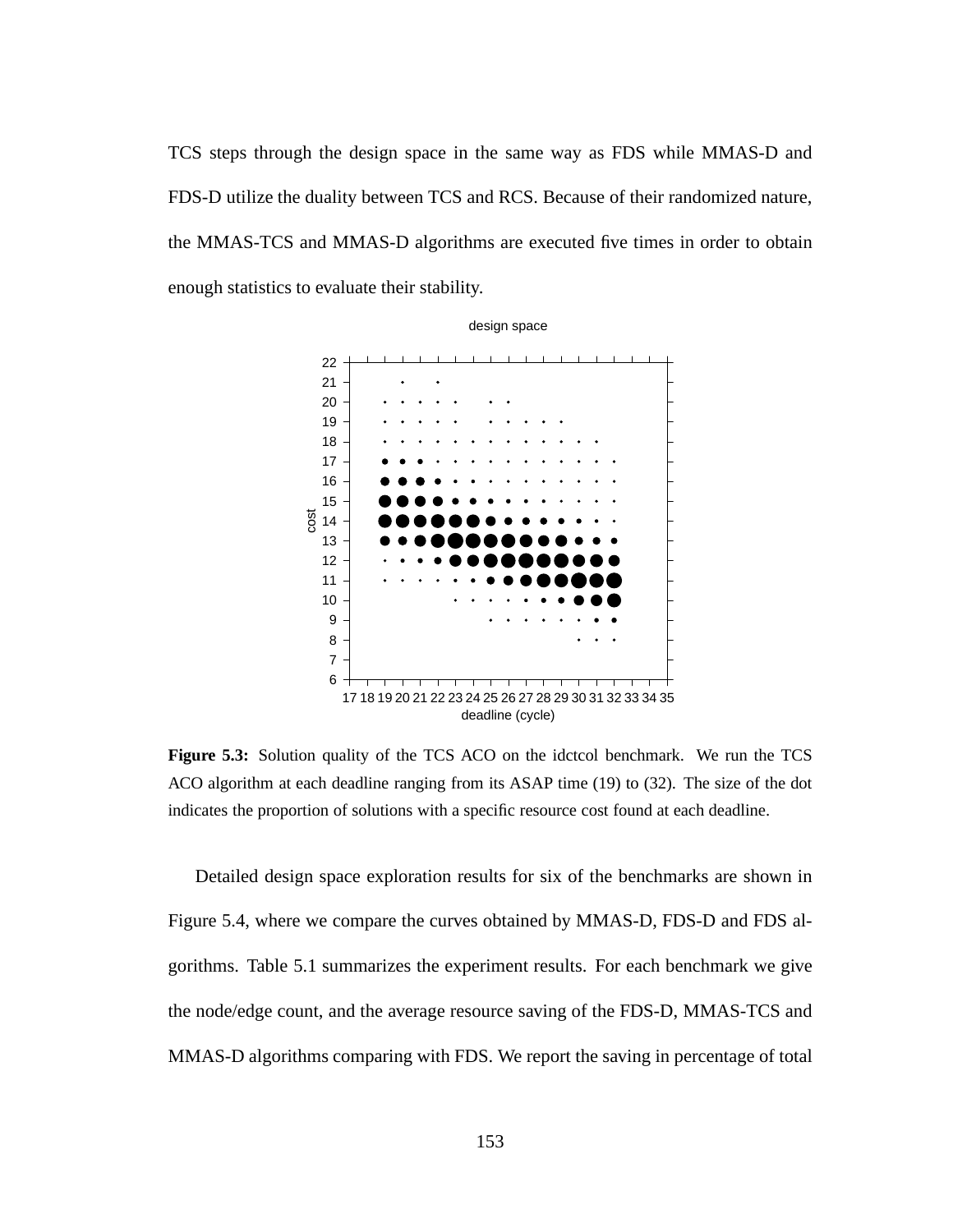resource counts (a negative result indicates a lower (better) resource cost). We weight the two resource types M and A equally, though we use different cost weights to bias alternative solutions (for example, solution (3M, 4A) is more favorable than (4M, 3A) as resource M has a large cost weight. We could easily vary the relative costs and number of the resources types. However, we feel this is would introduce confusion caused by different weight choices. The percentage savings is computed for every deadline of every benchmark. The average for a certain benchmark is reported in Table 5.1. It is easy to see that MMAS-TCS and MMAS-D both outperform the classic FDS method across the board with regard to solution quality, often with significant savings. Overall, MMAS-TCS achieves an average improvement of 16.4% while MMAS-D obtains a 17.3% improvement. Both algorithms scale well for different benchmarks and problem sizes. Moreover, by computing the standard deviation over the 5 different runs, the algorithms are shown to be very stable. For example, the average standard deviation on result quality for MMAS-TCS is only 0.104. On the other hand, the FDS-D algorithms has a minor performance degradation comparing with the FDS baseline. It outperforms FDS over 14 out of the 20 benchmarks, gives worse result on 4 samples, and shows no change on 2 testing cases. Though it provides modestly better results over two testing samples (i.e. *wbmpheader* and *interpolate*) when compared to MMAS-D, overall MMAS-D produces a much better result. Finally, FDS-D is much less stable with regard to the result quality. It seems to be more application dependent and yields bad results in certain cases (e.g. benchmark *jpegidictifast*).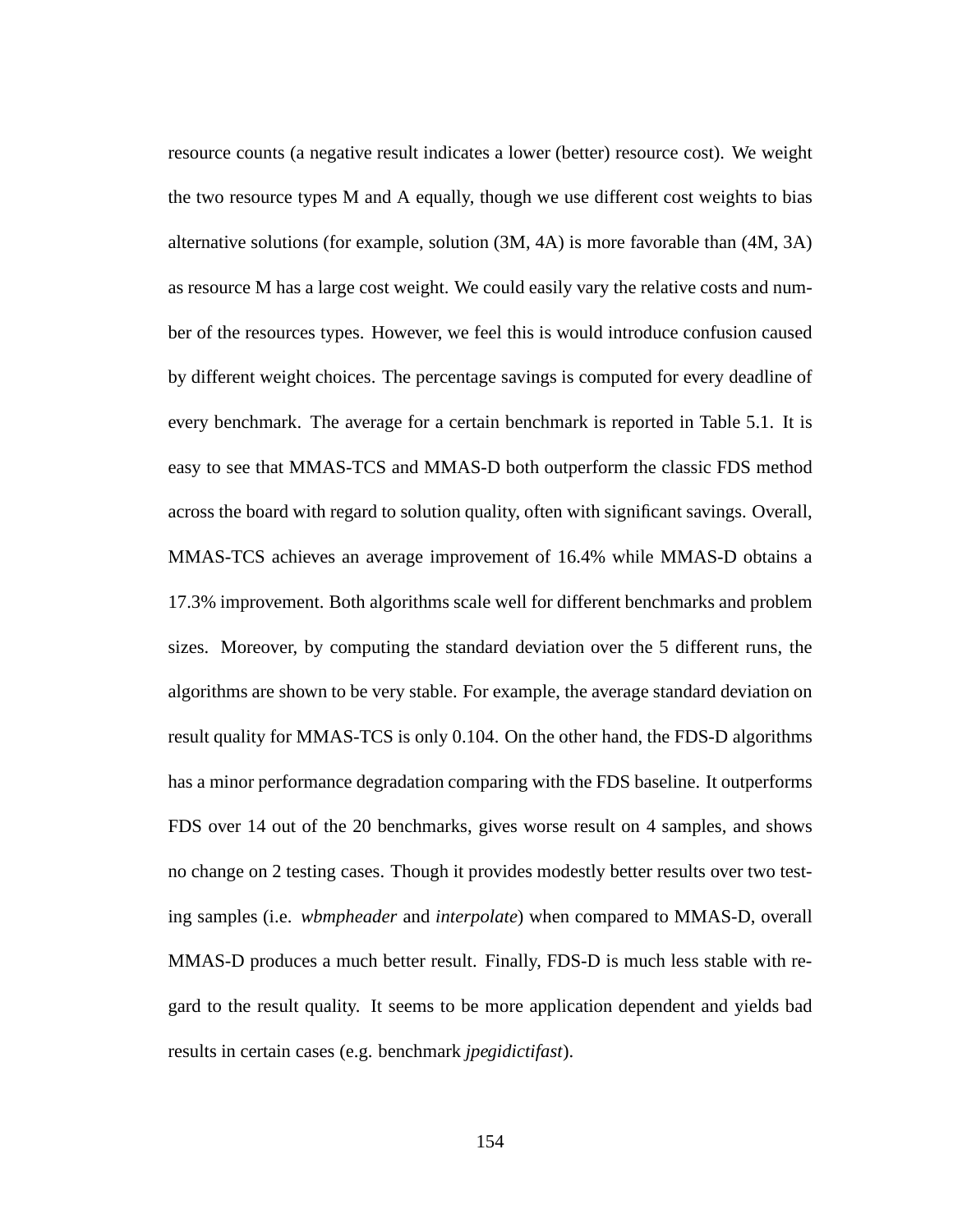

**Figure 5.4:**Design Space Exploration results: MMAS-D, FDS-D and FDS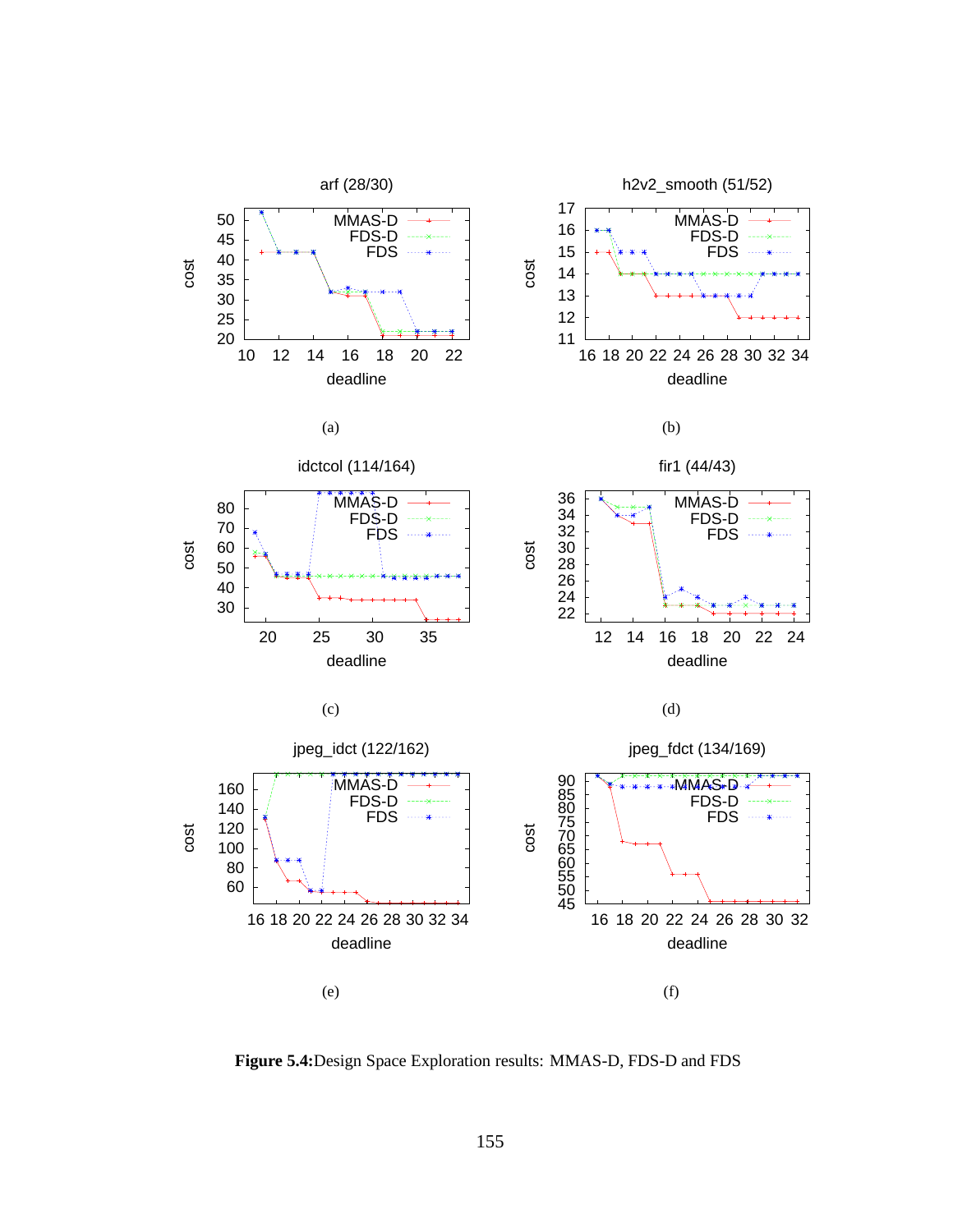| Name                    | Nodes/Edges | Deadline    | FDS-D    | MMAS-TCS | MMAS-D    |
|-------------------------|-------------|-------------|----------|----------|-----------|
| <b>HAL</b>              | 11/8        | $(6 - 12)$  | 14.3%    | $-7.1%$  | $-7.1%$   |
| hbsurf                  | 18/16       | $(11 - 22)$ | 0.0%     | $-9.9\%$ | $-13.2%$  |
| <b>ARF</b>              | 28/30       | $(11 - 22)$ | $-4.7%$  | $-12.4%$ | $-18.6%$  |
| motionvectors           | 32/29       | $(7 - 14)$  | $-8.0\%$ | $-13.1%$ | $-16.0%$  |
| <b>EWF</b>              | 34/47       | $(17 - 34)$ | $-5.6%$  | $-11.5%$ | $-21.9%$  |
| FIR2                    | 40/39       | $(12 - 24)$ | $-4.1%$  | $-16.8%$ | $-22.8%$  |
| FIR1                    | 44/43       | $(12 - 24)$ | $-3.9%$  | $-15.2%$ | $-18.0%$  |
| h <sub>2v2_smooth</sub> | 51/52       | $(17 - 34)$ | 4.2%     | $-19.3%$ | $-20.5%$  |
| feedbackpoints          | 53/50       | $(11 - 22)$ | $-1.2%$  | $-5.9\%$ | $-9.1%$   |
| collapsepyr             | 56/73       | $(8 - 16)$  | $-5.3%$  | $-18.3%$ | $-20.0\%$ |
| <b>COSINE1</b>          | 66/76       | $(10 - 20)$ | $-3.1%$  | $-21.5%$ | $-23.5%$  |
| COSINE2                 | 82/91       | $(10 - 20)$ | 0.7%     | $-5.6%$  | $-8.1%$   |
| wbmpheader              | 106/88      | $(8 - 16)$  | $-2.4%$  | $-0.9%$  | $-1.6%$   |
| interpolate             | 108/104     | $(10 - 20)$ | $-2.3%$  | $-0.2%$  | $-1.8%$   |
| matmul                  | 109/116     | $(11 - 22)$ | $-4.7%$  | $-3.7%$  | $-5.6%$   |
| idctcol                 | 114/164     | $(19 - 38)$ | $-11.2%$ | $-30.7%$ | $-32.0%$  |
| jpegidctifast           | 122/162     | $(17 - 34)$ | 35.2%    | $-50.3%$ | $-52.1%$  |
| jpegfdctislow           | 134/169     | $(16 - 32)$ | 16.2%    | $-31.4%$ | $-34.6%$  |
| smoothcolor             | 197/196     | $(15 - 30)$ | $-4.6%$  | $-7.3%$  | $-8.6%$   |
| invertmatrix            | 333/354     | $(15 - 30)$ | 0.0%     | $-11.2%$ | $-11.9%$  |
| Total Avg.              |             |             | 0.48%    | $-16.4%$ | $-17.3%$  |

**Table 5.1:** Summary for Design Space Exploration Results. Each line gives the benchmark name, the tested time range and the results of each design space exploration algorithm (FDS-D, MMAS-TCS, MMAS-D compared to the exhaustive FDS result. (A negative result indicates a smaller resource allocation, which is desired.)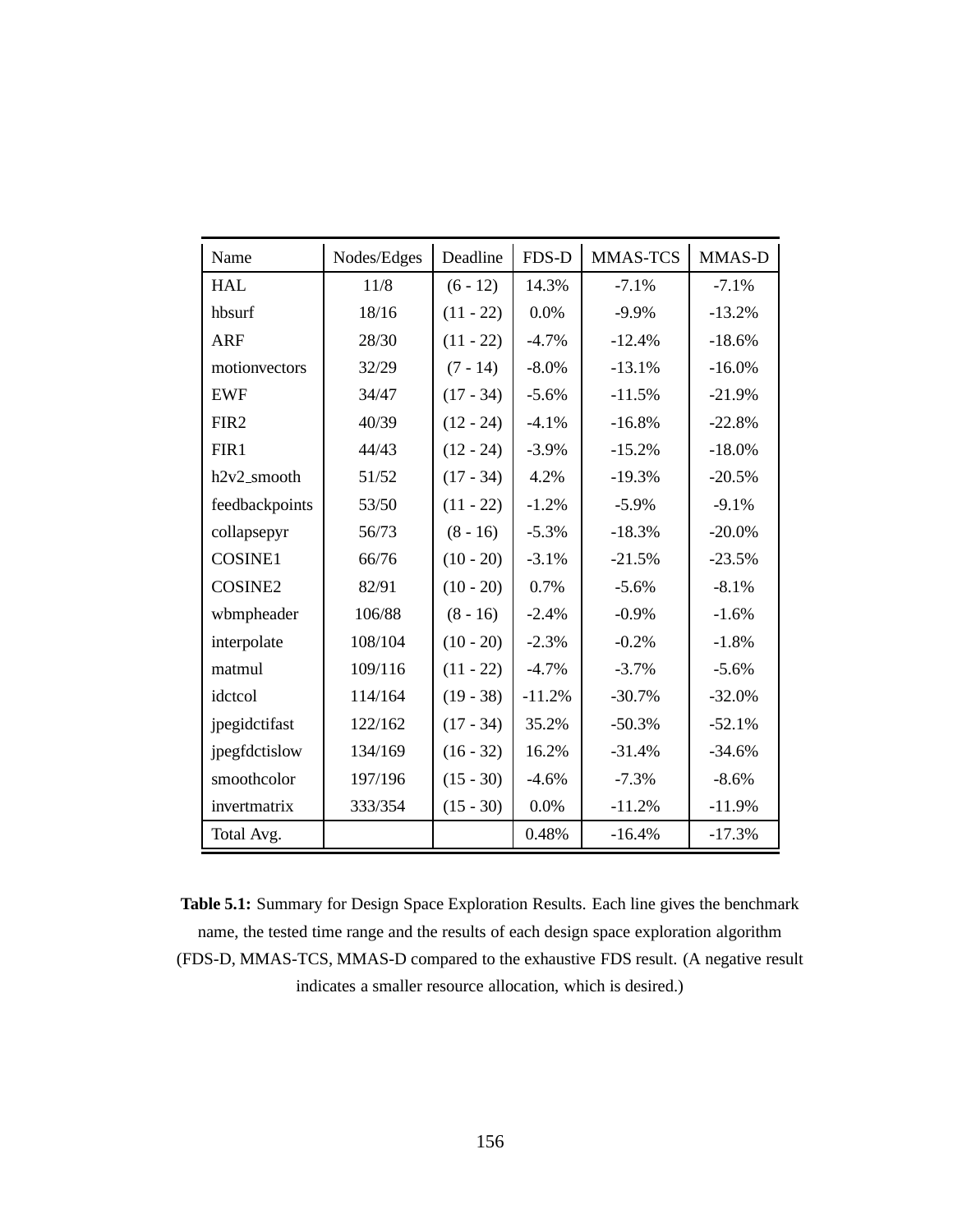It is interesting and initially surprising to observe that the MMAS-D always had no-worse performance than MMAS-TCS method. More careful inspection on the experiments reveals the reason: using the duality between TCS and RCS not only reduces the computation time but can also improves the quality of the result. To understand this, recall Theorem 5.3.3 and Figure 5.1(b). If we achieve an optimal solution at  $t_1$ , with MMAS-D we automatically extend this optimality from  $t_1$  to  $t_2$ , while the MMAS-TCS algorithm can provide worse quality solutions on deadlines between  $t_1$  and  $t_2$ .

This benefit is not specifically associated with MMAS scheduling algorithms, rather, it is also observed when other scheduling methods are used. For example, consider the curve generated by FDS-D in Figure 5.4(d). We can see that the configuration provided by TCS at deadline 24 can be pushed to deadline 16. FDS-D achieves better results over FDS at time stamps of 16, 17, 18 and 21. However, we will not always obtain this benefit. For the same curve, FDS-D actually suffers worse result at time 13 and 14. Extreme examples of this are shown in Figure 5.4(e) and Figure 5.4(f), the two worst samples for FDS-D. It is easy to realize that if a generous TCS result is generated at a bigger deadline, the following RCS step is misled to provide a very small deadline result. The effect is that the algorithm provides a poor tradeoff curve.

In conclusion, the proposed duality based design space exploration framework is a general approach and can be combined with any scheduling algorithm. However, the selection of such scheduling algorithms has a direct impact on the quality of the result-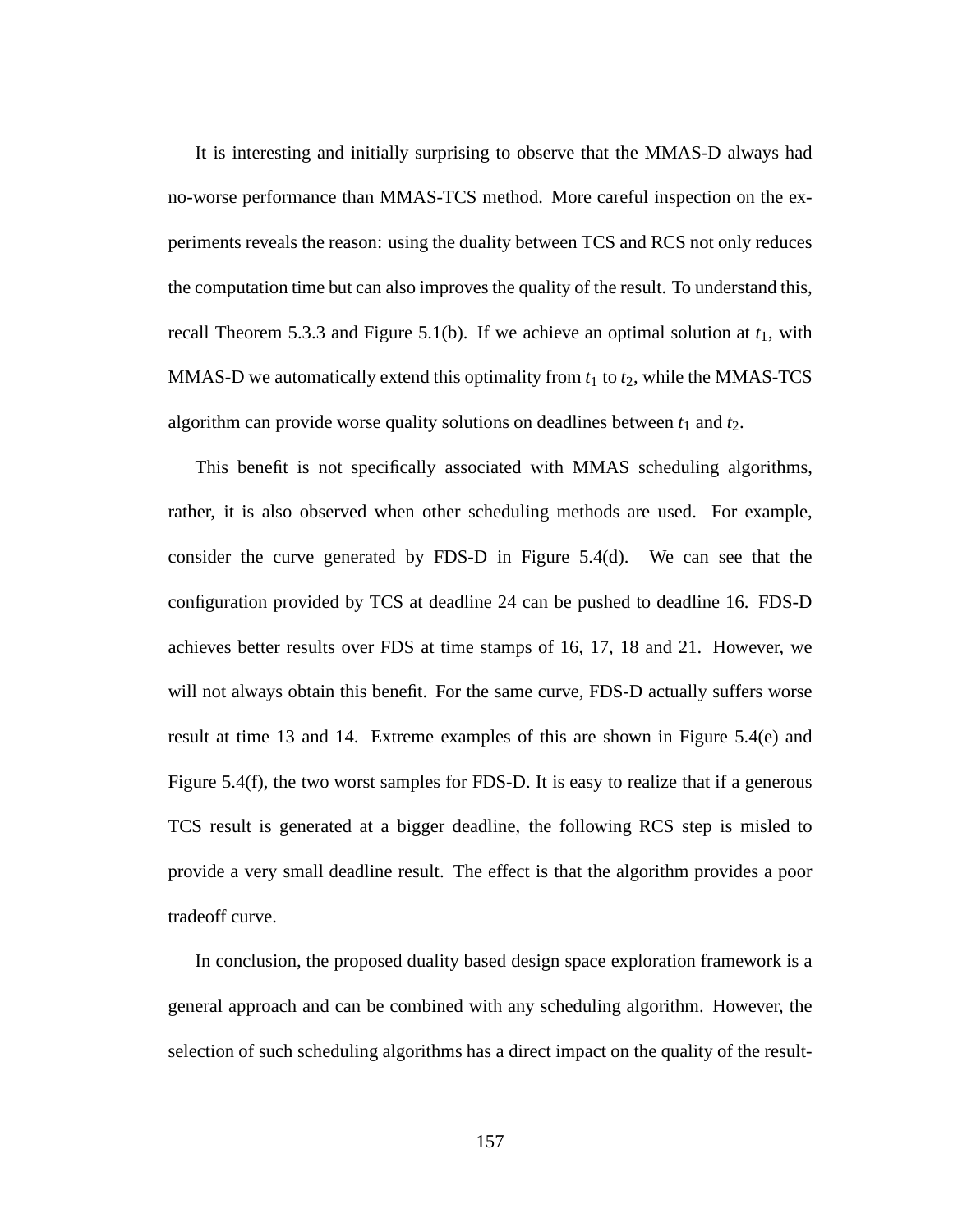ing tradeoff curves. This is not surprising in light of our discussion on Theorem 5.3.3 in Section 5.3.



**Figure 5.5:** Timing Performance Comparison

Figure 5.5 diagrams the average execution time comparison for the four design space exploration approaches, ordered by the size of the benchmark. All of the experiment results use the same Linux box with a 2GHz CPU. It is easy to see that the all the algorithms have similar run time scale, where MMAS-TCS takes more time, while MMAS-D and FDS have very close run times–especially on larger benchmarks. The major execution time savings come from the fact that MMAS-D exploits the duality and only computes TCS on selected number of deadlines. Over 263 testing cases, we find on average MMAS-D skips about 44% deadlines with the help of RCS. The fact that MMAS-D achieves much better results than FDS with almost the same execution time makes it very attractive in practice.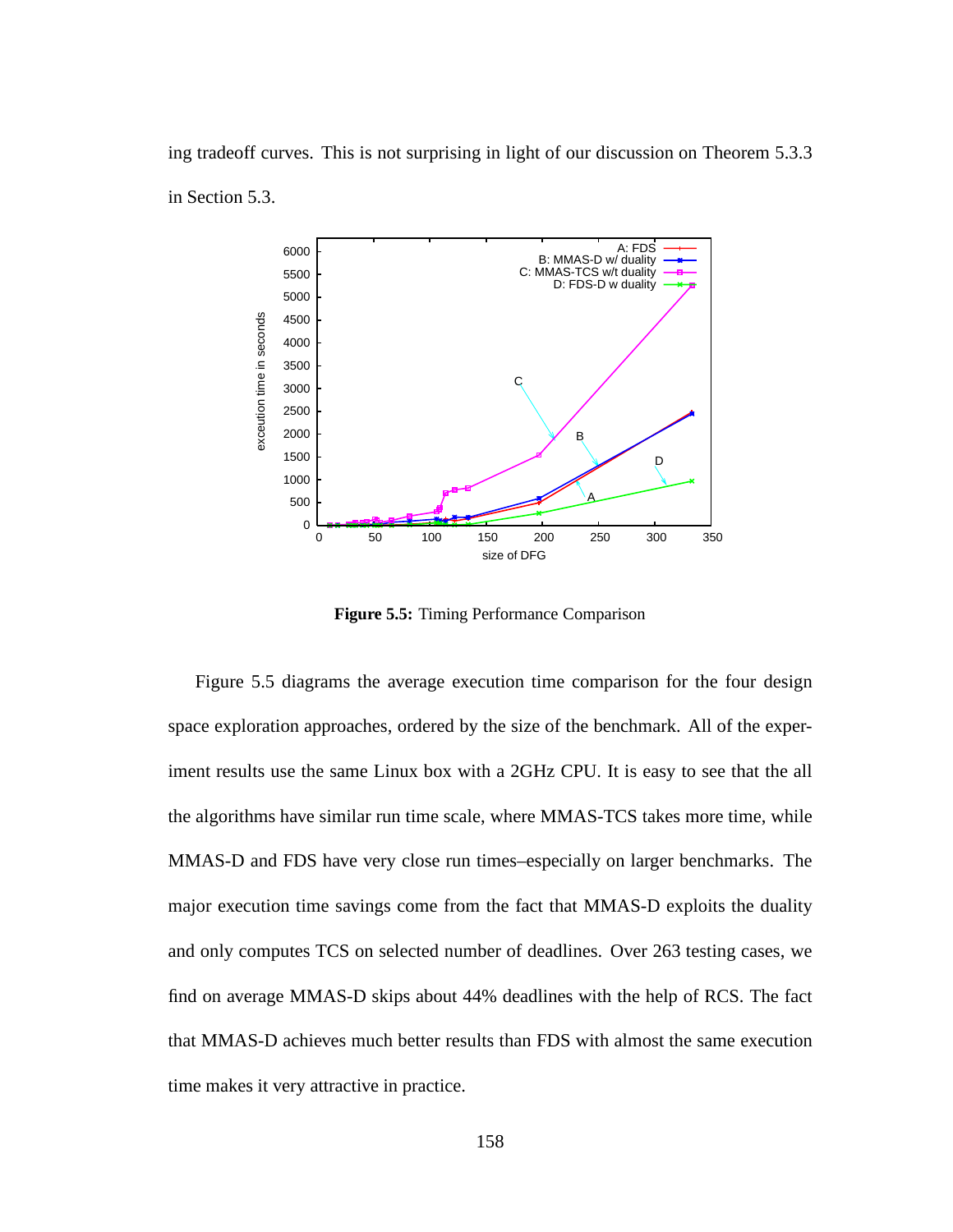### **5.5 Summary**

We proposed a novel design space exploration method that bridges the time and resource constrained scheduling problems and exploits their duality. Our algorithm provides time/cost tradeoff curve in the design space in a systemic manner. We proved that it is possible to use the duality to help us effectively construct such a curve, while reducing the computing time and improving the quality of the result. The proposed method is general and can be combined with any high quality scheduling algorithms. However, the underlying scheduling algorithms has direct impact on the quality of the tradeoffs curve. We showed that ACO-based scheduling algorithms are ideal due to their robustness, high performance, reasonable execution time and the capability of providing multiple scheduling candidates. Our algorithms outperformed the popularly used force directed scheduling method with significant savings (average 17.3% savings on resource counts) and almost the same run time on comprehensive benchmarks constructed with classic and real-life samples. The algorithms also scaled well over different applications and problem sizes.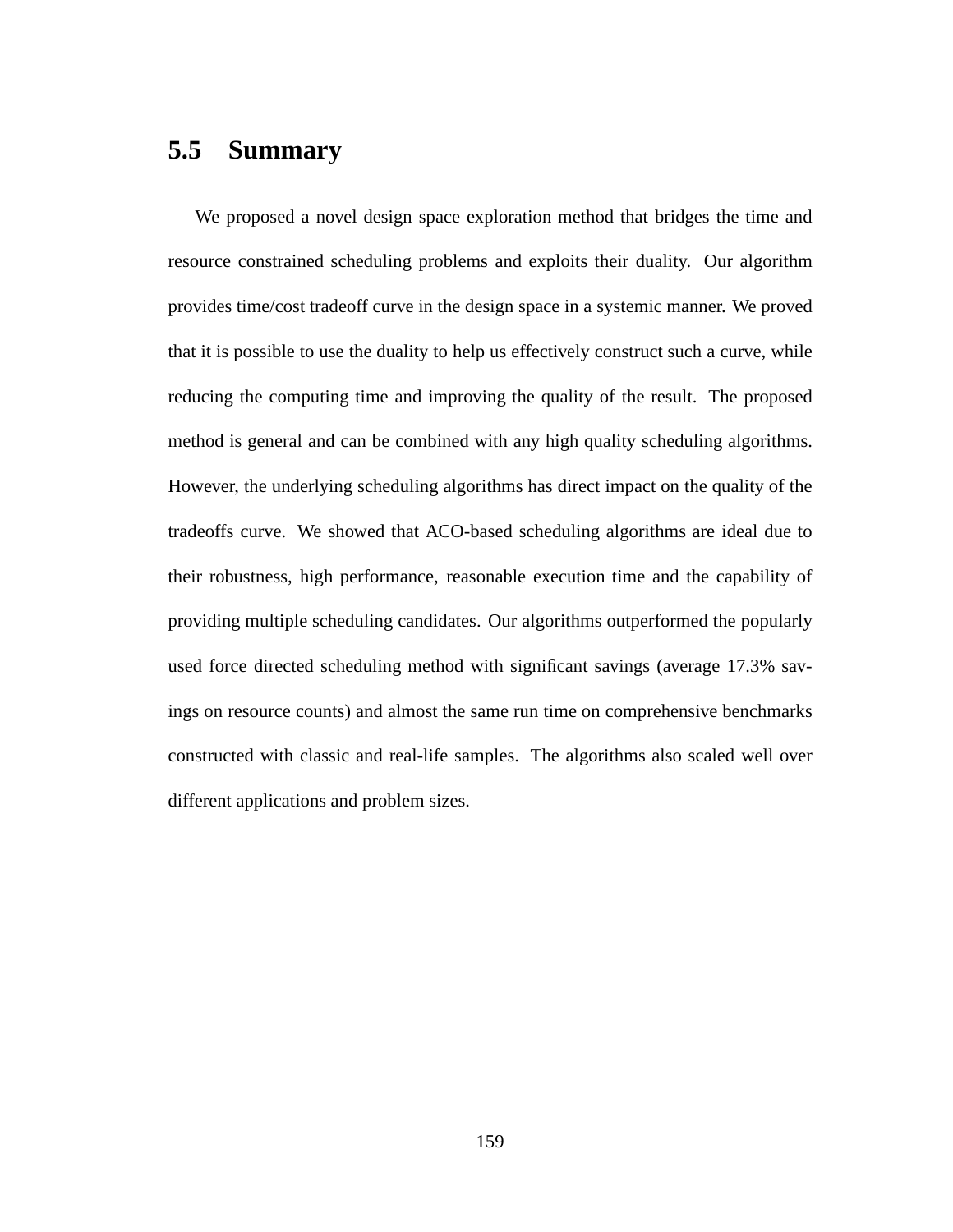## **Chapter 6**

## **Conclusions and Future Work**

In this section, we first conclude our work on applying Ant Colony metaheuristics to solve the architectural design problems. Then we present some thoughts on potential future work in this area.

## **6.1 Conclusions**

As VLSI technology advances, we have seen the steady shrink of feature sizes in integrated circuits and an exponential increase in capacity per die and per dollar at an exponential rate. Though we may see the end of the exponential feature size scaling in the next 20 years for conventional CMOS-based IC, there are promising evidence that advances in basic science may keep this trend forward with emerging technologies such as nanoscale material and molecular computing. Based on this observation, we project that system design techniques will soon become a necessity in order to tame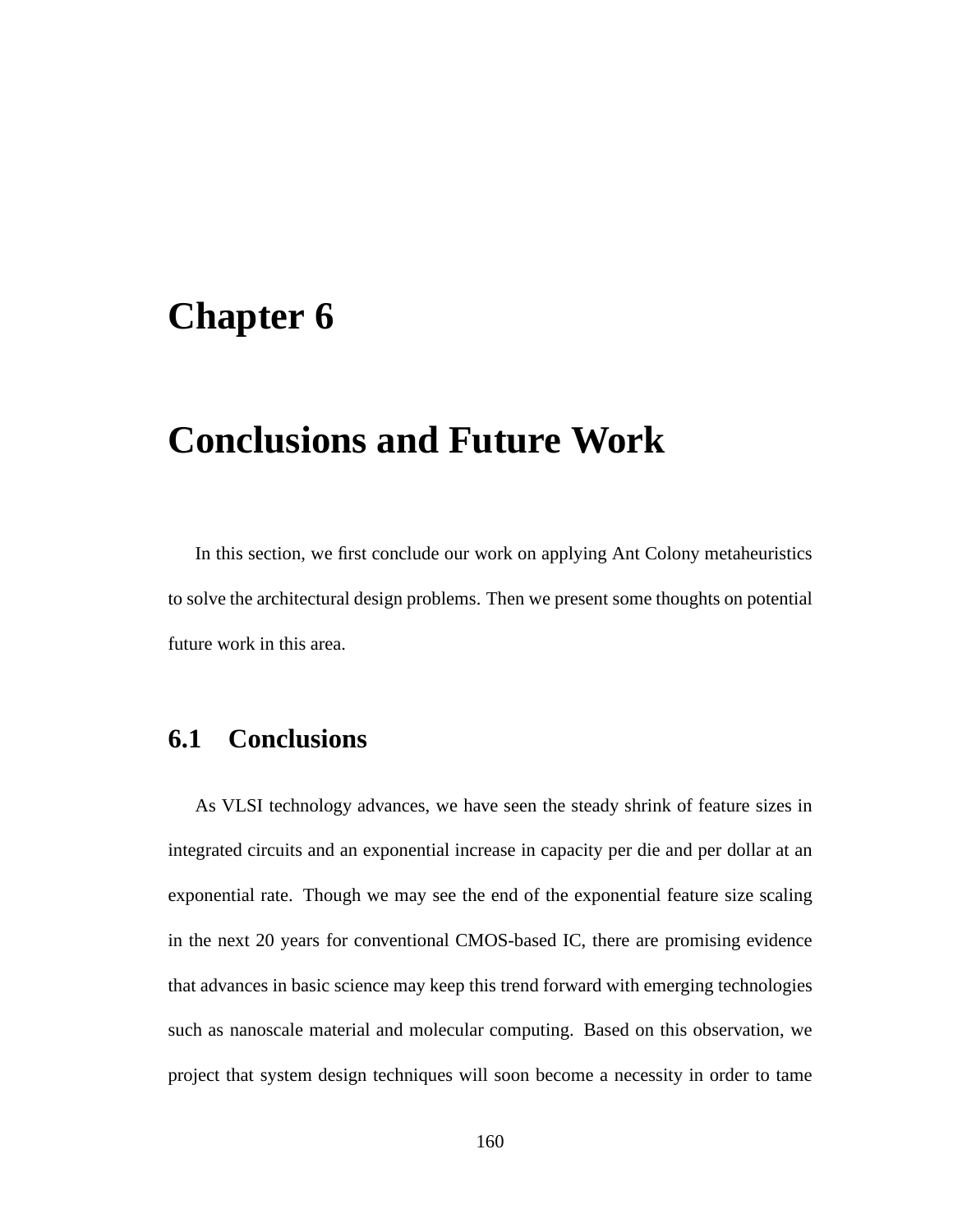the immense complexity of future computing systems. This is especially true with the advent of complex system architectures that contain a variety of computing components like microprocessors, memory elements, ASIC, reconfigurable logic, even nanoscale devices. With increasing abundance and flexibility of computing resources, how to effectively use them to fully exploit the benefits becomes a renewed problem for the EDA community with much more difficult tasks in hand. To answer the challenge, we must look towards new optimizations methods, rather than simply perform iterative improvements on existing techniques.

In this study, we focus on constructing effective and efficient algorithms for solving a number of fundamental architectural design problems using the Ant Colony Optimzation, a relatively new meta-heuristic method inspired by the study of the behaviors of social insects. Comparing with other conventional metaheuristic methods, ACO-based approaches pose a set of unique advantages and have been proven effective in solving a wide range of traditionally hard combinatory problems. One special motivation for us to applying ACO to design problems is its natural connection with graph based modeling, which is often used in various system design problems.

To study the effectiveness of ACO method, we investigate three problems, namely system partitioning, operation scheduling and design space exploration problem, all of which are  $\mathcal{N}$ *P*-hard. By carefully examining the problem specific characteristics, we construct concrete algorithms to solve these problems under the ACO framework. Our algorithms utilize a unique hybrid approach by combining the ant colony meta-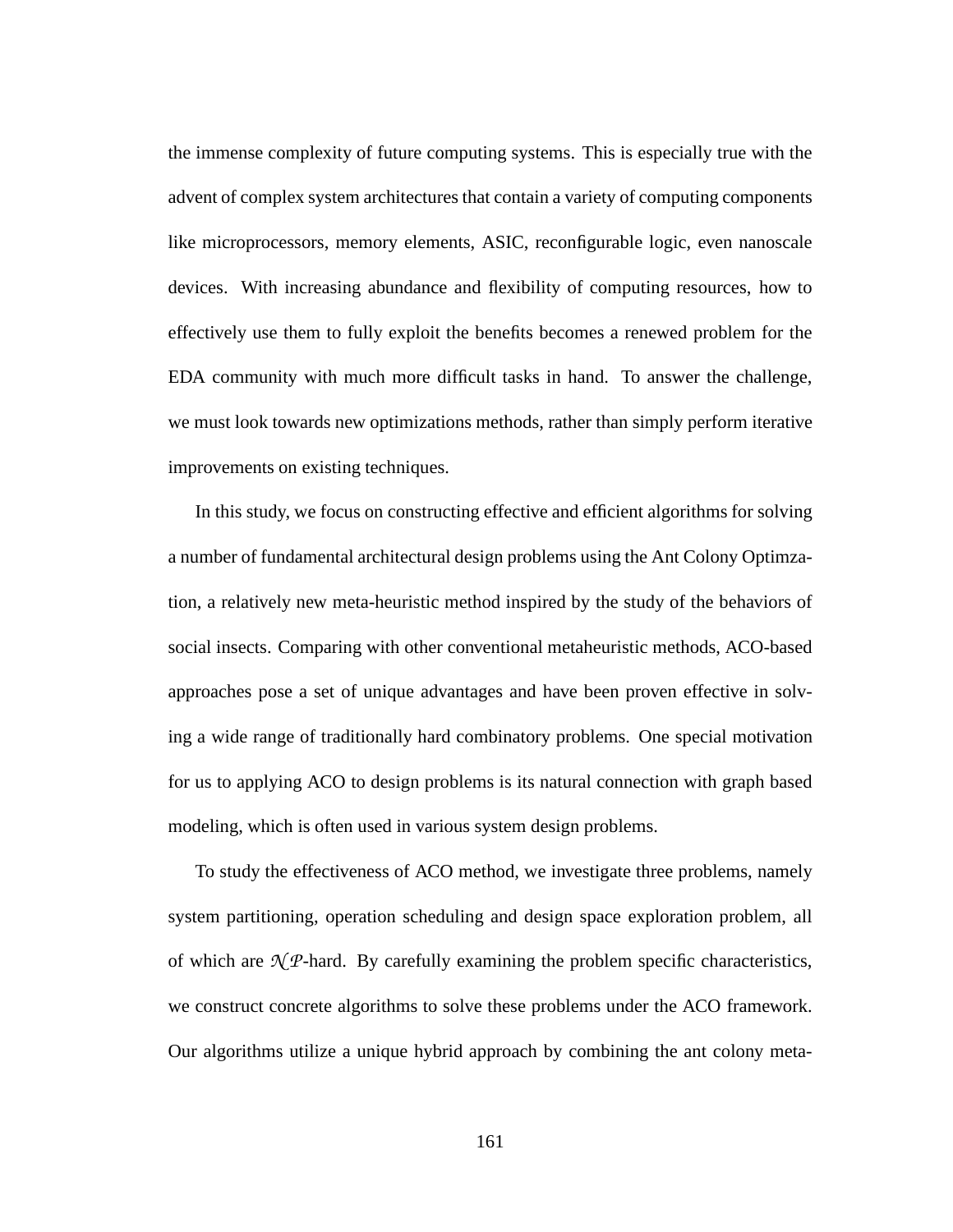heuristic with problem specific knowledge, where a collection of agents cooperate using distributed and local heuristic information to effectively explore the search space.

Our experiments over comprehensive benchmark suites show very promising results. For the system partitioning problem, the proposed algorithm provides robust results that are qualitatively close to the optimal with minor computational cost. Comparing with popularly used simulated annealing approach, the proposed algorithm gives better solutions with substantial reduction on execution time. For the operation scheduling problem, a comprehensive set of benchmarks was constructed to include a wide range of applications. The proposed algorithms consistently provide higher quality results over the tested examples and achieved very good savings comparing to traditional simulated annealing, list scheduling and force-directed scheduling approaches. Furthermore, the algorithm demonstrated robust stability over different applications and different selection of local heuristics, as evidenced by a much smaller deviation over the results.

Moreover, we propose a novel design space exploration method that bridges the time and resource constrained scheduling problems and exploits their duality. Our algorithm provides time/cost tradeoff curve in the design space in a systemic manner. We prove that it is possible to use the duality to help us effectively construct such a curve, while reducing the computing time and improving the quality of the result. The proposed method is general and can be combined with any high quality scheduling algorithms. However, the underlying scheduling algorithms have direct impact on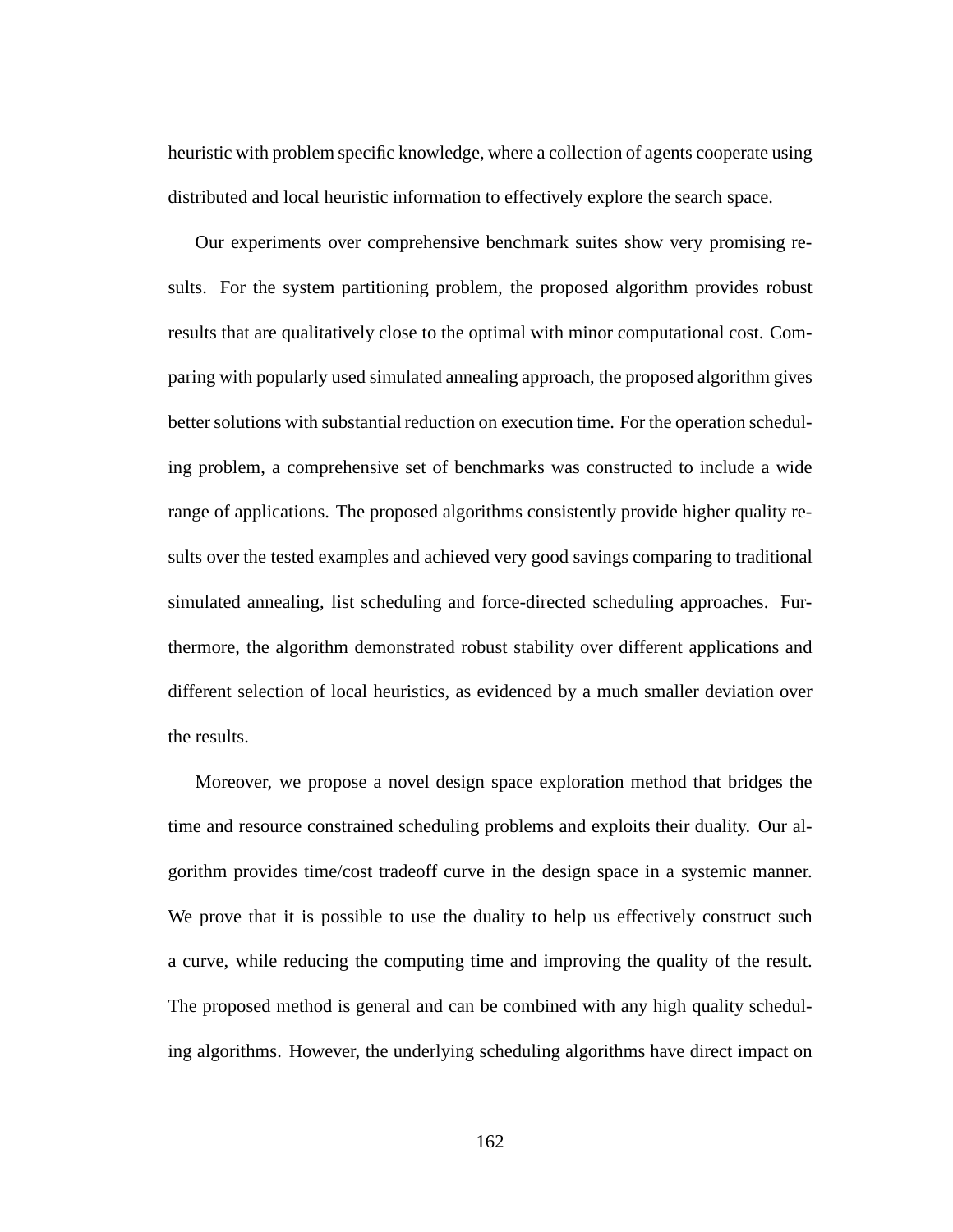the quality of the tradeoffs curve. We showed that ACO-based scheduling algorithms are ideal due to their robustness, high performance, reasonable execution time and the capability of providing multiple scheduling candidates. Our algorithms outperformed the popularly used force directed scheduling method with significant savings (average 17.3% savings on resource counts) and almost the same run time on comprehensive benchmarks constructed with classic and real-life samples. The algorithms also scale well over different applications and problem sizes.

## **6.2 Future Work**

Besides the promising results we have seen in the problems we investigated, we believe the Ant Colony metaheuristic method may also be helpful for the lower level system synthesis of reconfigurable computing system. The very nature that the system quality is distributively encoded as pheromone trails on the system representation makes it a promising model to handle dynamic changes required by the reconfigurable computing systems. As the system's computing characteristics change, it is natural to expect that the pheromone parameters accumulated over time will better reflect the dynamics of the system's behaviors, and thus, lead to quickly finding more effective configurations for the changed computing requirements. An application of this could be new ways for quickly calculating and deploying new FPGA placement and routing arrangement during the run time.

During our research work discussed above, we strongly felt the need of a better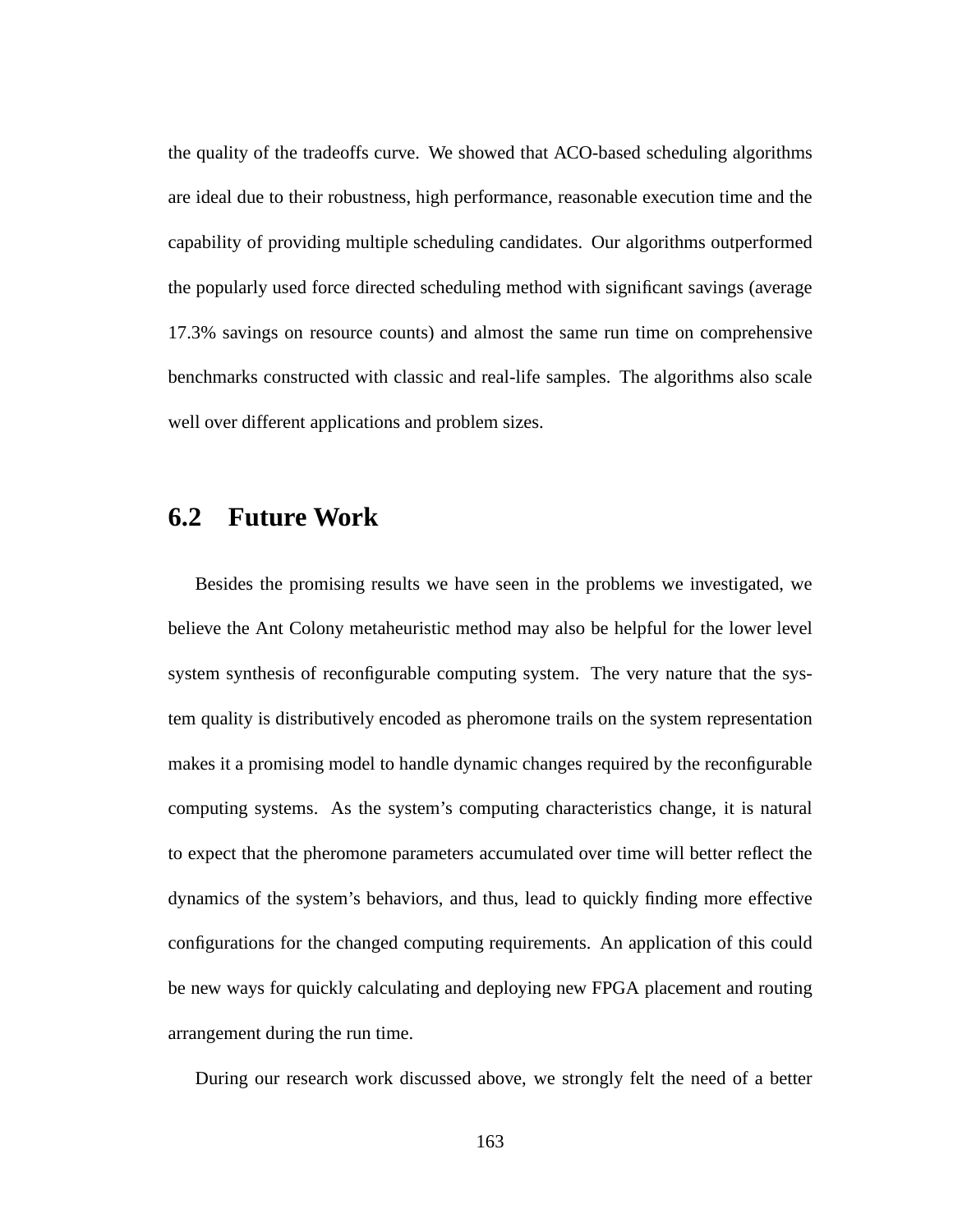application representation in the design process in order to effectively facilitate the system design/synthesis for the modern reconfigurable computing systems, which contain powerful hybrid architectures with multiple microprocessor cores, large reconfigurable logic arrays and distributed memory hierarchies. It is clear that traditional representations such as CDFG are not capable enough for optimizations that exploit fine and coarse grained parallelism. In our recent paper published on ERSA'2004 [39], we present an application representation based on the program dependence graph (PDG) incorporated with the static single-assignment (SSA) for synthesis to high performance reconfigurable devices. The PDG effectively describes control dependencies, while SSA yields precise data dependencies. When used together, these two representations provide a powerful, synthesizable form that exploits both fine and coarse grained parallelism. Our work showed that an intermediate representation based on PDG+SSA form supports a broad range of transformations and enables both coarse and fine grain parallelism. We described a method to synthesize this representation to a configurable logic array. Experimental results indicate that the PDG+SSA representation gives faster execution time using similar area when compared with commonly used CFG (Control Flow Graph) and PSSA (Predicted Static Single Assignment) forms.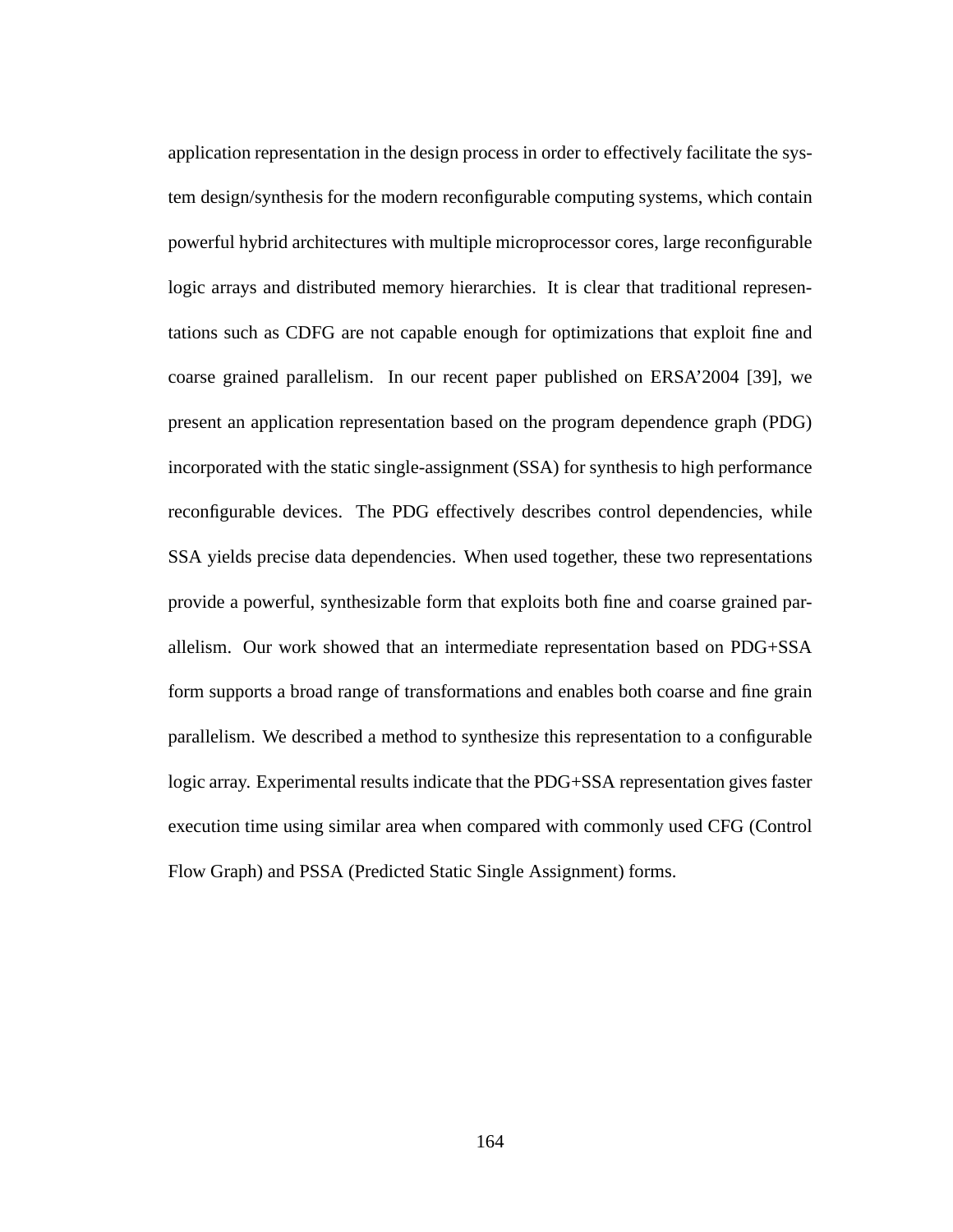## **Bibliography**

- [1] E. Aarts and J. Korst. *Simulated Annealing and Boltzmann Machines: A Stochastic Approachto Combinatoria Optimization and Neural Computing*. John Wiley & Sons, New York, NY, 1989.
- [2] Thomas L. Adam, K. M. Chandy, and J. R. Dickson. A comparison of list schedules for parallel processing systems. *Commun. ACM*, 17(12):685–690, 1974.
- [3] Samir Agrawal and Rajesh K. Gupta. Data-flow Assisted Behavioral Partitioning for Embedded Systems. In *Proceedings of the 34th Annual Conference on Design Automation Conference*, 1997.
- [4] Gerald Aigner, Amer Diwan, David L. Heine, Monica S. Lamand David L. Moore, Brian R. Murphy, and Constantine Sapuntzakis. *The Basic SUIF Programming Guide*. Computer Systems Laboratory, Stanford University, August 2000.
- [5] Alex Aletà, Josep M. Codina, and Jesús Sánchez andAntonio González. Graph-Partitioning based Instruction Scheduling for ClusteredProcessors. In *Proceed-*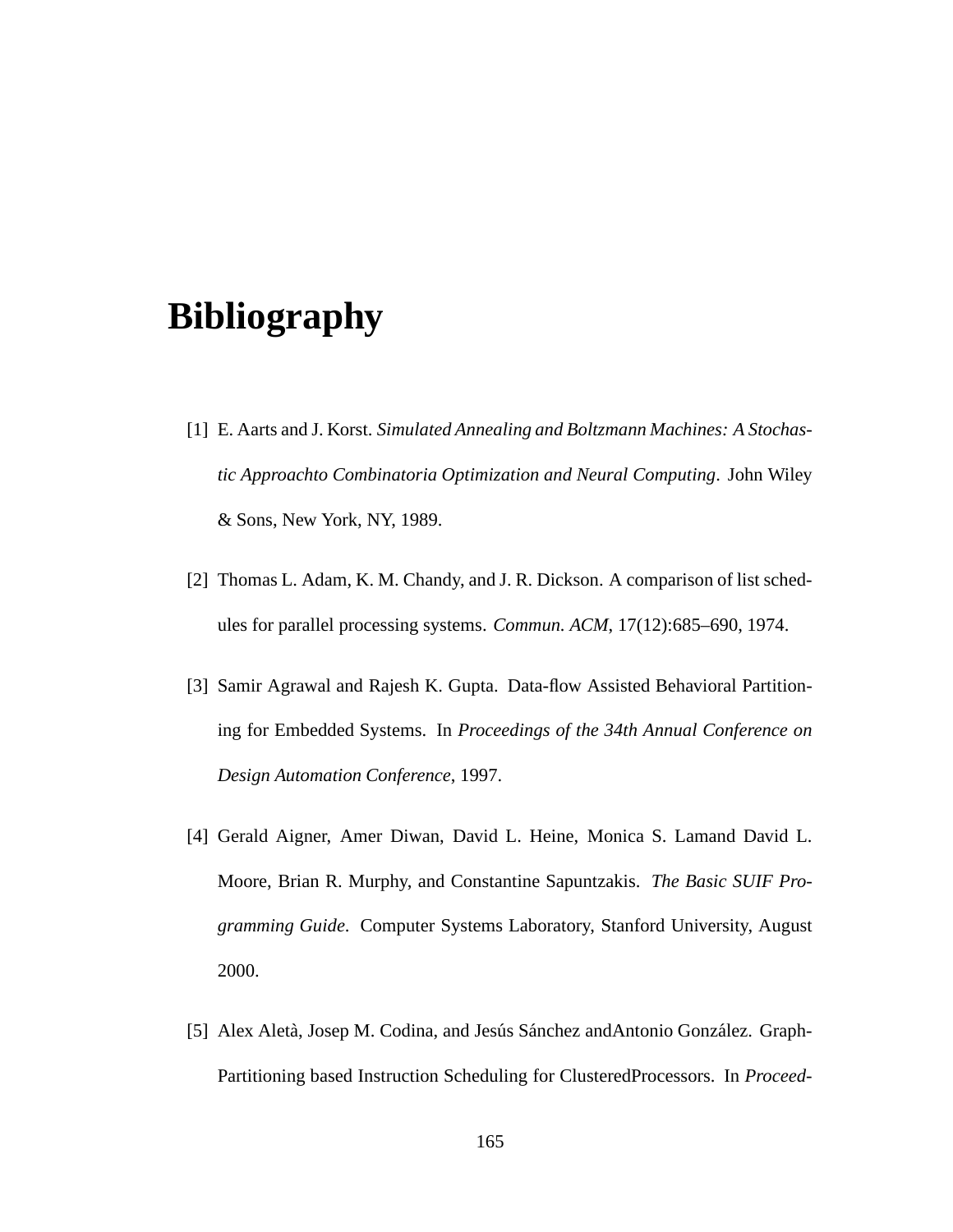*ings of the 34th Annual ACM/IEEE International Symposium onMicroarchitecture*, 2001.

- [6] Altera Corporation. *Excalibur Device Overview Data Sheet*, May 2002.
- [7] Altera Corporation. *Nios Embedded Processor System Development*, 2003. http://www.altera.com/products/devices/nios.
- [8] A. Auyeung, I. Gondra, and H. K. Dai. *Advances in Soft Computing: Intelligent Systems Design and Applications*, chapter Integrating random ordering into multi-heuristic list schedulinggenetic algorithm. Springer-Verlag, 2003.
- [9] Massimo Baleani, Frank Gennari, Yunjian Jiang, Yatish Pateand Robert K. Brayton, and Alberto Sangiovanni-Vincentelli. HW/SW Partitioning and Code Generation of EmbeddedControl Applications on a Reconfigurable Architecture Platform. In *Proceedings of the Tenth International Symposium on Hardware/SoftwareCodesign*, 2002.
- [10] Steve J. Beaty. Genetic algorithms versus tabu search for instruction scheduling. In *Proceedings of the International Conference on Artificial NeuralNets and Genetic Algorithms*, 1993.
- [11] Steven J. Beaty. Genetic algorithms and instruction scheduling. In *Proceedings of the 24th annual international symposium on Microarchitecture*, 1991.
- [12] David Bernstein, Michael Rodeh, and Izidor Gertner. On the Complexity of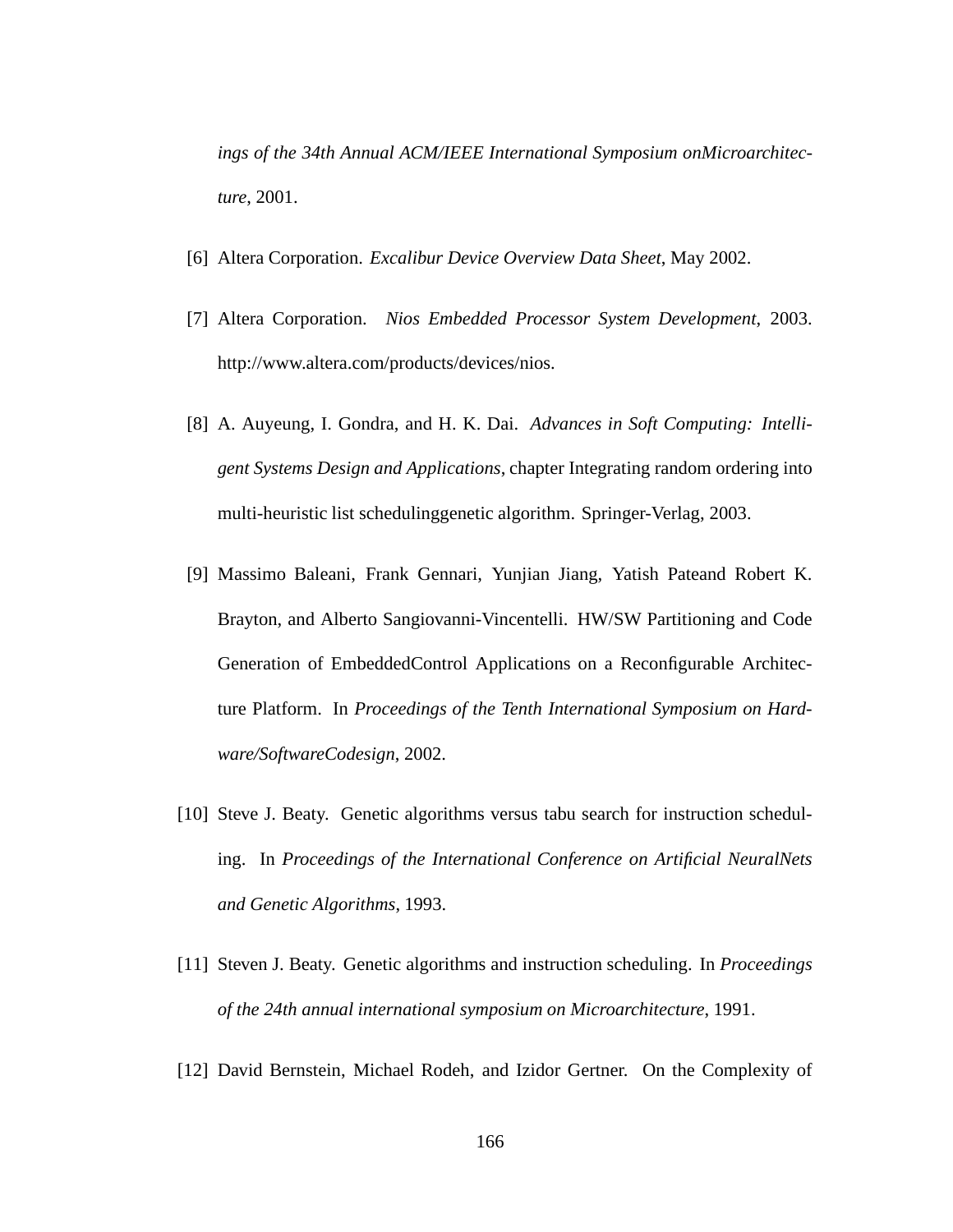Scheduling Problems for Parallel/PipelinedMachines. *IEEE Transactions on Computers*, 38(9):1308–13, September 1989.

- [13] Eric Bonabeau, Macro Dorigo, and Guy Theraulaz. *Swarm Intelligence: From Natural to Artificial Systems*. Oxford University Press, New York, NY, 1999.
- [14] U. Bondhugula, A. Devulapalli, J. Fernando, P. Wyckoff, and P. Sadayappan. Parallel fpga-based all-pairs shortest-paths in a directed graph. In *the 20th IEEE International Parallel and Distributed Processing Symposium (IPDPS06)*, April 2006.
- [15] B. Bullnheimer, R. F. Hartl, and C. Strauss. A new rank based version of the ant system: A computational study. *Central European Journal for Operations Research and Economics*, 7(1):25–38, 1999.
- [16] T. J. Callahan, J. R. Hauser, and J. Wawrzynek. The Garp Architecture and C Compiler. *Computer*, 33(4):62–69.
- [17] Raul Camposano. Path-based scheduling for synthesis. *IEEE Transaction on Computer-Aided Design*, 10(1):85–93, Janunary 1991.
- [18] CAST, Texas Instruments Inc. *C32025 Digital Signal Processor Core*, September 2002.
- [19] Samit Chaudhuri, Stephen A. Blythe, and Robert A. Walker. A solution method-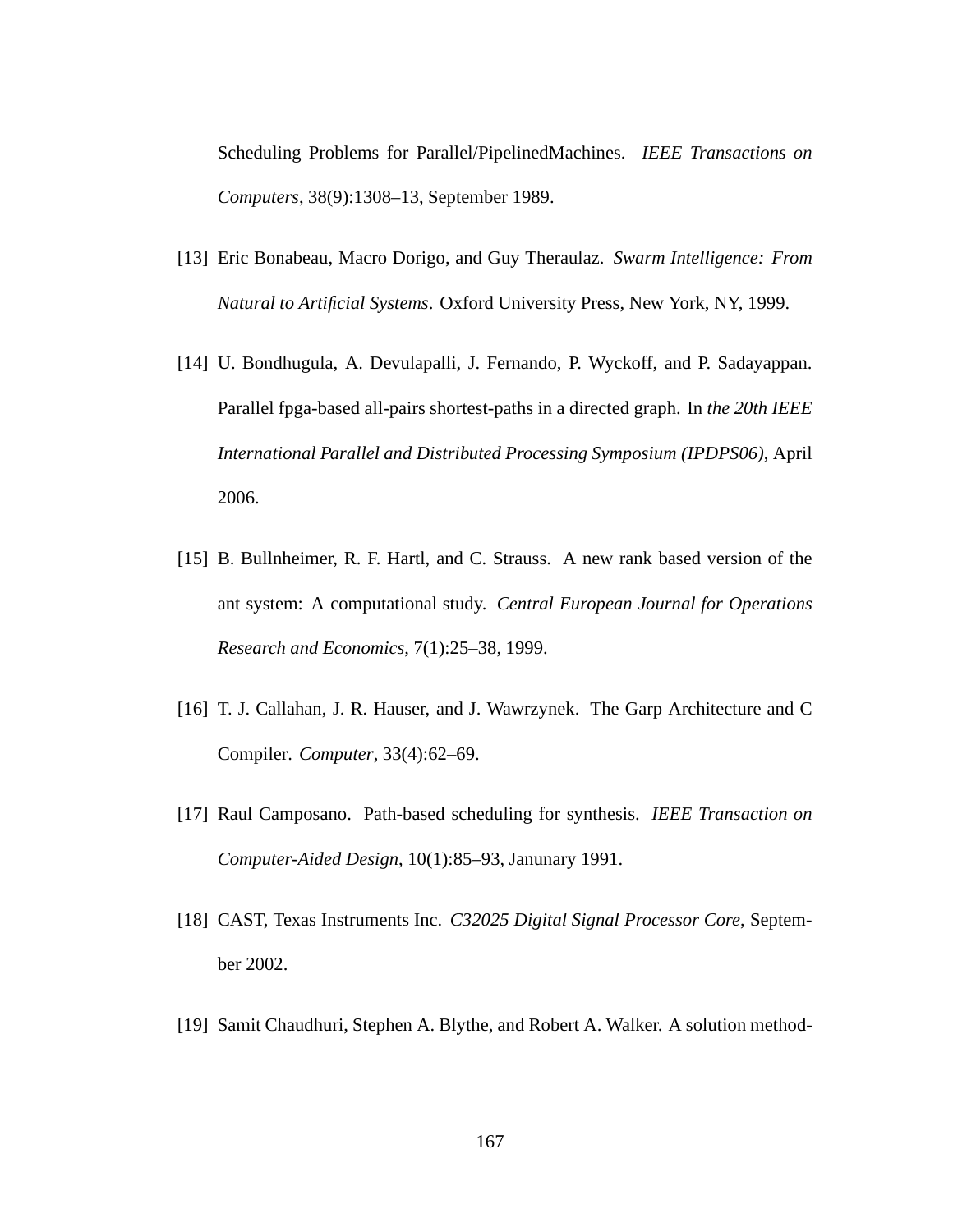ology for exact design space exploration in a three-dimensional design space. *IEEE Trans. Very Large Scale Integr. Syst.*, 5(1):69–81, 1997.

- [20] Jason Cong, Michail Romesis, and Min Xie. Optimality, scalability and stability study of partitioning and placement algorithms. In *ISPD '03: Proceedings of the 2003 international symposium on Physical design*, pages 88–94, New York, NY, USA, 2003. ACM Press.
- [21] Jason Cong, Joseph R. Shinnerl, Min Xie, Tim Kong, and Xin Yuan. Largescale circuit placement. *ACM Trans. Des. Autom. Electron. Syst.*, 10(2):389–430, 2005.
- [22] D. Costa and A. Hertz. Ants can colour graphs. *Journal of the Operational Research Society*, 48:295–305, 1996.
- [23] Achim Österling, Thomas Benner, Rolf Ernstand Dirk Herrmann, Thomas Scholz, and Wei Ye. *Hardware/Software Co-Design: Principles and Practice*, chapter The COSYMA System. Kluwer Academic Publishers, 1997.
- [24] Andre DeHon. Very large scale spatial computing. In *UMC '02: Proceedings of the Third International Conference on Unconventional Models of Computation*, pages 27–36, London, UK, 2002. Springer-Verlag.
- [25] J. L. Deneubourg and S. Goss. Collective Patterns and Decision Making. *Ethology, Ecology & Evolution*, 1:295–311, 1989.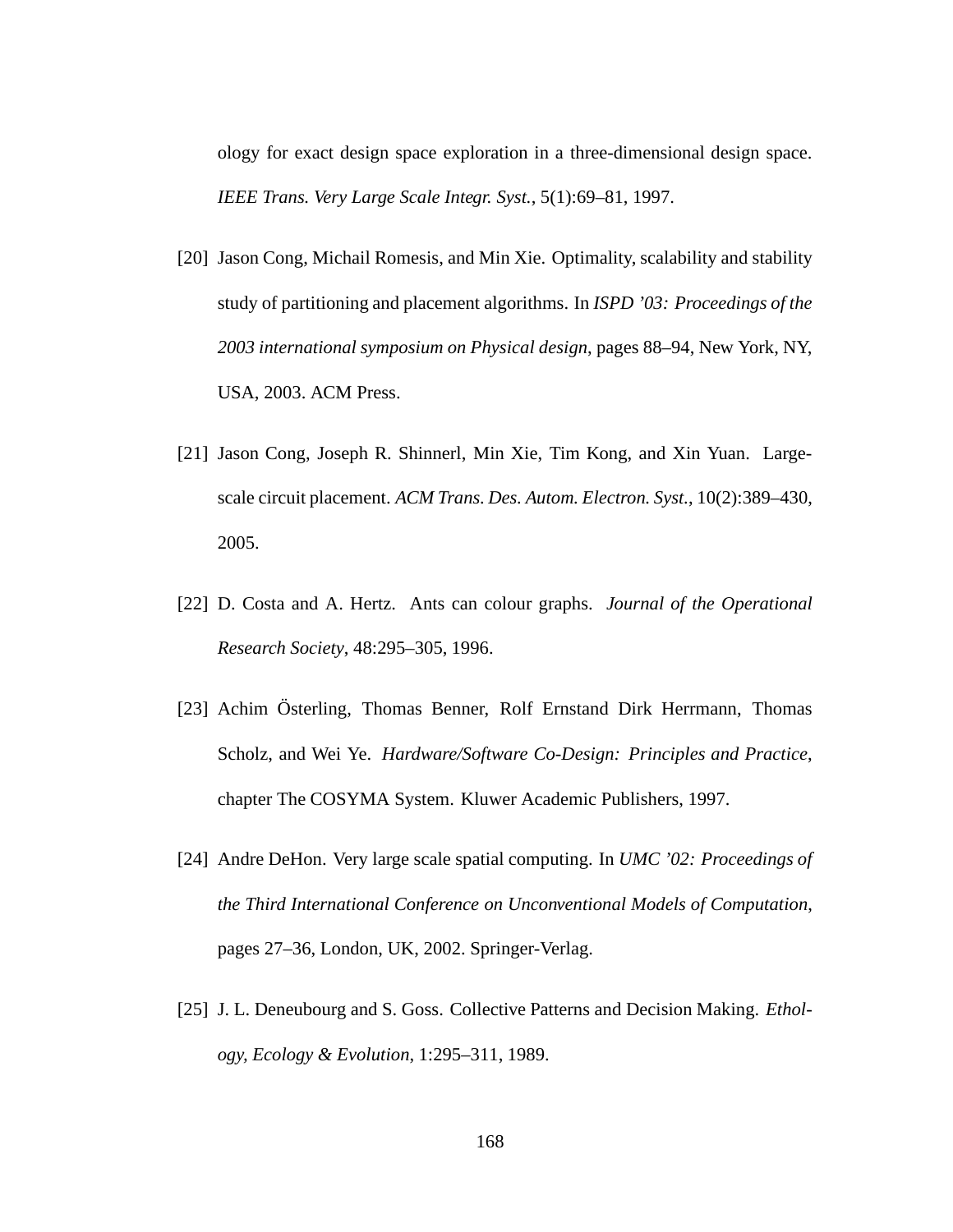- [26] Robert P. Dick and Niraj K. Jha. MOGAC: A Multiobjective Genetic Algorithm for the Co-Synthesis of Hardware-Software Embedded Systems. In *IEEE/ACM Conference on Computer Aided Design*, pages 522–529, 1997.
- [27] Marco Dorigo and Luca Maria Gambardella. Ant Colony System: A Cooperative Learning Approach tothe Traveling Salesman Problem. *IEEE Transactions on Evolutionary Computation*, 1(1):53–66, April 1997.
- [28] Marco Dorigo, Vittorio Maniezzo, and Alberto Colorni. Ant System: Optimization by a Colony of Cooperating Agents. *IEEE Transactions on Systems, Man and Cybernetics, Part-B*, 26(1):29–41, February 1996.
- [29] R. Dutta, J. Roy, and R. Vemuri. Distributed design-space exploration for highlevel synthesis systems. In *DAC '92*, pages 644–650, Los Alamitos, CA, USA, 1992. IEEE Computer Society Press.
- [30] Stephen A. Edwards, Luciano Lavagno, Edward A. Lee, and AlbertoSangiovanni-Vincentelli. Design of Embedded Systems: Formal Models Validation, andSynthesis. *Proceedings of the IEEE*, 85(3):366–390, March 1997.
- [31] Petru Eles, Zebo Peng, and Alexa Doboli. System Level Hardware/Software Partitioning Based on SimulatedAnnealing and Tabu Search. *Design Automation for Embedded Systems*, 2(1):5–32, 1996.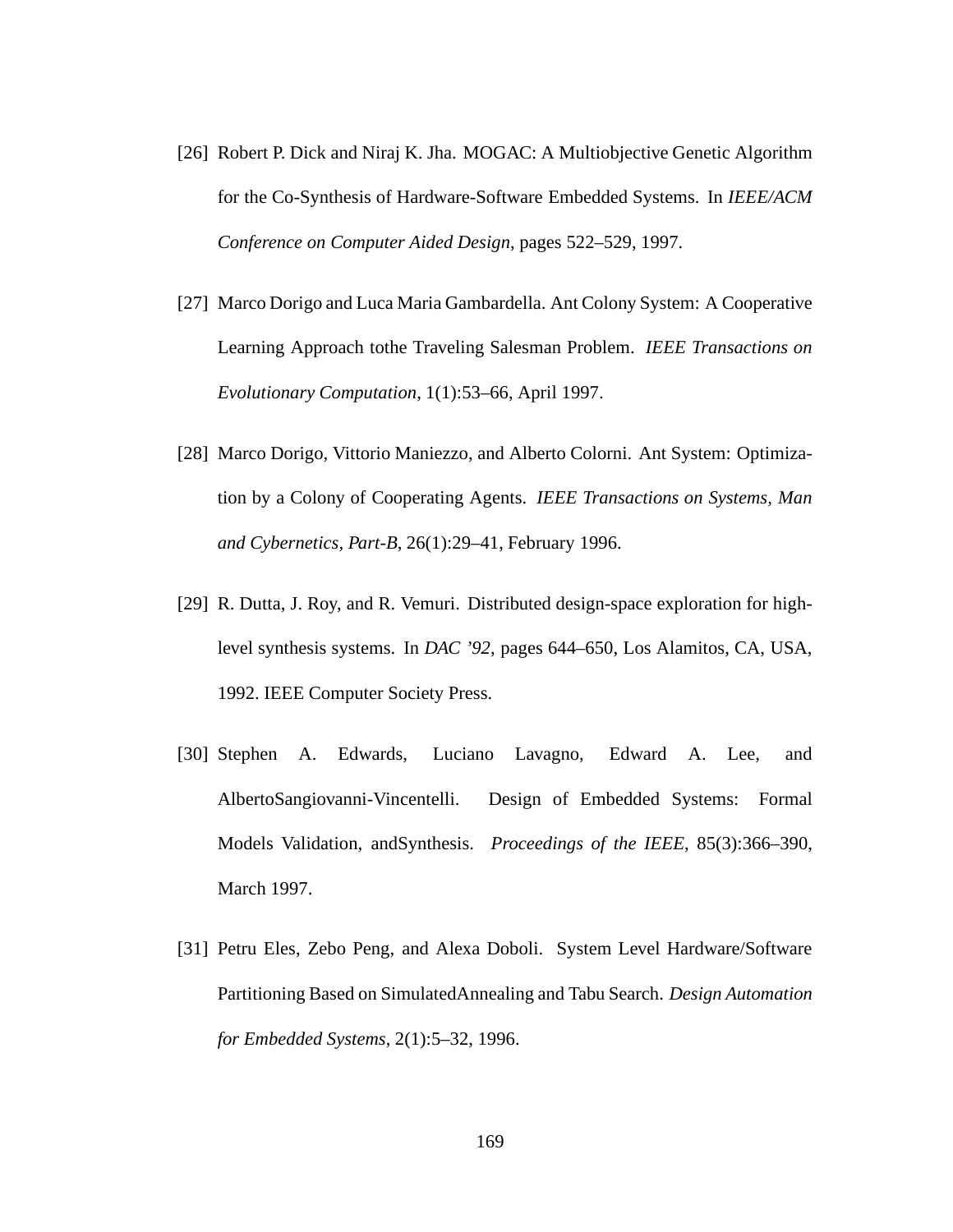- [32] Rolf Ernst, Jorg Henkel, and Thomas Benner. Hardware/Software Cosynthesis for Microcontrollers. *IEEE Design and Test of Computers*, 10(4):64–75, December 1993.
- [33] ExpressDFG. ExpressDFG benchmark web site. *http://express.ece.ucsb.edu/benchmark/*, 2006.
- [34] Serge Fenet and Christine Solnon. Searching for maximum cliques with ant colony optimization. *3rd European Workshop on Evolutionary Computation in CombinatorialOptimization*, April 2003.
- [35] S. Fidanova. Evolutionary Algorithm for Multiple Knapsack Problem. In *Proceedings of PPSN-VII, Seventh International Conference on ParallelProblem Solving from Nature*, Lecture Notes in Computer Science. Springer Verlag, Berlin, Germany, 2002.
- [36] L. M. Gambardella, E. D. Taillard, and G. Agazzi. *New Ideas in Optimization*, chapter A multiple ant colony system for vehicle routing problems with timewindows, pages 51–61. McGraw Hill, London, UK, 1999.
- [37] L. M. Gambardella, E. D. Taillard, and M. Dorigo. Ant colonies for the quadratic assignment. *Journal of the Operational Research Society*, 50(2):167–176, 1996.
- [38] Michael R. Garey and David S. Johnson. *Computers and Intractability: A Guide to the Theory of NP-Completeness*. W. H. Freeman, New York, NY, 1979.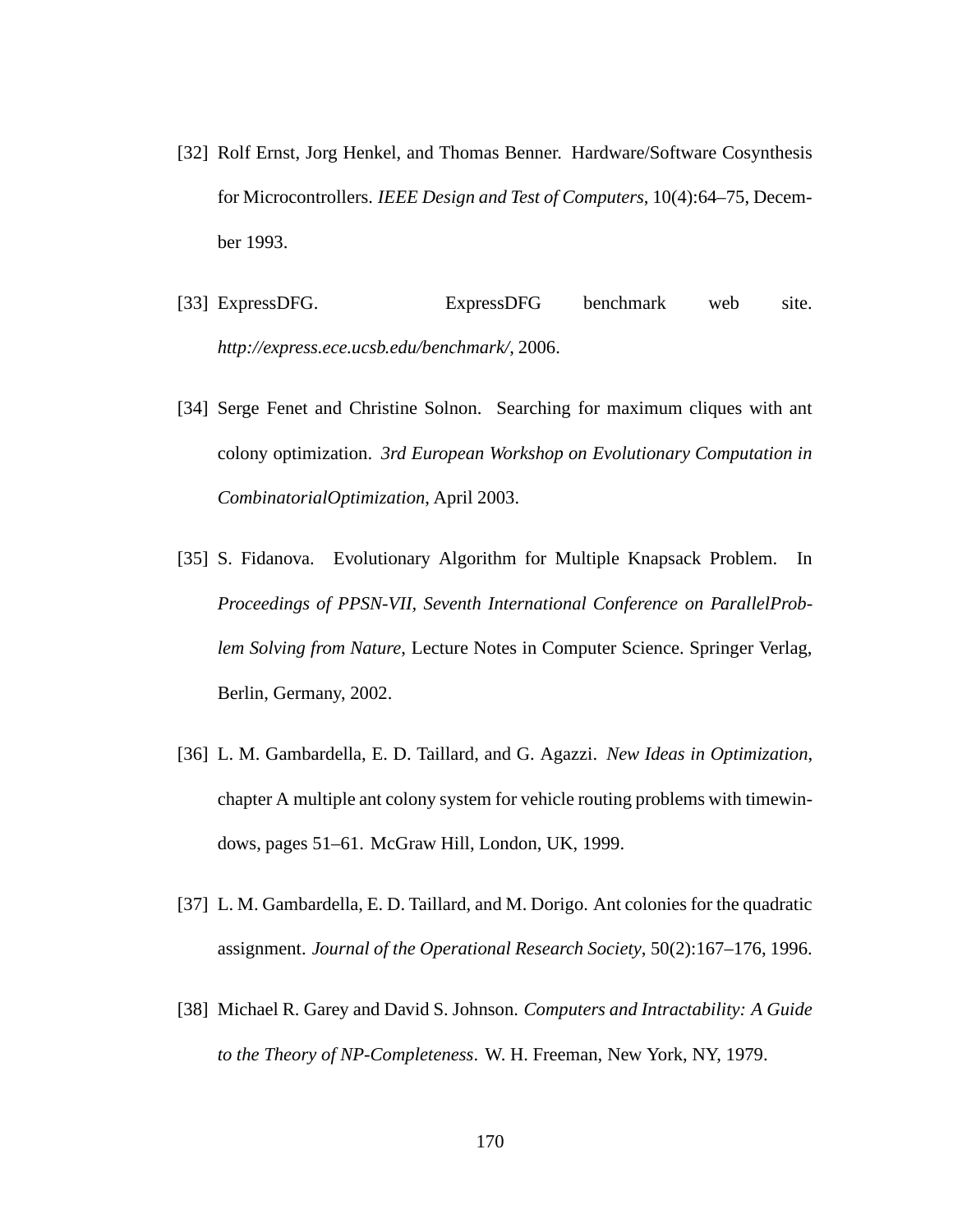- [39] Wenrui Gong, Gang Wang, and Ryan Kastner. A high performance application representation for reconfigurablesystems. *International Conference on Engineering of Reconfigurable Systemsand Algorithms, ERSA'04*, June 2004.
- [40] R. L. Graham, E. L. Lawler, J. K. Lenstra, and A. H. G. R. Kan. Optimization and approximation in deterministic sequencing and scheduling:a survey. *Annals of Discrete Mathematics*, 5:287–326, 1979.
- [41] Martin Grajcar. Genetic List Scheduling Algorithm for Scheduling and Allocationon a Loosely Coupled Heterogeneous Multiprocessor System. In *Proceedings of the 36th ACM/IEEE Conference on Design AutomationConference*, 1999.
- [42] Rajesh K. Gupta and Giovanni De Micheli. Constrained Software Generation for Hardware-Software systems. In *Proceedings of the Third International Workshop on Hardware/SoftwareCodesign*, 1994.
- [43] Walter J. Gutjahr. A graph-based ant system and its convergence. *Future Gener. Comput. Syst.*, 16(9):873–888, 2000.
- [44] Walter J. Gutjahr. Aco algorithms with guaranteed convergence to the optimal solution. *Inf. Process. Lett.*, 82(3):145–153, 2002.
- [45] Walter J. Gutjahr. A generalized convergence result for the graph-based ant system metaheuristic. *Probability in the Engineering and Informational Sciences*,  $17:545 - 569, 2003.$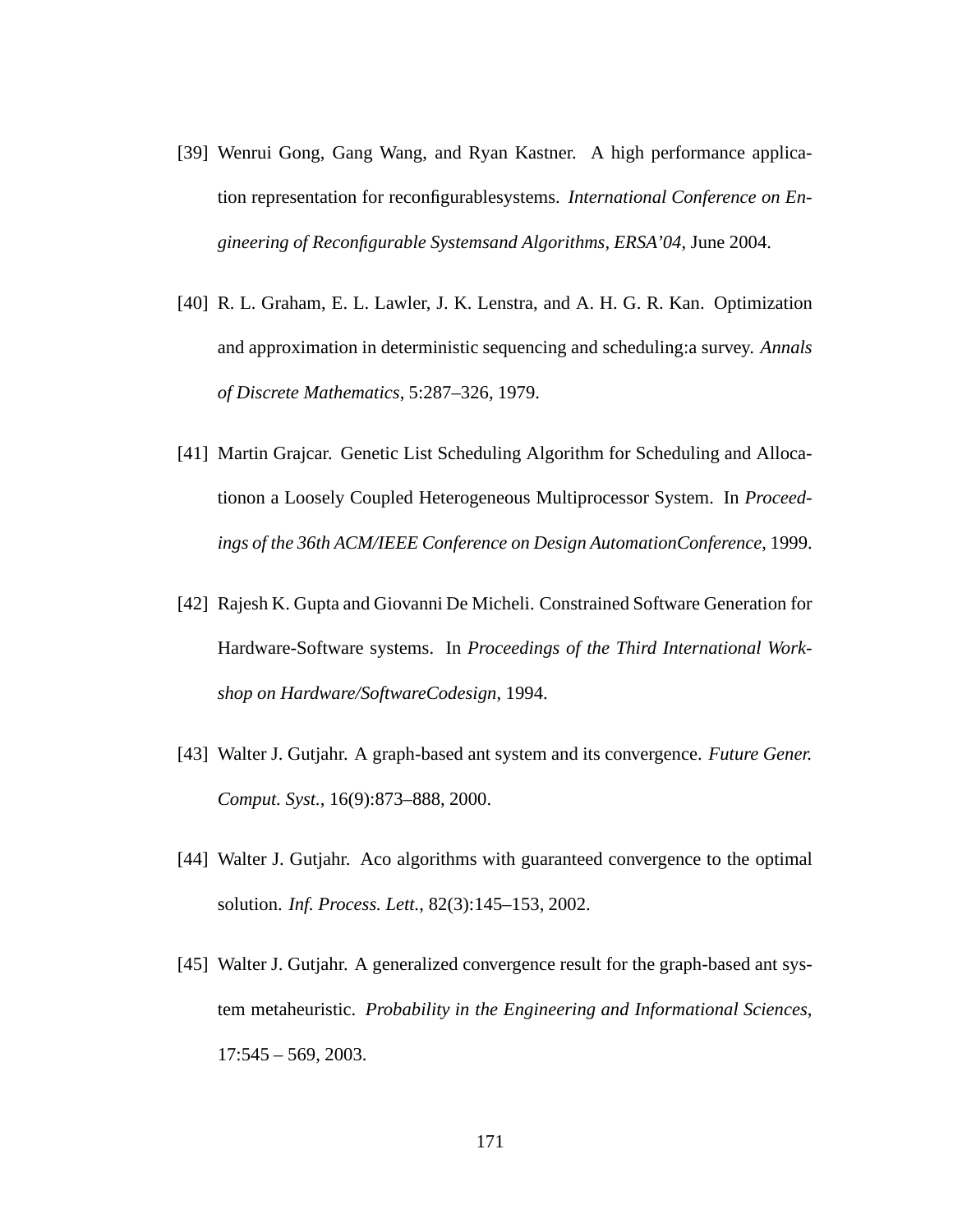- [46] Walter J. Gutjahrs. A converging aco algorithm for stochastic combinatorial optimization. In *SAGA*, pages 10–25, 2003.
- [47] J Harkin, T M McGinnity, and L P Maguire. Partitioning methodology for dynamically reconfigurable embeddedsystems. *IEE Proceedings - Computers and Digital Techniques*, 147(6):391–396, November 2000.
- [48] M. Heijligers and J. Jess. High-level synthesis scheduling and allocation using genetic algorithms based on constructive topological scheduling techniques. In *International Conference on Evolutionary Computation*, pages 56–61, Perth, Australia, 1995.
- [49] M. J. M. Heijligers, L. J. M. Cluitmans, and J. A. G. Jess. High-level synthesis scheduling and allocation using genetic algorithms. page 11, 1995.
- [50] J I Hidalgo and J Lanchares. Functional Partitioning for Hardware Codesign CodesignUsing Genetic Algorithms. In *Proceedings of the 23rd Euromicro Conference*, 1997.
- [51] B. Jeong, S. Yoo, and K. Choi. Exploiting early partial reconfiguration of runtime reconfigurableFPGAs in embedded systems design. *7th ACM/SIGDA Int. Symposium on Field Programmable Gate Arrays*, page 247, 1999.
- [52] Asawaree Kalavade and Edward A. Lee. A Global Criticality/Local Phase Driven Algorithm forthe Constrained Hardware/Software Partitioning Problem. In *codes94*, 1994.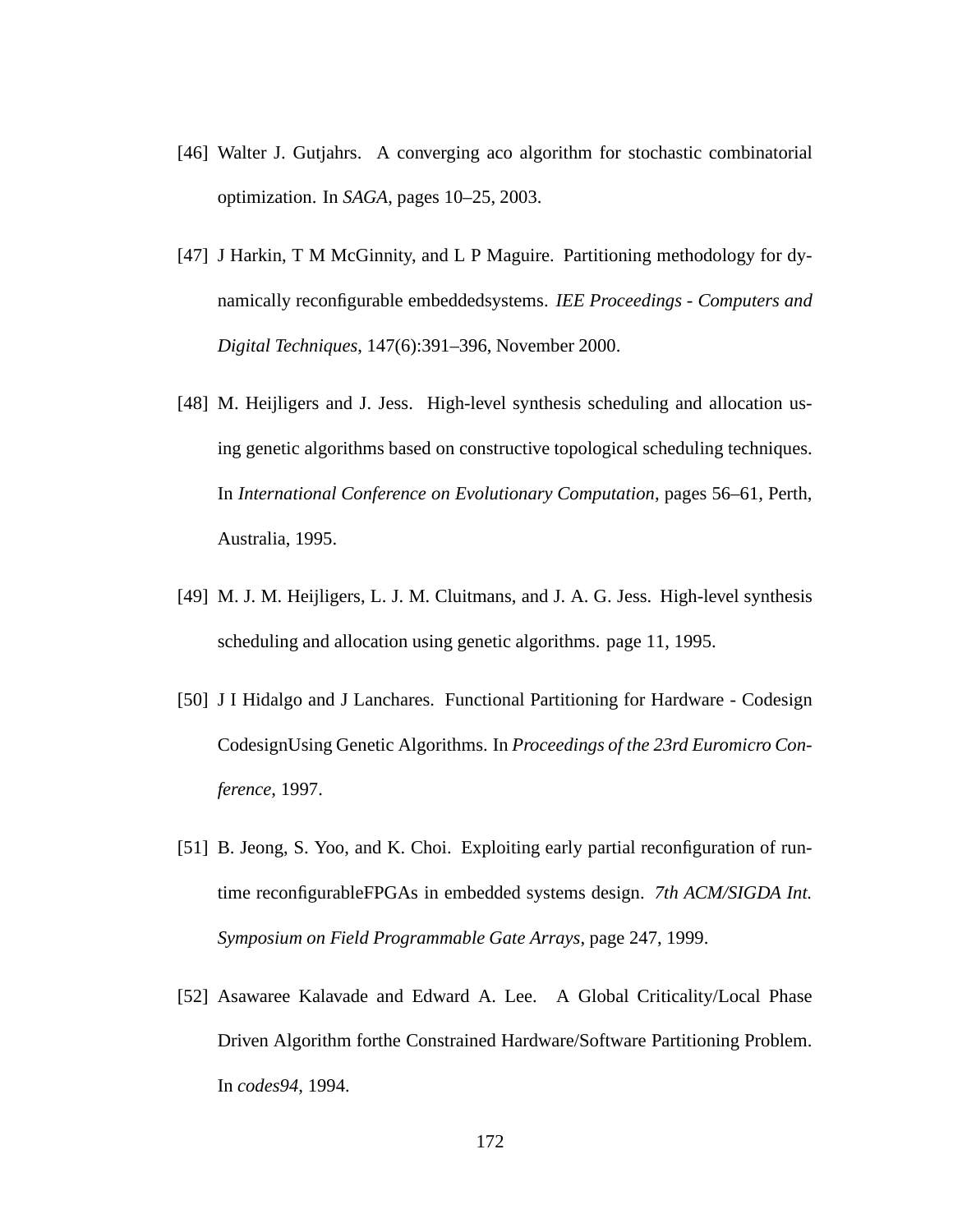- [53] Ryan Kastner. *Synthesis Techniques and Optimizations for ReconfigurableSystems*. PhD thesis, University of California at Los Angeles, 2002.
- [54] Ken Kennedy and Randy Allen. *Optimizing Compilers for Modern Architectures: A Dependence-basedApproach*. Morgan Kaufmann, 2001.
- [55] B. W. Kernighan and S. Lin. An efficient heuristic procedure for partitioning graphs. *Bell System Technical Journal*, 49(2):291–307, February 1970.
- [56] S. Kirkpatrick, C. D. Gelatt, and M. P. Vecchi. Optimization by simulated annealing. *Science, Number 4598, 13 May 1983*, 220, 4598:671–680, 1983.
- [57] Rainer Kolisch and Sonke Hartmann. *Project Scheduling: Recent models, algorithms and applications*, chapter Heuristic Algorithms for Solving the Resource-Constrained ProjectScheduling problem: Classification and Computational Analysis. Kluwer Academic Publishers, 1999.
- [58] Shekhar Kopuri and Nazanin Mansouri. Enhancing scheduling solutions through ant colony optimization. In *International Symposium on Circuits and Systems (ISCAS'04)*, Vancouver, Canada, May 2004. IEEE.
- [59] Chunho Lee, Miodrag Potkonjak, and William H. Mangione-Smith. Media-Bench: a Tool for Evaluating and Synthesizing Multimedia and Communicatons Systems. In *Proceedings of the 30th annual ACM/IEEE international symposium on Microarchitecture*, 1997.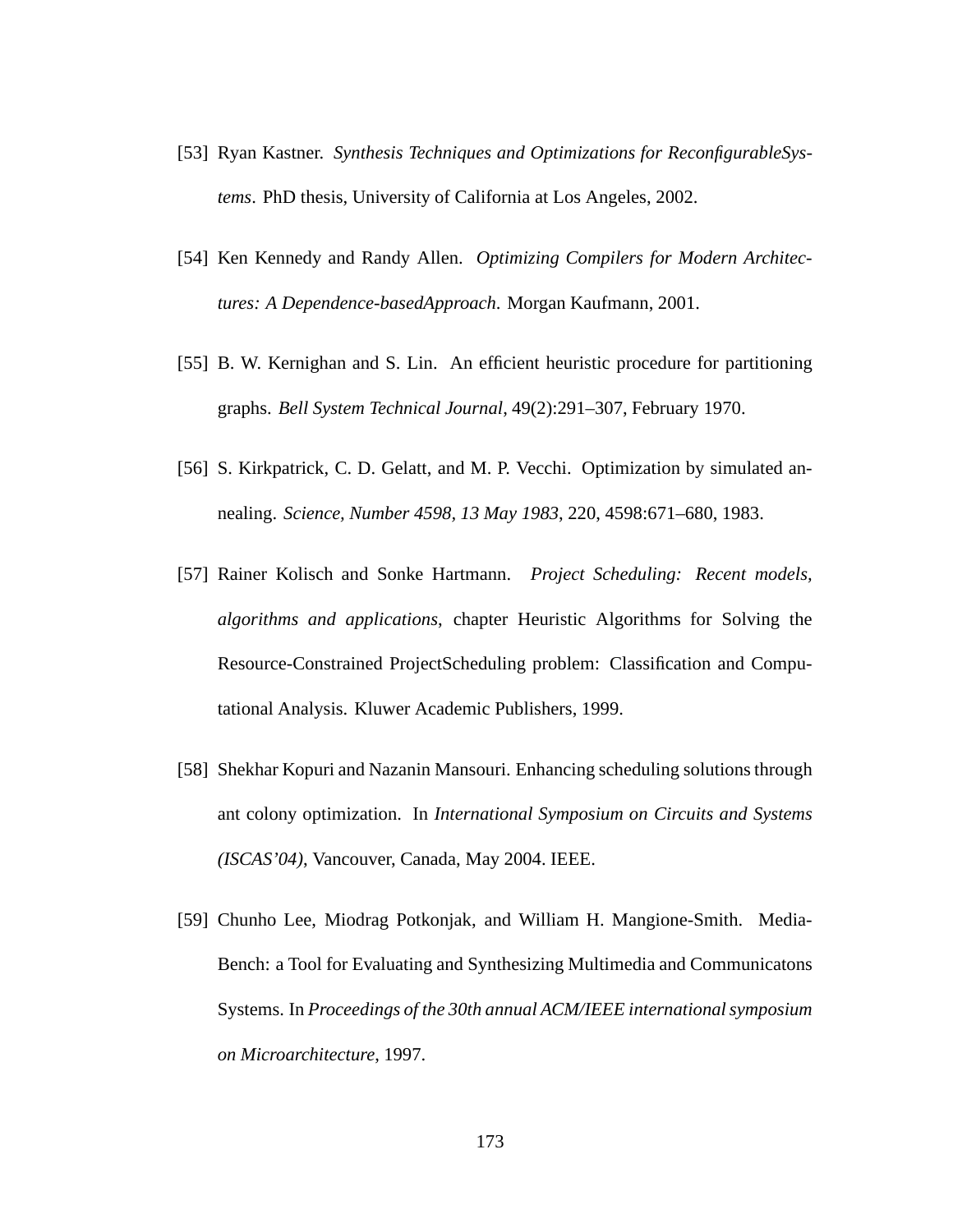- [60] Jiahn-Hung Lee, Yu-Chin Hsu, and Youn-Long Lin. A new integer linear programming formulation for the schedulingproblem in data path synthesis. In *Proceedings of ICCAD-89*, pages 20–23, Santa Clara, CA, USA, Nov 1989.
- [61] G. Leguizamon and Z. Michalewicz. A new version of ant system for subset problems. In *Proceedings of the 1999 Congress of Evolutionary Computation*, pages 1459–1464. IEEE Press, 1999.
- [62] Yanbing Li, Tim Callahan, Ervan Darnell, Randolph Harr andUday Kurkure, and Jon Stockwood. Hardware-Software Co-Design of Embedded ReconfigurableArchitectures. In *Proceedings of the 37th Conference on Design Automation*, 2000.
- [63] Youn-Long Lin. Recent developments in high-level synthesis. *ACM Trans. Des. Autom. Electron. Syst.*, 2(1):2–21, 1997.
- [64] Qinghua Liu and Malgorzata Marek-Sadowska. A study of netlist structure and placement efficiency. In *ISPD '04: Proceedings of the 2004 international symposium on Physical design*, pages 198–203, New York, NY, USA, 2004. ACM Press.
- [65] J Madsen, J Grode, P V Knudsen, M E Petersen, and A Haxthausen. LYCOS: the Lyngby Co-Synthesis System. *Design Automation for Embedded Systems*, 2(2):125–63, March 1997.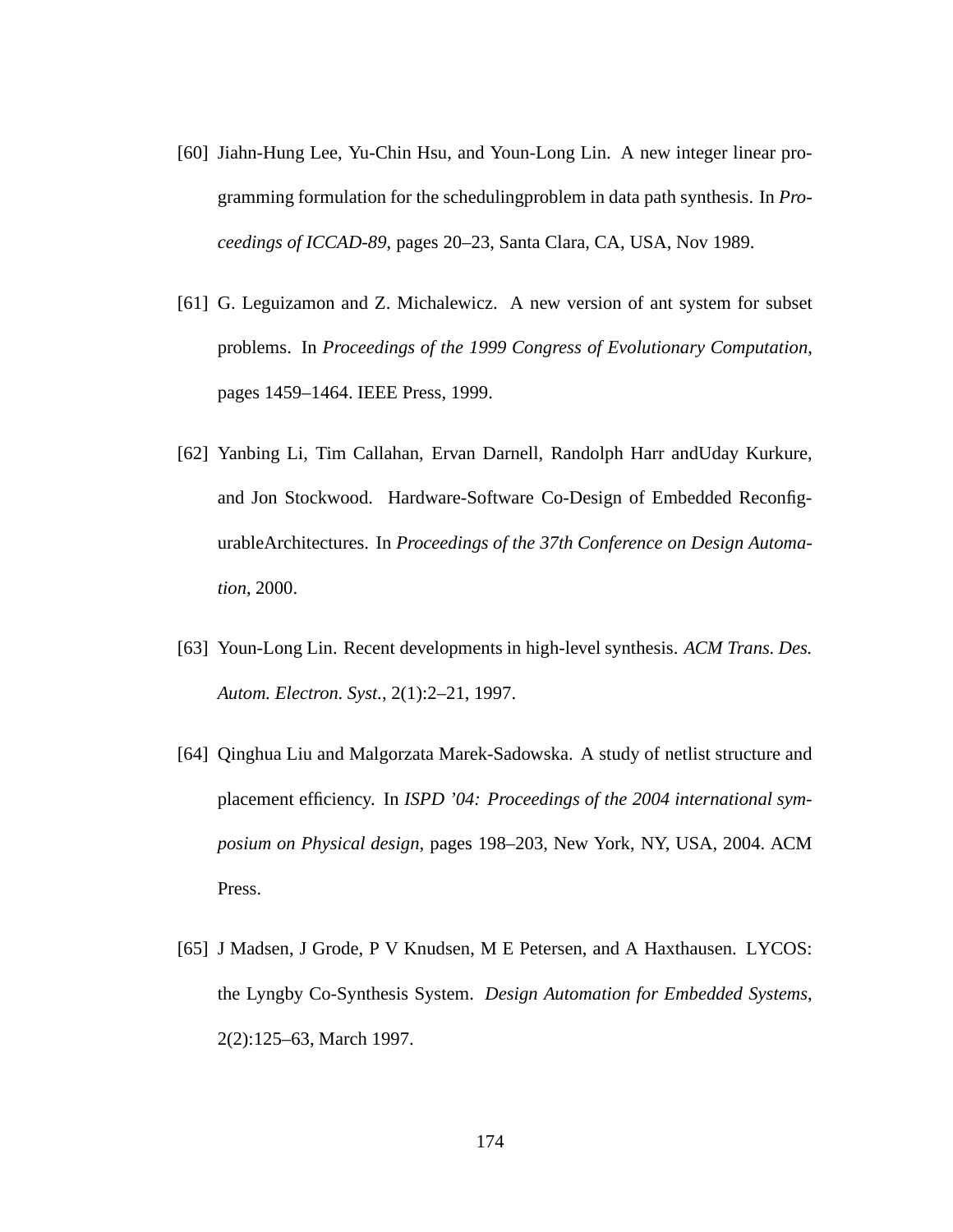- [66] Michael C. McFarland, Alice C. Parker, and Raul Camposano. The high-level synthesis of digital systems. In *Proceedings of the IEEE*, volume 78, pages 301– 318, Feb 1990.
- [67] D. McGrath. Gartner dataquest analyst gives asic, fpga markets clean bill of health. *EE Times*, June 2005.
- [68] G. Melancon and I. Herman. Dag drawing from an information visualization perspective. Technical Report INS-R9915, CWI, November 1999.
- [69] Seda Ogrenci Memik, E. Bozorgzadeh, Ryan Kastner, and MajidSarrafzadeh. A super-scheduler for embedded reconfigurable systems. In *IEEE/ACM International Conference on Computer-Aided Design*, 2001.
- [70] Zbigniew Michalewicz. *Genetic algorithms + data structures = evolution programs (2nd, extended ed.)*. Springer-Verlag New York, Inc., New York, NY, USA, 1994.
- [71] R. Michel and M. Middendorf. *New Ideas in Optimization*, chapter An ACO algorithm for the shortest supersequence problem, pages 51–61. McGraw Hill, London, UK, 1999.
- [72] Giovanni De Micheli. *Synthesis and Optimization of Digital Circuits*. McGraw-Hill, 1994.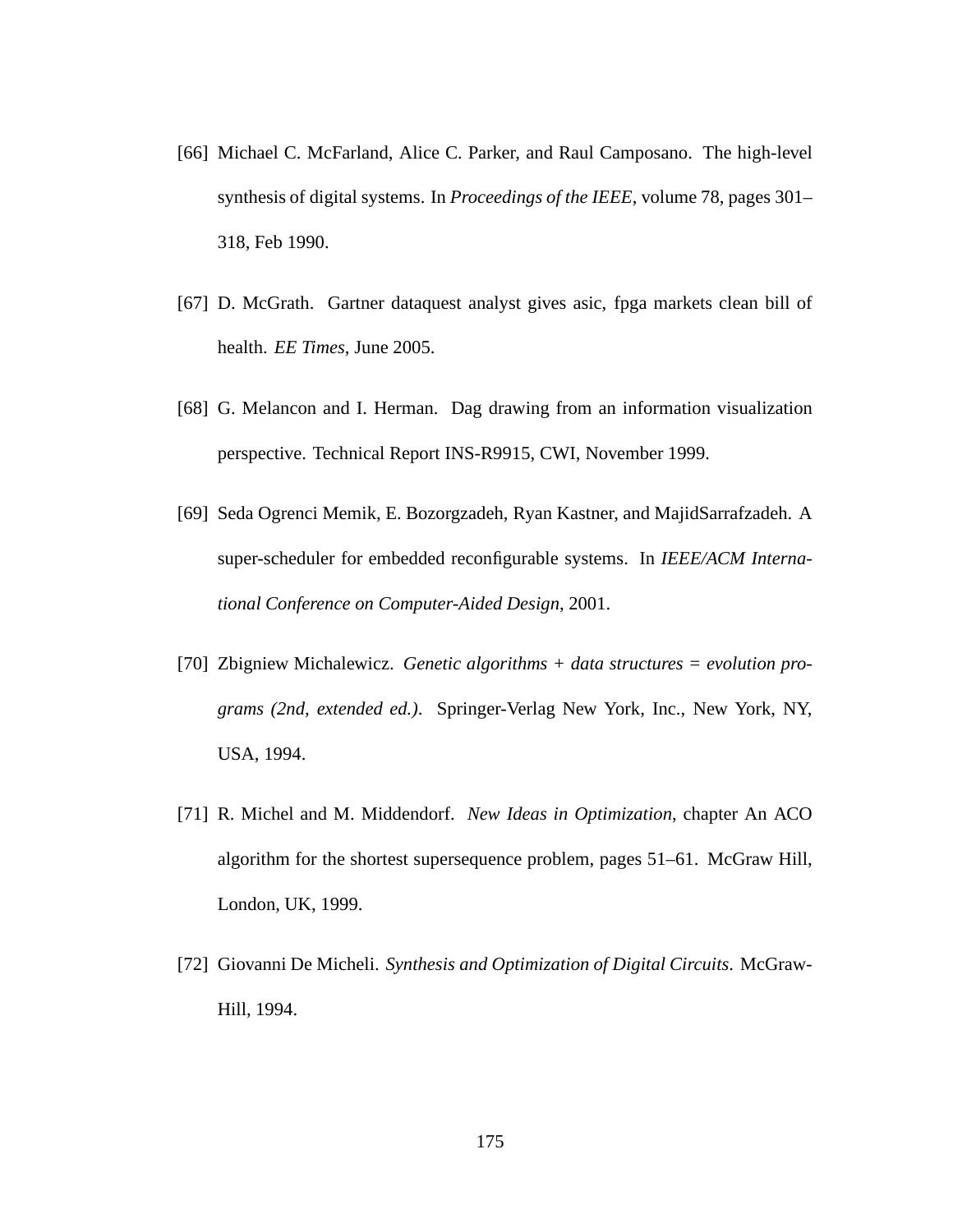- [73] Gordon E. Moore. Cramming more components onto integrated circuits. pages 56–59, 2000.
- [74] Ralf Niemann and Peter Marewedel. An Algorithm for Hardware/Software Partitioning Using MixedInteger Linear Programming. *Design Automation for Embedded Systems*, 2(2):125–63, March 1997.
- [75] Maurizio Palesi and Tony Givargis. Multi-Objective Design Space Exploration Using GeneticAlgorithms. In *Proceedings of the Tenth International Symposium on Hardware/SoftwareCodesign*, 2002.
- [76] In-Cheol Park and Chong-Min Kyung. Fast and near optimal scheduling in automatic data path synthesis. In *DAC '91: Proceedings of the 28th conference on ACM/IEEE design automation*, pages 680–685, New York, NY, USA, 1991. ACM Press.
- [77] Rafael S. Parpinelli, Heitor S. Lopes, and Alex A. Freitas. Data mining with an ant colony optimization algorithm. *IEEE Transaction on Evolutionary Computation*, 6(4):321–332, August 2002.
- [78] P. G. Paulin and J. P. Knight. Force-directed scheduling in automatic data path synthesis. In *24th ACM/IEEE Conference Proceedings on Design Automation Conference*, 1987.
- [79] P. G. Paulin and J. P. Knight. Force-directed scheduling for the behavioral synthesis of asic's. *IEEE Trans. Computer-Aided Design*, 8:661–679, 1989.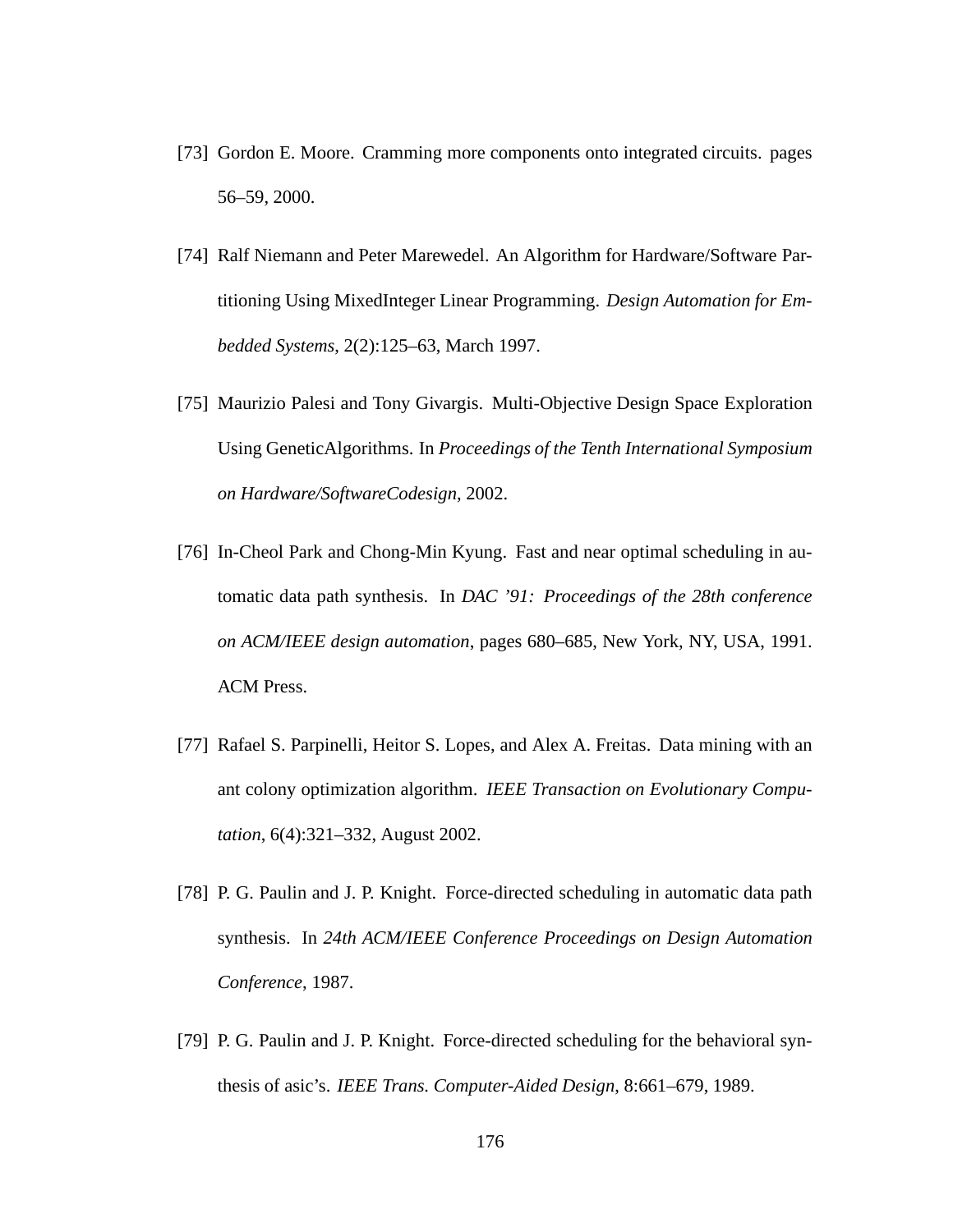- [80] P. Poplavko, C.A.J. van Eijk, and T. Basten. Constraint analysis and heuristic scheduling methods. In *Proceedings of 11th. Workshop on Circuits, Systems and Signal Processing(ProRISC2000)*, pages 447–453, 2000.
- [81] Gara Pruesse and Frank Ruskey. Generating linear extensions fast. *SIAM J. Comput.*, 23(2):373–386, 1994.
- [82] Stuart Russell and Peter Norvig. *Artificial Intelligence: A Modern Approach*. Prentice Hall, New York, NY, 2002.
- [83] Ruud Schoonderwoerd, Owen Holland, Janet Bruten, and Leon Rothkrantz. Ant-based load balancing in telecommunications networks. *Adaptive Behavior*, 5:169–207, 1996.
- [84] J. M. J. Schutten. List scheduling revisited. *Operation Research Letter*, 18:167– 170, 1996.
- [85] Semiconductor Industry Association. National Technology Roadmap for Semiconductors. 2003.
- [86] Alok Sharma and Rajiv Jain. Insyn: Integrated scheduling for dsp applications. In *DAC*, pages 349–354, 1993.
- [87] Alena Shmygelska and Holger H. Hoos. An ant colony optimisation algorithm for the 2d and 3d hydrophobic polar protein folding problem. *BMC Bioinformatics*, 6, 2005.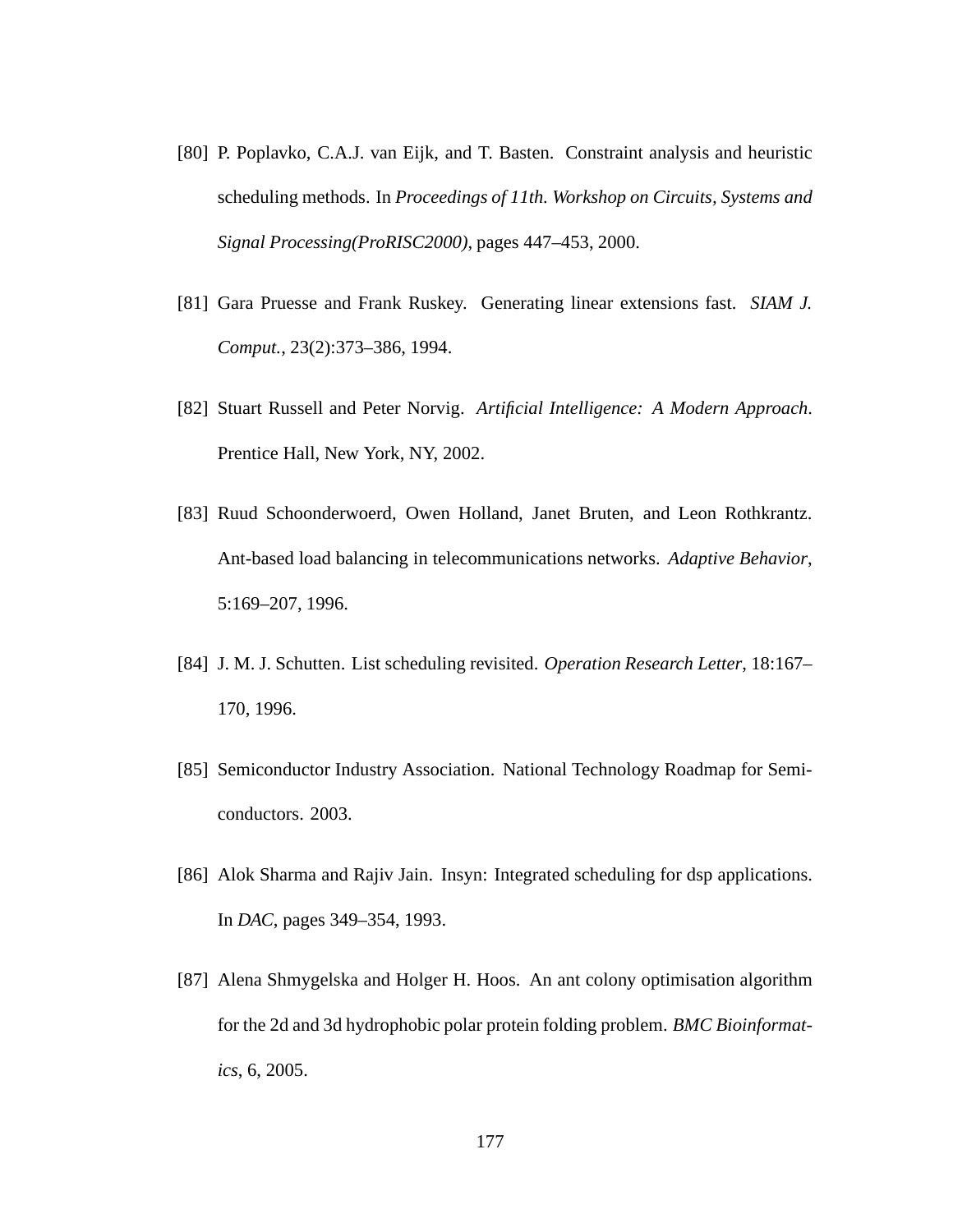- [88] James E. Smith. Dynamic instruction scheduling and the astronautics ZS-1. *IEEE Computer*, 22(7):21–35, 1989.
- [89] Michael D. Smith and Glenn Holloway. *An Introduction to Machine SUIF and Its Portable Librariesfor Analysis and Optimization*. Division of Engineering and Applied Sciences, Harvard University, July 2002.
- [90] U. Steinhausen, R. Camposano, H. Gunther, P. Ploger andM. Theissinger, H. Veit, H. T. Vierhaus, and U. Westerholz andJ. Wilberg. System-Synthesis using Hardware/Software Codesign. In *Proceedings of the Second International Workshop on Hardware/SoftwareCodesign*, 1993.
- [91] T. Stützle and M. Dorigo. A short convergence proof for a class of ACO algorithms. *IEEE Transactions on Evolutionary Computation*, 6(4):358–365, 2002.
- [92] Thomas Stützle and Holger H. Hoos. MAX-MIN Ant System. *Future Generation Comput. Systems*, 16(9):889–914, September 2000.
- [93] Philip H. Sweany and Steve J. Beaty. Instruction scheduling using simulated annealing. In *Proceedings of 3rd International Conference on Massively ParallelComputing Systems*, 1998.
- [94] Haluk Topcuouglu, Salim Hariri, and Min you Wu. Performance-effective and low-complexity task scheduling for heterogeneous computing. *IEEE Trans. Parallel Distrib. Syst.*, 13(3):260–274, 2002.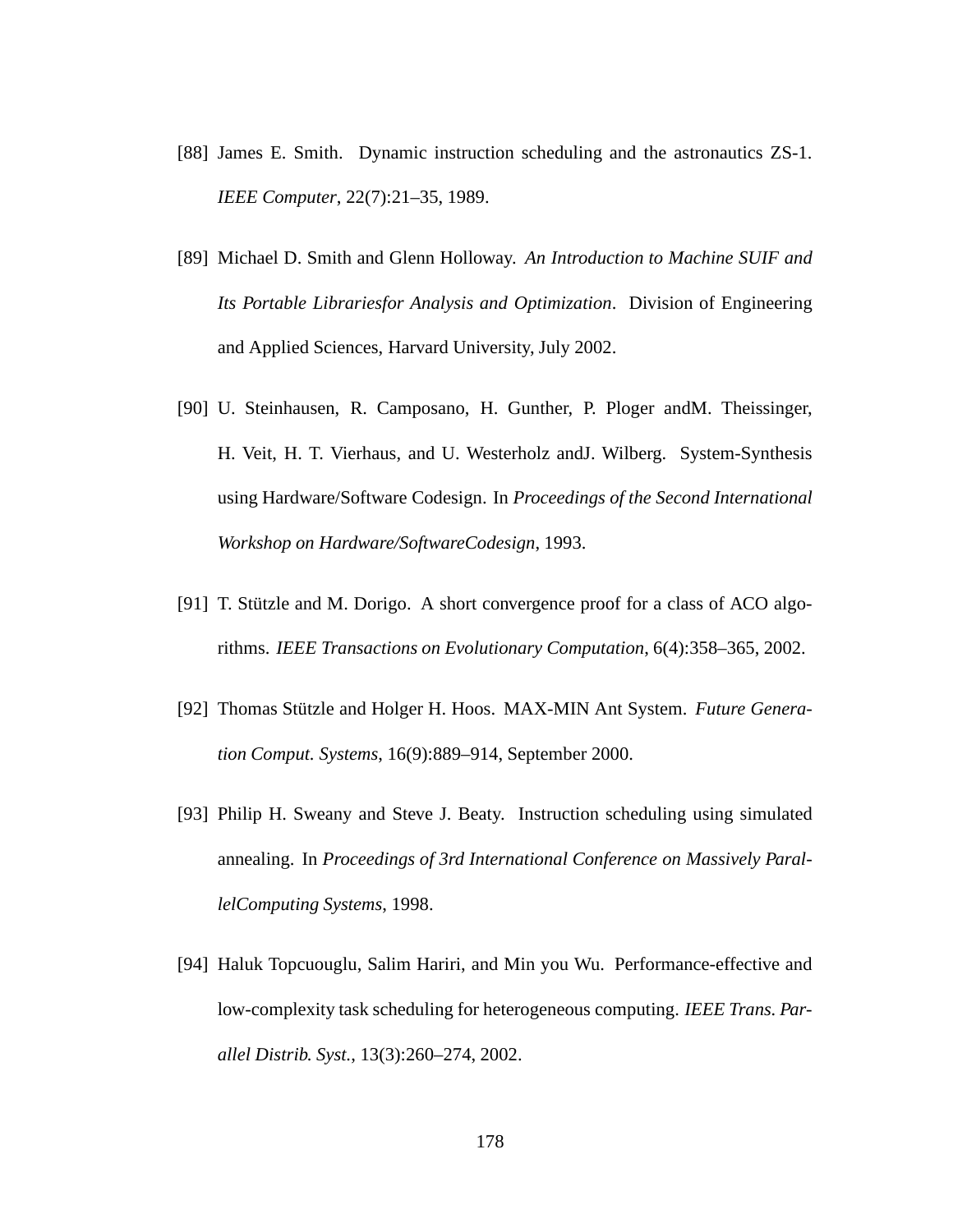- [95] Frank Vahid, Jie Gong, and Daniel D. Gajski. A Binary-Constraint Search Algorithm for Minimizing Hardwareduring Hardware/Software Partitioning. In *Proceedings of the conference on European design automation conference*, 1994.
- [96] Frank Vahid and THUY Dm LE. Extending the Kernighan/Lin Heuristic for Hardware and SoftwareFunctional Partitioning. *Design Automation for Embedded Systems*, 2(2):237–61, March 1997.
- [97] W. F. J. Verhaegh, E. H. L. Aarts, J. H. M. Korst, and P. E. R. Lippens. Improved force-directed scheduling. In *EURO-DAC '91: Proceedings of the conference on European design automation*, pages 430–435, Los Alamitos, CA, USA, 1991. IEEE Computer Society Press.
- [98] W. F. J. Verhaegh, P. E. R. Lippens, E. H. L. Aarts, J. H. M. Korst, A. van der Werf, and J. L. van Meerbergen. Efficiency improvements for force-directed scheduling. In *ICCAD '92: Proceedings of the 1992 IEEE/ACM international conference on Computer-aided design*, pages 286–291, Los Alamitos, CA, USA, 1992. IEEE Computer Society Press.
- [99] Gang Wang, Wenrui Gong, Brian DeRenzi, and Ryan Kastner. Ant colony optimizations for resource and timing constrained operation scheduling. *IEEE Transaction on Computer-Aided Design*, 26(6):1010–1029, 2006.
- [100] Gang Wang, Wenrui Gong, Brian DeRenzi, and Ryan Kastner. Design space exploration using time and resource duality with the ant colony optimization. In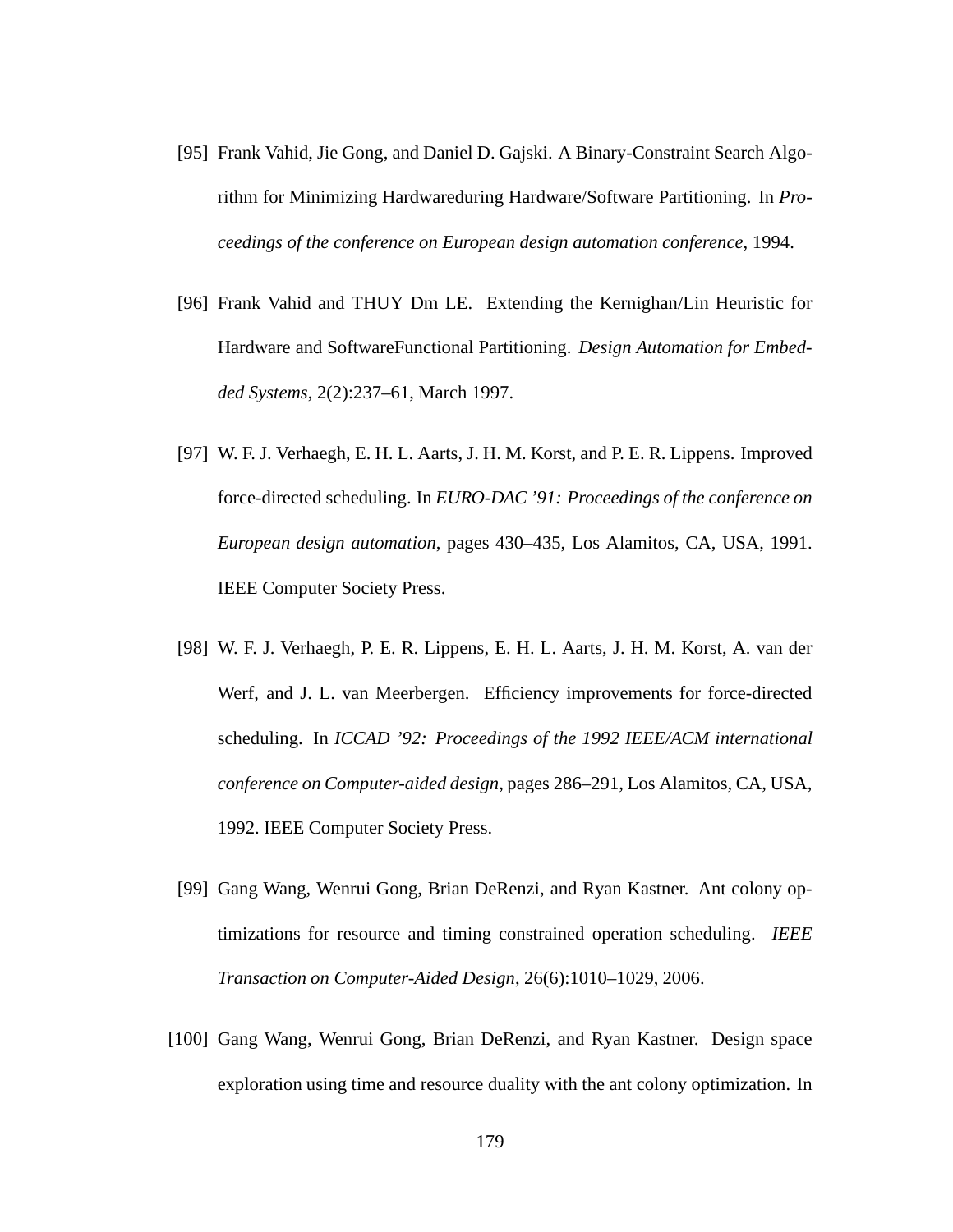*DAC '06: Proceedings of the 43rd annual conference on Design automation*, pages 451–454, New York, NY, USA, 2006. ACM Press.

- [101] Gang Wang, Wenrui Gong, Brian DeRenzi, and Ryan Kastner. Exploring time/resource tradeoffs by solving dual scheduling problems with the ant colony optimization. *ACM Transactions on Design Automation of Electronic Systems (TODAES) (to appear)*, 2007.
- [102] Gang Wang, Wenrui Gong, and Ryan Kastner. A New Approach for Task Level Computational ResourceBi-partitioning. *15th International Conference on Parallel and Distributed Computingand Systems*, 1(1):439–444, November 2003.
- [103] Gang Wang, Wenrui Gong, and Ryan Kastner. System level partitioning for programmable platforms using the antcolony optimization. *13th International Workshop on Logic and Synthesis, IWLS'04*, June 2004.
- [104] Gang Wang, Wenrui Gong, and Ryan Kastner. Instruction scheduling using MAX-MIN ant optimization. In *15th ACM Great Lakes Symposium on VLSI, GLSVLSI'2005*, April 2005.
- [105] Gang Wang, Wenrui Gong, and Ryan Kastner. Application partitioning on programmable platforms using the ant colony optimization. *Journal of Embedded Computing*, 2(1):119–136, 2006.
- [106] Theerayod Wiangtong, Peter Y. K. Cheung, and Wayne Luk. Comparing Three